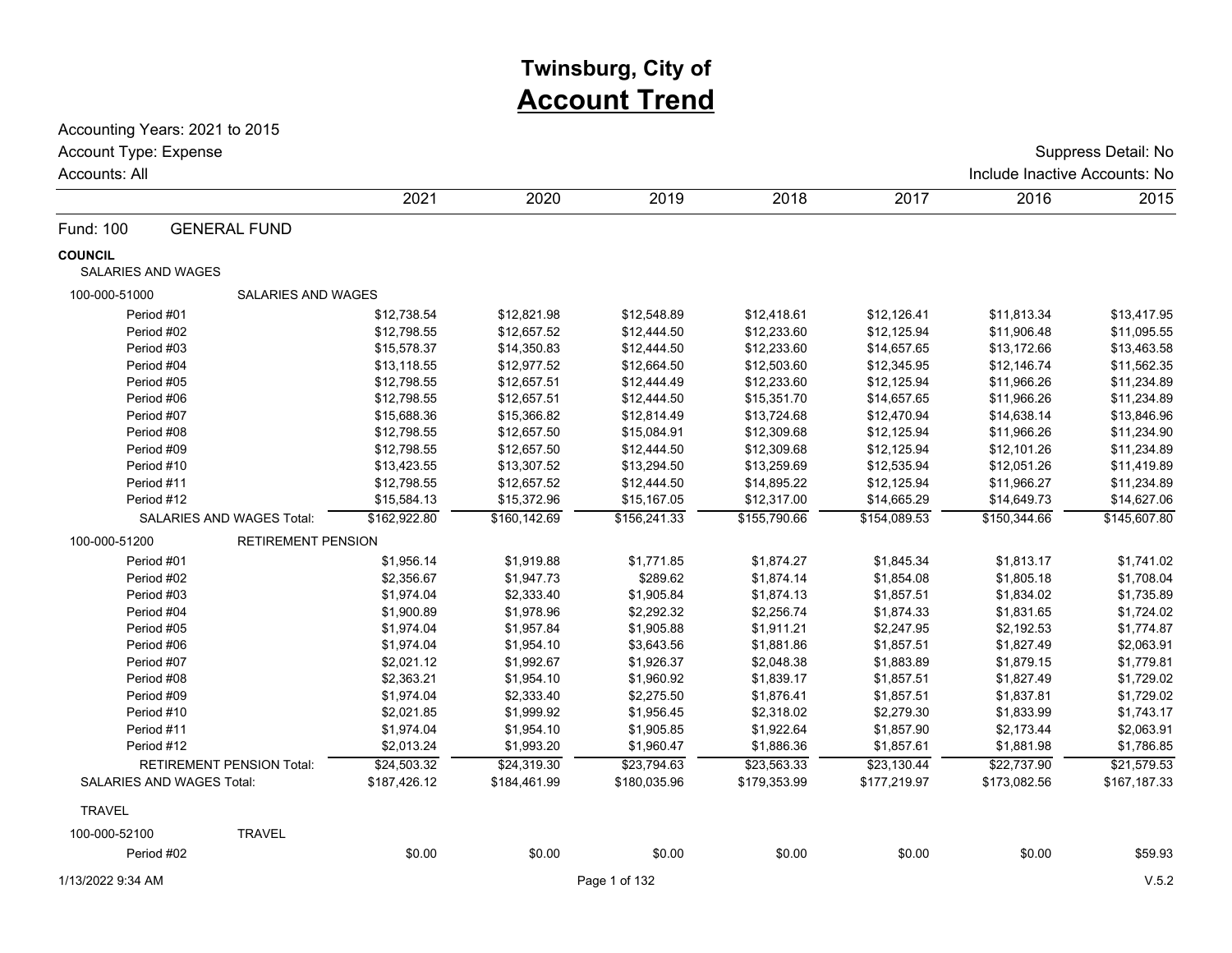|                                      |                              | 2021       | 2020       | 2019       | 2018       | 2017       | 2016       | 2015        |
|--------------------------------------|------------------------------|------------|------------|------------|------------|------------|------------|-------------|
| Period #05                           |                              | \$0.00     | \$0.00     | \$0.00     | \$0.00     | \$0.00     | \$0.00     | \$812.82    |
| Period #07                           |                              | \$0.00     | \$0.00     | \$0.00     | \$0.00     | \$0.00     | \$25.92    | \$0.00      |
| Period #09                           |                              | \$0.00     | \$0.00     | \$0.00     | \$733.75   | \$0.00     | \$0.00     | \$0.00      |
| Period #12                           |                              | \$0.00     | \$0.00     | \$0.00     | \$0.00     | \$0.00     | \$0.00     | \$27.60     |
|                                      | <b>TRAVEL Total:</b>         | \$0.00     | \$0.00     | \$0.00     | \$733.75   | \$0.00     | \$25.92    | \$900.35    |
| 100-000-52300                        | TRAINING AND EDUCATION       |            |            |            |            |            |            |             |
| Period #03                           |                              | \$0.00     | \$0.00     | \$0.00     | \$0.00     | \$0.00     | \$240.00   | \$0.00      |
| Period #08                           |                              | \$0.00     | \$0.00     | \$0.00     | \$0.00     | \$175.00   | \$0.00     | \$0.00      |
| Period #10                           |                              | \$0.00     | \$0.00     | \$0.00     | \$220.00   | \$0.00     | \$330.00   | \$0.00      |
| Period #11                           |                              | \$0.00     | \$0.00     | \$0.00     | \$0.00     | \$0.00     | \$0.00     | \$150.00    |
| Period #12                           |                              | \$0.00     | \$0.00     | \$2,867.90 | \$0.00     | \$0.00     | \$0.00     | \$150.00    |
| <b>TRAINING AND EDUCATION Total:</b> |                              | \$0.00     | \$0.00     | \$2,867.90 | \$220.00   | \$175.00   | \$570.00   | \$300.00    |
| <b>TRAVEL Total:</b>                 |                              | \$0.00     | \$0.00     | \$2,867.90 | \$953.75   | \$175.00   | \$595.92   | \$1,200.35  |
| <b>CONTRACTUAL SERVICES</b>          |                              |            |            |            |            |            |            |             |
| 100-000-53200                        | <b>COMMUNICATIONS</b>        |            |            |            |            |            |            |             |
| Period #02                           |                              | \$2.55     | \$4.70     | \$0.00     | \$0.00     | \$0.00     | \$0.00     | \$7.86      |
| Period #03                           |                              | \$0.00     | \$0.00     | \$2.24     | \$0.00     | \$0.00     | \$0.00     | \$17.15     |
| Period #04                           |                              | \$1.02     | \$2.10     | \$5.80     | \$0.00     | \$0.00     | \$0.00     | \$0.00      |
| Period #05                           |                              | \$0.00     | \$0.00     | \$0.00     | \$0.00     | \$0.00     | \$0.00     | \$3.28      |
| Period #06                           |                              | \$0.00     | \$2.80     | \$15.20    | \$0.00     | \$0.00     | \$0.00     | \$4.96      |
| Period #07                           |                              | \$0.00     | \$0.00     | \$16.45    | \$0.00     | \$0.00     | \$0.00     | \$19.82     |
| Period #08                           |                              | \$823.65   | \$0.00     | \$0.00     | \$0.00     | \$0.00     | \$0.00     | \$0.00      |
| Period #09                           |                              | \$8.76     | \$0.00     | \$0.00     | \$0.00     | \$0.00     | \$0.00     | \$278.36    |
| Period #10                           |                              | \$0.00     | \$2.30     | \$0.00     | \$0.00     | \$0.00     | \$0.00     | \$17.64     |
| Period #11                           |                              | \$9.50     | \$0.00     | \$1.15     | \$0.00     | \$0.00     | \$0.00     | \$6.96      |
| Period #12                           |                              | \$24.28    | \$25.00    | \$4.55     | \$0.00     | \$0.00     | \$0.00     | \$25.29     |
|                                      | <b>COMMUNICATIONS Total:</b> | \$869.76   | \$36.90    | \$45.39    | 50.00      | \$0.00     | \$0.00     | \$381.32    |
| 100-000-53400                        | PROFESSIONAL SERVICES        |            |            |            |            |            |            |             |
| Period #01                           |                              | \$0.00     | \$390.00   | \$0.00     | \$0.00     | \$0.00     | \$0.00     | \$0.00      |
| Period #02                           |                              | \$0.00     | \$0.00     | \$0.00     | \$0.00     | \$0.00     | \$790.00   | \$3,256.75  |
| Period #03                           |                              | \$0.00     | \$0.00     | \$0.00     | \$400.00   | \$0.00     | \$0.00     | \$0.00      |
| Period #04                           |                              | \$0.00     | \$0.00     | \$612.88   | \$390.00   | \$0.00     | \$0.00     | \$0.00      |
| Period #05                           |                              | \$0.00     | \$0.00     | \$0.00     | \$0.00     | \$0.00     | \$5,671.99 | \$137.47    |
| Period #06                           |                              | \$5,011.89 | \$0.00     | \$4,804.62 | \$4,203.33 | \$4,645.26 | \$0.00     | \$15.00     |
| Period #09                           |                              | \$0.00     | \$4,705.97 | \$0.00     | \$0.00     | \$0.00     | \$0.00     | \$0.00      |
| Period #10                           |                              | \$0.00     | \$0.00     | \$0.00     | \$0.00     | \$0.00     | \$0.00     | \$3,005.06  |
| Period #12                           |                              | \$0.00     | \$0.00     | \$987.00   | \$0.00     | \$0.00     | \$0.00     | \$4,206.14  |
|                                      | PROFESSIONAL SERVICES Total: | \$5,011.89 | \$5,095.97 | \$6,404.50 | \$4,993.33 | \$4,645.26 | \$6,461.99 | \$10,620.42 |
| 100-000-53600                        | <b>INSURANCE AND BONDING</b> |            |            |            |            |            |            |             |
| Period #01                           |                              | \$0.00     | \$150.00   | \$0.00     | \$0.00     | \$0.00     | \$0.00     | \$0.00      |
| Period #02                           |                              | \$0.00     | \$0.00     | \$150.00   | \$150.00   | \$0.00     | \$150.00   | \$0.00      |
| Period #04                           |                              | \$0.00     | \$0.00     | \$0.00     | \$0.00     | \$0.00     | \$0.00     | \$150.00    |
| Period #05                           |                              | \$0.00     | \$0.00     | \$0.00     | \$0.00     | \$150.00   | \$0.00     | \$0.00      |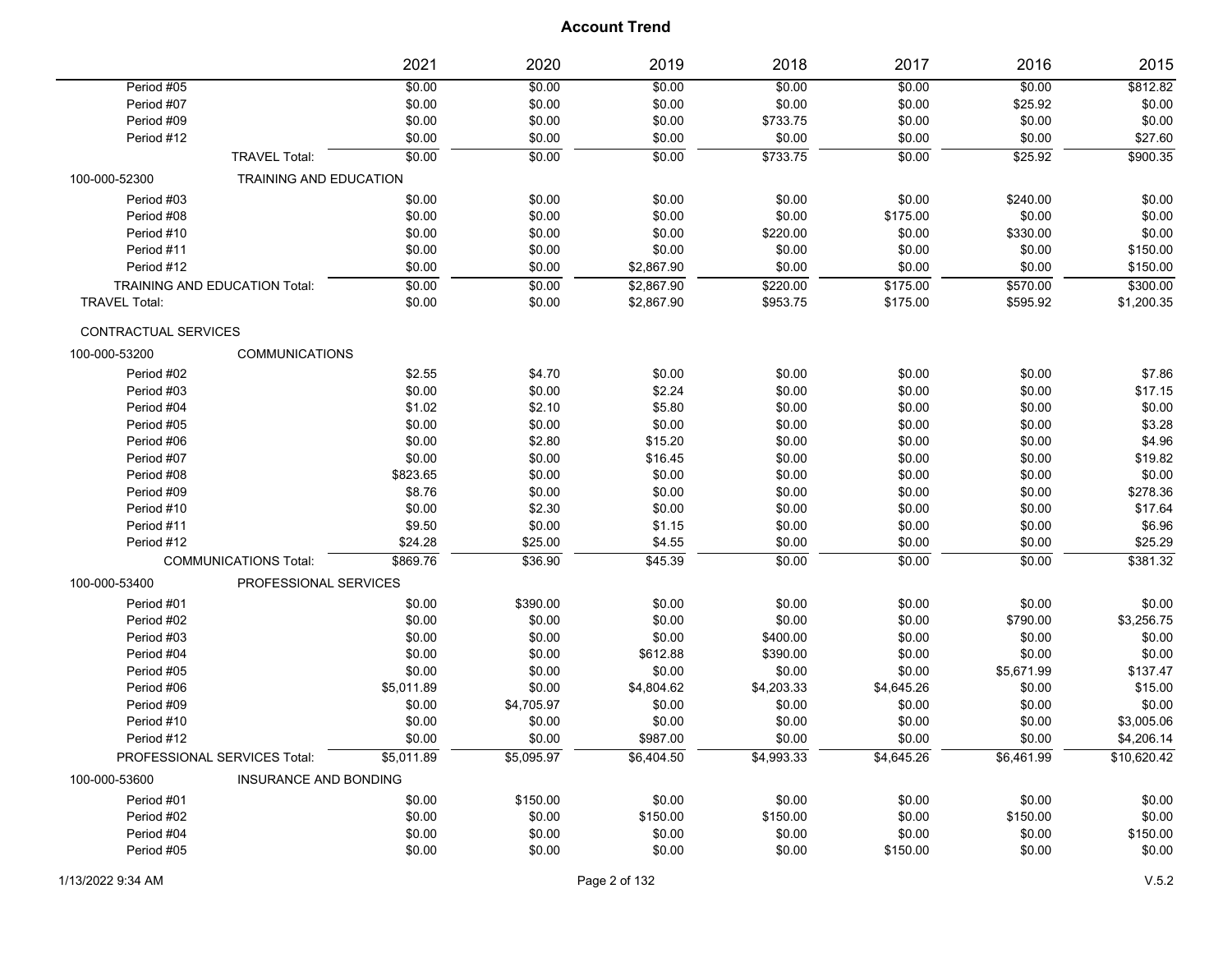|                                    |                                     | 2021        | 2020        | 2019        | 2018        | 2017        | 2016        | 2015        |
|------------------------------------|-------------------------------------|-------------|-------------|-------------|-------------|-------------|-------------|-------------|
| Period #06                         |                                     | \$0.00      | \$0.00      | \$0.00      | \$0.00      | \$12,316.00 | \$0.00      | \$12,783.00 |
| Period #07                         |                                     | \$0.00      | \$9,186.00  | \$13,883.00 | \$0.00      | \$0.00      | \$12,783.00 | \$0.00      |
| Period #08                         |                                     | \$10,101.68 | \$0.00      | \$0.00      | \$13,521.00 | \$0.00      | \$0.00      | \$0.00      |
| Period #11                         |                                     | \$0.00      | \$0.00      | \$0.00      | \$0.00      | \$0.00      | \$70.00     | \$0.00      |
|                                    | <b>INSURANCE AND BONDING Total:</b> | \$10,101.68 | \$9,336.00  | \$14,033.00 | \$13,671.00 | \$12,466.00 | \$13,003.00 | \$12,933.00 |
| 100-000-53700                      | PRINTING AND ADVERTISING            |             |             |             |             |             |             |             |
| Period #01                         |                                     | \$394.20    | \$150.10    | \$0.00      | \$0.00      | \$0.00      | \$0.00      | \$0.00      |
| Period #02                         |                                     | \$205.30    | \$45.10     | \$0.00      | \$0.00      | \$0.00      | \$0.00      | \$0.00      |
| Period #03                         |                                     | \$49.61     | \$0.00      | \$853.65    | \$354.54    | \$134.06    | \$0.00      | \$695.99    |
| Period #04                         |                                     | \$49.61     | \$116.00    | \$296.83    | \$1,154.05  | \$0.00      | \$893.21    | \$28.00     |
| Period #05                         |                                     | \$535.78    | \$860.38    | \$0.00      | \$54.37     | \$98.33     | \$963.71    | \$28.00     |
| Period #06                         |                                     | \$0.00      | \$0.00      | \$41.00     | \$37.27     | \$34.34     | \$0.00      | \$922.23    |
| Period #07                         |                                     | \$631.85    | \$512.69    | \$538.52    | \$641.44    | \$0.00      | \$654.76    | \$76.40     |
| Period #08                         |                                     | \$54.58     | \$0.00      | \$45.10     | \$88.74     | \$875.21    | \$33.88     | \$30.80     |
| Period #09                         |                                     | \$422.50    | \$49.61     | \$221.47    | \$548.67    | \$0.46      | \$0.00      | \$569.86    |
| Period #10                         |                                     | \$137.56    | \$479.99    | \$45.10     | \$194.54    | \$585.93    | \$551.35    | \$30.80     |
| Period #11                         |                                     | \$0.00      | \$539.61    | \$45.10     | \$0.00      | \$111.81    | \$121.85    | \$0.00      |
| Period #12                         |                                     | \$460.64    | \$0.00      | \$1,270.51  | \$741.34    | \$546.23    | \$1,032.71  | \$815.41    |
| PRINTING AND ADVERTISING Total:    |                                     | \$2,941.63  | \$2,753.48  | \$3,357.28  | \$3,814.96  | \$2,386.37  | \$4,251.47  | \$3,197.49  |
| 100-000-53900                      | MISC CONTRACTUAL                    |             |             |             |             |             |             |             |
| Period #02                         |                                     | \$0.00      | \$0.00      | \$0.00      | \$0.00      | \$390.00    | \$0.00      | \$0.00      |
| Period #03                         |                                     | \$0.00      | \$0.00      | \$0.00      | \$0.00      | \$400.00    | \$0.00      | \$0.00      |
| Period #04                         |                                     | \$243.76    | \$0.00      | \$0.00      | \$0.00      | \$0.00      | \$0.00      | \$0.00      |
| Period #07                         |                                     | \$0.00      | \$0.00      | \$0.00      | \$15.00     | \$0.00      | \$0.00      | \$0.00      |
| Period #10                         |                                     | \$175.00    | \$0.00      | \$0.00      | \$175.00    | \$0.00      | \$0.00      | \$0.00      |
| Period #12                         |                                     | \$0.00      | \$0.00      | \$0.00      | \$0.00      | \$0.00      | \$4,218.00  | \$0.00      |
|                                    | MISC CONTRACTUAL Total:             | \$418.76    | \$0.00      | \$0.00      | \$190.00    | \$790.00    | \$4,218.00  | \$0.00      |
| <b>CONTRACTUAL SERVICES Total:</b> |                                     | \$19,343.72 | \$17,222.35 | \$23,840.17 | \$22,669.29 | \$20,287.63 | \$27,934.46 | \$27,132.23 |
| <b>MATERIALS AND SUPPLIES</b>      |                                     |             |             |             |             |             |             |             |
| 100-000-54100                      | OFFICE SUPPLIES                     |             |             |             |             |             |             |             |
| Period #01                         |                                     | \$163.45    | \$153.98    | \$0.00      | \$0.00      | \$0.00      | \$0.00      | \$0.00      |
| Period #02                         |                                     | \$41.07     | \$38.46     | \$0.00      | \$0.00      | \$0.00      | \$152.45    | \$301.65    |
| Period #03                         |                                     | \$38.75     | \$0.00      | \$87.02     | \$51.57     | \$383.67    | \$297.79    | \$0.00      |
| Period #04                         |                                     | \$315.51    | \$0.00      | \$242.84    | \$427.47    | \$270.39    | \$29.44     | \$0.00      |
| Period #05                         |                                     | \$219.99    | \$27.10     | \$81.12     | \$26.44     | \$9.19      | \$38.08     | \$221.20    |
| Period #06                         |                                     | \$0.00      | \$165.59    | \$0.00      | \$189.87    | \$0.00      | \$32.99     | \$0.00      |
| Period #07                         |                                     | \$0.00      | \$51.17     | \$639.62    | \$0.00      | \$0.00      | \$107.95    | \$84.92     |
| Period #08                         |                                     | \$1,376.40  | \$275.94    | \$0.00      | \$124.47    | \$454.99    | \$123.13    | \$666.64    |
| Period #09                         |                                     | \$0.00      | (\$27.10)   | \$79.90     | \$0.00      | \$64.34     | (\$15.31)   | \$14.37     |
| Period #10                         |                                     | \$0.00      | \$38.63     | \$0.00      | \$291.68    | \$254.32    | \$34.58     | \$43.81     |
| Period #11                         |                                     | \$0.00      | \$0.00      | \$0.00      | \$12.99     | \$0.00      | \$206.17    | \$370.34    |
| Period #12                         |                                     | \$470.67    | \$465.25    | \$869.50    | \$0.00      | \$1,536.78  | \$572.27    | \$33.43     |
|                                    |                                     | \$2,625.84  | \$1,189.02  | \$2,000.00  |             | \$2,973.68  |             |             |
|                                    | OFFICE SUPPLIES Total:              |             |             |             | \$1,124.49  |             | \$1,579.54  | \$1,736.36  |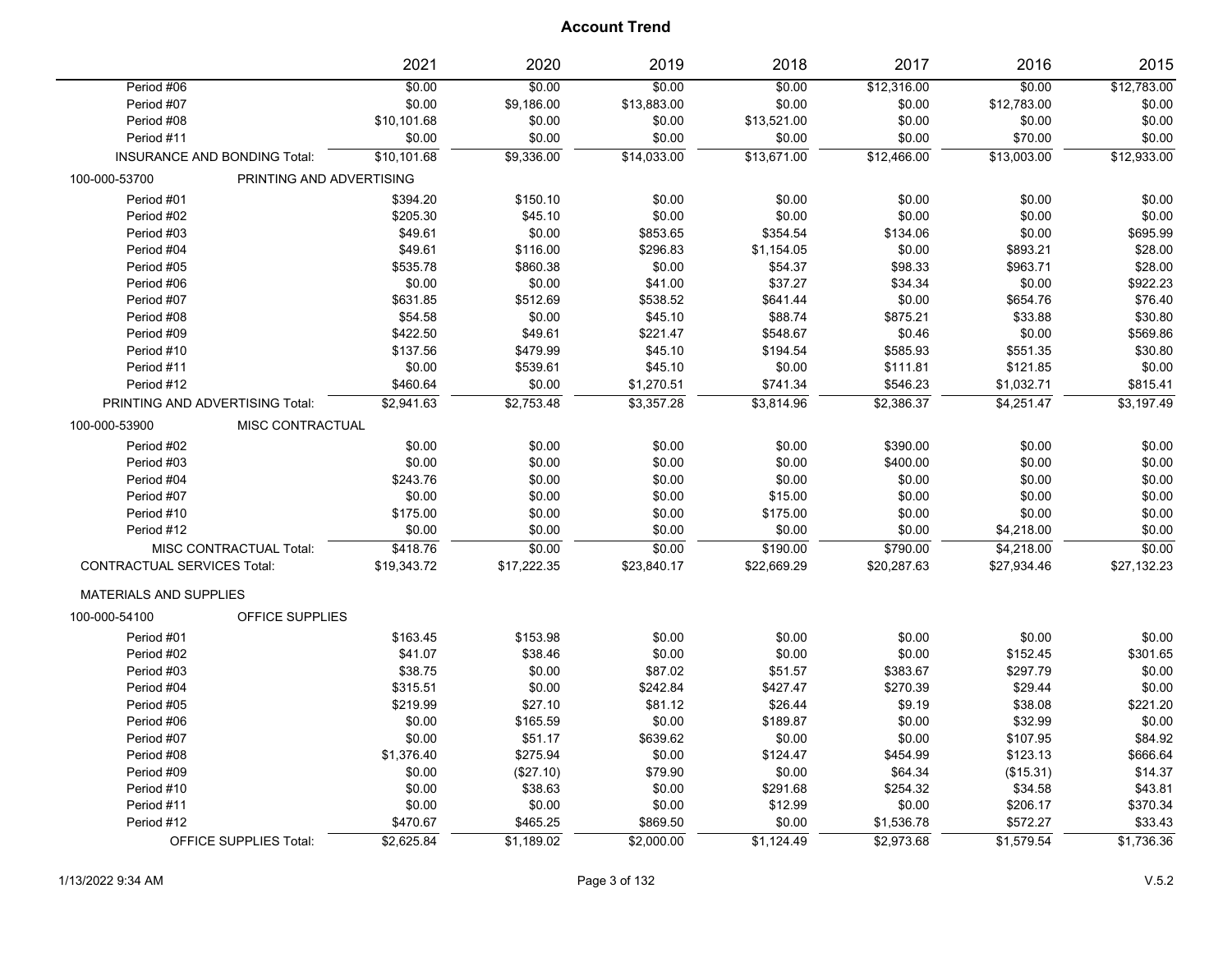|                                      |                                  | 2021         | 2020         | 2019         | 2018         | 2017         | 2016         | 2015         |
|--------------------------------------|----------------------------------|--------------|--------------|--------------|--------------|--------------|--------------|--------------|
| 100-000-54200                        | OPERATING SUPPLIES               |              |              |              |              |              |              |              |
| Period #02                           |                                  | \$0.00       | \$0.00       | \$390.00     | \$0.00       | \$0.00       | \$171.39     | \$111.53     |
| Period #03                           |                                  | \$0.00       | \$0.00       | \$0.00       | \$100.03     | \$0.00       | \$0.00       | \$88.82      |
| Period #04                           |                                  | \$0.00       | \$135.00     | \$0.00       | \$36.00      | \$34.99      | \$201.02     | \$0.00       |
| Period #05                           |                                  | \$0.00       | \$0.00       | \$0.00       | \$0.00       | \$40.00      | \$0.00       | \$248.90     |
| Period #06                           |                                  | \$72.00      | \$0.00       | \$16.44      | \$0.00       | \$0.00       | \$14.25      | \$0.00       |
| Period #07                           |                                  | \$24.68      | \$0.00       | \$0.00       | \$0.00       | \$15.00      | \$198.00     | \$0.00       |
| Period #08                           |                                  | \$60.31      | \$0.00       | \$0.00       | \$0.00       | \$0.00       | \$7.83       | \$36.98      |
| Period #09                           |                                  | \$0.00       | (\$135.00)   | \$0.00       | \$0.00       | \$0.00       | \$1.36       | \$86.93      |
| Period #10                           |                                  | \$0.00       | \$0.00       | \$30.94      | \$0.00       | \$0.00       | \$1,594.28   | \$67.10      |
| Period #11                           |                                  | \$0.00       | \$0.00       | \$0.00       | \$0.00       | \$186.18     | \$455.00     | \$0.00       |
| Period #12                           |                                  | \$0.00       | \$1,323.91   | \$65.50      | \$754.17     | \$1,698.46   | \$447.02     | \$998.16     |
|                                      | <b>OPERATING SUPPLIES Total:</b> | \$156.99     | \$1,323.91   | \$502.88     | \$890.20     | \$1,974.63   | \$3,090.15   | \$1,638.42   |
| <b>MATERIALS AND SUPPLIES Total:</b> |                                  | \$2,782.83   | \$2,512.93   | \$2,502.88   | \$2,014.69   | \$4,948.31   | \$4,669.69   | \$3,374.78   |
| <b>COUNCIL Total:</b>                |                                  | \$209,552.67 | \$204,197.27 | \$209,246.91 | \$204,991.72 | \$202,630.91 | \$206,282.63 | \$198,894.69 |
| <b>MAYOR</b>                         |                                  |              |              |              |              |              |              |              |
| <b>SALARIES AND WAGES</b>            |                                  |              |              |              |              |              |              |              |
| 100-001-51000                        | <b>SALARIES AND WAGES</b>        |              |              |              |              |              |              |              |
| Period #01                           |                                  | \$14,214.01  | \$15,104.92  | \$14,685.12  | \$14,317.81  | \$14,364.20  | \$12,993.08  | \$18,833.87  |
| Period #02                           |                                  | \$14,678.46  | \$15,788.05  | \$15,095.55  | \$14,841.91  | \$14,799.77  | \$14,142.26  | \$13,081.72  |
| Period #03                           |                                  | \$19,331.81  | \$22,026.41  | \$15,039.34  | \$15,529.38  | \$14,676.32  | \$14,707.37  | \$13,783.20  |
| Period #04                           |                                  | \$14,699.47  | \$15,304.50  | \$15,166.77  | \$14,729.53  | \$14,680.16  | \$14,450.90  | \$14,466.45  |
| Period #05                           |                                  | \$14,895.38  | \$9,843.82   | \$15,069.94  | \$14,798.64  | \$14,785.79  | \$14,621.58  | \$13,450.22  |
| Period #06                           |                                  | \$14,843.75  | \$10,725.09  | \$15,047.59  | \$22,107.04  | \$21,984.90  | \$14,349.00  | \$12,020.13  |
| Period #07                           |                                  | \$21,813.87  | \$18,660.95  | \$14,917.75  | \$14,725.24  | \$14,652.07  | \$21,537.90  | \$19,837.72  |
| Period #08                           |                                  | \$14,870.03  | \$13,460.63  | \$22,446.31  | \$14,826.18  | \$15,439.56  | \$14,484.07  | \$13,530.20  |
| Period #09                           |                                  | \$14,801.72  | \$14,440.63  | \$13,126.26  | \$14,743.29  | \$14,450.48  | \$14,395.63  | \$13,136.58  |
| Period #10                           |                                  | \$14,344.71  | \$14,485.62  | \$13,298.31  | \$14,862.93  | \$14,581.74  | \$15,747.95  | \$13,682.21  |
| Period #11                           |                                  | \$14,796.47  | \$14,510.63  | \$13,179.06  | \$21,946.44  | \$14,437.21  | \$14,335.20  | \$13,412.26  |
| Period #12                           |                                  | \$24,419.16  | \$25,179.53  | \$20,302.83  | \$14,856.91  | \$21,522.19  | \$21,304.02  | \$20,547.76  |
|                                      | SALARIES AND WAGES Total:        | \$197,708.84 | \$189,530.78 | \$187,374.83 | \$192,285.30 | \$190,374.39 | \$187,068.96 | \$179,782.32 |
| 100-001-51100                        | <b>OVERTIME</b>                  |              |              |              |              |              |              |              |
| Period #05                           |                                  | \$0.00       | \$0.00       | \$10.12      | \$0.00       | \$0.00       | \$0.00       | \$0.00       |
| Period #07                           |                                  | \$0.00       | \$0.00       | \$65.40      | \$0.00       | \$0.00       | \$0.00       | \$0.00       |
| Period #12                           |                                  | \$0.00       | \$0.00       | \$0.00       | \$0.00       | \$225.68     | \$0.00       | \$0.00       |
|                                      | <b>OVERTIME Total:</b>           | \$0.00       | \$0.00       | \$75.52      | \$0.00       | \$225.68     | \$0.00       | \$0.00       |
| 100-001-51200                        | <b>RETIREMENT PENSION</b>        |              |              |              |              |              |              |              |
| Period #01                           |                                  | \$2,707.86   | \$2,280.63   | \$2,179.23   | \$1,692.12   | \$2,185.91   | \$2,207.47   | \$2,005.64   |
| Period #02                           |                                  | \$3,226.18   | \$2,341.87   | \$319.93     | \$1,977.97   | \$2,188.29   | \$1,463.59   | \$1,943.21   |
| Period #03                           |                                  | \$2,268.18   | \$3,519.75   | \$2,325.23   | \$2,285.13   | \$2,247.46   | \$2,742.03   | \$1,996.20   |
| Period #04                           |                                  | \$2,298.61   | \$2,451.99   | \$3,380.13   | \$3,292.69   | \$2,233.13   | \$2,199.90   | \$2,104.40   |
| Period #05                           |                                  | \$2,272.78   | \$1,896.70   | \$2,323.45   | \$2,386.26   | \$3,356.19   | \$3,199.19   | \$2,188.94   |
| Period #06                           |                                  | \$2,288.40   | \$1,448.81   | \$4,392.00   | \$2,281.08   | \$2,247.92   | \$2,216.44   | \$2,779.00   |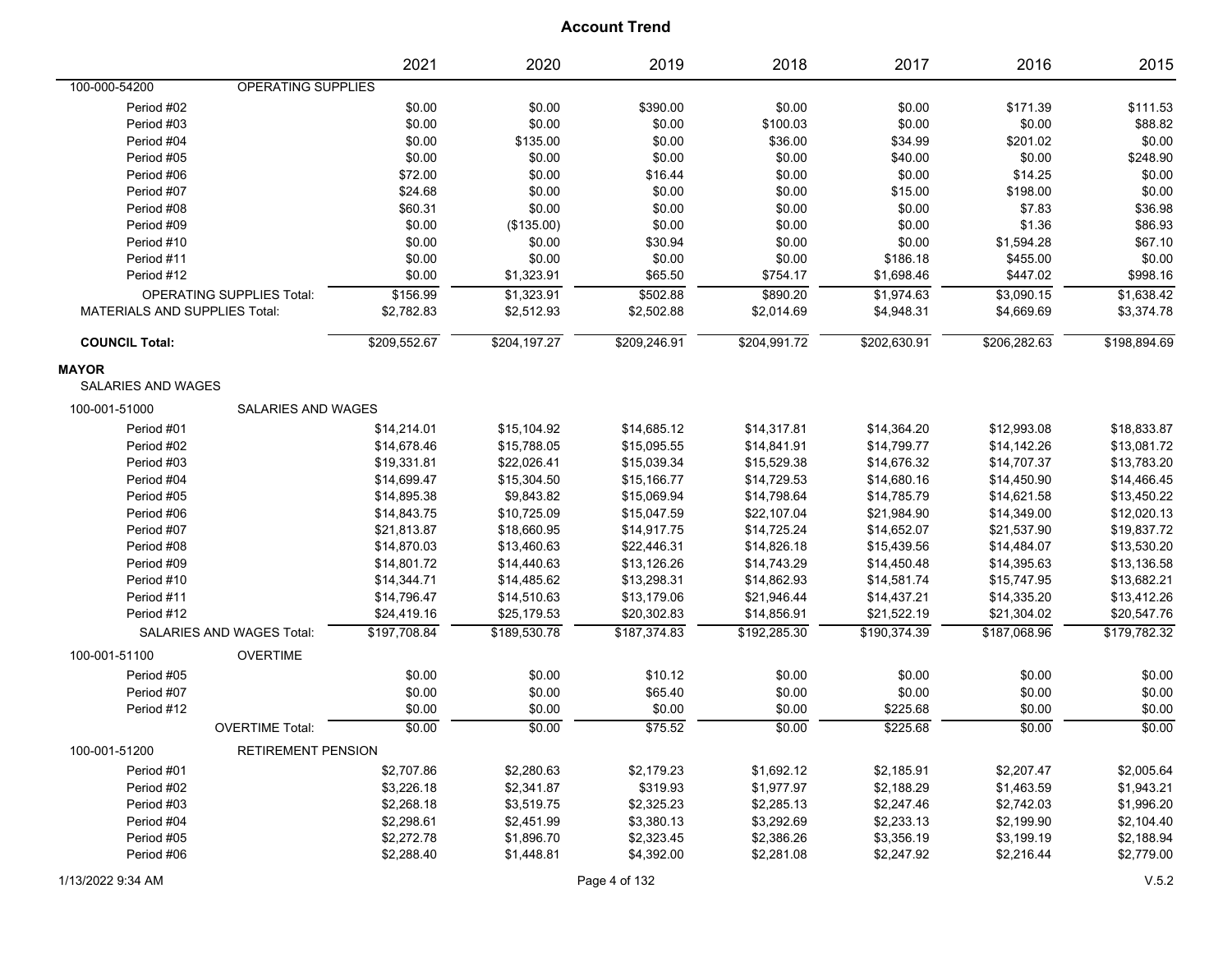|                                  |                                  | 2021         | 2020         | 2019         | 2018         | 2017         | 2016         | 2015         |
|----------------------------------|----------------------------------|--------------|--------------|--------------|--------------|--------------|--------------|--------------|
| Period #07                       |                                  | \$2,384.68   | \$2,007.44   | \$2,303.42   | \$2,268.47   | \$2,229.77   | \$2,284.29   | \$2,119.56   |
| Period #08                       |                                  | \$3,273.27   | \$1,932.03   | \$2,414.63   | \$2,270.11   | \$2,228.16   | \$2,187.88   | \$2,008.48   |
| Period #09                       |                                  | \$2,294.82   | \$3,103.38   | \$3,222.27   | \$2,283.04   | \$2,203.27   | \$2,199.36   | \$2,053.44   |
| Period #10                       |                                  | \$2,199.91   | \$2,226.19   | \$1,998.39   | \$3,313.83   | \$3,350.53   | \$2,206.35   | \$2,006.20   |
| Period #11                       |                                  | \$2,273.99   | \$2,237.75   | \$2,046.45   | \$2,389.80   | \$2,240.84   | \$3,198.19   | \$3,017.67   |
| Period #12                       |                                  | \$2,414.84   | \$2,396.79   | \$2,087.35   | \$2,245.83   | \$2,199.97   | \$2,249.03   | \$2,026.81   |
|                                  | <b>RETIREMENT PENSION Total:</b> | \$29,903.52  | \$27,843.33  | \$28,992.48  | \$28,686.33  | \$28,911.44  | \$28,353.72  | \$26,249.55  |
| 100-001-51800                    | <b>COMP TIME PAID</b>            |              |              |              |              |              |              |              |
| Period #05                       |                                  | \$0.00       | \$228.20     | \$0.00       | \$0.00       | \$0.00       | \$0.00       | \$0.00       |
|                                  | COMP TIME PAID Total:            | \$0.00       | \$228.20     | \$0.00       | \$0.00       | \$0.00       | \$0.00       | \$0.00       |
| <b>SALARIES AND WAGES Total:</b> |                                  | \$227,612.36 | \$217,602.31 | \$216,442.83 | \$220,971.63 | \$219,511.51 | \$215,422.68 | \$206,031.87 |
| <b>TRAVEL</b>                    |                                  |              |              |              |              |              |              |              |
| 100-001-52100                    | <b>TRAVEL</b>                    |              |              |              |              |              |              |              |
| Period #01                       |                                  | \$0.00       | \$25.11      | \$0.00       | \$0.00       | \$0.00       | \$0.00       | \$0.00       |
| Period #02                       |                                  | \$0.00       | \$0.00       | \$138.78     | \$93.28      | \$80.85      | \$184.70     | \$118.42     |
| Period #03                       |                                  | \$0.00       | \$0.00       | \$0.00       | \$158.08     | \$136.17     | \$91.19      | \$104.41     |
| Period #04                       |                                  | \$0.00       | \$0.00       | \$125.33     | \$130.29     | \$32.36      | \$462.49     | \$119.57     |
| Period #05                       |                                  | \$0.00       | \$0.00       | \$96.78      | \$52.75      | \$133.35     | \$191.56     | \$1,519.09   |
| Period #06                       |                                  | \$0.00       | \$0.00       | \$830.16     | \$227.59     | \$2,056.85   | \$1,301.11   | \$303.31     |
| Period #07                       |                                  | \$0.00       | \$0.00       | \$534.66     | \$439.59     | \$214.25     | \$753.08     | \$43.78      |
| Period #08                       |                                  | \$0.00       | \$0.00       | \$54.29      | \$46.75      | \$101.16     | \$74.44      | \$74.97      |
| Period #09                       |                                  | \$0.00       | \$0.00       | \$101.50     | \$134.37     | \$330.98     | \$60.67      | \$34.57      |
| Period #10                       |                                  | \$0.00       | \$0.00       | \$128.94     | \$89.90      | \$346.99     | \$92.98      | \$107.61     |
| Period #11                       |                                  | \$0.00       | \$0.00       | \$663.19     | \$104.90     | \$116.69     | \$90.05      | \$74.47      |
| Period #12                       |                                  | \$0.00       | \$0.00       | \$95.97      | \$66.36      | \$158.23     | \$371.13     | \$102.75     |
|                                  | <b>TRAVEL Total:</b>             | \$0.00       | \$25.11      | \$2,769.60   | \$1,543.86   | \$3,707.88   | \$3,673.40   | \$2,602.95   |
|                                  |                                  |              |              |              |              |              |              |              |
| 100-001-52300                    | <b>TRAINING AND EDUCATION</b>    |              |              |              |              |              |              |              |
| Period #01                       |                                  | \$0.00       | \$489.23     | \$894.60     | \$0.00       | \$0.00       | \$0.00       | \$0.00       |
| Period #02                       |                                  | \$0.00       | \$0.00       | \$0.00       | \$2,095.58   | \$0.00       | \$0.00       | \$0.00       |
| Period #03                       |                                  | \$0.00       | \$0.00       | \$0.00       | \$128.00     | \$0.00       | \$3,052.00   | \$0.00       |
| Period #04                       |                                  | \$0.00       | \$0.00       | \$0.00       | \$0.00       | \$0.00       | \$180.00     | \$0.00       |
| Period #05                       |                                  | \$0.00       | \$2,372.25   | \$0.00       | \$0.00       | \$70.00      | \$0.00       | \$0.00       |
| Period #06                       |                                  | \$0.00       | \$0.00       | \$1,962.25   | \$1,131.22   | \$0.00       | \$0.00       | \$0.00       |
| Period #07                       |                                  | \$0.00       | \$0.00       | \$0.00       | \$773.20     | \$0.00       | \$0.00       | \$0.00       |
| Period #08                       |                                  | \$0.00       | \$0.00       | \$1,119.54   | \$0.00       | \$145.00     | \$948.00     | \$0.00       |
| Period #10                       |                                  | \$0.00       | \$0.00       | \$325.00     | \$135.00     | \$355.00     | \$335.00     | \$0.00       |
| Period #12                       |                                  | \$0.00       | \$0.00       | \$0.00       | \$247.50     | \$0.00       | \$0.00       | \$0.00       |
|                                  | TRAINING AND EDUCATION Total:    | \$0.00       | \$2,861.48   | \$4,301.39   | \$4,510.50   | \$570.00     | \$4,515.00   | 50.00        |
| <b>TRAVEL Total:</b>             |                                  | \$0.00       | \$2,886.59   | \$7,070.99   | \$6,054.36   | \$4,277.88   | \$8,188.40   | \$2,602.95   |
| CONTRACTUAL SERVICES             |                                  |              |              |              |              |              |              |              |
| 100-001-53200                    | <b>COMMUNICATIONS</b>            |              |              |              |              |              |              |              |
| Period #02                       |                                  | \$65.88      | \$137.69     | \$95.46      | \$89.91      | \$11.61      | \$37.31      | \$15.09      |
|                                  |                                  |              |              |              |              |              |              |              |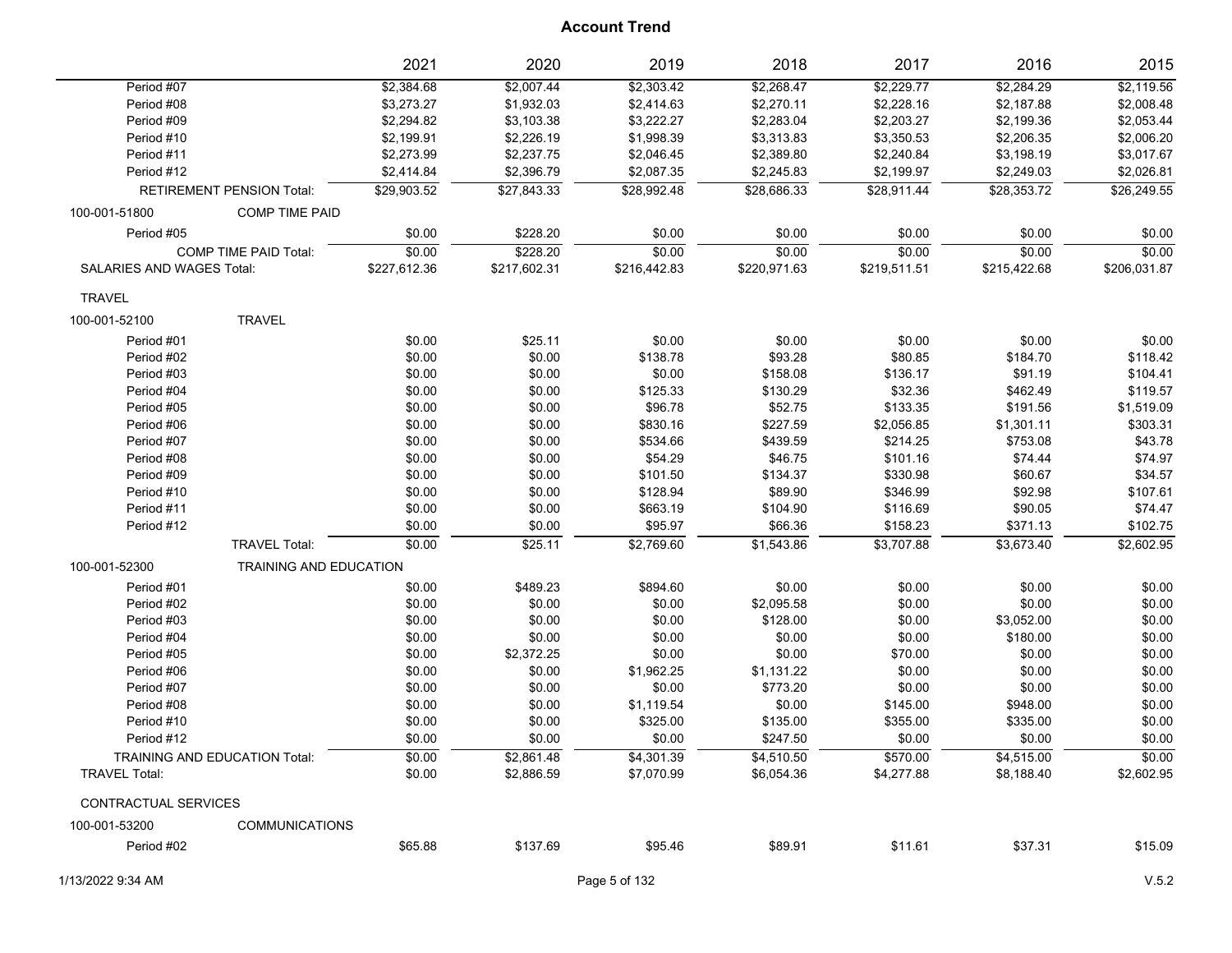|               |                                     | 2021       | 2020       | 2019       | 2018        | 2017       | 2016        | 2015       |
|---------------|-------------------------------------|------------|------------|------------|-------------|------------|-------------|------------|
| Period #03    |                                     | \$125.25   | \$60.54    | \$81.10    | \$71.36     | \$11.98    | \$18.96     | \$15.99    |
| Period #04    |                                     | \$70.57    | \$117.13   | \$148.09   | \$121.08    | \$0.00     | \$31.39     | \$16.49    |
| Period #05    |                                     | \$63.00    | \$79.17    | \$59.43    | \$12.69     | \$34.96    | \$36.72     | \$882.46   |
| Period #06    |                                     | \$58.50    | \$75.12    | \$12.50    | \$97.43     | \$27.41    | \$35.94     | \$92.51    |
| Period #07    |                                     | \$48.54    | \$61.72    | \$145.31   | \$117.12    | \$15.18    | \$31.62     | \$195.69   |
| Period #08    |                                     | \$100.05   | \$0.00     | \$82.79    | \$100.37    | \$20.24    | \$36.12     | \$135.36   |
| Period #09    |                                     | \$17.54    | \$173.81   | \$18.50    | \$16.54     | \$19.78    | \$16.74     | \$25.04    |
| Period #10    |                                     | \$130.41   | \$180.05   | \$125.98   | \$308.23    | \$12.84    | \$9.81      | \$118.17   |
| Period #11    |                                     | \$16.43    | \$19.50    | \$82.72    | \$62.04     | \$11.50    | \$9.55      | \$132.95   |
| Period #12    |                                     | \$201.54   | \$161.37   | \$126.14   | \$177.92    | \$579.40   | \$69.38     | \$261.78   |
|               | <b>COMMUNICATIONS Total:</b>        | \$897.71   | \$1.066.10 | \$978.02   | \$1,174.69  | \$744.90   | \$333.54    | \$1,891.53 |
| 100-001-53400 | PROFESSIONAL SERVICES               |            |            |            |             |            |             |            |
| Period #02    |                                     | \$0.00     | \$145.00   | \$5.00     | \$145.00    | \$145.00   | \$145.00    | \$0.00     |
| Period #03    |                                     | \$0.00     | \$0.00     | \$140.00   | \$0.00      | \$0.00     | \$0.00      | \$0.00     |
|               | PROFESSIONAL SERVICES Total:        | \$0.00     | \$145.00   | \$145.00   | \$145.00    | \$145.00   | \$145.00    | \$0.00     |
| 100-001-53600 | <b>INSURANCE AND BONDING</b>        |            |            |            |             |            |             |            |
| Period #02    |                                     | \$0.00     | \$0.00     | \$0.00     | \$0.00      | \$0.00     | \$533.00    | \$0.00     |
| Period #06    |                                     | \$0.00     | \$0.00     | \$0.00     | \$0.00      | \$9,501.30 | \$0.00      | \$9,794.04 |
| Period #07    |                                     | \$0.00     | \$8,977.37 | \$9,002.08 | \$0.00      | \$0.00     | \$9,486.08  | \$0.00     |
| Period #08    |                                     | \$9,872.25 | \$0.00     | \$0.00     | \$10,339.35 | \$0.00     | \$0.00      | \$0.00     |
| Period #12    |                                     | \$0.00     | \$0.00     | \$533.00   | \$0.00      | \$0.00     | \$0.00      | \$0.00     |
|               | <b>INSURANCE AND BONDING Total:</b> | \$9,872.25 | \$8,977.37 | \$9,535.08 | \$10,339.35 | \$9,501.30 | \$10,019.08 | \$9,794.04 |
| 100-001-53700 | PRINTING AND ADVERTISING            |            |            |            |             |            |             |            |
| Period #02    |                                     | \$213.70   | \$0.00     | \$0.00     | \$0.00      | \$0.00     | \$0.00      | \$0.00     |
| Period #04    |                                     | \$0.00     | \$0.00     | \$0.00     | \$230.86    | \$285.55   | \$0.00      | \$0.00     |
| Period #05    |                                     | \$118.42   | \$0.00     | \$0.00     | \$0.00      | \$0.00     | \$841.00    | \$0.00     |
| Period #06    |                                     | \$205.45   | \$0.00     | \$0.00     | \$0.00      | \$0.00     | \$0.00      | \$30.95    |
| Period #08    |                                     | \$0.00     | \$0.00     | \$0.00     | \$0.00      | \$235.00   | \$0.00      | \$0.00     |
| Period #09    |                                     | \$0.00     | \$0.00     | \$0.00     | \$0.00      | \$0.00     | \$172.50    | \$0.00     |
| Period #10    |                                     | \$0.00     | \$326.76   | \$0.00     | \$0.00      | \$0.00     | \$0.00      | \$0.00     |
| Period #11    |                                     | \$0.00     | \$0.00     | \$0.00     | \$0.00      | \$0.00     | \$499.00    | \$0.00     |
| Period #12    |                                     | \$566.50   | \$0.00     | \$0.00     | \$0.00      | \$0.00     | \$0.00      | \$0.00     |
|               | PRINTING AND ADVERTISING Total:     | \$1,104.07 | \$326.76   | \$0.00     | \$230.86    | \$520.55   | \$1,512.50  | 30.95      |
| 100-001-53900 | MISC CONTRACTUAL                    |            |            |            |             |            |             |            |
| Period #01    |                                     | \$36.34    | \$2,309.50 | \$31.84    | \$0.00      | \$0.00     | \$0.00      | \$0.00     |
| Period #02    |                                     | \$45.18    | \$0.00     | \$1,753.09 | \$1,988.83  | \$1,800.00 | \$0.00      | \$0.00     |
| Period #03    |                                     | \$12.84    | \$0.00     | \$36.59    | \$31.99     | \$250.00   | \$3,278.00  | \$0.00     |
| Period #04    |                                     | \$24.59    | \$41.24    | \$36.59    | \$49.99     | \$0.00     | \$0.00      | \$0.00     |
| Period #05    |                                     | \$49.68    | \$0.00     | \$36.59    | \$0.00      | \$376.64   | \$130.00    | \$1,700.00 |
| Period #06    |                                     | \$246.21   | \$0.00     | \$27.34    | \$0.00      | \$43.98    | \$0.00      | \$45.00    |
| Period #07    |                                     | \$131.84   | \$136.86   | \$62.09    | \$3,853.29  | \$3,699.00 | \$0.00      | \$0.00     |
| Period #08    |                                     | \$38.84    | \$136.59   | \$31.84    | \$135.00    | \$111.49   | \$0.00      | \$0.00     |
| Period #09    |                                     | \$34.09    | \$4.50     | \$476.84   | \$0.00      | \$19.98    | \$61.00     | \$0.00     |
| Period #10    |                                     | \$200.00   | \$200.00   | \$222.34   | \$200.00    | \$251.80   | \$200.00    | \$200.00   |
|               |                                     |            |            |            |             |            |             |            |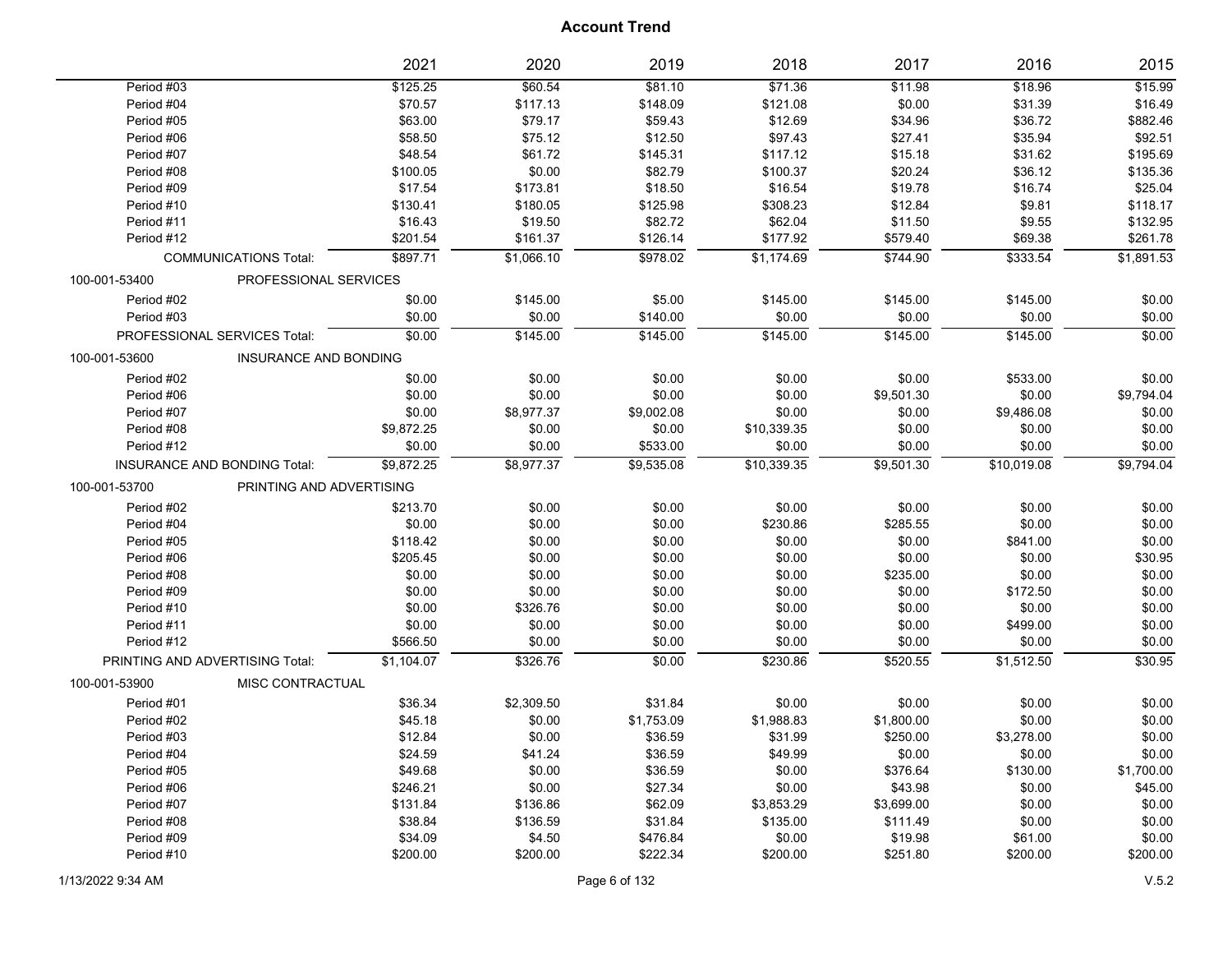|                                                   |                                  | 2021         | 2020         | 2019         | 2018         | 2017         | 2016         | 2015         |
|---------------------------------------------------|----------------------------------|--------------|--------------|--------------|--------------|--------------|--------------|--------------|
| Period #11                                        |                                  | \$0.00       | \$31.84      | \$0.00       | \$1,009.98   | \$0.00       | \$162.00     | \$0.00       |
| Period #12                                        |                                  | \$1,585.32   | \$2,410.20   | \$814.50     | \$41.19      | \$0.00       | \$0.00       | \$0.00       |
|                                                   | MISC CONTRACTUAL Total:          | \$2,404.93   | \$5,270.73   | \$3,529.65   | \$7,310.27   | \$6,552.89   | \$3,831.00   | \$1,945.00   |
| <b>CONTRACTUAL SERVICES Total:</b>                |                                  | \$14,278.96  | \$15,785.96  | \$14,187.75  | \$19,200.17  | \$17,464.64  | \$15,841.12  | \$13,661.52  |
| <b>MATERIALS AND SUPPLIES</b>                     |                                  |              |              |              |              |              |              |              |
| 100-001-54100                                     | OFFICE SUPPLIES                  |              |              |              |              |              |              |              |
| Period #01                                        |                                  | \$0.00       | \$0.00       | \$0.00       | \$0.00       | \$0.00       | \$28.83      | \$0.00       |
| Period #02                                        |                                  | \$0.00       | \$0.00       | \$46.43      | \$19.32      | \$0.00       | \$563.02     | \$0.00       |
| Period #03                                        |                                  | \$0.00       | \$0.00       | \$71.72      | \$31.18      | \$0.00       | \$16.00      | \$361.56     |
| Period #04                                        |                                  | \$0.00       | \$0.00       | (\$46.43)    | \$0.00       | \$176.64     | \$0.00       | \$0.00       |
| Period #05                                        |                                  | \$27.65      | \$0.00       | \$229.78     | \$0.00       | \$23.98      | (\$167.63)   | \$29.97      |
| Period #06                                        |                                  | \$0.00       | \$0.00       | \$0.00       | \$0.00       | \$151.97     | \$17.97      | \$0.00       |
| Period #07                                        |                                  | \$0.00       | \$207.89     | \$0.00       | \$0.00       | \$0.00       | \$154.26     | \$0.00       |
| Period #08                                        |                                  | \$188.30     | \$271.23     | \$0.00       | \$0.00       | \$115.32     | \$0.00       | \$0.00       |
| Period #09                                        |                                  | \$0.00       | (\$220.26)   | \$0.00       | \$72.81      | \$0.00       | \$15.31      | \$0.00       |
| Period #10                                        |                                  | \$0.00       | \$0.00       | \$0.00       | \$0.00       | \$331.49     | \$218.31     | \$0.00       |
| Period #11                                        |                                  | \$0.00       | \$0.00       | \$0.00       | \$0.00       | \$0.00       | \$102.31     | \$14.97      |
| Period #12                                        |                                  | \$0.00       | \$0.00       | \$117.33     | \$590.80     | \$0.00       | \$42.65      | \$193.50     |
|                                                   | OFFICE SUPPLIES Total:           | \$215.95     | \$258.86     | \$418.83     | \$714.11     | \$799.40     | \$991.03     | \$600.00     |
| 100-001-54200                                     | OPERATING SUPPLIES               |              |              |              |              |              |              |              |
| Period #02                                        |                                  | \$0.00       | \$445.00     | \$780.96     | \$148.09     | \$176.43     | \$41.94      | \$152.95     |
| Period #03                                        |                                  | \$117.16     | \$218.82     | \$0.00       | \$255.50     | \$88.15      | \$229.97     | \$199.22     |
| Period #04                                        |                                  | \$0.00       | \$0.00       | \$0.00       | \$65.46      | \$181.69     | \$30.22      | \$25.47      |
| Period #05                                        |                                  | \$208.36     | \$0.00       | \$0.00       | \$61.82      | \$577.97     | (\$13.54)    | \$94.39      |
| Period #06                                        |                                  | \$39.95      | \$0.00       | \$896.52     | \$92.84      | \$722.86     | \$399.00     | \$30.99      |
| Period #07                                        |                                  | \$486.41     | \$0.00       | \$35.99      | \$27.09      | \$199.50     | \$0.00       | \$78.15      |
| Period #08                                        |                                  | \$478.96     | \$247.98     | \$150.15     | \$63.31      | \$25.47      | \$243.50     | \$484.04     |
| Period #09                                        |                                  | \$219.98     | \$176.60     | \$0.00       | \$159.13     | \$695.43     | \$406.17     | \$339.98     |
| Period #10                                        |                                  | \$96.02      | \$0.00       | \$295.38     | \$275.32     | \$190.44     | \$0.00       | \$673.26     |
| Period #11                                        |                                  | \$160.05     | \$419.90     | \$80.00      | \$0.00       | \$425.13     | \$304.52     | \$966.67     |
| Period #12                                        |                                  | \$57.27      | \$70.65      | \$119.52     | \$1,170.33   | \$811.56     | \$900.19     | \$2,580.03   |
|                                                   | <b>OPERATING SUPPLIES Total:</b> | \$1,864.16   | \$1,578.95   | \$2,358.52   | \$2,318.89   | \$4,094.63   | \$2,541.97   | \$5,625.15   |
| <b>MATERIALS AND SUPPLIES Total:</b>              |                                  | \$2,080.11   | \$1,837.81   | \$2,777.35   | \$3,033.00   | \$4,894.03   | \$3,533.00   | \$6,225.15   |
| <b>MAYOR Total:</b>                               |                                  | \$243,971.43 | \$238,112.67 | \$240,478.92 | \$249,259.16 | \$246,148.06 | \$242,985.20 | \$228,521.49 |
| <b>CIVIL SERVICE</b><br><b>SALARIES AND WAGES</b> |                                  |              |              |              |              |              |              |              |
| 100-010-51000                                     | <b>SALARIES AND WAGES</b>        |              |              |              |              |              |              |              |
| Period #01                                        |                                  | \$85.00      | \$85.00      | \$230.00     | \$225.00     | \$0.00       | \$0.00       | \$0.00       |
| Period #03                                        |                                  | \$0.00       | \$0.00       | \$0.00       | \$0.00       | \$0.00       | \$170.00     | \$170.00     |
| Period #04                                        |                                  | \$170.00     | \$145.00     | \$255.00     | \$275.00     | \$170.00     | \$0.00       | \$60.00      |
| Period #06                                        |                                  | \$0.00       | \$0.00       | \$0.00       | \$0.00       | \$0.00       | \$110.00     | \$0.00       |
| Period #07                                        |                                  | \$170.00     | \$0.00       | \$245.00     | \$75.00      | \$200.00     | \$0.00       | \$195.00     |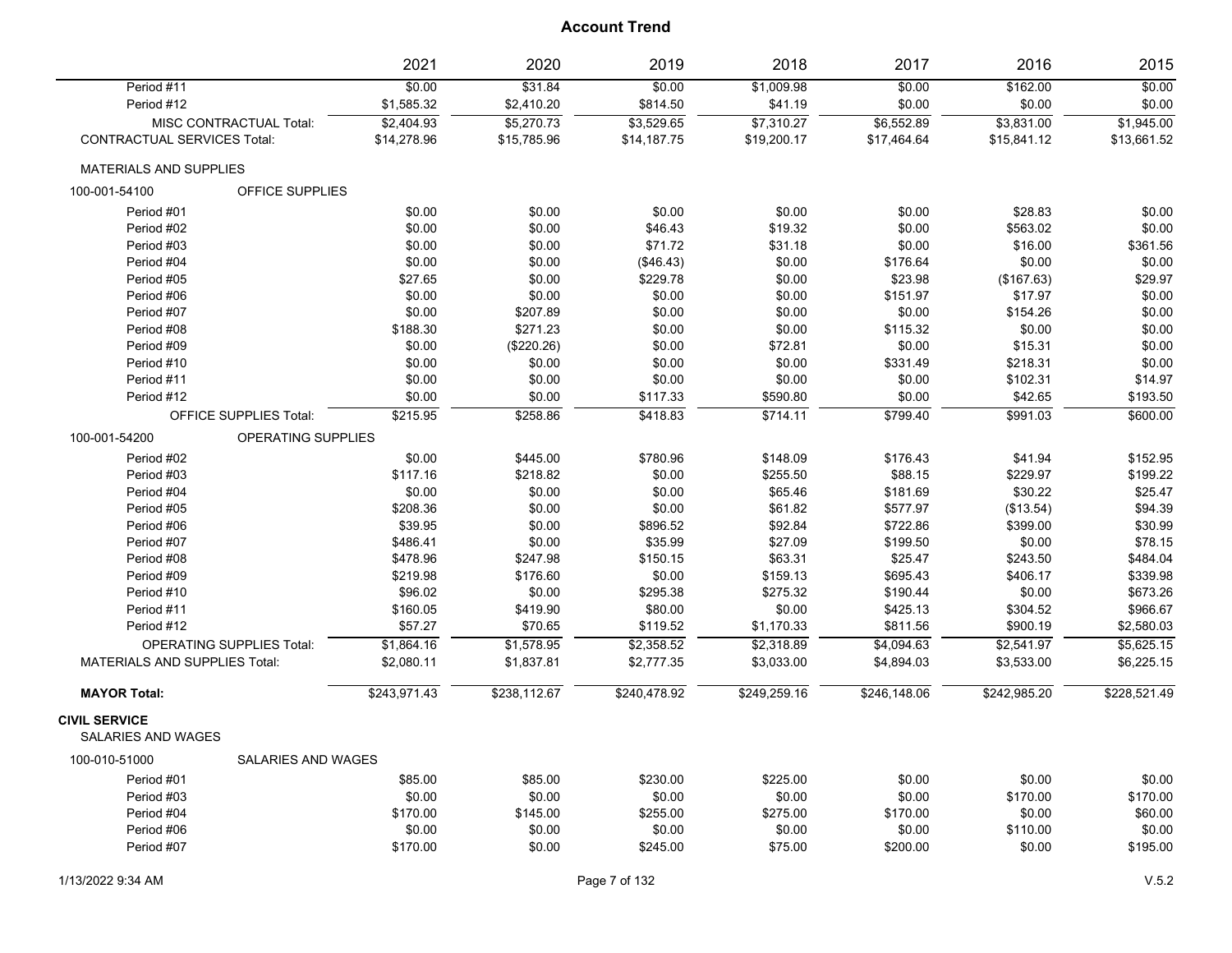|                                            | 2021        | 2020     | 2019        | 2018       | 2017       | 2016       | 2015       |
|--------------------------------------------|-------------|----------|-------------|------------|------------|------------|------------|
| Period #09                                 | \$0.00      | \$0.00   | \$0.00      | \$0.00     | \$0.00     | \$145.00   | \$135.00   |
| Period #10                                 | \$230.00    | \$85.00  | \$170.00    | \$75.00    | \$0.00     | \$0.00     | \$0.00     |
| Period #12                                 | \$0.00      | \$0.00   | \$0.00      | \$0.00     | \$0.00     | \$170.00   | \$340.00   |
| <b>SALARIES AND WAGES Total:</b>           | \$655.00    | \$315.00 | \$900.00    | \$650.00   | \$370.00   | \$595.00   | \$900.00   |
| 100-010-51200<br><b>RETIREMENT PENSION</b> |             |          |             |            |            |            |            |
| Period #01                                 | \$6.50      | \$6.50   | \$17.59     | \$17.22    | \$0.00     | \$0.00     | \$0.00     |
| Period #02                                 | \$0.00      | \$0.00   | \$0.00      | \$10.50    | \$0.00     | \$0.00     | \$0.02     |
| Period #03                                 | \$0.00      | \$0.00   | \$0.00      | \$0.00     | \$0.00     | \$13.00    | \$13.00    |
| Period #04                                 | \$13.00     | \$11.09  | \$30.01     | \$35.04    | \$13.00    | \$0.00     | \$4.59     |
| Period #06                                 | \$0.00      | \$0.00   | \$10.50     | \$0.00     | \$0.00     | \$8.41     | \$0.00     |
| Period #07                                 | \$13.00     | \$0.00   | \$17.20     | \$5.73     | \$15.30    | \$0.00     | \$14.92    |
| Period #08                                 | \$0.00      | \$0.00   | (\$7.00)    | \$3.50     | \$7.00     | \$0.00     | \$0.00     |
| Period #09                                 | \$0.00      | \$0.00   | \$0.00      | \$0.00     | \$0.00     | \$11.09    | \$10.32    |
| Period #10                                 | \$17.59     | \$6.50   | \$5.20      | \$9.23     | \$0.00     | \$0.00     | \$0.00     |
| Period #12                                 | \$0.00      | \$0.00   | \$0.00      | \$0.00     | \$0.00     | \$13.00    | \$26.01    |
| <b>RETIREMENT PENSION Total:</b>           | \$50.09     | \$24.09  | \$73.50     | \$81.22    | \$35.30    | \$45.50    | \$68.86    |
| SALARIES AND WAGES Total:                  | \$705.09    | \$339.09 | \$973.50    | \$731.22   | \$405.30   | \$640.50   | \$968.86   |
| CONTRACTUAL SERVICES                       |             |          |             |            |            |            |            |
| <b>COMMUNICATIONS</b><br>100-010-53200     |             |          |             |            |            |            |            |
| Period #10                                 | \$58.83     | \$0.00   | \$0.00      | \$0.00     | \$0.00     | \$0.00     | \$0.00     |
| <b>COMMUNICATIONS Total:</b>               | \$58.83     | \$0.00   | \$0.00      | \$0.00     | \$0.00     | \$0.00     | \$0.00     |
| 100-010-53400<br>PROFESSIONAL SERVICES     |             |          |             |            |            |            |            |
| Period #02                                 | \$0.00      | \$0.00   | \$1,145.00  | \$0.00     | \$0.00     | \$0.00     | \$64.00    |
| Period #03                                 | \$11,477.00 | \$0.00   | \$312.50    | \$2,426.00 | \$0.00     | \$0.00     | \$0.00     |
| Period #04                                 | \$2,969.00  | \$0.00   | \$225.00    | \$0.00     | \$827.50   | \$775.00   | \$0.00     |
| Period #05                                 | (\$200.00)  | \$0.00   | \$0.00      | \$0.00     | \$0.00     | \$0.00     | \$74.00    |
| Period #06                                 | \$0.00      | \$0.00   | \$0.00      | \$0.00     | \$790.00   | \$1,005.00 | \$0.00     |
| Period #07                                 | \$925.00    | \$0.00   | \$5,400.00  | \$0.00     | \$905.00   | \$0.00     | \$0.00     |
| Period #08                                 | \$925.00    | \$0.00   | \$530.00    | \$0.00     | \$0.00     | \$0.00     | \$2,900.00 |
| Period #10                                 | \$1,758.00  | \$0.00   | \$6,200.00  | \$0.00     | \$0.00     | \$0.00     | \$0.00     |
| Period #11                                 | \$0.00      | \$0.00   | \$0.00      | \$0.00     | \$0.00     | \$2,325.00 | \$0.00     |
| Period #12                                 | \$5,317.59  | \$0.00   | \$0.00      | \$0.00     | \$0.00     | \$775.00   | \$0.00     |
| PROFESSIONAL SERVICES Total:               | \$23,171.59 | \$0.00   | \$13,812.50 | \$2,426.00 | \$2,522.50 | \$4,880.00 | \$3,038.00 |
| PRINTING AND ADVERTISING<br>100-010-53700  |             |          |             |            |            |            |            |
| Period #02                                 | \$0.00      | \$0.00   | \$0.00      | \$0.00     | \$0.00     | \$0.00     | \$945.00   |
| Period #03                                 | \$0.00      | \$195.00 | \$0.00      | \$0.00     | \$0.00     | \$0.00     | \$605.00   |
| Period #04                                 | \$0.00      | \$0.00   | \$0.00      | \$0.00     | \$585.00   | \$0.00     | \$0.00     |
| Period #05                                 | \$0.00      | \$0.00   | \$0.00      | \$0.00     | \$1,190.00 | \$685.00   | \$0.00     |
| Period #06                                 | \$0.00      | \$0.00   | \$0.00      | \$18.60    | \$0.00     | \$0.00     | \$0.00     |
| Period #07                                 | \$0.00      | \$0.00   | \$0.00      | \$0.00     | \$849.65   | \$0.00     | \$245.00   |
| Period #08                                 | \$4,729.50  | \$0.00   | \$0.00      | \$0.00     | \$0.00     | \$0.00     | \$0.00     |
| Period #12                                 | \$0.00      | \$0.00   | \$0.00      | \$640.19   | \$0.00     | \$0.00     | \$0.00     |
| PRINTING AND ADVERTISING Total:            | \$4,729.50  | \$195.00 | \$0.00      | \$658.79   | \$2,624.65 | \$685.00   | \$1,795.00 |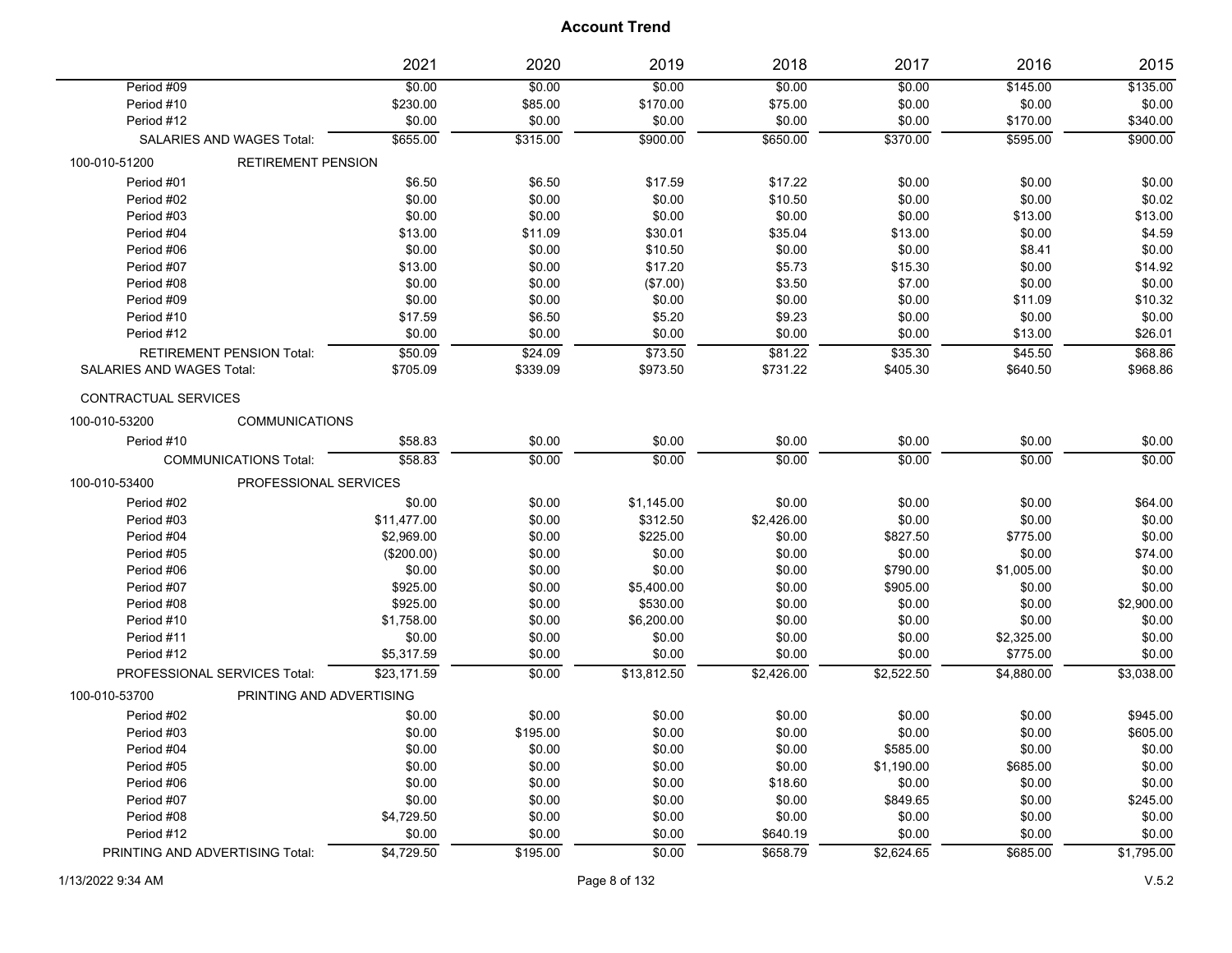| 100-010-53900<br><b>MISC CONTRACTUAL</b><br>Period #02<br>\$0.00<br>\$0.00<br>\$0.00<br>\$0.00<br>\$0.00<br>\$0.00<br>\$2,550.86<br>\$0.00<br>\$0.00<br>\$243.75<br>\$0.00<br>\$123.16<br>Period #03<br>\$0.00<br>\$0.00<br>\$0.00<br>\$0.00<br>\$0.00<br>\$192.50<br>\$96.63<br>Period #04<br>\$0.00<br>\$675.00<br>\$0.00<br>Period #05<br>\$0.00<br>\$0.00<br>\$0.00<br>\$0.00<br>\$0.00<br>\$1,096.35<br>\$1,600.00<br>\$0.00<br>\$0.00<br>\$2,900.00<br>Period #06<br>\$0.00<br>\$0.00<br>\$371.00<br>Period #07<br>\$0.00<br>\$0.00<br>\$0.00<br>\$0.00<br>\$0.00<br>\$1,260.00<br>\$0.00<br>Period #08<br>\$0.00<br>\$260.00<br>\$0.00<br>\$0.00<br>\$0.00<br>\$0.00<br>\$0.00<br>\$0.00<br>\$0.00<br>\$2,275.00<br>\$1,260.00<br>\$874.75<br>\$192.50<br>\$6,767.00<br>MISC CONTRACTUAL Total:<br><b>CONTRACTUAL SERVICES Total:</b><br>\$27,959.92<br>\$16,087.50<br>\$5,757.50<br>\$195.00<br>\$4,344.79<br>\$6,021.90<br>\$11,600.00<br><b>MATERIALS AND SUPPLIES</b><br>100-010-54100<br><b>OFFICE SUPPLIES</b><br>Period #12<br>\$0.00<br>\$0.00<br>\$0.00<br>\$0.00<br>\$0.00<br>\$0.00<br>\$100.00<br>\$0.00<br>\$0.00<br>\$0.00<br>50.00<br>\$100.00<br><b>OFFICE SUPPLIES Total:</b><br>\$0.00<br>\$0.00<br>100-010-54200<br>OPERATING SUPPLIES<br>Period #06<br>\$0.00<br>\$0.00<br>\$0.00<br>\$21.84<br>\$304.50<br>\$0.00<br>\$0.00<br>Period #12<br>\$0.00<br>\$0.00<br>\$0.00<br>\$0.00<br>\$0.00<br>\$0.00<br>\$2,081.90<br>\$0.00<br><b>OPERATING SUPPLIES Total:</b><br>\$0.00<br>$\sqrt{$2,081.90}$<br>\$0.00<br>\$21.84<br>\$304.50<br>\$0.00<br>\$100.00<br><b>MATERIALS AND SUPPLIES Total:</b><br>\$0.00<br>\$2,081.90<br>\$0.00<br>\$21.84<br>\$304.50<br>\$0.00<br>\$17,061.00<br>\$6,731.70<br>\$6,398.00<br>\$12,668.86<br><b>CIVIL SERVICE Total:</b><br>\$28,665.01<br>\$2,615.99<br>\$5,097.85<br><b>HUMAN RESOURCE</b><br>SALARIES AND WAGES<br>100-020-51000<br><b>SALARIES AND WAGES</b><br>\$7,281.19<br>\$10,942.31<br>Period #01<br>\$33,714.09<br>\$7,646.21<br>\$7,419.51<br>\$7,138.43<br>\$6,861.40<br>Period #02<br>\$7,711.53<br>\$7,463.39<br>\$7,317.06<br>\$7,173.58<br>\$6,947.17<br>\$6,661.54<br>\$7,096.15<br>Period #03<br>\$10,000.89<br>\$8,862.79<br>\$9,512.18<br>\$9,269.61<br>\$9,131.82<br>\$8,852.05<br>\$11,531.24<br>Period #04<br>\$7,096.14<br>\$7,718.07<br>\$7,521.85<br>\$7,173.58<br>\$7,255.92<br>\$7,331.04<br>\$7,317.06<br>\$7,719.22<br>\$7,524.93<br>\$7,317.06<br>\$7,173.58<br>\$7,032.92<br>\$6,861.39<br>Period #05<br>\$7,096.14<br>\$7,719.22<br>\$7,524.93<br>\$10,975.58<br>\$7,032.92<br>\$6,861.40<br>Period #06<br>\$7,096.14<br>\$10,760.37<br>\$7,524.92<br>\$10,292.09<br>Period #07<br>\$10,644.21<br>\$11,578.82<br>\$7,317.05<br>\$7,173.59<br>\$10,549.40<br>\$6,861.39<br>Period #08<br>\$7,096.14<br>\$7,719.22<br>\$11,287.38<br>\$7,317.06<br>\$7,173.58<br>\$7,032.93<br>\$7,524.93<br>Period #09<br>\$7,096.14<br>\$7,719.22<br>\$7,317.06<br>\$7,173.59<br>\$7,032.93<br>\$6,861.40<br>\$7,524.92<br>\$6,861.39<br>Period #10<br>(\$19,521.81)<br>\$7,719.22<br>\$7,317.06<br>\$7,173.58<br>\$7,032.92<br>\$7,524.92<br>\$6,861.40<br>Period #11<br>\$7,096.14<br>\$11,180.76<br>\$10,975.59<br>\$7,173.58<br>\$7,032.93<br>Period #12<br>\$16,347.08<br>\$11,287.38<br>\$8,460.35<br>\$12,912.45<br>\$13,186.73<br>\$10,292.10<br>\$10,644.22<br>\$96,684.94<br>\$110,779.46<br>\$98,991.85<br>\$98,424.30<br>\$97,469.52<br>\$96,129.99<br>\$95,539.50<br>SALARIES AND WAGES Total:<br><b>RETIREMENT PENSION</b><br>100-020-51200<br>Period #01<br>\$1,752.49<br>\$1,161.47<br>\$1,236.46<br>\$1,294.58<br>\$1,454.47<br>\$1,060.10<br>\$1,218.33<br>\$157.98<br>\$1,236.26<br>\$1,023.24<br>Period #02<br>\$1,634.28<br>\$1,179.39<br>\$1,101.94<br>\$1,061.34<br>\$1,150.20<br>\$1,026.31<br>Period #03<br>\$1,093.46<br>\$1,723.99<br>\$1,127.58<br>\$1,105.42<br>\$1,074.59<br>Period #04<br>\$1,093.46<br>\$1,184.66<br>\$1,677.37<br>\$1,639.77<br>\$1,106.87<br>\$1,089.83<br>\$1,048.56 |  | 2021 | 2020 | 2019 | 2018 | 2017 | 2016 | 2015 |
|-----------------------------------------------------------------------------------------------------------------------------------------------------------------------------------------------------------------------------------------------------------------------------------------------------------------------------------------------------------------------------------------------------------------------------------------------------------------------------------------------------------------------------------------------------------------------------------------------------------------------------------------------------------------------------------------------------------------------------------------------------------------------------------------------------------------------------------------------------------------------------------------------------------------------------------------------------------------------------------------------------------------------------------------------------------------------------------------------------------------------------------------------------------------------------------------------------------------------------------------------------------------------------------------------------------------------------------------------------------------------------------------------------------------------------------------------------------------------------------------------------------------------------------------------------------------------------------------------------------------------------------------------------------------------------------------------------------------------------------------------------------------------------------------------------------------------------------------------------------------------------------------------------------------------------------------------------------------------------------------------------------------------------------------------------------------------------------------------------------------------------------------------------------------------------------------------------------------------------------------------------------------------------------------------------------------------------------------------------------------------------------------------------------------------------------------------------------------------------------------------------------------------------------------------------------------------------------------------------------------------------------------------------------------------------------------------------------------------------------------------------------------------------------------------------------------------------------------------------------------------------------------------------------------------------------------------------------------------------------------------------------------------------------------------------------------------------------------------------------------------------------------------------------------------------------------------------------------------------------------------------------------------------------------------------------------------------------------------------------------------------------------------------------------------------------------------------------------------------------------------------------------------------------------------------------------------------------------------------------------------------------------------------------------------------------------------------------------------------------------------------------------------------------------------------------------------------------------------------------------------------------------------------------------------------------------------------------------------------------------------------------|--|------|------|------|------|------|------|------|
|                                                                                                                                                                                                                                                                                                                                                                                                                                                                                                                                                                                                                                                                                                                                                                                                                                                                                                                                                                                                                                                                                                                                                                                                                                                                                                                                                                                                                                                                                                                                                                                                                                                                                                                                                                                                                                                                                                                                                                                                                                                                                                                                                                                                                                                                                                                                                                                                                                                                                                                                                                                                                                                                                                                                                                                                                                                                                                                                                                                                                                                                                                                                                                                                                                                                                                                                                                                                                                                                                                                                                                                                                                                                                                                                                                                                                                                                                                                                                                                                           |  |      |      |      |      |      |      |      |
|                                                                                                                                                                                                                                                                                                                                                                                                                                                                                                                                                                                                                                                                                                                                                                                                                                                                                                                                                                                                                                                                                                                                                                                                                                                                                                                                                                                                                                                                                                                                                                                                                                                                                                                                                                                                                                                                                                                                                                                                                                                                                                                                                                                                                                                                                                                                                                                                                                                                                                                                                                                                                                                                                                                                                                                                                                                                                                                                                                                                                                                                                                                                                                                                                                                                                                                                                                                                                                                                                                                                                                                                                                                                                                                                                                                                                                                                                                                                                                                                           |  |      |      |      |      |      |      |      |
|                                                                                                                                                                                                                                                                                                                                                                                                                                                                                                                                                                                                                                                                                                                                                                                                                                                                                                                                                                                                                                                                                                                                                                                                                                                                                                                                                                                                                                                                                                                                                                                                                                                                                                                                                                                                                                                                                                                                                                                                                                                                                                                                                                                                                                                                                                                                                                                                                                                                                                                                                                                                                                                                                                                                                                                                                                                                                                                                                                                                                                                                                                                                                                                                                                                                                                                                                                                                                                                                                                                                                                                                                                                                                                                                                                                                                                                                                                                                                                                                           |  |      |      |      |      |      |      |      |
|                                                                                                                                                                                                                                                                                                                                                                                                                                                                                                                                                                                                                                                                                                                                                                                                                                                                                                                                                                                                                                                                                                                                                                                                                                                                                                                                                                                                                                                                                                                                                                                                                                                                                                                                                                                                                                                                                                                                                                                                                                                                                                                                                                                                                                                                                                                                                                                                                                                                                                                                                                                                                                                                                                                                                                                                                                                                                                                                                                                                                                                                                                                                                                                                                                                                                                                                                                                                                                                                                                                                                                                                                                                                                                                                                                                                                                                                                                                                                                                                           |  |      |      |      |      |      |      |      |
|                                                                                                                                                                                                                                                                                                                                                                                                                                                                                                                                                                                                                                                                                                                                                                                                                                                                                                                                                                                                                                                                                                                                                                                                                                                                                                                                                                                                                                                                                                                                                                                                                                                                                                                                                                                                                                                                                                                                                                                                                                                                                                                                                                                                                                                                                                                                                                                                                                                                                                                                                                                                                                                                                                                                                                                                                                                                                                                                                                                                                                                                                                                                                                                                                                                                                                                                                                                                                                                                                                                                                                                                                                                                                                                                                                                                                                                                                                                                                                                                           |  |      |      |      |      |      |      |      |
|                                                                                                                                                                                                                                                                                                                                                                                                                                                                                                                                                                                                                                                                                                                                                                                                                                                                                                                                                                                                                                                                                                                                                                                                                                                                                                                                                                                                                                                                                                                                                                                                                                                                                                                                                                                                                                                                                                                                                                                                                                                                                                                                                                                                                                                                                                                                                                                                                                                                                                                                                                                                                                                                                                                                                                                                                                                                                                                                                                                                                                                                                                                                                                                                                                                                                                                                                                                                                                                                                                                                                                                                                                                                                                                                                                                                                                                                                                                                                                                                           |  |      |      |      |      |      |      |      |
|                                                                                                                                                                                                                                                                                                                                                                                                                                                                                                                                                                                                                                                                                                                                                                                                                                                                                                                                                                                                                                                                                                                                                                                                                                                                                                                                                                                                                                                                                                                                                                                                                                                                                                                                                                                                                                                                                                                                                                                                                                                                                                                                                                                                                                                                                                                                                                                                                                                                                                                                                                                                                                                                                                                                                                                                                                                                                                                                                                                                                                                                                                                                                                                                                                                                                                                                                                                                                                                                                                                                                                                                                                                                                                                                                                                                                                                                                                                                                                                                           |  |      |      |      |      |      |      |      |
|                                                                                                                                                                                                                                                                                                                                                                                                                                                                                                                                                                                                                                                                                                                                                                                                                                                                                                                                                                                                                                                                                                                                                                                                                                                                                                                                                                                                                                                                                                                                                                                                                                                                                                                                                                                                                                                                                                                                                                                                                                                                                                                                                                                                                                                                                                                                                                                                                                                                                                                                                                                                                                                                                                                                                                                                                                                                                                                                                                                                                                                                                                                                                                                                                                                                                                                                                                                                                                                                                                                                                                                                                                                                                                                                                                                                                                                                                                                                                                                                           |  |      |      |      |      |      |      |      |
|                                                                                                                                                                                                                                                                                                                                                                                                                                                                                                                                                                                                                                                                                                                                                                                                                                                                                                                                                                                                                                                                                                                                                                                                                                                                                                                                                                                                                                                                                                                                                                                                                                                                                                                                                                                                                                                                                                                                                                                                                                                                                                                                                                                                                                                                                                                                                                                                                                                                                                                                                                                                                                                                                                                                                                                                                                                                                                                                                                                                                                                                                                                                                                                                                                                                                                                                                                                                                                                                                                                                                                                                                                                                                                                                                                                                                                                                                                                                                                                                           |  |      |      |      |      |      |      |      |
|                                                                                                                                                                                                                                                                                                                                                                                                                                                                                                                                                                                                                                                                                                                                                                                                                                                                                                                                                                                                                                                                                                                                                                                                                                                                                                                                                                                                                                                                                                                                                                                                                                                                                                                                                                                                                                                                                                                                                                                                                                                                                                                                                                                                                                                                                                                                                                                                                                                                                                                                                                                                                                                                                                                                                                                                                                                                                                                                                                                                                                                                                                                                                                                                                                                                                                                                                                                                                                                                                                                                                                                                                                                                                                                                                                                                                                                                                                                                                                                                           |  |      |      |      |      |      |      |      |
|                                                                                                                                                                                                                                                                                                                                                                                                                                                                                                                                                                                                                                                                                                                                                                                                                                                                                                                                                                                                                                                                                                                                                                                                                                                                                                                                                                                                                                                                                                                                                                                                                                                                                                                                                                                                                                                                                                                                                                                                                                                                                                                                                                                                                                                                                                                                                                                                                                                                                                                                                                                                                                                                                                                                                                                                                                                                                                                                                                                                                                                                                                                                                                                                                                                                                                                                                                                                                                                                                                                                                                                                                                                                                                                                                                                                                                                                                                                                                                                                           |  |      |      |      |      |      |      |      |
|                                                                                                                                                                                                                                                                                                                                                                                                                                                                                                                                                                                                                                                                                                                                                                                                                                                                                                                                                                                                                                                                                                                                                                                                                                                                                                                                                                                                                                                                                                                                                                                                                                                                                                                                                                                                                                                                                                                                                                                                                                                                                                                                                                                                                                                                                                                                                                                                                                                                                                                                                                                                                                                                                                                                                                                                                                                                                                                                                                                                                                                                                                                                                                                                                                                                                                                                                                                                                                                                                                                                                                                                                                                                                                                                                                                                                                                                                                                                                                                                           |  |      |      |      |      |      |      |      |
|                                                                                                                                                                                                                                                                                                                                                                                                                                                                                                                                                                                                                                                                                                                                                                                                                                                                                                                                                                                                                                                                                                                                                                                                                                                                                                                                                                                                                                                                                                                                                                                                                                                                                                                                                                                                                                                                                                                                                                                                                                                                                                                                                                                                                                                                                                                                                                                                                                                                                                                                                                                                                                                                                                                                                                                                                                                                                                                                                                                                                                                                                                                                                                                                                                                                                                                                                                                                                                                                                                                                                                                                                                                                                                                                                                                                                                                                                                                                                                                                           |  |      |      |      |      |      |      |      |
|                                                                                                                                                                                                                                                                                                                                                                                                                                                                                                                                                                                                                                                                                                                                                                                                                                                                                                                                                                                                                                                                                                                                                                                                                                                                                                                                                                                                                                                                                                                                                                                                                                                                                                                                                                                                                                                                                                                                                                                                                                                                                                                                                                                                                                                                                                                                                                                                                                                                                                                                                                                                                                                                                                                                                                                                                                                                                                                                                                                                                                                                                                                                                                                                                                                                                                                                                                                                                                                                                                                                                                                                                                                                                                                                                                                                                                                                                                                                                                                                           |  |      |      |      |      |      |      |      |
|                                                                                                                                                                                                                                                                                                                                                                                                                                                                                                                                                                                                                                                                                                                                                                                                                                                                                                                                                                                                                                                                                                                                                                                                                                                                                                                                                                                                                                                                                                                                                                                                                                                                                                                                                                                                                                                                                                                                                                                                                                                                                                                                                                                                                                                                                                                                                                                                                                                                                                                                                                                                                                                                                                                                                                                                                                                                                                                                                                                                                                                                                                                                                                                                                                                                                                                                                                                                                                                                                                                                                                                                                                                                                                                                                                                                                                                                                                                                                                                                           |  |      |      |      |      |      |      |      |
|                                                                                                                                                                                                                                                                                                                                                                                                                                                                                                                                                                                                                                                                                                                                                                                                                                                                                                                                                                                                                                                                                                                                                                                                                                                                                                                                                                                                                                                                                                                                                                                                                                                                                                                                                                                                                                                                                                                                                                                                                                                                                                                                                                                                                                                                                                                                                                                                                                                                                                                                                                                                                                                                                                                                                                                                                                                                                                                                                                                                                                                                                                                                                                                                                                                                                                                                                                                                                                                                                                                                                                                                                                                                                                                                                                                                                                                                                                                                                                                                           |  |      |      |      |      |      |      |      |
|                                                                                                                                                                                                                                                                                                                                                                                                                                                                                                                                                                                                                                                                                                                                                                                                                                                                                                                                                                                                                                                                                                                                                                                                                                                                                                                                                                                                                                                                                                                                                                                                                                                                                                                                                                                                                                                                                                                                                                                                                                                                                                                                                                                                                                                                                                                                                                                                                                                                                                                                                                                                                                                                                                                                                                                                                                                                                                                                                                                                                                                                                                                                                                                                                                                                                                                                                                                                                                                                                                                                                                                                                                                                                                                                                                                                                                                                                                                                                                                                           |  |      |      |      |      |      |      |      |
|                                                                                                                                                                                                                                                                                                                                                                                                                                                                                                                                                                                                                                                                                                                                                                                                                                                                                                                                                                                                                                                                                                                                                                                                                                                                                                                                                                                                                                                                                                                                                                                                                                                                                                                                                                                                                                                                                                                                                                                                                                                                                                                                                                                                                                                                                                                                                                                                                                                                                                                                                                                                                                                                                                                                                                                                                                                                                                                                                                                                                                                                                                                                                                                                                                                                                                                                                                                                                                                                                                                                                                                                                                                                                                                                                                                                                                                                                                                                                                                                           |  |      |      |      |      |      |      |      |
|                                                                                                                                                                                                                                                                                                                                                                                                                                                                                                                                                                                                                                                                                                                                                                                                                                                                                                                                                                                                                                                                                                                                                                                                                                                                                                                                                                                                                                                                                                                                                                                                                                                                                                                                                                                                                                                                                                                                                                                                                                                                                                                                                                                                                                                                                                                                                                                                                                                                                                                                                                                                                                                                                                                                                                                                                                                                                                                                                                                                                                                                                                                                                                                                                                                                                                                                                                                                                                                                                                                                                                                                                                                                                                                                                                                                                                                                                                                                                                                                           |  |      |      |      |      |      |      |      |
|                                                                                                                                                                                                                                                                                                                                                                                                                                                                                                                                                                                                                                                                                                                                                                                                                                                                                                                                                                                                                                                                                                                                                                                                                                                                                                                                                                                                                                                                                                                                                                                                                                                                                                                                                                                                                                                                                                                                                                                                                                                                                                                                                                                                                                                                                                                                                                                                                                                                                                                                                                                                                                                                                                                                                                                                                                                                                                                                                                                                                                                                                                                                                                                                                                                                                                                                                                                                                                                                                                                                                                                                                                                                                                                                                                                                                                                                                                                                                                                                           |  |      |      |      |      |      |      |      |
|                                                                                                                                                                                                                                                                                                                                                                                                                                                                                                                                                                                                                                                                                                                                                                                                                                                                                                                                                                                                                                                                                                                                                                                                                                                                                                                                                                                                                                                                                                                                                                                                                                                                                                                                                                                                                                                                                                                                                                                                                                                                                                                                                                                                                                                                                                                                                                                                                                                                                                                                                                                                                                                                                                                                                                                                                                                                                                                                                                                                                                                                                                                                                                                                                                                                                                                                                                                                                                                                                                                                                                                                                                                                                                                                                                                                                                                                                                                                                                                                           |  |      |      |      |      |      |      |      |
|                                                                                                                                                                                                                                                                                                                                                                                                                                                                                                                                                                                                                                                                                                                                                                                                                                                                                                                                                                                                                                                                                                                                                                                                                                                                                                                                                                                                                                                                                                                                                                                                                                                                                                                                                                                                                                                                                                                                                                                                                                                                                                                                                                                                                                                                                                                                                                                                                                                                                                                                                                                                                                                                                                                                                                                                                                                                                                                                                                                                                                                                                                                                                                                                                                                                                                                                                                                                                                                                                                                                                                                                                                                                                                                                                                                                                                                                                                                                                                                                           |  |      |      |      |      |      |      |      |
|                                                                                                                                                                                                                                                                                                                                                                                                                                                                                                                                                                                                                                                                                                                                                                                                                                                                                                                                                                                                                                                                                                                                                                                                                                                                                                                                                                                                                                                                                                                                                                                                                                                                                                                                                                                                                                                                                                                                                                                                                                                                                                                                                                                                                                                                                                                                                                                                                                                                                                                                                                                                                                                                                                                                                                                                                                                                                                                                                                                                                                                                                                                                                                                                                                                                                                                                                                                                                                                                                                                                                                                                                                                                                                                                                                                                                                                                                                                                                                                                           |  |      |      |      |      |      |      |      |
|                                                                                                                                                                                                                                                                                                                                                                                                                                                                                                                                                                                                                                                                                                                                                                                                                                                                                                                                                                                                                                                                                                                                                                                                                                                                                                                                                                                                                                                                                                                                                                                                                                                                                                                                                                                                                                                                                                                                                                                                                                                                                                                                                                                                                                                                                                                                                                                                                                                                                                                                                                                                                                                                                                                                                                                                                                                                                                                                                                                                                                                                                                                                                                                                                                                                                                                                                                                                                                                                                                                                                                                                                                                                                                                                                                                                                                                                                                                                                                                                           |  |      |      |      |      |      |      |      |
|                                                                                                                                                                                                                                                                                                                                                                                                                                                                                                                                                                                                                                                                                                                                                                                                                                                                                                                                                                                                                                                                                                                                                                                                                                                                                                                                                                                                                                                                                                                                                                                                                                                                                                                                                                                                                                                                                                                                                                                                                                                                                                                                                                                                                                                                                                                                                                                                                                                                                                                                                                                                                                                                                                                                                                                                                                                                                                                                                                                                                                                                                                                                                                                                                                                                                                                                                                                                                                                                                                                                                                                                                                                                                                                                                                                                                                                                                                                                                                                                           |  |      |      |      |      |      |      |      |
|                                                                                                                                                                                                                                                                                                                                                                                                                                                                                                                                                                                                                                                                                                                                                                                                                                                                                                                                                                                                                                                                                                                                                                                                                                                                                                                                                                                                                                                                                                                                                                                                                                                                                                                                                                                                                                                                                                                                                                                                                                                                                                                                                                                                                                                                                                                                                                                                                                                                                                                                                                                                                                                                                                                                                                                                                                                                                                                                                                                                                                                                                                                                                                                                                                                                                                                                                                                                                                                                                                                                                                                                                                                                                                                                                                                                                                                                                                                                                                                                           |  |      |      |      |      |      |      |      |
|                                                                                                                                                                                                                                                                                                                                                                                                                                                                                                                                                                                                                                                                                                                                                                                                                                                                                                                                                                                                                                                                                                                                                                                                                                                                                                                                                                                                                                                                                                                                                                                                                                                                                                                                                                                                                                                                                                                                                                                                                                                                                                                                                                                                                                                                                                                                                                                                                                                                                                                                                                                                                                                                                                                                                                                                                                                                                                                                                                                                                                                                                                                                                                                                                                                                                                                                                                                                                                                                                                                                                                                                                                                                                                                                                                                                                                                                                                                                                                                                           |  |      |      |      |      |      |      |      |
|                                                                                                                                                                                                                                                                                                                                                                                                                                                                                                                                                                                                                                                                                                                                                                                                                                                                                                                                                                                                                                                                                                                                                                                                                                                                                                                                                                                                                                                                                                                                                                                                                                                                                                                                                                                                                                                                                                                                                                                                                                                                                                                                                                                                                                                                                                                                                                                                                                                                                                                                                                                                                                                                                                                                                                                                                                                                                                                                                                                                                                                                                                                                                                                                                                                                                                                                                                                                                                                                                                                                                                                                                                                                                                                                                                                                                                                                                                                                                                                                           |  |      |      |      |      |      |      |      |
|                                                                                                                                                                                                                                                                                                                                                                                                                                                                                                                                                                                                                                                                                                                                                                                                                                                                                                                                                                                                                                                                                                                                                                                                                                                                                                                                                                                                                                                                                                                                                                                                                                                                                                                                                                                                                                                                                                                                                                                                                                                                                                                                                                                                                                                                                                                                                                                                                                                                                                                                                                                                                                                                                                                                                                                                                                                                                                                                                                                                                                                                                                                                                                                                                                                                                                                                                                                                                                                                                                                                                                                                                                                                                                                                                                                                                                                                                                                                                                                                           |  |      |      |      |      |      |      |      |
|                                                                                                                                                                                                                                                                                                                                                                                                                                                                                                                                                                                                                                                                                                                                                                                                                                                                                                                                                                                                                                                                                                                                                                                                                                                                                                                                                                                                                                                                                                                                                                                                                                                                                                                                                                                                                                                                                                                                                                                                                                                                                                                                                                                                                                                                                                                                                                                                                                                                                                                                                                                                                                                                                                                                                                                                                                                                                                                                                                                                                                                                                                                                                                                                                                                                                                                                                                                                                                                                                                                                                                                                                                                                                                                                                                                                                                                                                                                                                                                                           |  |      |      |      |      |      |      |      |
|                                                                                                                                                                                                                                                                                                                                                                                                                                                                                                                                                                                                                                                                                                                                                                                                                                                                                                                                                                                                                                                                                                                                                                                                                                                                                                                                                                                                                                                                                                                                                                                                                                                                                                                                                                                                                                                                                                                                                                                                                                                                                                                                                                                                                                                                                                                                                                                                                                                                                                                                                                                                                                                                                                                                                                                                                                                                                                                                                                                                                                                                                                                                                                                                                                                                                                                                                                                                                                                                                                                                                                                                                                                                                                                                                                                                                                                                                                                                                                                                           |  |      |      |      |      |      |      |      |
|                                                                                                                                                                                                                                                                                                                                                                                                                                                                                                                                                                                                                                                                                                                                                                                                                                                                                                                                                                                                                                                                                                                                                                                                                                                                                                                                                                                                                                                                                                                                                                                                                                                                                                                                                                                                                                                                                                                                                                                                                                                                                                                                                                                                                                                                                                                                                                                                                                                                                                                                                                                                                                                                                                                                                                                                                                                                                                                                                                                                                                                                                                                                                                                                                                                                                                                                                                                                                                                                                                                                                                                                                                                                                                                                                                                                                                                                                                                                                                                                           |  |      |      |      |      |      |      |      |
|                                                                                                                                                                                                                                                                                                                                                                                                                                                                                                                                                                                                                                                                                                                                                                                                                                                                                                                                                                                                                                                                                                                                                                                                                                                                                                                                                                                                                                                                                                                                                                                                                                                                                                                                                                                                                                                                                                                                                                                                                                                                                                                                                                                                                                                                                                                                                                                                                                                                                                                                                                                                                                                                                                                                                                                                                                                                                                                                                                                                                                                                                                                                                                                                                                                                                                                                                                                                                                                                                                                                                                                                                                                                                                                                                                                                                                                                                                                                                                                                           |  |      |      |      |      |      |      |      |
|                                                                                                                                                                                                                                                                                                                                                                                                                                                                                                                                                                                                                                                                                                                                                                                                                                                                                                                                                                                                                                                                                                                                                                                                                                                                                                                                                                                                                                                                                                                                                                                                                                                                                                                                                                                                                                                                                                                                                                                                                                                                                                                                                                                                                                                                                                                                                                                                                                                                                                                                                                                                                                                                                                                                                                                                                                                                                                                                                                                                                                                                                                                                                                                                                                                                                                                                                                                                                                                                                                                                                                                                                                                                                                                                                                                                                                                                                                                                                                                                           |  |      |      |      |      |      |      |      |
|                                                                                                                                                                                                                                                                                                                                                                                                                                                                                                                                                                                                                                                                                                                                                                                                                                                                                                                                                                                                                                                                                                                                                                                                                                                                                                                                                                                                                                                                                                                                                                                                                                                                                                                                                                                                                                                                                                                                                                                                                                                                                                                                                                                                                                                                                                                                                                                                                                                                                                                                                                                                                                                                                                                                                                                                                                                                                                                                                                                                                                                                                                                                                                                                                                                                                                                                                                                                                                                                                                                                                                                                                                                                                                                                                                                                                                                                                                                                                                                                           |  |      |      |      |      |      |      |      |
|                                                                                                                                                                                                                                                                                                                                                                                                                                                                                                                                                                                                                                                                                                                                                                                                                                                                                                                                                                                                                                                                                                                                                                                                                                                                                                                                                                                                                                                                                                                                                                                                                                                                                                                                                                                                                                                                                                                                                                                                                                                                                                                                                                                                                                                                                                                                                                                                                                                                                                                                                                                                                                                                                                                                                                                                                                                                                                                                                                                                                                                                                                                                                                                                                                                                                                                                                                                                                                                                                                                                                                                                                                                                                                                                                                                                                                                                                                                                                                                                           |  |      |      |      |      |      |      |      |
|                                                                                                                                                                                                                                                                                                                                                                                                                                                                                                                                                                                                                                                                                                                                                                                                                                                                                                                                                                                                                                                                                                                                                                                                                                                                                                                                                                                                                                                                                                                                                                                                                                                                                                                                                                                                                                                                                                                                                                                                                                                                                                                                                                                                                                                                                                                                                                                                                                                                                                                                                                                                                                                                                                                                                                                                                                                                                                                                                                                                                                                                                                                                                                                                                                                                                                                                                                                                                                                                                                                                                                                                                                                                                                                                                                                                                                                                                                                                                                                                           |  |      |      |      |      |      |      |      |
|                                                                                                                                                                                                                                                                                                                                                                                                                                                                                                                                                                                                                                                                                                                                                                                                                                                                                                                                                                                                                                                                                                                                                                                                                                                                                                                                                                                                                                                                                                                                                                                                                                                                                                                                                                                                                                                                                                                                                                                                                                                                                                                                                                                                                                                                                                                                                                                                                                                                                                                                                                                                                                                                                                                                                                                                                                                                                                                                                                                                                                                                                                                                                                                                                                                                                                                                                                                                                                                                                                                                                                                                                                                                                                                                                                                                                                                                                                                                                                                                           |  |      |      |      |      |      |      |      |
|                                                                                                                                                                                                                                                                                                                                                                                                                                                                                                                                                                                                                                                                                                                                                                                                                                                                                                                                                                                                                                                                                                                                                                                                                                                                                                                                                                                                                                                                                                                                                                                                                                                                                                                                                                                                                                                                                                                                                                                                                                                                                                                                                                                                                                                                                                                                                                                                                                                                                                                                                                                                                                                                                                                                                                                                                                                                                                                                                                                                                                                                                                                                                                                                                                                                                                                                                                                                                                                                                                                                                                                                                                                                                                                                                                                                                                                                                                                                                                                                           |  |      |      |      |      |      |      |      |
|                                                                                                                                                                                                                                                                                                                                                                                                                                                                                                                                                                                                                                                                                                                                                                                                                                                                                                                                                                                                                                                                                                                                                                                                                                                                                                                                                                                                                                                                                                                                                                                                                                                                                                                                                                                                                                                                                                                                                                                                                                                                                                                                                                                                                                                                                                                                                                                                                                                                                                                                                                                                                                                                                                                                                                                                                                                                                                                                                                                                                                                                                                                                                                                                                                                                                                                                                                                                                                                                                                                                                                                                                                                                                                                                                                                                                                                                                                                                                                                                           |  |      |      |      |      |      |      |      |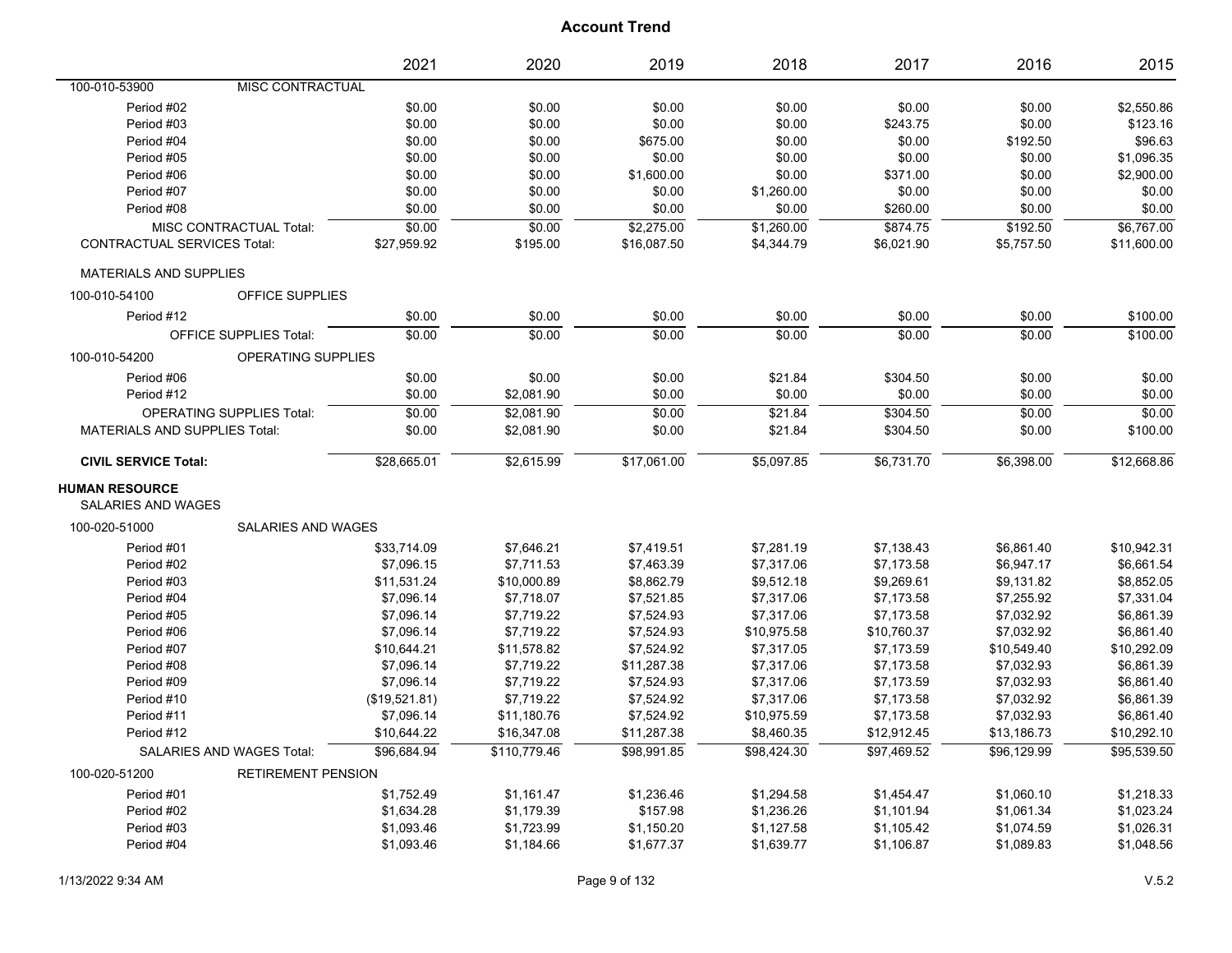|                           |                                  | 2021             | 2020             | 2019             | 2018             | 2017             | 2016                 | 2015               |
|---------------------------|----------------------------------|------------------|------------------|------------------|------------------|------------------|----------------------|--------------------|
| Period #05                |                                  | \$1,093.46       | \$1,192.09       | \$1,159.72       | \$1,179.18       | \$1,656.68       | \$1,608.68           | \$1,125.84         |
| Period #06                |                                  | \$1,093.46       | \$1,192.60       | \$2,198.45       | \$1,129.04       | \$1,106.87       | \$1,083.70           | \$1,536.04         |
| Period #07                |                                  | \$1,143.46       | \$1,248.56       | \$1,159.72       | \$1,127.58       | \$1,105.42       | \$1,134.69           | \$1,106.95         |
| Period #08                |                                  | \$1,590.19       | \$1,192.60       | \$1,214.28       | \$1,130.05       | \$1,105.42       | \$1,083.70           | \$1,058.65         |
| Period #09                |                                  | \$1,093.46       | \$1,732.94       | \$1,686.47       | \$1,130.48       | \$1,108.26       | \$1,083.70           | \$1,060.10         |
| Period #10                |                                  | \$1,093.46       | \$1,192.60       | \$1,159.72       | \$1,642.67       | \$1,662.48       | \$1,083.70           | \$1,060.10         |
| Period #11                |                                  | \$1,095.42       | \$1,242.79       | \$1,159.72       | \$1,183.53       | \$1,111.19       | \$1,576.01           | \$1,540.40         |
| Period #12                |                                  | \$1,148.24       | \$2,287.00       | \$1,215.72       | \$1,149.93       | \$1,139.53       | \$1,175.80           | \$1,112.00         |
|                           | <b>RETIREMENT PENSION Total:</b> | \$14,924.84      | \$16,530.69      | \$15,175.81      | \$14,970.65      | \$14,764.55      | \$14,115.84          | \$13,916.52        |
| SALARIES AND WAGES Total: |                                  | \$111,609.78     | \$127,310.15     | \$114,167.66     | \$113,394.95     | \$112,234.07     | \$110,245.83         | \$109,456.02       |
| <b>TRAVEL</b>             |                                  |                  |                  |                  |                  |                  |                      |                    |
| 100-020-52100             | <b>TRAVEL</b>                    |                  |                  |                  |                  |                  |                      |                    |
| Period #03                |                                  | \$0.00           | \$0.00           | \$0.00           | \$551.27         | \$0.00           | \$0.00               | \$0.00             |
| Period #04                |                                  | \$0.00           | \$0.00           | \$0.00           | \$425.76         | \$243.24         | \$0.00               | \$0.00             |
| Period #06                |                                  | \$0.00           | \$0.00           | \$0.00           | \$1,586.69       | \$0.00           | \$0.00               | \$0.00             |
| Period #07                |                                  | \$0.00           | \$0.00           | \$0.00           | \$0.00           | \$0.00           | \$0.00               | \$194.48           |
| Period #08                |                                  |                  |                  |                  |                  |                  |                      |                    |
| Period #09                |                                  | \$0.00<br>\$0.00 | \$0.00<br>\$0.00 | \$0.00<br>\$0.00 | \$0.00<br>\$0.00 | \$0.00<br>\$0.00 | \$136.12<br>\$337.52 | \$0.00<br>\$515.20 |
| Period #10                |                                  | \$0.00           | \$0.00           | \$30.00          | \$0.00           | \$273.57         | \$28.98              | \$0.00             |
|                           |                                  |                  |                  |                  |                  |                  |                      |                    |
|                           | <b>TRAVEL Total:</b>             | \$0.00           | \$0.00           | \$30.00          | \$2,563.72       | \$516.81         | \$502.62             | \$709.68           |
| 100-020-52300             | <b>TRAINING AND EDUCATION</b>    |                  |                  |                  |                  |                  |                      |                    |
| Period #01                |                                  | \$0.00           | \$0.00           | \$0.00           | \$0.00           | \$25.00          | \$25.00              | \$0.00             |
| Period #02                |                                  | \$0.00           | \$0.00           | \$0.00           | \$0.00           | \$200.00         | \$25.00              | \$0.00             |
| Period #03                |                                  | \$0.00           | \$0.00           | \$314.00         | \$1,740.00       | \$224.00         | \$25.00              | \$269.00           |
| Period #04                |                                  | \$0.00           | \$0.00           | \$0.00           | \$25.00          | \$474.00         | \$0.00               | \$23.00            |
| Period #05                |                                  | \$0.00           | \$0.00           | \$210.00         | \$50.00          | \$50.00          | \$155.00             | \$1,548.00         |
| Period #06                |                                  | \$0.00           | \$0.00           | \$0.00           | \$25.00          | \$455.00         | \$25.00              | \$103.00           |
| Period #07                |                                  | \$0.00           | \$0.00           | \$250.00         | \$150.00         | \$50.00          | \$0.00               | \$0.00             |
| Period #08                |                                  | \$0.00           | \$0.00           | \$0.00           | \$100.00         | \$173.00         | \$499.00             | \$50.00            |
| Period #09                |                                  | \$0.00           | \$599.00         | \$0.00           | \$50.00          | \$0.00           | \$0.00               | \$0.00             |
| Period #10                |                                  | \$0.00           | \$0.00           | \$0.00           | \$174.00         | \$30.00          | \$50.00              | \$50.00            |
| Period #11                |                                  | \$0.00           | \$0.00           | \$0.00           | \$30.00          | \$0.00           | \$0.00               | \$50.00            |
| Period #12                |                                  | \$0.00           | \$0.00           | \$0.00           | \$0.00           | \$80.00          | \$25.00              | \$225.00           |
|                           | TRAINING AND EDUCATION Total:    | \$0.00           | \$599.00         | \$774.00         | \$2,344.00       | \$1,761.00       | \$829.00             | \$2,318.00         |
| <b>TRAVEL Total:</b>      |                                  | \$0.00           | \$599.00         | \$804.00         | \$4,907.72       | \$2,277.81       | \$1,331.62           | \$3,027.68         |
| CONTRACTUAL SERVICES      |                                  |                  |                  |                  |                  |                  |                      |                    |
| 100-020-53200             | <b>COMMUNICATIONS</b>            |                  |                  |                  |                  |                  |                      |                    |
| Period #02                |                                  | \$0.65           | \$1.50           | \$2.73           | \$2.52           | \$2.28           | \$0.00               | \$14.67            |
| Period #03                |                                  | \$0.00           | \$0.50           | \$15.00          | \$15.80          | \$40.67          | \$2.66               | \$82.64            |
| Period #04                |                                  | \$1.02           | \$0.50           | \$4.40           | \$30.40          | \$13.04          | \$3.32               | \$14.22            |
| Period #05                |                                  | \$1.53           | \$21.00          | \$2.50           | \$2.09           | \$2.53           | \$36.35              | \$3.51             |
| Period #06                |                                  | \$0.51           | \$8.65           | \$30.60          | \$0.00           | \$24.78          | \$29.94              | \$0.96             |
| Period #07                |                                  | \$0.00           | \$0.50           | \$2.30           | \$15.30          | \$0.00           | \$2.88               | \$2.91             |
|                           |                                  |                  |                  |                  |                  |                  |                      |                    |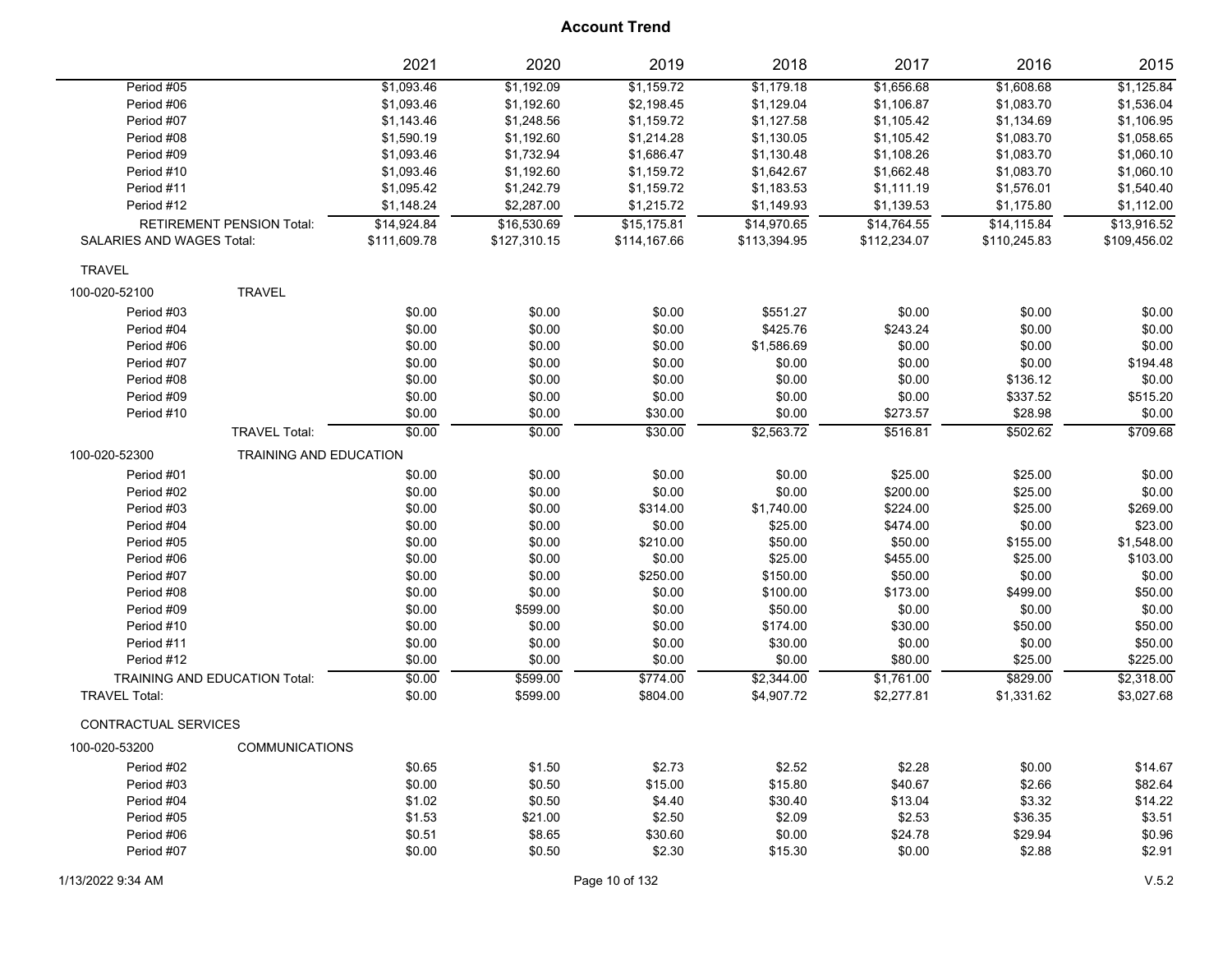|                             |                                 | 2021         | 2020        | 2019        | 2018        | 2017         | 2016        | 2015        |
|-----------------------------|---------------------------------|--------------|-------------|-------------|-------------|--------------|-------------|-------------|
| Period #08                  |                                 | \$3.26       | \$1.00      | \$11.65     | \$5.09      | \$3.62       | \$3.91      | \$13.05     |
| Period #09                  |                                 | \$0.00       | \$2.65      | \$1.15      | \$4.61      | \$0.46       | \$13.83     | \$3.84      |
| Period #10                  |                                 | \$0.00       | \$0.00      | \$1.00      | \$2.09      | \$0.92       | \$3.90      | \$10.55     |
| Period #11                  |                                 | \$55.12      | \$1.00      | \$3.65      | \$2.35      | \$4.10       | \$2.56      | \$8.40      |
| Period #12                  |                                 | \$0.00       | \$1.00      | \$3.65      | \$1.41      | \$5.90       | \$0.68      | \$12.47     |
|                             | <b>COMMUNICATIONS Total:</b>    | \$62.09      | \$38.30     | \$78.63     | \$81.66     | \$98.30      | \$100.03    | \$167.22    |
| 100-020-53400               | PROFESSIONAL SERVICES           |              |             |             |             |              |             |             |
| Period #01                  |                                 | \$3,280.00   | \$2,625.50  | \$3,491.25  | \$0.00      | \$0.00       | \$0.00      | \$0.00      |
| Period #02                  |                                 | \$1,566.00   | \$1,923.00  | \$749.00    | \$1,623.00  | \$3,211.00   | \$1,951.00  | \$1,153.00  |
| Period #03                  |                                 | (\$1,323.00) | \$6,185.50  | \$8,602.16  | \$3,783.00  | \$615.50     | \$4,747.42  | \$1,066.87  |
| Period #04                  |                                 | \$2,179.00   | \$1,820.00  | \$6,409.40  | \$3,257.00  | (\$1,289.50) | \$0.00      | \$2,601.50  |
| Period #05                  |                                 | \$5,642.00   | \$530.00    | \$6,460.70  | \$5,729.43  | \$2,135.00   | \$3,134.19  | \$1,980.00  |
| Period #06                  |                                 | \$4,407.00   | \$1,836.50  | \$3,362.50  | \$3,874.00  | \$9,207.20   | \$104.00    | \$1,666.87  |
| Period #07                  |                                 | \$2,080.00   | \$3,576.80  | \$5,871.00  | \$8,134.00  | \$3,774.33   | \$4,917.38  | \$4,982.36  |
| Period #08                  |                                 | \$2,441.00   | \$1,343.00  | \$3,834.00  | \$5,462.50  | \$1,300.30   | \$5,014.50  | \$726.50    |
| Period #09                  |                                 | \$1,904.00   | \$942.00    | \$8,896.60  | \$8,976.95  | \$465.00     | \$2,507.00  | \$1,635.62  |
| Period #10                  |                                 | \$2,701.00   | \$1,768.50  | \$7,057.00  | \$368.00    | \$734.00     | \$6,291.50  | \$2,368.00  |
| Period #11                  |                                 | \$883.00     | \$1,365.00  | \$2,225.00  | \$5,385.39  | \$1,370.06   | \$2,295.00  | \$481.25    |
| Period #12                  |                                 | \$5,278.00   | \$3,042.00  | \$1,910.00  | \$9,116.66  | \$1,282.00   | \$1,361.00  | \$4,115.12  |
|                             | PROFESSIONAL SERVICES Total:    | \$31,038.00  | \$26,957.80 | \$58,868.61 | \$55,709.93 | \$22,804.89  | \$32,322.99 | \$22,777.09 |
| 100-020-53700               | PRINTING AND ADVERTISING        |              |             |             |             |              |             |             |
| Period #03                  |                                 | \$295.00     | \$0.00      | \$0.00      | \$150.00    | \$0.00       | \$0.00      | \$0.00      |
| Period #04                  |                                 | \$0.00       | \$0.00      | \$18.60     | \$0.00      | \$0.00       | \$0.00      | \$0.00      |
| Period #07                  |                                 | \$172.50     | \$0.00      | \$0.00      | \$0.00      | \$0.00       | \$0.00      | \$0.00      |
| Period #08                  |                                 | \$80.70      | \$0.00      | \$0.00      | \$0.00      | \$0.00       | \$351.26    | \$0.00      |
| Period #09                  |                                 | \$0.00       | \$0.00      | \$0.00      | \$0.00      | \$0.00       | \$345.76    | \$0.00      |
| Period #10                  |                                 | \$0.00       | \$195.00    | \$6.07      | \$422.35    | \$363.90     | \$0.00      | \$682.85    |
| Period #11                  |                                 | \$259.00     | \$325.00    | \$0.00      | \$500.48    | \$0.00       | \$0.00      | \$0.00      |
| Period #12                  |                                 | \$0.00       | \$40.00     | \$302.39    | \$0.00      | \$0.00       | \$0.00      | \$0.00      |
|                             | PRINTING AND ADVERTISING Total: | \$807.20     | \$560.00    | \$327.06    | \$1,072.83  | \$363.90     | \$697.02    | \$682.85    |
| 100-020-53900               | MISC CONTRACTUAL                |              |             |             |             |              |             |             |
| Period #02                  |                                 | \$955.00     | \$0.00      | \$0.00      | \$0.00      | \$0.00       | \$0.00      | \$0.00      |
| Period #03                  |                                 | \$0.00       | \$0.00      | \$0.00      | \$149.00    | \$0.00       | \$1,138.88  | \$0.00      |
| Period #04                  |                                 | \$0.00       | \$0.00      | \$0.00      | \$0.00      | \$0.00       | (\$775.00)  | \$0.00      |
| Period #05                  |                                 | \$4,769.13   | \$0.00      | \$4,325.74  | \$0.00      | \$0.00       | \$0.00      | \$275.00    |
| Period #06                  |                                 | \$0.00       | \$0.00      | \$0.00      | \$90.32     | \$0.00       | \$420.00    | \$0.00      |
| Period #07                  |                                 | \$0.00       | \$4,542.02  | \$0.00      | \$400.00    | \$0.00       | \$0.00      | \$0.00      |
| Period #08                  |                                 | \$6,600.00   | \$0.00      | \$0.00      | \$940.76    | \$1,740.00   | \$0.00      | \$0.00      |
| Period #10                  |                                 | \$0.00       | \$0.00      | \$0.00      | \$2,395.85  | \$0.00       | \$0.00      | \$0.00      |
| Period #11                  |                                 | \$0.00       | \$0.00      | \$0.00      | \$949.50    | \$0.00       | \$0.00      | \$0.00      |
| Period #12                  |                                 | \$0.00       | \$0.00      | \$0.00      | \$19.17     | \$0.00       | \$50.00     | \$1,324.00  |
|                             | MISC CONTRACTUAL Total:         | \$12,324.13  | \$4,542.02  | \$4,325.74  | \$4,944.60  | \$1,740.00   | \$833.88    | \$1,599.00  |
| CONTRACTUAL SERVICES Total: |                                 | \$44,231.42  | \$32,098.12 | \$63,600.04 | \$61,809.02 | \$25,007.09  | \$33,953.92 | \$25,226.16 |

#### MATERIALS AND SUPPLIES

1/13/2022 9:34 AM Page 11 of 132 V.5.2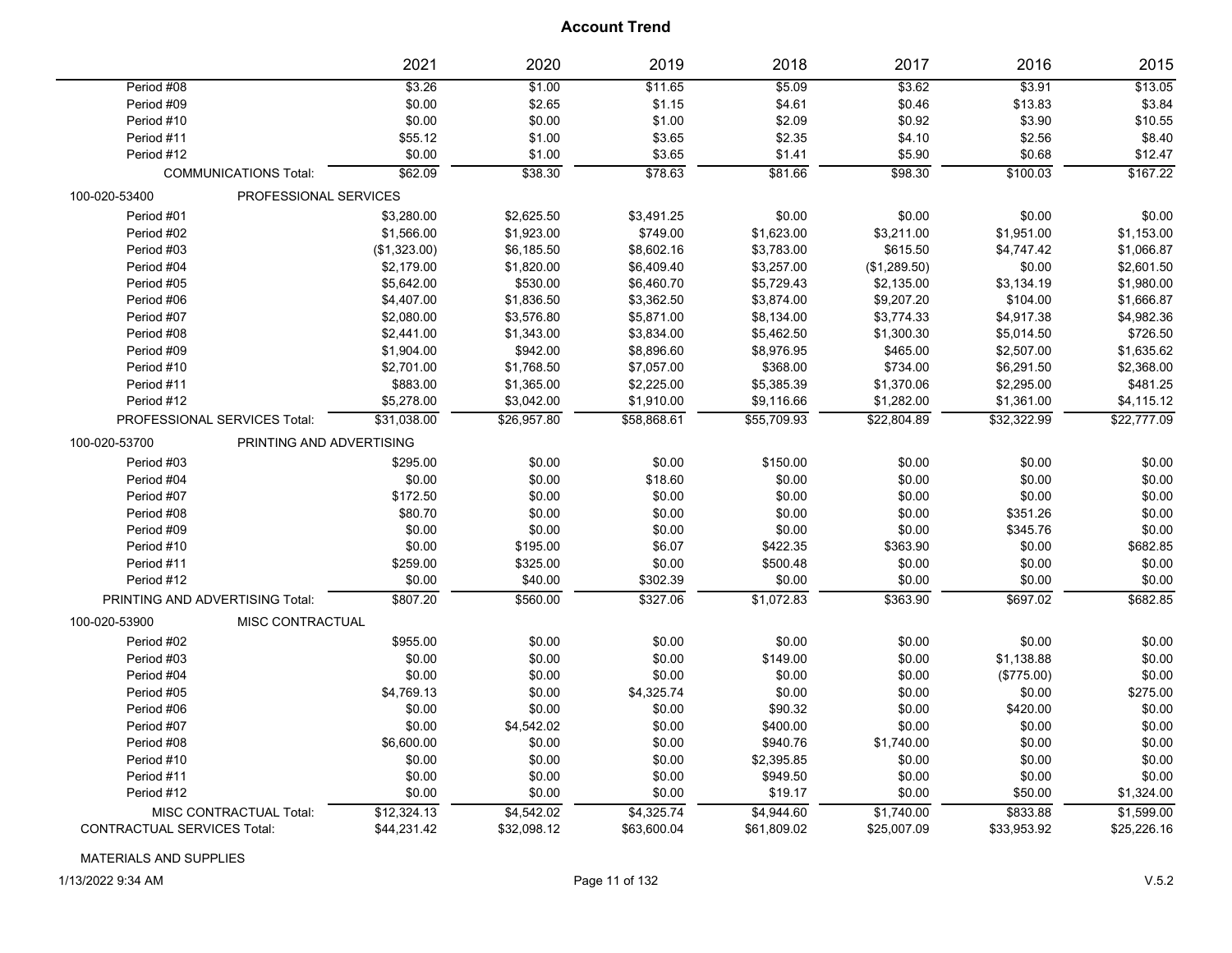|                                      |                               | 2021         | 2020         | 2019         | 2018         | 2017         | 2016         | 2015         |
|--------------------------------------|-------------------------------|--------------|--------------|--------------|--------------|--------------|--------------|--------------|
| 100-020-54100                        | OFFICE SUPPLIES               |              |              |              |              |              |              |              |
| Period #02                           |                               | \$0.00       | \$0.00       | \$0.00       | \$0.00       | \$0.00       | \$48.33      | \$0.00       |
| Period #03                           |                               | \$0.00       | \$0.00       | \$0.00       | \$57.71      | \$0.00       | \$0.00       | \$157.06     |
| Period #05                           |                               | \$0.00       | \$34.99      | \$0.00       | \$256.19     | \$0.00       | \$0.00       | \$279.09     |
| Period #06                           |                               | \$0.00       | \$0.00       | \$0.00       | \$13.00      | \$0.00       | \$0.00       | \$0.00       |
| Period #08                           |                               | \$0.00       | \$0.00       | \$0.00       | \$0.00       | \$0.00       | \$0.00       | \$22.25      |
| Period #09                           |                               | \$12.99      | \$0.00       | \$0.00       | \$34.99      | \$40.00      | \$0.00       | \$65.94      |
| Period #10                           |                               | \$0.00       | \$0.00       | \$0.00       | \$34.99      | \$0.00       | \$0.00       | \$0.00       |
| Period #12                           |                               | \$180.12     | \$161.16     | \$0.00       | \$0.00       | \$253.39     | \$471.81     | \$368.48     |
|                                      | <b>OFFICE SUPPLIES Total:</b> | \$193.11     | \$196.15     | \$0.00       | \$396.88     | \$293.39     | \$520.14     | \$892.82     |
| 100-020-54200                        | OPERATING SUPPLIES            |              |              |              |              |              |              |              |
| Period #02                           |                               | \$108.89     | \$38.26      | \$168.21     | \$24.95      | \$0.00       | \$685.43     | \$0.00       |
| Period #03                           |                               | \$188.14     | \$121.20     | \$196.35     | \$247.25     | \$117.87     | \$0.00       | \$261.45     |
| Period #04                           |                               | \$708.87     | \$0.00       | \$0.00       | \$767.80     | \$338.74     | \$400.00     | \$20.66      |
| Period #05                           |                               | \$0.00       | \$0.00       | \$0.00       | \$573.47     | \$490.45     | \$594.41     | \$1,103.09   |
| Period #06                           |                               | \$0.00       | \$0.00       | \$1,061.79   | \$116.88     | \$782.97     | \$678.97     | \$146.92     |
| Period #07                           |                               | \$791.58     | \$0.00       | \$332.13     | \$341.25     | \$1,058.82   | \$278.22     | \$787.64     |
| Period #08                           |                               | \$1,449.17   | \$0.00       | \$126.46     | \$642.12     | \$66.71      | \$482.24     | \$0.00       |
| Period #09                           |                               | \$121.36     | \$0.00       | \$532.88     | \$0.00       | \$0.00       | \$8.68       | \$0.00       |
| Period #10                           |                               | \$0.00       | \$0.00       | \$80.31      | \$50.00      | \$597.38     | \$1,226.33   | \$1,195.45   |
| Period #11                           |                               | \$1,275.80   | \$0.00       | \$1,629.08   | \$651.74     | \$1,248.02   | \$1,699.59   | \$162.79     |
| Period #12                           |                               | \$2,941.52   | \$134.99     | \$171.75     | \$1,559.35   | \$596.52     | \$583.54     | \$2,398.52   |
|                                      | OPERATING SUPPLIES Total:     | \$7,585.33   | \$294.45     | \$4,298.96   | \$4,974.81   | \$5,297.48   | \$6,637.41   | \$6,076.52   |
| <b>MATERIALS AND SUPPLIES Total:</b> |                               | \$7,778.44   | \$490.60     | \$4,298.96   | \$5,371.69   | \$5,590.87   | \$7,157.55   | \$6,969.34   |
| <b>HUMAN RESOURCE Total:</b>         |                               | \$163,619.64 | \$160,497.87 | \$182,870.66 | \$185,483.38 | \$145,109.84 | \$152,688.92 | \$144,679.20 |
| IT                                   |                               |              |              |              |              |              |              |              |
| <b>SALARIES AND WAGES</b>            |                               |              |              |              |              |              |              |              |
| 100-021-51000                        | SALARIES AND WAGES            |              |              |              |              |              |              |              |
| Period #01                           |                               | \$17,961.75  | \$17,248.84  | \$16,135.25  | \$14,711.55  | \$14,536.83  | \$12,323.46  | \$17,918.43  |
| Period #02                           |                               | \$18,161.82  | \$17,399.69  | \$17,506.67  | \$14,969.77  | \$14,577.05  | \$12,490.03  | \$11,952.48  |
| Period #03                           |                               | \$28,507.81  | \$28,100.88  | \$24,631.39  | \$23,204.20  | \$20,851.39  | \$21,028.58  | \$16,328.66  |
| Period #04                           |                               | \$18,165.27  | \$17,402.39  | \$16,970.24  | \$15,067.07  | \$14,536.47  | \$14,166.84  | \$13,139.24  |
| Period #05                           |                               | \$18,165.27  | \$17,402.40  | \$16,970.24  | \$14,993.39  | \$14,540.72  | \$14,381.54  | \$12,305.38  |
| Period #06                           |                               | \$18,165.26  | \$17,489.51  | \$18,008.64  | \$22,583.26  | \$21,985.34  | \$13,861.52  | \$12,305.37  |
| Period #07                           |                               | \$27,247.87  | \$26,103.59  | \$16,970.24  | \$15,071.41  | \$14,578.97  | \$21,205.58  | \$18,458.07  |
| Period #08                           |                               | \$18,432.15  | \$17,402.40  | \$25,455.36  | \$15,418.20  | \$14,532.22  | \$14,157.55  | \$12,305.38  |
| Period #09                           |                               | \$18,699.06  | \$17,402.39  | \$16,995.62  | \$15,016.19  | \$14,483.22  | \$14,151.44  | \$12,310.89  |
| Period #10                           |                               | \$18,699.06  | \$17,562.40  | \$16,977.94  | \$14,996.75  | \$14,701.48  | \$14,169.22  | \$12,323.46  |
| Period #11                           |                               | \$18,699.05  | \$17,722.40  | \$16,977.94  | \$22,763.87  | \$14,199.99  | \$14,153.21  | \$12,323.46  |
| Period #12                           |                               | \$31,093.35  | \$29,653.87  | \$28,214.61  | \$18,160.13  | \$24,718.38  | \$23,996.59  | \$23,106.48  |
|                                      | SALARIES AND WAGES Total:     | \$251,997.72 | \$240,890.76 | \$231,814.14 | \$206,955.79 | \$198,242.06 | \$190,085.56 | \$174,777.30 |

100-021-51100 OVERTIME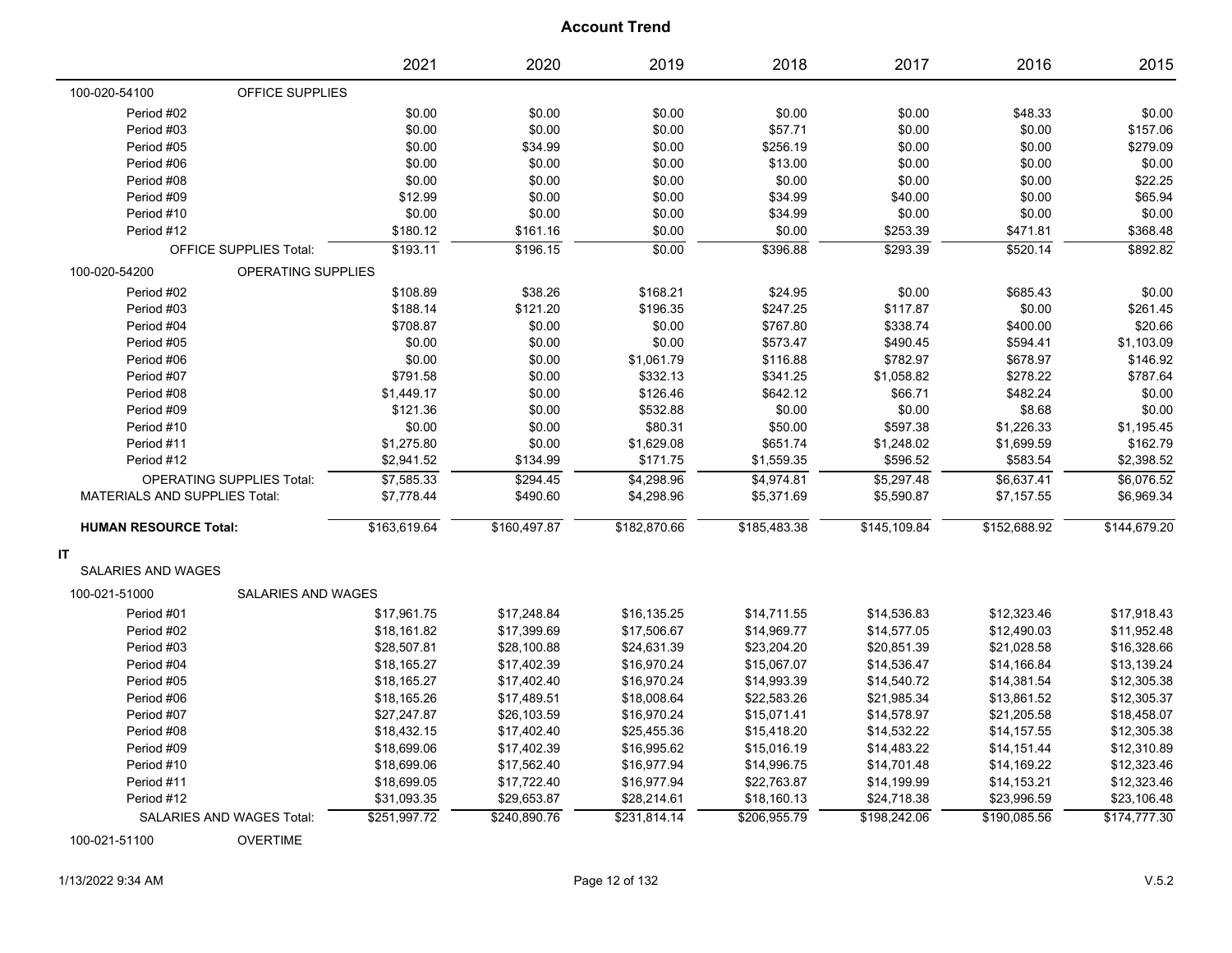|                                  |                                      | 2021         | 2020         | 2019         | 2018         | 2017         | 2016         | 2015         |
|----------------------------------|--------------------------------------|--------------|--------------|--------------|--------------|--------------|--------------|--------------|
| Period #03                       |                                      | \$0.00       | \$0.00       | \$0.00       | \$0.00       | \$0.00       | \$0.00       | \$273.82     |
| Period #04                       |                                      | \$0.00       | \$0.00       | \$0.00       | \$0.00       | \$0.00       | \$0.00       | \$159.30     |
| Period #06                       |                                      | \$0.00       | \$0.00       | \$0.00       | \$0.00       | \$0.00       | \$0.00       | \$183.81     |
| Period #07                       |                                      | \$0.00       | \$0.00       | \$0.00       | \$78.03      | \$0.00       | \$0.00       | \$147.05     |
| Period #08                       |                                      | \$0.00       | \$0.00       | \$0.00       | \$45.52      | \$0.00       | \$0.00       | \$0.00       |
| Period #09                       |                                      | \$0.00       | \$0.00       | \$214.56     | \$0.00       | \$0.00       | \$0.00       | \$61.27      |
| Period #12                       |                                      | \$0.00       | \$0.00       | \$227.97     | \$0.00       | \$373.11     | \$0.00       | \$294.09     |
|                                  | <b>OVERTIME Total:</b>               | \$0.00       | \$0.00       | \$442.53     | \$123.55     | \$373.11     | \$0.00       | \$1,119.34   |
| 100-021-51200                    | <b>RETIREMENT PENSION</b>            |              |              |              |              |              |              |              |
| Period #01                       |                                      | \$3,143.25   | \$3,053.67   | \$2,648.91   | \$2,180.17   | \$2,570.21   | \$2,583.96   | \$2,549.12   |
| Period #02                       |                                      | \$4,034.66   | \$2,654.72   | \$351.71     | \$2,399.27   | \$2,237.80   | \$1,897.91   | \$1,836.16   |
| Period #03                       |                                      | \$2,793.30   | \$3,892.31   | \$2,611.19   | \$2,302.17   | \$2,242.63   | \$1,927.60   | \$1,853.35   |
| Period #04                       |                                      | \$2,793.31   | \$2,674.52   | \$3,796.00   | \$3,454.89   | \$2,245.13   | \$1,967.80   | \$1,924.63   |
| Period #05                       |                                      | \$2,793.31   | \$2,674.52   | \$2,611.03   | \$2,417.00   | \$3,350.60   | \$3,172.67   | \$2,033.81   |
| Period #06                       |                                      | \$2,793.30   | \$2,675.78   | \$4,869.94   | \$2,314.67   | \$2,244.67   | \$2,155.45   | \$2,782.80   |
| Period #07                       |                                      | \$2,918.87   | \$2,805.89   | \$2,611.02   | \$2,552.16   | \$2,263.26   | \$2,293.15   | \$1,983.63   |
| Period #08                       |                                      | \$4,068.74   | \$2,675.11   | \$2,732.63   | \$2,336.21   | \$2,245.81   | \$2,179.64   | \$1,913.60   |
| Period #09                       |                                      | \$2,875.80   | \$3,897.80   | \$3,832.46   | \$2,376.24   | \$2,238.55   | \$2,182.73   | \$1,893.99   |
| Period #10                       |                                      | \$2,877.10   | \$2,680.12   | \$2,615.25   | \$3,356.17   | \$3,348.97   | \$2,182.73   | \$1,902.62   |
| Period #11                       |                                      | \$2,878.01   | \$2,730.08   | \$2,613.52   | \$2,442.58   | \$2,223.95   | \$3,176.08   | \$2,760.05   |
| Period #12                       |                                      | \$3,057.62   | \$2,916.41   | \$2,785.29   | \$2,390.47   | \$2,283.79   | \$2,332.36   | \$2,061.57   |
|                                  | <b>RETIREMENT PENSION Total:</b>     | \$37,027.27  | \$35,330.93  | \$34,078.95  | \$30,522.00  | \$29,495.37  | \$28,052.08  | \$25,495.33  |
| <b>SALARIES AND WAGES Total:</b> |                                      | \$289,024.99 | \$276,221.69 | \$266,335.62 | \$237,601.34 | \$228,110.54 | \$218,137.64 | \$201,391.97 |
| <b>TRAVEL</b>                    |                                      |              |              |              |              |              |              |              |
| 100-021-52100                    | <b>TRAVEL</b>                        |              |              |              |              |              |              |              |
| Period #10                       |                                      | \$0.00       | \$0.00       | \$0.00       | \$568.92     | \$0.00       | \$0.00       | \$0.00       |
|                                  | <b>TRAVEL Total:</b>                 | \$0.00       | \$0.00       | \$0.00       | \$568.92     | \$0.00       | \$0.00       | \$0.00       |
| 100-021-52300                    | TRAINING AND EDUCATION               |              |              |              |              |              |              |              |
| Period #03                       |                                      | \$0.00       | \$0.00       | \$0.00       | \$209.00     | \$0.00       | \$0.00       | \$0.00       |
| Period #04                       |                                      | \$0.00       | \$0.00       | \$0.00       | \$80.00      | \$0.00       | \$0.00       | \$0.00       |
| Period #10                       |                                      | \$0.00       | \$0.00       | \$0.00       | \$725.00     | \$0.00       | \$0.00       | \$0.00       |
|                                  | <b>TRAINING AND EDUCATION Total:</b> | \$0.00       | \$0.00       | \$0.00       | \$1,014.00   | \$0.00       | \$0.00       | \$0.00       |
| <b>TRAVEL Total:</b>             |                                      | \$0.00       | \$0.00       | \$0.00       | \$1,582.92   | \$0.00       | \$0.00       | \$0.00       |
| CONTRACTUAL SERVICES             |                                      |              |              |              |              |              |              |              |
| 100-021-53200                    | <b>COMMUNICATIONS</b>                |              |              |              |              |              |              |              |
| Period #01                       |                                      | \$9,149.73   | \$1,316.18   | \$0.00       | \$0.00       | \$0.00       | \$0.00       | \$0.00       |
| Period #02                       |                                      | \$9,707.33   | \$10,572.63  | \$3,660.82   | \$8,871.61   | \$9,904.19   | \$10,636.80  | \$14,073.85  |
| Period #03                       |                                      | \$11,734.92  | \$11,861.75  | \$10,448.73  | \$12,435.69  | \$9,565.25   | \$8,779.97   | \$7,189.38   |
| Period #04                       |                                      | \$2,332.98   | \$9,336.16   | \$11,010.98  | \$9,300.67   | \$7,130.19   | \$8,697.34   | \$6,702.64   |
| Period #05                       |                                      | \$23,611.48  | \$10,354.61  | \$17,433.58  | \$7,220.31   | \$10,733.54  | \$8,852.12   | \$6,898.29   |
| Period #06                       |                                      | \$9,751.94   | \$10,331.56  | \$9,849.70   | \$10,406.64  | \$9,735.71   | \$9,560.17   | \$7,124.49   |
| Period #07                       |                                      | \$3,713.52   | \$10,601.95  | \$19,190.09  | \$9,387.23   | \$7,021.07   | \$8,927.21   | \$7,491.69   |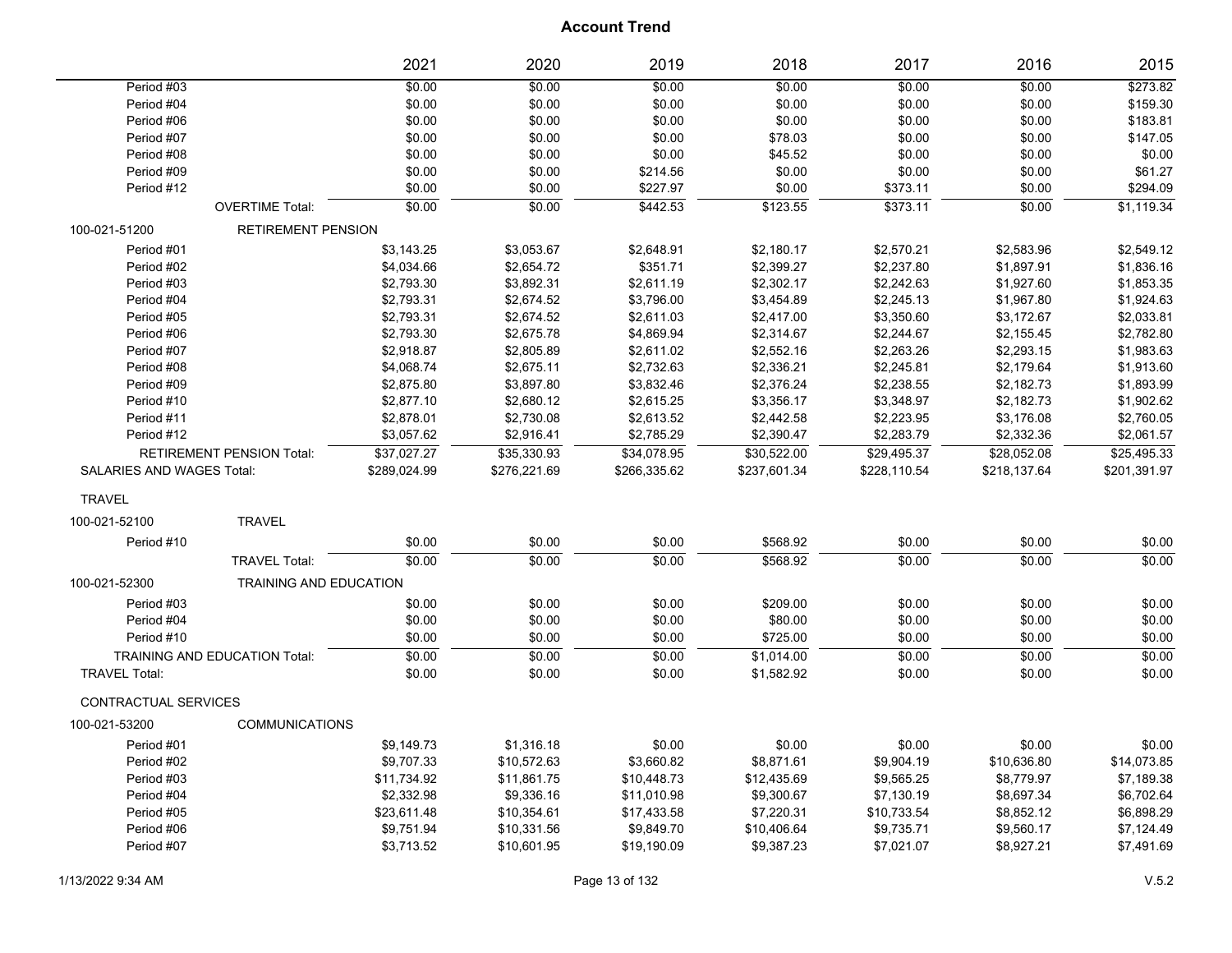|                                               | 2021         | 2020         | 2019         | 2018         | 2017         | 2016         | 2015         |
|-----------------------------------------------|--------------|--------------|--------------|--------------|--------------|--------------|--------------|
| Period #08                                    | \$8,780.59   | \$9,252.64   | \$2,894.11   | \$9,052.16   | \$10,363.65  | \$8,951.27   | \$9,618.59   |
| Period #09                                    | \$10,411.16  | \$10,555.83  | \$8,594.75   | \$9,814.11   | \$8,874.91   | \$8,969.72   | \$7,882.32   |
| Period #10                                    | \$12,265.26  | \$12,702.84  | \$10,889.80  | \$11,588.53  | \$7,026.94   | \$8,517.64   | \$15,033.49  |
| Period #11                                    | \$8,069.10   | \$10,567.31  | \$10,152.10  | \$9,856.54   | \$10,804.42  | \$9,320.67   | \$1,680.07   |
| Period #12                                    | \$10,020.51  | \$9,923.14   | \$20,606.79  | \$19,235.87  | \$18,810.66  | \$15,597.58  | \$16,578.44  |
| <b>COMMUNICATIONS Total:</b>                  | \$119,548.52 | \$117,376.60 | \$124,731.45 | \$117,169.36 | \$109,970.53 | \$106,810.49 | \$100,273.25 |
| PROFESSIONAL SERVICES<br>100-021-53400        |              |              |              |              |              |              |              |
| Period #02                                    | \$0.00       | \$1,106.67   | \$138.00     | \$0.00       | \$0.00       | \$0.00       | \$0.00       |
| Period #04                                    | \$0.00       | \$154.00     | \$0.00       | \$0.00       | \$0.00       | \$0.00       | \$0.00       |
| Period #05                                    | \$43.13      | \$0.00       | \$0.00       | \$0.00       | \$0.00       | \$0.00       | \$0.00       |
| Period #06                                    | \$0.00       | \$0.00       | \$0.00       | \$0.00       | \$414.00     | \$0.00       | \$0.00       |
| Period #07                                    | \$0.00       | \$0.00       | \$0.00       | \$150.00     | \$0.00       | \$0.00       | \$0.00       |
| Period #08                                    | \$200.00     | \$0.00       | \$0.00       | \$1,510.00   | \$20.00      | \$0.00       | \$1,764.70   |
| Period #09                                    | \$0.00       | \$0.00       | \$230.00     | \$0.00       | \$0.00       | \$0.00       | \$0.00       |
| Period #10                                    | \$225.00     | \$43.13      | \$0.00       | \$804.87     | \$0.00       | \$0.00       | \$0.00       |
| Period #11                                    | \$0.00       | \$99.99      | \$760.00     | \$0.00       | \$0.00       | \$115.00     | \$0.00       |
| Period #12                                    | \$0.00       | \$1,065.00   | \$0.00       | \$0.00       | \$318.00     | \$1,000.00   | \$0.00       |
| PROFESSIONAL SERVICES Total:                  | \$468.13     | \$2,468.79   | \$1,128.00   | \$2,464.87   | \$752.00     | \$1,115.00   | \$1,764.70   |
| <b>INSURANCE AND BONDING</b><br>100-021-53600 |              |              |              |              |              |              |              |
| Period #07                                    | \$0.00       | \$507.40     | \$414.60     | \$0.00       | \$0.00       | \$0.00       | \$0.00       |
| Period #08                                    | \$557.98     | \$0.00       | \$0.00       | \$468.68     | \$0.00       | \$0.00       | \$0.00       |
| <b>INSURANCE AND BONDING Total:</b>           | \$557.98     | \$507.40     | \$414.60     | \$468.68     | \$0.00       | \$0.00       | \$0.00       |
| PRINTING AND ADVERTISING<br>100-021-53700     |              |              |              |              |              |              |              |
| Period #11                                    | \$0.00       | \$0.00       | \$0.00       | \$3.22       | \$0.00       | \$0.00       | \$0.00       |
| PRINTING AND ADVERTISING Total:               | \$0.00       | \$0.00       | \$0.00       | \$3.22       | \$0.00       | \$0.00       | \$0.00       |
| <b>MISC CONTRACTUAL</b><br>100-021-53900      |              |              |              |              |              |              |              |
| Period #01                                    | \$1,342.90   | \$484.96     | \$0.00       | \$0.00       | \$0.00       | \$0.00       | \$0.00       |
| Period #02                                    | \$1,776.46   | \$9,715.33   | \$4,979.06   | \$5,506.29   | \$316.59     | \$12,275.13  | \$10,272.47  |
| Period #03                                    | \$27,598.19  | \$7,408.66   | \$365.56     | \$6,288.42   | \$541.25     | \$60.05      | \$0.00       |
| Period #04                                    | \$6,586.77   | \$4,567.83   | \$837.53     | \$6,994.34   | \$6,410.31   | \$230.88     | \$0.00       |
| Period #05                                    | \$15,078.11  | \$6,904.37   | \$5,246.51   | \$2,988.90   | \$5,936.03   | \$14,173.96  | \$33.75      |
| Period #06                                    | \$14,798.82  | \$11,649.76  | \$12,631.20  | \$3,487.31   | \$3,978.63   | \$61.46      | \$34,425.00  |
| Period #07                                    | \$2,160.13   | \$10,946.37  | \$4,395.94   | \$395.72     | \$17,152.52  | \$5,332.77   | \$14,347.50  |
| Period #08                                    | \$2,247.09   | \$1,265.64   | \$62.17      | \$18,038.32  | \$11,563.89  | \$13,050.60  | \$7,202.54   |
| Period #09                                    | \$10,933.68  | \$10,526.96  | \$19,136.87  | \$5,764.74   | \$4,804.41   | \$62.68      | \$664.20     |
| Period #10                                    | \$4,077.31   | \$6,928.41   | \$686.80     | \$519.31     | \$2,544.49   | \$7,353.99   | \$3,748.43   |
| Period #11                                    | \$11,135.52  | \$8,590.70   | \$13,384.42  | (\$6,823.36) | \$8,768.53   | \$6,299.08   | \$0.00       |
| Period #12                                    | \$1,971.92   | \$2,137.37   | \$2,297.03   | \$28,127.34  | \$9,431.24   | \$5,896.52   | \$4,764.10   |
| MISC CONTRACTUAL Total:                       | \$99,706.90  | \$81,126.36  | \$64,023.09  | \$71,287.33  | \$71,447.89  | \$64,797.12  | \$75,457.99  |
| <b>CONTRACTUAL SERVICES Total:</b>            | \$220,281.53 | \$201.479.15 | \$190.297.14 | \$191,393.46 | \$182,170.42 | \$172,722.61 | \$177,495.94 |

MATERIALS AND SUPPLIES

100-021-54100 OFFICE SUPPLIES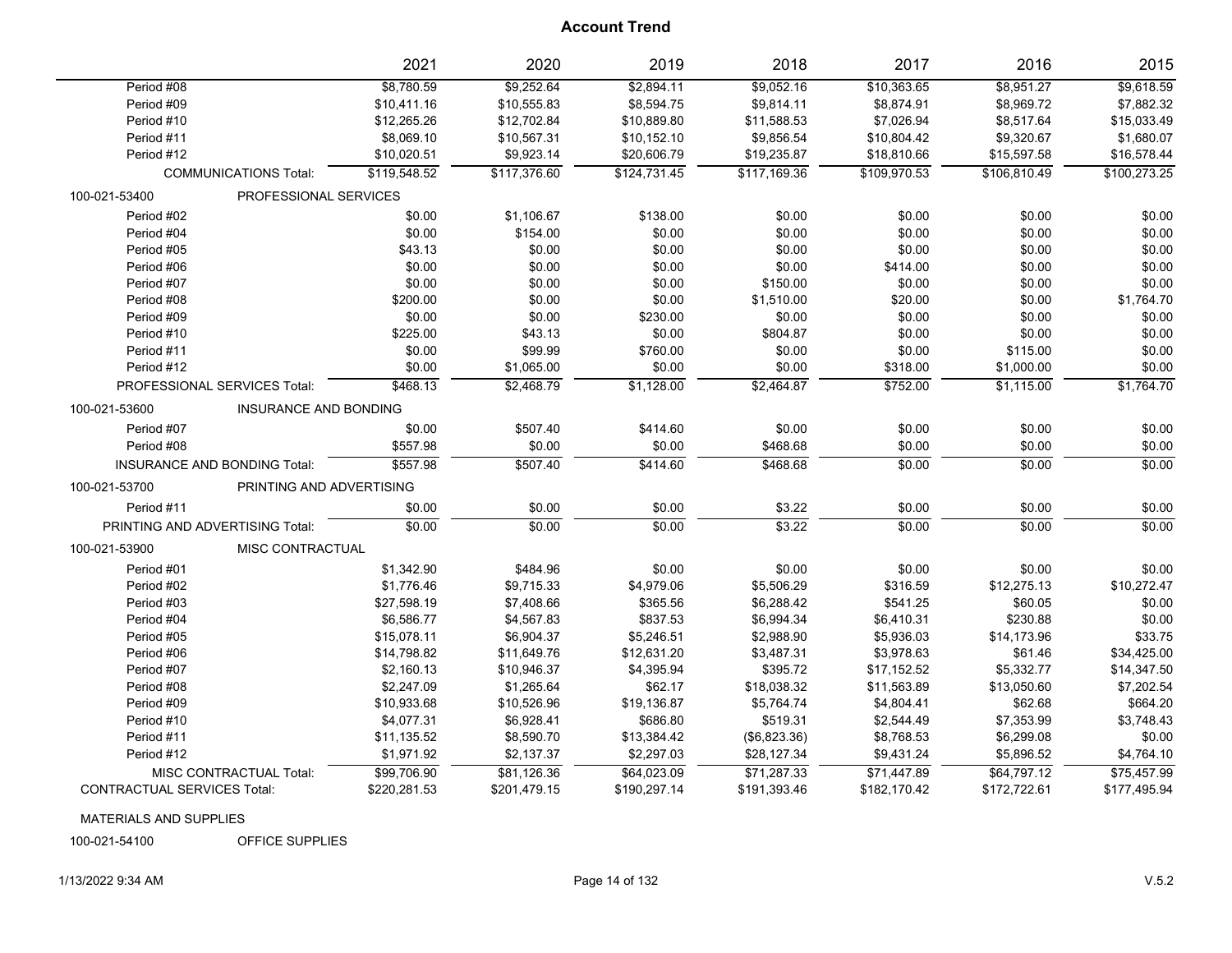|                                      |                                  | 2021         | 2020              | 2019         | 2018         | 2017         | 2016         | 2015         |
|--------------------------------------|----------------------------------|--------------|-------------------|--------------|--------------|--------------|--------------|--------------|
| Period #03                           |                                  | \$0.00       | \$0.00            | \$0.00       | \$55.00      | \$0.00       | \$0.00       | \$0.00       |
| Period #04                           |                                  | \$0.00       | \$0.00            | \$0.00       | \$0.00       | \$947.72     | \$0.00       | \$0.00       |
| Period #05                           |                                  | \$0.00       | \$0.00            | \$0.00       | \$0.00       | \$22.23      | \$0.00       | \$0.00       |
|                                      | <b>OFFICE SUPPLIES Total:</b>    | \$0.00       | $\frac{1}{60.00}$ | 50.00        | \$55.00      | \$969.95     | \$0.00       | \$0.00       |
| 100-021-54200                        | OPERATING SUPPLIES               |              |                   |              |              |              |              |              |
| Period #01                           |                                  | \$200.80     | \$0.00            | \$0.00       | \$0.00       | \$0.00       | \$399.00     | \$0.00       |
| Period #02                           |                                  | \$2,629.08   | \$7,185.19        | \$946.00     | \$34.65      | \$2,092.74   | \$7,314.46   | \$3,313.69   |
| Period #03                           |                                  | \$3,513.59   | \$2,154.09        | \$2,534.20   | \$5,858.82   | \$3,354.85   | \$0.00       | \$5,733.99   |
| Period #04                           |                                  | \$2,730.70   | \$4,977.74        | \$1,041.76   | \$3,542.61   | \$2,526.44   | \$1,393.54   | \$22,891.06  |
| Period #05                           |                                  | \$516.60     | \$3,601.13        | \$9,081.84   | \$3,435.63   | \$1,948.55   | \$10,541.60  | \$34,303.95  |
| Period #06                           |                                  | \$1,028.99   | \$1,491.30        | \$8,741.76   | \$3,661.82   | \$4,366.64   | \$5,909.11   | \$5,972.07   |
| Period #07                           |                                  | \$3,268.78   | \$1,192.65        | \$4,138.09   | \$17,065.32  | \$7,991.28   | \$14,326.66  | \$2,534.34   |
| Period #08                           |                                  | \$1,341.63   | \$296.01          | \$142.37     | \$11,547.80  | \$8,243.05   | \$14,143.73  | \$6,947.00   |
| Period #09                           |                                  | \$1,273.22   | \$381.94          | \$9,189.68   | \$1,901.15   | \$12,347.72  | \$1,741.28   | \$2,079.55   |
| Period #10                           |                                  | \$732.39     | \$5,182.07        | \$5,497.34   | \$674.68     | \$2,565.51   | \$923.48     | \$668.72     |
| Period #11                           |                                  | \$865.92     | \$2,716.01        | \$3,454.41   | (\$8,167.47) | \$10,761.77  | \$93.92      | \$519.27     |
| Period #12                           |                                  | \$3,738.25   | \$1,162.35        | \$2,429.01   | \$6,811.24   | \$6,455.48   | \$15,896.29  | \$4,457.21   |
|                                      | <b>OPERATING SUPPLIES Total:</b> | \$21.839.95  | \$30,340.48       | \$47,196.46  | \$46,366.25  | \$62,654.03  | \$72,683.07  | \$89.420.85  |
| <b>MATERIALS AND SUPPLIES Total:</b> |                                  | \$21,839.95  | \$30,340.48       | \$47,196.46  | \$46,421.25  | \$63,623.98  | \$72,683.07  | \$89,420.85  |
| IT Total:                            |                                  | \$531,146.47 | \$508,041.32      | \$503,829.22 | \$476,998.97 | \$473,904.94 | \$463,543.32 | \$468,308.76 |
| <b>LAW</b>                           |                                  |              |                   |              |              |              |              |              |
| <b>SALARIES AND WAGES</b>            |                                  |              |                   |              |              |              |              |              |
| 100-030-51000                        | <b>SALARIES AND WAGES</b>        |              |                   |              |              |              |              |              |
| Period #01                           |                                  | \$15,831.28  | \$12,986.97       | \$12,763.10  | \$14,164.22  | \$11,962.48  | \$11,244.42  | \$16,782.09  |
| Period #02                           |                                  | \$16,094.78  | \$13,441.37       | \$13,034.06  | \$12,670.81  | \$12,378.41  | \$12,603.38  | \$11,506.30  |
| Period #03                           |                                  | \$20,684.00  | \$20,450.56       | \$13,121.23  | \$12,499.88  | \$11,796.53  | \$12,064.89  | \$11,487.37  |
| Period #04                           |                                  | \$16,056.66  | \$15,703.81       | \$13,169.66  | \$12,490.38  | \$12,127.04  | \$12,052.65  | \$11,417.44  |
| Period #05                           |                                  | \$16,105.69  | \$14,423.08       | \$12,632.09  | \$12,461.90  | \$12,213.61  | \$11,909.17  | \$11,413.22  |
| Period #06                           |                                  | \$16,165.58  | \$14,423.07       | \$13,213.25  | \$18,329.61  | \$18,262.70  | \$12,012.99  | \$11,058.74  |
| Period #07                           |                                  | \$24,179.60  | \$22,488.43       | \$12,980.78  | \$12,257.72  | \$12,038.59  | \$17,928.64  | \$17,069.19  |
| Period #08                           |                                  | \$16,436.44  | \$16,180.03       | \$19,563.20  | \$12,471.39  | \$12,178.24  | \$11,861.59  | \$11,354.14  |
| Period #09                           |                                  | \$16,218.63  | \$14,527.76       | \$12,627.24  | \$12,419.16  | \$11,731.36  | \$12,000.02  | \$11,016.54  |
| Period #10                           |                                  | \$16,507.22  | \$16,149.64       | \$13,092.17  | \$12,547.36  | \$12,224.79  | \$12,047.59  | \$11,400.56  |
| Period #11                           |                                  | \$16,322.08  | \$16,123.08       | \$12,966.26  | \$19,162.95  | \$12,131.69  | \$12,132.73  | \$11,181.12  |
| Period #12                           |                                  | \$29,093.28  | \$23,950.86       | \$18,958.35  | \$12,884.50  | \$17,992.72  | \$17,831.82  | \$16,790.67  |
|                                      | SALARIES AND WAGES Total:        | \$219,695.24 | \$200,848.66      | \$168,121.39 | \$164,359.88 | \$157,038.16 | \$155,689.89 | \$152,477.38 |
| 100-030-51200                        | <b>RETIREMENT PENSION</b>        |              |                   |              |              |              |              |              |
| Period #01                           |                                  | \$2,457.88   | \$1,987.64        | \$1,890.99   | \$1,445.92   | \$1,828.02   | \$1,723.93   | \$1,800.99   |
| Period #02                           |                                  | \$3,566.32   | \$2,008.00        | \$276.73     | \$2,137.74   | \$1,849.18   | \$1,722.08   | \$1,742.27   |
| Period #03                           |                                  | \$2,482.17   | \$3,200.50        | \$2,009.93   | \$1,950.11   | \$1,898.90   | \$1,964.18   | \$1,514.60   |
| Period #04                           |                                  | \$2,501.57   | \$2,468.40        | \$2,943.02   | \$2,792.74   | \$1,824.92   | \$1,858.80   | \$1,768.72   |
| Period #05                           |                                  | \$2,474.08   | \$2,294.14        | \$2,020.47   | \$2,024.07   | \$2,814.27   | \$2,718.92   | \$1,758.87   |
| Period #06                           |                                  | \$2,484.09   | \$2,223.26        | \$3,758.76   | \$1,917.59   | \$1,892.10   | \$1,819.45   | \$2,498.31   |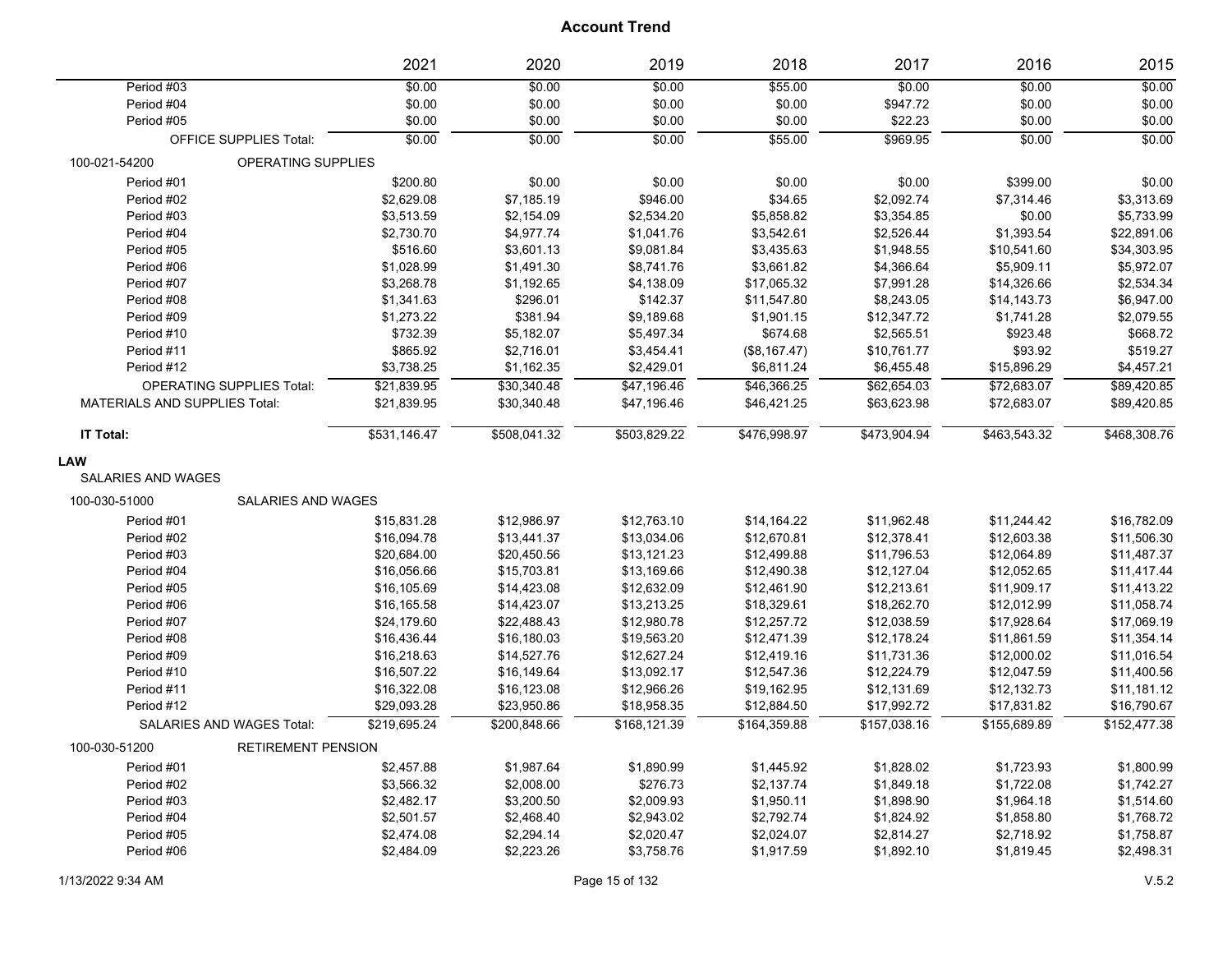|                                      | 2021                   | 2020         | 2019         | 2018         | 2017         | 2016         | 2015         |
|--------------------------------------|------------------------|--------------|--------------|--------------|--------------|--------------|--------------|
| Period #07                           | \$2,587.09             | \$2,339.23   | \$2,005.86   | \$1,860.18   | \$1,529.90   | \$1,923.41   | \$1,842.67   |
| Period #08                           | \$3,669.06             | \$2,373.35   | \$2,100.63   | \$1,891.86   | \$1,741.62   | \$1,843.32   | \$1,752.12   |
| Period #09                           | \$2,502.71             | \$3,607.40   | \$2,864.63   | \$1,921.03   | \$1,719.97   | \$1,712.21   | \$1,744.25   |
| Period #10                           | \$2,538.15             | \$2,268.77   | \$2,013.57   | \$2,793.56   | \$2,757.92   | \$1,967.00   | \$1,702.56   |
| Period #11                           | \$2,533.94             | \$2,490.98   | \$2,012.43   | \$2,029.44   | \$2,026.06   | \$2,710.35   | \$2,550.32   |
| Period #12                           | \$2,714.11             | \$2,596.55   | \$2,085.00   | \$1,990.11   | \$1,856.46   | \$1,937.12   | \$1,792.36   |
| <b>RETIREMENT PENSION Total:</b>     | \$32,511.17            | \$29,858.22  | \$25,982.02  | \$24,754.35  | \$23,739.32  | \$23,900.77  | \$22,468.04  |
| SALARIES AND WAGES Total:            | \$252,206.41           | \$230,706.88 | \$194,103.41 | \$189,114.23 | \$180,777.48 | \$179,590.66 | \$174,945.42 |
| <b>TRAVEL</b>                        |                        |              |              |              |              |              |              |
| 100-030-52300                        | TRAINING AND EDUCATION |              |              |              |              |              |              |
| Period #05                           | \$0.00                 | \$0.00       | \$0.00       | \$0.00       | \$70.00      | \$0.00       | \$0.00       |
| Period #06                           | \$0.00                 | \$0.00       | \$0.00       | \$0.00       | \$0.00       | \$0.00       | \$400.00     |
| Period #07                           | \$0.00                 | \$0.00       | \$350.00     | \$0.00       | \$0.00       | \$0.00       | \$0.00       |
| Period #10                           | \$0.00                 | \$0.00       | \$0.00       | \$0.00       | \$0.00       | \$200.00     | \$275.00     |
| Period #12                           | \$0.00                 | \$0.00       | \$0.00       | \$0.00       | \$0.00       | \$277.16     | \$0.00       |
| <b>TRAINING AND EDUCATION Total:</b> | \$0.00                 | \$0.00       | \$350.00     | 50.00        | \$70.00      | \$477.16     | \$675.00     |
| <b>TRAVEL Total:</b>                 | \$0.00                 | \$0.00       | \$350.00     | \$0.00       | \$70.00      | \$477.16     | \$675.00     |
| CONTRACTUAL SERVICES                 |                        |              |              |              |              |              |              |
| 100-030-53200                        | <b>COMMUNICATIONS</b>  |              |              |              |              |              |              |
| Period #02                           | \$3.61                 | \$20.85      | \$0.00       | \$21.51      | \$0.00       | \$0.00       | \$0.00       |
| Period #03                           | \$8.04                 | \$16.25      | \$35.30      | \$18.70      | \$50.14      | \$0.00       | \$0.00       |
| Period #04                           | \$9.11                 | \$24.00      | \$18.70      | \$26.36      | \$0.00       | \$0.00       | \$0.00       |
| Period #05                           | \$11.02                | \$21.60      | \$28.90      | \$0.00       | \$14.52      | \$0.00       | \$0.00       |
| Period #06                           | \$8.84                 | \$5.00       | \$42.24      | \$33.39      | \$59.67      | \$0.00       | \$0.00       |
| Period #07                           | \$0.00                 | \$7.40       | \$10.40      | \$14.83      | \$0.00       | \$0.00       | \$0.00       |
| Period #08                           | \$54.79                | \$8.00       | \$33.85      | \$15.17      | \$47.90      | \$0.00       | \$0.00       |
| Period #09                           | \$14.71                | \$10.60      | \$19.30      | \$32.39      | \$17.89      | \$23.10      | \$0.00       |
| Period #10                           | \$14.76                | \$17.10      | \$21.60      | \$17.89      | \$16.80      | \$4.03       | \$22.21      |
| Period #11                           | \$12.72                | \$15.70      | \$11.55      | \$17.47      | \$0.00       | \$17.28      | \$0.00       |
| Period #12                           | \$17.37                | \$33.40      | \$42.63      | \$33.74      | \$67.40      | \$27.86      | \$0.00       |
| <b>COMMUNICATIONS Total:</b>         | \$154.97               | \$179.90     | \$264.47     | \$231.45     | \$274.32     | \$72.27      | \$22.21      |
| 100-030-53400                        | PROFESSIONAL SERVICES  |              |              |              |              |              |              |
| Period #01                           | \$0.00                 | \$2,040.00   | \$0.00       | \$0.00       | \$0.00       | \$0.00       | \$0.00       |
| Period #02                           | \$0.00                 | \$150.00     | \$0.00       | \$29,297.50  | \$0.00       | \$1,206.37   | \$435.26     |
| Period #03                           | \$0.00                 | \$0.00       | \$0.00       | \$2,704.84   | \$1,020.00   | \$1,530.00   | \$3,099.37   |
| Period #04                           | \$2,040.00             | \$0.00       | \$26,533.00  | \$2,113.00   | \$2,736.50   | \$0.00       | \$217.63     |
| Period #05                           | \$0.00                 | \$0.00       | \$0.00       | \$598.00     | \$1,492.50   | \$0.00       | \$217.63     |
| Period #06                           | \$0.00                 | \$0.00       | \$3,680.00   | \$0.00       | \$9,251.50   | \$0.00       | \$217.63     |
| Period #07                           | \$0.00                 | \$890.98     | \$0.00       | \$122.50     | \$395.00     | \$0.00       | \$3,947.22   |
| Period #08                           | \$0.00                 | \$1,700.00   | \$0.00       | \$2,502.01   | \$0.00       | \$2,550.00   | \$1,150.11   |
| Period #09                           | \$100.00               | \$0.00       | \$0.00       | \$0.00       | \$3,458.00   | \$0.00       | \$0.00       |
| Period #10                           | \$680.00               | \$0.00       | \$0.00       | \$3,060.00   | \$220.50     | \$100.00     | \$0.00       |
| Period #12                           | \$0.00                 | \$0.00       | \$565.00     | \$0.00       | \$0.00       | \$3,202.00   | \$143.50     |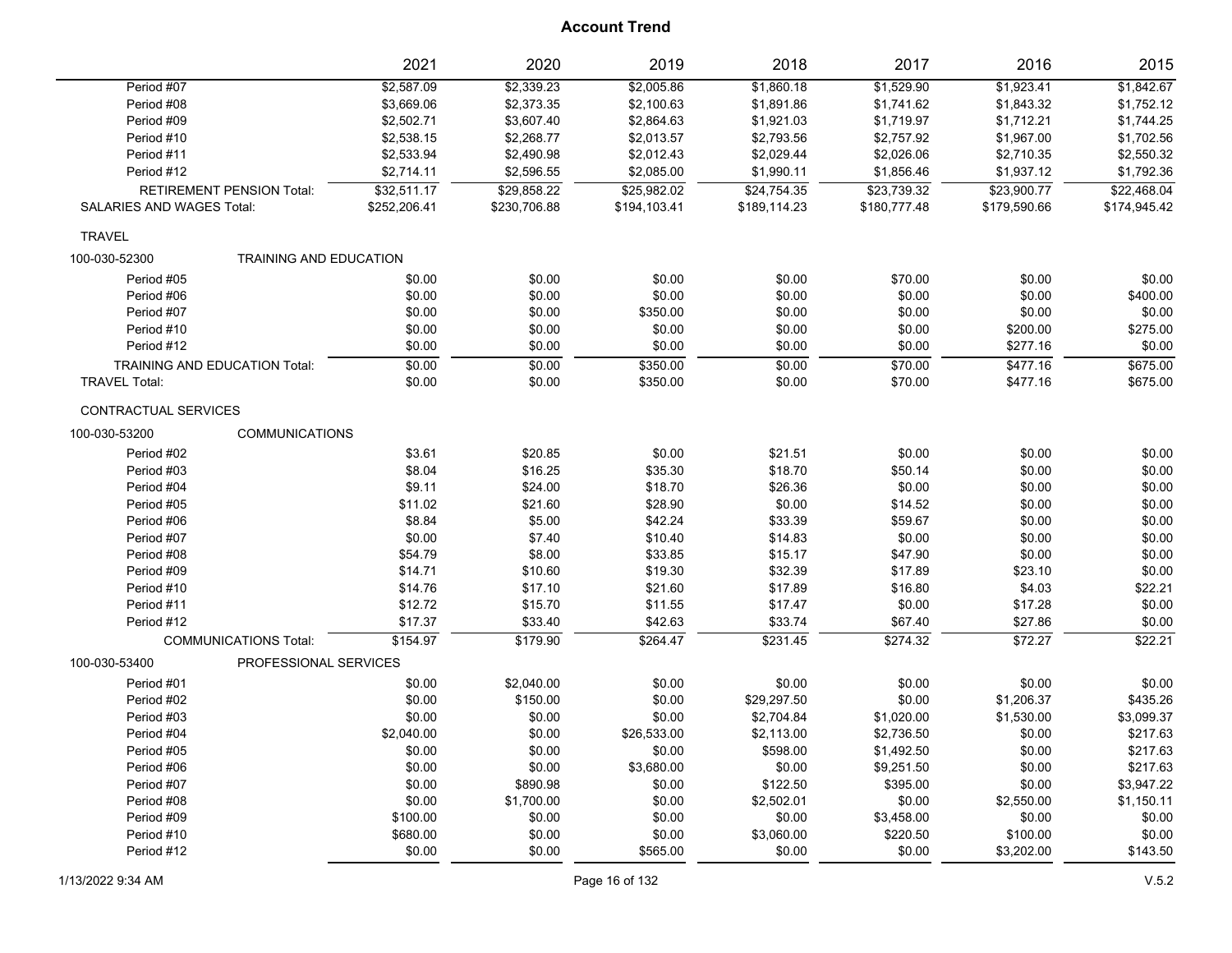|                                      |                                  | 2021         | 2020         | 2019         | 2018         | 2017         | 2016         | 2015         |
|--------------------------------------|----------------------------------|--------------|--------------|--------------|--------------|--------------|--------------|--------------|
|                                      | PROFESSIONAL SERVICES Total:     | \$2,820.00   | \$4,780.98   | \$30,778.00  | \$40,397.85  | \$18,574.00  | \$8,588.37   | \$9,428.35   |
| 100-030-53900                        | <b>MISC CONTRACTUAL</b>          |              |              |              |              |              |              |              |
| Period #01                           |                                  | \$300.00     | \$277.77     | \$0.00       | \$0.00       | \$0.00       | \$0.00       | \$0.00       |
| Period #02                           |                                  | \$300.00     | \$277.77     | \$264.54     | \$251.94     | \$239.94     | \$457.02     | \$0.00       |
| Period #03                           |                                  | \$300.00     | \$277.77     | \$264.54     | \$503.88     | \$1,044.94   | \$228.51     | \$0.00       |
| Period #04                           |                                  | \$300.00     | \$277.77     | \$529.08     | \$251.94     | (\$805.00)   | \$0.00       | \$0.00       |
| Period #05                           |                                  | \$300.00     | \$277.77     | \$264.54     | \$0.00       | \$479.88     | \$228.51     | \$0.00       |
| Period #06                           |                                  | \$300.00     | \$0.00       | \$0.00       | \$251.94     | \$479.88     | \$228.51     | \$0.00       |
| Period #07                           |                                  | \$300.00     | \$555.54     | \$529.08     | \$503.88     | \$0.00       | \$457.02     | \$1,305.78   |
| Period #08                           |                                  | \$0.00       | \$279.20     | \$264.54     | \$251.94     | \$479.88     | \$228.51     | \$217.63     |
| Period #09                           |                                  | \$309.00     | \$300.00     | \$0.00       | \$0.00       | \$239.94     | \$248.51     | \$217.63     |
| Period #10                           |                                  | \$389.00     | \$300.00     | \$529.08     | \$696.88     | \$239.94     | \$248.51     | \$217.63     |
| Period #11                           |                                  | \$309.00     | \$300.00     | \$264.54     | \$276.94     | \$0.00       | \$228.51     | \$217.63     |
| Period #12                           |                                  | \$309.00     | \$300.00     | \$277.77     | \$264.54     | \$491.88     | \$239.94     | \$228.51     |
|                                      | <b>MISC CONTRACTUAL Total:</b>   | \$3,416.00   | \$3,423.59   | \$3,187.71   | \$3,253.88   | \$2,891.28   | \$2,793.55   | \$2,404.81   |
| <b>CONTRACTUAL SERVICES Total:</b>   |                                  | \$6,390.97   | \$8,384.47   | \$34,230.18  | \$43,883.18  | \$21,739.60  | \$11,454.19  | \$11,855.37  |
| <b>MATERIALS AND SUPPLIES</b>        |                                  |              |              |              |              |              |              |              |
| 100-030-54100                        | OFFICE SUPPLIES                  |              |              |              |              |              |              |              |
| Period #02                           |                                  | \$0.00       | \$0.00       | \$0.00       | \$0.00       | \$0.00       | \$22.63      | \$0.00       |
| Period #03                           |                                  | \$0.00       | \$0.00       | \$0.00       | \$19.30      | \$0.00       | \$0.00       | \$27.72      |
| Period #04                           |                                  | \$232.89     | \$0.00       | \$0.00       | \$0.00       | \$34.99      | \$0.00       | \$0.00       |
| Period #05                           |                                  | \$0.00       | \$0.00       | \$56.30      | \$0.00       | \$0.00       | \$0.00       | \$0.00       |
| Period #06                           |                                  | \$0.00       | \$0.00       | \$0.00       | \$0.00       | \$49.99      | \$0.00       | \$0.00       |
| Period #07                           |                                  | \$0.00       | \$788.13     | \$160.82     | \$0.00       | \$0.00       | \$0.00       | \$0.00       |
| Period #08                           |                                  | \$44.98      | \$0.00       | \$0.00       | \$229.99     | \$332.93     | \$159.26     | \$0.00       |
| Period #09                           |                                  | \$0.00       | \$0.00       | \$0.00       | \$0.00       | \$40.00      | \$0.00       | \$0.00       |
| Period #10                           |                                  | \$0.00       | \$0.00       | \$141.36     | \$317.16     | \$35.63      | \$801.76     | \$129.45     |
| Period #11                           |                                  | \$0.00       | \$210.25     | \$0.00       | \$0.00       | \$0.00       | \$0.00       | \$0.00       |
| Period #12                           |                                  | \$716.35     | \$0.00       | \$537.63     | \$419.56     | \$30.00      | \$0.00       | \$342.83     |
|                                      | OFFICE SUPPLIES Total:           | \$994.22     | \$998.38     | \$896.11     | \$986.01     | \$523.54     | \$983.65     | \$500.00     |
| 100-030-54200                        | <b>OPERATING SUPPLIES</b>        |              |              |              |              |              |              |              |
| Period #02                           |                                  | \$0.00       | \$1,124.67   | \$0.00       | \$0.00       | \$0.00       | \$0.00       | \$0.00       |
| Period #04                           |                                  | \$0.00       | \$0.00       | \$0.00       | \$0.00       | \$34.99      | \$0.00       | \$0.00       |
| Period #06                           |                                  | \$0.00       | \$0.00       | \$0.00       | \$0.00       | \$0.00       | \$0.00       | \$377.86     |
| Period #08                           |                                  | \$88.30      | \$0.00       | \$0.00       | \$0.00       | \$0.00       | \$0.00       | \$0.00       |
| Period #10                           |                                  | \$0.00       | \$0.00       | \$0.00       | \$0.00       | \$0.00       | \$61.00      | \$0.00       |
| Period #12                           |                                  | \$0.00       | \$40.91      | \$0.00       | \$0.00       | \$0.00       | \$28.02      | \$660.66     |
|                                      | <b>OPERATING SUPPLIES Total:</b> | \$88.30      | \$1,165.58   | \$0.00       | \$0.00       | \$34.99      | \$89.02      | \$1,038.52   |
| <b>MATERIALS AND SUPPLIES Total:</b> |                                  | \$1,082.52   | \$2,163.96   | \$896.11     | \$986.01     | \$558.53     | \$1,072.67   | \$1,538.52   |
| <b>LAW Total:</b>                    |                                  | \$259,679.90 | \$241,255.31 | \$229,579.70 | \$233,983.42 | \$203,145.61 | \$192,594.68 | \$189,014.31 |

**FINANCE**

SALARIES AND WAGES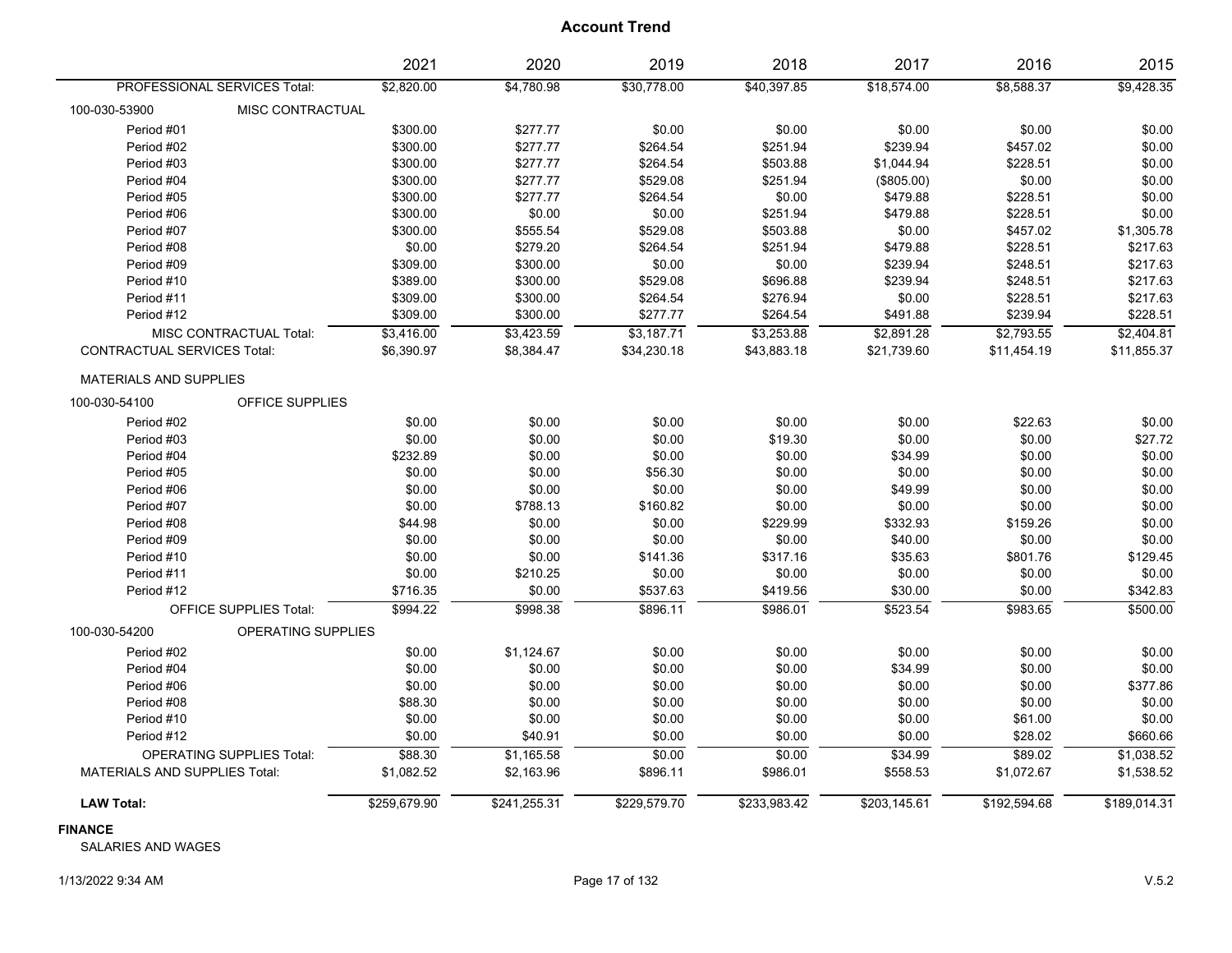|                           |                                  | 2021         | 2020         | 2019         | 2018         | 2017         | 2016         | 2015         |
|---------------------------|----------------------------------|--------------|--------------|--------------|--------------|--------------|--------------|--------------|
| 100-040-51000             | SALARIES AND WAGES               |              |              |              |              |              |              |              |
| Period #01                |                                  | \$23,033.74  | \$22,769.29  | \$19,823.04  | \$20,021.25  | \$20,403.18  | \$18,336.50  | \$25,108.24  |
| Period #02                |                                  | \$23,316.63  | \$22,952.32  | \$19,872.41  | \$16,974.98  | \$18,884.34  | \$18,517.43  | \$16,344.20  |
| Period #03                |                                  | \$34,840.95  | \$34,314.56  | \$25,301.74  | \$21,077.09  | \$20,098.63  | \$21,320.70  | \$18,709.71  |
| Period #04                |                                  | \$23,425.57  | \$22,835.00  | \$20,014.94  | \$19,590.39  | \$19,639.35  | \$20,372.69  | \$18,201.38  |
| Period #05                |                                  | \$23,425.54  | \$22,835.02  | \$19,934.40  | \$19,590.41  | \$29,131.36  | \$20,239.38  | \$18,456.38  |
| Period #06                |                                  | \$23,425.57  | \$22,835.03  | \$19,934.40  | \$29,742.57  | \$29,559.01  | \$20,241.10  | \$18,973.82  |
| Period #07                |                                  | \$35,291.38  | \$34,065.03  | \$19,934.40  | \$20,271.00  | \$19,864.17  | \$30,170.55  | \$27,508.34  |
| Period #08                |                                  | \$24,687.26  | \$22,835.03  | \$27,816.90  | \$20,271.00  | \$19,765.99  | \$20,242.07  | \$18,385.63  |
| Period #09                |                                  | \$25,157.26  | \$22,835.01  | \$19,112.39  | \$20,271.01  | \$19,771.36  | \$20,247.06  | \$18,359.68  |
| Period #10                |                                  | \$25,382.24  | \$22,835.01  | \$21,554.34  | \$21,124.86  | \$25,948.57  | \$20,203.07  | \$18,483.28  |
| Period #11                |                                  | \$25,237.24  | \$22,835.01  | \$21,554.35  | \$30,861.47  | \$19,771.35  | \$20,291.04  | \$18,429.21  |
| Period #12                |                                  | \$38,225.88  | \$34,065.01  | \$31,760.61  | \$19,554.19  | \$32,102.21  | \$32,715.32  | \$30,297.92  |
|                           | <b>SALARIES AND WAGES Total:</b> | \$325.449.26 | \$308.011.32 | \$266.613.92 | \$259.350.22 | \$274,939.52 | \$262,896.91 | \$247,257.79 |
| 100-040-51100             | <b>OVERTIME</b>                  |              |              |              |              |              |              |              |
| Period #01                |                                  | \$0.00       | \$937.98     | \$330.00     | \$0.00       | \$0.00       | \$0.00       | \$0.00       |
| Period #02                |                                  | \$0.00       | \$1,172.48   | \$375.00     | \$0.00       | \$0.00       | \$0.00       | \$0.00       |
| Period #03                |                                  | \$0.00       | \$0.00       | \$252.45     | \$0.00       | \$0.00       | \$0.00       | \$0.00       |
| Period #07                |                                  | \$968.53     | \$0.00       | \$0.00       | \$0.00       | \$0.00       | \$0.00       | \$0.00       |
| Period #08                |                                  | \$1,126.02   | \$0.00       | \$0.00       | \$0.00       | \$107.83     | \$0.00       | \$0.00       |
| Period #09                |                                  | \$0.00       | \$0.00       | \$8.56       | \$0.00       | \$0.00       | \$0.00       | \$0.00       |
| Period #10                |                                  | \$0.00       | \$0.00       | \$0.00       | \$100.98     | \$0.00       | \$65.98      | \$0.00       |
| Period #11                |                                  | \$193.22     | \$0.00       | \$0.00       | \$48.36      | \$0.00       | (\$65.98)    | \$0.00       |
| Period #12                |                                  | \$0.00       | \$0.00       | \$0.00       | \$210.00     | \$0.00       | \$0.00       | \$0.00       |
|                           | <b>OVERTIME Total:</b>           | \$2,287.77   | \$2,110.46   | \$966.01     | \$359.34     | \$107.83     | \$0.00       | \$0.00       |
| 100-040-51200             | <b>RETIREMENT PENSION</b>        |              |              |              |              |              |              |              |
| Period #01                |                                  | \$3,476.35   | \$3,289.46   | \$2,861.99   | \$2,838.69   | \$3,423.44   | \$3,228.82   | \$3,145.93   |
| Period #02                |                                  | \$5,119.73   | \$3,599.44   | \$428.10     | \$3,248.16   | \$3,070.92   | \$2,799.76   | \$2,480.83   |
| Period #03                |                                  | \$3,540.17   | \$5,224.49   | \$3,068.20   | \$2,599.43   | \$2,862.11   | \$2,832.90   | \$2,497.57   |
| Period #04                |                                  | \$3,559.41   | \$3,473.19   | \$4,426.44   | \$4,074.74   | \$2,687.64   | \$2,946.58   | \$2,558.15   |
| Period #05                |                                  | \$3,561.82   | \$3,473.45   | \$3,031.99   | \$3,111.56   | \$4,850.02   | \$4,495.68   | \$2,784.32   |
| Period #06                |                                  | \$3,561.82   | \$3,473.45   | \$5,789.65   | \$2,974.22   | \$3,634.95   | \$3,067.70   | \$4,071.00   |
| Period #07                |                                  | \$3,790.72   | \$3,635.60   | \$3,020.71   | \$3,055.36   | \$2,995.47   | \$3,211.63   | \$3,053.00   |
| Period #08                |                                  | \$5,527.53   | \$3,473.45   | \$3,138.07   | \$3,074.43   | \$2,995.57   | \$3,065.54   | \$2,806.53   |
| Period #09                |                                  | \$3,853.99   | \$5,046.67   | \$3,903.00   | \$3,074.43   | \$3,009.44   | \$3,065.99   | \$2,804.35   |
| Period #10                |                                  | \$3,857.23   | \$3,473.45   | \$3,271.29   | \$4,481.22   | \$4,577.92   | \$3,067.00   | \$2,802.50   |
| Period #11                |                                  | \$3,857.22   | \$3,473.45   | \$3,271.30   | \$3,485.23   | \$3,863.40   | \$4,457.40   | \$4,099.81   |
| Period #12                |                                  | \$4,054.57   | \$3,639.06   | \$3,423.46   | \$2,750.54   | \$3,030.26   | \$3,250.96   | \$2,948.37   |
|                           | <b>RETIREMENT PENSION Total:</b> | \$47.760.56  | \$45.275.16  | \$39.634.20  | \$38.768.01  | \$41.001.14  | \$39.489.96  | \$36.052.36  |
| 100-040-51800             | <b>COMP TIME PAID</b>            |              |              |              |              |              |              |              |
| Period #08                |                                  | \$0.00       | \$0.00       | \$114.75     | \$0.00       | \$0.00       | \$0.00       | \$0.00       |
|                           | COMP TIME PAID Total:            | \$0.00       | \$0.00       | \$114.75     | \$0.00       | \$0.00       | \$0.00       | \$0.00       |
| SALARIES AND WAGES Total: |                                  | \$375,497.59 | \$355,396.94 | \$307,328.88 | \$298,477.57 | \$316,048.49 | \$302,386.87 | \$283,310.15 |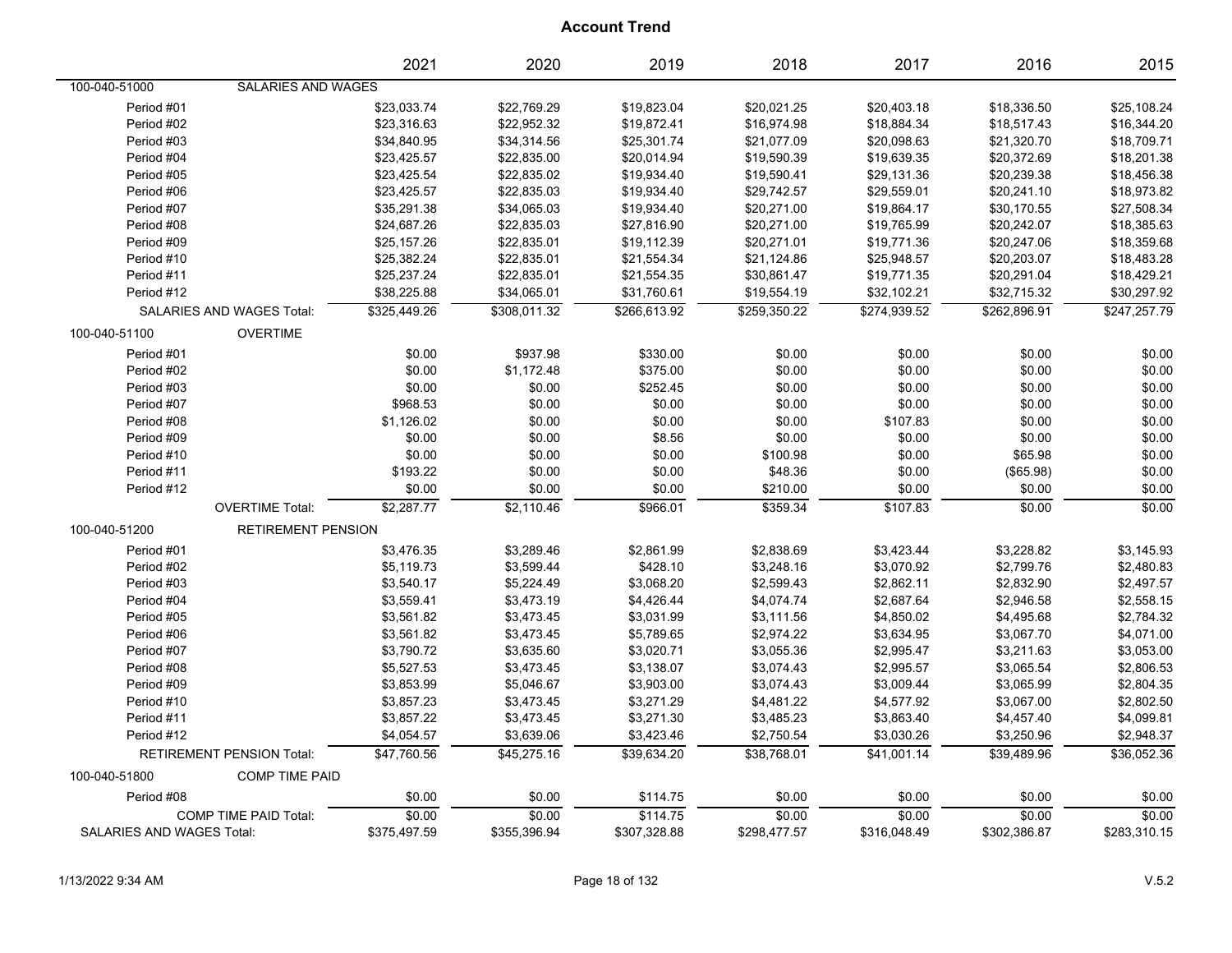|                      |                                      | 2021       | 2020       | 2019       | 2018        | 2017       | 2016       | 2015       |
|----------------------|--------------------------------------|------------|------------|------------|-------------|------------|------------|------------|
| <b>TRAVEL</b>        |                                      |            |            |            |             |            |            |            |
| 100-040-52100        | <b>TRAVEL</b>                        |            |            |            |             |            |            |            |
| Period #05           |                                      | \$0.00     | \$0.00     | \$316.23   | \$0.00      | \$0.00     | \$0.00     | \$0.00     |
| Period #06           |                                      | \$0.00     | \$0.00     | \$121.07   | \$636.65    | \$0.00     | \$0.00     | \$0.00     |
| Period #07           |                                      | \$0.00     | \$0.00     | \$1,040.98 | \$1,235.20  | \$0.00     | \$0.00     | \$0.00     |
| Period #08           |                                      | \$0.00     | \$0.00     | \$362.50   | \$0.00      | \$0.00     | \$0.00     | \$0.00     |
| Period #09           |                                      | \$0.00     | \$0.00     | \$335.20   | \$200.44    | \$770.82   | \$133.79   | \$0.00     |
| Period #10           |                                      | \$0.00     | \$0.00     | \$1,495.04 | \$1,497.41  | \$191.40   | \$0.00     | \$0.00     |
| Period #11           |                                      | \$0.00     | \$0.00     | \$354.60   | \$0.00      | \$0.00     | \$0.00     | \$0.00     |
| Period #12           |                                      | \$0.00     | \$0.00     | \$0.00     | \$0.00      | \$0.00     | \$0.00     | \$282.90   |
|                      | <b>TRAVEL Total:</b>                 | \$0.00     | \$0.00     | \$4,025.62 | \$3,569.70  | \$962.22   | \$133.79   | \$282.90   |
| 100-040-52300        | TRAINING AND EDUCATION               |            |            |            |             |            |            |            |
| Period #02           |                                      | \$0.00     | \$0.00     | \$0.00     | \$2,818.00  | \$0.00     | \$0.00     | \$0.00     |
| Period #03           |                                      | \$194.00   | \$0.00     | \$0.00     | \$280.00    | \$70.00    | \$0.00     | \$0.00     |
| Period #04           |                                      | \$0.00     | \$0.00     | \$770.00   | \$0.00      | \$3,946.00 | \$0.00     | \$0.00     |
| Period #05           |                                      | \$420.00   | \$0.00     | \$0.00     | \$770.00    | \$50.00    | \$1,000.00 | \$0.00     |
| Period #06           |                                      | \$0.00     | \$0.00     | \$0.00     | \$0.00      | \$2,125.00 | \$0.00     | \$100.00   |
| Period #07           |                                      | \$270.00   | \$100.00   | \$1,020.00 | \$0.00      | \$558.00   | \$100.00   | \$1,000.00 |
| Period #08           |                                      | \$475.00   | \$0.00     | \$0.00     | \$1,070.00  | \$145.00   | \$275.00   | \$0.00     |
| Period #09           |                                      | \$150.00   | \$300.00   | \$0.00     | \$100.00    | \$859.00   | \$0.00     | \$13.00    |
| Period #10           |                                      | \$275.00   | \$219.00   | \$375.00   | \$0.00      | \$0.00     | \$0.00     | \$0.00     |
| Period #11           |                                      | \$666.70   | \$463.00   | \$135.00   | \$0.00      | \$60.00    | \$80.00    | \$0.00     |
| Period #12           |                                      | \$0.00     | \$0.00     | \$0.00     | \$1,622.00  | \$0.00     | \$1,500.00 | \$300.00   |
|                      | <b>TRAINING AND EDUCATION Total:</b> | \$2,450.70 | \$1,082.00 | \$2,300.00 | \$6,660.00  | \$7,813.00 | \$2,955.00 | \$1,413.00 |
| <b>TRAVEL Total:</b> |                                      | \$2,450.70 | \$1,082.00 | \$6,325.62 | \$10,229.70 | \$8,775.22 | \$3,088.79 | \$1,695.90 |
| CONTRACTUAL SERVICES |                                      |            |            |            |             |            |            |            |
| 100-040-53200        | <b>COMMUNICATIONS</b>                |            |            |            |             |            |            |            |
| Period #01           |                                      | \$0.00     | \$38.64    | \$0.00     | \$0.00      | \$0.00     | \$0.00     | \$0.00     |
| Period #02           |                                      | \$232.20   | \$258.80   | \$0.00     | \$270.23    | \$233.44   | \$88.38    | \$222.57   |
| Period #03           |                                      | \$142.64   | \$201.10   | \$415.40   | \$145.42    | \$225.10   | \$333.79   | \$250.87   |
| Period #04           |                                      | \$229.83   | \$249.40   | \$222.89   | \$249.92    | \$27.56    | \$222.81   | \$183.44   |
| Period #05           |                                      | \$171.49   | \$222.05   | \$259.15   | \$189.66    | \$131.06   | \$158.56   | \$228.31   |
| Period #06           |                                      | \$160.03   | \$108.35   | \$207.60   | \$0.00      | \$320.48   | \$233.01   | \$178.99   |
| Period #07           |                                      | \$0.00     | \$196.70   | \$235.35   | \$314.88    | \$0.00     | \$160.92   | \$240.84   |
| Period #08           |                                      | \$337.04   | \$178.90   | \$216.84   | \$185.84    | \$405.39   | \$223.33   | \$221.54   |
| Period #09           |                                      | \$174.72   | \$161.50   | \$245.30   | \$218.58    | \$166.11   | \$180.49   | \$224.20   |
| Period #10           |                                      | \$188.40   | \$147.10   | \$136.95   | \$164.31    | \$101.76   | \$177.15   | \$155.89   |
| Period #11           |                                      | \$219.97   | \$236.65   | \$249.05   | \$175.78    | \$223.68   | \$207.38   | \$184.88   |
| Period #12           |                                      | \$268.17   | \$274.35   | \$409.05   | \$363.19    | \$319.68   | \$363.45   | \$399.74   |
|                      | <b>COMMUNICATIONS Total:</b>         | \$2,124.49 | \$2,273.54 | \$2,597.58 | \$2,277.81  | \$2,154.26 | \$2,349.27 | \$2,491.27 |
| 100-040-53400        | PROFESSIONAL SERVICES                |            |            |            |             |            |            |            |
| Period #01           |                                      | \$0.00     | \$114.47   | \$0.00     | \$768.80    | \$75.00    | \$827.00   | \$75.00    |
| Period #02           |                                      | \$934.33   | \$900.45   | \$1,144.78 | \$937.21    | \$1,608.63 | \$158.63   | \$0.00     |
|                      |                                      |            |            |            |             |            |            |            |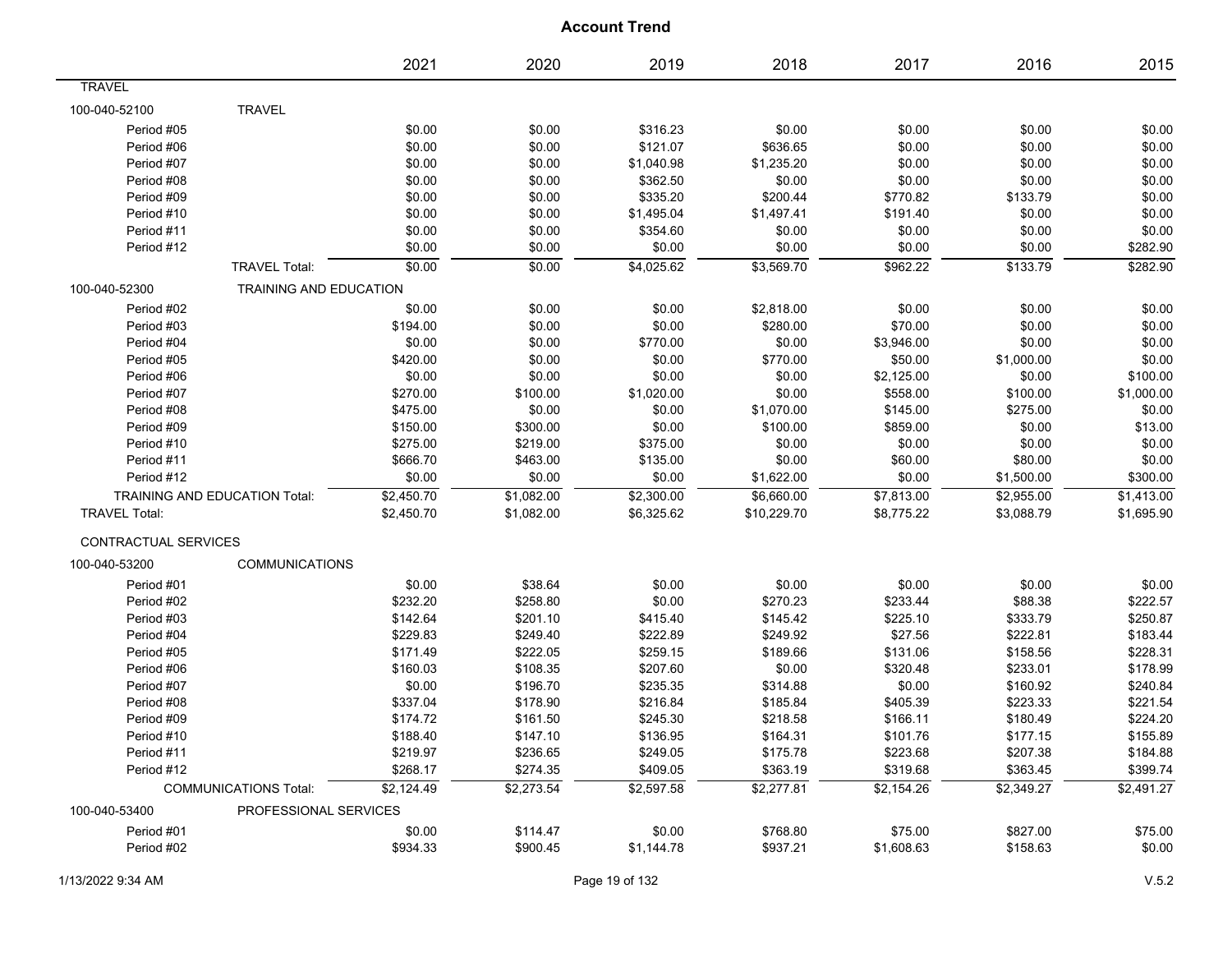|                                    |                              | 2021        | 2020        | 2019        | 2018        | 2017        | 2016        | 2015          |
|------------------------------------|------------------------------|-------------|-------------|-------------|-------------|-------------|-------------|---------------|
| Period #03                         |                              | \$934.00    | \$903.55    | \$1,108.55  | \$232.74    | \$914.00    | \$1,672.00  | \$242.51      |
| Period #04                         |                              | \$933.00    | \$908.00    | \$870.77    | \$851.23    | \$169.75    | \$844.13    | \$19,108.39   |
| Period #05                         |                              | \$932.44    | \$911.89    | \$875.11    | \$853.89    | \$5,098.98  | \$995.53    | \$131.58      |
| Period #06                         |                              | \$0.00      | \$923.12    | \$878.23    | \$1,686.89  | \$2,412.08  | \$1,715.63  | \$1,695.03    |
| Period #07                         |                              | \$880.00    | \$2,928.67  | \$835.00    | \$854.23    | \$766.00    | \$1,021.43  | \$926.58      |
| Period #08                         |                              | \$199.00    | \$2,940.44  | \$1,953.22  | \$853.44    | \$170.48    | \$1,003.85  | \$75.00       |
| Period #09                         |                              | \$1,250.00  | \$5,931.45  | \$887.23    | \$854.00    | \$853.38    | \$848.93    | \$75.00       |
| Period #10                         |                              | \$0.00      | \$25.44     | \$893.88    | \$0.00      | \$1,624.58  | \$999.90    | \$75.00       |
| Period #11                         |                              | \$934.10    | \$933.34    | \$450.00    | \$1,713.88  | \$85.54     | \$925.06    | \$75.00       |
| Period #12                         |                              | \$0.00      | \$1,867.77  | \$2,693.10  | \$1,719.33  | \$1,710.68  | \$1,181.70  | (\$18,958.39) |
| PROFESSIONAL SERVICES Total:       |                              | \$6,996.87  | \$19,288.59 | \$12,589.87 | \$11,325.64 | \$15,489.10 | \$12,193.79 | \$3,520.70    |
| 100-040-53600                      | <b>INSURANCE AND BONDING</b> |             |             |             |             |             |             |               |
| Period #02                         |                              | \$0.00      | \$366.00    | \$366.00    | \$173.00    | \$0.00      | \$0.00      | \$0.00        |
| Period #03                         |                              | \$0.00      | \$0.00      | \$0.00      | \$193.00    | \$0.00      | \$0.00      | \$0.00        |
| Period #08                         |                              | \$0.00      | \$0.00      | \$0.00      | \$0.00      | \$0.00      | \$175.00    | \$0.00        |
| Period #09                         |                              | \$0.00      | \$0.00      | \$0.00      | \$0.00      | \$175.00    | \$0.00      | \$0.00        |
| Period #11                         |                              | \$0.00      | \$0.00      | \$0.00      | \$0.00      | \$0.00      | \$0.00      | \$175.00      |
| INSURANCE AND BONDING Total:       |                              | \$0.00      | \$366.00    | \$366.00    | \$366.00    | \$175.00    | \$175.00    | \$175.00      |
| 100-040-53700                      | PRINTING AND ADVERTISING     |             |             |             |             |             |             |               |
| Period #03                         |                              | \$0.00      | \$0.00      | \$0.00      | \$0.00      | \$0.00      | \$309.95    | \$27.73       |
| Period #04                         |                              | \$0.00      | \$0.00      | \$0.00      | \$40.00     | \$0.00      | \$0.00      | \$0.00        |
| Period #06                         |                              | \$0.00      | \$0.00      | \$0.00      | \$0.00      | \$289.00    | \$0.00      | \$0.00        |
| Period #07                         |                              | \$355.00    | \$0.00      | \$0.00      | \$0.00      | \$0.00      | \$0.00      | \$0.00        |
| Period #08                         |                              | \$0.00      | \$0.00      | \$64.47     | \$0.00      | \$0.00      | \$0.00      | \$0.00        |
| Period #09                         |                              | \$68.28     | \$64.73     | \$0.00      | \$355.00    | \$0.00      | \$0.00      | \$0.00        |
| Period #12                         |                              | \$0.00      | \$0.00      | \$355.00    | \$0.00      | \$0.00      | \$0.00      | \$0.00        |
| PRINTING AND ADVERTISING Total:    |                              | \$423.28    | \$64.73     | \$419.47    | \$395.00    | \$289.00    | \$309.95    | \$27.73       |
| 100-040-53900                      | <b>MISC CONTRACTUAL</b>      |             |             |             |             |             |             |               |
| Period #01                         |                              | \$0.00      | \$70.00     | \$0.00      | \$0.00      | \$0.00      | \$0.00      | \$0.00        |
| Period #02                         |                              | \$0.00      | \$100.00    | \$235.00    | \$0.00      | \$0.00      | \$0.00      | \$0.00        |
| Period #03                         |                              | \$0.00      | \$221.00    | \$0.00      | \$385.00    | \$0.00      | \$0.00      | \$0.00        |
| Period #04                         |                              | \$388.00    | \$0.00      | \$390.00    | \$50.00     | \$265.00    | \$0.00      | \$0.00        |
| Period #05                         |                              | \$340.00    | \$720.00    | \$0.00      | \$190.00    | \$50.00     | \$190.00    | \$0.00        |
| Period #06                         |                              | \$0.00      | \$0.00      | \$120.00    | \$0.00      | \$40.00     | \$0.00      | \$190.00      |
| Period #07                         |                              | \$0.00      | \$50.00     | \$0.00      | \$240.00    | \$0.00      | \$50.00     | \$100.00      |
| Period #08                         |                              | \$0.00      | \$0.00      | \$50.00     | \$0.00      | \$170.00    | \$50.00     | \$0.00        |
| Period #09                         |                              | \$0.00      | \$0.00      | \$0.00      | \$0.00      | \$50.00     | \$0.00      | \$0.00        |
| Period #10                         |                              | \$0.00      | \$70.00     | \$0.00      | \$0.00      | \$0.00      | \$50.00     | \$0.00        |
| Period #11                         |                              | \$140.00    | \$70.00     | \$0.00      | \$0.00      | \$0.00      | \$140.00    | \$0.00        |
| Period #12                         |                              | \$398.00    | \$0.00      | \$0.00      | \$480.00    | \$0.00      | \$0.00      | \$0.00        |
|                                    | MISC CONTRACTUAL Total:      | \$1,266.00  | \$1,301.00  | \$795.00    | \$1,345.00  | \$575.00    | \$480.00    | \$290.00      |
| <b>CONTRACTUAL SERVICES Total:</b> |                              | \$10,810.64 | \$23,293.86 | \$16,767.92 | \$15,709.45 | \$18,682.36 | \$15,508.01 | \$6,504.70    |

MATERIALS AND SUPPLIES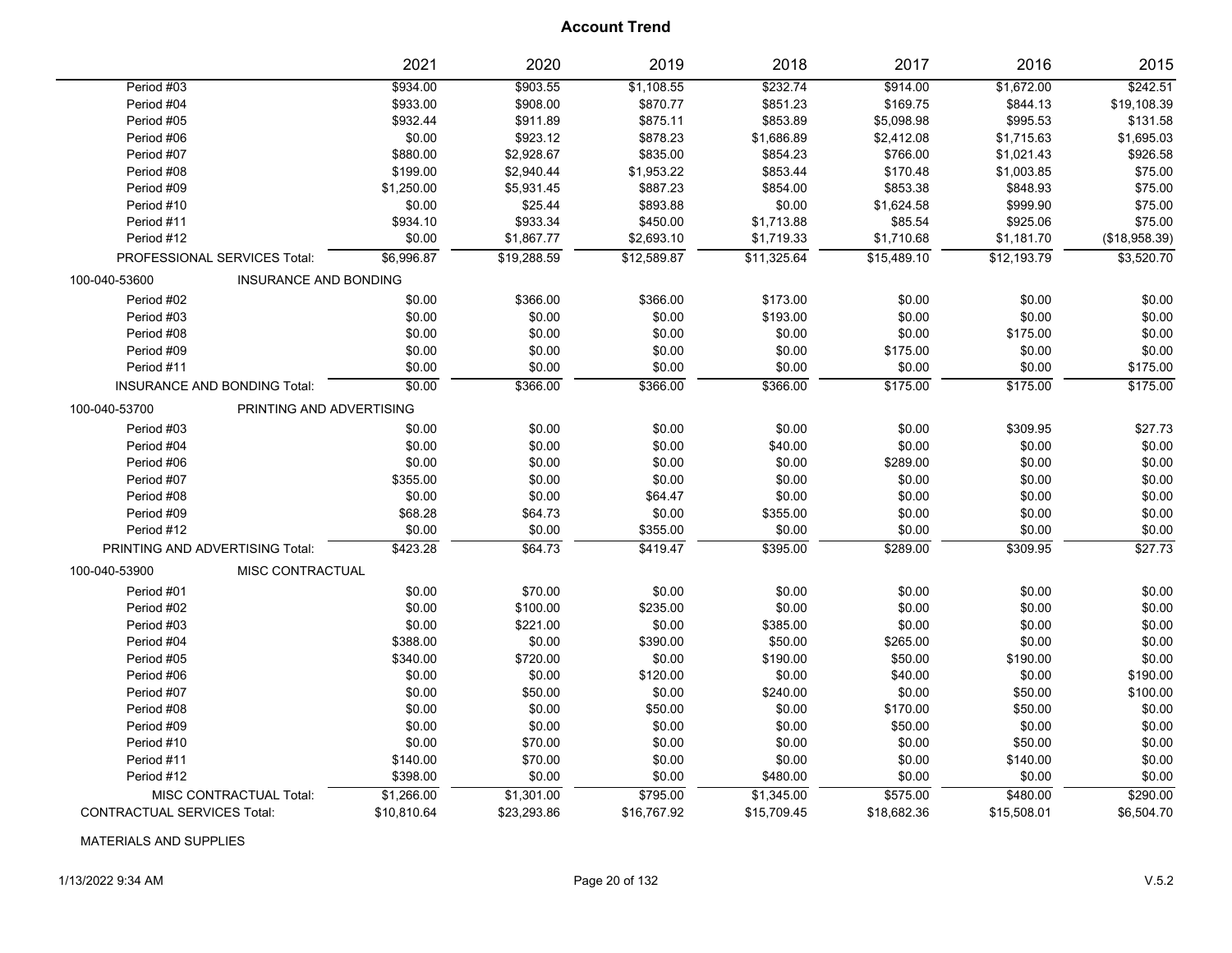|                                           | 2021         | 2020         | 2019         | 2018         | 2017         | 2016         | 2015         |
|-------------------------------------------|--------------|--------------|--------------|--------------|--------------|--------------|--------------|
| OFFICE SUPPLIES<br>100-040-54100          |              |              |              |              |              |              |              |
| Period #02                                | \$0.00       | \$123.96     | \$111.50     | \$0.00       | \$62.39      | \$93.63      | \$2.51       |
| Period #03                                | \$7.35       | \$45.64      | \$2,193.58   | \$60.09      | \$19.98      | \$133.61     | \$317.31     |
| Period #04                                | \$0.00       | \$0.00       | \$92.97      | \$29.43      | \$0.00       | \$0.00       | \$422.08     |
| Period #05                                | \$139.32     | \$0.00       | \$26.44      | \$0.00       | \$0.00       | \$49.70      | \$10.94      |
| Period #06                                | \$54.22      | \$53.07      | \$0.00       | \$24.56      | \$151.21     | \$33.08      | \$54.30      |
| Period #07                                | \$85.17      | \$120.73     | \$414.52     | \$0.00       | \$0.00       | \$0.00       | \$0.00       |
| Period #08                                | \$322.66     | \$0.00       | \$36.13      | \$26.91      | \$0.00       | \$30.39      | \$47.94      |
| Period #09                                | \$0.00       | \$141.23     | \$0.00       | \$47.00      | \$84.61      | \$17.97      | \$0.00       |
| Period #10                                | \$164.78     | \$43.99      | \$0.00       | \$0.00       | \$126.98     | \$5.09       | \$0.00       |
| Period #11                                | \$126.44     | \$55.43      | \$39.88      | \$149.90     | \$118.38     | \$168.53     | \$0.00       |
| Period #12                                | \$0.00       | \$0.00       | \$330.81     | \$47.84      | \$146.51     | \$110.00     | \$157.30     |
| OFFICE SUPPLIES Total:                    | \$899.94     | \$584.05     | \$3,245.83   | \$385.73     | \$710.06     | \$642.00     | \$1,012.38   |
| OPERATING SUPPLIES<br>100-040-54200       |              |              |              |              |              |              |              |
| Period #01                                | \$0.00       | \$279.00     | \$0.00       | \$0.00       | \$0.00       | \$0.00       | \$0.00       |
| Period #02                                | \$64.89      | \$0.00       | \$717.00     | \$53.74      | \$176.74     | \$794.00     | \$0.00       |
| Period #03                                | \$61.98      | \$0.00       | \$42.61      | \$950.98     | \$302.48     | \$26.25      | \$795.76     |
| Period #04                                | \$92.97      | \$0.00       | \$0.00       | \$163.65     | \$1,603.99   | \$0.00       | \$1,442.00   |
| Period #05                                | \$0.00       | \$0.00       | \$0.00       | \$0.00       | \$0.00       | \$130.87     | \$228.60     |
| Period #06                                | \$395.85     | \$0.00       | \$0.00       | \$79.91      | \$0.00       | \$970.00     | \$926.68     |
| Period #07                                | \$0.00       | \$141.51     | \$0.00       | \$53.98      | \$0.00       | \$107.48     | \$0.00       |
| Period #08                                | \$92.97      | \$0.00       | \$0.00       | \$72.62      | \$64.00      | \$59.00      | \$181.87     |
| Period #09                                | \$0.00       | \$155.49     | \$0.00       | \$79.48      | \$181.73     | \$14.76      | \$123.31     |
| Period #10                                | \$351.00     | \$377.60     | \$0.00       | \$789.66     | \$0.00       | \$0.00       | \$49.00      |
| Period #11                                | \$123.96     | \$358.20     | \$897.67     | \$942.17     | \$0.00       | \$1,096.17   | \$21.00      |
| Period #12                                | \$824.48     | \$709.40     | \$453.85     | \$0.00       | \$652.00     | \$542.09     | \$999.88     |
| <b>OPERATING SUPPLIES Total:</b>          | \$2,008.10   | \$2,021.20   | \$2,111.13   | \$3,186.19   | \$2,980.94   | \$3,740.62   | \$4,768.10   |
| 100-040-54300<br><b>REPAIRS AND MAINT</b> |              |              |              |              |              |              |              |
| Period #01                                | \$94.29      | \$108.62     | \$0.00       | \$0.00       | \$0.00       | \$0.00       | \$0.00       |
| Period #02                                | \$24.17      | \$46.14      | \$118.83     | \$232.73     | \$354.51     | \$252.76     | \$53.47      |
| Period #03                                | \$371.11     | \$343.21     | \$302.67     | \$347.66     | \$16.50      | \$240.98     | \$0.00       |
| Period #04                                | \$127.69     | \$112.66     | \$56.97      | \$143.61     | \$150.91     | \$0.00       | \$291.81     |
| Period #05                                | \$55.84      | \$50.76      | \$70.31      | \$0.00       | \$19.97      | \$232.28     | \$179.38     |
| Period #06                                | \$283.06     | \$191.04     | \$329.78     | \$193.43     | \$36.30      | \$293.51     | \$218.23     |
| Period #07                                | \$546.17     | \$153.40     | \$101.53     | \$388.73     | \$19.97      | \$152.79     | \$146.48     |
| Period #08                                | \$55.84      | \$50.76      | \$68.11      | \$41.94      | \$302.34     | \$34.65      | \$31.50      |
| Period #09                                | \$333.56     | \$24.17      | \$272.29     | \$19.97      | \$173.21     | \$16.50      | \$31.50      |
| Period #10                                | \$155.94     | \$515.66     | \$191.54     | \$384.97     | \$788.41     | \$574.99     | \$16.50      |
| Period #11                                | \$0.00       | \$50.76      | \$46.14      | \$41.94      | \$0.00       | \$34.65      | \$31.50      |
| Period #12                                | \$590.09     | \$315.25     | \$401.24     | \$441.12     | \$165.09     | \$413.12     | \$619.02     |
| REPAIRS AND MAINT Total:                  | \$2,637.76   | \$1,962.43   | \$1,959.41   | \$2,236.10   | \$2,027.21   | \$2,246.23   | \$1,619.39   |
| MATERIALS AND SUPPLIES Total:             | \$5,545.80   | \$4,567.68   | \$7,316.37   | \$5,808.02   | \$5,718.21   | \$6,628.85   | \$7,399.87   |
| <b>FINANCE Total:</b>                     | \$394,304.73 | \$384,340.48 | \$337,738.79 | \$330,224.74 | \$349,224.28 | \$327,612.52 | \$298,910.62 |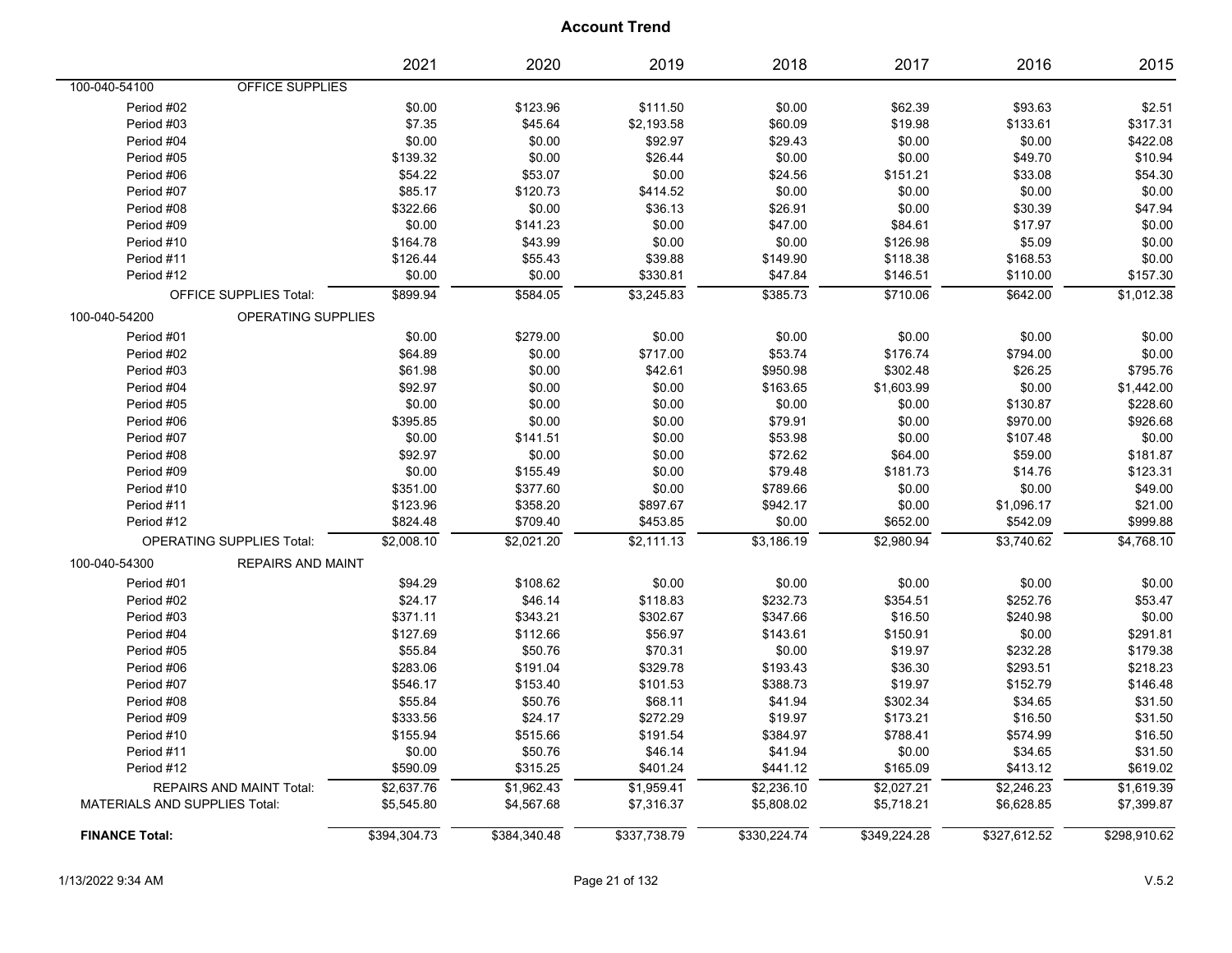| <b>Account Trend</b>                            |                             |                  |                |                  |                 |                   |                  |                  |  |
|-------------------------------------------------|-----------------------------|------------------|----------------|------------------|-----------------|-------------------|------------------|------------------|--|
|                                                 |                             | 2021             | 2020           | 2019             | 2018            | 2017              | 2016             | 2015             |  |
| <b>GENERAL GOVERNMENT</b><br>SALARIES AND WAGES |                             |                  |                |                  |                 |                   |                  |                  |  |
| 100-041-51500                                   | <b>HEALTH CARE</b>          |                  |                |                  |                 |                   |                  |                  |  |
| Period #01                                      |                             | \$254,957.97     | \$73,070.07    | \$17,098.72      | \$47,227.43     | \$227,843.67      | \$15,931.80      | \$26,383.62      |  |
| Period #02                                      |                             | \$92,154.73      | \$253,223.93   | \$281,363.41     | \$236,696.82    | \$55,677.37       | \$179,206.36     | \$172,669.54     |  |
| Period #03                                      |                             | \$269,184.27     | \$285,358.47   | \$122,007.88     | \$515,641.74    | \$110,408.61      | \$443,753.99     | \$105,621.32     |  |
| Period #04                                      |                             | \$157,494.66     | \$258,740.98   | \$650,471.07     | \$222,690.07    | \$577,628.81      | \$198,811.62     | \$329,339.13     |  |
| Period #05                                      |                             | \$161,860.19     | \$283,255.44   | \$225,553.89     | \$195,585.35    | \$20,615.47       | \$230,086.47     | \$50,960.69      |  |
| Period #06                                      |                             | \$114,966.86     | \$485,112.67   | \$199,964.36     | \$37,053.69     | \$401,859.68      | \$203,198.61     | \$348,889.17     |  |
| Period #07                                      |                             | \$105,416.62     | \$41,913.43    | \$235,918.52     | \$377,835.70    | \$17,646.70       | \$197,056.28     | \$181,237.84     |  |
| Period #08                                      |                             | \$268,603.35     | \$308,043.68   | \$216,884.27     | \$34,087.44     | \$208,402.85      | \$205,899.74     | \$204,173.26     |  |
| Period #09                                      |                             | \$138,688.64     | \$209,822.69   | \$220,685.28     | \$391,347.62    | \$547,055.50      | \$197,135.15     | \$187,287.93     |  |
| Period #10                                      |                             | \$204,718.85     | \$282,742.32   | \$200,794.83     | \$202,134.48    | \$51,421.41       | \$217,659.68     | \$366,714.16     |  |
| Period #11                                      |                             | \$137,569.22     | \$273,377.42   | \$237,807.10     | \$244,098.85    | \$448,998.51      | \$219,806.28     | \$186,391.15     |  |
| Period #12                                      |                             | \$170,022.07     | \$354,609.43   | \$223,356.48     | \$241,487.84    | \$248,989.78      | \$212,433.72     | \$188,829.97     |  |
|                                                 | <b>HEALTH CARE Total:</b>   | \$2,075,637.43   | \$3,109,270.53 | \$2,831,905.81   | \$2,745,887.03  | \$2,916,548.36    | \$2,520,979.70   | \$2,348,497.78   |  |
| 100-041-51600                                   | <b>UNEMPLOYMENT</b>         |                  |                |                  |                 |                   |                  |                  |  |
| Period #01                                      |                             | \$0.00           | \$1,322.73     | \$0.00           | \$0.00          | \$0.00            | \$0.00           | \$0.00           |  |
| Period #02                                      |                             | \$0.00           |                |                  |                 |                   |                  |                  |  |
| Period #03                                      |                             |                  | \$2,953.92     | \$0.00           | \$0.00          | \$202.44          | \$0.00           | \$1,522.44       |  |
|                                                 |                             | \$0.00           | \$2,363.92     | \$0.00           | \$0.00          | \$1,160.40        | \$1,554.64       | \$97.75          |  |
| Period #04                                      |                             | \$0.00           | \$1,669.14     | \$0.00           | \$0.00          | \$0.00            | \$1,398.11       | \$0.00           |  |
| Period #05                                      |                             | \$0.00           | \$0.00         | \$0.00           | \$0.00          | \$0.00            | \$1,033.51       | \$0.00           |  |
| Period #06<br>Period #07                        |                             | \$0.00           | (\$0.01)       | \$0.00           | \$0.00          | \$0.00            | \$0.00           | \$0.00           |  |
| Period #08                                      |                             | \$0.00<br>\$0.00 | \$90,400.07    | \$0.00<br>\$0.00 | \$0.00          | \$31.05<br>\$0.00 | \$0.00<br>\$0.00 | \$0.00<br>\$0.00 |  |
| Period #09                                      |                             |                  | (\$16,203.82)  |                  | (\$76.00)       |                   |                  |                  |  |
|                                                 |                             | \$0.00           | \$0.00         | \$0.00           | \$9.01          | \$0.36            | \$0.00           | \$1,715.79       |  |
| Period #10                                      |                             | \$0.00           | \$0.00         | \$76.07          | \$0.00          | \$0.00            | \$0.00           | \$1,053.37       |  |
|                                                 | <b>UNEMPLOYMENT Total:</b>  | \$0.00           | \$82,505.95    | \$76.07          | $($ \$66.99 $)$ | \$1,394.25        | \$3,986.26       | \$4,389.35       |  |
| 100-041-51700                                   | <b>WORKERS' COMP</b>        |                  |                |                  |                 |                   |                  |                  |  |
| Period #01                                      |                             | \$0.00           | \$1.00         | \$24,009.23      | \$0.00          | \$0.00            | \$0.00           | \$0.00           |  |
| Period #02                                      |                             | \$17,221.11      | \$12,553.10    | \$41,230.23      | \$25,745.71     | \$55,528.80       | \$0.00           | \$125,815.78     |  |
| Period #03                                      |                             | \$18,379.23      | \$12,555.00    | \$24,009.23      | \$41,295.42     | \$0.00            | \$134,348.54     | \$0.00           |  |
| Period #04                                      |                             | \$19,494.91      | \$40,552.75    | \$41,339.88      | \$15,225.00     | \$28,174.00       | \$95,379.18      | \$68,842.91      |  |
| Period #05                                      |                             | \$18,379.23      | \$21,637.09    | \$0.00           | \$30,614.16     | \$34,727.75       | \$0.00           | \$6,378.68       |  |
| Period #06                                      |                             | \$0.00           | \$0.00         | \$0.00           | \$0.00          | \$40,455.50       | \$0.00           | \$0.00           |  |
| Period #07                                      |                             | \$18,379.23      | \$20,360.17    | (\$6,552.23)     | \$0.00          | \$0.00            | \$0.00           | \$0.00           |  |
| Period #08                                      |                             | \$18,379.23      | \$20,360.17    | \$0.00           | \$41,295.42     | \$0.00            | \$53,770.50      | \$0.00           |  |
| Period #09                                      |                             | \$31,309.23      | \$40,720.34    | \$33,920.31      | \$20,647.71     | \$0.00            | \$0.00           | \$0.00           |  |
| Period #10                                      |                             | \$16,739.23      | \$0.00         | \$18,966.30      | \$18,307.71     | \$20,355.20       | \$0.00           | \$0.00           |  |
| Period #11                                      |                             | \$18,379.23      | \$20,600.26    | \$59,018.13      | \$18,432.71     | \$83,506.69       | \$21,789.74      | \$0.00           |  |
| Period #12                                      |                             | \$35,099.72      | \$59,169.22    | \$20,120.09      | \$37,266.88     | \$11,442.65       | \$0.00           | \$0.00           |  |
|                                                 | <b>WORKERS' COMP Total:</b> | \$211,760.35     | \$248,509.10   | \$256,061.17     | \$248,830.72    | \$274,190.59      | \$305,287.96     | \$201,037.37     |  |
| <b>SALARIES AND WAGES Total:</b>                |                             | \$2,287,397.78   | \$3,440,285.58 | \$3,088,043.05   | \$2,994,650.76  | \$3,192,133.20    | \$2,830,253.92   | \$2,553,924.50   |  |

CONTRACTUAL SERVICES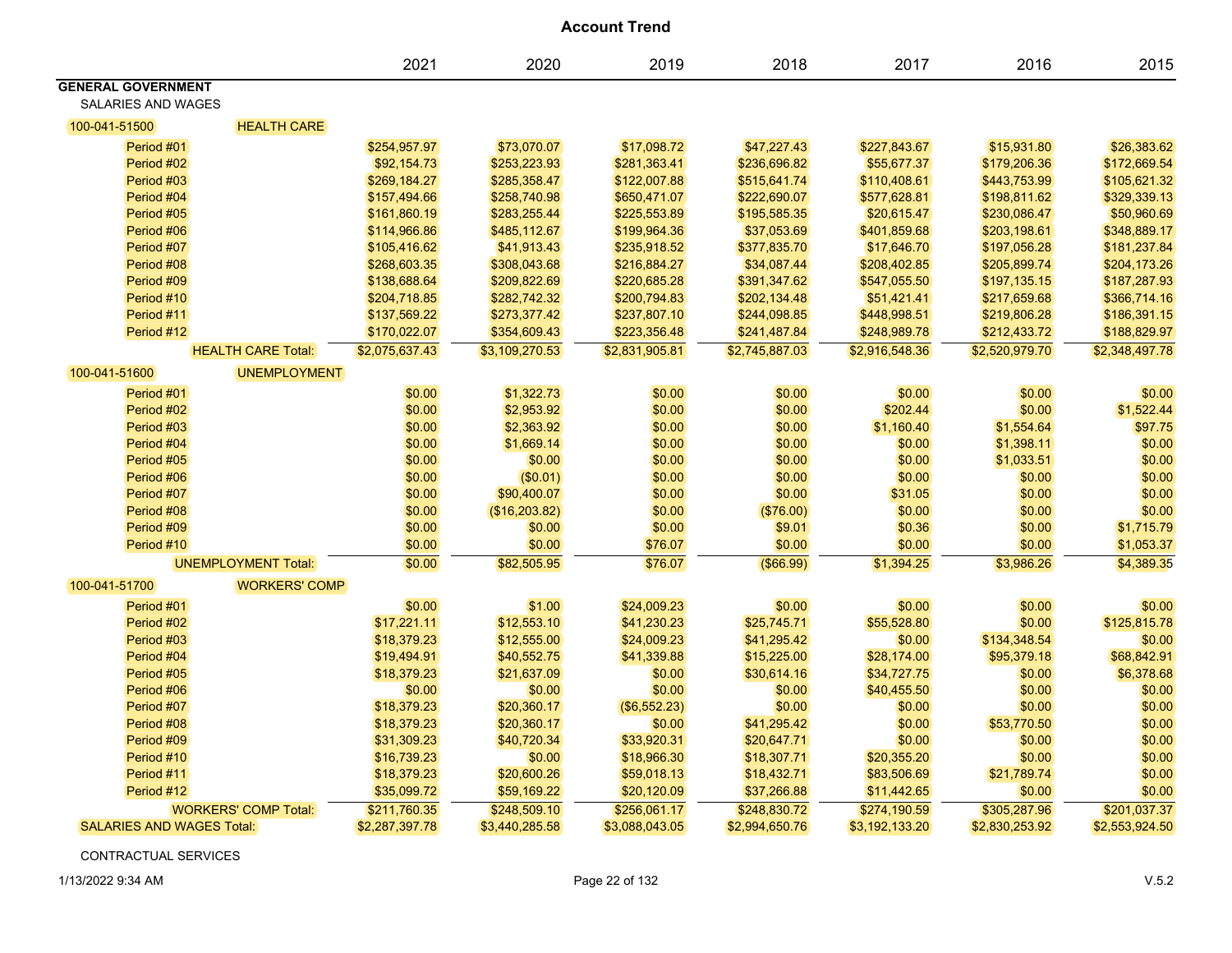|               |                                       | 2021         | 2020         | 2019         | 2018         | 2017         | 2016         | 2015         |
|---------------|---------------------------------------|--------------|--------------|--------------|--------------|--------------|--------------|--------------|
| 100-041-53100 | <b>UTILITIES</b>                      |              |              |              |              |              |              |              |
| Period #01    |                                       | \$2,915.56   | \$9,035.64   | \$0.00       | \$0.00       | \$0.00       | \$0.00       | \$0.00       |
| Period #02    |                                       | \$5,199.13   | \$3,551.34   | \$12,748.45  | \$9,712.24   | \$18,066.65  | \$18,964.19  | \$20,723.42  |
| Period #03    |                                       | \$15,616.74  | \$13,331.27  | \$8,908.25   | \$14,114.02  | \$285.73     | \$9,145.24   | \$4,031.39   |
| Period #04    |                                       | \$10,018.24  | \$7,556.33   | \$12,857.40  | \$6,226.33   | \$9,303.41   | \$324.27     | \$12,530.76  |
| Period #05    |                                       | \$6,465.71   | \$7,782.90   | \$6,521.60   | \$2,571.91   | \$9,446.37   | \$16,001.95  | \$10,933.41  |
| Period #06    |                                       | \$6,787.52   | \$6,637.90   | \$6,350.88   | \$6,500.46   | \$15,323.40  | \$513.58     | \$8,301.94   |
| Period #07    |                                       | \$8,296.47   | \$6,782.92   | \$7,775.85   | \$14,384.96  | \$828.22     | \$15,968.67  | \$6,336.11   |
| Period #08    |                                       | \$8,397.90   | \$7,682.16   | \$7,611.97   | \$7,471.40   | \$14,435.02  | \$4,785.76   | \$1,405.17   |
| Period #09    |                                       | \$8,894.88   | \$7,421.58   | \$8,562.29   | \$7,219.56   | \$6,898.90   | \$14,838.99  | \$469.15     |
| Period #10    |                                       | (\$857.68)   | \$7,030.98   | \$6,695.82   | \$7,140.88   | \$7,582.72   | \$7,969.05   | \$19,529.02  |
| Period #11    |                                       | \$6,349.42   | \$7,150.59   | \$7,121.26   | \$7,094.54   | \$7,459.78   | \$9,647.88   | \$8,667.76   |
| Period #12    |                                       | \$7,820.16   | \$6,229.51   | \$5,333.68   | \$8,528.94   | \$8,307.25   | \$8,633.80   | \$12,756.67  |
|               | <b>UTILITIES Total:</b>               | \$85.904.05  | \$90.193.12  | \$90.487.45  | \$90,965.24  | \$97.937.45  | \$106,793.38 | \$105,684.80 |
| 100-041-53400 | PROFESSIONAL SERVICES                 |              |              |              |              |              |              |              |
| Period #01    |                                       | \$13,500.00  | \$10,463.20  | \$0.00       | \$0.00       | \$2,083.33   | \$0.00       | \$0.00       |
| Period #02    |                                       | \$6,449.00   | \$8,068.80   | \$0.00       | \$0.00       | \$2,083.33   | \$2,990.00   | \$4,000.00   |
| Period #03    |                                       | \$7,500.00   | \$12,917.70  | \$0.00       | \$0.00       | \$4,083.33   | \$5,865.00   | \$3,320.00   |
| Period #04    |                                       | \$4,000.00   | \$3,526.00   | \$0.00       | \$0.00       | \$6,083.37   | \$2,000.00   | \$2,330.00   |
| Period #05    |                                       | \$4,000.00   | \$2,009.00   | \$0.00       | \$0.00       | \$2,000.00   | \$2,413.33   | \$330.00     |
| Period #06    |                                       | \$0.00       | \$0.00       | \$0.00       | \$0.00       | \$2,000.00   | \$2,330.00   | \$4,000.00   |
| Period #07    |                                       | \$0.00       | \$0.00       | \$143.50     | \$0.00       | \$2,000.00   | \$6,743.33   | \$2,660.00   |
| Period #08    |                                       | \$11,815.64  | \$0.00       | \$4,970.80   | \$0.00       | \$2,000.00   | \$6,461.66   | \$2,000.00   |
| Period #09    |                                       | \$0.00       | \$0.00       | \$6,437.00   | \$0.00       | \$4,010.12   | \$4,413.33   | \$3,660.00   |
| Period #10    |                                       | \$756.44     | \$0.00       | \$8,548.50   | \$3,500.00   | \$2,000.00   | \$4,413.33   | \$4,330.00   |
| Period #11    |                                       | \$181.47     | \$0.00       | \$15,252.00  | \$0.00       | \$0.00       | \$2,083.33   | \$2,330.00   |
| Period #12    |                                       | \$3,636.78   | \$13,575.00  | \$10,901.90  | \$0.00       | \$8,000.00   | \$6,413.33   | \$4,000.00   |
|               | PROFESSIONAL SERVICES Total:          | \$51,839.33  | \$50,559.70  | \$46,253.70  | \$3,500.00   | \$36,343.48  | \$46,126.64  | \$32,960.00  |
| 100-041-53401 | <b>COUNTY FEES AND CHARGES</b>        |              |              |              |              |              |              |              |
| Period #04    |                                       | \$175.88     | \$125.26     | \$40.37      | \$132.13     | \$106.04     | \$129.20     | \$464.28     |
| Period #09    |                                       | \$0.00       | \$28.96      | \$27.82      | \$26.78      | \$23.75      | \$35.31      | \$38.91      |
| Period #10    |                                       | \$10.08      | \$0.00       | \$0.00       | \$0.00       | \$0.00       | \$0.00       | \$0.00       |
|               | <b>COUNTY FEES AND CHARGES Total:</b> | \$185.96     | \$154.22     | \$68.19      | \$158.91     | \$129.79     | \$164.51     | \$503.19     |
| 100-041-53402 | <b>ELECTION EXPENSES</b>              |              |              |              |              |              |              |              |
| Period #04    |                                       | \$4,190.36   | \$0.00       | \$0.00       | \$0.00       | \$0.00       | \$9,153.23   | \$1,684.71   |
| Period #05    |                                       | \$0.00       | \$0.00       | \$1,827.71   | \$0.00       | \$3,921.14   | \$0.00       | \$0.00       |
| Period #09    |                                       | \$17,365.37  | \$14,827.19  | \$0.00       | \$11,642.28  | \$0.00       | \$0.00       | \$0.00       |
| Period #10    |                                       | \$0.00       | \$0.00       | \$5,812.57   | \$0.00       | \$0.00       | \$0.00       | \$12,982.88  |
| Period #12    |                                       | \$0.00       | \$0.00       | \$0.00       | \$0.00       | \$3,771.22   | \$0.00       | \$0.00       |
|               | ELECTION EXPENSES Total:              | \$21,555.73  | \$14,827.19  | \$7,640.28   | \$11,642.28  | \$7,692.36   | \$9,153.23   | \$14,667.59  |
| 100-041-53403 | <b>COUNTY HEALTH CHARGES</b>          |              |              |              |              |              |              |              |
| Period #04    |                                       | \$104,418.34 | \$0.00       | \$0.00       | \$0.00       | \$0.00       | \$104,082.05 | \$104,416.54 |
| Period #05    |                                       | \$0.00       | \$105,263.62 | \$105,130.94 | \$104,304.44 | \$104,071.17 | \$0.00       | \$0.00       |
|               |                                       |              |              |              |              |              |              |              |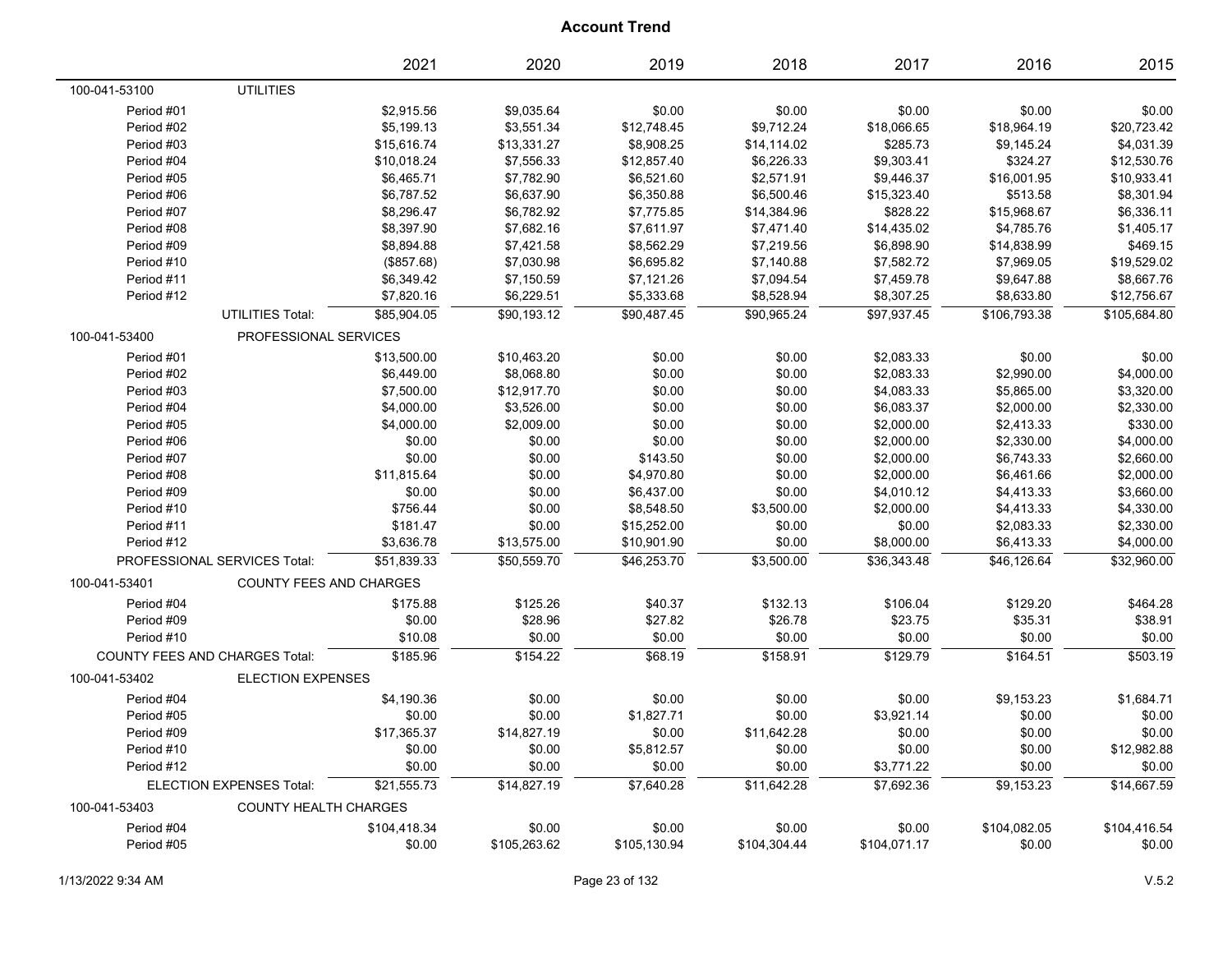|               |                                     | 2021         | 2020         | 2019         | 2018         | 2017         | 2016         | 2015            |
|---------------|-------------------------------------|--------------|--------------|--------------|--------------|--------------|--------------|-----------------|
| Period #09    |                                     | \$104,418.34 | \$105,263.62 | \$0.00       | \$104,304.44 | \$0.00       | \$0.00       | \$0.00          |
| Period #10    |                                     | \$0.00       | \$0.00       | \$105,130.94 | \$0.00       | \$0.00       | \$0.00       | \$104,416.54    |
| Period #12    |                                     | \$0.00       | \$0.00       | \$0.00       | \$0.00       | \$104,071.16 | \$104,082.04 | \$0.00          |
|               | <b>COUNTY HEALTH CHARGES Total:</b> | \$208,836.68 | \$210,527.24 | \$210,261.88 | \$208,608.88 | \$208,142.33 | \$208,164.09 | \$208,833.08    |
| 100-041-53404 | ANNUAL AUDIT CHARGES                |              |              |              |              |              |              |                 |
| Period #01    |                                     | \$0.00       | \$26,900.00  | \$0.00       | \$0.00       | \$0.00       | \$0.00       | \$0.00          |
| Period #02    |                                     | \$0.00       | \$0.00       | \$0.00       | \$41.00      | \$28,900.00  | \$0.00       | \$0.00          |
| Period #03    |                                     | \$0.00       | \$0.00       | \$0.00       | \$36,680.00  | \$0.00       | \$0.00       | \$0.00          |
| Period #04    |                                     | \$0.00       | \$8,875.00   | \$0.00       | \$0.00       | \$1,800.00   | \$5,294.00   | \$0.00          |
| Period #05    |                                     | \$0.00       | \$0.00       | \$0.00       | \$0.00       | \$3,999.75   | \$4,744.00   | \$16,000.00     |
| Period #06    |                                     | \$0.00       | \$902.00     | \$22,100.00  | \$0.00       | \$24,500.00  | \$13,872.25  | \$0.00          |
| Period #07    |                                     | \$23,580.00  | \$0.00       | \$0.00       | \$0.00       | \$0.00       | \$0.00       | \$0.00          |
| Period #08    |                                     | \$35,500.00  | \$27,545.00  | \$0.00       | \$0.00       | \$0.00       | \$0.00       | \$41.00         |
| Period #09    |                                     | \$6,067.00   | \$0.00       | \$0.00       | \$27,125.50  | \$0.00       | \$0.00       | \$33,500.00     |
| Period #10    |                                     | \$69.70      | \$27,166.50  | \$0.00       | \$61.50      | \$0.00       | \$0.00       | \$0.00          |
| Period #11    |                                     | \$0.00       | \$151.70     | \$0.00       | \$0.00       | \$246.00     | \$0.00       | \$5,600.00      |
| Period #12    |                                     | \$0.00       | \$0.00       | \$0.00       | \$0.00       | \$23,161.00  | \$0.00       | \$287.00        |
|               | <b>ANNUAL AUDIT CHARGES Total:</b>  | \$65,216.70  | \$91.540.20  | \$22,100.00  | \$63,908.00  | \$82.606.75  | \$23,910.25  | \$55.428.00     |
| 100-041-53407 | <b>COUNTY EMERGENCY MGMT</b>        |              |              |              |              |              |              |                 |
| Period #04    |                                     | \$10,337.25  | \$0.00       | \$0.00       | \$0.00       | \$0.00       | \$8,457.75   | \$8,457.75      |
| Period #05    |                                     | \$0.00       | \$10,337.35  | \$8,457.75   | \$8,457.75   | \$8,457.75   | \$0.00       | \$0.00          |
|               | <b>COUNTY EMERGENCY MGMT Total:</b> | \$10,337.25  | \$10,337.35  | \$8,457.75   | \$8,457.75   | \$8,457.75   | \$8,457.75   | \$8,457.75      |
| 100-041-53700 | PRINTING AND ADVERTISING            |              |              |              |              |              |              |                 |
| Period #03    |                                     | \$12,045.89  | \$0.00       | \$0.00       | \$0.00       | \$0.00       | \$0.00       | \$450.00        |
| Period #04    |                                     | \$441.25     | \$0.00       | \$20.00      | \$0.00       | \$0.00       | \$173.76     | \$0.00          |
| Period #05    |                                     | \$1,745.00   | \$0.00       | \$0.00       | \$0.00       | \$20.00      | \$122.00     | \$0.00          |
| Period #07    |                                     | \$0.00       | \$0.00       | \$0.00       | \$0.00       | \$2,085.25   | \$0.00       | \$0.00          |
| Period #08    |                                     | \$0.00       | \$0.00       | \$0.00       | \$0.00       | \$0.00       | \$2,207.25   | \$0.00          |
| Period #10    |                                     | \$0.00       | \$0.00       | \$0.00       | \$0.00       | \$376.85     | \$0.00       | \$2,085.25      |
| Period #11    |                                     | \$0.00       | \$0.00       | \$0.00       | \$499.00     | \$0.00       | \$0.00       | \$0.00          |
| Period #12    |                                     | \$0.00       | \$0.00       | \$499.00     | \$0.00       | \$499.00     | \$0.00       | \$499.00        |
|               | PRINTING AND ADVERTISING Total:     | \$14,232.14  | \$0.00       | \$519.00     | \$499.00     | \$2,981.10   | \$2,503.01   | \$3,034.25      |
| 100-041-53900 | MISC CONTRACTUAL                    |              |              |              |              |              |              |                 |
| Period #01    |                                     | \$52,858.81  | \$72,038.05  | \$59,970.96  | \$66,662.62  | \$51,138.89  | \$49,232.80  | \$55,445.72     |
| Period #02    |                                     | \$66,221.10  | \$82,538.93  | \$67,085.11  | \$100,291.26 | \$57,596.94  | \$49,109.96  | \$42,338.89     |
| Period #03    |                                     | \$63,361.90  | \$50,938.29  | \$54,871.15  | \$6,200.37   | \$153,633.87 | \$230,302.93 | \$399,367.66    |
| Period #04    |                                     | \$92,234.21  | \$87,556.43  | \$69,043.23  | \$102,713.03 | \$82,312.65  | \$116,745.98 | (\$278, 152.72) |
| Period #05    |                                     | \$77,194.46  | \$52,086.80  | \$124,820.84 | \$93,934.11  | \$90,298.13  | \$87,971.70  | \$74,531.54     |
| Period #06    |                                     | \$63,734.32  | \$50,778.00  | \$34,932.91  | \$56,160.31  | \$88,827.82  | \$55,607.62  | \$49,817.96     |
| Period #07    |                                     | \$72,179.43  | \$68,686.69  | \$83,156.07  | \$47,035.65  | \$58,924.94  | \$61,500.22  | \$71,350.52     |
| Period #08    |                                     | \$57,529.68  | \$58,370.67  | \$93,848.51  | \$62,065.22  | \$61,710.43  | \$43,471.73  | \$53,482.43     |
| Period #09    |                                     | \$55,475.35  | \$48,507.14  | \$15,751.38  | \$62,465.12  | \$28,966.81  | \$50,652.97  | \$36,940.19     |
| Period #10    |                                     | \$72,691.11  | \$65,999.97  | \$100,279.66 | \$61,240.46  | \$96,878.91  | \$68,805.94  | \$56,885.83     |
| Period #11    |                                     | \$72,114.57  | \$47,382.15  | \$71,716.86  | \$59,244.63  | \$134,400.80 | \$32,992.44  | \$52,907.04     |
|               |                                     |              |              |              |              |              |              |                 |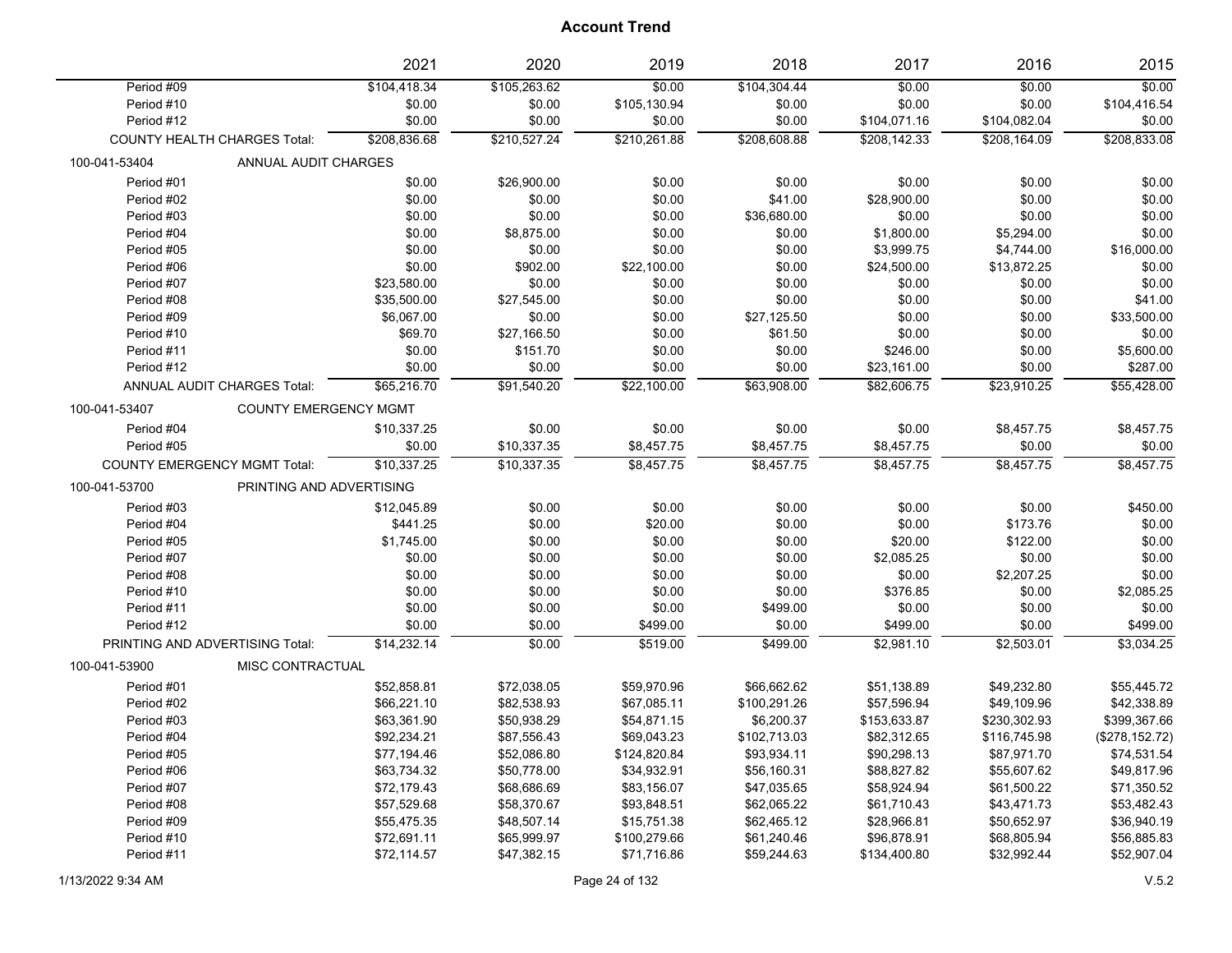| \$85,694.95<br>\$133,147.66<br>\$141,066.44<br>\$145,487.80<br>\$53,308.29<br>\$47,920.52<br>\$97,310.25<br>Period #12<br>\$831.289.89<br>\$818.030.78<br>\$916.543.12<br>\$863,500.58<br>\$957,998.48<br>\$894,314.81<br>MISC CONTRACTUAL Total:<br>\$712,225.31<br>100-041-53901<br><b>CONTINGENCY</b><br>Period #01<br>\$0.00<br>\$2,220.37<br>\$0.00<br>\$2,064.83<br>\$0.00<br>\$0.00<br>\$0.00<br>\$0.00<br>\$2,037.36<br>\$687.54<br>Period #02<br>\$672.74<br>\$6,004.41<br>\$2,729.79<br>\$5,067.45<br>\$71,164.00<br>\$3,000.00<br>\$14,186.78<br>\$12,070.09<br>\$15.00<br>\$1,375.00<br>\$2,210.85<br>Period #03<br>Period #04<br>\$0.00<br>\$2,097.14<br>\$3,814.52<br>\$0.00<br>\$3,679.65<br>\$38,042.44<br>\$0.00<br>Period #05<br>\$0.00<br>\$950.40<br>\$0.00<br>\$0.00<br>\$2,097.18<br>\$2,401.20<br>\$0.00<br>\$89.98<br>\$0.00<br>\$259.77<br>\$0.00<br>\$3,454.85<br>\$2,299.56<br>\$595.00<br>Period #06<br>\$275.85<br>\$756.44<br>\$531.26<br>\$0.00<br>Period #07<br>\$0.00<br>\$7,176.00<br>\$86,416.85<br>\$3,352.56<br>\$0.00<br>Period #08<br>\$0.00<br>\$0.00<br>\$0.00<br>\$5,000.00<br>\$2,370.00<br>\$0.00<br>\$1,000.00<br>Period #09<br>\$0.00<br>(\$3,382.49)<br>\$1,500.94<br>\$0.00<br>\$826.75<br>\$687.94<br>\$12,260.86<br>Period #10<br>\$107.95<br>\$8,545.17<br>\$648.44<br>(\$5,000.00)<br>(\$1,574.00)<br>Period #11<br>\$0.00<br>\$0.00<br>\$501.58<br>\$28,640.78<br>\$0.00<br>\$243.39<br>\$0.00<br>Period #12<br>\$591.95<br>\$0.00<br>\$10,198.00<br>\$11,311.32<br>\$2,970.81<br>\$0.00<br>\$1,375.00<br>\$34,747.13<br><b>CONTINGENCY Total:</b><br>\$71,863.90<br>\$9,081.42<br>\$46,094.15<br>\$128,849.62<br>\$54,117.41<br>\$17,867.62<br>100-041-53903<br>CITY-WIDE SPECIAL EVENTS<br>\$0.00<br>\$0.00<br>Period #01<br>\$0.00<br>\$580.79<br>\$0.00<br>\$8,240.94<br>\$0.00<br>\$0.00<br>\$715.89<br>\$1,204.48<br>\$0.00<br>\$5,735.66<br>\$469.98<br>\$10,155.50<br>Period #02<br>\$2,227.83<br>\$1,828.34<br>\$4,144.96<br>\$13,604.62<br>Period #03<br>\$12,277.09<br>\$7,582.60<br>\$25,512.37<br>\$60.98<br>\$4,836.75<br>\$5,053.31<br>Period #04<br>\$68.15<br>\$7,317.00<br>\$26,881.06<br>\$4,214.74<br>\$56.08<br>\$0.00<br>\$1,124.98<br>\$722.64<br>\$3,788.25<br>\$1,851.32<br>\$2,047.84<br>Period #05<br>\$153.48<br>\$0.00<br>\$1,030.26<br>\$3,156.25<br>\$16,587.30<br>\$3,747.42<br>\$12,205.15<br>Period #06 |
|------------------------------------------------------------------------------------------------------------------------------------------------------------------------------------------------------------------------------------------------------------------------------------------------------------------------------------------------------------------------------------------------------------------------------------------------------------------------------------------------------------------------------------------------------------------------------------------------------------------------------------------------------------------------------------------------------------------------------------------------------------------------------------------------------------------------------------------------------------------------------------------------------------------------------------------------------------------------------------------------------------------------------------------------------------------------------------------------------------------------------------------------------------------------------------------------------------------------------------------------------------------------------------------------------------------------------------------------------------------------------------------------------------------------------------------------------------------------------------------------------------------------------------------------------------------------------------------------------------------------------------------------------------------------------------------------------------------------------------------------------------------------------------------------------------------------------------------------------------------------------------------------------------------------------------------------------------------------------------------------------------------------------------------------------------------------------------------------------------------------------------------------------------------------------------------------------------------------------------------------------------------------------------------------------------------------------------------------------------------------------------------------|
|                                                                                                                                                                                                                                                                                                                                                                                                                                                                                                                                                                                                                                                                                                                                                                                                                                                                                                                                                                                                                                                                                                                                                                                                                                                                                                                                                                                                                                                                                                                                                                                                                                                                                                                                                                                                                                                                                                                                                                                                                                                                                                                                                                                                                                                                                                                                                                                                |
|                                                                                                                                                                                                                                                                                                                                                                                                                                                                                                                                                                                                                                                                                                                                                                                                                                                                                                                                                                                                                                                                                                                                                                                                                                                                                                                                                                                                                                                                                                                                                                                                                                                                                                                                                                                                                                                                                                                                                                                                                                                                                                                                                                                                                                                                                                                                                                                                |
|                                                                                                                                                                                                                                                                                                                                                                                                                                                                                                                                                                                                                                                                                                                                                                                                                                                                                                                                                                                                                                                                                                                                                                                                                                                                                                                                                                                                                                                                                                                                                                                                                                                                                                                                                                                                                                                                                                                                                                                                                                                                                                                                                                                                                                                                                                                                                                                                |
|                                                                                                                                                                                                                                                                                                                                                                                                                                                                                                                                                                                                                                                                                                                                                                                                                                                                                                                                                                                                                                                                                                                                                                                                                                                                                                                                                                                                                                                                                                                                                                                                                                                                                                                                                                                                                                                                                                                                                                                                                                                                                                                                                                                                                                                                                                                                                                                                |
|                                                                                                                                                                                                                                                                                                                                                                                                                                                                                                                                                                                                                                                                                                                                                                                                                                                                                                                                                                                                                                                                                                                                                                                                                                                                                                                                                                                                                                                                                                                                                                                                                                                                                                                                                                                                                                                                                                                                                                                                                                                                                                                                                                                                                                                                                                                                                                                                |
|                                                                                                                                                                                                                                                                                                                                                                                                                                                                                                                                                                                                                                                                                                                                                                                                                                                                                                                                                                                                                                                                                                                                                                                                                                                                                                                                                                                                                                                                                                                                                                                                                                                                                                                                                                                                                                                                                                                                                                                                                                                                                                                                                                                                                                                                                                                                                                                                |
|                                                                                                                                                                                                                                                                                                                                                                                                                                                                                                                                                                                                                                                                                                                                                                                                                                                                                                                                                                                                                                                                                                                                                                                                                                                                                                                                                                                                                                                                                                                                                                                                                                                                                                                                                                                                                                                                                                                                                                                                                                                                                                                                                                                                                                                                                                                                                                                                |
|                                                                                                                                                                                                                                                                                                                                                                                                                                                                                                                                                                                                                                                                                                                                                                                                                                                                                                                                                                                                                                                                                                                                                                                                                                                                                                                                                                                                                                                                                                                                                                                                                                                                                                                                                                                                                                                                                                                                                                                                                                                                                                                                                                                                                                                                                                                                                                                                |
|                                                                                                                                                                                                                                                                                                                                                                                                                                                                                                                                                                                                                                                                                                                                                                                                                                                                                                                                                                                                                                                                                                                                                                                                                                                                                                                                                                                                                                                                                                                                                                                                                                                                                                                                                                                                                                                                                                                                                                                                                                                                                                                                                                                                                                                                                                                                                                                                |
|                                                                                                                                                                                                                                                                                                                                                                                                                                                                                                                                                                                                                                                                                                                                                                                                                                                                                                                                                                                                                                                                                                                                                                                                                                                                                                                                                                                                                                                                                                                                                                                                                                                                                                                                                                                                                                                                                                                                                                                                                                                                                                                                                                                                                                                                                                                                                                                                |
|                                                                                                                                                                                                                                                                                                                                                                                                                                                                                                                                                                                                                                                                                                                                                                                                                                                                                                                                                                                                                                                                                                                                                                                                                                                                                                                                                                                                                                                                                                                                                                                                                                                                                                                                                                                                                                                                                                                                                                                                                                                                                                                                                                                                                                                                                                                                                                                                |
|                                                                                                                                                                                                                                                                                                                                                                                                                                                                                                                                                                                                                                                                                                                                                                                                                                                                                                                                                                                                                                                                                                                                                                                                                                                                                                                                                                                                                                                                                                                                                                                                                                                                                                                                                                                                                                                                                                                                                                                                                                                                                                                                                                                                                                                                                                                                                                                                |
|                                                                                                                                                                                                                                                                                                                                                                                                                                                                                                                                                                                                                                                                                                                                                                                                                                                                                                                                                                                                                                                                                                                                                                                                                                                                                                                                                                                                                                                                                                                                                                                                                                                                                                                                                                                                                                                                                                                                                                                                                                                                                                                                                                                                                                                                                                                                                                                                |
|                                                                                                                                                                                                                                                                                                                                                                                                                                                                                                                                                                                                                                                                                                                                                                                                                                                                                                                                                                                                                                                                                                                                                                                                                                                                                                                                                                                                                                                                                                                                                                                                                                                                                                                                                                                                                                                                                                                                                                                                                                                                                                                                                                                                                                                                                                                                                                                                |
|                                                                                                                                                                                                                                                                                                                                                                                                                                                                                                                                                                                                                                                                                                                                                                                                                                                                                                                                                                                                                                                                                                                                                                                                                                                                                                                                                                                                                                                                                                                                                                                                                                                                                                                                                                                                                                                                                                                                                                                                                                                                                                                                                                                                                                                                                                                                                                                                |
|                                                                                                                                                                                                                                                                                                                                                                                                                                                                                                                                                                                                                                                                                                                                                                                                                                                                                                                                                                                                                                                                                                                                                                                                                                                                                                                                                                                                                                                                                                                                                                                                                                                                                                                                                                                                                                                                                                                                                                                                                                                                                                                                                                                                                                                                                                                                                                                                |
|                                                                                                                                                                                                                                                                                                                                                                                                                                                                                                                                                                                                                                                                                                                                                                                                                                                                                                                                                                                                                                                                                                                                                                                                                                                                                                                                                                                                                                                                                                                                                                                                                                                                                                                                                                                                                                                                                                                                                                                                                                                                                                                                                                                                                                                                                                                                                                                                |
|                                                                                                                                                                                                                                                                                                                                                                                                                                                                                                                                                                                                                                                                                                                                                                                                                                                                                                                                                                                                                                                                                                                                                                                                                                                                                                                                                                                                                                                                                                                                                                                                                                                                                                                                                                                                                                                                                                                                                                                                                                                                                                                                                                                                                                                                                                                                                                                                |
|                                                                                                                                                                                                                                                                                                                                                                                                                                                                                                                                                                                                                                                                                                                                                                                                                                                                                                                                                                                                                                                                                                                                                                                                                                                                                                                                                                                                                                                                                                                                                                                                                                                                                                                                                                                                                                                                                                                                                                                                                                                                                                                                                                                                                                                                                                                                                                                                |
|                                                                                                                                                                                                                                                                                                                                                                                                                                                                                                                                                                                                                                                                                                                                                                                                                                                                                                                                                                                                                                                                                                                                                                                                                                                                                                                                                                                                                                                                                                                                                                                                                                                                                                                                                                                                                                                                                                                                                                                                                                                                                                                                                                                                                                                                                                                                                                                                |
|                                                                                                                                                                                                                                                                                                                                                                                                                                                                                                                                                                                                                                                                                                                                                                                                                                                                                                                                                                                                                                                                                                                                                                                                                                                                                                                                                                                                                                                                                                                                                                                                                                                                                                                                                                                                                                                                                                                                                                                                                                                                                                                                                                                                                                                                                                                                                                                                |
|                                                                                                                                                                                                                                                                                                                                                                                                                                                                                                                                                                                                                                                                                                                                                                                                                                                                                                                                                                                                                                                                                                                                                                                                                                                                                                                                                                                                                                                                                                                                                                                                                                                                                                                                                                                                                                                                                                                                                                                                                                                                                                                                                                                                                                                                                                                                                                                                |
|                                                                                                                                                                                                                                                                                                                                                                                                                                                                                                                                                                                                                                                                                                                                                                                                                                                                                                                                                                                                                                                                                                                                                                                                                                                                                                                                                                                                                                                                                                                                                                                                                                                                                                                                                                                                                                                                                                                                                                                                                                                                                                                                                                                                                                                                                                                                                                                                |
| \$0.00<br>\$0.00<br>\$549.10<br>\$3,132.52<br>\$10,035.25<br>\$29,842.10<br>\$2,553.67<br>Period #07                                                                                                                                                                                                                                                                                                                                                                                                                                                                                                                                                                                                                                                                                                                                                                                                                                                                                                                                                                                                                                                                                                                                                                                                                                                                                                                                                                                                                                                                                                                                                                                                                                                                                                                                                                                                                                                                                                                                                                                                                                                                                                                                                                                                                                                                                           |
| \$1,489.28<br>(\$22,100.41)<br>Period #08<br>\$195.64<br>\$34.33<br>\$3,245.93<br>\$11,132.19<br>\$8,481.44                                                                                                                                                                                                                                                                                                                                                                                                                                                                                                                                                                                                                                                                                                                                                                                                                                                                                                                                                                                                                                                                                                                                                                                                                                                                                                                                                                                                                                                                                                                                                                                                                                                                                                                                                                                                                                                                                                                                                                                                                                                                                                                                                                                                                                                                                    |
| \$411.08<br>\$0.00<br>\$174.20<br>\$576.75<br>\$5,248.77<br>\$6,331.96<br>Period #09<br>\$4,179.43                                                                                                                                                                                                                                                                                                                                                                                                                                                                                                                                                                                                                                                                                                                                                                                                                                                                                                                                                                                                                                                                                                                                                                                                                                                                                                                                                                                                                                                                                                                                                                                                                                                                                                                                                                                                                                                                                                                                                                                                                                                                                                                                                                                                                                                                                             |
| \$5,829.44<br>\$4,778.56<br>\$7,304.43<br>\$4,471.32<br>\$19,213.62<br>\$26,904.98<br>Period #10<br>\$0.00                                                                                                                                                                                                                                                                                                                                                                                                                                                                                                                                                                                                                                                                                                                                                                                                                                                                                                                                                                                                                                                                                                                                                                                                                                                                                                                                                                                                                                                                                                                                                                                                                                                                                                                                                                                                                                                                                                                                                                                                                                                                                                                                                                                                                                                                                     |
| Period #11<br>\$1,392.45<br>\$0.00<br>\$40,341.99<br>\$20,927.63<br>\$18,516.18<br>\$15,044.39<br>\$8,119.03                                                                                                                                                                                                                                                                                                                                                                                                                                                                                                                                                                                                                                                                                                                                                                                                                                                                                                                                                                                                                                                                                                                                                                                                                                                                                                                                                                                                                                                                                                                                                                                                                                                                                                                                                                                                                                                                                                                                                                                                                                                                                                                                                                                                                                                                                   |
| \$17,394.79<br>\$3,683.31<br>\$7,562.82<br>\$20,141.51<br>\$3,874.78<br>\$6,026.23<br>\$7,900.39<br>Period #12                                                                                                                                                                                                                                                                                                                                                                                                                                                                                                                                                                                                                                                                                                                                                                                                                                                                                                                                                                                                                                                                                                                                                                                                                                                                                                                                                                                                                                                                                                                                                                                                                                                                                                                                                                                                                                                                                                                                                                                                                                                                                                                                                                                                                                                                                 |
| \$72,776.04<br>CITY-WIDE SPECIAL EVENTS Total:<br>\$27,721.77<br>\$6,910.81<br>\$69,717.63<br>\$76,321.50<br>\$113,853.36<br>\$126,823.98                                                                                                                                                                                                                                                                                                                                                                                                                                                                                                                                                                                                                                                                                                                                                                                                                                                                                                                                                                                                                                                                                                                                                                                                                                                                                                                                                                                                                                                                                                                                                                                                                                                                                                                                                                                                                                                                                                                                                                                                                                                                                                                                                                                                                                                      |
| CONTRACTUAL SERVICES Total:<br>\$1,232,437.63<br>\$1,388,983.40<br>\$1,302,162.03<br>\$1,418,143.15<br>\$1,362,309.27<br>\$1,644,992.47<br>\$1,480,529.06                                                                                                                                                                                                                                                                                                                                                                                                                                                                                                                                                                                                                                                                                                                                                                                                                                                                                                                                                                                                                                                                                                                                                                                                                                                                                                                                                                                                                                                                                                                                                                                                                                                                                                                                                                                                                                                                                                                                                                                                                                                                                                                                                                                                                                      |
| <b>TRANSFERS</b>                                                                                                                                                                                                                                                                                                                                                                                                                                                                                                                                                                                                                                                                                                                                                                                                                                                                                                                                                                                                                                                                                                                                                                                                                                                                                                                                                                                                                                                                                                                                                                                                                                                                                                                                                                                                                                                                                                                                                                                                                                                                                                                                                                                                                                                                                                                                                                               |
| <b>P&amp;F PENSION TRANSFER</b><br>100-041-57100                                                                                                                                                                                                                                                                                                                                                                                                                                                                                                                                                                                                                                                                                                                                                                                                                                                                                                                                                                                                                                                                                                                                                                                                                                                                                                                                                                                                                                                                                                                                                                                                                                                                                                                                                                                                                                                                                                                                                                                                                                                                                                                                                                                                                                                                                                                                               |
| Period #01<br>\$22,500.00<br>\$13,000.00<br>\$16,000.00<br>\$41,712.85<br>\$0.00<br>\$95,245.53<br>\$0.00                                                                                                                                                                                                                                                                                                                                                                                                                                                                                                                                                                                                                                                                                                                                                                                                                                                                                                                                                                                                                                                                                                                                                                                                                                                                                                                                                                                                                                                                                                                                                                                                                                                                                                                                                                                                                                                                                                                                                                                                                                                                                                                                                                                                                                                                                      |
| \$0.00<br>\$19,250.00<br>\$39,037.02<br>\$8,327.41<br>\$95,165.57<br>\$0.00<br>Period #02<br>\$100,000.00                                                                                                                                                                                                                                                                                                                                                                                                                                                                                                                                                                                                                                                                                                                                                                                                                                                                                                                                                                                                                                                                                                                                                                                                                                                                                                                                                                                                                                                                                                                                                                                                                                                                                                                                                                                                                                                                                                                                                                                                                                                                                                                                                                                                                                                                                      |
| Period #03<br>\$5,000.00<br>\$125,000.00<br>\$55,000.00<br>\$23,104.58<br>\$23,097.36<br>\$0.00<br>\$0.00                                                                                                                                                                                                                                                                                                                                                                                                                                                                                                                                                                                                                                                                                                                                                                                                                                                                                                                                                                                                                                                                                                                                                                                                                                                                                                                                                                                                                                                                                                                                                                                                                                                                                                                                                                                                                                                                                                                                                                                                                                                                                                                                                                                                                                                                                      |
| \$40,000.00<br>\$0.00<br>Period #04<br>\$41,000.00<br>\$102,000.00<br>\$108,649.68<br>\$40,794.05<br>\$59,936.29                                                                                                                                                                                                                                                                                                                                                                                                                                                                                                                                                                                                                                                                                                                                                                                                                                                                                                                                                                                                                                                                                                                                                                                                                                                                                                                                                                                                                                                                                                                                                                                                                                                                                                                                                                                                                                                                                                                                                                                                                                                                                                                                                                                                                                                                               |
| \$0.00<br>Period #05<br>\$80,000.00<br>\$62,000.00<br>\$95,000.00<br>\$76,429.69<br>\$75,184.99<br>\$120,291.80                                                                                                                                                                                                                                                                                                                                                                                                                                                                                                                                                                                                                                                                                                                                                                                                                                                                                                                                                                                                                                                                                                                                                                                                                                                                                                                                                                                                                                                                                                                                                                                                                                                                                                                                                                                                                                                                                                                                                                                                                                                                                                                                                                                                                                                                                |
| \$200,000.00<br>Period #06<br>\$95,000.00<br>\$100,000.00<br>\$74,000.00<br>\$94,000.00<br>\$93,522.24<br>\$93,722.95                                                                                                                                                                                                                                                                                                                                                                                                                                                                                                                                                                                                                                                                                                                                                                                                                                                                                                                                                                                                                                                                                                                                                                                                                                                                                                                                                                                                                                                                                                                                                                                                                                                                                                                                                                                                                                                                                                                                                                                                                                                                                                                                                                                                                                                                          |
| Period #07<br>\$20,000.00<br>\$0.00<br>\$10,000.00<br>\$11,500.00<br>\$6,886.78<br>\$94,916.71<br>\$0.00                                                                                                                                                                                                                                                                                                                                                                                                                                                                                                                                                                                                                                                                                                                                                                                                                                                                                                                                                                                                                                                                                                                                                                                                                                                                                                                                                                                                                                                                                                                                                                                                                                                                                                                                                                                                                                                                                                                                                                                                                                                                                                                                                                                                                                                                                       |
| \$25,000.00<br>Period #08<br>\$70,000.00<br>\$61,250.00<br>\$42,000.00<br>\$46,000.00<br>\$57,894.49<br>\$0.00                                                                                                                                                                                                                                                                                                                                                                                                                                                                                                                                                                                                                                                                                                                                                                                                                                                                                                                                                                                                                                                                                                                                                                                                                                                                                                                                                                                                                                                                                                                                                                                                                                                                                                                                                                                                                                                                                                                                                                                                                                                                                                                                                                                                                                                                                 |
| \$22,000.00<br>\$0.00<br>Period #09<br>\$60,000.00<br>\$120,000.00<br>\$70,000.00<br>\$80,679.45<br>\$33,597.40                                                                                                                                                                                                                                                                                                                                                                                                                                                                                                                                                                                                                                                                                                                                                                                                                                                                                                                                                                                                                                                                                                                                                                                                                                                                                                                                                                                                                                                                                                                                                                                                                                                                                                                                                                                                                                                                                                                                                                                                                                                                                                                                                                                                                                                                                |
| \$100,000.00<br>\$125,000.00<br>\$67,969.19<br>Period #10<br>\$100,000.00<br>\$80,000.00<br>\$100,000.00<br>\$135,674.30                                                                                                                                                                                                                                                                                                                                                                                                                                                                                                                                                                                                                                                                                                                                                                                                                                                                                                                                                                                                                                                                                                                                                                                                                                                                                                                                                                                                                                                                                                                                                                                                                                                                                                                                                                                                                                                                                                                                                                                                                                                                                                                                                                                                                                                                       |
| Period #11<br>\$100,000.00<br>\$35,000.00<br>\$72,000.00<br>\$93,000.00<br>\$96,795.00<br>\$137,346.01<br>\$0.00                                                                                                                                                                                                                                                                                                                                                                                                                                                                                                                                                                                                                                                                                                                                                                                                                                                                                                                                                                                                                                                                                                                                                                                                                                                                                                                                                                                                                                                                                                                                                                                                                                                                                                                                                                                                                                                                                                                                                                                                                                                                                                                                                                                                                                                                               |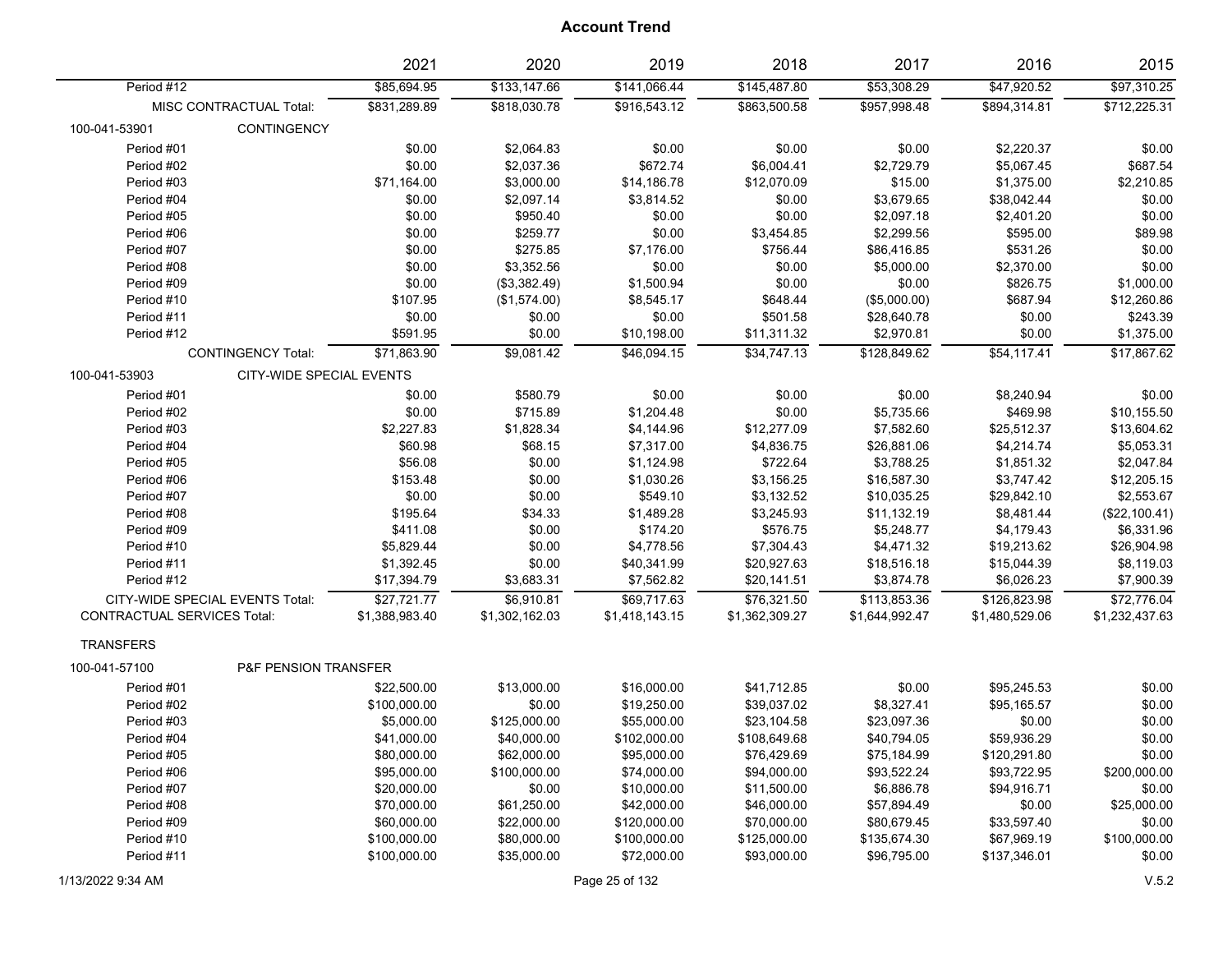|                                           | 2021                           | 2020           | 2019           | 2018           | 2017           | 2016           | 2015           |
|-------------------------------------------|--------------------------------|----------------|----------------|----------------|----------------|----------------|----------------|
| Period #12                                | \$200,000.00                   | \$200,000.00   | \$200,000.00   | \$200,000.00   | \$167,052.06   | \$307,660.45   | \$28,322.11    |
| P&F PENSION TRANSFER Total:               | \$893,500.00                   | \$738,250.00   | \$905,250.00   | \$928,433.82   | \$785,908.13   | \$1,105,851.90 | \$353,322.11   |
| 100-041-57101<br><b>TRANSFER OTHER</b>    |                                |                |                |                |                |                |                |
| Period #05                                | \$0.00                         | \$0.00         | \$0.00         | \$0.00         | \$0.00         | \$100,000.00   | \$0.00         |
| Period #12                                | \$0.00                         | \$0.00         | \$270,000.00   | \$99,000.00    | \$0.00         | \$0.00         | \$0.00         |
| <b>TRANSFER OTHER Total:</b>              | \$0.00                         | \$0.00         | \$270,000.00   | \$99,000.00    | \$0.00         | \$100,000.00   | \$0.00         |
| 100-041-57102<br><b>TRANSFER OUT</b>      |                                |                |                |                |                |                |                |
| Period #01                                | \$0.00                         | \$75,000.00    | \$313,000.00   | \$379,715.13   | \$139,136.90   | \$0.00         | \$0.00         |
| Period #02                                | \$7,000.00                     | \$10,000.00    | \$192,600.00   | \$0.00         | \$56,768.32    | \$58,773.92    | \$1,012,530.71 |
| Period #03                                | \$27,500.00                    | \$394,500.00   | \$175,000.00   | \$691,548.28   | \$104,387.16   | \$196,060.14   | \$1,400,000.00 |
| Period #04                                | \$43,000.00                    | \$131,000.00   | \$0.00         | \$0.00         | \$113,320.46   | \$534,325.10   | \$244,168.59   |
| Period #05                                | \$0.00                         | \$105,000.00   | \$0.00         | \$133,000.00   | \$82,511.13    | \$0.00         | \$19,373.62    |
| Period #06                                | \$0.00                         | \$20,000.00    | \$0.00         | \$80,000.00    | \$75,304.11    | \$0.00         | \$0.00         |
| Period #07                                | \$0.00                         | \$88,000.00    | \$0.00         | \$170,500.00   | \$0.00         | \$90,200.00    | \$30,633.81    |
| Period #08                                | \$0.00                         | \$52,500.00    | \$0.00         | \$0.00         | \$56,256.10    | \$0.00         | \$300,000.00   |
| Period #09                                | \$0.00                         | \$31,850.00    | \$0.00         | \$12,500.00    | \$12,174.17    | \$102,660.29   | \$5,825.87     |
| Period #10                                | \$0.00                         | \$3,000.00     | \$3,000.00     | \$224,000.00   | \$76,035.39    | \$41,081.15    | \$175,000.00   |
| Period #11                                | \$22,000.00                    | \$90,000.00    | \$116,000.00   | \$164,000.00   | \$119,602.52   | \$52,966.08    | \$0.00         |
| Period #12                                | \$50,000.00                    | \$50,000.00    | \$80,000.00    | \$0.00         | \$948,821.16   | \$224,362.00   | \$120,000.00   |
| <b>TRANSFER OUT Total:</b>                | \$149,500.00                   | \$1,050,850.00 | \$879,600.00   | \$1,855,263.41 | \$1,784,317.42 | \$1,300,428.68 | \$3,307,532.60 |
| <b>TRANSFER GEN DEBT</b><br>100-041-57104 |                                |                |                |                |                |                |                |
| Period #01                                | \$0.00                         | \$0.00         | \$0.00         | \$0.00         | \$0.00         | \$0.00         | \$1,103,151.00 |
| Period #05                                | \$0.00                         | \$0.00         | \$0.00         | \$0.00         | \$0.00         | \$786,530.00   | \$0.00         |
| Period #10                                | \$700,000.00                   | \$0.00         | \$0.00         | \$0.00         | \$0.00         | \$0.00         | \$0.00         |
| Period #11                                | \$0.00                         | \$700,000.00   | \$815,000.00   | \$305,000.00   | \$508,915.15   | \$0.00         | \$0.00         |
| Period #12                                | \$525,000.00                   | \$0.00         | \$0.00         | \$450,000.00   | \$460,000.00   | \$0.00         | \$0.00         |
| <b>TRANSFER GEN DEBT Total:</b>           | \$1,225,000.00                 | \$700,000.00   | \$815,000.00   | \$755,000.00   | \$968,915.15   | \$786,530.00   | \$1,103,151.00 |
| 100-041-57105                             | <b>TRANSFER CAP IMPRVMT</b>    |                |                |                |                |                |                |
| Period #07                                | \$0.00                         | \$0.00         | \$0.00         | \$0.00         | \$0.00         | \$0.00         | \$1,000,000.00 |
| Period #09                                | \$0.00                         | \$0.00         | \$0.00         | \$0.00         | \$0.00         | \$119,846.44   | \$0.00         |
| Period #12                                | \$1,400,000.00                 | \$917,240.00   | \$1,000,000.00 | \$960,000.00   | \$1,664,332.00 | \$1,908,301.00 | \$1,405,640.00 |
| TRANSFER CAP IMPRVMT Total:               | \$1,400,000.00                 | \$917,240.00   | \$1,000,000.00 | \$960,000.00   | \$1,664,332.00 | \$2,028,147.44 | \$2,405,640.00 |
| 100-041-57106<br><b>TRANSFER SCMR</b>     |                                |                |                |                |                |                |                |
| Period #03                                | \$0.00                         | \$0.00         | \$0.00         | \$0.00         | \$126,676.58   | \$2,474,992.00 | \$0.00         |
| Period #05                                | \$0.00                         | \$0.00         | \$0.00         | \$325,000.00   | \$0.00         | \$0.00         | \$0.00         |
| Period #12                                | \$100,000.00                   | \$248,000.00   | \$500,000.00   | \$800,000.00   | \$0.00         | \$0.00         | \$0.00         |
| <b>TRANSFER SCMR Total:</b>               | \$100,000.00                   | \$248,000.00   | \$500.000.00   | \$1.125.000.00 | \$126,676.58   | \$2,474,992.00 | \$0.00         |
| 100-041-57201                             | ECONOMIC DEVELOPMENT REIMBURSM |                |                |                |                |                |                |
| Period #04                                | \$208,678.00                   | \$488,093.00   | \$508,190.00   | \$0.00         | \$0.00         | \$360,600.00   | \$490,827.00   |
| Period #05                                | \$135,792.00                   | \$12,776.00    | \$0.00         | \$614,603.00   | \$454,537.00   | \$287,918.00   | \$0.00         |
| Period #06                                | \$0.00                         | \$0.00         | \$0.00         | \$0.00         | \$0.00         | \$0.00         | \$87,564.00    |
| Period #08                                | \$0.00                         | \$0.00         | \$0.00         | \$0.00         | \$0.00         | \$218,646.00   | \$75,329.00    |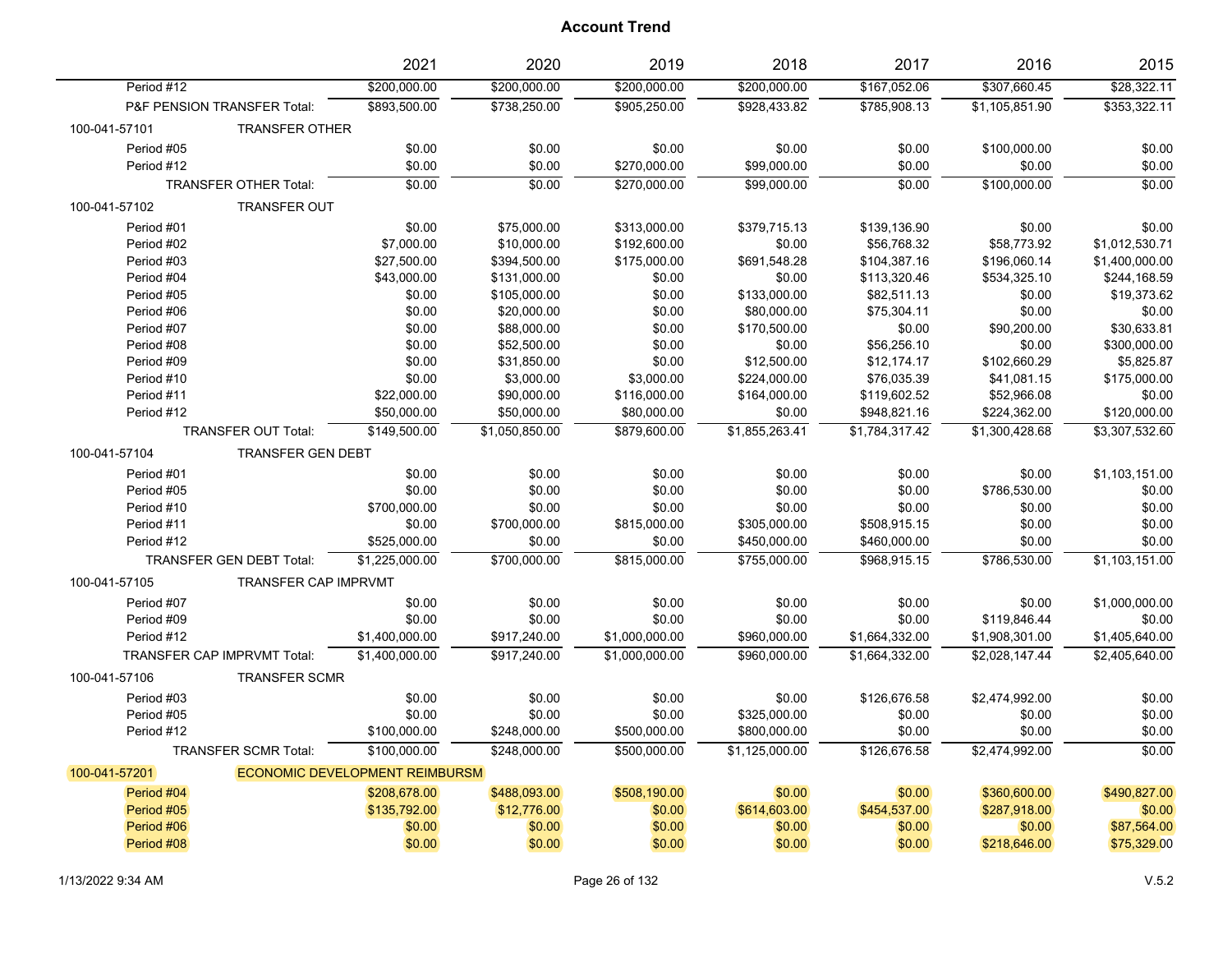|                                                   |                               | 2021           | 2020           | 2019           | 2018            | 2017            | 2016            | 2015            |
|---------------------------------------------------|-------------------------------|----------------|----------------|----------------|-----------------|-----------------|-----------------|-----------------|
| Period #11                                        |                               | \$0.00         | \$0.00         | \$0.00         | \$0.00          | \$55,558.00     | \$0.00          | \$0.00          |
| Period #12                                        |                               | \$0.00         | \$0.00         | \$0.00         | \$0.00          | \$37,958.00     | \$0.00          | \$0.00          |
| <b>ECONOMIC DEVELOPMENT REIMBURS</b>              |                               | \$344,470.00   | \$500,869.00   | \$508,190.00   | \$614,603.00    | \$548,053.00    | \$867,164.00    | \$653,720.00    |
| 100-041-57300                                     | <b>REFUNDS</b>                |                |                |                |                 |                 |                 |                 |
| Period #01                                        |                               | \$2,883.39     | \$3,159.40     | \$0.00         | \$0.00          | \$0.00          | \$0.00          | \$0.00          |
| Period #02                                        |                               | \$130.00       | \$2,273.22     | \$8,435.93     | \$0.00          | \$559.85        | \$9,280.09      | \$4,644.58      |
| Period #03                                        |                               | \$88,393.61    | \$6,044.88     | \$0.00         | \$5,033.34      | \$4,833.68      | \$225.00        | \$25,475.28     |
| Period #04                                        |                               | \$2,821.59     | \$2,554.00     | \$6,528.62     | \$8,196.91      | \$4,631.84      | \$4,649.74      | \$6,359.49      |
| Period #05                                        |                               | \$4,684.97     | \$1,329.59     | \$6,304.93     | \$2,356.38      | \$7,809.40      | \$846.52        | \$2,801.70      |
| Period #06                                        |                               | \$2,401.16     | \$2,869.31     | \$2,856.50     | \$5,843.14      | \$6,451.41      | \$7,782.26      | \$3,596.35      |
| Period #07                                        |                               | \$3,995.27     | \$85.00        | \$7,567.98     | \$5,016.47      | \$530.83        | \$1,733.40      | \$6,818.60      |
| Period #08                                        |                               | \$4,570.26     | \$7,288.29     | \$3,991.73     | \$1,236.00      | \$7,336.35      | \$6,627.13      | \$112.00        |
| Period #09                                        |                               | \$4,741.30     | \$4,506.40     | \$4,569.31     | \$5,766.75      | \$2,447.30      | \$2,160.08      | \$5,196.19      |
| Period #10                                        |                               | \$703.81       | \$7,231.68     | \$4,732.35     | \$7,036.67      | \$7,765.77      | \$3,636.84      | \$8,207.46      |
| Period #11                                        |                               | \$0.00         | \$0.00         | \$6,017.87     | \$1,736.00      | \$2,566.34      | \$5,250.69      | \$0.00          |
| Period #12                                        |                               | \$6,890.91     | \$4,570.69     | \$3,405.60     | \$6,894.50      | \$2,180.58      | \$3,440.27      | \$12,161.23     |
|                                                   | <b>REFUNDS Total:</b>         | \$122,216.27   | \$41,912.46    | \$54,410.82    | \$49,116.16     | \$47,113.35     | \$45,632.02     | \$75,372.88     |
| <b>TRANSFERS Total:</b>                           |                               | \$4,234,686.27 | \$4,197,121.46 | \$4,932,450.82 | \$6,386,416.39  | \$5,925,315.63  | \$8,708,746.04  | \$7,898,738.59  |
| <b>MISC OTHER</b>                                 |                               |                |                |                |                 |                 |                 |                 |
| 100-041-58000                                     | <b>JUDGEMENT/MORAL CLAIMS</b> |                |                |                |                 |                 |                 |                 |
| Period #02                                        |                               | \$0.00         | \$254.40       | \$0.00         | \$0.00          | \$0.00          | \$0.00          | \$8,967.42      |
| Period #03                                        |                               | \$0.00         | \$0.00         | \$0.00         | \$0.00          | \$0.00          | \$0.00          | \$6,884.05      |
| Period #04                                        |                               | \$0.00         | \$0.00         | \$0.00         | \$0.00          | \$0.00          | \$0.00          | \$140,000.00    |
| Period #06                                        |                               | \$0.00         | \$0.00         | \$0.00         | \$10,000.00     | \$0.00          | \$0.00          | \$0.00          |
| Period #09                                        |                               | \$0.00         | \$0.00         | \$0.00         | \$0.00          | \$20,000.00     | \$0.00          | \$0.00          |
| Period #11                                        |                               | \$0.00         | \$0.00         | \$169.81       | \$3,471.00      | \$10,000.00     | \$0.00          | \$0.00          |
| Period #12                                        |                               | \$25.00        | \$0.00         | \$4,200.00     | \$0.00          | \$10.00         | \$0.00          | \$0.00          |
|                                                   | JUDGEMENT/MORAL CLAIMS Total: | \$25.00        | \$254.40       | \$4,369.81     | \$13,471.00     | \$30,010.00     | \$0.00          | \$155,851.47    |
| <b>MISC OTHER Total:</b>                          |                               | \$25.00        | \$254.40       | \$4,369.81     | \$13,471.00     | \$30,010.00     | \$0.00          | \$155,851.47    |
| <b>GENERAL GOVERNMENT Total:</b>                  |                               | \$7,911,092.45 | \$8,939,823.47 | \$9,443,006.83 | \$10,756,847.42 | \$10,792,451.30 | \$13,019,529.02 | \$11,840,952.19 |
| <b>COMMUNICATION</b><br><b>SALARIES AND WAGES</b> |                               |                |                |                |                 |                 |                 |                 |
| 100-049-51000                                     | <b>SALARIES AND WAGES</b>     |                |                |                |                 |                 |                 |                 |
| Period #01                                        |                               | \$53,757.57    | \$59,620.80    | \$64,512.42    | \$63,748.83     | \$49,069.80     | \$46,985.90     | \$62,316.41     |
| Period #02                                        |                               | \$53,745.25    | \$56,531.33    | \$52,770.12    | \$56,546.62     | \$45,080.50     | \$42,764.01     | \$39,494.37     |
| Period #03                                        |                               | \$65,636.65    | \$65,731.60    | \$51,119.68    | \$53,801.18     | \$58,093.86     | \$53,373.33     | \$49,283.00     |
| Period #04                                        |                               | \$54,121.31    | \$55,692.27    | \$53,017.45    | \$52,366.58     | \$45,302.07     | \$45,351.25     | \$46,383.37     |
| Period #05                                        |                               | \$55,984.40    | \$54,769.71    | \$54,290.96    | \$50,698.95     | \$44,779.43     | \$42,540.07     | \$45,173.12     |
| Period #06                                        |                               | \$57,333.02    | \$57,207.48    | \$55,507.10    | \$77,222.59     | \$67,018.10     | \$42,762.62     | \$77,005.02     |
| Period #07                                        |                               | \$80,831.82    | \$85,574.55    | \$55,520.46    | \$51,404.74     | \$45,794.59     | \$67,463.49     | \$67,197.60     |
| Period #08                                        |                               | \$50,405.33    | \$64,544.47    | \$80,642.99    | \$51,186.98     | \$44,320.61     | \$42,655.84     | \$44,622.28     |
| Period #09                                        |                               | \$50,981.27    | (\$28, 227.42) | \$54,635.42    | \$51,868.14     | \$45,107.35     | \$43,904.50     | \$45,188.33     |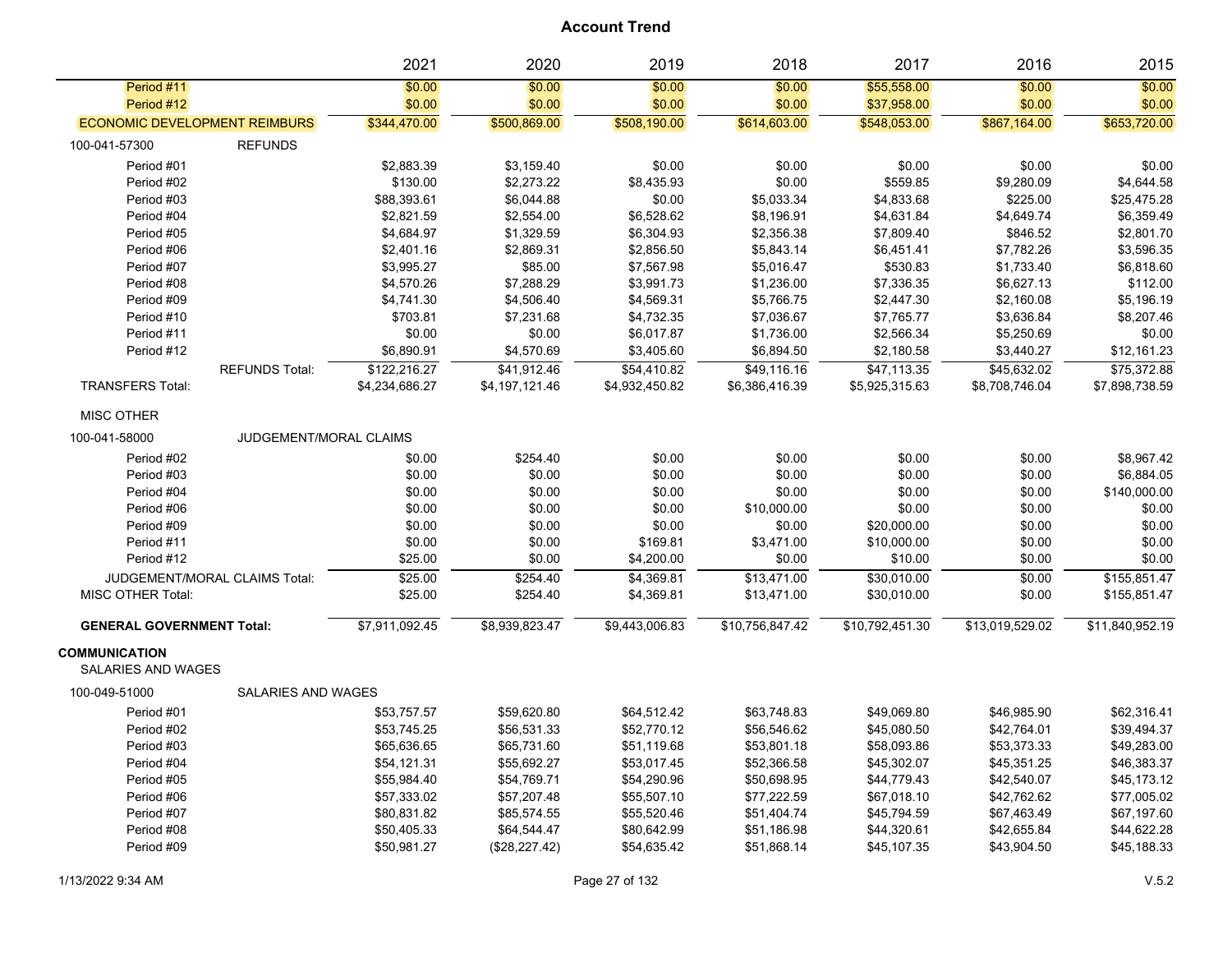|               |                                  | 2021         | 2020         | 2019         | 2018         | 2017         | 2016         | 2015         |
|---------------|----------------------------------|--------------|--------------|--------------|--------------|--------------|--------------|--------------|
| Period #10    |                                  | \$53,050.87  | \$63,077.11  | \$55,621.07  | \$50,996.41  | \$60,021.49  | \$44,235.65  | \$44,602.99  |
| Period #11    |                                  | \$54,600.86  | \$13,940.23  | \$56,779.35  | \$77,697.24  | \$51,076.19  | \$43,531.92  | \$45,367.10  |
| Period #12    |                                  | \$88,361.12  | \$66,388.72  | \$93,543.33  | \$57,726.42  | \$82,246.65  | \$72,196.05  | \$66,204.57  |
|               | SALARIES AND WAGES Total:        | \$718,809.47 | \$614,850.85 | \$727,960.35 | \$695,264.68 | \$637,910.64 | \$587,764.63 | \$632,838.16 |
| 100-049-51100 | <b>OVERTIME</b>                  |              |              |              |              |              |              |              |
| Period #01    |                                  | \$6,370.39   | \$3,549.92   | \$750.25     | \$1,243.68   | \$2,373.53   | \$3,495.46   | \$7,169.15   |
| Period #02    |                                  | \$918.40     | \$1,454.04   | \$831.24     | \$1,606.10   | \$650.92     | \$2,914.55   | \$1,122.40   |
| Period #03    |                                  | \$585.74     | \$2,037.15   | \$1,235.60   | \$66.63      | \$1,479.73   | \$2,410.45   | \$459.51     |
| Period #04    |                                  | \$2,565.13   | \$2,892.86   | \$2,456.37   | \$575.61     | \$1,045.75   | \$5,033.36   | \$767.66     |
| Period #05    |                                  | \$4,251.48   | \$2,061.57   | \$1,390.43   | \$210.32     | \$1,030.22   | \$4,159.74   | \$1,565.33   |
| Period #06    |                                  | \$5,024.43   | \$1,563.70   | \$613.87     | \$1,361.53   | \$273.41     | \$3,039.38   | \$2,003.97   |
| Period #07    |                                  | \$7,218.87   | \$2,329.57   | \$1,633.23   | \$1,378.72   | \$281.84     | \$5,058.32   | \$2,248.14   |
| Period #08    |                                  | \$4,432.02   | \$2,453.18   | \$3,098.08   | \$1,180.87   | \$75.24      | \$5,327.47   | \$1,381.41   |
| Period #09    |                                  | \$5,814.31   | \$1,545.22   | \$3,366.54   | \$941.70     | \$845.73     | \$5,028.06   | \$1,571.89   |
| Period #10    |                                  | \$5,688.42   | \$2,112.64   | \$2,926.70   | \$592.25     | \$164.43     | \$2,197.54   | \$2,233.39   |
| Period #11    |                                  | \$5,273.42   | \$4,709.61   | \$2,913.82   | \$1,040.25   | \$1,853.76   | \$1,181.59   | \$4,390.54   |
| Period #12    |                                  | \$10,144.54  | \$6,999.83   | \$4,910.90   | \$21.52      | \$643.40     | \$1,684.83   | \$5,025.34   |
|               | <b>OVERTIME Total:</b>           | \$58,287.15  | \$33,709.29  | \$26,127.03  | \$10,219.18  | \$10,717.96  | \$41,530.75  | \$29,938.73  |
| 100-049-51200 | <b>RETIREMENT PENSION</b>        |              |              |              |              |              |              |              |
| Period #01    |                                  | \$10,147.34  | \$10,519.28  | \$8,426.68   | \$8,775.97   | \$7,832.61   | \$7,274.98   | \$7,429.18   |
| Period #02    |                                  | \$13,129.70  | \$9,277.94   | \$1,269.09   | \$8,358.57   | \$7,377.40   | \$7,569.46   | \$6,906.72   |
| Period #03    |                                  | \$8,259.72   | \$13,144.43  | \$8,097.79   | \$8,704.73   | \$6,932.06   | \$6,308.95   | \$6,133.04   |
| Period #04    |                                  | \$8,275.27   | \$8,728.69   | \$11,937.85  | \$11,412.83  | \$7,108.37   | \$6,847.90   | \$6,255.70   |
| Period #05    |                                  | \$8,920.26   | \$8,958.40   | \$8,552.04   | \$7,740.20   | \$10,427.84  | \$10,900.35  | \$6,991.36   |
| Period #06    |                                  | \$9,265.14   | \$8,792.69   | \$15,993.40  | \$7,768.82   | \$6,847.92   | \$6,870.54   | \$10,715.65  |
| Period #07    |                                  | \$9,770.59   | \$9,176.22   | \$8,477.55   | \$8,013.14   | \$6,863.70   | \$7,170.71   | \$11,672.19  |
| Period #08    |                                  | \$12,635.34  | \$9,152.24   | \$9,205.71   | \$7,963.13   | \$6,933.90   | \$7,775.21   | \$7,085.54   |
| Period #09    |                                  | \$8,446.76   | \$3,193.88   | \$12,346.51  | \$7,911.75   | \$6,721.19   | \$7,295.72   | \$6,962.18   |
| Period #10    |                                  | \$8,802.21   | \$8,603.41   | \$8,915.02   | \$11,488.51  | \$10,531.61  | \$7,264.29   | \$7,069.21   |
| Period #11    |                                  | \$10,116.40  | \$2,894.33   | \$9,518.07   | \$8,121.70   | \$9,651.99   | \$10,023.16  | \$10,707.35  |
| Period #12    |                                  | \$9,613.36   | \$9,144.13   | \$9,732.15   | \$8,219.35   | \$8,158.13   | \$7,239.52   | \$7,619.18   |
|               | <b>RETIREMENT PENSION Total:</b> | \$117,382.09 | \$101,585.64 | \$112,471.86 | \$104,478.70 | \$95,386.72  | \$92,540.79  | \$95,547.30  |
| 100-049-51400 | <b>CLOTHING ALLOWANCE</b>        |              |              |              |              |              |              |              |
| Period #01    |                                  | \$10,000.00  | \$11,000.00  | \$0.00       | \$0.00       | \$6,000.00   | \$6,000.00   | \$5,560.00   |
| Period #03    |                                  | \$0.00       | \$0.00       | \$10,000.00  | \$10,000.00  | \$0.00       | \$0.00       | \$0.00       |
| Period #04    |                                  | \$0.00       | \$0.00       | \$0.00       | \$0.00       | \$750.00     | \$0.00       | \$0.00       |
| Period #11    |                                  | \$0.00       | \$0.00       | \$0.00       | \$0.00       | \$3,250.00   | \$0.00       | \$0.00       |
|               | <b>CLOTHING ALLOWANCE Total:</b> | \$10,000.00  | \$11,000.00  | \$10,000.00  | \$10,000.00  | \$10,000.00  | \$6,000.00   | \$5,560.00   |
| 100-049-51800 | <b>COMP TIME PAID</b>            |              |              |              |              |              |              |              |
| Period #01    |                                  | \$1,902.56   | \$2,390.93   | \$0.00       | \$0.00       | \$0.00       | \$0.00       | \$0.00       |
| Period #04    |                                  | \$0.00       | \$1,793.20   | \$1,263.86   | \$0.00       | \$0.00       | \$0.00       | \$0.00       |
| Period #07    |                                  | \$3,674.41   | \$0.00       | \$475.36     | \$0.00       | \$0.00       | \$0.00       | \$0.00       |
| Period #10    |                                  | \$6,657.03   | \$1,460.16   | \$3,413.15   | \$0.00       | \$0.00       | \$0.00       | \$0.00       |
|               | <b>COMP TIME PAID Total:</b>     | \$12,234.00  | \$5,644.29   | \$5,152.37   | \$0.00       | \$0.00       | \$0.00       | \$0.00       |
|               |                                  |              |              |              |              |              |              |              |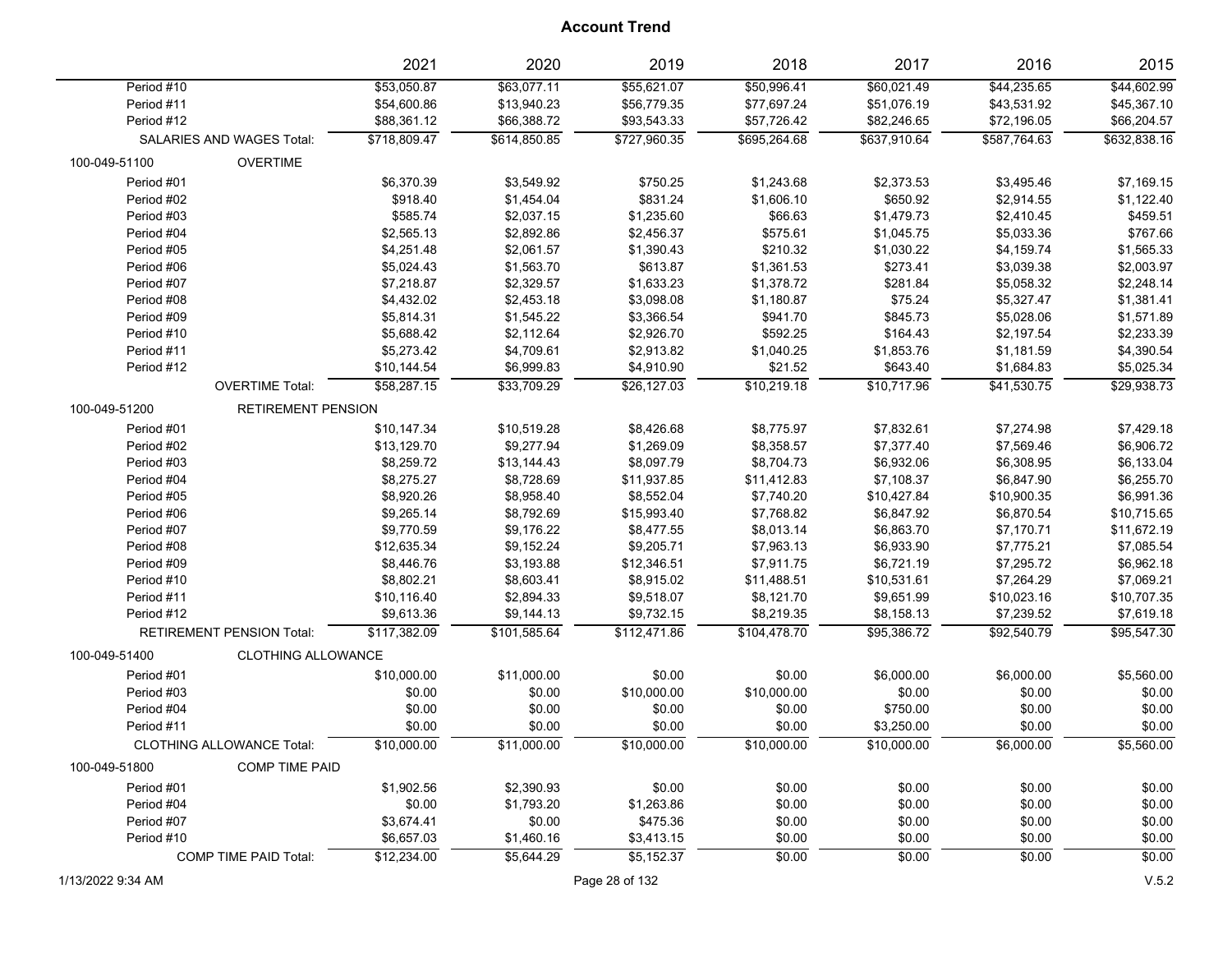|                                      |                               | 2021         | 2020         | 2019         | 2018         | 2017         | 2016         | 2015         |
|--------------------------------------|-------------------------------|--------------|--------------|--------------|--------------|--------------|--------------|--------------|
| SALARIES AND WAGES Total:            |                               | \$916,712.71 | \$766,790.07 | \$881,711.61 | \$819,962.56 | \$754,015.32 | \$727,836.17 | \$763,884.19 |
| <b>TRAVEL</b>                        |                               |              |              |              |              |              |              |              |
| 100-049-52300                        | <b>TRAINING AND EDUCATION</b> |              |              |              |              |              |              |              |
| Period #01                           |                               | \$0.00       | \$50.00      | \$0.00       | \$0.00       | \$0.00       | \$0.00       | \$0.00       |
| Period #02                           |                               | \$0.00       | \$0.00       | \$2,870.48   | \$0.00       | \$0.00       | \$0.00       | \$0.00       |
| Period #03                           |                               | \$149.00     | \$0.00       | \$0.00       | \$0.00       | \$0.00       | \$0.00       | \$67.00      |
| Period #04                           |                               | \$0.00       | \$0.00       | \$0.00       | \$0.00       | \$979.00     | \$2,750.00   | \$0.00       |
| Period #05                           |                               | \$0.00       | \$0.00       | \$1,129.52   | \$2,794.80   | \$0.00       | \$0.00       | \$398.00     |
| Period #06                           |                               | \$0.00       | \$0.00       | \$0.00       | \$0.00       | \$0.00       | \$229.00     | \$70.00      |
| Period #07                           |                               | \$0.00       | \$0.00       | \$0.00       | \$395.00     | \$0.00       | \$100.00     | \$0.00       |
| Period #08                           |                               | \$0.00       | \$0.00       | \$0.00       | \$0.00       | \$0.00       | \$0.00       | \$199.00     |
| Period #09                           |                               | \$0.00       | \$0.00       | \$0.00       | \$1,205.20   | \$0.00       | \$2,568.00   | \$0.00       |
| Period #10                           |                               | \$0.00       | \$0.00       | \$1,516.23   | \$0.00       | \$438.00     | \$0.00       | \$700.00     |
| Period #11                           |                               | \$0.00       | \$43.00      | \$1,068.00   | \$0.00       | \$0.00       | \$0.00       | \$0.00       |
| Period #12                           |                               | \$1,535.00   | \$0.00       | \$0.00       | \$0.00       | \$0.00       | \$414.00     | \$0.00       |
| <b>TRAINING AND EDUCATION Total:</b> |                               | \$1,684.00   | \$93.00      | \$6,584.23   | \$4,395.00   | \$1,417.00   | \$6,061.00   | \$1,434.00   |
| <b>TRAVEL Total:</b>                 |                               | \$1,684.00   | \$93.00      | \$6,584.23   | \$4,395.00   | \$1,417.00   | \$6,061.00   | \$1,434.00   |
| CONTRACTUAL SERVICES                 |                               |              |              |              |              |              |              |              |
| 100-049-53200                        | <b>COMMUNICATIONS</b>         |              |              |              |              |              |              |              |
| Period #01                           |                               | \$116.61     | \$98.80      | \$0.00       | \$0.00       | \$0.00       | \$0.00       | \$0.00       |
| Period #02                           |                               | \$116.61     | \$49.40      | \$197.60     | \$98.80      | \$148.20     | \$197.60     | \$0.00       |
| Period #03                           |                               | \$116.51     | \$148.20     | \$98.80      | \$197.60     | \$98.80      | \$98.80      | \$0.00       |
| Period #04                           |                               | \$134.22     | \$91.80      | \$148.20     | \$98.80      | \$0.00       | \$0.00       | \$0.00       |
| Period #05                           |                               | \$116.51     | \$98.80      | \$49.40      | \$0.00       | \$148.20     | \$197.60     | \$0.00       |
| Period #06                           |                               | \$116.51     | \$98.80      | \$98.20      | \$91.80      | \$148.20     | \$49.40      | \$0.00       |
| Period #07                           |                               | \$151.93     | \$105.20     | \$98.80      | \$148.20     | \$98.80      | \$148.20     | \$0.00       |
| Period #08                           |                               | \$116.51     | \$98.80      | \$49.40      | \$98.80      | \$148.20     | \$98.80      | \$0.00       |
| Period #09                           |                               | \$157.48     | \$98.80      | \$49.40      | \$98.80      | \$0.00       | \$98.80      | \$0.00       |
| Period #10                           |                               | \$139.77     | \$49.40      | \$148.20     | \$148.20     | \$98.80      | \$98.80      | \$0.00       |
| Period #11                           |                               | \$67.11      | \$98.80      | \$98.80      | \$0.00       | \$98.80      | \$0.00       | \$0.00       |
| Period #12                           |                               | \$130.49     | \$49.40      | \$98.80      | \$197.60     | \$98.80      | \$197.60     | \$0.00       |
|                                      | <b>COMMUNICATIONS Total:</b>  | \$1,480.26   | \$1,086.20   | \$1,135.60   | \$1,178.60   | \$1,086.80   | \$1,185.60   | \$0.00       |
| 100-049-53300                        | <b>RENTS AND LEASES</b>       |              |              |              |              |              |              |              |
| Period #01                           |                               | \$0.00       | \$970.06     | \$0.00       | \$0.00       | \$0.00       | \$0.00       | \$0.00       |
| Period #02                           |                               | \$1,200.00   | \$970.06     | \$2,093.66   | \$342.14     | \$2,495.96   | \$2,151.66   | \$1,838.00   |
| Period #03                           |                               | \$0.00       | \$970.06     | \$2,337.83   | \$684.28     | \$1,247.98   | \$1,235.33   | \$919.00     |
| Period #04                           |                               | \$600.00     | \$970.06     | \$955.83     | \$342.14     | \$1,247.98   | \$316.33     | \$919.00     |
| Period #05                           |                               | \$3,294.02   | \$970.06     | \$355.83     | \$0.00       | \$328.98     | \$2,154.33   | \$919.00     |
| Period #06                           |                               | \$984.86     | \$970.06     | \$355.83     | \$684.28     | \$1,247.98   | \$1,235.33   | \$919.00     |
| Period #07                           |                               | \$984.86     | \$970.06     | \$1,373.83   | \$342.14     | \$1,247.98   | \$1,235.33   | \$919.00     |
| Period #08                           |                               | \$984.86     | \$970.06     | \$355.83     | \$342.14     | \$1,247.98   | \$1,235.33   | \$919.00     |
| Period #09                           |                               | \$600.00     | \$373.51     | \$359.16     | \$0.00       | \$1,251.05   | \$1,238.28   | \$919.00     |
| Period #10                           |                               | \$1,388.71   | \$2,184.86   | \$970.06     | \$0.00       | \$1,261.14   | \$1,247.98   | \$919.00     |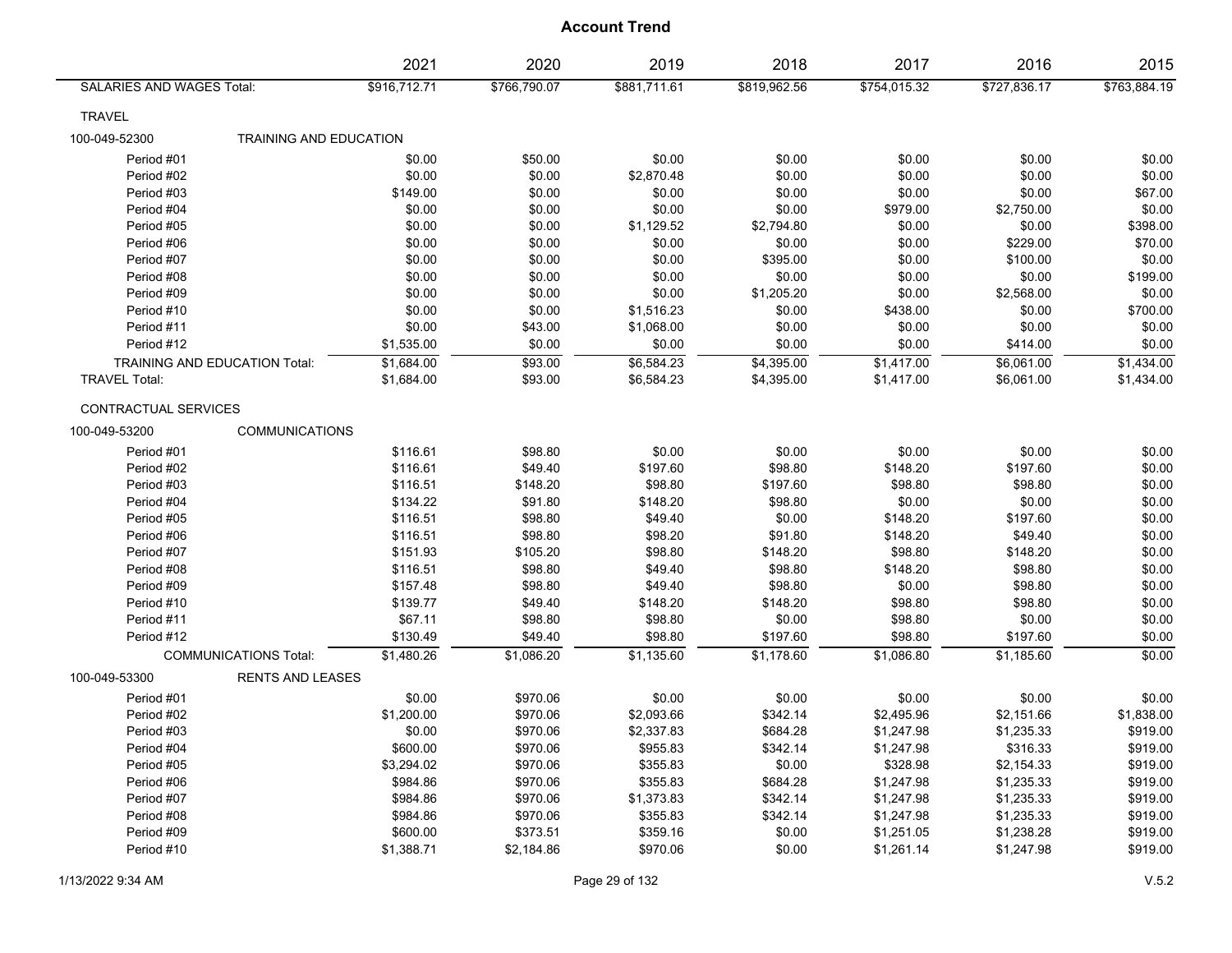|                                    |                                  | 2021                   | 2020                 | 2019                   | 2018                   | 2017                     | 2016                   | 2015                 |
|------------------------------------|----------------------------------|------------------------|----------------------|------------------------|------------------------|--------------------------|------------------------|----------------------|
| Period #11<br>Period #12           |                                  | \$600.00<br>\$1,400.52 | \$600.00<br>\$600.00 | \$1,570.06<br>\$970.06 | \$1,056.99<br>\$355.83 | \$1,261.14<br>\$1,261.14 | \$328.98<br>\$2,166.98 | \$919.00<br>\$919.00 |
|                                    | <b>RENTS AND LEASES Total:</b>   | \$12,037.83            | \$11,518.85          | \$11,697.98            | \$4,149.94             | \$14,099.31              | \$14,545.86            | \$11,028.00          |
| 100-049-53400                      | PROFESSIONAL SERVICES            |                        |                      |                        |                        |                          |                        |                      |
| Period #02                         |                                  | \$0.00                 | \$0.00               | \$98.00                | \$50.00                | \$0.00                   | \$0.00                 | \$0.00               |
| Period #03                         |                                  | \$0.00                 | \$0.00               | \$50.00                | \$0.00                 | \$0.00                   | \$0.00                 | \$100.00             |
| Period #04                         |                                  | \$55.00                | \$0.00               | \$50.00                | \$0.00                 | \$0.00                   | \$0.00                 | \$0.00               |
| Period #05                         |                                  | \$0.00                 | \$0.00               | (\$48.00)              | \$0.00                 | \$0.00                   | \$0.00                 | \$100.00             |
| Period #06                         |                                  | \$55.00                | \$100.00             | \$0.00                 | \$0.00                 | \$0.00                   | \$0.00                 | \$0.00               |
| Period #07                         |                                  | \$0.00                 | \$50.00              | \$0.00                 | \$100.00               | \$200.00                 | \$50.00                | \$0.00               |
| Period #09                         |                                  | \$0.00                 | \$50.00              | \$0.00                 | \$0.00                 | \$0.00                   | \$50.00                | \$0.00               |
| Period #10                         |                                  | \$0.00                 | \$0.00               | \$0.00                 | \$50.00                | \$0.00                   | \$50.00                | \$50.00              |
| Period #11                         |                                  | \$98.00                | \$7.00               | \$50.00                | \$0.00                 | \$50.00                  | \$0.00                 | \$0.00               |
| Period #12                         |                                  | \$55.00                | \$0.00               | \$0.00                 | \$0.00                 | \$50.00                  | \$0.00                 | \$0.00               |
|                                    | PROFESSIONAL SERVICES Total:     | \$263.00               | \$207.00             | \$200.00               | \$200.00               | \$300.00                 | \$150.00               | \$250.00             |
| 100-049-53900                      | MISC CONTRACTUAL                 |                        |                      |                        |                        |                          |                        |                      |
| Period #11                         |                                  | \$0.00                 | \$2,495.00           | \$0.00                 | \$0.00                 | \$0.00                   | \$0.00                 | \$0.00               |
|                                    | MISC CONTRACTUAL Total:          | \$0.00                 | \$2,495.00           | \$0.00                 | \$0.00                 | \$0.00                   | \$0.00                 | \$0.00               |
| <b>CONTRACTUAL SERVICES Total:</b> |                                  | \$13,781.09            | \$15,307.05          | \$13,033.58            | \$5,528.54             | \$15,486.11              | \$15,881.46            | \$11,278.00          |
| <b>MATERIALS AND SUPPLIES</b>      |                                  |                        |                      |                        |                        |                          |                        |                      |
| 100-049-54200                      | <b>OPERATING SUPPLIES</b>        |                        |                      |                        |                        |                          |                        |                      |
| Period #02                         |                                  | \$14.14                | \$0.00               | \$146.11               | \$65.48                | \$0.00                   | \$137.86               | \$400.27             |
| Period #03                         |                                  | \$0.00                 | \$271.33             | \$0.00                 | \$165.75               | \$0.00                   | \$157.50               | \$1,556.85           |
| Period #04                         |                                  | \$436.50               | \$152.90             | \$319.64               | \$0.00                 | \$16.98                  | \$0.00                 | \$1,800.20           |
| Period #05                         |                                  | \$0.00                 | \$0.00               | \$0.00                 | \$13.98                | \$73.00                  | \$68.38                | \$415.00             |
| Period #06                         |                                  | \$0.00                 | \$0.00               | \$127.37               | \$0.00                 | \$1,185.18               | \$13.71                | \$84.00              |
| Period #07                         |                                  | \$188.54               | \$0.00               | \$0.00                 | \$355.36               | \$5.49                   | \$66.84                | \$0.00               |
| Period #08                         |                                  | \$0.00                 | \$0.00               | \$0.00                 | \$21.97                | \$0.00                   | \$25.62                | \$0.00               |
| Period #09                         |                                  | \$100.20               | \$275.00             | \$82.08                | \$135.20               | \$24.89                  | \$40.99                | \$0.00               |
| Period #10                         |                                  | \$185.23               | \$0.00               | \$353.45               | \$22.74                | \$2,442.79               | \$160.50               | \$0.00               |
| Period #11                         |                                  | \$42.58                | \$777.61             | \$0.00                 | \$252.90               | \$0.00                   | \$0.00                 | \$215.27             |
| Period #12                         |                                  | \$340.94               | \$0.00               | \$610.01               | \$221.79               | \$415.92                 | \$150.43               | \$0.00               |
|                                    | <b>OPERATING SUPPLIES Total:</b> | \$1,308.13             | \$1,476.84           | \$1,638.66             | \$1,255.17             | \$4,164.25               | \$821.83               | \$4,471.59           |
| 100-049-54300                      | <b>REPAIRS AND MAINT</b>         |                        |                      |                        |                        |                          |                        |                      |
| Period #01                         |                                  | \$32,838.87            | \$35,632.27          | \$0.00                 | \$0.00                 | \$0.00                   | \$0.00                 | \$0.00               |
| Period #02                         |                                  | \$1,004.50             | \$4,065.31           | \$40,865.78            | \$3,050.00             | \$26,892.10              | \$5,109.64             | \$11,441.70          |
| Period #03                         |                                  | \$8,177.93             | \$3,060.81           | \$3,060.81             | \$4,031.64             | \$1,004.50               | \$2,428.75             | \$3,026.56           |
| Period #04                         |                                  | \$3,874.07             | \$5,117.12           | \$3,621.81             | \$3,699.72             | \$4,973.64               | \$441.88               | \$2,174.25           |
| Period #05                         |                                  | \$2,056.31             | \$2,056.31           | \$3,158.81             | \$2,015.82             | \$2,989.07               | \$2,936.25             | \$2,174.25           |
| Period #06                         |                                  | \$3,060.81             | \$3,060.81           | \$3,160.81             | \$14,001.30            | \$2,989.07               | \$1,921.25             | \$2,427.25           |
| Period #07                         |                                  | \$3,060.81             | \$3,060.81           | \$4,065.31             | \$5,081.64             | \$2,989.07               | \$4,857.50             | \$2,174.25           |
| Period #08                         |                                  | \$3,060.81             | \$3,798.04           | \$3,168.81             | \$2,015.82             | \$2,989.07               | \$2,168.25             | \$2,174.25           |
| Period #09                         |                                  | \$4,920.22             | \$1,004.50           | \$2,226.31             | \$2,015.82             | \$3,020.32               | \$1,921.25             | \$1,921.25           |
|                                    |                                  |                        |                      |                        |                        |                          |                        |                      |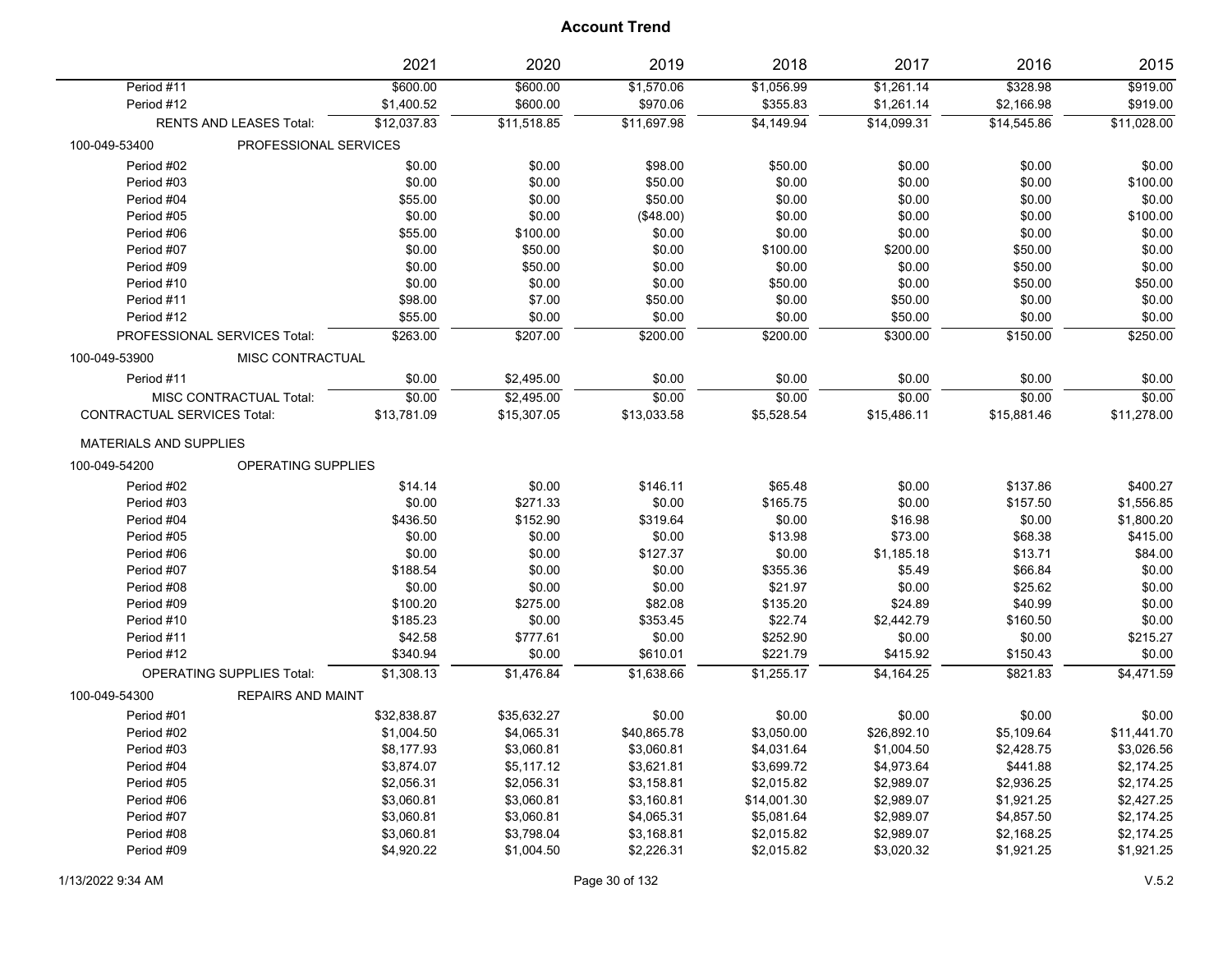|                                      |                                 | 2021           | 2020           | 2019           | 2018           | 2017           | 2016           | 2015           |
|--------------------------------------|---------------------------------|----------------|----------------|----------------|----------------|----------------|----------------|----------------|
| Period #10                           |                                 | \$2,056.31     | \$20,244.93    | \$3,060.81     | \$3,056.32     | \$3,118.32     | \$1,921.25     | \$2,525.25     |
| Period #11                           |                                 | \$20,394.77    | \$11,019.58    | \$4,058.81     | \$20,354.28    | \$20,354.28    | \$0.00         | \$4,095.50     |
| Period #12                           |                                 | \$3,060.81     | \$2,009.00     | \$4,065.31     | \$3,020.32     | \$4,104.82     | \$4,389.26     | \$0.00         |
|                                      | <b>REPAIRS AND MAINT Total:</b> | \$87,566.22    | \$94,129.49    | \$74,513.38    | \$62,342.68    | \$75,424.26    | \$28,095.28    | \$34,134.51    |
| <b>MATERIALS AND SUPPLIES Total:</b> |                                 | \$88,874.35    | \$95,606.33    | \$76,152.04    | \$63,597.85    | \$79,588.51    | \$28,917.11    | \$38,606.10    |
| <b>COMMUNICATION Total:</b>          |                                 | \$1,021,052.15 | \$877,796.45   | \$977,481.46   | \$893,483.95   | \$850,506.94   | \$778,695.74   | \$815,202.29   |
| <b>POLICE</b>                        |                                 |                |                |                |                |                |                |                |
| SALARIES AND WAGES                   |                                 |                |                |                |                |                |                |                |
| 100-050-51000                        | <b>SALARIES AND WAGES</b>       |                |                |                |                |                |                |                |
| Period #01                           |                                 | \$270,031.48   | \$268,616.57   | \$316,922.79   | \$295,884.15   | \$240,044.26   | \$233,682.58   | \$295,770.29   |
| Period #02                           |                                 | \$283,522.64   | \$251,598.57   | \$253,947.27   | \$250,703.29   | \$231,220.54   | \$225,147.38   | \$188,810.84   |
| Period #03                           |                                 | \$318,499.31   | \$312,248.46   | \$259,111.82   | \$267,999.54   | \$290,803.44   | \$270,543.35   | \$233,967.15   |
| Period #04                           |                                 | \$254,921.25   | \$250,542.43   | \$253,231.15   | \$259,015.57   | \$246,695.05   | \$224,036.04   | \$196,155.14   |
| Period #05                           |                                 | \$252,246.75   | \$249,991.32   | \$269,409.22   | \$236,836.05   | \$243,617.55   | \$215,062.20   | \$315,476.79   |
| Period #06                           |                                 | \$254,113.98   | \$265,559.73   | \$255,391.92   | \$362,467.20   | \$360,382.17   | \$215,239.49   | \$202,021.87   |
| Period #07                           |                                 | \$377,174.32   | \$380,860.33   | \$248,612.19   | \$251,736.94   | \$256,310.79   | \$324,549.08   | \$343,831.16   |
| Period #08                           |                                 | \$252,237.45   | \$284,964.43   | \$376,245.41   | \$247,414.30   | \$247,364.70   | \$216,286.49   | \$216,081.52   |
| Period #09                           |                                 | \$253,911.74   | \$43,863.95    | \$254,885.83   | \$248,427.59   | \$273,989.26   | \$221,223.05   | \$220,196.46   |
| Period #10                           |                                 | \$190,903.75   | \$223,620.59   | \$255,511.30   | \$247,963.75   | \$243,447.14   | \$232,239.39   | \$207,561.21   |
| Period #11                           |                                 | \$251,901.10   | \$150,943.90   | \$255,510.17   | \$376,386.31   | \$243,475.76   | \$187,348.44   | \$210,425.45   |
| Period #12                           |                                 | \$389,430.88   | \$423,164.46   | \$452,176.97   | \$285,773.54   | \$396,909.88   | \$389,432.78   | \$326,383.68   |
|                                      | SALARIES AND WAGES Total:       | \$3,348,894.65 | \$3,105,974.74 | \$3,450,956.04 | \$3,330,608.23 | \$3,274,260.54 | \$2,954,790.27 | \$2,956,681.56 |
| 100-050-51100                        | <b>OVERTIME</b>                 |                |                |                |                |                |                |                |
| Period #01                           |                                 | \$4,623.01     | \$8,655.03     | \$7,291.26     | \$7,485.45     | \$15,144.90    | \$11,276.95    | \$17,223.33    |
| Period #02                           |                                 | \$3,689.42     | \$6,619.56     | \$4,336.05     | \$8,323.65     | \$12,240.16    | \$10,169.82    | \$5,025.17     |
| Period #03                           |                                 | \$6,555.01     | \$3,873.20     | \$6,176.51     | \$6,553.10     | \$15,576.23    | \$9,358.23     | \$12,526.27    |
| Period #04                           |                                 | \$10,567.31    | \$2,452.15     | \$6,687.47     | \$10,331.20    | \$11,957.62    | \$8,944.64     | \$12,988.93    |
| Period #05                           |                                 | \$4,532.75     | \$619.26       | \$6,196.61     | \$8,196.15     | \$20,896.73    | \$11,429.05    | \$14,853.17    |
| Period #06                           |                                 | \$10,311.53    | \$1,620.97     | \$12,143.17    | \$22,822.76    | \$22,802.13    | \$30,226.35    | \$17,753.58    |
| Period #07                           |                                 | \$20,469.97    | \$16,607.24    | \$9,043.52     | \$7,304.72     | \$10,825.29    | \$29,816.03    | \$34,612.68    |
| Period #08                           |                                 | \$13,505.07    | \$11,315.60    | \$24,364.62    | \$14,619.89    | \$16,951.40    | \$20,636.02    | \$22,440.18    |
| Period #09                           |                                 | \$6,880.66     | \$8,024.66     | \$11,379.63    | \$10,376.10    | \$15,945.73    | \$16,379.89    | \$35,253.54    |
| Period #10                           |                                 | \$11,295.86    | \$11,713.91    | \$9,586.27     | \$8,382.22     | \$9,703.77     | \$11,269.65    | \$24,876.04    |
| Period #11                           |                                 | \$12,900.78    | \$9,038.39     | \$8,630.43     | \$9,625.29     | \$15,428.48    | \$16,535.73    | \$24,844.55    |
| Period #12                           |                                 | \$25,884.27    | \$15,153.80    | \$11,317.42    | \$6,042.73     | \$9,741.48     | \$17,079.57    | \$17,980.87    |
|                                      | <b>OVERTIME Total:</b>          | \$131,215.64   | \$95,693.77    | \$117,152.96   | \$120,063.26   | \$177,213.92   | \$193,121.93   | \$240,378.31   |
| 100-050-51200                        | <b>RETIREMENT PENSION</b>       |                |                |                |                |                |                |                |
| Period #01                           |                                 | \$6,424.41     | \$6,676.95     | \$3,870.17     | \$5,948.97     | \$6,050.03     | \$4,775.86     | \$6,145.60     |
| Period #02                           |                                 | \$6,737.55     | \$5,596.91     | \$6,310.48     | \$5,211.02     | \$5,933.95     | \$4,533.43     | \$4,329.89     |
| Period #03                           |                                 | \$5,515.65     | \$6,615.26     | \$5,663.93     | \$5,411.71     | \$5,928.23     | \$4,545.29     | \$4,672.48     |
| Period #04                           |                                 | \$5,560.49     | \$5,581.77     | \$6,568.55     | \$6,581.29     | \$5,765.20     | \$4,636.28     | \$4,744.16     |
| Period #05                           |                                 | \$5,397.91     | \$5,297.54     | \$5,885.01     | \$7,209.19     | \$8,769.65     | \$5,326.27     | \$6,487.97     |
| Period #06                           |                                 | \$5,540.36     | \$5,397.71     | \$7,585.39     | \$5,531.82     | \$6,139.82     | \$5,045.01     | \$5,847.52     |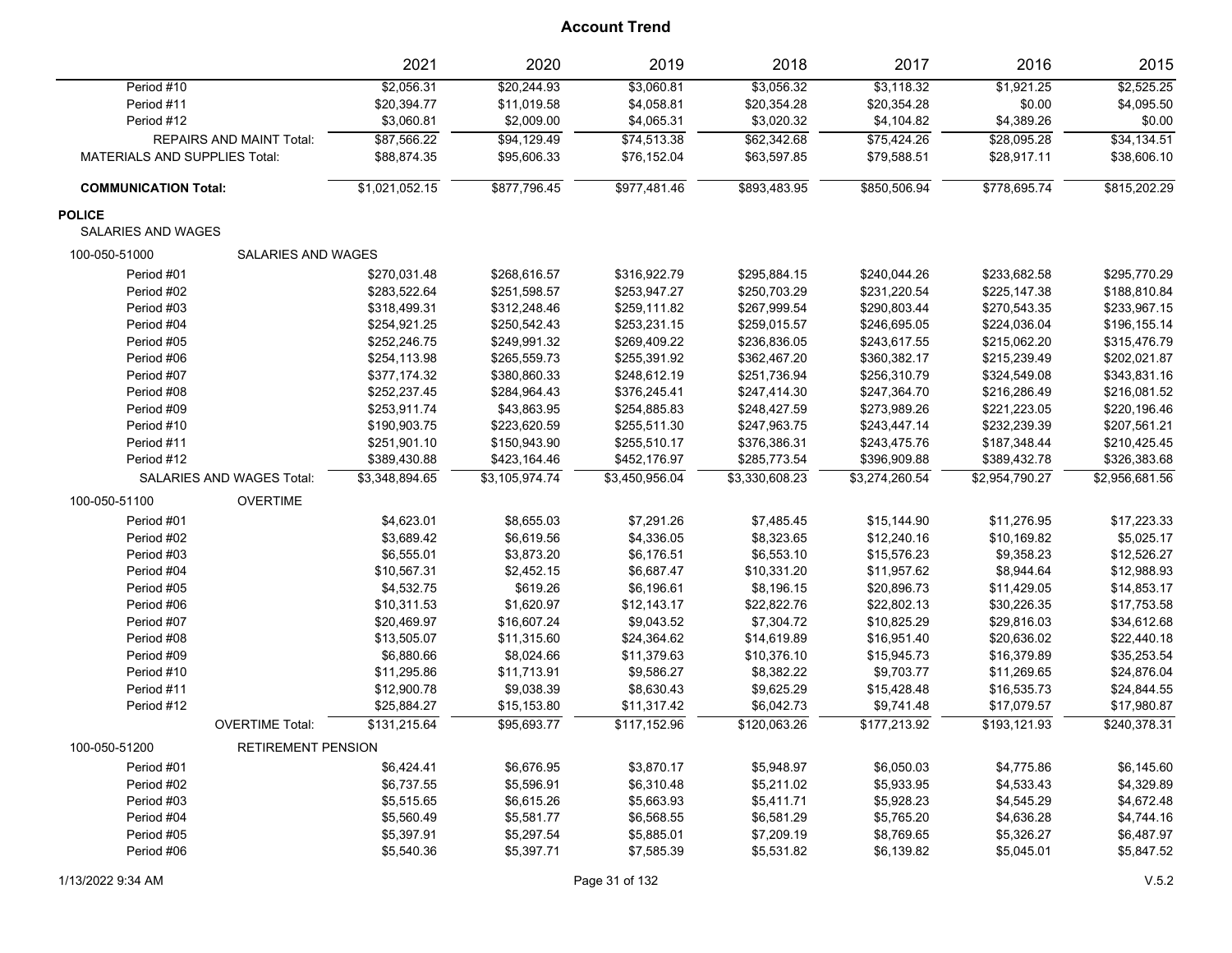| \$7,415.62<br>\$6,360.14<br>\$5,505.75<br>\$6,188.24<br>\$6,730.21<br>Period #07<br>\$7,586.11<br>\$5,973.95<br>Period #08<br>\$6,460.40<br>\$7,062.73<br>\$5,620.33<br>\$6,093.65<br>\$5,182.11 | \$7,185.11<br>\$5,166.69<br>\$5,434.99 |
|--------------------------------------------------------------------------------------------------------------------------------------------------------------------------------------------------|----------------------------------------|
|                                                                                                                                                                                                  |                                        |
|                                                                                                                                                                                                  |                                        |
| Period #09<br>\$5,496.41<br>\$6,399.37<br>\$6,607.14<br>\$5,580.27<br>\$6,399.26<br>\$5,250.06                                                                                                   |                                        |
| \$5,728.15<br>\$5,504.42<br>\$5,732.45<br>\$6,491.58<br>\$8,680.63<br>\$5,087.36<br>Period #10                                                                                                   | \$5,453.66                             |
| \$5,686.69<br>Period #11<br>\$5,541.03<br>\$5,466.98<br>\$7,405.02<br>\$6,005.82<br>\$6,319.07                                                                                                   | \$5,878.61                             |
| Period #12<br>\$8,155.79<br>\$8,714.57<br>\$8,575.77<br>\$6,483.62<br>\$5,878.37<br>\$8,192.59                                                                                                   | \$7,202.02                             |
| <b>RETIREMENT PENSION Total:</b><br>\$74,144.26<br>\$74,641.05<br>\$75,908.45<br>\$72,980.57<br>\$77,832.85<br>\$65,623.54                                                                       | \$68,548.70                            |
| 100-050-51400<br><b>CLOTHING ALLOWANCE</b>                                                                                                                                                       |                                        |
| Period #01<br>\$51,000.00<br>\$51,000.00<br>\$0.00<br>\$0.00<br>\$28,950.00<br>\$28,000.00                                                                                                       | \$27,368.60                            |
| Period #02<br>\$0.00<br>\$0.00<br>\$0.00<br>\$0.00<br>\$0.00<br>\$0.00                                                                                                                           | \$950.00                               |
| \$0.00<br>\$0.00<br>\$0.00<br>Period #03<br>\$0.00<br>\$53,975.00<br>\$45,000.00                                                                                                                 | \$0.00                                 |
| Period #04<br>\$0.00<br>\$0.00<br>\$0.00<br>\$0.00<br>\$1,000.00<br>\$0.00                                                                                                                       | \$0.00                                 |
| \$0.00<br>\$0.00<br>(\$4,475.00)<br>\$0.00<br>\$16,050.00<br>\$0.00<br>Period #06                                                                                                                | \$0.00                                 |
| \$0.00<br>\$3,025.00<br>\$0.00<br>Period #07<br>\$0.00<br>\$2,018.95<br>\$0.00                                                                                                                   | \$0.00                                 |
| Period #08<br>\$0.00<br>\$1,500.00<br>\$0.00<br>\$976.77<br>\$0.00<br>\$0.00                                                                                                                     | \$0.00                                 |
| \$0.00<br>\$0.00<br>\$320.00<br>\$0.00<br>\$206.00<br>Period #09<br>\$0.00                                                                                                                       | \$0.00                                 |
| Period #10<br>\$0.00<br>\$0.00<br>\$0.00<br>\$0.00<br>\$0.00<br>\$1,958.16                                                                                                                       | \$0.00                                 |
| \$0.00<br>\$0.00<br>\$0.00<br>Period #11<br>\$0.00<br>\$0.00<br>\$1,499.91                                                                                                                       | \$0.00                                 |
| \$0.00<br>\$0.00<br>\$0.00<br>\$500.00<br>Period #12<br>\$0.00<br>\$1,127.27                                                                                                                     | \$0.00                                 |
| \$51,000.00<br>\$52,500.00<br>\$52,525.00<br>\$48,315.72<br>\$46,500.00<br>\$32,791.34<br><b>CLOTHING ALLOWANCE Total:</b>                                                                       | \$28,318.60                            |
| 100-050-51800<br><b>COMP TIME PAID</b>                                                                                                                                                           |                                        |
| \$0.00<br>\$0.00<br>\$0.00<br>Period #01<br>\$3,760.28<br>\$3,828.00<br>\$0.00                                                                                                                   | \$0.00                                 |
| \$0.00<br>\$0.00<br>\$0.00<br>\$0.00<br>Period #04<br>\$1,795.50<br>\$7,335.70                                                                                                                   | \$0.00                                 |
| \$0.00<br>\$0.00<br>\$0.00<br>\$0.00<br>\$0.00<br>Period #05<br>\$16.52                                                                                                                          | \$0.00                                 |
| \$0.00<br>\$0.00<br>\$0.00<br>Period #07<br>\$9,739.76<br>\$3,814.52<br>\$0.00                                                                                                                   | \$0.00                                 |
| \$919.39<br>\$0.00<br>\$0.00<br>Period #10<br>\$8,287.00<br>\$0.00<br>\$0.00                                                                                                                     | \$0.00                                 |
| \$0.00<br>\$0.00<br>\$2,187.79<br>\$0.00<br>\$0.00<br>\$0.00<br>Period #12                                                                                                                       | \$0.00                                 |
| \$0.00<br>\$0.00<br>\$0.00<br>COMP TIME PAID Total:<br>\$23,582.54<br>\$15,897.61<br>\$2,204.31                                                                                                  | \$0.00                                 |
| SALARIES AND WAGES Total:<br>\$3,628,837.09<br>\$3,344,707.17<br>\$3,575,807.31<br>\$3,246,327.08<br>\$3,698,746.76<br>\$3,571,967.78                                                            | \$3,293,927.17                         |
| <b>TRAVEL</b>                                                                                                                                                                                    |                                        |
| <b>TRAVEL</b><br>100-050-52100                                                                                                                                                                   |                                        |
| Period #02<br>\$0.00<br>\$0.00<br>\$0.00<br>\$0.00<br>\$294.80<br>\$0.00                                                                                                                         | \$190.90                               |
| \$0.00<br>\$0.00<br>\$0.00<br>Period #03<br>\$0.00<br>\$452.10<br>\$127.40                                                                                                                       | \$105.01                               |
| \$99.00<br>\$1,202.69<br>\$0.00<br>Period #04<br>\$0.00<br>\$888.20<br>\$400.48                                                                                                                  | \$268.00                               |
| \$0.00<br>\$0.00<br>\$0.00<br>\$684.81<br>\$0.00<br>\$1,714.92<br>Period #05                                                                                                                     | \$2,202.81                             |
| \$0.00<br>\$0.00<br>\$2,473.88<br>\$35.70<br>Period #06<br>\$40.00<br>\$954.04                                                                                                                   | \$426.20                               |
| \$853.66<br>\$0.00<br>\$0.00<br>\$0.00<br>\$762.33<br>\$0.00<br>Period #07                                                                                                                       | \$23.50                                |
| \$0.00<br>\$0.00<br>\$32.00<br>\$0.00<br>Period #08<br>\$0.00<br>\$0.00                                                                                                                          | \$180.40                               |
| \$0.00<br>\$0.00<br>\$157.31<br>\$0.05<br>\$2,434.26<br>\$0.00<br>Period #09                                                                                                                     | (\$90.20)                              |
| \$0.00<br>\$0.00<br>\$0.00<br>\$0.00<br>Period #10<br>\$175.00<br>\$0.00                                                                                                                         | \$559.02                               |
| \$0.00<br>\$0.00<br>\$0.00<br>\$123.73<br>\$0.00<br>\$575.00<br>Period #11                                                                                                                       | \$91.70                                |
| Period #12<br>\$0.00<br>\$0.00<br>\$0.00<br>\$337.42<br>\$0.00<br>\$0.00                                                                                                                         | \$229.90                               |
| \$952.66<br>\$175.00<br>\$4,992.19<br>\$4,973.31<br>\$2,325.62<br><b>TRAVEL Total:</b><br>\$1,400.00                                                                                             | \$4,187.24                             |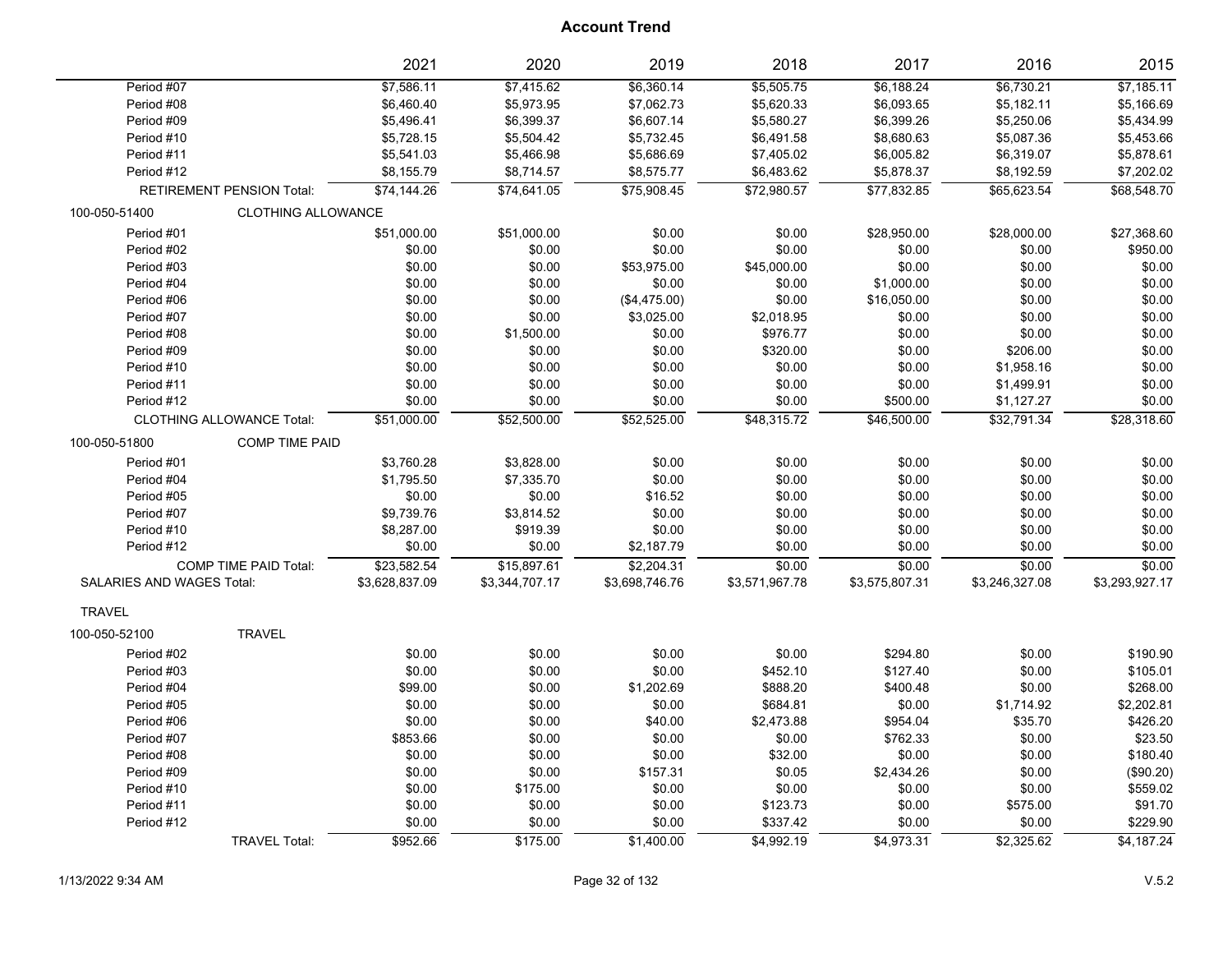|                               |                                | 2021          | 2020        | 2019         | 2018        | 2017        | 2016         | 2015        |
|-------------------------------|--------------------------------|---------------|-------------|--------------|-------------|-------------|--------------|-------------|
| 100-050-52300                 | TRAINING AND EDUCATION         |               |             |              |             |             |              |             |
| Period #01                    |                                | \$299.00      | \$0.00      | \$0.00       | \$0.00      | \$0.00      | \$0.00       | \$0.00      |
| Period #02                    |                                | \$18,172.24   | \$0.00      | \$2,723.36   | \$3,270.00  | \$6,749.97  | \$1,263.49   | \$1,225.00  |
| Period #03                    |                                | (\$12,100.00) | \$1,319.50  | \$349.00     | \$840.00    | \$799.99    | \$5,173.53   | \$760.00    |
| Period #04                    |                                | \$500.00      | \$375.00    | (\$1,425.00) | \$6,052.71  | \$657.00    | (\$1,563.00) | \$445.00    |
| Period #05                    |                                | \$92.00       | \$954.23    | \$1,129.52   | \$800.00    | \$5,470.00  | \$2,715.80   | \$899.98    |
| Period #06                    |                                | \$2,074.44    | \$0.00      | \$3,217.73   | \$1,201.03  | \$58.00     | \$970.00     | \$1,233.90  |
| Period #07                    |                                | \$0.00        | \$0.00      | \$50.00      | \$0.00      | \$632.50    | \$824.99     | \$754.00    |
| Period #08                    |                                | \$0.00        | (\$695.00)  | \$1,776.91   | \$2,549.43  | \$100.00    | \$1,211.76   | \$379.00    |
| Period #09                    |                                | \$62.32       | \$295.00    | \$249.00     | (\$939.44)  | \$3,745.99  | \$650.00     | \$400.00    |
| Period #10                    |                                | \$0.00        | \$518.50    | \$0.00       | \$0.00      | \$0.00      | \$1,100.00   | \$590.00    |
| Period #11                    |                                | \$0.00        | \$750.00    | \$1,497.83   | \$0.00      | \$1,045.00  | \$0.00       | \$1,100.00  |
| Period #12                    |                                | \$2,205.43    | \$295.00    | \$3,645.77   | \$1,223.12  | \$1,120.00  | \$5,036.50   | \$200.00    |
| TRAINING AND EDUCATION Total: |                                | \$11,305.43   | \$3,812.23  | \$13,214.12  | \$14,996.85 | \$20,378.45 | \$17,383.07  | \$7,986.88  |
| <b>TRAVEL Total:</b>          |                                | \$12,258.09   | \$3,987.23  | \$14,614.12  | \$19,989.04 | \$25,351.76 | \$19,708.69  | \$12,174.12 |
| CONTRACTUAL SERVICES          |                                |               |             |              |             |             |              |             |
| 100-050-53200                 | <b>COMMUNICATIONS</b>          |               |             |              |             |             |              |             |
| Period #01                    |                                | \$8,960.73    | \$9,122.14  | \$0.00       | \$0.00      | \$0.00      | \$0.00       | \$0.00      |
| Period #02                    |                                | \$1,510.86    | \$2,859.13  | \$0.00       | \$6,587.29  | \$12,025.66 | \$5,522.37   | \$2,728.83  |
| Period #03                    |                                | \$2,869.85    | \$1,533.79  | \$9,882.59   | \$1,504.75  | \$6,630.03  | \$4,116.29   | \$1,488.91  |
| Period #04                    |                                | \$1,752.49    | \$1,464.11  | \$3,104.21   | \$2,313.17  | \$0.00      | \$146.37     | \$1,244.42  |
| Period #05                    |                                | \$1,468.37    | \$1,487.59  | \$1,530.06   | \$1,610.67  | \$6,928.05  | \$3,448.06   | \$805.32    |
| Period #06                    |                                | \$10,388.19   | \$1,551.32  | \$250.85     | \$1,341.96  | \$6,713.05  | \$7,548.44   | \$1,439.96  |
| Period #07                    |                                | \$1,469.29    | \$849.32    | \$11,747.90  | \$9,371.83  | \$111.88    | \$8,560.04   | \$2,480.59  |
| Period #08                    |                                | \$1,556.78    | \$8,928.78  | \$1,541.51   | \$1,501.45  | \$1,525.77  | \$3,166.19   | \$5,795.76  |
| Period #09                    |                                | \$75.50       | \$2,725.64  | \$246.77     | \$186.81    | \$1,581.32  | \$1,158.13   | \$200.21    |
| Period #10                    |                                | \$2,941.03    | \$1,458.25  | \$2,809.71   | \$4,161.13  | \$192.85    | \$3,748.66   | \$1,343.87  |
| Period #11                    |                                | \$141.20      | \$116.71    | \$1,558.08   | \$172.85    | \$2,746.33  | \$0.00       | \$1,344.02  |
| Period #12                    |                                | \$2,709.41    | \$3,009.61  | \$1,564.83   | \$2,896.43  | \$3,586.68  | \$4,662.69   | \$7,451.11  |
|                               | <b>COMMUNICATIONS Total:</b>   | \$35,843.70   | \$35,106.39 | \$34,236.51  | \$31,648.34 | \$42,041.62 | \$42,077.24  | \$26,323.00 |
| 100-050-53300                 | <b>RENTS AND LEASES</b>        |               |             |              |             |             |              |             |
| Period #01                    |                                | \$0.00        | \$393.95    | \$0.00       | \$0.00      | \$0.00      | \$0.00       | \$0.00      |
| Period #02                    |                                | \$0.00        | \$37.99     | \$1,036.77   | \$661.27    | \$651.50    | \$632.54     | \$1,941.44  |
| Period #03                    |                                | \$0.00        | \$75.98     | \$345.59     | \$680.81    | \$0.00      | \$316.27     | \$304.16    |
| Period #04                    |                                | \$400.00      | \$0.00      | \$0.00       | \$0.00      | \$325.75    | \$0.00       | \$918.28    |
| Period #05                    |                                | \$0.00        | \$0.00      | \$691.18     | \$0.00      | \$651.50    | \$632.54     | \$304.16    |
| Period #06                    |                                | \$0.00        | \$0.00      | \$345.59     | \$335.52    | \$651.50    | \$316.27     | \$611.22    |
| Period #07                    |                                | \$0.00        | \$0.00      | \$382.47     | \$335.52    | \$0.00      | \$316.27     | \$918.28    |
| Period #08                    |                                | \$0.00        | \$0.00      | \$392.84     | \$335.52    | \$661.27    | \$325.75     | \$620.43    |
| Period #09                    |                                | \$0.00        | \$0.00      | \$392.84     | \$691.18    | \$0.00      | \$325.75     | \$623.27    |
| Period #10                    |                                | \$0.00        | \$0.00      | \$392.84     | \$345.59    | \$9.77      | \$325.75     | \$632.60    |
| Period #11                    |                                | \$0.00        | \$0.00      | \$37.99      | \$345.59    | \$680.81    | \$0.00       | \$2,993.63  |
| Period #12                    |                                | \$0.00        | \$0.00      | \$749.91     | \$2,310.00  | \$2,385.75  | \$2,611.50   | \$632.60    |
|                               | <b>RENTS AND LEASES Total:</b> | \$400.00      | \$507.92    | \$4,768.02   | \$6,041.00  | \$6,017.85  | \$5,802.64   | \$10,500.07 |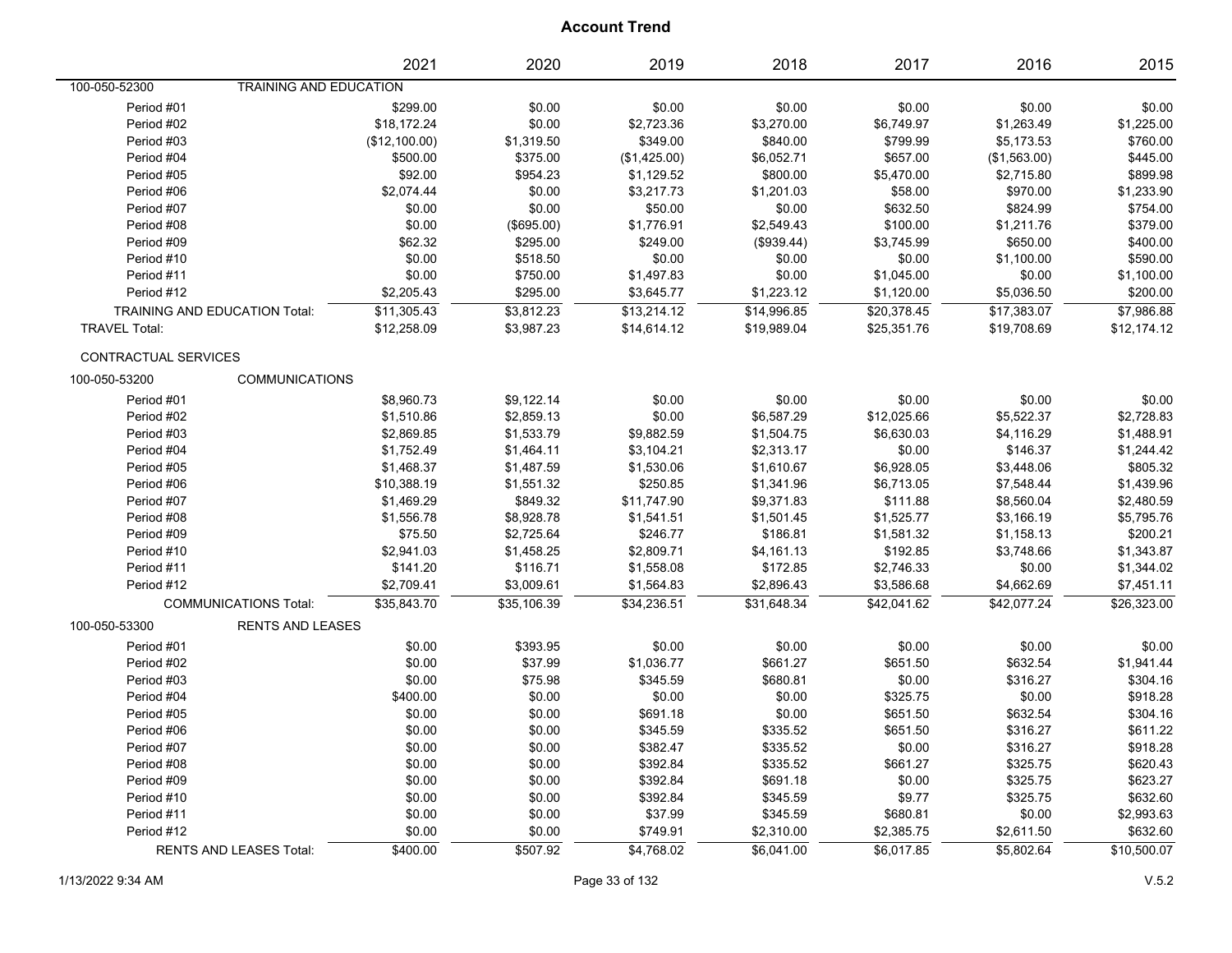|                                 |                                     | 2021        | 2020        | 2019        | 2018        | 2017        | 2016        | 2015        |
|---------------------------------|-------------------------------------|-------------|-------------|-------------|-------------|-------------|-------------|-------------|
| 100-050-53400                   | PROFESSIONAL SERVICES               |             |             |             |             |             |             |             |
| Period #01                      |                                     | \$428.10    | \$414.00    | \$0.00      | \$0.00      | \$0.00      | \$0.00      | \$0.00      |
| Period #02                      |                                     | \$375.85    | \$13,004.00 | \$3,854.36  | \$3,234.26  | \$10,585.19 | \$4,262.78  | \$9,948.23  |
| Period #03                      |                                     | \$11,350.45 | \$777.17    | \$1,246.67  | \$15,814.69 | \$1,330.03  | \$10,161.56 | \$0.00      |
| Period #04                      |                                     | \$208.43    | \$278.43    | \$1,578.63  | \$1,087.29  | \$1,407.41  | \$567.02    | \$478.73    |
| Period #05                      |                                     | \$0.00      | \$57.08     | \$480.40    | \$1,473.00  | \$796.95    | \$4,143.83  | \$2,009.37  |
| Period #06                      |                                     | \$125.00    | \$212.73    | \$610.14    | \$3,151.80  | \$787.54    | \$2,757.89  | \$4,831.73  |
| Period #07                      |                                     | \$168.57    | \$325.00    | \$75.00     | \$3,384.97  | \$2,529.36  | \$736.40    | \$775.50    |
| Period #08                      |                                     | \$641.03    | \$374.85    | \$1,510.38  | \$319.75    | \$1,861.21  | \$1,064.46  | \$4,347.80  |
| Period #09                      |                                     | \$1,175.45  | \$1,100.00  | \$0.00      | \$1,517.50  | \$1,778.01  | \$2,677.69  | \$404.69    |
| Period #10                      |                                     | \$301.10    | \$185.13    | \$863.40    | \$128.80    | \$4,780.98  | \$2,376.06  | \$11,266.35 |
| Period #11                      |                                     | \$450.00    | \$450.00    | \$12.15     | \$609.50    | \$6,061.74  | \$0.00      | \$2,920.81  |
| Period #12                      |                                     | \$150.00    | \$242.12    | \$3,110.44  | \$3,308.57  | \$3,502.39  | \$1,756.11  | \$5,624.76  |
|                                 | PROFESSIONAL SERVICES Total:        | \$15,373.98 | \$17,420.51 | \$13,341.57 | \$34,030.13 | \$35,420.81 | \$30,503.80 | \$42,607.97 |
| 100-050-53600                   | <b>INSURANCE AND BONDING</b>        |             |             |             |             |             |             |             |
| Period #02                      |                                     | \$0.00      | \$0.00      | \$0.00      | \$0.00      | \$1,547.00  | \$0.00      | \$0.00      |
| Period #05                      |                                     | \$0.00      | \$0.00      | \$0.00      | \$0.00      | \$0.00      | \$1,200.00  | \$1,200.00  |
| Period #06                      |                                     | \$0.00      | \$0.00      | \$0.00      | \$0.00      | \$35,418.50 | \$0.00      | \$32,154.37 |
| Period #07                      |                                     | \$0.00      | \$34,688.37 | \$35,178.88 | \$0.00      | \$0.00      | \$33,582.40 | \$0.00      |
| Period #08                      |                                     | \$38,146.18 | \$0.00      | \$0.00      | \$36,482.84 | \$0.00      | \$0.00      | \$0.00      |
|                                 | <b>INSURANCE AND BONDING Total:</b> | \$38,146.18 | \$34,688.37 | \$35,178.88 | \$36,482.84 | \$36,965.50 | \$34,782.40 | \$33,354.37 |
| 100-050-53700                   | PRINTING AND ADVERTISING            |             |             |             |             |             |             |             |
| Period #02                      |                                     | \$0.00      | \$60.00     | \$0.00      | \$338.14    | \$60.00     | \$0.00      | \$0.00      |
| Period #03                      |                                     | \$0.00      | \$60.00     | \$0.00      | \$175.88    | \$216.99    | \$0.00      | \$0.00      |
| Period #04                      |                                     | \$0.00      | \$0.00      | \$1,595.64  | \$982.01    | \$0.00      | \$0.00      | \$60.00     |
| Period #05                      |                                     | \$496.40    | \$0.00      | \$0.00      | \$0.00      | \$60.00     | \$0.00      | \$0.00      |
| Period #06                      |                                     | \$0.00      | \$0.00      | \$0.00      | \$0.00      | \$845.24    | \$673.96    | \$60.00     |
| Period #07                      |                                     | \$765.91    | \$0.00      | \$0.00      | \$151.56    | \$464.39    | \$0.00      | \$0.00      |
| Period #08                      |                                     | \$60.00     | \$0.00      | \$0.00      | \$158.14    | \$59.19     | \$202.34    | \$0.00      |
| Period #09                      |                                     | \$60.00     | \$120.00    | \$0.00      | \$120.00    | \$601.47    | \$1,142.16  | \$95.00     |
| Period #10                      |                                     | \$0.00      | \$0.00      | \$0.00      | \$60.00     | \$745.40    | \$0.00      | \$380.35    |
| Period #11                      |                                     | \$0.00      | \$199.50    | \$180.00    | \$14.27     | \$0.00      | \$0.00      | \$76.98     |
| Period #12                      |                                     | \$120.00    | \$0.00      | \$0.00      | \$0.00      | \$0.00      | \$769.82    | \$0.00      |
| PRINTING AND ADVERTISING Total: |                                     | \$1,502.31  | \$439.50    | \$1,775.64  | \$2,000.00  | \$3,052.68  | \$2,788.28  | \$672.33    |
| 100-050-53900                   | MISC CONTRACTUAL                    |             |             |             |             |             |             |             |
| Period #01                      |                                     | \$12,914.00 | \$23,092.49 | \$0.00      | \$0.00      | \$0.00      | \$0.00      | \$0.00      |
| Period #02                      |                                     | \$10,188.70 | \$15,888.27 | \$29,458.55 | \$4,051.04  | \$25,818.39 | \$21,258.56 | \$23,742.26 |
| Period #03                      |                                     | \$17,023.38 | \$9,706.35  | \$9,697.67  | \$35,127.87 | \$9,950.88  | \$20,174.05 | \$8,046.39  |
| Period #04                      |                                     | \$200.00    | \$9,939.88  | \$9,961.25  | \$10,226.07 | \$10,460.84 | \$110.00    | \$8,448.43  |
| Period #05                      |                                     | \$5,045.23  | \$100.00    | \$9,911.28  | \$9,698.27  | \$10,335.50 | \$21,795.11 | \$8,111.85  |
| Period #06                      |                                     | \$4,800.00  | \$9,894.13  | \$9,927.59  | \$9,968.16  | \$10,079.00 | \$4,211.45  | \$8,204.75  |
| Period #07                      |                                     | \$19,748.13 | \$9,705.50  | \$12,004.76 | \$19,591.17 | \$230.44    | \$10,038.41 | \$11,619.47 |
| Period #08                      |                                     | \$2,123.27  | \$11,809.69 | \$9,923.25  | \$205.57    | \$21,441.98 | \$9,959.05  | \$8,270.66  |
| Period #09                      |                                     | \$25,039.74 | \$9,864.36  | \$19,308.50 | \$10,349.89 | \$9,771.97  | \$10,002.80 | \$8,253.19  |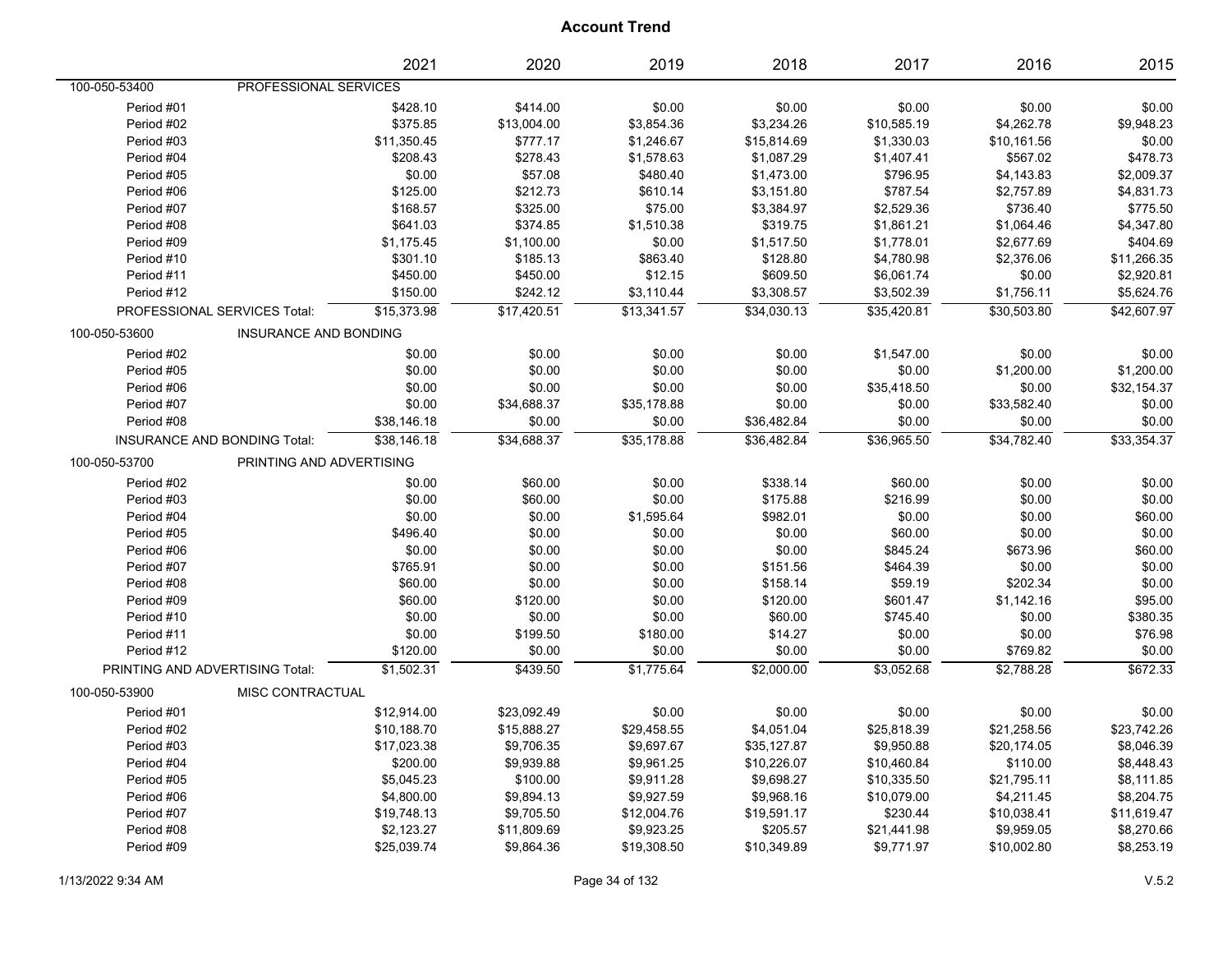|                               |                                  | 2021         | 2020         | 2019         | 2018         | 2017         | 2016         | 2015         |
|-------------------------------|----------------------------------|--------------|--------------|--------------|--------------|--------------|--------------|--------------|
| Period #10                    |                                  | \$9,745.88   | \$19,546.42  | \$13,237.26  | \$207.57     | \$10,032.82  | \$10,553.29  | \$8,366.21   |
| Period #11                    |                                  | \$9,600.00   | \$165.90     | \$92.50      | \$405.48     | \$9,935.02   | \$137.49     | \$9,139.94   |
| Period #12                    |                                  | \$10,511.10  | \$9,719.29   | \$10,044.43  | \$9,179.10   | \$11,174.48  | \$19,900.53  | \$464.22     |
|                               | MISC CONTRACTUAL Total:          | \$126,939.43 | \$129,432.28 | \$133,567.04 | \$109,010.19 | \$129,231.32 | \$128,140.74 | \$102,667.37 |
| CONTRACTUAL SERVICES Total:   |                                  | \$218,205.60 | \$217,594.97 | \$222,867.66 | \$219,212.50 | \$252,729.78 | \$244,095.10 | \$216,125.11 |
| <b>MATERIALS AND SUPPLIES</b> |                                  |              |              |              |              |              |              |              |
| 100-050-54100                 | OFFICE SUPPLIES                  |              |              |              |              |              |              |              |
| Period #01                    |                                  | \$0.00       | \$0.00       | \$6.27       | \$0.00       | \$0.00       | \$0.00       | \$0.00       |
| Period #02                    |                                  | \$310.23     | \$213.67     | \$440.63     | \$489.36     | \$537.33     | \$414.22     | \$282.00     |
| Period #03                    |                                  | \$247.73     | \$203.26     | \$168.83     | \$433.14     | \$381.90     | \$556.61     | \$836.65     |
| Period #04                    |                                  | \$853.90     | \$508.96     | \$260.45     | \$13.79      | \$367.74     | \$69.50      | \$74.93      |
| Period #05                    |                                  | \$0.00       | \$0.00       | \$301.48     | \$165.83     | \$258.96     | \$271.49     | \$536.53     |
| Period #06                    |                                  | \$186.66     | \$59.95      | \$284.53     | \$201.48     | \$229.91     | \$64.60      | \$612.21     |
| Period #07                    |                                  | \$270.06     | \$0.00       | \$596.99     | \$0.00       | \$245.26     | \$353.79     | \$344.36     |
| Period #08                    |                                  | \$0.00       | \$414.01     | \$67.41      | \$354.01     | \$297.14     | \$321.20     | \$157.10     |
| Period #09                    |                                  | \$415.70     | \$198.14     | \$355.93     | \$446.54     | \$288.18     | \$290.52     | \$714.16     |
| Period #10                    |                                  | \$248.26     | \$377.60     | \$111.13     | \$351.96     | \$334.40     | \$625.14     | \$239.25     |
| Period #11                    |                                  | \$21.24      | \$263.50     | \$628.03     | \$561.13     | \$313.49     | \$118.16     | \$237.92     |
| Period #12                    |                                  | \$14.03      | \$245.03     | \$410.00     | \$506.55     | \$641.48     | \$1,054.02   | \$688.31     |
|                               | <b>OFFICE SUPPLIES Total:</b>    | \$2,567.81   | \$2,484.12   | \$3,631.68   | \$3,523.79   | \$3,895.79   | \$4,139.25   | \$4,723.42   |
| 100-050-54200                 | <b>OPERATING SUPPLIES</b>        |              |              |              |              |              |              |              |
| Period #01                    |                                  | \$1,052.17   | \$2,117.50   | \$0.00       | \$0.00       | \$0.00       | \$0.00       | \$0.00       |
| Period #02                    |                                  | \$1,550.23   | \$4,602.12   | \$5,856.35   | \$893.25     | \$3,273.65   | \$6,906.43   | \$2,811.63   |
| Period #03                    |                                  | \$2,211.83   | \$5,519.42   | \$13,384.81  | \$3,293.55   | \$4,633.74   | \$2,252.26   | \$1,603.28   |
| Period #04                    |                                  | \$986.25     | \$1,373.63   | \$2,194.94   | \$4,325.58   | \$9,205.70   | \$531.47     | \$4,202.70   |
| Period #05                    |                                  | \$10,623.37  | \$1,313.39   | \$521.85     | \$297.59     | \$3,821.72   | \$21,118.88  | \$6,153.85   |
| Period #06                    |                                  | \$1,208.98   | \$4,947.44   | \$9,880.90   | \$4,083.05   | \$11,351.33  | \$10,392.43  | \$7,251.69   |
| Period #07                    |                                  | \$3,912.50   | \$3,717.70   | \$1,679.89   | \$3,904.12   | \$1,824.20   | \$6,071.29   | \$4,769.11   |
| Period #08                    |                                  | \$11,511.36  | \$1,990.94   | \$3,814.97   | \$2,069.46   | \$14,185.39  | \$10,152.75  | \$9,955.49   |
| Period #09                    |                                  | \$2,542.01   | \$857.99     | \$3,354.35   | \$2,856.39   | \$4,292.60   | \$1,471.05   | \$3,984.79   |
| Period #10                    |                                  | \$2,650.88   | \$11,273.18  | \$1,348.14   | \$3,568.25   | \$6,048.75   | \$8,546.16   | \$4,751.01   |
| Period #11                    |                                  | \$14,573.92  | \$5,070.61   | \$881.95     | \$2,923.51   | \$1,460.33   | (\$4,051.73) | \$4,882.87   |
| Period #12                    |                                  | \$4,744.56   | \$8,988.76   | \$4,625.38   | \$2,861.09   | \$642.10     | \$9,260.97   | \$8,380.87   |
|                               | <b>OPERATING SUPPLIES Total:</b> | \$57,568.06  | \$51,772.68  | \$47,543.53  | \$31,075.84  | \$60,739.51  | \$72,651.96  | \$58,747.29  |
| 100-050-54300                 | <b>REPAIRS AND MAINT</b>         |              |              |              |              |              |              |              |
| Period #01                    |                                  | \$479.80     | \$373.27     | \$0.00       | \$0.00       | \$0.00       | \$0.00       | \$0.00       |
| Period #02                    |                                  | \$2,806.65   | \$1,721.23   | \$1,120.85   | \$1,407.03   | \$2,328.81   | \$2,181.61   | \$1,962.50   |
| Period #03                    |                                  | \$4,214.22   | \$2,107.81   | \$1,119.11   | \$2,500.05   | \$587.00     | \$896.78     | \$2,093.01   |
| Period #04                    |                                  | \$2,460.12   | \$901.26     | \$8,731.50   | \$3,584.45   | \$1,448.81   | \$708.35     | \$2,673.00   |
| Period #05                    |                                  | \$2,188.99   | \$556.52     | \$505.78     | \$0.00       | \$1,444.03   | \$1,103.38   | \$889.71     |
| Period #06                    |                                  | \$0.00       | \$1,717.40   | \$1,122.21   | \$1,624.02   | \$3,496.87   | \$1,007.32   | \$2,008.67   |
| Period #07                    |                                  | \$2,691.77   | \$2,795.74   | \$2,033.84   | \$4,387.53   | \$1,442.57   | \$1,491.22   | \$974.79     |
| Period #08                    |                                  | \$564.25     | \$1,643.61   | \$811.95     | \$1,029.09   | \$540.88     | \$3,151.33   | \$1,745.56   |
| Period #09                    |                                  | \$4,727.61   | \$2,587.34   | \$1,466.78   | \$3,838.32   | \$3,086.15   | \$1,617.19   | \$419.15     |
|                               |                                  |              |              |              |              |              |              |              |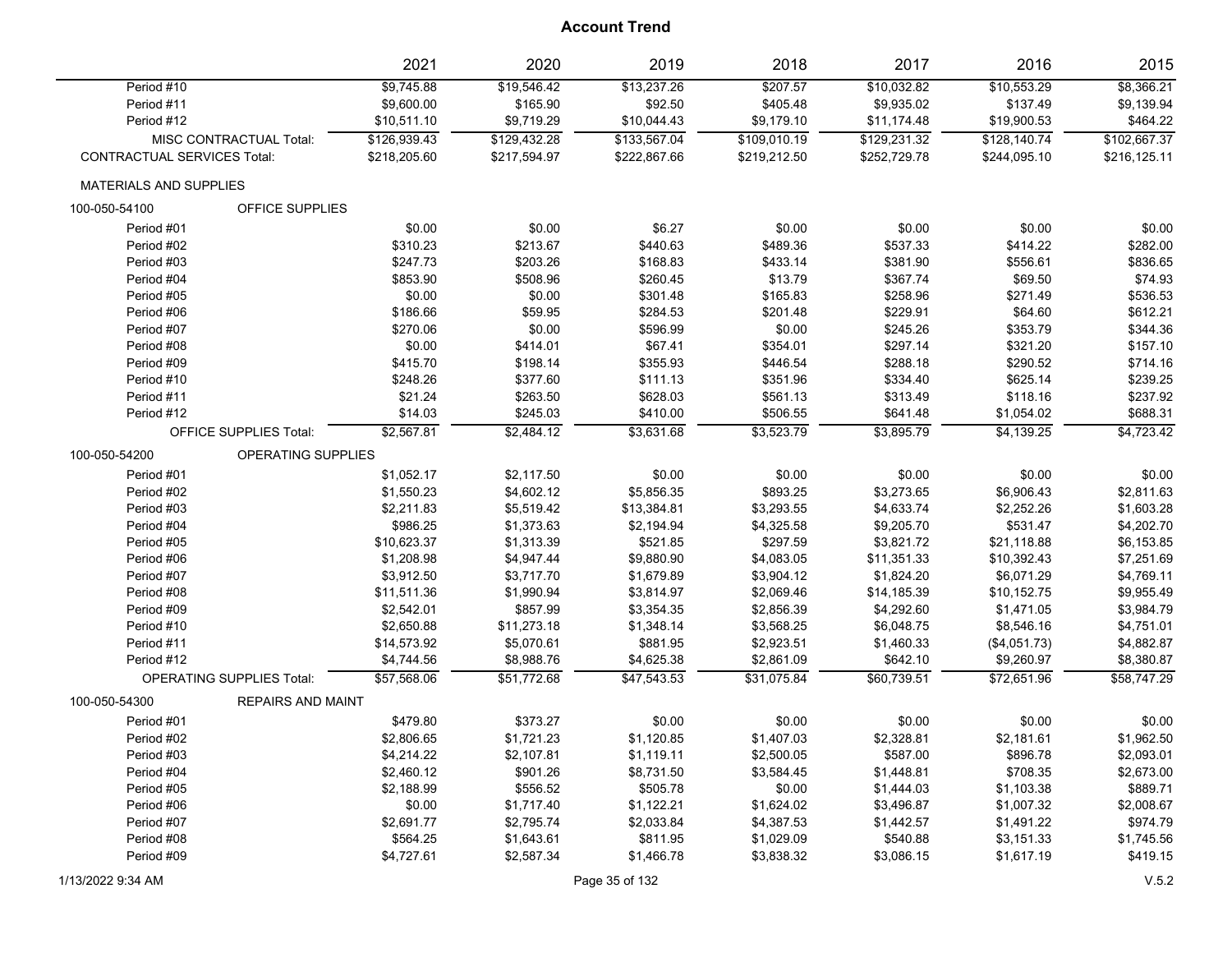|                                      |                           | 2021           | 2020           | 2019           | 2018           | 2017           | 2016           | 2015           |
|--------------------------------------|---------------------------|----------------|----------------|----------------|----------------|----------------|----------------|----------------|
| Period #10                           |                           | \$1,722.14     | \$6,219.16     | \$6,019.83     | \$1,338.97     | \$4,345.82     | \$1,677.31     | \$717.73       |
| Period #11                           |                           | \$0.00         | \$3,945.73     | \$1,497.04     | \$389.71       | \$241.28       | \$44.31        | \$1,528.93     |
| Period #12                           |                           | \$4,074.89     | \$760.10       | \$1,235.70     | \$1,656.98     | \$1,474.76     | \$6,271.66     | \$881.99       |
|                                      | REPAIRS AND MAINT Total:  | \$25,930.44    | \$25,329.17    | \$25,664.59    | \$21,756.15    | \$20,436.98    | \$20,150.46    | \$15,895.04    |
| <b>MATERIALS AND SUPPLIES Total:</b> |                           | \$86,066.31    | \$79,585.97    | \$76,839.80    | \$56,355.78    | \$85,072.28    | \$96,941.67    | \$79,365.75    |
| <b>POLICE Total:</b>                 |                           | \$3,945,367.09 | \$3,645,875.34 | \$4,013,068.34 | \$3,867,525.10 | \$3,938,961.13 | \$3,607,072.54 | \$3,601,592.15 |
| <b>FIRE</b>                          |                           |                |                |                |                |                |                |                |
| <b>SALARIES AND WAGES</b>            |                           |                |                |                |                |                |                |                |
| 100-051-51000                        | <b>SALARIES AND WAGES</b> |                |                |                |                |                |                |                |
| Period #01                           |                           | \$221,700.05   | \$220,411.71   | \$285,728.90   | \$300,106.63   | \$236,932.70   | \$219,997.99   | \$307,886.78   |
| Period #02                           |                           | \$222,121.19   | \$246,997.45   | \$227,379.82   | \$217,052.87   | \$219,425.46   | \$221,219.91   | \$197,336.27   |
| Period #03                           |                           | \$269,066.92   | \$257,932.49   | \$220,664.95   | \$240,592.92   | \$261,126.71   | \$348,193.83   | \$230,675.90   |
| Period #04                           |                           | \$225,576.22   | \$216,465.27   | \$242,809.77   | \$344,329.68   | \$227,654.86   | \$229,451.78   | \$204,077.75   |
| Period #05                           |                           | \$220,603.36   | \$244,286.51   | \$215,130.69   | \$213,172.10   | \$224,681.64   | \$208,272.65   | \$195,882.18   |
| Period #06                           |                           | \$228,109.96   | \$205,758.74   | \$206,851.88   | \$333,487.29   | \$334,085.99   | \$212,507.61   | \$207,438.48   |
| Period #07                           |                           | \$389,699.24   | \$311,476.41   | \$209,070.27   | \$235,324.40   | \$243,804.58   | \$338,024.42   | \$295,068.69   |
| Period #08                           |                           | \$222,255.15   | \$211,857.89   | \$311,565.27   | \$211,762.67   | \$224,961.12   | \$212,106.69   | \$197,016.20   |
| Period #09                           |                           | \$234,762.74   | (\$59,436.12)  | \$213,793.75   | \$215,718.61   | \$226,475.73   | \$211,453.39   | \$194,395.98   |
| Period #10                           |                           | \$230,142.23   | \$213,399.17   | \$212,708.50   | \$265,993.15   | \$230,570.15   | \$240,073.18   | \$194,279.75   |
| Period #11                           |                           | \$257,274.52   | \$68,239.28    | \$234,169.17   | \$355,414.78   | \$234,400.56   | \$224,383.09   | \$195,923.58   |
| Period #12                           |                           | \$365,560.70   | \$288,734.01   | \$347,964.03   | \$239,172.81   | \$381,952.69   | \$365,384.93   | \$361,631.19   |
|                                      | SALARIES AND WAGES Total: | \$3,086,872.28 | \$2,426,122.81 | \$2,927,837.00 | \$3,172,127.91 | \$3,046,072.19 | \$3,031,069.47 | \$2,781,612.75 |
| 100-051-51100                        | <b>OVERTIME</b>           |                |                |                |                |                |                |                |
| Period #01                           |                           | \$7,926.47     | \$4,504.04     | \$10,052.11    | \$14,811.93    | \$8,354.63     | \$5,592.15     | \$21,508.31    |
| Period #02                           |                           | \$5,666.28     | \$5,173.53     | \$8,841.59     | \$12,210.09    | \$3,808.31     | \$7,152.98     | \$7,494.25     |
| Period #03                           |                           | \$4,701.72     | \$6,813.32     | \$9,394.19     | \$15,070.35    | \$9,655.13     | \$11,782.16    | \$17,772.84    |
| Period #04                           |                           | \$5,739.87     | \$3,808.14     | \$9,850.64     | \$9,940.50     | \$7,647.51     | \$11,295.20    | \$7,989.48     |
| Period #05                           |                           | \$1,419.36     | \$636.91       | \$16,178.87    | \$12,729.51    | \$15,754.35    | \$23,880.70    | \$14,857.18    |
| Period #06                           |                           | \$7,604.25     | \$7,131.61     | \$12,015.44    | \$10,569.80    | \$25,833.01    | \$15,209.94    | \$8,512.37     |
| Period #07                           |                           | \$21,690.96    | \$15,627.60    | \$11,943.50    | \$7,820.74     | \$16,034.52    | \$21,467.84    | \$27,384.34    |
| Period #08                           |                           | \$12,230.81    | \$13,275.78    | \$21,992.65    | \$14,199.58    | \$14,115.63    | \$11,942.36    | \$13,594.27    |
| Period #09                           |                           | \$4,990.53     | \$12,671.39    | \$12,316.37    | \$13,789.01    | \$19,738.81    | \$6,573.96     | \$12,528.41    |
| Period #10                           |                           | \$5,241.89     | \$8,986.69     | \$13,428.30    | \$5,414.34     | \$10,264.09    | \$14,116.47    | \$9,059.54     |
| Period #11                           |                           | \$4,768.50     | \$13,870.79    | \$6,052.42     | \$22,101.01    | \$12,374.78    | \$3,697.47     | \$17,362.81    |
| Period #12                           |                           | \$17,008.69    | \$11,752.56    | \$16,776.18    | \$10,121.45    | \$23,986.94    | \$14,899.98    | \$18,730.64    |
|                                      | <b>OVERTIME Total:</b>    | \$98,989.33    | \$104,252.36   | \$148,842.26   | \$148,778.31   | \$167,567.71   | \$147,611.21   | \$176,794.44   |
| 100-051-51200                        | <b>RETIREMENT PENSION</b> |                |                |                |                |                |                |                |
| Period #01                           |                           | \$5,144.89     | \$5,390.38     | \$2,729.09     | \$5,538.07     | \$4,478.44     | \$4,335.54     | \$6,319.52     |
| Period #02                           |                           | \$4,678.29     | \$5,182.12     | \$6,399.94     | \$4,571.30     | \$4,377.42     | \$4,199.57     | \$4,060.19     |
| Period #03                           |                           | \$4,458.34     | \$4,996.16     | \$4,882.54     | \$4,760.35     | \$4,595.75     | \$5,599.66     | \$4,292.22     |
| Period #04                           |                           | \$4,714.40     | \$4,777.30     | \$5,422.05     | \$6,655.16     | \$4,558.29     | \$4,604.85     | \$4,549.21     |
| Period #05                           |                           | \$4,346.05     | \$4,738.38     | \$4,224.50     | \$6,157.01     | \$7,166.22     | \$4,490.33     | \$4,152.59     |
| Period #06                           |                           | \$4,804.42     | \$4,211.88     | \$4,293.96     | \$4,590.07     | \$4,851.24     | \$4,102.95     | \$4,416.03     |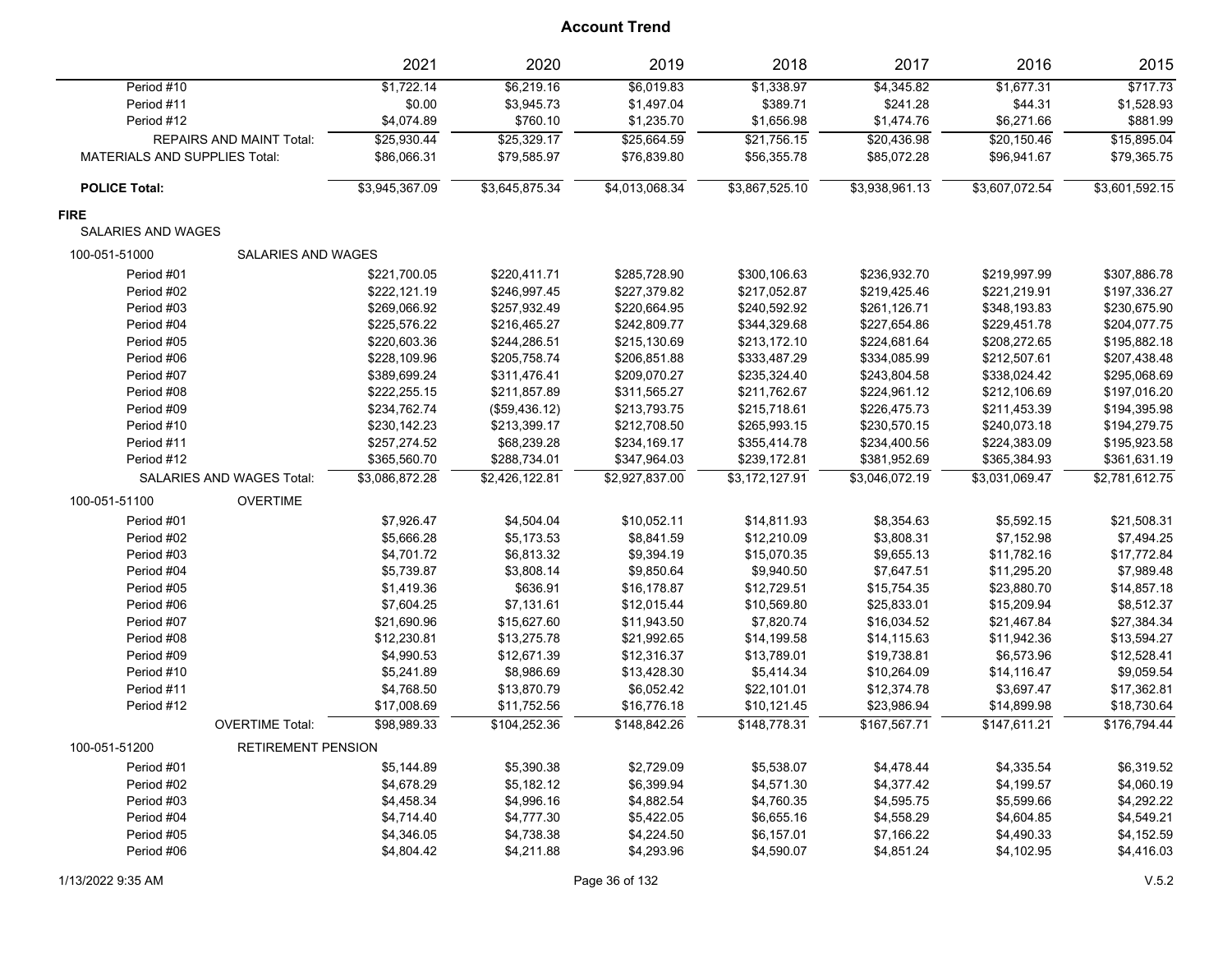|                           |                                  | 2021           | 2020           | 2019           | 2018           | 2017           | 2016           | 2015           |
|---------------------------|----------------------------------|----------------|----------------|----------------|----------------|----------------|----------------|----------------|
| Period #07                |                                  | \$7,139.48     | \$5,951.57     | \$6,411.71     | \$4,742.25     | \$5,038.63     | \$6,027.20     | \$6,550.18     |
| Period #08                |                                  | \$5,047.53     | \$4,295.09     | \$6,542.35     | \$4,161.64     | \$4,888.87     | \$4,281.39     | \$4,310.70     |
| Period #09                |                                  | \$4,900.86     | \$4,750.17     | \$4,902.36     | \$4,339.16     | \$4,922.45     | \$3,955.16     | \$3,944.27     |
| Period #10                |                                  | \$4,960.93     | \$4,443.85     | \$4,952.95     | \$5,383.52     | \$7,046.07     | \$4,633.88     | \$3,922.19     |
| Period #11                |                                  | \$5,081.08     | \$4,382.56     | \$4,781.04     | \$6,850.34     | \$5,318.03     | \$4,918.97     | \$4,574.85     |
| Period #12                |                                  | \$7,193.28     | \$6,291.56     | \$7,610.95     | \$4,790.44     | \$5,538.94     | \$7,447.91     | \$7,536.31     |
|                           | <b>RETIREMENT PENSION Total:</b> | \$62,469.55    | \$59,411.02    | \$63,153.44    | \$62,539.31    | \$62,780.35    | \$58,597.41    | \$58,628.26    |
| 100-051-51400             | <b>CLOTHING ALLOWANCE</b>        |                |                |                |                |                |                |                |
| Period #01                |                                  | \$34,850.00    | \$29,250.00    | \$0.00         | \$0.00         | \$30,200.00    | \$28,400.00    | \$13,987.50    |
| Period #03                |                                  | \$0.00         | \$0.00         | \$27,200.00    | \$30,200.00    | \$0.00         | \$0.00         | \$0.00         |
| Period #06                |                                  | \$0.00         | \$0.00         | \$0.00         | \$0.00         | \$0.00         | \$0.00         | \$13,675.00    |
| Period #12                |                                  | \$0.00         | \$0.00         | \$725.00       | \$0.00         | \$0.00         | \$0.00         | \$0.00         |
|                           | <b>CLOTHING ALLOWANCE Total:</b> | \$34,850.00    | \$29,250.00    | \$27,925.00    | \$30,200.00    | \$30,200.00    | \$28,400.00    | \$27,662.50    |
| 100-051-51800             | <b>COMP TIME PAID</b>            |                |                |                |                |                |                |                |
| Period #01                |                                  | \$31,080.08    | \$22,397.79    | \$0.00         | \$0.00         | \$0.00         | \$0.00         | \$0.00         |
| Period #02                |                                  | \$0.00         | \$316.64       | \$0.00         | \$0.00         | \$0.00         | \$0.00         | \$0.00         |
| Period #03                |                                  | \$0.00         | \$0.00         | \$32,809.94    | \$0.00         | \$0.00         | \$0.00         | \$0.00         |
| Period #04                |                                  | \$5,607.44     | \$19,932.72    | \$35,157.67    | \$0.00         | \$0.00         | \$0.00         | \$0.00         |
| Period #05                |                                  | \$0.00         | \$17.06        | \$0.00         | \$0.00         | \$0.00         | \$0.00         | \$0.00         |
| Period #07                |                                  | \$26,224.59    | \$10,711.93    | \$26,636.72    | \$0.00         | \$0.00         | \$0.00         | \$0.00         |
| Period #10                |                                  | \$17,287.10    | \$24,714.02    | \$41,447.43    | \$0.00         | \$0.00         | \$0.00         | \$0.00         |
| Period #12                |                                  | \$0.00         | \$0.00         | \$21,286.90    | \$0.00         | \$0.00         | \$0.00         | \$0.00         |
|                           | <b>COMP TIME PAID Total:</b>     | \$80,199.21    | \$78,090.16    | \$157,338.66   | \$0.00         | \$0.00         | \$0.00         | \$0.00         |
| SALARIES AND WAGES Total: |                                  | \$3,363,380.37 | \$2,697,126.35 | \$3,325,096.36 | \$3,413,645.53 | \$3,306,620.25 | \$3,265,678.09 | \$3,044,697.95 |
| <b>TRAVEL</b>             |                                  |                |                |                |                |                |                |                |
| 100-051-52100             | <b>TRAVEL</b>                    |                |                |                |                |                |                |                |
| Period #02                |                                  | \$0.00         | \$0.00         | \$0.00         | \$0.00         | \$0.00         | \$286.00       | \$0.00         |
| Period #03                |                                  | \$195.00       | \$0.00         | \$0.00         | \$776.97       | \$0.00         | \$198.98       | \$40.00        |
| Period #04                |                                  | \$0.00         | \$0.00         | \$826.32       | \$4,551.40     | \$3,604.54     | \$3,601.41     | \$2,042.82     |
| Period #05                |                                  | \$0.00         | \$0.00         | \$1,717.33     | \$2,239.80     | \$2,689.38     | \$2,324.33     | \$1,631.21     |
| Period #06                |                                  | \$0.00         | \$0.00         | \$0.00         | \$570.83       | \$1,941.53     | \$412.20       | \$906.60       |
| Period #07                |                                  | \$1,051.10     | \$0.00         | \$813.95       | \$426.95       | \$1,452.82     | \$0.00         | \$0.00         |
| Period #08                |                                  | \$0.00         | \$0.00         | \$1,127.10     | \$2,589.88     | \$742.88       | \$0.00         | \$281.20       |
| Period #09                |                                  | \$700.60       | \$0.00         | \$0.00         | \$325.94       | \$1,716.00     | \$2,077.23     | \$859.85       |
| Period #10                |                                  | \$2,058.12     | \$0.00         | \$375.19       | \$2,171.24     | \$0.00         | \$432.50       | \$540.50       |
| Period #11                |                                  | \$807.30       | \$0.00         | \$168.43       | \$122.11       | \$220.00       | \$246.72       | \$20.00        |
| Period #12                |                                  | \$1,321.32     | \$0.00         | \$42.00        | \$5.00         | \$398.99       | \$0.00         | \$120.00       |
|                           | <b>TRAVEL Total:</b>             | \$6,133.44     | \$0.00         | \$5,070.32     | \$13,780.12    | \$12,766.14    | \$9,579.37     | \$6,442.18     |
| 100-051-52300             | <b>TRAINING AND EDUCATION</b>    |                |                |                |                |                |                |                |
| Period #01                |                                  | \$634.50       | \$0.00         | \$0.00         | \$0.00         | \$0.00         | \$0.00         | \$0.00         |
| Period #02                |                                  | \$625.00       | \$3,651.39     | \$2,887.50     | \$0.00         | \$125.00       | \$6,409.83     | \$4,725.00     |
| Period #03                |                                  | \$2,625.00     | \$621.00       | \$785.00       | \$1,295.00     | \$718.99       | \$210.00       | \$60.00        |
| Period #04                |                                  | \$0.00         | \$0.00         | \$273.00       | \$3,600.00     | \$1,858.00     | \$4,487.86     | \$0.00         |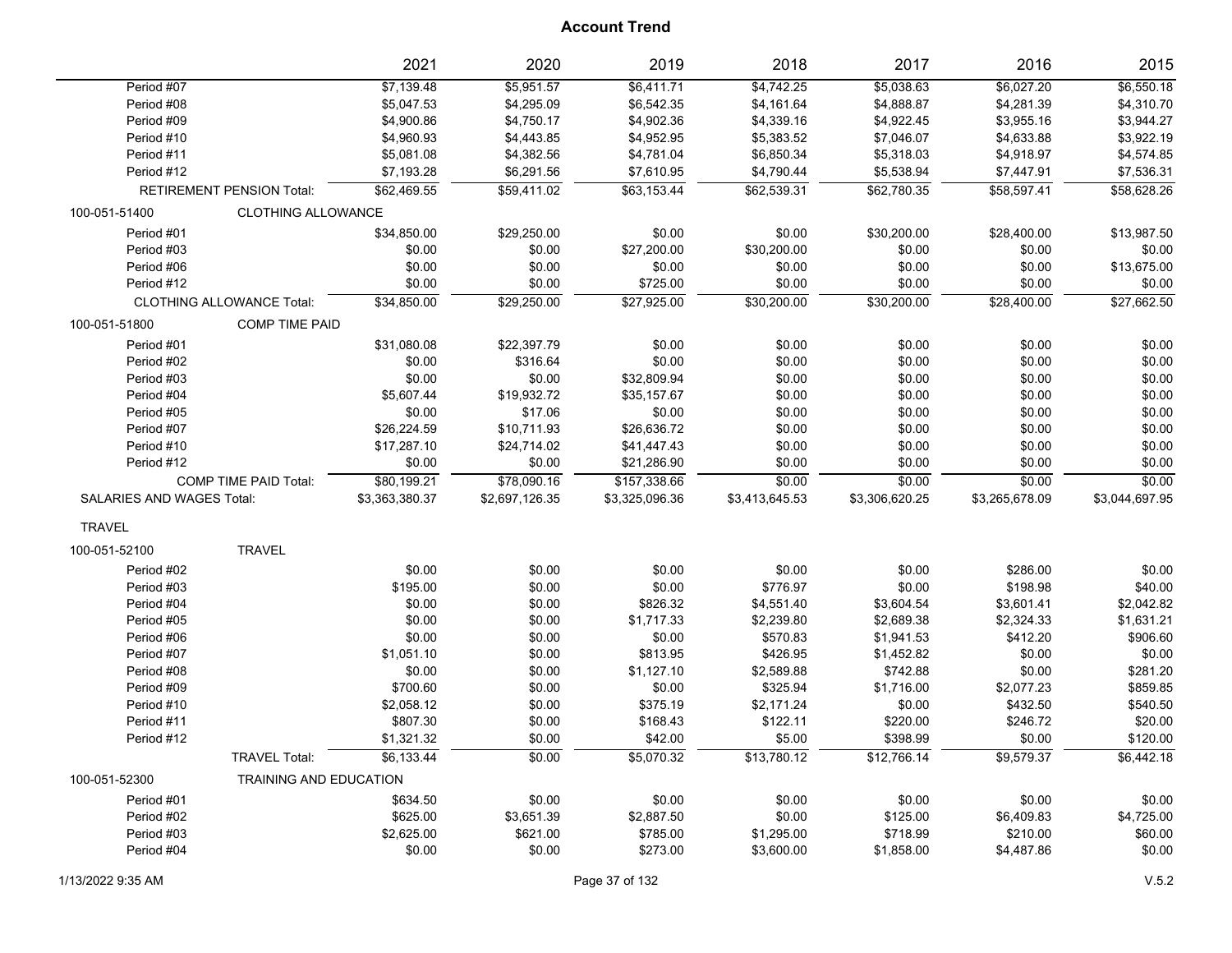|                      |                                      |                         | 2021        | 2020         | 2019        | 2018        | 2017        | 2016        | 2015        |
|----------------------|--------------------------------------|-------------------------|-------------|--------------|-------------|-------------|-------------|-------------|-------------|
|                      | Period #05                           |                         | \$1,595.00  | \$0.00       | \$0.00      | \$1,057.50  | \$300.00    | \$255.00    | \$600.00    |
|                      | Period #06                           |                         | \$0.00      | \$2,590.40   | \$1,187.50  | \$75.00     | \$3,995.00  | \$0.00      | \$1,710.00  |
|                      | Period #07                           |                         | \$306.25    | \$621.00     | \$760.00    | \$0.00      | \$1,000.00  | \$0.00      | \$0.00      |
|                      | Period #08                           |                         | \$14,760.00 | \$2,229.60   | \$1,710.00  | \$1,840.00  | \$498.00    | \$1,287.00  | \$1,790.00  |
|                      | Period #09                           |                         | \$969.70    | \$600.00     | \$0.00      | \$865.00    | \$1,458.00  | \$2,860.00  | \$1,519.00  |
|                      | Period #10                           |                         | \$75.00     | \$634.50     | \$264.00    | \$398.00    | \$763.95    | \$535.00    | \$2,142.00  |
|                      | Period #11                           |                         | \$2,250.00  | \$4,108.95   | \$1,300.00  | \$65.00     | \$12,955.00 | \$5,500.00  | \$2,356.20  |
|                      | Period #12                           |                         | \$11,692.60 | \$0.00       | \$2,800.00  | \$4,546.95  | \$8,839.60  | \$8,592.00  | \$425.00    |
|                      | <b>TRAINING AND EDUCATION Total:</b> |                         | \$35,533.05 | \$15,056.84  | \$11,967.00 | \$13,742.45 | \$32,511.54 | \$30,136.69 | \$15,327.20 |
| <b>TRAVEL Total:</b> |                                      |                         | \$41,666.49 | \$15,056.84  | \$17,037.32 | \$27,522.57 | \$45,277.68 | \$39,716.06 | \$21,769.38 |
|                      | CONTRACTUAL SERVICES                 |                         |             |              |             |             |             |             |             |
| 100-051-53100        |                                      | <b>UTILITIES</b>        |             |              |             |             |             |             |             |
|                      | Period #01                           |                         | \$468.74    | \$52,170.02  | \$1,406.34  | \$0.00      | \$0.00      | \$0.00      | \$0.00      |
|                      | Period #02                           |                         | \$51,686.44 | \$6,233.16   | \$49,059.86 | \$44,766.32 | \$43,962.31 | \$44,566.41 | \$46,617.64 |
|                      | Period #03                           |                         | \$3,792.71  | (\$3,265.49) | \$1,701.87  | \$2,923.33  | \$1,074.03  | \$1,823.23  | \$1,113.13  |
|                      | Period #04                           |                         | \$402.62    | \$1,367.72   | \$1,129.06  | \$1,213.31  | \$1,612.56  | \$0.00      | \$2,367.17  |
|                      | Period #05                           |                         | \$561.56    | \$946.02     | \$245.68    | \$429.83    | \$1,190.93  | \$1,965.97  | \$1,198.09  |
|                      | Period #06                           |                         | \$1,032.31  | \$1,200.75   | \$1,760.65  | \$986.01    | \$2,402.27  | \$988.84    | \$842.76    |
|                      | Period #07                           |                         | \$697.07    | \$733.11     | \$671.14    | \$845.39    | \$255.36    | \$776.53    | \$2,231.78  |
|                      | Period #08                           |                         | \$941.58    | \$1,114.44   | \$1,380.64  | \$1,496.15  | \$1,627.00  | \$685.94    | \$805.14    |
|                      | Period #09                           |                         | \$1,216.35  | \$1,563.46   | \$1,195.56  | \$1,126.72  | \$1,131.74  | \$1,556.87  | \$673.34    |
|                      | Period #10                           |                         | \$784.95    | \$1,388.35   | \$753.12    | \$760.48    | \$799.72    | \$805.13    | \$894.68    |
|                      | Period #11                           |                         | \$616.81    | \$674.20     | \$730.22    | \$775.80    | \$899.76    | \$589.23    | \$1,443.46  |
|                      | Period #12                           |                         | \$1,236.56  | \$1,207.24   | \$1,493.62  | \$1,845.11  | \$2,318.56  | \$1,587.65  | \$1,473.91  |
|                      |                                      | <b>UTILITIES Total:</b> | \$63,437.70 | \$65,332.98  | \$61,527.76 | \$57,168.45 | \$57,274.24 | \$55,345.80 | \$59,661.10 |
| 100-051-53200        |                                      | <b>COMMUNICATIONS</b>   |             |              |             |             |             |             |             |
|                      | Period #01                           |                         | \$9,848.31  | \$9,647.98   | \$189.12    | \$0.00      | \$0.00      | \$0.00      | \$0.00      |
|                      | Period #02                           |                         | \$3,310.13  | \$4,684.85   | \$2,388.14  | \$2,875.52  | \$1,903.01  | \$3,036.66  | \$2,403.79  |
|                      | Period #03                           |                         | \$4,978.85  | \$2,739.74   | \$9,593.87  | \$2,539.17  | \$2,007.18  | \$2,380.28  | \$2,321.16  |
|                      | Period #04                           |                         | \$2,355.06  | \$2,538.13   | \$8,294.65  | \$4,952.79  | \$1,060.00  | \$142.17    | \$607.24    |
|                      | Period #05                           |                         | \$1,753.34  | \$2,641.45   | \$2,506.95  | \$105.27    | \$2,698.77  | \$2,348.43  | \$1,065.46  |
|                      | Period #06                           |                         | \$11,898.75 | \$2,561.92   | \$1,249.70  | \$2,460.69  | \$9,605.71  | \$7,102.79  | \$1,091.63  |
|                      | Period #07                           |                         | \$2,527.78  | \$2,551.01   | \$13,065.80 | \$8,205.13  | \$1,060.00  | \$2,394.93  | \$1,429.07  |
|                      | Period #08                           |                         | \$2,373.66  | \$9,670.38   | \$2,575.56  | \$2,658.12  | \$2,737.42  | \$2,715.81  | \$6,280.13  |
|                      | Period #09                           |                         | \$1,505.15  | \$3,918.34   | \$1,097.95  | \$2,426.09  | \$2,394.04  | \$766.76    | \$653.95    |
|                      | Period #10                           |                         | \$4,900.80  | \$3,836.60   | \$4,095.23  | \$3,974.09  | \$1,236.16  | \$1,249.46  | \$1,736.01  |
|                      | Period #11                           |                         | \$25.84     | \$89.05      | \$2,325.02  | \$1,223.93  | \$4,710.79  | \$2,379.98  | \$743.22    |
|                      | Period #12                           |                         | \$5,218.19  | \$4,905.36   | \$3,756.43  | \$4,742.27  | \$9,433.81  | \$7,628.61  | \$7,358.00  |
|                      | <b>COMMUNICATIONS Total:</b>         |                         | \$50,695.86 | \$49,784.81  | \$51,138.42 | \$36,163.07 | \$38,846.89 | \$32,145.88 | \$25,689.66 |
| 100-051-53300        |                                      | <b>RENTS AND LEASES</b> |             |              |             |             |             |             |             |
|                      | Period #02                           |                         | \$0.00      | \$0.00       | \$0.00      | \$0.00      | \$37.83     | \$75.86     | \$96.60     |
|                      | Period #03                           |                         | \$0.00      | \$0.00       | \$0.00      | \$0.00      | \$37.83     | \$0.00      | \$48.30     |
|                      | Period #04                           |                         | \$0.00      | \$0.00       | \$0.00      | \$0.00      | \$37.83     | \$0.00      | \$48.32     |
|                      | Period #05                           |                         | \$0.00      | \$0.00       | \$0.00      | \$0.00      | \$38.68     | \$132.97    | \$48.32     |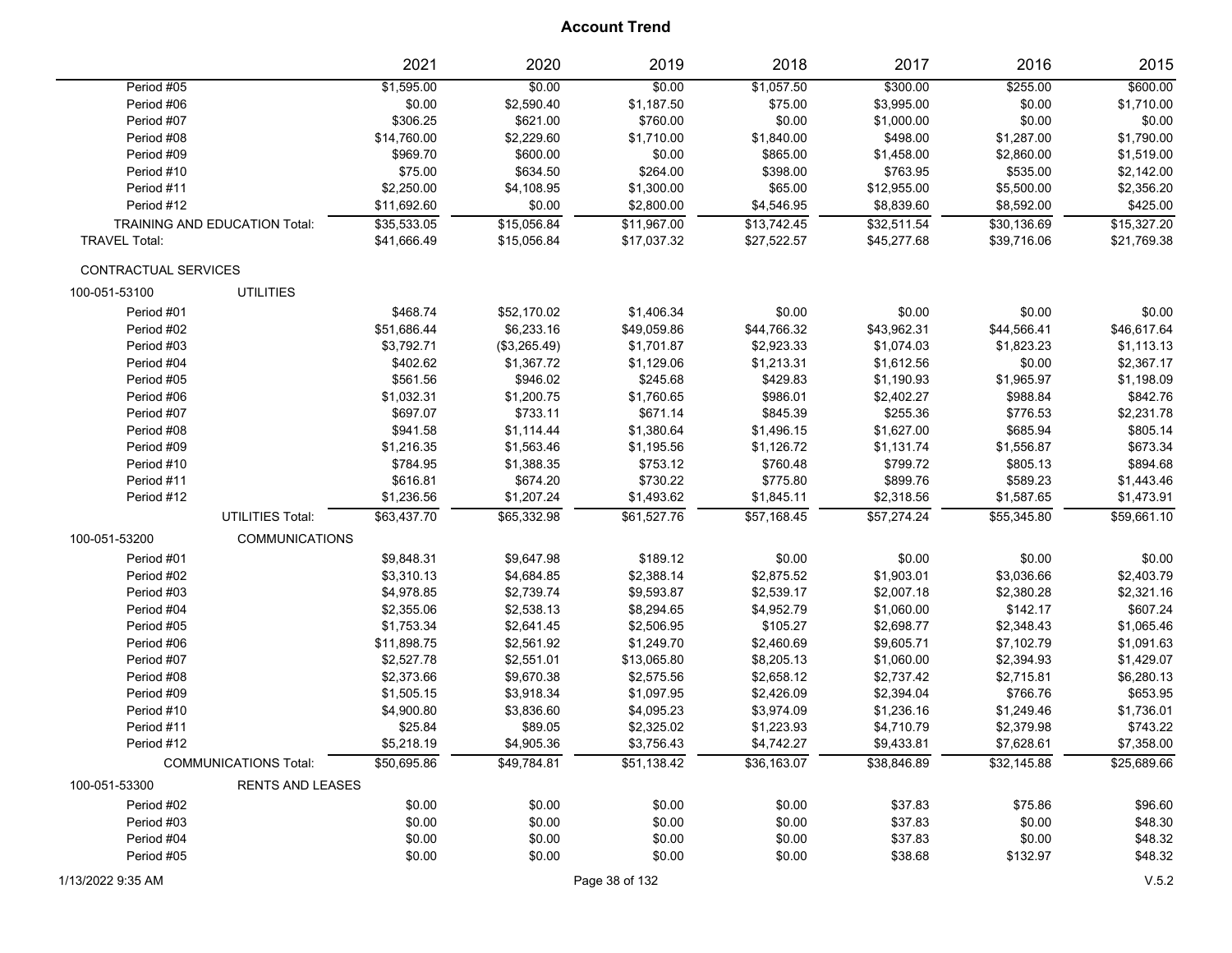|               |                                     | 2021        | 2020        | 2019        | 2018        | 2017        | 2016        | 2015        |
|---------------|-------------------------------------|-------------|-------------|-------------|-------------|-------------|-------------|-------------|
| Period #06    |                                     | \$0.00      | \$0.00      | \$0.00      | \$0.00      | \$77.36     | \$0.00      | \$51.18     |
| Period #07    |                                     | \$0.00      | \$0.00      | \$0.00      | \$0.00      | \$38.68     | \$37.92     | \$51.17     |
| Period #08    |                                     | \$0.00      | \$0.00      | \$0.00      | \$0.00      | \$0.00      | \$37.92     | \$56.49     |
| Period #09    |                                     | \$0.00      | \$0.00      | \$0.00      | \$0.00      | \$68.15     | \$0.00      | \$44.54     |
| Period #10    |                                     | \$0.00      | \$0.00      | \$0.00      | \$0.00      | \$119.52    | \$75.76     | \$44.52     |
| Period #11    |                                     | \$0.00      | \$0.00      | \$0.00      | \$0.00      | \$0.00      | \$0.00      | \$49.84     |
| Period #12    |                                     | \$0.00      | \$0.00      | \$0.00      | \$0.00      | \$0.00      | \$75.70     | \$37.89     |
|               | RENTS AND LEASES Total:             | \$0.00      | \$0.00      | \$0.00      | \$0.00      | \$455.88    | \$436.13    | \$577.17    |
| 100-051-53400 | PROFESSIONAL SERVICES               |             |             |             |             |             |             |             |
| Period #01    |                                     | \$10,502.97 | \$2,954.40  | \$0.00      | \$0.00      | \$0.00      | \$0.00      | \$0.00      |
| Period #02    |                                     | \$6,457.30  | \$15,864.19 | \$18,543.23 | \$25,622.67 | \$5,080.00  | \$4,030.00  | \$14,777.67 |
| Period #03    |                                     | \$4,104.57  | \$4,756.79  | \$1,420.00  | \$4,921.71  | \$1,118.71  | \$8,483.69  | \$3,376.54  |
| Period #04    |                                     | \$2,146.56  | \$2,030.16  | \$6,045.41  | \$6,965.56  | \$6,530.59  | \$3,355.84  | \$2,258.45  |
| Period #05    |                                     | \$3,527.58  | \$4,748.76  | \$4,215.79  | \$675.00    | \$2,977.06  | \$1,806.57  | \$2,635.87  |
| Period #06    |                                     | \$4,023.94  | \$160.00    | \$2,854.93  | \$4,202.73  | \$4,739.57  | \$3,028.12  | \$4,788.03  |
| Period #07    |                                     | \$1,920.01  | \$3,454.47  | \$215.00    | \$359.00    | \$3,621.39  | \$3,039.31  | \$2,699.14  |
| Period #08    |                                     | \$2,901.51  | \$3,280.05  | \$8,080.94  | \$4,930.49  | \$5,824.93  | \$6,310.65  | \$3,049.92  |
| Period #09    |                                     | \$2,247.48  | \$3,299.75  | \$4,091.58  | \$6,601.37  | \$40.00     | \$3,782.94  | \$25.00     |
| Period #10    |                                     | \$303.00    | \$5,272.43  | \$3,208.96  | \$3,280.25  | \$4,342.58  | \$10,878.93 | \$2,690.00  |
| Period #11    |                                     | \$7,110.52  | \$4,644.80  | \$9,920.03  | \$3,905.02  | \$8,293.65  | \$2,440.11  | \$12,810.78 |
| Period #12    |                                     | \$7,044.81  | \$5,125.19  | \$5,727.79  | \$10,583.45 | \$2,568.86  | \$16,265.68 | \$3,928.00  |
|               | PROFESSIONAL SERVICES Total:        | \$52,290.25 | \$55,590.99 | \$64,323.66 | \$72,047.25 | \$45,137.34 | \$63,421.84 | \$53,039.40 |
| 100-051-53600 | <b>INSURANCE AND BONDING</b>        |             |             |             |             |             |             |             |
| Period #02    |                                     | \$0.00      | \$0.00      | \$0.00      | \$278.00    | \$0.00      | \$0.00      | \$0.00      |
| Period #05    |                                     | \$0.00      | \$0.00      | \$0.00      | \$0.00      | \$0.00      | \$600.00    | \$600.00    |
| Period #06    |                                     | \$0.00      | \$0.00      | \$0.00      | \$0.00      | \$24,492.45 | \$0.00      | \$21,637.05 |
| Period #07    |                                     | \$0.00      | \$26,207.21 | \$26,395.24 | \$0.00      | \$0.00      | \$23,069.51 | \$0.00      |
| Period #08    |                                     | \$28,819.60 | \$0.00      | \$0.00      | \$25,256.20 | \$0.00      | \$0.00      | \$0.00      |
|               | <b>INSURANCE AND BONDING Total:</b> | \$28,819.60 | \$26,207.21 | \$26,395.24 | \$25,534.20 | \$24,492.45 | \$23,669.51 | \$22,237.05 |
| 100-051-53700 | PRINTING AND ADVERTISING            |             |             |             |             |             |             |             |
| Period #02    |                                     | \$0.00      | \$0.00      | \$0.00      | \$0.00      | \$0.00      | \$0.00      | \$74.03     |
| Period #03    |                                     | \$80.00     | \$0.00      | \$0.00      | \$53.18     | \$0.00      | \$83.53     | \$138.61    |
| Period #04    |                                     | \$40.00     | \$0.00      | \$25.00     | \$0.00      | \$284.61    | \$0.00      | \$383.98    |
| Period #05    |                                     | \$80.00     | \$0.00      | \$40.00     | \$0.00      | \$20.00     | \$0.00      | \$43.00     |
| Period #06    |                                     | \$0.00      | \$0.00      | \$0.00      | \$0.00      | \$0.00      | \$20.00     | \$0.00      |
| Period #07    |                                     | \$0.00      | \$0.00      | \$0.00      | \$0.00      | \$0.00      | \$0.00      | \$122.50    |
| Period #08    |                                     | \$0.00      | \$0.00      | \$61.97     | \$0.00      | \$0.00      | \$119.50    | \$0.00      |
| Period #09    |                                     | \$0.00      | \$50.95     | \$0.00      | \$101.45    | \$0.00      | \$0.00      | \$108.50    |
| Period #10    |                                     | \$45.95     | \$260.00    | \$103.46    | \$0.00      | \$94.45     | \$303.86    | \$0.00      |
| Period #12    |                                     | \$0.00      | \$20.00     | \$679.04    | \$0.00      | \$40.00     | \$45.95     | \$487.81    |
|               | PRINTING AND ADVERTISING Total:     | \$245.95    | \$330.95    | \$909.47    | \$154.63    | \$439.06    | \$572.84    | \$1,358.43  |
| 100-051-53900 | MISC CONTRACTUAL                    |             |             |             |             |             |             |             |
| Period #01    |                                     | \$232.40    | \$55.40     | \$0.00      | \$0.00      |             | \$0.00      | \$0.00      |
|               |                                     |             |             |             |             | \$0.00      |             |             |
| Period #02    |                                     | \$2,556.69  | \$215.60    | \$726.20    | \$367.30    | \$974.79    | \$1,029.96  | \$1,205.39  |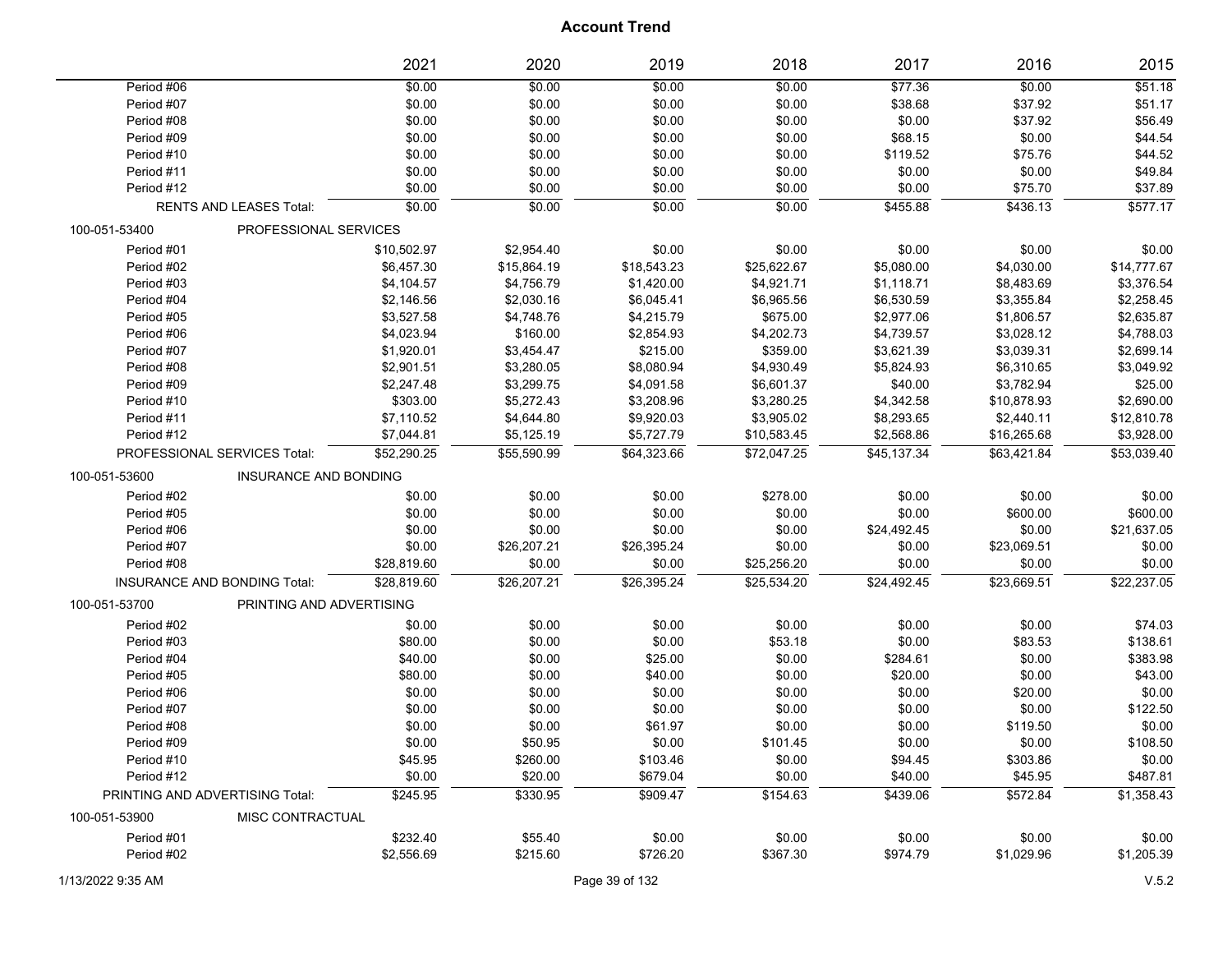|                                    |                                  | 2021         | 2020         | 2019         | 2018         | 2017         | 2016         | 2015         |
|------------------------------------|----------------------------------|--------------|--------------|--------------|--------------|--------------|--------------|--------------|
| Period #03                         |                                  | \$457.60     | \$378.60     | \$12,865.01  | \$12,152.81  | \$9,225.18   | \$9,438.32   | \$471.39     |
| Period #04                         |                                  | \$699.40     | \$2,542.03   | \$166.20     | \$110.80     | \$60.86      | \$0.00       | \$514.98     |
| Period #05                         |                                  | \$307.40     | \$132.40     | \$55.40      | \$110.80     | \$792.93     | \$1,054.02   | \$401.03     |
| Period #06                         |                                  | \$470.10     | \$66.20      | \$55.40      | \$55.40      | \$324.61     | \$527.01     | \$177.75     |
| Period #07                         |                                  | \$3,971.94   | \$175.70     | \$55.40      | \$211.20     | (\$309.07)   | \$640.96     | \$6,695.78   |
| Period #08                         |                                  | \$532.40     | \$198.60     | \$110.80     | \$166.20     | \$92.35      | \$574.95     | \$679.08     |
| Period #09                         |                                  | \$7,216.32   | \$180.00     | \$166.20     | \$110.80     | \$312.88     | \$413.06     | \$514.98     |
| Period #10                         |                                  | \$21,276.07  | \$2,014.85   | \$1,915.92   | \$144.90     | \$2,807.79   | \$3,373.55   | \$594.42     |
| Period #11                         |                                  | \$391.10     | \$132.40     | \$166.20     | \$364.29     | \$456.98     | \$420.76     | \$392.90     |
| Period #12                         |                                  | \$2,503.30   | \$194.52     | \$76.70      | \$132.10     | \$160.28     | \$780.26     | \$514.98     |
|                                    | MISC CONTRACTUAL Total:          | \$40,614.72  | \$6,286.30   | \$16,359.43  | \$13,926.60  | \$14,899.58  | \$18,252.85  | \$12,162.68  |
| <b>CONTRACTUAL SERVICES Total:</b> |                                  | \$236,104.08 | \$203,533.24 | \$220,653.98 | \$204,994.20 | \$181,545.44 | \$193,844.85 | \$174,725.49 |
| <b>MATERIALS AND SUPPLIES</b>      |                                  |              |              |              |              |              |              |              |
| 100-051-54100                      | OFFICE SUPPLIES                  |              |              |              |              |              |              |              |
| Period #02                         |                                  | \$0.00       | \$80.01      | \$0.00       | \$0.00       | \$0.00       | \$73.11      | \$67.85      |
| Period #03                         |                                  | \$167.97     | \$52.35      | \$163.61     | \$262.45     | \$28.98      | \$89.45      | \$210.35     |
| Period #04                         |                                  | \$67.32      | \$88.71      | \$64.53      | \$145.42     | \$38.83      | \$0.00       | \$31.97      |
| Period #05                         |                                  | \$101.83     | \$123.96     | \$0.00       | \$41.37      | \$133.87     | \$41.92      | \$57.97      |
| Period #06                         |                                  | \$304.36     | \$0.00       | \$0.00       | \$202.61     | \$203.42     | \$33.26      | \$64.26      |
| Period #07                         |                                  | \$0.00       | \$49.71      | \$353.33     | \$50.67      | \$0.00       | \$0.00       | \$79.96      |
| Period #08                         |                                  | \$171.79     | \$0.00       | \$0.00       | \$436.22     | \$39.86      | \$185.41     | \$43.37      |
| Period #09                         |                                  | \$246.86     | \$55.02      | \$0.00       | \$0.00       | \$88.93      | \$336.92     | \$47.77      |
| Period #10                         |                                  | \$211.90     | \$146.78     | \$52.43      | \$209.29     | \$497.68     | \$152.02     | \$695.84     |
| Period #11                         |                                  | \$216.00     | \$304.77     | \$218.54     | \$22.32      | \$0.00       | \$29.16      | \$399.06     |
| Period #12                         |                                  | \$11.75      | \$0.00       | \$214.25     | \$5.99       | \$161.28     | \$496.41     | \$0.00       |
|                                    | <b>OFFICE SUPPLIES Total:</b>    | \$1,499.78   | \$901.31     | \$1,066.69   | \$1,376.34   | \$1,192.85   | \$1,437.66   | \$1,698.40   |
| 100-051-54200                      | OPERATING SUPPLIES               |              |              |              |              |              |              |              |
| Period #01                         |                                  | \$688.73     | \$3,036.94   | \$0.00       | \$0.00       | \$0.00       | \$184.99     | \$0.00       |
| Period #02                         |                                  | \$8,477.78   | \$4,829.90   | \$9,032.33   | \$7,829.92   | \$22,021.55  | \$1,358.02   | \$926.41     |
| Period #03                         |                                  | \$3,020.67   | \$4,985.65   | \$5,172.67   | \$6,906.94   | \$39,900.91  | \$8,133.87   | \$4,955.95   |
| Period #04                         |                                  | \$3,013.67   | \$11,608.01  | \$2,130.53   | \$12,961.78  | \$18,349.24  | \$23,829.36  | \$20,832.78  |
| Period #05                         |                                  | \$3,490.68   | \$5,477.84   | \$37,287.67  | \$1,830.43   | \$11,597.50  | \$20,241.55  | \$5,028.84   |
| Period #06                         |                                  | \$4,255.45   | \$1,344.02   | \$5,148.63   | \$3,942.96   | \$15,071.07  | \$3,085.96   | \$31,172.69  |
| Period #07                         |                                  | \$18,084.44  | \$9,384.03   | \$2,404.71   | \$4,574.36   | \$31,900.28  | \$44,725.85  | \$52,292.42  |
| Period #08                         |                                  | \$11,124.80  | \$3,103.56   | \$10,530.01  | \$55,999.30  | \$5,761.34   | \$9,640.74   | \$14,835.78  |
| Period #09                         |                                  | \$6,423.82   | \$36,653.27  | \$3,313.27   | \$5,838.45   | \$11,405.72  | \$13,454.76  | \$10,268.65  |
| Period #10                         |                                  | \$16,479.06  | \$12,316.25  | \$21,963.99  | \$8,262.22   | \$7,990.56   | \$7,950.04   | \$24,117.24  |
| Period #11                         |                                  | \$5,727.49   | \$3,532.18   | \$13,393.28  | \$4,446.00   | \$45,615.31  | \$30,523.80  | \$4,409.96   |
| Period #12                         |                                  | \$42,326.31  | \$13,978.72  | \$4,615.26   | \$22,972.15  | \$13,618.13  | \$47,542.46  | \$33,415.51  |
|                                    | <b>OPERATING SUPPLIES Total:</b> | \$123,112.90 | \$110,250.37 | \$114,992.35 | \$135,564.51 | \$223,231.61 | \$210,671.40 | \$202,256.23 |
| 100-051-54300                      | <b>REPAIRS AND MAINT</b>         |              |              |              |              |              |              |              |
| Period #01                         |                                  | \$1,593.22   | \$389.01     | \$455.98     | \$0.00       | \$0.00       | \$0.00       | \$0.00       |
| Period #02                         |                                  | \$797.90     | \$139.40     | \$290.90     | \$21.04      | \$0.00       | \$974.84     | \$1,866.66   |
| Period #03                         |                                  | \$1,285.73   | \$4,459.26   | \$914.80     | \$182.79     | \$296.21     | \$315.65     | \$37,898.28  |
|                                    |                                  |              |              |              |              |              |              |              |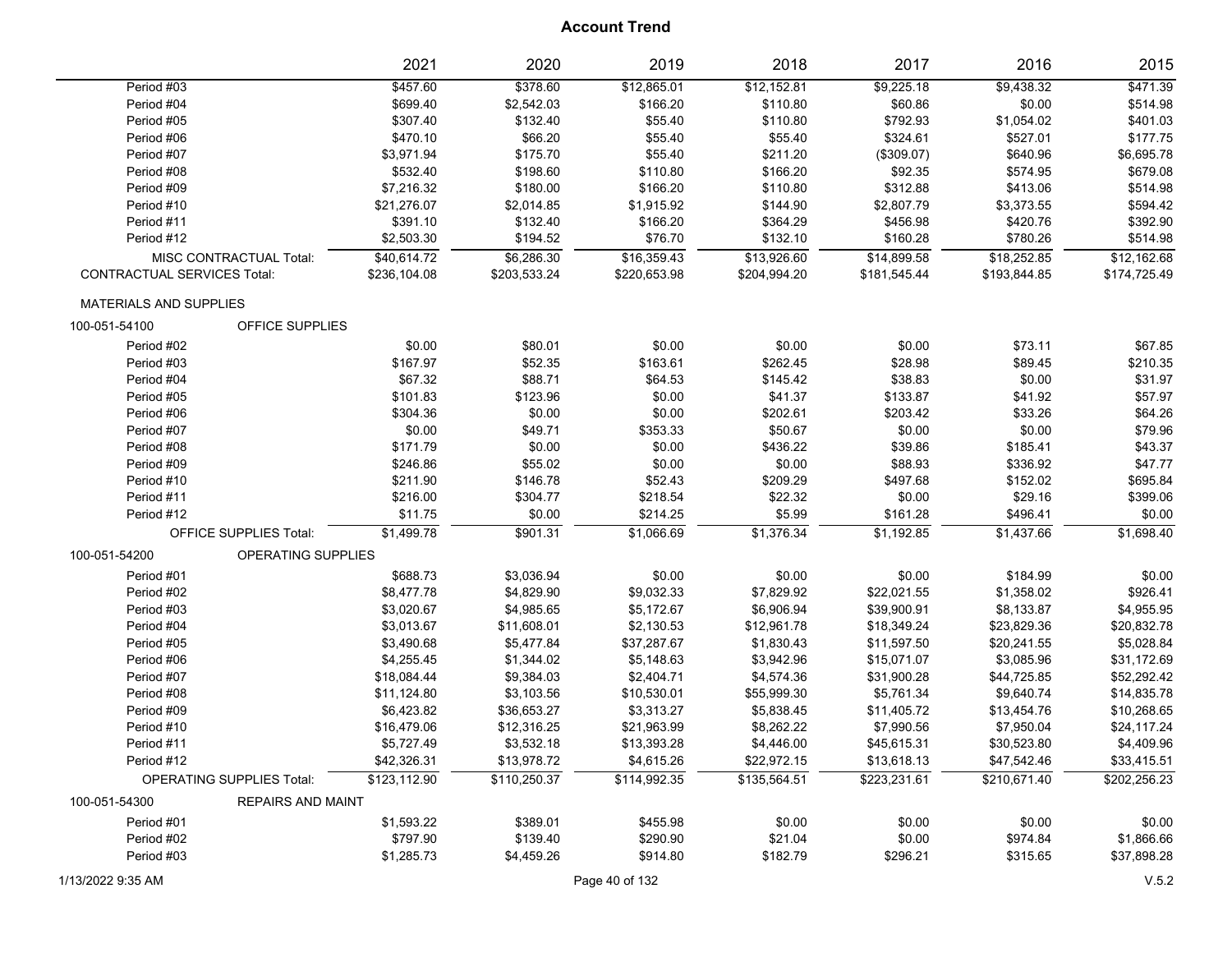|                                                  | 2021           | 2020           | 2019           | 2018           | 2017           | 2016           | 2015           |
|--------------------------------------------------|----------------|----------------|----------------|----------------|----------------|----------------|----------------|
| Period #04                                       | \$542.74       | (\$1,127.12)   | \$695.23       | \$8,177.90     | \$511.00       | \$49,157.09    | \$4,020.63     |
| Period #05                                       | \$5,546.46     | \$245.07       | \$620.65       | \$1,196.94     | \$516.06       | \$1,665.35     | \$368.65       |
| Period #06                                       | \$783.20       | \$4,099.99     | \$422.44       | \$1,343.96     | \$2,337.23     | \$2,240.18     | \$80.06        |
| Period #07                                       | \$1,270.99     | \$2,875.92     | \$736.21       | \$1,524.08     | \$6,143.00     | \$437.37       | \$2,390.42     |
| Period #08                                       | \$1,490.14     | \$812.26       | \$4,775.28     | \$13,645.73    | \$111.00       | \$43,710.65    | \$1,103.14     |
| Period #09                                       | \$524.81       | \$1,676.77     | \$4,101.67     | \$7,539.31     | \$9,869.86     | \$1,153.10     | \$2,133.50     |
| Period #10                                       | \$7,714.67     | \$6,161.56     | \$5,489.29     | \$2,518.77     | \$3,753.05     | \$7,044.28     | \$5,366.50     |
| Period #11                                       | \$2,568.39     | \$1,641.88     | \$3,821.02     | \$5,035.46     | \$20,854.35    | \$7,485.24     | \$4,113.88     |
| Period #12                                       | \$7,659.31     | \$10,104.84    | \$4,361.37     | \$8,160.50     | \$9,516.95     | \$6,202.08     | \$316.66       |
| <b>REPAIRS AND MAINT Total:</b>                  | \$31,777.56    | \$31,478.84    | \$26,684.84    | \$49,346.48    | \$53,908.71    | \$120,385.83   | \$59,658.38    |
| <b>MATERIALS AND SUPPLIES Total:</b>             | \$156,390.24   | \$142,630.52   | \$142,743.88   | \$186,287.33   | \$278,333.17   | \$332,494.89   | \$263,613.01   |
| <b>FIRE Total:</b>                               | \$3,797,541.18 | \$3,058,346.95 | \$3,705,531.54 | \$3,832,449.63 | \$3,811,776.54 | \$3,831,733.89 | \$3,504,805.83 |
| <b>PUBLIC WORKS</b><br><b>SALARIES AND WAGES</b> |                |                |                |                |                |                |                |
| SALARIES AND WAGES<br>100-060-51000              |                |                |                |                |                |                |                |
| Period #01                                       | \$186,434.50   | \$188,651.92   | \$200,963.23   | \$198,871.97   | \$215,898.35   | \$171,559.45   | \$251,436.15   |
| Period #02                                       | \$179,324.01   | \$191,438.23   | \$192,676.82   | \$189,857.43   | \$192,356.89   | \$172,449.95   | \$170,955.31   |
| Period #03                                       | \$218,449.96   | \$240,051.29   | \$232,470.37   | \$228,948.29   | \$223,338.91   | \$201,702.49   | \$186,160.78   |
| Period #04                                       | \$169,376.78   | \$181,540.46   | \$197,430.41   | \$192,941.83   | \$174,984.01   | \$168,120.69   | \$169,600.60   |
| Period #05                                       | \$167,552.02   | \$134,401.44   | \$193,716.23   | \$192,386.97   | \$175,397.47   | \$165,719.12   | \$159,181.02   |
| Period #06                                       | \$176,635.84   | \$155,704.41   | \$200,379.19   | \$296,917.52   | \$286,115.93   | \$179,802.08   | \$167,255.58   |
| Period #07                                       | \$290,739.61   | \$262,749.36   | \$205,004.44   | \$204,561.00   | \$206,095.69   | \$267,491.80   | \$254,995.24   |
| Period #08                                       | \$195,566.27   | \$177,342.71   | \$301,729.50   | \$195,804.61   | \$201,447.94   | \$175,712.85   | \$167,583.05   |
| Period #09                                       | \$188,852.08   | \$170,908.84   | \$193,051.58   | \$187,970.26   | \$192,183.93   | \$165,730.74   | \$164,490.27   |
| Period #10                                       | \$192,283.65   | \$170,275.96   | \$192,153.43   | \$191,549.86   | \$185,376.42   | \$165,815.40   | \$165,126.64   |
| Period #11                                       | \$181,990.97   | \$165,076.72   | \$191,464.22   | \$281,959.12   | \$182,047.48   | \$167,058.90   | \$172,769.05   |
| Period #12                                       | \$291,182.81   | \$255,121.91   | \$294,574.79   | \$190,393.37   | \$277,698.91   | \$257,688.92   | \$256,581.33   |
| SALARIES AND WAGES Total:                        | \$2,438,388.50 | \$2,293,263.25 | \$2,595,614.21 | \$2,552,162.23 | \$2,512,941.93 | \$2,258,852.39 | \$2,286,135.02 |
| 100-060-51100<br><b>OVERTIME</b>                 |                |                |                |                |                |                |                |
| Period #01                                       | \$11,122.04    | \$11,390.85    | \$15,822.13    | \$39,630.50    | \$8,580.21     | \$9,868.81     | \$11,609.05    |
| Period #02                                       | \$12,635.74    | \$24,479.93    | \$32,625.88    | \$12,267.27    | \$7,553.16     | \$18,966.01    | \$37,337.46    |
| Period #03                                       | \$3,164.79     | \$9,263.22     | \$7,208.56     | \$7,461.05     | \$6,571.89     | \$4,687.90     | \$12,661.59    |
| Period #04                                       | \$1,838.19     | \$1,182.34     | \$4,119.05     | \$1,959.16     | \$2,717.28     | \$7,197.63     | \$816.46       |
| Period #05                                       | \$3,567.96     | \$2,154.74     | \$729.70       | \$2,274.70     | \$1,641.83     | \$1,977.74     | \$2,757.05     |
| Period #06                                       | \$835.62       | \$918.56       | \$2,138.69     | \$1,305.45     | \$5,949.40     | \$1,763.28     | \$6,581.23     |
| Period #07                                       | \$5,025.57     | \$6,013.74     | \$903.18       | \$331.23       | \$4,566.87     | \$4,264.47     | \$8,066.66     |
| Period #08                                       | \$3,996.50     | \$1,398.04     | \$1,160.20     | \$564.93       | \$22.04        | \$6,329.52     | \$10,724.47    |
| Period #09                                       | \$827.57       | \$1,919.96     | \$468.99       | \$455.12       | \$149.20       | \$2,661.24     | \$3,660.10     |
| Period #10                                       | \$668.20       | \$897.65       | \$1,480.61     | \$54.02        | \$391.63       | \$4,841.53     | \$1,772.80     |
| Period #11                                       | \$327.73       | \$655.37       | \$1,324.39     | \$3,288.74     | \$9,745.00     | \$8,088.31     | \$15,317.50    |
| Period #12                                       | \$19,829.26    | \$16,045.92    | \$14,584.04    | \$6,245.16     | \$16,451.62    | \$21,078.52    | \$4,118.72     |
| <b>OVERTIME Total:</b>                           | \$63,839.17    | \$76,320.32    | \$82,565.42    | \$75,837.33    | \$64,340.13    | \$91,724.96    | \$115,423.09   |

100-060-51200 RETIREMENT PENSION

1/13/2022 9:35 AM Page 41 of 132 V.5.2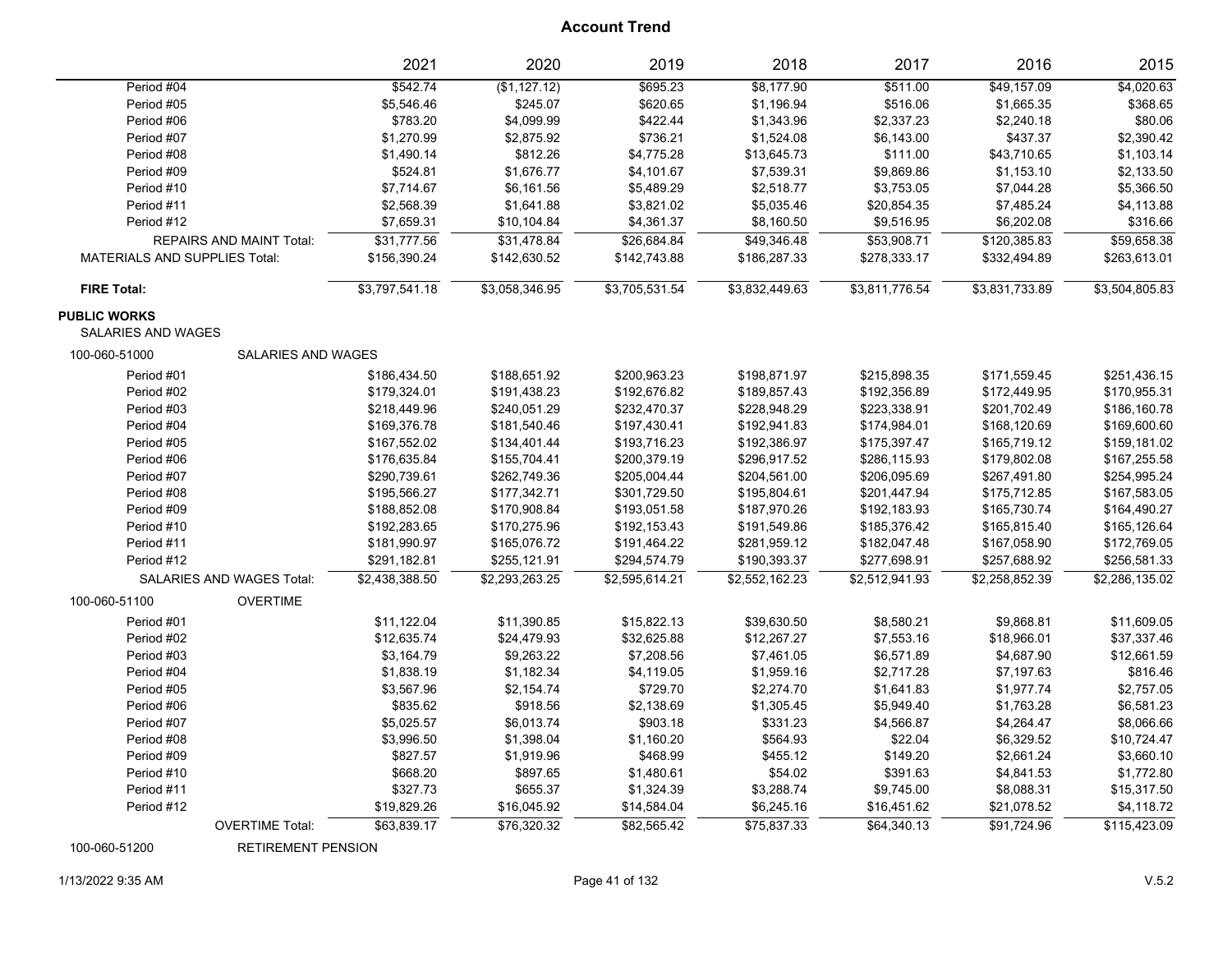| \$31,552.46<br>Period #01<br>\$28,805.31<br>\$30,425.67<br>\$28,736.20<br>\$30,001.46<br>\$27,141.59<br>\$4,866.95<br>Period #02<br>\$42,813.60<br>\$30,961.43<br>\$34,422.24<br>\$36,031.53<br>\$27,945.83<br>Period #03<br>\$28,507.03<br>\$47,163.22<br>\$34,201.16<br>\$30,950.47<br>\$28,413.12<br>\$29,046.07<br>\$28,880.68<br>\$44,093.72<br>\$44,107.37<br>\$28,336.39<br>\$26,761.08<br>Period #04<br>\$26,035.61<br>\$24,178.64 | \$28,792.85<br>\$27,920.69<br>\$31,813.93<br>\$28,212.26<br>\$26,322.89<br>\$36,599.92<br>\$28,255.90<br>\$27,030.77<br>\$27,109.36 |
|--------------------------------------------------------------------------------------------------------------------------------------------------------------------------------------------------------------------------------------------------------------------------------------------------------------------------------------------------------------------------------------------------------------------------------------------|-------------------------------------------------------------------------------------------------------------------------------------|
|                                                                                                                                                                                                                                                                                                                                                                                                                                            |                                                                                                                                     |
|                                                                                                                                                                                                                                                                                                                                                                                                                                            |                                                                                                                                     |
|                                                                                                                                                                                                                                                                                                                                                                                                                                            |                                                                                                                                     |
|                                                                                                                                                                                                                                                                                                                                                                                                                                            |                                                                                                                                     |
| \$30,855.53<br>\$30,921.98<br>\$40,639.97<br>\$38,539.16<br>Period #05<br>\$26,563.79                                                                                                                                                                                                                                                                                                                                                      |                                                                                                                                     |
| \$26,458.10<br>\$58,886.10<br>\$29,638.72<br>\$27,728.37<br>\$26,258.39<br>Period #06<br>\$19,063.61                                                                                                                                                                                                                                                                                                                                       |                                                                                                                                     |
| \$28,708.24<br>\$31,706.92<br>\$31,095.77<br>\$31,241.77<br>\$29,006.57<br>Period #07<br>\$30,334.30                                                                                                                                                                                                                                                                                                                                       |                                                                                                                                     |
| Period #08<br>\$44,296.22<br>\$27,397.41<br>\$32,667.52<br>\$31,287.15<br>\$32,176.39<br>\$27,951.61                                                                                                                                                                                                                                                                                                                                       |                                                                                                                                     |
| \$29,983.94<br>Period #09<br>\$29,641.32<br>\$38,827.40<br>\$44,289.54<br>\$30,767.31<br>\$27,595.65                                                                                                                                                                                                                                                                                                                                       |                                                                                                                                     |
| Period #10<br>\$27,953.13<br>\$26,385.82<br>\$29,601.43<br>\$42,046.57<br>\$43,985.03<br>\$25,722.52                                                                                                                                                                                                                                                                                                                                       | \$25,703.32                                                                                                                         |
| \$30,669.10<br>\$37,723.80<br>Period #11<br>\$28,141.79<br>\$25,846.57<br>\$29,616.61<br>\$28,466.37                                                                                                                                                                                                                                                                                                                                       | \$37,482.42                                                                                                                         |
| Period #12<br>\$31,908.14<br>\$27,277.12<br>\$32,097.86<br>\$29,549.45<br>\$29,755.18<br>\$28,835.90                                                                                                                                                                                                                                                                                                                                       | \$29,448.34                                                                                                                         |
| \$401,619.54<br>\$387,542.89<br>\$352,528.17<br><b>RETIREMENT PENSION Total:</b><br>\$371,458.34<br>\$355,115.81<br>\$396,225.22                                                                                                                                                                                                                                                                                                           | \$354,692.65                                                                                                                        |
| <b>CLOTHING ALLOWANCE</b><br>100-060-51400                                                                                                                                                                                                                                                                                                                                                                                                 |                                                                                                                                     |
| Period #01<br>\$9,900.00<br>\$11,200.00<br>\$0.00<br>\$0.00<br>\$11,225.00<br>\$8,875.00                                                                                                                                                                                                                                                                                                                                                   | \$8,250.00                                                                                                                          |
| \$0.00<br>\$10,700.00<br>\$10,700.00<br>\$0.00<br>Period #03<br>\$0.00<br>\$0.00                                                                                                                                                                                                                                                                                                                                                           | \$0.00                                                                                                                              |
| \$300.00<br>\$0.00<br>\$0.00<br>\$0.00<br>Period #04<br>\$0.00<br>\$0.00                                                                                                                                                                                                                                                                                                                                                                   | \$0.00                                                                                                                              |
| \$0.00<br>\$0.00<br>\$0.00<br>\$0.00<br>\$0.00<br>\$225.00<br>Period #05                                                                                                                                                                                                                                                                                                                                                                   | \$0.00                                                                                                                              |
| \$600.00<br>\$0.00<br>\$0.00<br>\$0.00<br>\$0.00<br>\$0.00<br>Period #06                                                                                                                                                                                                                                                                                                                                                                   | \$0.00                                                                                                                              |
| \$300.00<br>\$0.00<br>\$0.00<br>\$225.00<br>Period #07<br>\$0.00<br>\$0.00                                                                                                                                                                                                                                                                                                                                                                 | \$0.00                                                                                                                              |
| \$0.00<br>\$0.00<br>\$0.00<br>\$0.00<br>\$0.00<br>\$0.00<br>Period #08                                                                                                                                                                                                                                                                                                                                                                     | \$400.00                                                                                                                            |
| \$300.00<br>\$0.00<br>\$0.00<br>\$0.00<br>\$0.00<br>\$0.00<br>Period #09                                                                                                                                                                                                                                                                                                                                                                   | \$0.00                                                                                                                              |
| \$300.00<br>\$0.00<br>\$0.00<br>\$0.00<br>\$0.00<br>\$0.00<br>Period #10                                                                                                                                                                                                                                                                                                                                                                   | \$675.00                                                                                                                            |
| \$300.00<br>\$0.00<br>Period #11<br>\$0.00<br>\$0.00<br>\$0.00<br>\$2,400.00                                                                                                                                                                                                                                                                                                                                                               | \$0.00                                                                                                                              |
| \$300.00<br>Period #12<br>\$300.00<br>\$0.00<br>\$0.00<br>\$0.00<br>\$0.00                                                                                                                                                                                                                                                                                                                                                                 | \$0.00                                                                                                                              |
| \$12,300.00<br>\$11,225.00<br>\$11,725.00<br><b>CLOTHING ALLOWANCE Total:</b><br>\$11,500.00<br>\$10,700.00<br>\$10,700.00                                                                                                                                                                                                                                                                                                                 | \$9,325.00                                                                                                                          |
|                                                                                                                                                                                                                                                                                                                                                                                                                                            |                                                                                                                                     |
| <b>COMP TIME PAID</b><br>100-060-51800                                                                                                                                                                                                                                                                                                                                                                                                     |                                                                                                                                     |
| \$9.21<br>\$0.00<br>\$0.00<br>\$0.00<br>Period #01<br>\$0.00<br>\$0.00                                                                                                                                                                                                                                                                                                                                                                     | \$0.00                                                                                                                              |
| \$805.00<br>\$0.00<br>\$0.00<br>\$0.00<br>Period #02<br>\$0.00<br>\$0.00                                                                                                                                                                                                                                                                                                                                                                   | \$0.00                                                                                                                              |
| \$0.00<br>\$1,099.05<br>\$0.00<br>\$0.00<br>\$0.00<br>Period #05<br>\$0.00                                                                                                                                                                                                                                                                                                                                                                 | \$0.00                                                                                                                              |
| \$103.59<br>\$0.00<br>\$0.00<br>Period #06<br>\$0.00<br>\$37.52<br>\$0.00                                                                                                                                                                                                                                                                                                                                                                  | \$0.00                                                                                                                              |
| \$0.00<br>\$0.00<br>\$0.00<br>Period #07<br>\$0.00<br>\$0.00<br>\$123.90                                                                                                                                                                                                                                                                                                                                                                   | \$0.00                                                                                                                              |
| \$1,069.76<br>\$0.00<br>\$0.00<br>\$0.00<br>Period #10<br>\$0.00<br>\$0.00                                                                                                                                                                                                                                                                                                                                                                 | \$0.00                                                                                                                              |
| \$0.00<br>\$0.00<br>\$0.00<br>\$396.12<br>\$0.00<br>\$0.00<br>Period #12                                                                                                                                                                                                                                                                                                                                                                   | \$0.00                                                                                                                              |
| \$557.54<br>\$1,987.56<br>\$1,099.05<br>\$0.00<br>\$0.00<br>\$0.00<br><b>COMP TIME PAID Total:</b>                                                                                                                                                                                                                                                                                                                                         | \$0.00                                                                                                                              |
| <b>SALARIES AND WAGES Total:</b><br>\$2,887,973.57<br>\$2,737,298.43<br>\$3,091,056.71<br>\$3,034,924.78<br>\$2,976,049.95<br>\$2,714,830.52                                                                                                                                                                                                                                                                                               | \$2,765,575.76                                                                                                                      |
| <b>TRAVEL</b>                                                                                                                                                                                                                                                                                                                                                                                                                              |                                                                                                                                     |
| 100-060-52100<br><b>TRAVEL</b>                                                                                                                                                                                                                                                                                                                                                                                                             |                                                                                                                                     |
| Period #02<br>\$0.00<br>\$0.00<br>\$0.00<br>\$0.00<br>\$0.00<br>\$0.00                                                                                                                                                                                                                                                                                                                                                                     | \$140.00                                                                                                                            |
| \$0.00<br>\$0.00<br>\$0.00<br>\$0.00<br>\$0.00<br>Period #03<br>\$117.00                                                                                                                                                                                                                                                                                                                                                                   | \$0.00                                                                                                                              |
| Period #06<br>\$0.00<br>\$0.00<br>\$0.00<br>\$0.00<br>\$1,804.86<br>\$0.00                                                                                                                                                                                                                                                                                                                                                                 | \$0.00                                                                                                                              |
| \$0.00<br>\$0.00<br>\$0.00<br>Period #09<br>\$0.00<br>\$0.00<br>\$0.00                                                                                                                                                                                                                                                                                                                                                                     | \$704.40                                                                                                                            |
| \$0.00<br>\$0.00<br>\$0.00<br>\$0.00<br>\$0.00<br>Period #10<br>\$0.00                                                                                                                                                                                                                                                                                                                                                                     | \$240.00                                                                                                                            |
| Period #12<br>\$0.00<br>\$0.00<br>\$0.00<br>\$12.00<br>\$0.00<br>\$0.00                                                                                                                                                                                                                                                                                                                                                                    | \$0.00                                                                                                                              |
| 1/13/2022 9:35 AM<br>Page 42 of 132                                                                                                                                                                                                                                                                                                                                                                                                        | V.5.2                                                                                                                               |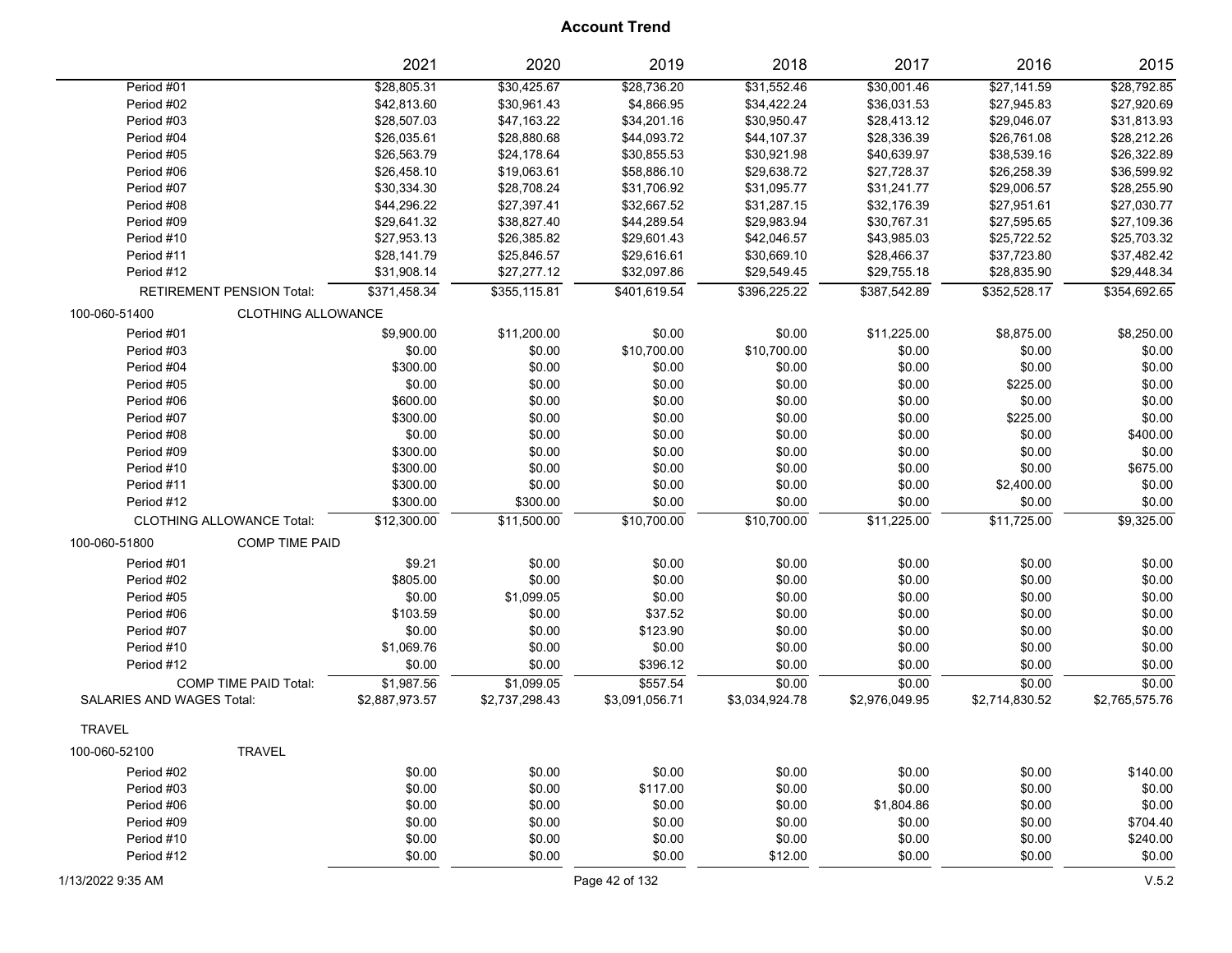|                      |                                      | 2021         | 2020         | 2019         | 2018         | 2017         | 2016         | 2015         |
|----------------------|--------------------------------------|--------------|--------------|--------------|--------------|--------------|--------------|--------------|
|                      | <b>TRAVEL Total:</b>                 | \$0.00       | \$0.00       | \$117.00     | \$12.00      | \$1,804.86   | \$0.00       | \$1,084.40   |
| 100-060-52300        | TRAINING AND EDUCATION               |              |              |              |              |              |              |              |
| Period #01           |                                      | \$0.00       | \$0.00       | \$0.00       | \$0.00       | \$328.00     | \$328.00     | \$0.00       |
| Period #02           |                                      | \$0.00       | \$35.00      | \$0.00       | \$870.00     | \$1,983.00   | \$704.99     | \$355.00     |
| Period #03           |                                      | \$0.00       | \$30.00      | \$418.50     | \$869.99     | \$75.00      | \$495.00     | \$970.00     |
| Period #04           |                                      | \$0.00       | \$0.00       | \$0.00       | \$0.00       | \$466.93     | \$0.00       | \$315.00     |
| Period #05           |                                      | \$0.00       | \$0.00       | \$0.00       | \$400.00     | \$0.00       | \$130.00     | \$0.00       |
| Period #06           |                                      | \$0.00       | \$0.00       | \$0.00       | \$0.00       | \$350.00     | \$0.00       | \$0.00       |
| Period #07           |                                      | \$0.00       | \$0.00       | \$0.00       | \$0.00       | \$0.00       | \$0.00       | \$380.00     |
| Period #08           |                                      | \$0.00       | \$1,215.00   | \$0.00       | \$0.00       | \$0.00       | \$0.00       | \$130.00     |
| Period #09           |                                      | \$0.00       | \$0.00       | \$0.00       | \$0.00       | \$50.00      | \$1,399.00   | \$2,860.00   |
| Period #10           |                                      | \$0.00       | \$0.00       | \$0.00       | \$1,450.00   | \$0.00       | \$140.00     | \$250.00     |
| Period #11           |                                      | \$0.00       | \$0.00       | \$0.00       | \$800.00     | \$185.00     | \$75.00      | \$0.00       |
|                      | <b>TRAINING AND EDUCATION Total:</b> | \$0.00       | \$1,280.00   | \$418.50     | \$4,389.99   | \$3,437.93   | \$3,271.99   | \$5,260.00   |
| <b>TRAVEL Total:</b> |                                      | \$0.00       | \$1,280.00   | \$535.50     | \$4,401.99   | \$5,242.79   | \$3,271.99   | \$6,344.40   |
| CONTRACTUAL SERVICES |                                      |              |              |              |              |              |              |              |
| 100-060-53100        | <b>UTILITIES</b>                     |              |              |              |              |              |              |              |
| Period #01           |                                      | \$20,275.77  | \$23,622.12  | \$18,519.03  | \$0.00       | \$0.00       | \$0.00       | \$0.00       |
| Period #02           |                                      | \$3,118.74   | \$20,949.82  | \$3,778.69   | \$21,054.62  | \$22,123.54  | \$23,844.22  | \$40,085.95  |
| Period #03           |                                      | \$44,115.03  | \$22,304.68  | \$18,409.17  | \$19,007.06  | \$18,053.26  | \$34,673.76  | \$19,170.19  |
| Period #04           |                                      | \$20,731.96  | \$18,983.64  | \$37,349.52  | \$34,373.61  | \$18,920.21  | \$292.41     | \$19,493.10  |
| Period #05           |                                      | \$18,643.77  | \$18,468.56  | \$882.84     | \$1,942.32   | \$16,882.98  | \$36,995.28  | \$18,463.18  |
| Period #06           |                                      | \$21,954.00  | \$20,340.47  | \$19,454.34  | \$18,074.85  | \$33,895.99  | \$828.25     | \$2,825.76   |
| Period #07           |                                      | \$21,035.82  | \$21,656.44  | \$37,219.04  | \$37,183.53  | \$3,315.14   | \$37,295.90  | \$37,133.06  |
| Period #08           |                                      | \$20,697.33  | \$21,971.22  | \$20,842.36  | \$19,876.63  | \$21,779.97  | \$19,368.14  | \$19,849.98  |
| Period #09           |                                      | \$20,671.70  | \$20,062.27  | \$33,809.70  | \$19,654.06  | \$21,628.52  | \$19,363.06  | \$17,292.22  |
| Period #10           |                                      | \$26,478.59  | \$21,579.97  | \$8,982.73   | \$19,027.88  | \$18,505.37  | \$17,737.02  | \$18,805.51  |
| Period #11           |                                      | \$18,568.05  | \$19,291.83  | \$17,381.76  | \$8,179.56   | \$32,717.15  | \$17,459.88  | \$4,808.80   |
| Period #12           |                                      | \$21,873.25  | \$20,929.39  | \$23,207.64  | \$32,362.94  | \$21,629.25  | \$19,134.24  | \$32,046.03  |
|                      | UTILITIES Total:                     | \$258,164.01 | \$250,160.41 | \$239,836.82 | \$230,737.06 | \$229,451.38 | \$226,992.16 | \$229,973.78 |
| 100-060-53200        | <b>COMMUNICATIONS</b>                |              |              |              |              |              |              |              |
| Period #01           |                                      | \$1,027.53   | \$186.08     | \$194.31     | \$0.00       | \$0.00       | \$0.00       | \$0.00       |
| Period #02           |                                      | \$1,739.37   | \$3,025.56   | \$8,904.13   | \$2,002.73   | \$1,781.74   | \$1,904.46   | \$3,041.27   |
| Period #03           |                                      | \$3,957.28   | \$1,986.81   | \$1,754.58   | \$1,905.02   | \$1,665.24   | \$2,477.34   | \$1,686.63   |
| Period #04           |                                      | \$1,101.58   | \$1,720.27   | \$2,993.35   | \$3,114.73   | \$759.35     | \$649.85     | \$1,447.70   |
| Period #05           |                                      | \$1,952.53   | \$1,885.12   | (\$5,549.12) | \$738.18     | \$3,685.75   | \$1,905.08   | \$719.39     |
| Period #06           |                                      | \$1,875.31   | \$1,744.98   | \$799.35     | \$1,864.82   | \$2,006.29   | \$626.49     | \$1,724.75   |
| Period #07           |                                      | \$2,099.46   | \$2,568.44   | \$3,575.00   | \$1,955.86   | \$705.47     | \$3,490.14   | \$2,984.12   |
| Period #08           |                                      | \$1,864.11   | \$964.59     | \$1,336.91   | \$2,044.92   | \$2,071.56   | \$2,348.49   | \$945.28     |
| Period #09           |                                      | \$1,238.70   | \$2,630.91   | \$797.98     | \$1,213.13   | \$1,758.40   | \$1,059.29   | \$782.94     |
| Period #10           |                                      | \$2,832.25   | \$2,006.79   | \$3,817.67   | \$1,917.87   | \$715.76     | \$879.61     | \$2,279.97   |
| Period #11           |                                      | \$710.19     | \$726.21     | \$894.00     | \$2,767.33   | \$2,922.69   | \$2,483.27   | \$820.78     |
| Period #12           |                                      | \$3,045.90   | \$2,699.61   | \$2,466.20   | \$4,065.18   | \$3,455.66   | \$2,429.42   | \$3,095.04   |
|                      | <b>COMMUNICATIONS Total:</b>         | \$23,444.21  | \$22,145.37  | \$21,984.36  | \$23,589.77  | \$21,527.91  | \$20,253.44  | \$19,527.87  |
|                      |                                      |              |              |              |              |              |              |              |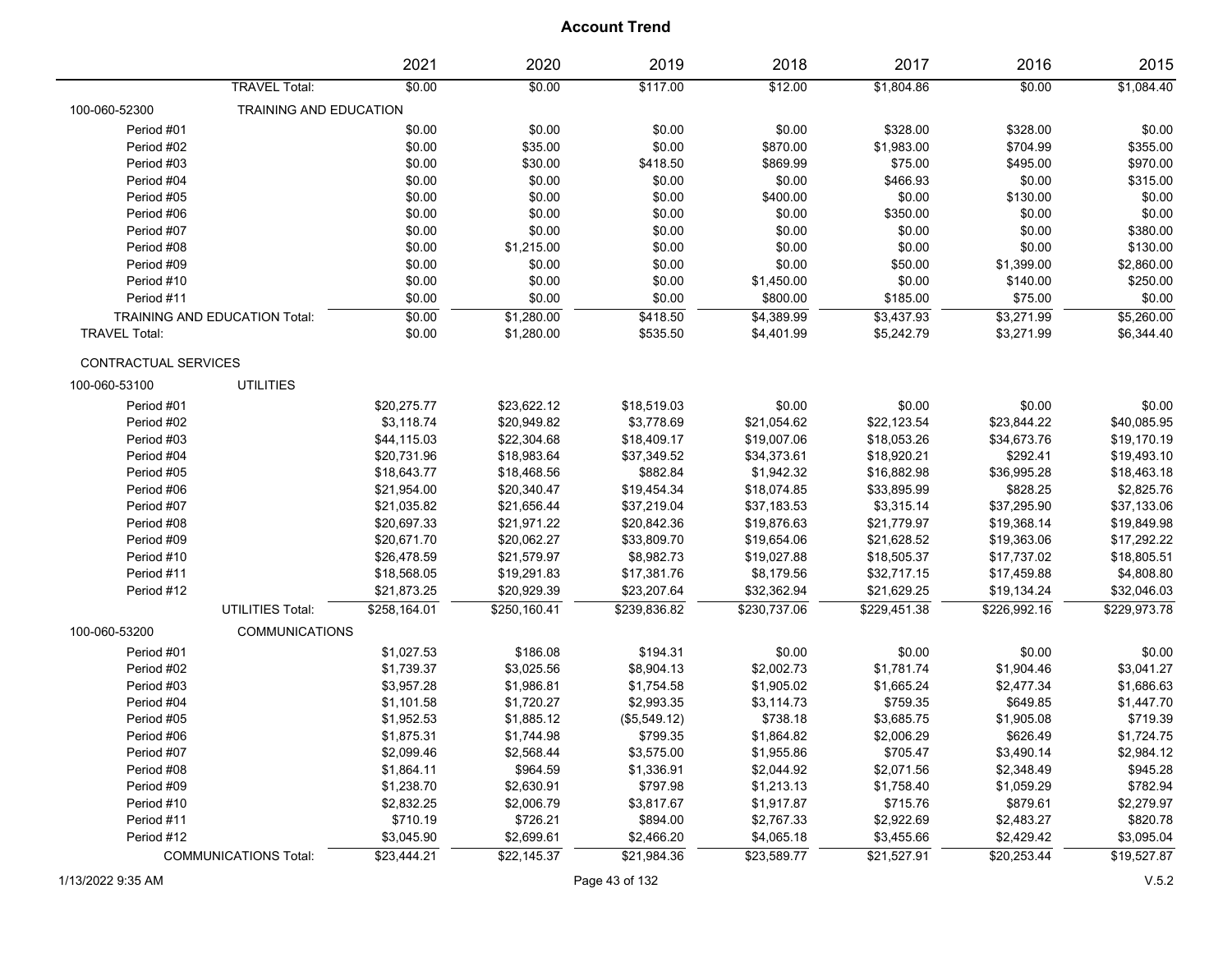|                                 |                                     | 2021        | 2020        | 2019        | 2018        | 2017        | 2016        | 2015        |
|---------------------------------|-------------------------------------|-------------|-------------|-------------|-------------|-------------|-------------|-------------|
| 100-060-53300                   | <b>RENTS AND LEASES</b>             |             |             |             |             |             |             |             |
| Period #01                      |                                     | \$92.00     | \$12.00     | \$5.40      | \$0.00      | \$0.00      | \$0.00      | \$0.00      |
| Period #02                      |                                     | \$92.00     | \$32.98     | \$92.19     | \$5.40      | \$4.50      | \$4.50      | \$743.40    |
| Period #03                      |                                     | \$5,092.00  | \$23.98     | \$1,758.39  | \$15.30     | \$10.80     | \$24.55     | \$162.30    |
| Period #04                      |                                     | \$92.00     | \$16.50     | \$561.14    | \$14.40     | \$113.36    | \$605.00    | \$582.00    |
| Period #05                      |                                     | \$92.00     | \$0.00      | \$15.89     | \$9.90      | \$254.50    | \$14.40     | \$227.40    |
| Period #06                      |                                     | \$573.45    | \$0.00      | \$5.40      | \$0.00      | \$24.30     | \$0.00      | \$9.90      |
| Period #07                      |                                     | \$188.00    | \$975.00    | \$348.48    | \$1,018.23  | \$32.70     | \$70.48     | \$1,838.98  |
| Period #08                      |                                     | \$92.00     | \$300.00    | \$22.49     | \$168.90    | \$5.40      | \$704.50    | \$392.11    |
| Period #09                      |                                     | \$500.00    | \$0.00      | \$22.49     | \$327.87    | \$19.80     | \$0.00      | \$48.10     |
| Period #10                      |                                     | \$1,039.96  | \$0.00      | \$138.31    | \$15.89     | \$1,280.40  | \$0.00      | \$9.00      |
| Period #11                      |                                     | \$130.80    | \$0.00      | \$522.49    | \$5.40      | \$4.50      | \$250.00    | \$0.00      |
| Period #12                      |                                     | \$0.00      | \$350.00    | \$1,272.49  | \$35.38     | \$254.50    | \$44.74     | \$4.50      |
|                                 | <b>RENTS AND LEASES Total:</b>      | \$7,984.21  | \$1,710.46  | \$4,765.16  | \$1,616.67  | \$2,004.76  | \$1,718.17  | \$4,017.69  |
| 100-060-53400                   | PROFESSIONAL SERVICES               |             |             |             |             |             |             |             |
| Period #04                      |                                     | \$0.00      | \$497.68    | \$0.00      | \$0.00      | \$0.00      | \$12,000.00 | \$0.00      |
| Period #05                      |                                     | \$0.00      | \$0.00      | \$0.00      | \$0.00      | \$1,775.00  | \$8,025.00  | \$7,750.00  |
| Period #06                      |                                     | \$0.00      | \$0.00      | \$0.00      | \$0.00      | \$7,500.00  | \$0.00      | \$0.00      |
| Period #07                      |                                     | \$550.85    | \$0.00      | \$0.00      | \$14,500.00 | \$0.00      | \$0.00      | \$0.00      |
| Period #08                      |                                     | \$99.00     | \$1,273.80  | \$0.00      | \$0.00      | \$0.00      | \$410.00    | \$0.00      |
| Period #09                      |                                     | \$0.00      | (\$636.90)  | \$6,700.00  | \$1,700.00  | \$0.00      | \$750.00    | \$12,850.00 |
| Period #10                      |                                     | \$910.00    | \$0.00      | \$0.00      | \$485.10    | \$0.00      | \$875.00    | \$9,240.00  |
| Period #12                      |                                     | \$2,100.00  | \$0.00      | \$0.00      | \$0.00      | \$0.00      | \$0.00      | \$250.00    |
|                                 | PROFESSIONAL SERVICES Total:        | \$3,659.85  | \$1,134.58  | \$6,700.00  | \$16,685.10 | \$9,275.00  | \$22,060.00 | \$30,090.00 |
| 100-060-53600                   | INSURANCE AND BONDING               |             |             |             |             |             |             |             |
| Period #02                      |                                     | \$0.00      | \$0.00      | \$110.00    | \$0.00      | \$0.00      | \$0.00      | \$0.00      |
| Period #03                      |                                     | \$0.00      | \$0.00      | \$0.00      | \$0.00      | \$0.00      | \$156.00    | \$0.00      |
| Period #05                      |                                     | \$1,100.00  | \$0.00      | \$1,100.00  | \$1,100.00  | \$1,200.00  | \$1,200.00  | \$2,693.00  |
| Period #06                      |                                     | \$0.00      | \$0.00      | \$0.00      | \$0.00      | \$40,644.90 | \$0.00      | \$38,895.17 |
| Period #07                      |                                     | \$0.00      | \$41,493.08 | \$41,679.27 | \$0.00      | \$0.00      | \$40,970.14 | \$0.00      |
| Period #08                      |                                     | \$44,419.55 | \$0.00      | \$3,344.00  | \$41,231.70 | \$0.00      | \$0.00      | \$0.00      |
| Period #11                      |                                     | \$0.00      | \$0.00      | \$111.00    | \$0.00      | \$0.00      | \$0.00      | \$0.00      |
|                                 | <b>INSURANCE AND BONDING Total:</b> | \$45,519.55 | \$41,493.08 | \$46,344.27 | \$42,331.70 | \$41,844.90 | \$42,326.14 | \$41,588.17 |
| 100-060-53700                   | PRINTING AND ADVERTISING            |             |             |             |             |             |             |             |
| Period #02                      |                                     | \$0.00      | \$40.00     | \$0.00      | \$0.00      | \$0.00      | \$0.00      | \$0.00      |
| Period #03                      |                                     | \$975.00    | \$620.18    | \$0.00      | \$0.00      | \$633.50    | \$0.00      | \$55.46     |
| Period #04                      |                                     | \$0.00      | \$0.00      | \$0.00      | \$0.00      | (\$633.50)  | \$100.60    | \$0.00      |
| Period #05                      |                                     | \$288.40    | \$0.00      | \$0.00      | \$0.00      | \$316.75    | \$0.00      | \$51.90     |
| Period #07                      |                                     | \$0.00      | \$0.00      | \$0.00      | \$0.00      | \$0.00      | \$2,012.22  | \$0.00      |
| Period #09                      |                                     | \$40.00     | \$0.00      | \$0.00      | \$0.00      | \$0.00      | \$0.00      | \$553.50    |
| Period #10                      |                                     | \$627.00    | \$0.00      | \$0.00      | \$224.01    | \$0.00      | \$364.98    | \$0.00      |
| Period #11                      |                                     | \$0.00      | \$0.00      | \$900.91    | \$0.00      | \$0.00      | \$421.78    | \$605.44    |
| Period #12                      |                                     | \$160.00    | \$0.00      | \$0.00      | \$0.00      | \$40.00     | \$0.00      | \$0.00      |
| PRINTING AND ADVERTISING Total: |                                     | \$2,090.40  | \$660.18    | \$900.91    | \$224.01    | \$356.75    | \$2,899.58  | \$1,266.30  |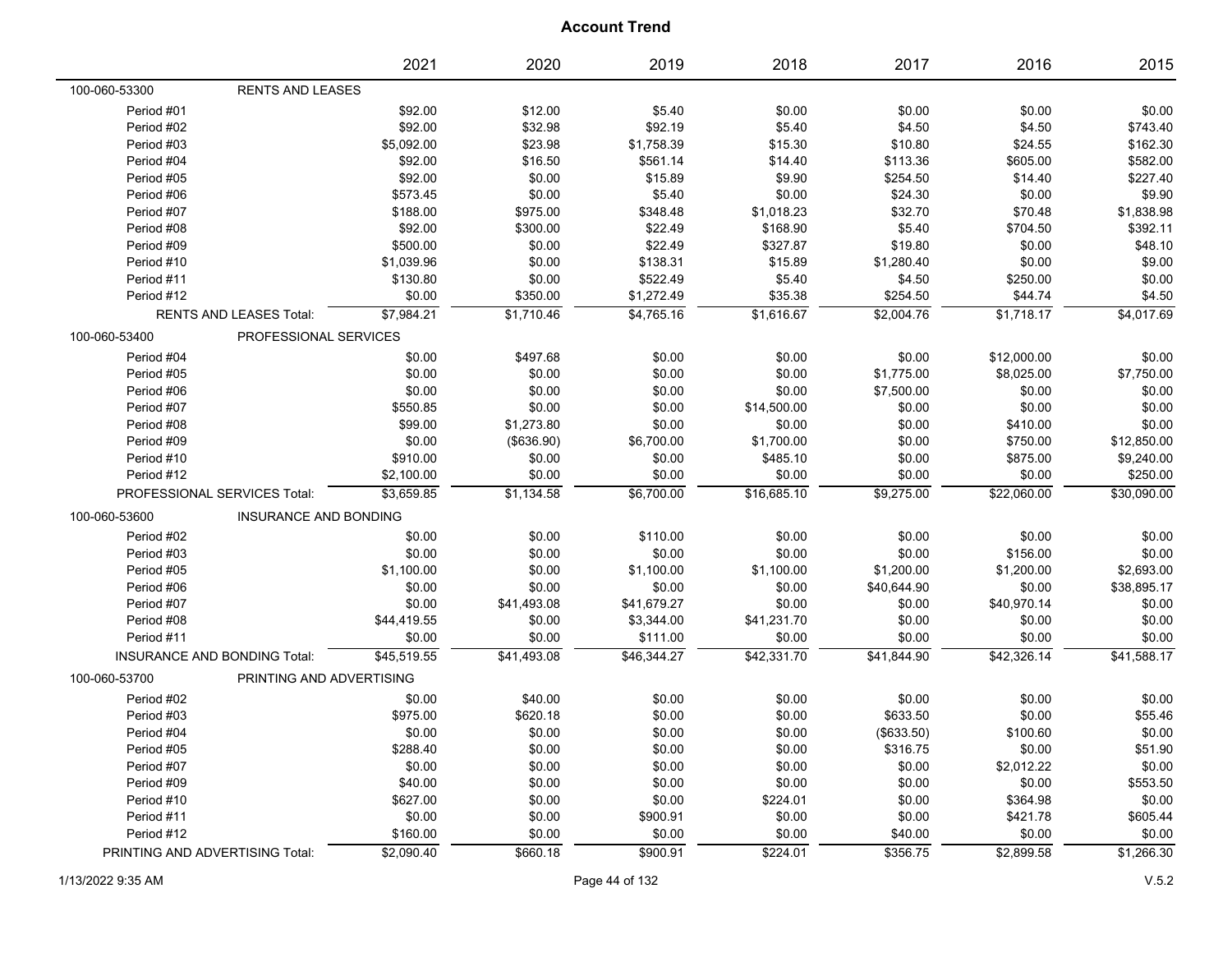|                                    |                               | 2021           | 2020                        | 2019           | 2018           | 2017           | 2016           | 2015           |
|------------------------------------|-------------------------------|----------------|-----------------------------|----------------|----------------|----------------|----------------|----------------|
| 100-060-53900                      | MISC CONTRACTUAL              |                |                             |                |                |                |                |                |
| Period #01                         |                               | \$118,013.35   | \$116,556.68                | \$94,588.96    | \$0.00         | \$0.00         | \$0.00         | \$0.00         |
| Period #02                         |                               | \$110,633.41   | \$109,127.54                | \$145,402.14   | \$109,718.76   | \$184,886.42   | \$90,604.09    | \$100,256.63   |
| Period #03                         |                               | \$165,104.18   | \$112,952.14                | \$106,247.24   | \$224,356.14   | \$87,907.26    | \$157,104.94   | \$159,824.43   |
| Period #04                         |                               | \$117,819.36   | \$122,130.47                | \$115,301.29   | \$105,806.61   | \$20,143.56    | \$1,173.46     | \$83,794.56    |
| Period #05                         |                               | \$145,690.25   | \$114,787.40                | \$113,222.12   | \$2,563.61     | \$96,828.46    | \$177,338.76   | \$93,137.84    |
| Period #06                         |                               | \$10,809.16    | \$122,770.10                | \$148,262.82   | \$113,633.17   | \$90,117.62    | \$95,289.86    | \$95,329.02    |
| Period #07                         |                               | \$21,470.55    | \$141,803.69                | \$119,578.03   | \$232,724.13   | \$111,654.99   | \$106,336.77   | \$100,893.60   |
| Period #08                         |                               | \$372,213.57   | \$129,902.28                | \$125,060.45   | \$116,320.90   | \$19,146.40    | \$93,324.70    | \$89,375.34    |
| Period #09                         |                               | \$13,327.28    | \$8,857.81                  | \$116,533.83   | \$13,465.21    | \$308,882.52   | \$94,737.43    | \$83,617.99    |
| Period #10                         |                               | \$131,876.50   | \$257,831.96                | \$116,115.70   | \$212,997.10   | \$102,611.21   | \$93,911.13    | \$93,146.27    |
| Period #11                         |                               | \$128,875.03   | \$125,642.42                | \$128,956.23   | \$13,329.08    | \$117,572.91   | \$109,865.98   | \$85,276.35    |
| Period #12                         |                               | \$290,409.38   | \$119,556.62                | \$141,373.01   | \$231,617.21   | \$112,405.80   | \$113,393.71   | \$102,939.74   |
|                                    | MISC CONTRACTUAL Total:       | \$1,626,242.02 | $\overline{\$1,481,919.11}$ | \$1,470,641.82 | \$1,376,531.92 | \$1,252,157.15 | \$1,133,080.83 | \$1,087,591.77 |
| <b>CONTRACTUAL SERVICES Total:</b> |                               | \$1,967,104.25 | \$1,799,223.19              | \$1,791,173.34 | \$1,691,716.23 | \$1,556,617.85 | \$1,449,330.32 | \$1,414,055.58 |
| <b>MATERIALS AND SUPPLIES</b>      |                               |                |                             |                |                |                |                |                |
| 100-060-54100                      | <b>OFFICE SUPPLIES</b>        |                |                             |                |                |                |                |                |
| Period #01                         |                               | \$0.00         | \$28.12                     | \$0.00         | \$0.00         | \$0.00         | \$0.00         | \$0.00         |
| Period #02                         |                               | \$114.70       | \$42.66                     | \$0.00         | \$0.00         | \$105.06       | \$268.04       | \$465.71       |
| Period #03                         |                               | \$239.33       | \$0.00                      | \$349.83       | \$0.00         | \$53.70        | \$28.72        | \$2.85         |
| Period #04                         |                               | \$0.00         | \$119.91                    | \$17.31        | \$221.22       | \$89.28        | \$83.16        | \$107.25       |
| Period #05                         |                               | \$20.13        | \$21.99                     | \$0.00         | \$52.80        | \$333.09       | \$100.57       | \$0.00         |
| Period #06                         |                               | \$142.42       | \$179.50                    | \$65.98        | \$0.00         | \$61.15        | \$190.90       | \$88.88        |
| Period #07                         |                               | \$59.36        | \$124.62                    | \$63.06        | \$85.96        | \$4.53         | \$53.70        | \$346.60       |
| Period #08                         |                               | \$423.27       | \$26.65                     | \$0.00         | \$0.00         | \$86.59        | \$168.21       | \$0.00         |
| Period #09                         |                               | \$79.49        | \$85.04                     | \$0.00         | \$0.00         | \$198.84       | \$0.00         | \$84.36        |
| Period #10                         |                               | \$260.95       | \$0.00                      | \$405.44       | \$164.38       | \$0.00         | \$48.94        | \$0.00         |
| Period #11                         |                               | \$0.00         | \$0.00                      | \$154.32       | \$79.54        | \$74.79        | \$360.72       | \$348.43       |
| Period #12                         |                               | \$68.77        | \$0.00                      | \$71.41        | \$0.00         | \$143.13       | \$54.11        | \$53.19        |
|                                    | <b>OFFICE SUPPLIES Total:</b> | \$1,408.42     | \$628.49                    | \$1,127.35     | \$603.90       | \$1,150.16     | \$1,357.07     | \$1,497.27     |
| 100-060-54200                      | OPERATING SUPPLIES            |                |                             |                |                |                |                |                |
| Period #01                         |                               | \$14,404.33    | \$36.48                     | \$260.26       | \$0.00         | \$0.00         | \$0.00         | \$0.00         |
| Period #02                         |                               | \$3,018.76     | \$22,288.86                 | \$51,443.43    | \$22,921.77    | \$21,342.47    | \$16,823.92    | \$27,503.87    |
| Period #03                         |                               | \$79,011.86    | \$15,960.81                 | \$26,704.99    | \$38,964.37    | \$16,972.77    | \$15,601.76    | \$39,680.80    |
| Period #04                         |                               | \$39,428.70    | \$9,268.50                  | \$14,856.42    | \$23,497.09    | \$17,067.94    | \$2,551.45     | \$19,695.23    |
| Period #05                         |                               | \$21,740.98    | \$15,491.10                 | \$28,112.97    | \$3,894.29     | \$20,919.88    | \$36,395.96    | \$22,133.11    |
| Period #06                         |                               | (\$6,314.49)   | \$42,341.90                 | \$50,190.93    | \$27,296.86    | \$28,473.54    | \$24,984.04    | \$32,874.16    |
| Period #07                         |                               | \$25,557.47    | \$24,196.75                 | \$29,567.53    | \$24,025.65    | \$28,749.58    | \$27,203.90    | \$32,071.47    |
| Period #08                         |                               | \$28,531.85    | \$18,326.02                 | \$25,534.41    | \$43,367.11    | \$16,318.23    | \$26,260.15    | \$7,583.13     |
| Period #09                         |                               | \$30,410.80    | \$5,912.58                  | \$23,347.17    | \$29,788.64    | \$27,313.71    | \$20,189.31    | \$18,674.56    |
| Period #10                         |                               | \$28,124.59    | \$28,986.55                 | \$31,112.95    | \$19,023.80    | \$18,634.41    | \$22,769.06    | \$35,836.61    |
| Period #11                         |                               | \$14,424.26    | \$13,796.88                 | \$18,224.93    | \$33,941.26    | \$19,562.48    | \$18,446.28    | \$16,166.00    |
| Period #12                         |                               | \$42,923.31    | \$19,839.28                 | \$38,510.21    | \$25,684.16    | \$53,366.48    | \$35,029.53    | \$25,159.37    |
|                                    | OPERATING SUPPLIES Total:     | \$321,262.42   | \$216,445.71                | \$337,866.20   | \$292,405.00   | \$268,721.49   | \$246,255.36   | \$277,378.31   |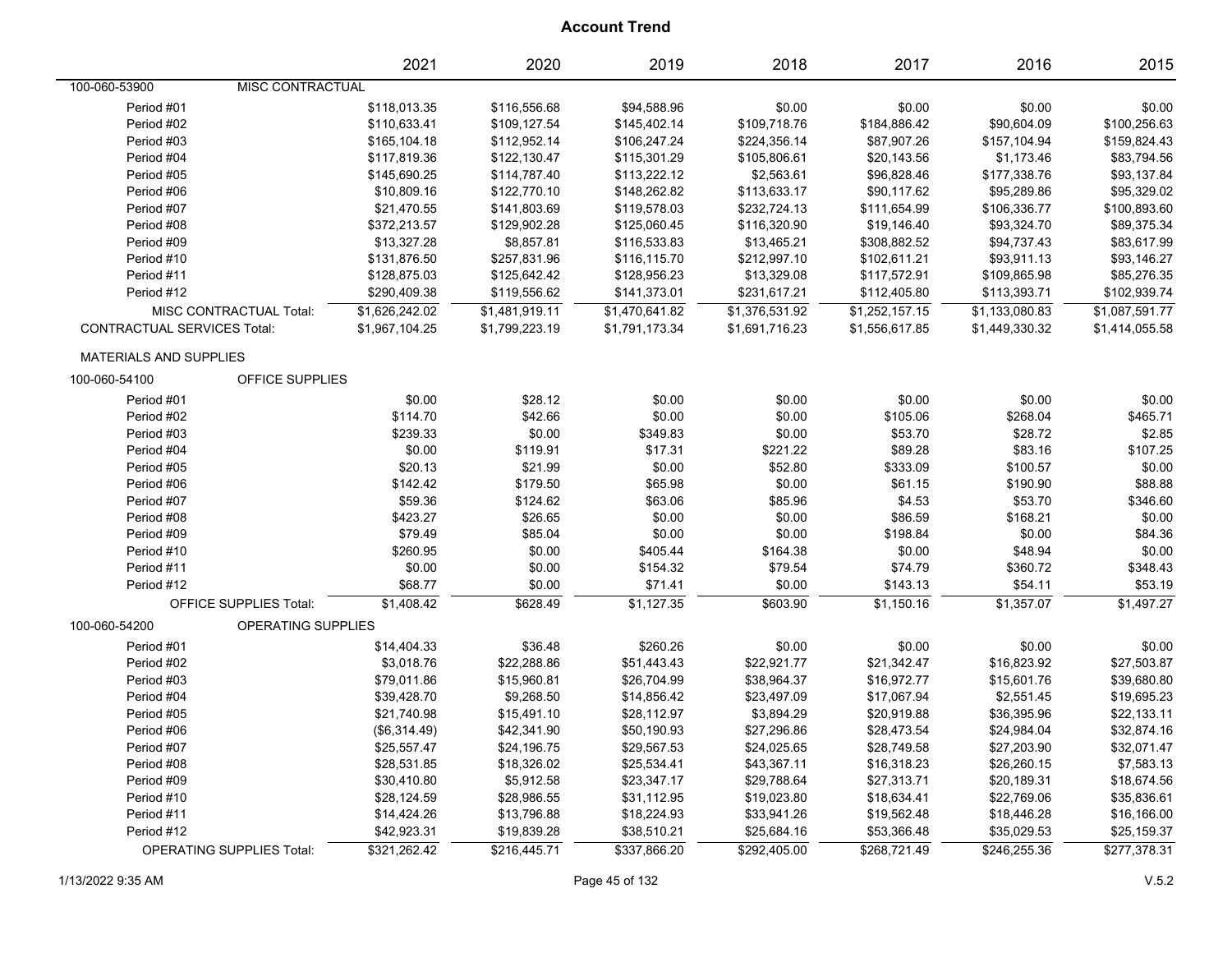|                                                 |                                 | 2021           | 2020           | 2019           | 2018           | 2017           | 2016           | 2015           |
|-------------------------------------------------|---------------------------------|----------------|----------------|----------------|----------------|----------------|----------------|----------------|
| 100-060-54300                                   | <b>REPAIRS AND MAINT</b>        |                |                |                |                |                |                |                |
| Period #01                                      |                                 | \$21,554.15    | \$1,772.90     | \$3,250.88     | \$0.00         | \$0.00         | \$0.00         | \$0.00         |
| Period #02                                      |                                 | \$14,308.83    | \$33,997.29    | \$62,877.71    | \$26,355.83    | \$40,487.10    | \$53,804.05    | \$50,382.12    |
| Period #03                                      |                                 | \$29,267.26    | \$30,698.33    | \$31,682.71    | \$47,222.95    | \$25,310.67    | \$36,821.87    | \$36,447.08    |
| Period #04                                      |                                 | \$31,884.95    | \$31,065.37    | \$38,941.72    | \$31,048.07    | \$38,402.06    | \$18,845.98    | \$29,349.90    |
| Period #05                                      |                                 | \$19,911.88    | \$29,589.28    | \$30,845.67    | \$11,971.77    | \$50,326.11    | \$28,881.41    | \$44,814.42    |
| Period #06                                      |                                 | \$158,173.53   | \$16,979.85    | \$47,714.01    | \$33,361.34    | \$42,121.76    | \$20,221.36    | \$47,123.01    |
| Period #07                                      |                                 | \$29,767.63    | \$22,823.87    | \$36,124.70    | \$49,794.94    | \$29,516.38    | \$34,760.74    | \$39,797.37    |
| Period #08                                      |                                 | \$54,136.20    | \$32,775.71    | \$17,205.15    | \$28,277.87    | \$40,327.34    | \$22,889.00    | \$46,214.75    |
| Period #09                                      |                                 | \$47,452.03    | \$15,389.06    | \$19,683.58    | \$34,239.10    | \$26,637.17    | \$27,047.95    | \$46,412.63    |
| Period #10                                      |                                 | \$41,246.85    | \$76,518.87    | \$21,024.22    | \$30,522.52    | \$44,902.04    | \$24,693.27    | \$32,232.79    |
| Period #11                                      |                                 | \$18,694.57    | \$20,574.70    | \$27,071.86    | \$30,660.91    | \$27,595.56    | \$29,147.17    | \$18,003.76    |
| Period #12                                      |                                 | \$69,775.73    | \$91,118.46    | \$34,262.33    | \$82,683.16    | \$42,594.53    | \$63,787.72    | \$45,471.17    |
|                                                 | <b>REPAIRS AND MAINT Total:</b> | \$536,173.61   | \$403,303.69   | \$370,684.54   | \$406,138.46   | \$408,220.72   | \$360,900.52   | \$436,249.00   |
| <b>MATERIALS AND SUPPLIES Total:</b>            |                                 | \$858,844.45   | \$620,377.89   | \$709,678.09   | \$699,147.36   | \$678,092.37   | \$608,512.95   | \$715,124.58   |
| <b>PUBLIC WORKS Total:</b>                      |                                 | \$5,713,922.27 | \$5,158,179.51 | \$5,592,443.64 | \$5,430,190.36 | \$5,216,002.96 | \$4,775,945.78 | \$4,901,100.32 |
| <b>ENGINEERING</b><br><b>SALARIES AND WAGES</b> |                                 |                |                |                |                |                |                |                |
| 100-061-51000                                   | <b>SALARIES AND WAGES</b>       |                |                |                |                |                |                |                |
| Period #01                                      |                                 | \$21,045.04    | \$31,523.44    | \$39,106.85    | \$38,710.13    | \$35,439.92    | \$34,850.18    | \$52,197.34    |
| Period #02                                      |                                 | \$21,181.62    | \$31,787.65    | \$37,711.08    | \$37,187.85    | \$35,508.60    | \$35,032.31    | \$34,422.12    |
| Period #03                                      |                                 | \$34,956.30    | \$51,968.91    | \$49,104.43    | \$49,816.24    | \$48,487.19    | \$51,994.28    | \$51,400.44    |
| Period #04                                      |                                 | \$21,181.63    | \$31,788.41    | \$38,472.06    | \$37,191.54    | \$36,250.23    | \$35,689.93    | \$35,765.89    |
| Period #05                                      |                                 | \$21,184.37    | \$27,471.30    | \$38,394.79    | \$37,201.13    | \$46,121.08    | \$35,228.31    | \$34,848.53    |
| Period #06                                      |                                 | \$21,192.13    | \$17,684.50    | \$37,949.02    | \$55,806.61    | \$54,717.47    | \$37,960.66    | \$34,855.32    |
| Period #07                                      |                                 | \$31,876.04    | \$32,021.90    | \$37,951.78    | \$38,658.11    | \$37,905.14    | \$52,845.38    | \$52,275.29    |
| Period #08                                      |                                 | \$23,089.33    | \$20,878.58    | \$57,050.97    | \$37,206.64    | \$36,477.63    | \$35,230.26    | \$34,850.19    |
| Period #09                                      |                                 | \$24,787.57    | \$20,878.35    | \$37,954.51    | \$37,207.67    | \$36,477.65    | \$35,230.26    | \$34,850.19    |
| Period #10                                      |                                 | \$24,787.33    | \$20,878.08    | \$37,945.01    | \$42,213.35    | \$37,905.41    | \$35,230.26    | \$34,850.19    |
| Period #11                                      |                                 | \$24,788.35    | \$20,878.07    | \$37,943.53    | \$57,048.59    | \$36,477.65    | \$35,230.26    | \$34,850.19    |
| Period #12                                      |                                 | \$41,697.99    | \$31,317.38    | \$92,570.05    | \$39,745.98    | \$57,043.29    | \$55,677.84    | \$53,547.03    |
|                                                 | SALARIES AND WAGES Total:       | \$311,767.70   | \$339,076.57   | \$542,154.08   | \$507,993.84   | \$498,811.26   | \$480,199.93   | \$488,712.72   |
| 100-061-51100                                   | <b>OVERTIME</b>                 |                |                |                |                |                |                |                |
| Period #01                                      |                                 | \$0.00         | \$0.00         | \$982.27       | \$0.00         | \$0.00         | \$0.00         | \$549.99       |
| Period #02                                      |                                 | \$0.00         | \$0.00         | \$799.75       | \$136.73       | \$0.00         | \$0.00         | \$0.00         |
| Period #03                                      |                                 | \$0.00         | \$0.00         | \$835.95       | \$0.00         | \$0.00         | \$12.78        | \$782.01       |
| Period #04                                      |                                 | \$0.00         | \$0.00         | \$807.39       | \$617.59       | \$725.72       | \$181.24       | \$2,843.69     |
| Period #05                                      |                                 | \$0.00         | \$0.00         | \$1,186.70     | \$1,651.94     | \$2,541.15     | \$2,310.34     | \$3,183.04     |
| Period #06                                      |                                 | \$0.00         | \$0.00         | \$2,705.44     | \$6,134.49     | \$6,769.10     | \$4,614.61     | \$6,160.73     |
| Period #07                                      |                                 | \$1,965.52     | \$0.00         | \$1,888.48     | \$2,487.25     | \$1,729.53     | \$6,098.35     | \$7,371.76     |
| Period #08                                      |                                 | \$1,613.27     | \$0.00         | \$4,698.30     | \$5,061.65     | \$1,669.77     | \$4,799.37     | \$4,294.30     |
| Period #09                                      |                                 | \$943.38       | \$0.00         | \$3,235.62     | \$6,795.68     | \$321.87       | \$3,506.24     | \$2,732.18     |
| Period #10                                      |                                 | \$368.89       | \$0.00         | \$662.62       | \$2,810.68     | \$0.00         | \$959.16       | \$2,255.27     |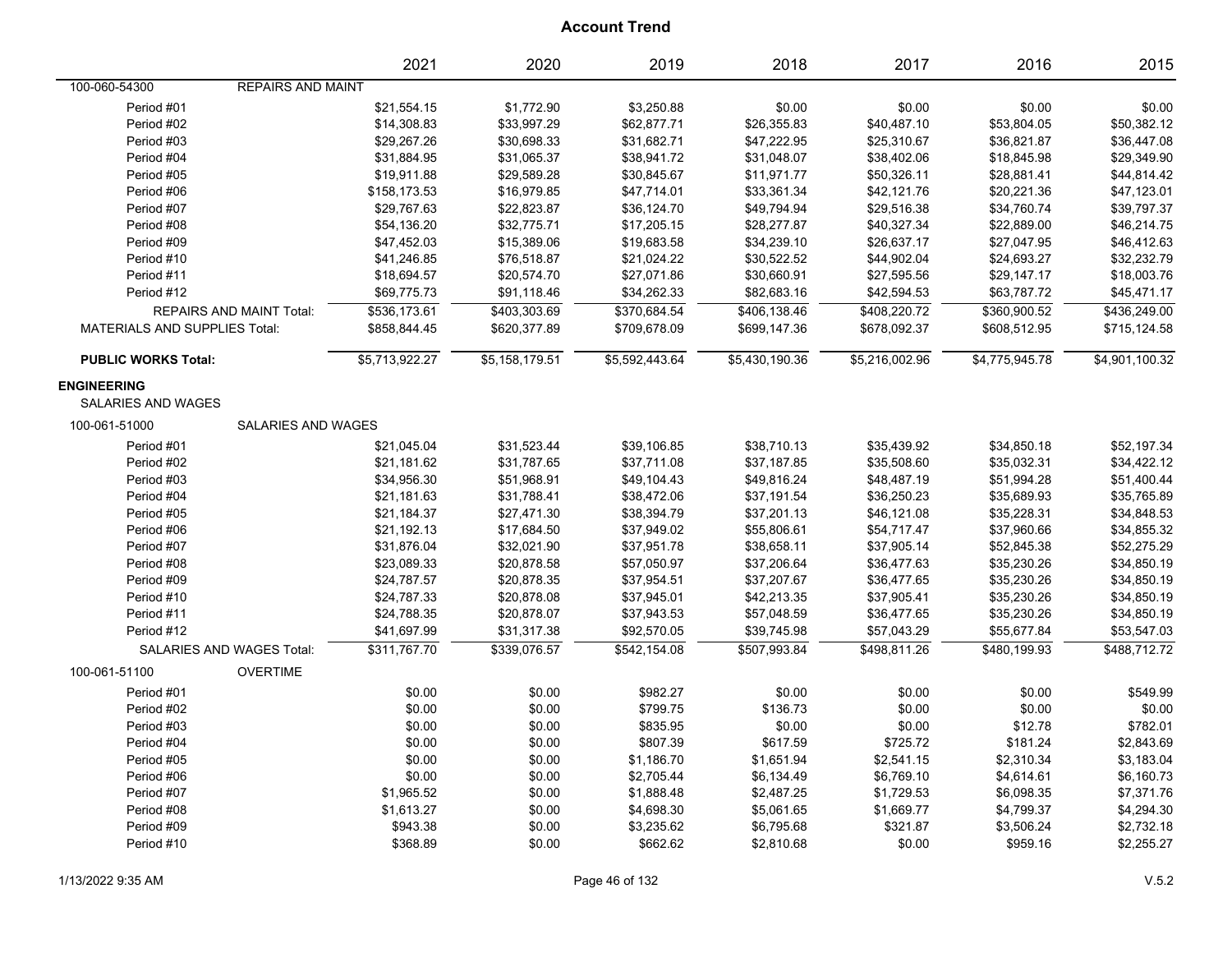|                                  |                                  | 2021                 | 2020             | 2019               | 2018                     | 2017              | 2016                 | 2015                  |
|----------------------------------|----------------------------------|----------------------|------------------|--------------------|--------------------------|-------------------|----------------------|-----------------------|
| Period #11<br>Period #12         |                                  | \$307.41<br>\$399.62 | \$0.00<br>\$0.00 | \$129.56<br>\$0.00 | \$1,418.83<br>\$1,050.48 | \$0.00<br>\$80.47 | \$2,127.79<br>\$0.00 | \$2,031.58<br>\$76.68 |
|                                  | <b>OVERTIME Total:</b>           | \$5,598.09           | \$0.00           | \$17,932.08        | \$28,165.32              | \$13,837.61       | \$24,609.88          | \$32,281.23           |
| 100-061-51200                    | RETIREMENT PENSION               |                      |                  |                    |                          |                   |                      |                       |
| Period #01                       |                                  | \$3,244.03           | \$5,550.94       | \$5,972.85         | \$5,431.00               | \$5,822.14        | \$5,541.11           | \$6,661.14            |
| Period #02                       |                                  | \$4,730.11           | \$5,370.16       | \$826.63           | \$5,687.99               | \$5,455.46        | \$5,366.49           | \$5,283.52            |
| Period #03                       |                                  | \$3,266.48           | \$7,119.42       | \$5,934.93         | \$5,746.19               | \$5,479.23        | \$5,394.81           | \$5,309.36            |
| Period #04                       |                                  | \$3,266.50           | \$4,901.95       | \$8,738.81         | \$8,353.27               | \$5,597.55        | \$5,436.40           | \$5,493.20            |
| Period #05                       |                                  | \$3,266.78           | \$4,289.13       | \$6,361.34         | \$6,231.39               | \$8,866.63        | \$8,123.22           | \$5,933.72            |
| Period #06                       |                                  | \$3,267.44           | \$2,862.49       | \$11,412.36        | \$6,210.31               | \$7,494.99        | \$6,062.76           | \$8,756.89            |
| Period #07                       |                                  | \$3,542.55           | \$3,383.51       | \$6,263.06         | \$6,333.34               | \$6,335.91        | \$6,784.07           | \$6,630.02            |
| Period #08                       |                                  | \$5,209.97           | \$3,320.73       | \$6,503.93         | \$6,354.49               | \$6,084.53        | \$6,068.68           | \$5,998.26            |
| Period #09                       |                                  | \$3,885.53           | \$4,685.62       | \$9,274.65         | \$6,536.88               | \$5,856.76        | \$6,155.81           | \$6,008.94            |
| Period #10                       |                                  | \$3,967.82           | \$3,222.51       | \$6,156.77         | \$9,678.70               | \$8,493.31        | \$5,937.81           | \$5,783.35            |
| Period #11                       |                                  | \$3,843.47           | \$3,222.48       | \$5,886.07         | \$6,913.65               | \$5,850.01        | \$8,213.48           | \$8,286.71            |
| Period #12                       |                                  | \$4,132.98           | \$3,379.23       | \$6,701.43         | \$6,114.59               | \$5,665.40        | \$5,909.52           | \$5,829.34            |
|                                  | <b>RETIREMENT PENSION Total:</b> | \$45,623.66          | \$51,308.17      | \$80,032.83        | \$79,591.80              | \$77,001.92       | \$74,994.16          | \$75,974.45           |
| 100-061-51400                    | <b>CLOTHING ALLOWANCE</b>        |                      |                  |                    |                          |                   |                      |                       |
| Period #01                       |                                  | \$1,300.00           | \$1,300.00       | \$0.00             | \$0.00                   | \$1,700.00        | \$1,700.00           | \$1,600.00            |
| Period #03                       |                                  | \$0.00               | \$0.00           | \$1,700.00         | \$1,700.00               | \$0.00            | \$0.00               | \$0.00                |
| Period #06                       |                                  | \$0.00               | \$450.00         | \$0.00             | \$0.00                   | \$0.00            | \$0.00               | \$0.00                |
| Period #12                       |                                  | \$400.00             | \$0.00           | \$0.00             | \$0.00                   | \$0.00            | \$0.00               | \$0.00                |
|                                  | <b>CLOTHING ALLOWANCE Total:</b> | \$1,700.00           | \$1,750.00       | \$1,700.00         | \$1,700.00               | \$1,700.00        | \$1,700.00           | \$1,600.00            |
| 100-061-51800                    | <b>COMP TIME PAID</b>            |                      |                  |                    |                          |                   |                      |                       |
| Period #04                       |                                  | \$0.00               | \$0.00           | \$1,483.47         | \$0.00                   | \$0.00            | \$0.00               | \$0.00                |
| Period #05                       |                                  | \$0.00               | \$4,108.48       | \$0.00             | \$0.00                   | \$0.00            | \$0.00               | \$0.00                |
| Period #12                       |                                  | \$0.00               | \$0.00           | \$3,568.23         | \$0.00                   | \$0.00            | \$0.00               | \$0.00                |
|                                  | <b>COMP TIME PAID Total:</b>     | \$0.00               | \$4,108.48       | \$5,051.70         | \$0.00                   | \$0.00            | \$0.00               | \$0.00                |
| <b>SALARIES AND WAGES Total:</b> |                                  | \$364,689.45         | \$396,243.22     | \$646,870.69       | \$617,450.96             | \$591,350.79      | \$581,503.97         | \$598,568.40          |
| <b>TRAVEL</b>                    |                                  |                      |                  |                    |                          |                   |                      |                       |
| 100-061-52100                    | <b>TRAVEL</b>                    |                      |                  |                    |                          |                   |                      |                       |
| Period #03                       |                                  | \$0.00               | \$0.00           | \$504.08           | \$655.64                 | \$359.38          | \$0.00               | \$114.45              |
| Period #04                       |                                  | \$0.00               | \$124.00         | \$0.00             | \$124.31                 | \$0.00            | \$282.80             | \$0.00                |
| Period #05                       |                                  | \$0.00               | \$0.00           | \$320.86           | \$167.60                 | \$0.00            | \$300.56             | \$120.24              |
| Period #06                       |                                  | \$0.00               | \$0.00           | \$0.00             | \$3.75                   | \$250.96          | \$0.00               | \$0.00                |
| Period #07                       |                                  | \$0.00               | \$0.00           | \$292.24           | \$110.41                 | \$0.00            | \$0.00               | \$0.00                |
| Period #08                       |                                  | \$0.00               | \$0.00           | \$12.00            | \$0.00                   | \$0.00            | \$100.00             | \$0.00                |
| Period #09                       |                                  | \$0.00               | \$0.00           | \$0.00             | \$0.00                   | \$0.00            | \$9.00               | \$0.00                |
| Period #10                       |                                  | \$0.00               | \$0.00           | \$0.00             | \$413.05                 | \$218.00          | \$126.50             | \$0.00                |
| Period #11                       |                                  | \$0.00               | \$0.00           | \$384.60           | \$137.34                 | \$154.00          | \$223.80             | \$316.29              |
| Period #12                       |                                  | \$473.20             | \$0.00           | \$9.00             | \$6.50                   | \$0.00            | \$0.00               | \$0.00                |
|                                  |                                  |                      |                  |                    |                          |                   |                      |                       |
|                                  | <b>TRAVEL Total:</b>             | \$473.20             | \$124.00         | \$1,522.78         | \$1,618.60               | \$982.34          | \$1,042.66           | \$550.98              |

100-061-52300 TRAINING AND EDUCATION

1/13/2022 9:35 AM Page 47 of 132 V.5.2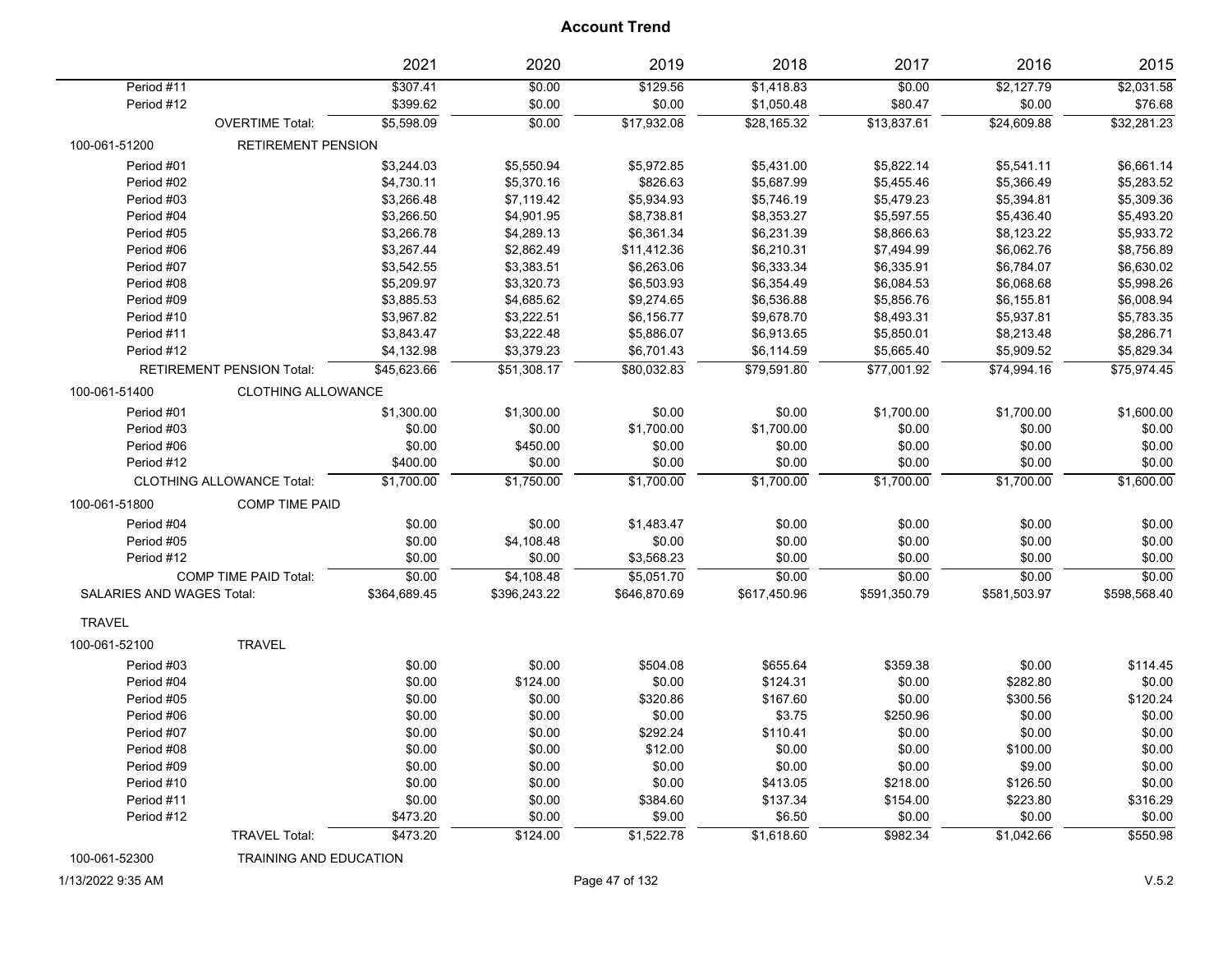|                             |                                      | 2021        | 2020        | 2019         | 2018         | 2017         | 2016         | 2015         |
|-----------------------------|--------------------------------------|-------------|-------------|--------------|--------------|--------------|--------------|--------------|
| Period #02                  |                                      | \$0.00      | \$195.00    | \$245.00     | \$0.00       | \$0.00       | \$0.00       | \$209.85     |
| Period #03                  |                                      | \$0.00      | \$0.00      | \$375.00     | \$520.00     | \$220.00     | \$195.00     | \$195.00     |
| Period #05                  |                                      | \$0.00      | \$0.00      | \$0.00       | \$0.00       | \$50.00      | \$0.00       | \$0.00       |
| Period #07                  |                                      | \$0.00      | \$0.00      | \$175.00     | \$175.00     | \$0.00       | \$0.00       | \$0.00       |
| Period #08                  |                                      | \$0.00      | \$0.00      | \$0.00       | \$0.00       | \$345.00     | \$345.00     | \$300.00     |
| Period #09                  |                                      | \$0.00      | \$50.00     | \$55.00      | \$235.00     | \$50.00      | \$50.00      | \$0.00       |
| Period #10                  |                                      | \$0.00      | \$0.00      | \$0.00       | \$0.00       | \$0.00       | \$0.00       | \$50.00      |
| Period #12                  |                                      | \$0.00      | \$0.00      | \$0.00       | \$0.00       | \$0.00       | \$385.00     | \$0.00       |
|                             | <b>TRAINING AND EDUCATION Total:</b> | \$0.00      | \$245.00    | \$850.00     | \$930.00     | \$665.00     | \$975.00     | \$754.85     |
| <b>TRAVEL Total:</b>        |                                      | \$473.20    | \$369.00    | \$2,372.78   | \$2,548.60   | \$1,647.34   | \$2,017.66   | \$1,305.83   |
| <b>CONTRACTUAL SERVICES</b> |                                      |             |             |              |              |              |              |              |
| 100-061-53200               | <b>COMMUNICATIONS</b>                |             |             |              |              |              |              |              |
| Period #02                  |                                      | \$118.43    | \$372.67    | \$237.63     | \$238.78     | \$47.93      | \$380.19     | \$606.26     |
| Period #03                  |                                      | \$281.88    | \$163.15    | \$233.02     | \$314.75     | \$477.67     | \$223.50     | \$195.82     |
| Period #04                  |                                      | \$139.54    | \$226.60    | \$402.66     | \$340.75     | \$0.00       | \$119.31     | \$261.13     |
| Period #05                  |                                      | \$123.11    | \$202.85    | \$166.26     | \$66.71      | \$568.84     | \$339.24     | \$55.06      |
| Period #06                  |                                      | \$178.58    | \$260.25    | \$5.95       | \$165.44     | \$358.44     | \$451.15     | \$253.33     |
| Period #07                  |                                      | \$138.17    | \$224.17    | \$966.42     | \$269.97     | \$99.52      | \$297.37     | \$443.81     |
| Period #08                  |                                      | \$177.89    | \$0.00      | \$187.63     | \$233.95     | \$196.41     | \$229.43     | \$345.32     |
| Period #09                  |                                      | \$0.00      | \$249.13    | \$61.80      | \$36.37      | \$171.42     | \$272.72     | \$99.67      |
| Period #10                  |                                      | \$300.17    | \$176.73    | \$410.24     | \$969.44     | \$5.06       | \$51.11      | \$251.17     |
| Period #11                  |                                      | \$1.76      | \$0.00      | \$231.48     | \$38.15      | \$549.37     | \$410.82     | \$302.25     |
| Period #12                  |                                      | \$407.60    | \$271.33    | \$274.04     | \$621.11     | \$401.55     | \$415.68     | \$557.58     |
|                             | <b>COMMUNICATIONS Total:</b>         | \$1,867.13  | \$2,146.88  | \$3,177.13   | \$3,295.42   | \$2,876.21   | \$3,190.52   | \$3,371.40   |
| 100-061-53400               | PROFESSIONAL SERVICES                |             |             |              |              |              |              |              |
| Period #01                  |                                      | \$0.00      | \$10,575.40 | \$0.00       | \$0.00       | \$0.00       | \$0.00       | \$750.00     |
| Period #02                  |                                      | \$0.00      | \$14,924.00 | \$1,859.00   | \$1,830.20   | \$17,230.77  | \$42,267.19  | \$54,263.03  |
| Period #03                  |                                      | \$0.00      | \$1,666.00  | \$4,290.84   | \$25,894.82  | \$6,510.00   | \$24,337.59  | \$22,088.96  |
| Period #04                  |                                      | \$1,720.20  | \$0.00      | \$12,399.91  | \$6,553.81   | \$3,765.36   | \$19,440.00  | \$26,043.13  |
| Period #05                  |                                      | \$0.00      | \$0.00      | \$4,457.00   | \$27,469.75  | \$9,491.85   | \$12,633.75  | \$20,734.01  |
| Period #06                  |                                      | \$0.00      | \$0.00      | \$15,920.00  | \$3,683.26   | \$3,869.50   | \$9,195.00   | \$5,047.50   |
| Period #07                  |                                      | \$5,967.50  | \$3,930.84  | \$10,883.80  | \$8,441.00   | \$7,494.20   | \$16,727.92  | \$4,074.80   |
| Period #08                  |                                      | \$0.00      | \$512.00    | (\$44.00)    | \$52.00      | \$8,860.70   | \$8,685.92   | \$27,955.48  |
| Period #09                  |                                      | \$8,423.00  | \$0.00      | \$1,056.00   | \$660.00     | \$36,608.10  | \$10,391.02  | \$2,189.66   |
| Period #10                  |                                      | \$2,400.00  | \$294.00    | \$27,032.00  | \$7,080.24   | \$30,737.61  | \$6,138.00   | \$145,639.39 |
| Period #11                  |                                      | \$9,345.16  | \$0.00      | \$1,903.25   | \$2,339.90   | \$25,889.53  | \$18,209.97  | \$37,926.00  |
| Period #12                  |                                      | \$2,063.36  | \$9,482.00  | \$38,510.00  | \$29,551.10  | \$87,767.90  | \$28,988.06  | \$57,687.88  |
|                             | PROFESSIONAL SERVICES Total:         | \$29,919.22 | \$41.384.24 | \$118.267.80 | \$113.556.08 | \$238.225.52 | \$197,014.42 | \$404,399.84 |
| 100-061-53600               | <b>INSURANCE AND BONDING</b>         |             |             |              |              |              |              |              |
| Period #06                  |                                      | \$0.00      | \$0.00      | \$0.00       | \$0.00       | \$2,277.20   | \$0.00       | \$2,518.48   |
| Period #07                  |                                      | \$0.00      | \$3,023.80  | \$2,791.70   | \$0.00       | \$0.00       | \$2,294.90   | \$0.00       |
| Period #08                  |                                      | \$3,325.22  | \$0.00      | \$0.00       | \$2,464.59   | \$0.00       | \$0.00       | \$0.00       |
|                             | <b>INSURANCE AND BONDING Total:</b>  | \$3,325.22  | \$3,023.80  | \$2,791.70   | \$2,464.59   | \$2,277.20   | \$2,294.90   | \$2,518.48   |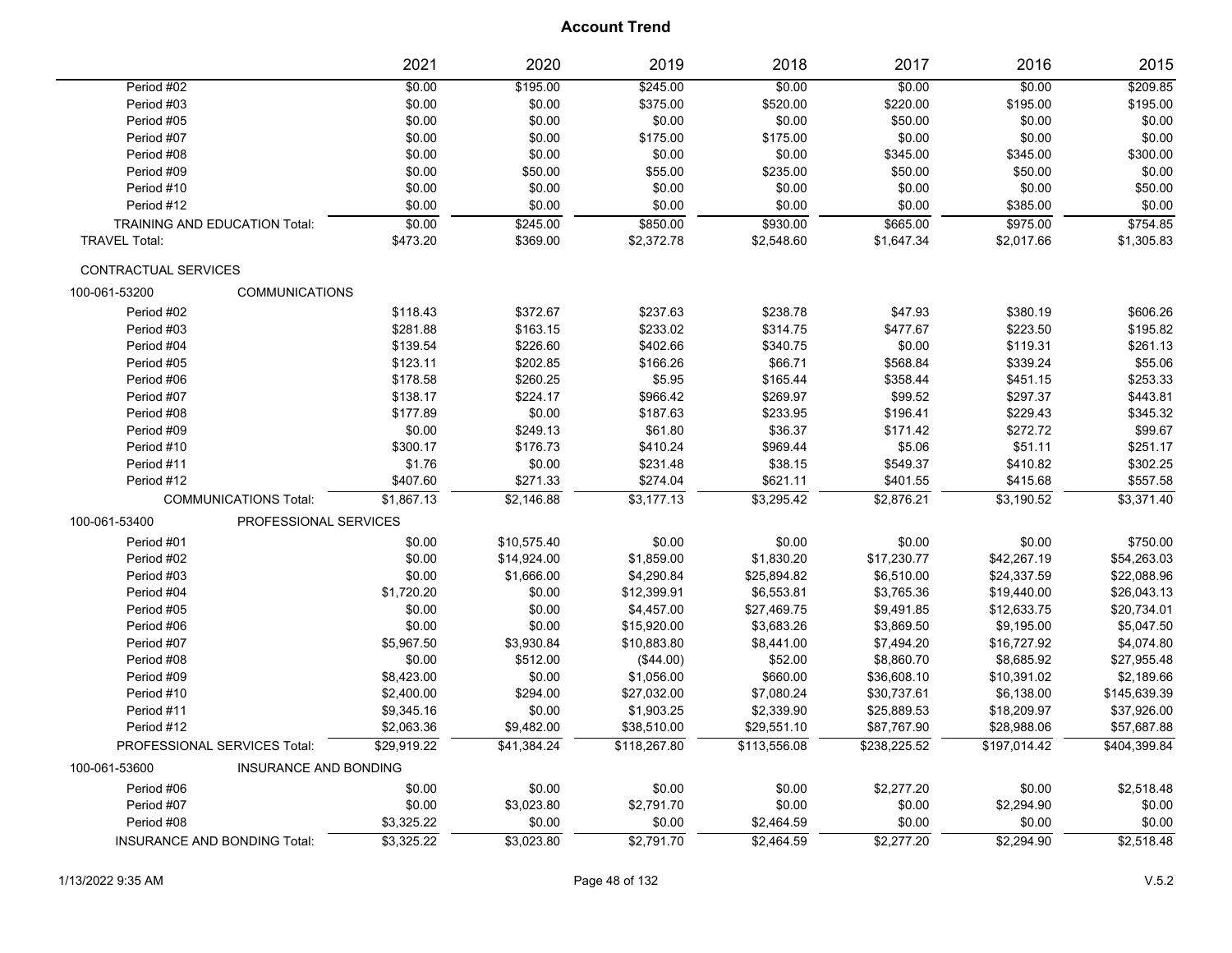|                                    |                                 | 2021        | 2020        | 2019         | 2018         | 2017         | 2016         | 2015         |
|------------------------------------|---------------------------------|-------------|-------------|--------------|--------------|--------------|--------------|--------------|
| 100-061-53700                      | PRINTING AND ADVERTISING        |             |             |              |              |              |              |              |
| Period #02                         |                                 | \$444.36    | \$0.00      | \$1,108.08   | \$2,681.30   | \$2,202.83   | \$2,046.40   | \$0.00       |
| Period #03                         |                                 | \$702.10    | \$1,117.48  | \$561.82     | \$1,252.54   | \$908.03     | \$1,878.30   | \$943.73     |
| Period #04                         |                                 | \$679.14    | \$0.00      | \$612.39     | \$406.22     | (\$295.64)   | \$592.94     | \$2,150.88   |
| Period #05                         |                                 | \$0.00      | \$0.00      | \$587.39     | \$381.22     | \$295.64     | \$1,535.98   | \$587.38     |
| Period #06                         |                                 | \$0.00      | \$0.00      | \$771.88     | \$699.56     | \$0.00       | \$0.00       | \$0.00       |
| Period #07                         |                                 | \$0.00      | \$0.00      | \$180.00     | \$0.00       | \$0.00       | \$0.00       | \$896.36     |
| Period #08                         |                                 | \$655.06    | \$0.00      | \$0.00       | \$0.00       | \$0.00       | \$0.00       | \$0.00       |
| Period #09                         |                                 | \$0.00      | \$0.00      | \$0.00       | \$0.00       | \$0.00       | \$0.00       | \$88.00      |
| Period #10                         |                                 | \$0.00      | \$0.00      | \$0.00       | \$179.00     | \$974.16     | \$0.00       | \$0.00       |
| Period #11                         |                                 | \$703.22    | \$0.00      | \$0.00       | \$0.00       | \$0.00       | \$545.76     | \$0.00       |
| Period #12                         |                                 | \$0.00      | \$781.48    | \$693.22     | \$787.44     | \$795.22     | \$1,464.30   | \$0.00       |
|                                    | PRINTING AND ADVERTISING Total: | \$3,183.88  | \$1,898.96  | \$4,514.78   | \$6,387.28   | \$4,880.24   | \$8,063.68   | \$4,666.35   |
| 100-061-53900                      | MISC CONTRACTUAL                |             |             |              |              |              |              |              |
| Period #02                         |                                 | \$0.00      | \$0.00      | \$0.00       | \$0.00       | \$500.00     | \$0.00       | \$500.00     |
| Period #03                         |                                 | \$0.00      | \$38.00     | \$0.00       | \$0.00       | \$0.00       | \$0.00       | \$0.00       |
| Period #04                         |                                 | \$0.00      | \$0.00      | \$500.00     | \$500.00     | (\$450.11)   | \$0.00       | \$0.00       |
| Period #05                         |                                 | \$0.00      | \$0.00      | \$0.00       | \$0.00       | \$0.00       | \$500.00     | \$0.00       |
| Period #07                         |                                 | \$0.00      | \$0.00      | \$230.00     | \$0.00       | \$220.00     | \$220.00     | \$220.00     |
| Period #08                         |                                 | \$0.00      | \$0.00      | \$0.00       | \$220.00     | \$0.00       | \$0.00       | \$0.00       |
| Period #12                         |                                 | \$0.00      | \$9,500.00  | \$60.00      | \$0.00       | \$0.00       | \$0.00       | \$0.00       |
|                                    | MISC CONTRACTUAL Total:         | \$0.00      | \$9,538.00  | \$790.00     | \$720.00     | \$269.89     | \$720.00     | \$720.00     |
| <b>CONTRACTUAL SERVICES Total:</b> |                                 | \$38,295.45 | \$57,991.88 | \$129,541.41 | \$126,423.37 | \$248,529.06 | \$211,283.52 | \$415,676.07 |
| <b>MATERIALS AND SUPPLIES</b>      |                                 |             |             |              |              |              |              |              |
| 100-061-54100                      | OFFICE SUPPLIES                 |             |             |              |              |              |              |              |
| Period #01                         |                                 | \$0.00      | \$14.99     | \$0.00       | \$0.00       | \$0.00       | \$0.00       | \$0.00       |
| Period #02                         |                                 | \$0.00      | \$110.45    | \$139.29     | \$287.40     | \$230.06     | \$110.35     | \$75.99      |
| Period #03                         |                                 | \$0.00      | \$185.00    | \$0.00       | \$118.35     | \$46.31      | \$90.82      | \$120.69     |
| Period #04                         |                                 | \$0.00      | \$0.00      | \$117.10     | \$123.04     | \$277.41     | \$829.34     | \$251.23     |
| Period #05                         |                                 | \$0.00      | \$0.00      | \$0.00       | \$37.62      | \$173.79     | \$171.21     | \$0.00       |
| Period #06                         |                                 | \$0.00      | \$0.00      | \$251.18     | \$133.42     | \$667.12     | \$60.54      | \$226.45     |
| Period #07                         |                                 | \$0.00      | \$0.00      | \$28.16      | \$152.84     | \$126.12     | \$148.25     | \$668.13     |
| Period #08                         |                                 | \$179.47    | \$0.00      | \$39.81      | \$31.74      | \$0.00       | \$47.01      | \$21.27      |
| Period #09                         |                                 | \$233.32    | \$0.00      | \$112.35     | \$266.50     | \$163.06     | \$0.00       | \$128.06     |
| Period #10                         |                                 | \$0.00      | \$0.00      | \$152.69     | \$108.54     | \$73.97      | \$361.74     | \$437.84     |
| Period #11                         |                                 | \$186.08    | \$0.00      | \$708.95     | \$139.62     | \$87.03      | \$75.41      | \$84.39      |
| Period #12                         |                                 | \$226.92    | \$976.18    | \$127.13     | \$779.77     | \$693.07     | \$269.20     | \$121.97     |
|                                    | <b>OFFICE SUPPLIES Total:</b>   | \$825.79    | \$1.286.62  | \$1,676.66   | \$2,178.84   | \$2,537.94   | \$2.163.87   | \$2,136.02   |
| 100-061-54200                      | OPERATING SUPPLIES              |             |             |              |              |              |              |              |
| Period #02                         |                                 | \$0.00      | \$10.02     | \$55.47      | \$0.00       | \$51.38      | \$0.00       | \$0.00       |
| Period #03                         |                                 | \$1,391.60  | \$6.00      | \$0.00       | \$0.00       | \$149.13     | \$30.44      | \$0.00       |
| Period #04                         |                                 | \$0.00      | \$3,364.00  | \$32.03      | \$44.60      | \$27.37      | \$251.93     | \$23.36      |
| Period #05                         |                                 | \$0.00      | \$0.00      | \$0.00       | \$0.00       | \$0.00       | \$158.11     | \$166.73     |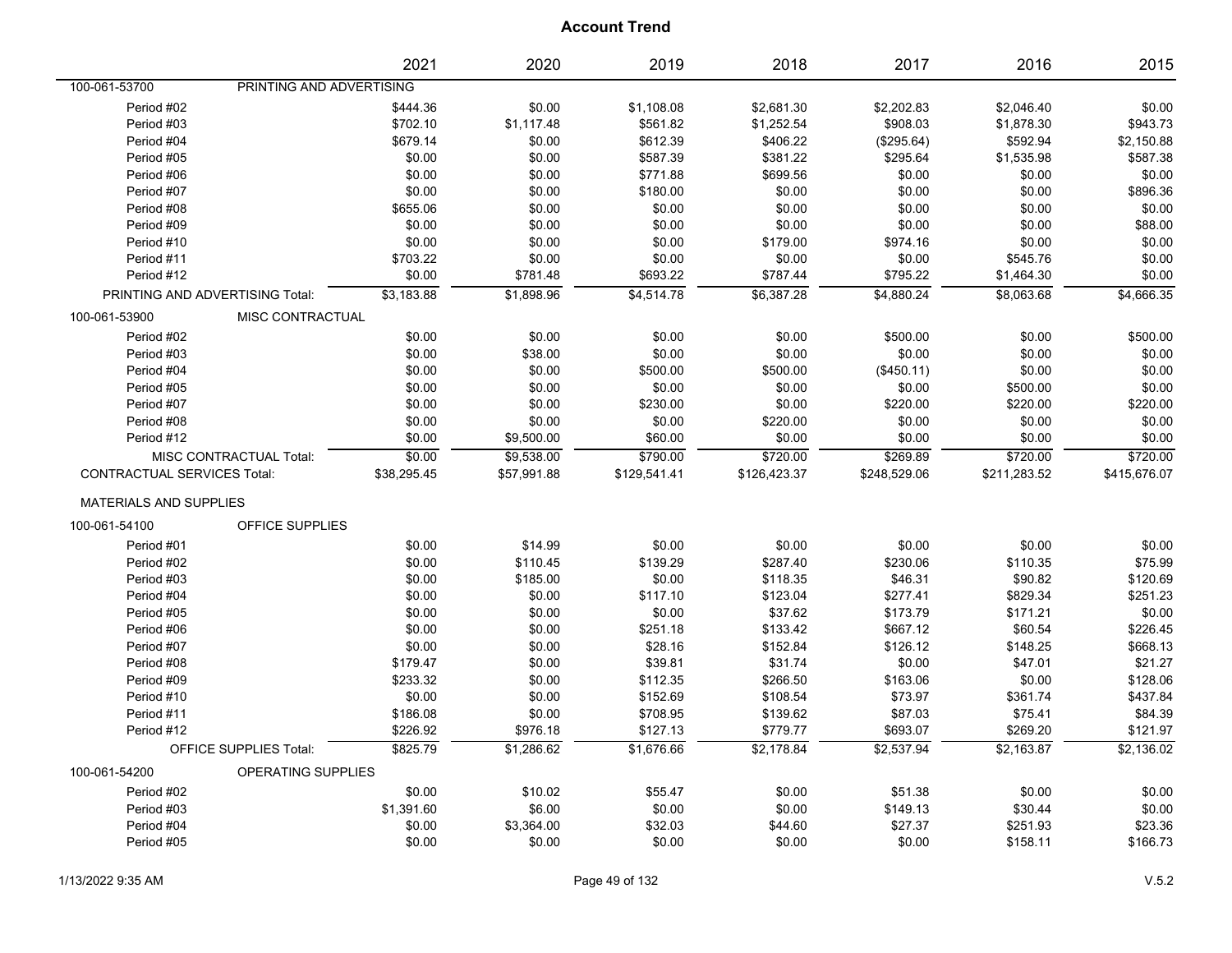|                                       |                                  | 2021         | 2020           | 2019         | 2018         | 2017         | 2016         | 2015           |
|---------------------------------------|----------------------------------|--------------|----------------|--------------|--------------|--------------|--------------|----------------|
| Period #06                            |                                  | \$0.00       | \$0.00         | \$255.87     | \$0.00       | \$180.18     | \$5,215.40   | (\$95.55)      |
| Period #07                            |                                  | \$266.20     | \$0.00         | \$0.00       | \$367.52     | \$0.00       | \$3,585.30   | \$0.00         |
| Period #08                            |                                  | \$0.00       | \$0.00         | \$0.00       | \$303.51     | \$218.00     | \$435.00     | \$347.19       |
| Period #09                            |                                  | \$0.00       | \$0.00         | \$162.65     | \$445.16     | \$109.66     | \$59.79      | \$64.87        |
| Period #10                            |                                  | \$63.00      | \$3,000.00     | \$0.00       | \$107.45     | \$374.86     | \$401.11     | \$0.00         |
| Period #11                            |                                  | \$3,465.75   | \$0.00         | \$0.00       | \$0.00       | \$85.44      | \$403.99     | \$0.00         |
| Period #12                            |                                  | \$166.61     | \$0.00         | \$0.00       | \$0.00       | \$34.60      | \$60.42      | \$1,267.97     |
|                                       | <b>OPERATING SUPPLIES Total:</b> | \$5,353.16   | \$6,380.02     | \$506.02     | \$1,268.24   | \$1,230.62   | \$10,601.49  | \$1,774.57     |
| 100-061-54300                         | <b>REPAIRS AND MAINT</b>         |              |                |              |              |              |              |                |
| Period #01                            |                                  | \$0.00       | \$82.57        | \$0.00       | \$0.00       | \$0.00       | \$0.00       | \$0.00         |
| Period #02                            |                                  | \$156.88     | \$186.99       | \$249.13     | \$133.27     | \$454.87     | \$307.87     | \$279.13       |
| Period #03                            |                                  | \$0.00       | \$104.78       | \$219.88     | \$431.49     | \$0.00       | \$190.60     | \$163.29       |
| Period #04                            |                                  | \$0.00       | \$216.83       | \$361.27     | \$119.79     | \$488.83     | \$0.00       | \$154.60       |
| Period #05                            |                                  | \$0.00       | \$61.19        | \$120.53     | \$0.00       | \$143.49     | \$331.14     | \$129.29       |
| Period #06                            |                                  | \$0.00       | \$0.00         | \$123.81     | \$152.83     | \$257.17     | \$122.12     | \$126.51       |
| Period #07                            |                                  | \$109.64     | \$102.86       | \$397.52     | \$312.10     | \$0.00       | \$152.62     | \$139.05       |
| Period #08                            |                                  | \$94.37      | \$66.55        | \$133.64     | \$135.78     | \$111.61     | \$109.42     | \$121.34       |
| Period #09                            |                                  | \$0.00       | \$0.00         | \$151.59     | \$112.58     | \$297.76     | \$0.00       | \$97.09        |
| Period #10                            |                                  | \$0.00       | \$143.24       | \$115.47     | \$265.79     | \$212.78     | \$202.44     | \$0.00         |
| Period #11                            |                                  | \$0.00       | \$0.00         | \$145.79     | \$125.79     | \$223.96     | \$164.20     | \$558.50       |
| Period #12                            |                                  | \$174.96     | \$0.00         | \$225.40     | \$134.08     | \$206.56     | \$178.76     | \$95.66        |
|                                       | <b>REPAIRS AND MAINT Total:</b>  | \$535.85     | \$965.01       | \$2,244.03   | \$1,923.50   | \$2,397.03   | \$1,759.17   | \$1,864.46     |
| <b>MATERIALS AND SUPPLIES Total:</b>  |                                  | \$6,714.80   | \$8,631.65     | \$4,426.71   | \$5,370.58   | \$6,165.59   | \$14,524.53  | \$5,775.05     |
| <b>CAPITAL OUTLAY</b>                 |                                  |              |                |              |              |              |              |                |
| 100-061-55200                         | Equipment other general          |              |                |              |              |              |              |                |
| Period #05                            |                                  | \$0.00       | \$0.00         | \$0.00       | \$0.00       | \$0.00       | \$861.52     | \$0.00         |
| Period #11                            |                                  | \$0.00       | \$0.00         | \$0.00       | \$0.00       | \$0.00       | \$0.00       | \$7,295.00     |
|                                       | Equipment other general Total:   | \$0.00       | $\frac{1}{00}$ | \$0.00       | \$0.00       | \$0.00       | \$861.52     | \$7,295.00     |
| <b>CAPITAL OUTLAY Total:</b>          |                                  | \$0.00       | \$0.00         | \$0.00       | \$0.00       | \$0.00       | \$861.52     | \$7,295.00     |
| <b>ENGINEERING Total:</b>             |                                  | \$410,172.90 | \$463,235.75   | \$783,211.59 | \$751,793.51 | \$847,692.78 | \$810,191.20 | \$1,028,620.35 |
| <b>BUILDING</b><br>SALARIES AND WAGES |                                  |              |                |              |              |              |              |                |
| 100-062-51000                         | SALARIES AND WAGES               |              |                |              |              |              |              |                |
| Period #01                            |                                  | \$20,414.35  | \$25,812.19    | \$24,734.79  | \$27,420.37  | \$22,905.90  | \$22,860.82  | \$34,286.53    |
| Period #02                            |                                  | \$19,199.37  | \$25,451.00    | \$23,241.93  | \$23,978.05  | \$23,291.31  | \$23,016.60  | \$22,691.70    |
| Period #03                            |                                  | \$19,032.23  | \$25,391.19    | \$25,017.71  | \$27,701.45  | \$29,836.33  | \$28,058.09  | \$27,021.95    |
| Period #04                            |                                  | \$16,787.35  | \$25,439.91    | \$24,814.10  | \$25,451.52  | \$25,087.62  | \$23,229.30  | \$23,215.94    |
| Period #05                            |                                  | \$18,971.08  | \$24,789.44    | \$23,328.55  | \$24,618.41  | \$31,279.64  | \$23,098.07  | \$22,992.13    |
| Period #06                            |                                  | \$18,595.14  | \$16,893.84    | \$22,874.32  | \$36,253.39  | \$35,426.99  | \$22,612.61  | \$22,397.23    |
| Period #07                            |                                  | \$28,864.87  | \$28,330.11    | \$24,529.77  | \$26,105.02  | \$25,152.84  | \$35,331.45  | \$37,693.89    |
| Period #08                            |                                  | \$18,617.06  | \$18,855.55    | \$58,994.28  | \$24,588.71  | \$24,063.85  | \$23,126.63  | \$24,189.36    |
| Period #09                            |                                  | \$18,122.80  | \$19,037.71    | \$17,933.64  | \$24,544.18  | \$23,730.10  | \$24,121.66  | \$24,894.95    |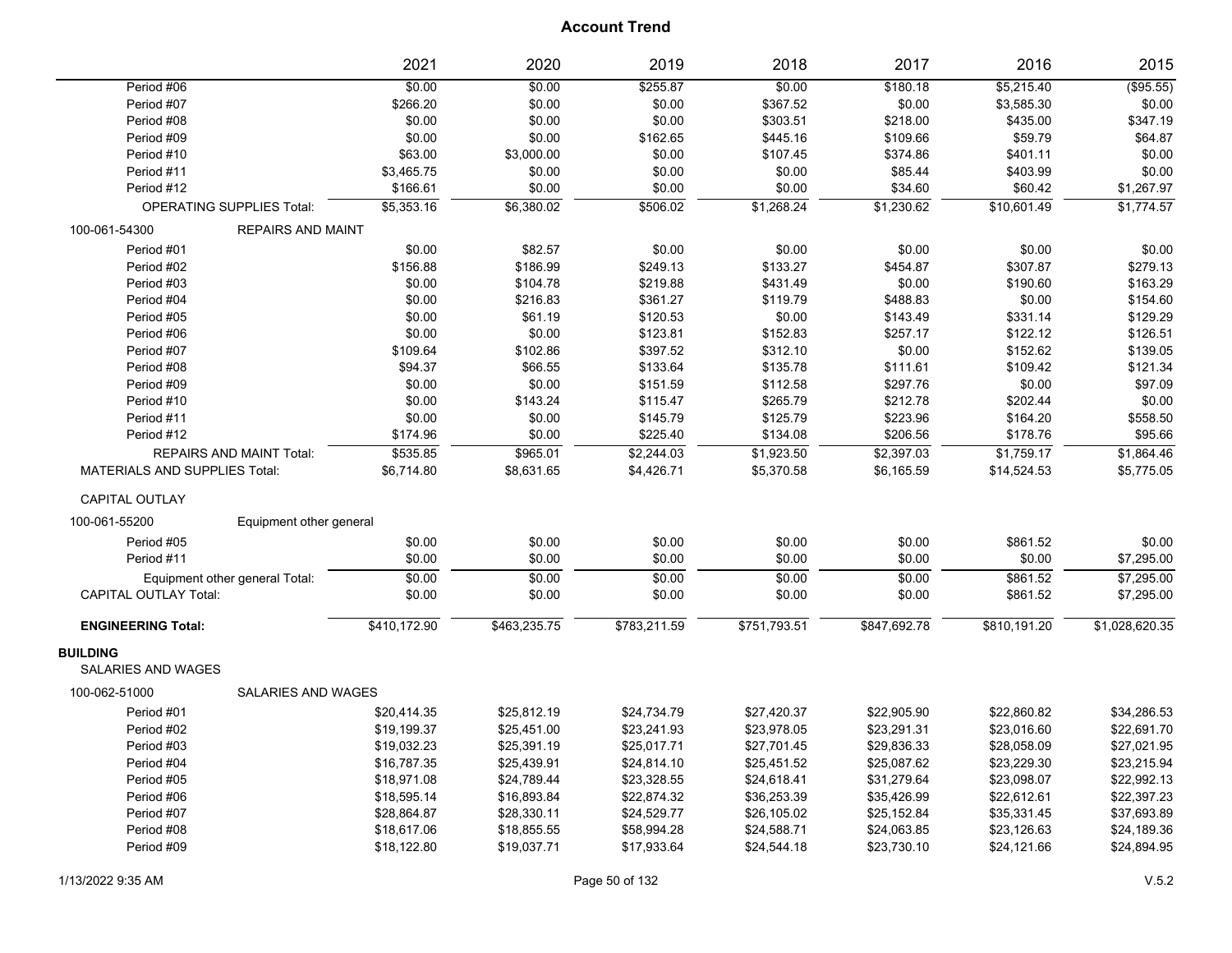|                           |                                  | 2021         | 2020         | 2019         | 2018         | 2017         | 2016         | 2015         |
|---------------------------|----------------------------------|--------------|--------------|--------------|--------------|--------------|--------------|--------------|
| Period #10                |                                  | \$22,427.81  | \$20,706.95  | \$17,948.56  | \$25,378.77  | \$24,773.37  | \$22,946.64  | \$23,690.50  |
| Period #11                |                                  | \$21,526.08  | \$19,510.20  | \$18,008.47  | \$36,540.93  | \$23,884.54  | \$23,193.28  | \$22,887.79  |
| Period #12                |                                  | \$33,712.95  | \$31,176.06  | \$34,557.68  | \$34,899.36  | \$37,928.86  | \$38,741.00  | \$39,346.42  |
|                           | SALARIES AND WAGES Total:        | \$256,271.09 | \$281,394.15 | \$315,983.80 | \$337,480.16 | \$327,361.35 | \$310,336.15 | \$325,308.39 |
| 100-062-51100             | <b>OVERTIME</b>                  |              |              |              |              |              |              |              |
| Period #03                |                                  | \$0.00       | \$117.56     | \$0.00       | \$0.00       | \$0.00       | \$0.00       | \$0.00       |
| Period #04                |                                  | \$0.00       | \$0.00       | \$0.00       | \$0.00       | \$123.69     | \$0.00       | \$0.00       |
| Period #05                |                                  | \$135.47     | \$0.00       | \$0.00       | \$0.00       | \$0.00       | \$0.00       | \$0.00       |
| Period #06                |                                  | \$0.00       | \$171.83     | \$0.00       | \$203.33     | \$0.00       | \$0.00       | \$0.00       |
| Period #07                |                                  | \$63.75      | \$0.00       | \$0.00       | (\$203.33)   | \$0.00       | \$37.85      | \$12.83      |
| Period #08                |                                  | \$0.00       | \$0.00       | \$221.41     | \$0.00       | \$0.00       | \$0.00       | \$0.00       |
| Period #09                |                                  | \$168.94     | \$0.00       | \$470.49     | \$0.00       | \$0.00       | \$0.00       | \$0.00       |
| Period #10                |                                  | \$0.00       | \$0.00       | \$802.59     | \$0.00       | \$0.00       | \$0.00       | \$0.00       |
| Period #11                |                                  | \$0.00       | \$0.00       | \$553.80     | \$0.00       | \$122.99     | \$0.00       | \$0.00       |
| Period #12                |                                  | \$0.00       | \$0.00       | \$0.00       | \$0.00       | \$0.00       | \$25.23      | \$0.00       |
|                           | <b>OVERTIME Total:</b>           | \$368.16     | \$289.39     | \$2,048.29   | 50.00        | \$246.68     | \$63.08      | \$12.83      |
| 100-062-51200             | <b>RETIREMENT PENSION</b>        |              |              |              |              |              |              |              |
| Period #01                |                                  | \$3,341.70   | \$3,841.08   | \$4,269.04   | \$4,076.89   | \$3,993.79   | \$4,077.25   | \$4,488.43   |
| Period #02                |                                  | \$4,300.42   | \$3,795.44   | \$499.63     | \$3,617.75   | \$3,495.82   | \$3,472.08   | \$3,418.96   |
| Period #03                |                                  | \$2,928.71   | \$5,620.48   | \$3,480.91   | \$3,666.26   | \$3,553.46   | \$3,564.96   | \$3,532.47   |
| Period #04                |                                  | \$2,743.50   | \$3,932.42   | \$5,226.06   | \$5,492.62   | \$3,691.84   | \$3,504.08   | \$3,437.70   |
| Period #05                |                                  | \$2,681.11   | \$3,430.48   | \$3,593.64   | \$3,896.53   | \$5,587.45   | \$5,137.89   | \$3,525.60   |
| Period #06                |                                  | \$2,835.18   | \$2,636.61   | \$6,385.01   | \$3,729.88   | \$4,666.90   | \$3,511.23   | \$5,054.06   |
| Period #07                |                                  | \$3,077.18   | \$3,024.53   | \$3,423.51   | \$3,809.72   | \$3,697.16   | \$3,684.94   | \$3,800.47   |
| Period #08                |                                  | \$4,233.02   | \$3,221.65   | \$4,082.41   | \$3,701.35   | \$3,663.49   | \$3,510.48   | \$3,743.69   |
| Period #09                |                                  | \$2,761.00   | \$4,218.53   | \$4,303.82   | \$3,731.07   | \$3,666.76   | \$3,605.47   | \$3,730.37   |
| Period #10                |                                  | \$3,134.90   | \$3,029.02   | \$2,851.79   | \$5,489.46   | \$5,501.68   | \$3,513.65   | \$3,688.45   |
| Period #11                |                                  | \$3,291.47   | \$3,115.09   | \$3,234.34   | \$3,887.93   | \$3,694.37   | \$5,111.75   | \$5,154.75   |
| Period #12                |                                  | \$3,472.15   | \$3,139.94   | \$3,304.41   | \$3,870.38   | \$3,666.26   | \$3,806.59   | \$3,786.25   |
|                           | <b>RETIREMENT PENSION Total:</b> | \$38,800.34  | \$43,005.27  | \$44,654.57  | \$48,969.84  | \$48,878.98  | \$46,500.37  | \$47,361.20  |
| 100-062-51400             | <b>CLOTHING ALLOWANCE</b>        |              |              |              |              |              |              |              |
| Period #01                |                                  | \$850.00     | \$1,300.00   | \$0.00       | \$0.00       | \$1,300.00   | \$1,300.00   | \$1,275.00   |
| Period #03                |                                  | \$0.00       | \$0.00       | \$1,300.00   | \$1,300.00   | \$0.00       | \$0.00       | \$0.00       |
| Period #06                |                                  | \$0.00       | \$0.00       | \$400.00     | \$0.00       | \$0.00       | \$0.00       | \$0.00       |
| Period #07                |                                  | \$0.00       | \$0.00       | (\$400.00)   | \$0.00       | \$0.00       | \$0.00       | \$0.00       |
|                           | <b>CLOTHING ALLOWANCE Total:</b> | \$850.00     | \$1,300.00   | \$1,300.00   | \$1,300.00   | \$1,300.00   | \$1,300.00   | \$1,275.00   |
| 100-062-51800             | <b>COMP TIME PAID</b>            |              |              |              |              |              |              |              |
| Period #04                |                                  | \$0.00       | \$1,527.41   | \$0.00       | \$0.00       | \$0.00       | \$0.00       | \$0.00       |
| Period #05                |                                  | \$0.00       | \$2,693.79   | \$0.00       | \$0.00       | \$0.00       | \$0.00       | \$0.00       |
| Period #07                |                                  | \$0.00       | \$2,269.91   | \$0.00       | \$0.00       | \$0.00       | \$0.00       | \$0.00       |
| Period #10                |                                  | \$0.00       | \$506.54     | \$2,982.84   | \$0.00       | \$0.00       | \$0.00       | \$0.00       |
| Period #12                |                                  | \$0.00       | \$0.00       | \$922.52     | \$0.00       | \$0.00       | \$0.00       | \$0.00       |
|                           | <b>COMP TIME PAID Total:</b>     | \$0.00       | \$6,997.65   | \$3,905.36   | \$0.00       | \$0.00       | \$0.00       | \$0.00       |
| SALARIES AND WAGES Total: |                                  | \$296,289.59 | \$332,986.46 | \$367,892.02 | \$387,750.00 | \$377,787.01 | \$358,199.60 | \$373,957.42 |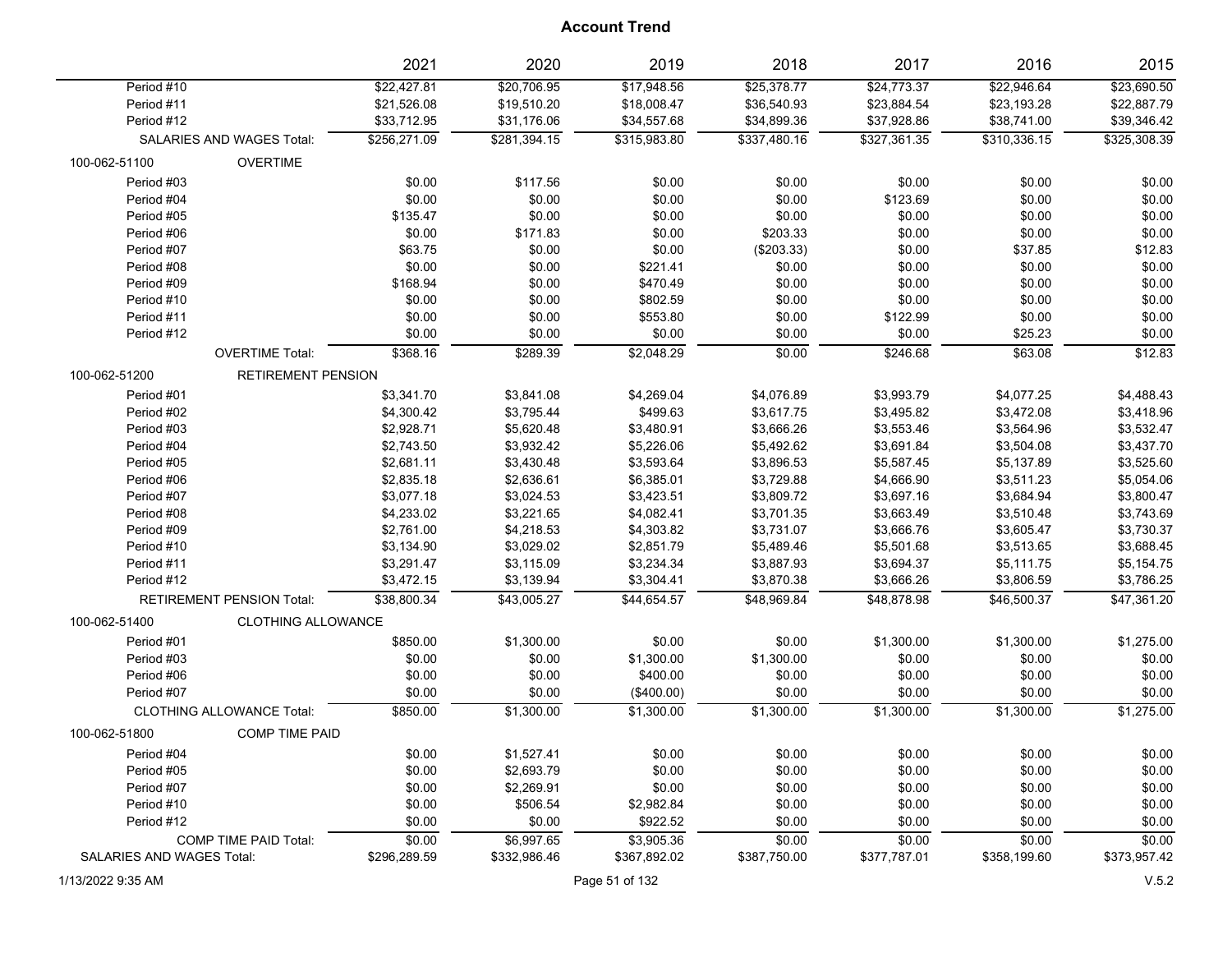|                      |                                      | 2021       | 2020           | 2019       | 2018       | 2017       | 2016       | 2015       |
|----------------------|--------------------------------------|------------|----------------|------------|------------|------------|------------|------------|
| <b>TRAVEL</b>        |                                      |            |                |            |            |            |            |            |
| 100-062-52100        | <b>TRAVEL</b>                        |            |                |            |            |            |            |            |
| Period #02           |                                      | \$0.00     | \$22.00        | \$805.20   | \$0.00     | \$532.40   | \$532.40   | \$532.40   |
| Period #03           |                                      | \$0.00     | \$0.00         | \$0.00     | \$805.20   | \$0.00     | \$0.00     | \$0.00     |
| Period #05           |                                      | \$0.00     | \$0.00         | \$0.00     | \$0.00     | \$0.00     | \$33.72    | \$0.00     |
| Period #07           |                                      | \$0.00     | \$0.00         | \$0.00     | \$0.00     | \$0.00     | \$10.00    | \$0.00     |
| Period #08           |                                      | \$0.00     | \$0.00         | \$6.00     | \$0.00     | \$5.00     | \$0.00     | \$0.00     |
| Period #10           |                                      | \$0.00     | \$0.00         | \$0.00     | \$511.69   | \$0.00     | \$0.00     | \$0.00     |
| Period #11           |                                      | \$0.00     | \$0.00         | \$0.00     | \$99.66    | \$0.00     | \$0.00     | \$33.03    |
|                      | <b>TRAVEL Total:</b>                 | \$0.00     | \$22.00        | \$811.20   | \$1,416.55 | \$537.40   | \$576.12   | \$565.43   |
| 100-062-52300        | TRAINING AND EDUCATION               |            |                |            |            |            |            |            |
| Period #02           |                                      | \$0.00     | \$416.00       | \$888.00   | \$0.00     | \$885.00   | \$0.00     | \$885.00   |
| Period #03           |                                      | \$0.00     | \$0.00         | \$305.00   | \$885.00   | \$0.00     | \$0.00     | \$0.00     |
| Period #04           |                                      | \$0.00     | \$0.00         | \$0.00     | \$100.00   | \$100.00   | \$270.00   | \$200.00   |
| Period #05           |                                      | \$50.00    | \$0.00         | \$69.00    | \$0.00     | \$0.00     | \$0.00     | \$0.00     |
| Period #08           |                                      | \$0.00     | \$0.00         | \$278.00   | \$0.00     | \$0.00     | \$0.00     | \$0.00     |
| Period #09           |                                      | \$0.00     | \$0.00         | \$100.00   | \$0.00     | \$0.00     | \$150.00   | \$0.00     |
| Period #10           |                                      | \$0.00     | \$100.00       | \$0.00     | \$675.00   | \$0.00     | \$0.00     | \$0.00     |
| Period #11           |                                      | \$0.00     | \$0.00         | \$0.00     | \$0.00     | \$0.00     | \$391.00   | \$0.00     |
| Period #12           |                                      | \$0.00     | \$0.00         | \$0.00     | \$69.00    | \$199.00   | \$0.00     | \$0.00     |
|                      | <b>TRAINING AND EDUCATION Total:</b> | \$50.00    | \$516.00       | \$1,640.00 | \$1,729.00 | \$1,184.00 | \$811.00   | \$1,085.00 |
| <b>TRAVEL Total:</b> |                                      | \$50.00    | \$538.00       | \$2,451.20 | \$3,145.55 | \$1,721.40 | \$1,387.12 | \$1,650.43 |
| CONTRACTUAL SERVICES |                                      |            |                |            |            |            |            |            |
| 100-062-53200        | <b>COMMUNICATIONS</b>                |            |                |            |            |            |            |            |
| Period #02           |                                      | \$366.69   | \$701.47       | \$385.35   | \$506.09   | \$119.16   | \$480.37   | \$790.41   |
| Period #03           |                                      | \$676.95   | \$493.67       | \$480.64   | \$349.50   | \$768.86   | \$769.77   | \$486.03   |
| Period #04           |                                      | \$357.51   | \$363.17       | \$814.21   | \$653.08   | \$79.36    | \$127.03   | \$231.49   |
| Period #05           |                                      | \$394.21   | \$345.06       | \$502.98   | \$349.74   | \$772.96   | \$136.54   | \$90.23    |
| Period #06           |                                      | \$350.23   | \$395.84       | \$87.50    | \$431.84   | \$873.38   | \$1,381.45 | \$549.71   |
| Period #07           |                                      | \$300.27   | \$411.39       | \$815.26   | \$529.47   | \$0.00     | \$866.06   | \$864.77   |
| Period #08           |                                      | \$386.65   | \$32.45        | \$394.36   | \$603.17   | \$460.60   | \$101.73   | \$481.01   |
| Period #09           |                                      | \$33.53    | \$703.61       | \$52.60    | \$87.29    | \$417.00   | \$68.23    | \$51.35    |
| Period #10           |                                      | \$678.83   | \$306.56       | \$634.57   | \$355.74   | \$123.76   | \$0.00     | \$492.29   |
| Period #11           |                                      | \$27.15    | \$85.05        | \$415.52   | \$880.41   | \$610.38   | \$2,165.66 | \$498.83   |
| Period #12           |                                      | \$656.70   | \$673.28       | \$502.77   | \$803.49   | \$1,032.03 | \$531.90   | \$852.96   |
|                      | <b>COMMUNICATIONS Total:</b>         | \$4,228.72 | \$4,511.55     | \$5,085.76 | \$5,549.82 | \$5,257.49 | \$6,628.74 | \$5,389.08 |
| 100-062-53300        | <b>RENTS AND LEASES</b>              |            |                |            |            |            |            |            |
| Period #02           |                                      | \$0.00     | \$0.00         | \$0.00     | \$0.00     | \$0.00     | \$0.00     | \$2,111.56 |
| Period #04           |                                      | \$0.00     | \$0.00         | \$0.00     | \$0.00     | \$0.00     | \$0.00     | \$319.00   |
| Period #05           |                                      | \$0.00     | \$0.00         | \$0.00     | \$0.00     | \$0.00     | \$0.00     | \$319.00   |
|                      | <b>RENTS AND LEASES Total:</b>       | \$0.00     | $\frac{1}{00}$ | \$0.00     | \$0.00     | \$0.00     | \$0.00     | \$2,749.56 |

100-062-53400 PROFESSIONAL SERVICES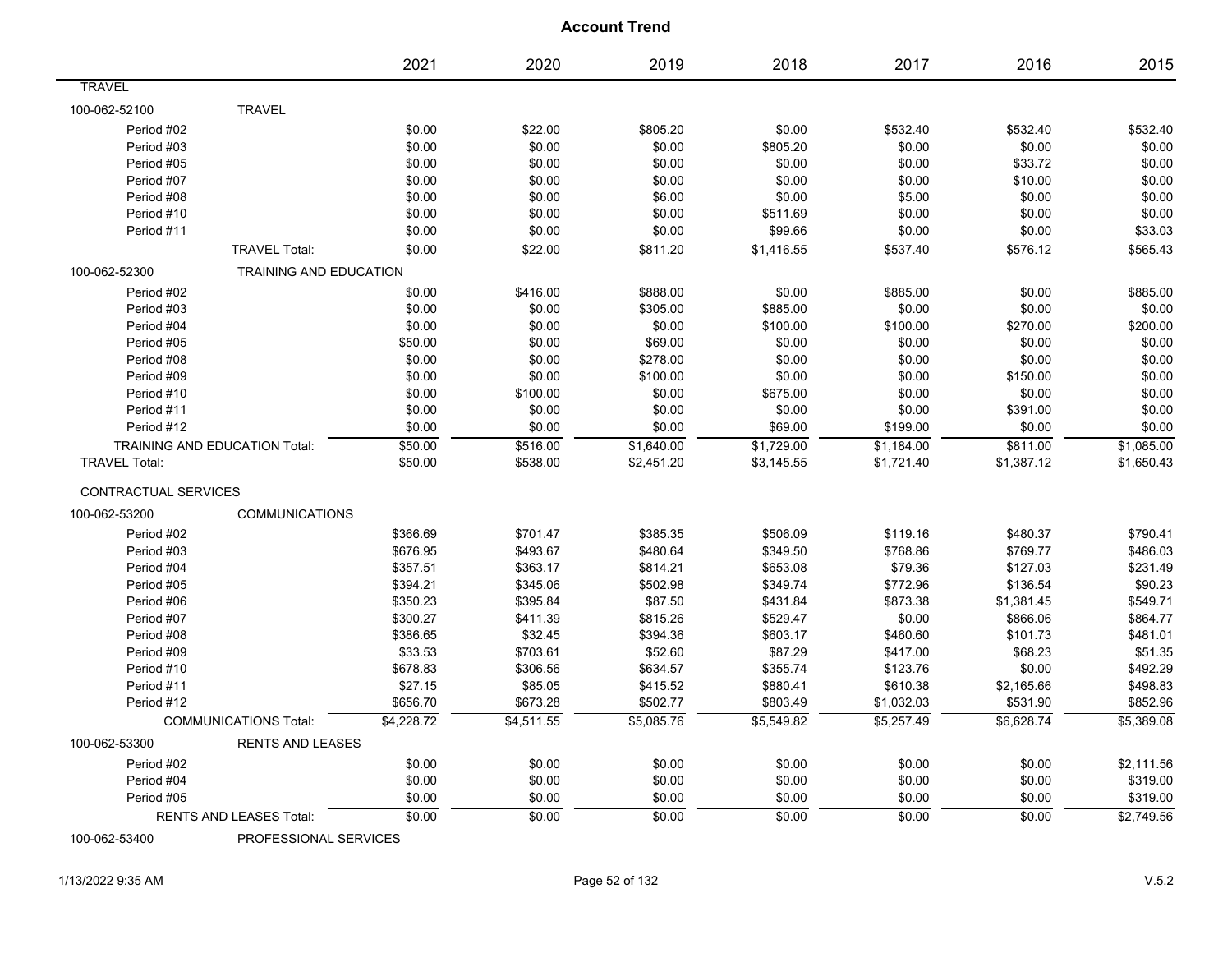|                                    |                                 | 2021        | 2020        | 2019        | 2018        | 2017        | 2016        | 2015        |
|------------------------------------|---------------------------------|-------------|-------------|-------------|-------------|-------------|-------------|-------------|
| Period #01                         |                                 | \$242.62    | \$140.02    | \$111.10    | \$56.43     | \$65.24     | \$96.20     | \$282.52    |
| Period #02                         |                                 | \$1,881.38  | \$4,132.77  | \$6,907.35  | \$5,793.48  | \$916.04    | \$2,432.99  | \$1,524.29  |
| Period #03                         |                                 | \$681.40    | \$217.40    | \$5,171.19  | \$5,046.20  | \$41.56     | \$588.47    | \$134.48    |
| Period #04                         |                                 | \$4,322.88  | \$0.00      | \$4,900.87  | \$6,343.82  | \$755.05    | \$59.63     | \$215.37    |
| Period #05                         |                                 | \$266.40    | \$109.90    | \$2,553.24  | \$5,015.73  | \$1,035.56  | \$738.20    | \$693.42    |
| Period #06                         |                                 | \$274.30    | \$252.90    | \$2,099.48  | \$4,343.92  | \$2,134.73  | \$1,786.63  | \$1,099.54  |
| Period #07                         |                                 | \$86.40     | \$271.42    | \$939.26    | \$3,281.25  | \$151.35    | \$234.69    | \$740.71    |
| Period #08                         |                                 | \$574.90    | \$170.35    | \$896.64    | \$5,279.95  | \$1,864.06  | \$2,062.73  | \$2,944.59  |
| Period #09                         |                                 | \$5,233.70  | \$417.01    | \$878.42    | \$7,721.92  | \$186.35    | \$1,062.05  | \$60.40     |
| Period #10                         |                                 | \$1,869.89  | \$8,654.20  | \$2,437.42  | \$4,682.65  | \$1,079.14  | \$50.19     | \$792.30    |
| Period #11                         |                                 | \$991.40    | \$694.06    | \$1,186.69  | \$5,047.50  | \$5,068.80  | \$1,357.70  | \$505.97    |
| Period #12                         |                                 | \$3,476.40  | \$7,201.18  | \$1,394.00  | \$12,414.94 | \$10,223.28 | \$638.61    | \$622.03    |
|                                    | PROFESSIONAL SERVICES Total:    | \$19,901.67 | \$22,261.21 | \$29,475.66 | \$65,027.79 | \$23,521.16 | \$11,108.09 | \$9,615.62  |
| 100-062-53600                      | <b>INSURANCE AND BONDING</b>    |             |             |             |             |             |             |             |
| Period #06                         |                                 | \$0.00      | \$0.00      | \$0.00      | \$0.00      | \$7,349.60  | \$0.00      | \$6,643.54  |
| Period #07                         |                                 | \$0.00      | \$5,719.38  | \$5,704.03  | \$0.00      | \$0.00      | \$7,187.70  | \$0.00      |
| Period #08                         |                                 | \$6,289.50  | \$0.00      | \$0.00      | \$7,695.37  | \$0.00      | \$0.00      | \$0.00      |
|                                    | INSURANCE AND BONDING Total:    | \$6,289.50  | \$5,719.38  | \$5,704.03  | \$7,695.37  | \$7,349.60  | \$7,187.70  | \$6,643.54  |
| 100-062-53700                      | PRINTING AND ADVERTISING        |             |             |             |             |             |             |             |
| Period #02                         |                                 | \$0.00      | \$0.00      | \$0.00      | \$0.00      | \$0.00      | \$0.00      | \$54.30     |
| Period #03                         |                                 | \$0.00      | \$0.00      | \$0.00      | \$0.00      | \$0.00      | \$175.00    | \$0.00      |
| Period #08                         |                                 | \$0.00      | \$0.00      | \$0.00      | \$0.00      | \$0.00      | \$0.00      | \$92.22     |
|                                    | PRINTING AND ADVERTISING Total: | \$0.00      | \$0.00      | \$0.00      | \$0.00      | \$0.00      | \$175.00    | \$146.52    |
| 100-062-53900                      | MISC CONTRACTUAL                |             |             |             |             |             |             |             |
| Period #02                         |                                 | \$0.00      | \$0.00      | \$5,980.96  | \$300.00    | \$5,980.96  | \$300.00    | \$425.00    |
| Period #03                         |                                 | \$300.00    | \$5,192.32  | \$74.00     | \$0.00      | \$0.00      | \$5,830.96  | \$5,782.96  |
| Period #04                         |                                 | \$0.00      | \$0.00      | \$100.00    | \$5,680.96  | \$0.00      | \$60.00     | \$100.00    |
| Period #05                         |                                 | \$0.00      | \$0.00      | \$65.00     | \$0.00      | \$120.00    | \$180.00    | \$0.00      |
| Period #06                         |                                 | \$0.00      | \$0.00      | \$240.00    | \$120.00    | \$60.00     | (\$30.00)   | \$360.00    |
| Period #07                         |                                 | \$0.00      | \$0.00      | \$0.00      | \$30.00     | \$0.00      | \$30.00     | \$0.00      |
| Period #09                         |                                 | \$90.00     | \$0.00      | \$0.00      | \$0.00      | \$0.00      | \$0.00      | \$0.00      |
| Period #10                         |                                 | \$13,070.00 | \$0.00      | \$0.00      | \$0.00      | \$0.00      | \$0.00      | \$0.00      |
| Period #11                         |                                 | \$0.00      | \$0.00      | \$0.00      | \$0.00      | \$0.00      | \$0.00      | \$135.00    |
| Period #12                         |                                 | \$0.00      | \$5,930.00  | \$0.00      | \$135.00    | \$135.00    | \$135.00    | \$135.00    |
|                                    | MISC CONTRACTUAL Total:         | \$13,460.00 | \$11,122.32 | \$6,459.96  | \$6,265.96  | \$6,295.96  | \$6,505.96  | \$6,937.96  |
| <b>CONTRACTUAL SERVICES Total:</b> |                                 | \$43,879.89 | \$43,614.46 | \$46,725.41 | \$84,538.94 | \$42,424.21 | \$31,605.49 | \$31,482.28 |
| <b>MATERIALS AND SUPPLIES</b>      |                                 |             |             |             |             |             |             |             |
| 100-062-54100                      | OFFICE SUPPLIES                 |             |             |             |             |             |             |             |
|                                    |                                 |             |             |             |             |             |             |             |
| Period #01                         |                                 | \$0.00      | \$0.00      | \$74.85     | \$0.00      | \$0.00      | \$0.00      | \$0.00      |
| Period #02                         |                                 | \$51.06     | \$406.26    | \$175.00    | \$0.00      | \$0.00      | \$193.59    | \$0.00      |
| Period #03                         |                                 | \$204.18    | \$115.43    | \$293.59    | \$13.49     | \$446.36    | \$31.32     | \$151.46    |
| Period #04                         |                                 | \$0.00      | \$0.00      | \$286.18    | \$223.29    | \$262.99    | \$0.00      | \$0.00      |
| Period #05                         |                                 | \$105.08    | \$0.00      | \$0.00      | \$134.60    | \$251.15    | \$192.29    | \$124.05    |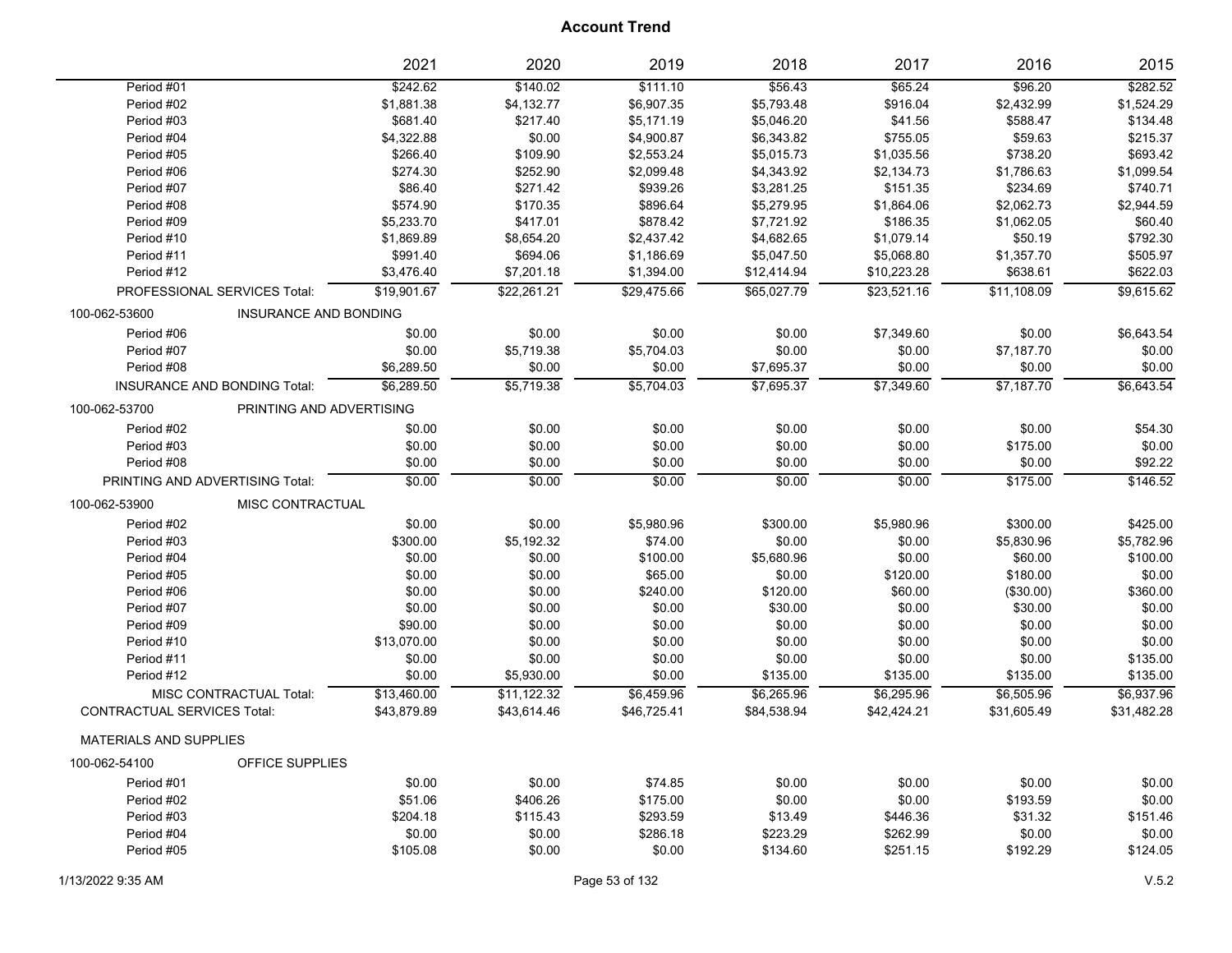|                          |                                  | 2021               | 2020                 | 2019               | 2018             | 2017             | 2016               | 2015                |
|--------------------------|----------------------------------|--------------------|----------------------|--------------------|------------------|------------------|--------------------|---------------------|
| Period #06               |                                  | \$399.99           | \$77.90              | \$229.49           | \$101.07         | \$0.00           | \$0.00             | \$0.00              |
| Period #07               |                                  | \$101.06           | \$0.00               | \$76.07            | \$134.33         | \$36.37          | \$122.70           | \$265.87            |
| Period #08               |                                  | \$0.00             | \$295.86             | \$80.13            | \$0.00           | \$221.88         | \$92.64            | \$0.00              |
| Period #09               |                                  | \$86.00            | \$31.90              | \$0.00             | \$101.43         | \$2,042.89       | \$0.00             | \$259.27            |
| Period #10               |                                  | \$0.00             | \$85.40              | \$437.42           | \$121.91         | \$308.56         | \$1,131.25         | \$0.00              |
| Period #11               |                                  | \$0.00             | \$124.81             | \$431.18           | \$96.63          | \$119.05         | \$0.00             | \$189.34            |
| Period #12               |                                  | \$334.15           | \$0.00               | \$228.25           | \$146.27         | \$270.74         | \$483.61           | \$0.00              |
|                          | <b>OFFICE SUPPLIES Total:</b>    | \$1,281.52         | \$1,137.56           | \$2,312.16         | \$1,073.02       | \$3,959.99       | \$2,247.40         | \$989.99            |
| 100-062-54200            | <b>OPERATING SUPPLIES</b>        |                    |                      |                    |                  |                  |                    |                     |
| Period #02               |                                  | \$0.00             | \$9.52               | \$0.00             | \$100.45         | \$0.00           | \$0.00             | \$0.00              |
| Period #03               |                                  | \$0.00             | \$330.60             | \$775.40           | \$0.00           | \$0.00           | \$0.00             | \$80.95             |
| Period #04               |                                  | \$92.98            | (\$119.50)           | \$0.00             | \$133.50         | \$71.00          | \$0.00             | \$0.00              |
| Period #05               |                                  | \$0.00             | \$0.00               | \$0.00             | \$32.25          | \$0.00           | \$410.00           | \$39.00             |
| Period #06               |                                  | \$0.00             | \$0.00               | \$355.99           | \$0.00           | \$0.00           | \$0.00             | \$0.00              |
| Period #07               |                                  | \$72.33            | \$0.00               | \$0.00             | \$0.00           | \$0.00           | \$166.00           | \$106.00            |
| Period #08               |                                  | \$0.00             | \$0.00               | \$0.00             | \$150.00         | \$4.97           | \$0.00             | \$0.00              |
| Period #09               |                                  | \$0.00             | \$0.00               | \$0.00             | \$0.00           | \$648.96         | \$0.00             | \$0.00              |
| Period #10               |                                  | \$0.00             | \$0.00               | \$92.80            | \$0.00           | \$0.00           | \$0.00             | \$0.00              |
| Period #12               |                                  | \$569.13           | \$0.00               | \$0.00             | \$0.00           | \$982.93         | \$0.00             | \$0.00              |
|                          | <b>OPERATING SUPPLIES Total:</b> | \$734.44           | \$220.62             | \$1,224.19         | \$416.20         | \$1,707.86       | \$576.00           | \$225.95            |
| 100-062-54300            | <b>REPAIRS AND MAINT</b>         |                    |                      |                    |                  |                  |                    |                     |
| Period #02               |                                  | \$103.67           | \$85.39              | \$125.44           | \$88.81          | \$81.07          | \$84.78            | \$252.65            |
| Period #03               |                                  | \$397.63           | \$792.13             | \$447.59           | \$13.18          | \$312.43         | \$284.09           | \$0.00              |
| Period #04               |                                  | \$75.38            | \$106.93             | \$47.78            | \$431.65         | \$39.48          | \$179.70           | \$227.53            |
| Period #05               |                                  | \$326.61           | \$15.95              | \$51.64            | \$145.69         | \$53.62          | \$87.31            | \$85.69             |
| Period #06               |                                  | \$0.00             | \$658.97             | \$651.33           | \$503.80         | \$42.23          | \$364.53           | \$127.51            |
| Period #07               |                                  | \$61.86            | (\$36.61)            | \$174.38           | \$61.46          | \$0.00           | \$94.36            | \$109.36            |
| Period #08               |                                  | \$19.90            | \$61.69              | \$562.90           | \$111.89         | \$42.23          | \$375.76           | \$277.95            |
| Period #09               |                                  | \$386.92           | \$472.12             | \$15.95            | \$546.85         | \$829.48         | \$0.00             | \$0.00              |
| Period #10               |                                  | \$152.39           | \$154.04             | \$106.25           | \$91.19          | \$110.84         | \$39.48            | \$192.60            |
| Period #11               |                                  | \$44.31            | \$17.55              | \$15.95            | \$33.28          | \$30.25          | \$0.00             | (\$40.93)           |
| Period #12               |                                  | \$491.45           | \$40.28              | \$824.18           | \$466.83         | \$409.84         | \$457.73           | \$358.59            |
|                          | REPAIRS AND MAINT Total:         | \$2,060.12         | \$2,368.44           | \$3,023.39         | \$2,494.63       | \$1,951.47       | \$1,967.74         | \$1,590.95          |
| 100-062-54500            | PROPERTY MAINTENANCE             |                    |                      |                    |                  |                  |                    |                     |
| Period #06               |                                  | \$0.00             | \$0.00               | \$1,830.00         | \$0.00           | \$1,525.00       | \$950.00           | \$0.00              |
| Period #07               |                                  | \$335.00           | \$0.00               | \$1,520.00         | \$1,235.00       | \$580.00         | \$655.00           | \$1,910.00          |
| Period #08               |                                  |                    | \$0.00               | \$0.00             | \$1,405.00       | \$200.00         | \$0.00             | \$372.15            |
| Period #09               |                                  |                    |                      |                    |                  |                  |                    |                     |
| Period #10               |                                  | \$1,090.00         |                      |                    |                  |                  |                    |                     |
|                          |                                  | \$600.00           | \$0.00               | \$1,555.00         | \$610.00         | \$300.00         | \$0.00             | \$753.56            |
|                          |                                  | \$845.00           | \$0.00               | \$0.00             | \$0.00           | \$0.00           | \$430.00           | \$128.10            |
| Period #11<br>Period #12 |                                  | \$0.00<br>\$100.00 | \$382.35<br>\$411.87 | \$895.00<br>\$0.00 | \$0.00<br>\$0.00 | \$0.00<br>\$0.00 | \$0.00<br>\$100.00 | \$176.14<br>\$45.00 |
|                          | PROPERTY MAINTENANCE Total:      | \$2,970.00         | \$794.22             | \$5,800.00         | \$3,250.00       | \$2,605.00       | \$2,135.00         | \$3,384.95          |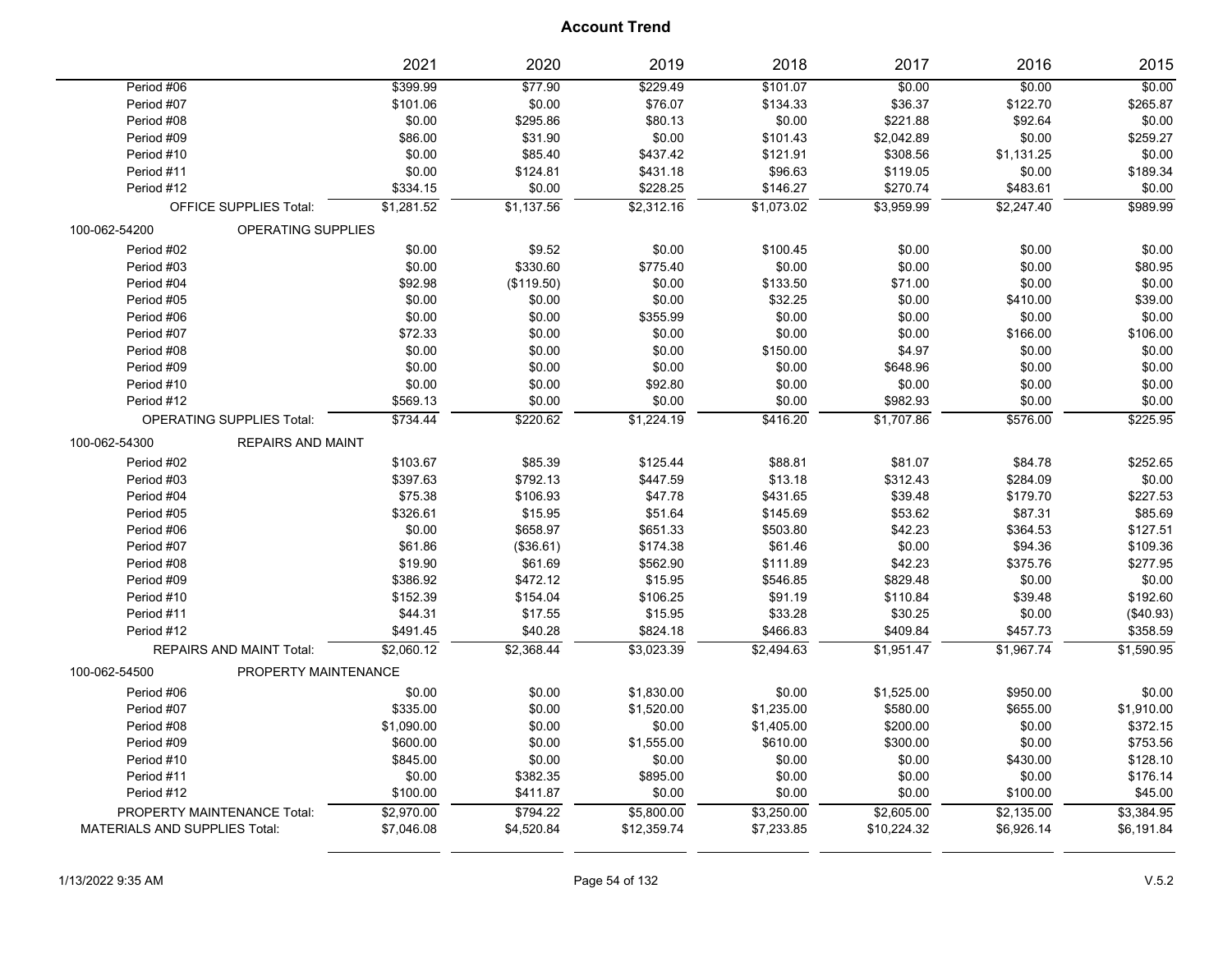|                                                                             |                                  | 2021         | 2020         | 2019         | 2018         | 2017         | 2016         | 2015         |
|-----------------------------------------------------------------------------|----------------------------------|--------------|--------------|--------------|--------------|--------------|--------------|--------------|
| <b>BUILDING Total:</b>                                                      |                                  | \$347,265.56 | \$381,659.76 | \$429,428.37 | \$482,668.34 | \$432,156.94 | \$398,118.35 | \$413,281.97 |
| <b>PLANNING</b>                                                             |                                  |              |              |              |              |              |              |              |
| <b>SALARIES AND WAGES</b>                                                   |                                  |              |              |              |              |              |              |              |
| 100-063-51000                                                               | <b>SALARIES AND WAGES</b>        |              |              |              |              |              |              |              |
| Period #01                                                                  |                                  | \$305.00     | \$415.00     | \$0.00       | \$110.00     | \$275.00     | \$0.00       | \$0.00       |
| Period #03                                                                  |                                  | \$0.00       | \$0.00       | \$0.00       | \$0.00       | \$0.00       | \$355.00     | \$480.00     |
| Period #04                                                                  |                                  | \$220.00     | \$85.00      | \$440.00     | \$465.00     | \$380.00     | \$0.00       | \$0.00       |
| Period #07                                                                  |                                  | \$305.00     | \$255.00     | \$600.00     | \$735.00     | \$405.00     | \$480.00     | \$650.00     |
| Period #09                                                                  |                                  | \$0.00       | \$0.00       | \$0.00       | \$0.00       | \$0.00       | \$270.00     | \$305.00     |
| Period #10                                                                  |                                  | \$220.00     | \$170.00     | \$110.00     | \$320.00     | \$245.00     | \$0.00       | \$0.00       |
| Period #12                                                                  |                                  | \$0.00       | \$0.00       | \$0.00       | \$0.00       | \$0.00       | \$675.00     | \$380.00     |
|                                                                             | SALARIES AND WAGES Total:        | \$1,050.00   | \$925.00     | \$1,150.00   | \$1,630.00   | \$1,305.00   | \$1,780.00   | \$1,815.00   |
| 100-063-51200                                                               | <b>RETIREMENT PENSION</b>        |              |              |              |              |              |              |              |
| Period #01                                                                  |                                  | \$23.33      | \$31.75      | \$0.00       | \$8.41       | \$21.04      | \$0.00       | \$0.00       |
| Period #03                                                                  |                                  | \$0.00       | \$0.00       | \$0.00       | \$0.00       | \$0.00       | \$27.15      | \$36.72      |
| Period #04                                                                  |                                  | \$16.82      | \$6.50       | \$33.66      | \$35.57      | \$29.07      | \$0.00       | \$0.00       |
| Period #07                                                                  |                                  | \$23.33      | \$19.51      | \$45.91      | \$56.23      | \$30.99      | \$36.72      | \$49.72      |
| Period #09                                                                  |                                  | \$0.00       | \$0.00       | \$0.00       | \$0.00       | \$0.00       | \$20.64      | \$23.33      |
| Period #10                                                                  |                                  | \$16.82      | \$13.00      | \$8.41       | \$24.49      | \$18.73      | \$0.00       | \$0.00       |
| Period #12                                                                  |                                  | \$0.00       | \$0.00       | \$0.00       | \$0.00       | \$0.00       | \$51.63      | \$29.07      |
|                                                                             | <b>RETIREMENT PENSION Total:</b> | \$80.30      | \$70.76      | \$87.98      | \$124.70     | \$99.83      | \$136.14     | \$138.84     |
| SALARIES AND WAGES Total:                                                   |                                  | \$1,130.30   | \$995.76     | \$1,237.98   | \$1,754.70   | \$1,404.83   | \$1,916.14   | \$1,953.84   |
| <b>TRAVEL</b>                                                               |                                  |              |              |              |              |              |              |              |
| 100-063-52300                                                               | <b>TRAINING AND EDUCATION</b>    |              |              |              |              |              |              |              |
| Period #10                                                                  |                                  | \$50.00      | \$0.00       | \$0.00       | \$0.00       | \$0.00       | \$0.00       | \$0.00       |
| <b>TRAINING AND EDUCATION Total:</b>                                        |                                  | \$50.00      | \$0.00       | \$0.00       | \$0.00       | \$0.00       | \$0.00       | \$0.00       |
| <b>TRAVEL Total:</b>                                                        |                                  | \$50.00      | \$0.00       | \$0.00       | \$0.00       | \$0.00       | \$0.00       | \$0.00       |
| CONTRACTUAL SERVICES                                                        |                                  |              |              |              |              |              |              |              |
| 100-063-53400                                                               | PROFESSIONAL SERVICES            |              |              |              |              |              |              |              |
| Period #09                                                                  |                                  | \$0.00       | \$0.00       | \$0.00       | \$2,240.00   | \$0.00       | \$0.00       | \$1,250.00   |
| Period #11                                                                  |                                  | \$0.00       | \$0.00       | \$0.00       | \$0.00       | \$0.00       | \$0.00       | \$971.25     |
| PROFESSIONAL SERVICES Total:                                                |                                  | \$0.00       | \$0.00       | \$0.00       | \$2,240.00   | \$0.00       | \$0.00       | \$2,221.25   |
| <b>CONTRACTUAL SERVICES Total:</b>                                          |                                  | \$0.00       | \$0.00       | \$0.00       | \$2,240.00   | \$0.00       | \$0.00       | \$2,221.25   |
| <b>PLANNING Total:</b>                                                      |                                  | \$1,180.30   | \$995.76     | \$1,237.98   | \$3,994.70   | \$1,404.83   | \$1,916.14   | \$4,175.09   |
| <b>PLANNING/ECONOMIC</b><br><b>DEVELOPMENT</b><br><b>SALARIES AND WAGES</b> |                                  |              |              |              |              |              |              |              |
| 100-064-51000                                                               | SALARIES AND WAGES               |              |              |              |              |              |              |              |
| Period #01                                                                  |                                  | \$12,498.07  | \$12,334.45  | \$12,065.81  | \$11,897.06  | \$11,714.12  | \$9,004.69   | \$14,448.67  |
| Period #02                                                                  |                                  | \$12,545.06  | \$12,440.65  | \$12,137.21  | \$11,899.24  | \$11,773.60  | \$9,643.64   | \$8,982.67   |

1/13/2022 9:35 AM Page 55 of 132 V.5.2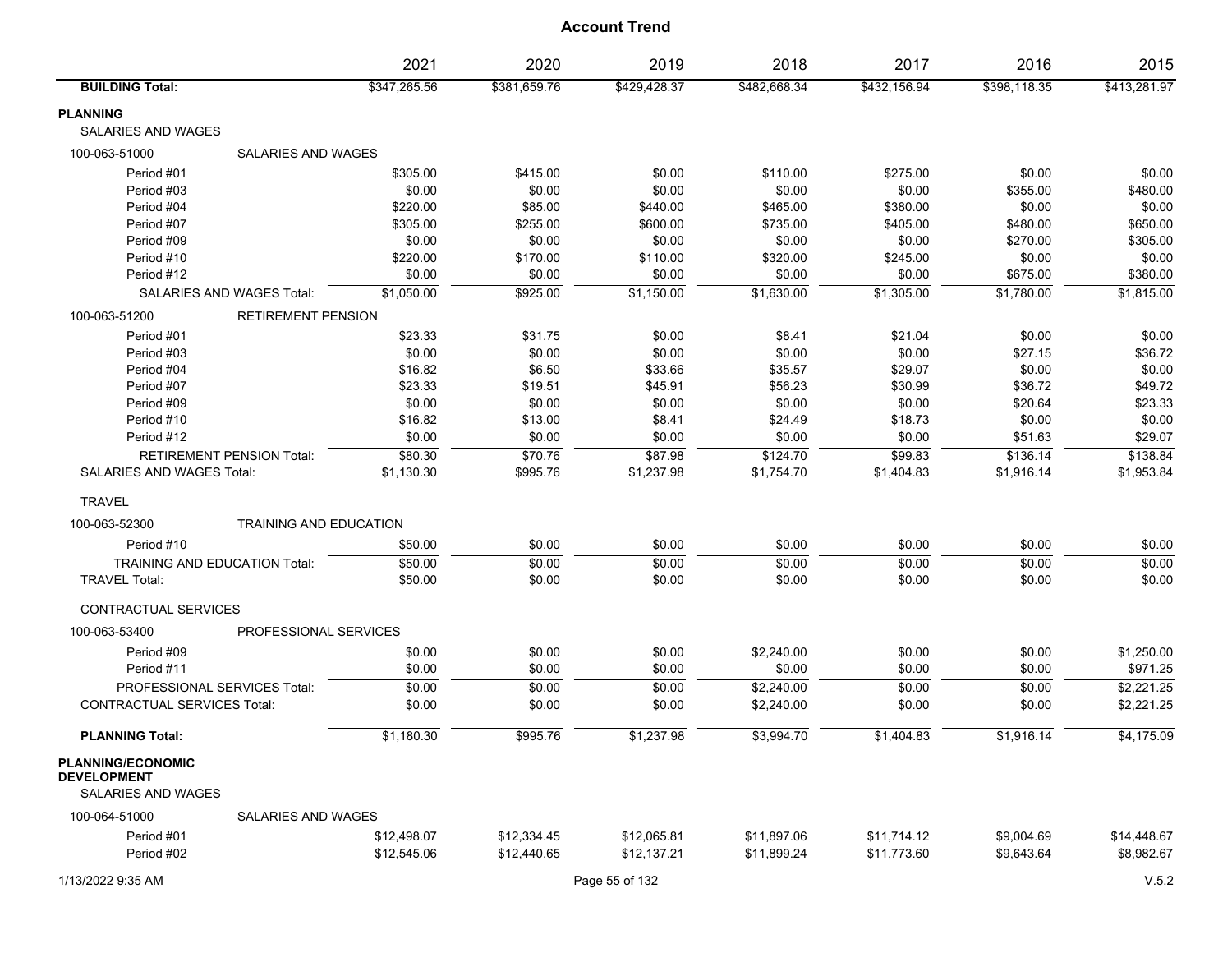|                                  |                                  | 2021         | 2020         | 2019         | 2018         | 2017         | 2016         | 2015         |
|----------------------------------|----------------------------------|--------------|--------------|--------------|--------------|--------------|--------------|--------------|
| Period #03                       |                                  | \$12,545.07  | \$12,440.64  | \$12,137.21  | \$13,921.77  | \$11,810.32  | \$8,529.14   | \$9,550.01   |
| Period #04                       |                                  | \$12,591.20  | \$12,440.65  | \$12,137.22  | \$11,899.22  | \$11,577.76  | \$11,648.99  | \$10,239.88  |
| Period #05                       |                                  | \$12,606.60  | \$12,440.63  | \$12,137.20  | \$11,899.21  | \$11,773.60  | \$11,537.18  | \$9,621.08   |
| Period #06                       |                                  | \$12,606.59  | \$12,440.65  | \$12,137.21  | \$17,848.84  | \$17,660.40  | \$11,537.18  | \$9,589.26   |
| Period #07                       |                                  | \$19,013.18  | \$18,660.97  | \$12,137.22  | \$11,899.23  | \$11,773.60  | \$17,305.77  | \$14,394.50  |
| Period #08                       |                                  | \$12,813.17  | \$12,440.65  | \$18,205.82  | \$11,899.24  | \$11,773.60  | \$11,537.18  | \$9,663.52   |
| Period #09                       |                                  | \$12,813.19  | \$12,440.64  | \$12,137.21  | \$11,899.23  | \$11,773.60  | \$11,537.19  | \$9,451.32   |
| Period #10                       |                                  | \$12,813.19  | \$12,440.64  | \$12,137.22  | \$11,899.24  | \$11,773.60  | \$11,537.18  | \$9,647.62   |
| Period #11                       |                                  | \$12,813.19  | \$12,440.63  | \$12,137.22  | \$17,848.85  | \$11,773.60  | \$11,537.18  | \$9,499.07   |
| Period #12                       |                                  | \$19,219.79  | \$18,660.97  | \$17,810.63  | \$11,905.48  | \$19,035.34  | \$19,903.57  | \$16,444.44  |
|                                  | <b>SALARIES AND WAGES Total:</b> | \$164.878.30 | \$161,622.17 | \$157,317.18 | \$156,716.61 | \$154,213.14 | \$145,258.89 | \$131,532.04 |
| 100-064-51100                    | <b>OVERTIME</b>                  |              |              |              |              |              |              |              |
| Period #08                       |                                  | \$0.00       | \$0.00       | \$95.51      | \$0.00       | \$0.00       | \$0.00       | \$0.00       |
| Period #09                       |                                  | \$0.00       | \$0.00       | \$47.75      | \$0.00       | \$0.00       | \$0.00       | \$0.00       |
|                                  | <b>OVERTIME Total:</b>           | \$0.00       | \$0.00       | \$143.26     | \$0.00       | \$0.00       | \$0.00       | \$0.00       |
| 100-064-51200                    | <b>RETIREMENT PENSION</b>        |              |              |              |              |              |              |              |
| Period #01                       |                                  | \$1,915.25   | \$1,871.49   | \$1,749.38   | \$1,457.07   | \$2,142.91   | \$1,778.95   | \$1,911.17   |
| Period #02                       |                                  | \$2,802.15   | \$1,900.65   | \$255.91     | \$1,828.45   | \$1,804.44   | \$1,396.01   | \$1,392.75   |
| Period #03                       |                                  | \$1,930.56   | \$2,785.28   | \$1,867.74   | \$1,835.21   | \$1,814.87   | \$1,469.30   | \$1,418.27   |
| Period #04                       |                                  | \$1,933.36   | \$1,914.42   | \$2,718.24   | \$2,666.56   | \$1,818.53   | \$1,351.41   | \$1,481.33   |
| Period #05                       |                                  | \$1,940.04   | \$1,914.42   | \$1,868.63   | \$1,917.49   | \$2,691.09   | \$2,597.71   | \$1,568.94   |
| Period #06                       |                                  | \$1,940.04   | \$1,914.41   | \$3,557.85   | \$1,835.56   | \$1,815.46   | \$1,774.46   | \$2,148.64   |
| Period #07                       |                                  | \$2,032.94   | \$2,004.61   | \$1,868.64   | \$1,833.62   | \$1,812.78   | \$1,857.65   | \$1,555.53   |
| Period #08                       |                                  | \$2,854.43   | \$1,914.42   | \$1,957.56   | \$1,833.62   | \$1,812.78   | \$1,776.64   | \$1,475.66   |
| Period #09                       |                                  | \$1,971.96   | \$2,785.27   | \$2,738.98   | \$1,833.62   | \$1,812.78   | \$1,776.64   | \$1,485.78   |
| Period #10                       |                                  | \$1,971.96   | \$1,914.42   | \$1,868.64   | \$2,666.56   | \$2,719.17   | \$1,776.64   | \$1,458.94   |
| Period #11                       |                                  | \$1,971.96   | \$1,914.42   | \$1,868.64   | \$1,919.43   | \$1,812.78   | \$2,584.24   | \$2,159.96   |
| Period #12                       |                                  | \$2,067.73   | \$2,008.50   | \$1,958.05   | \$1,837.54   | \$1,835.40   | \$1,897.50   | \$1,538.18   |
|                                  | RETIREMENT PENSION Total:        | \$25,332.38  | \$24.842.31  | \$24,278.26  | \$23.464.73  | \$23,892.99  | \$22.037.15  | \$19.595.15  |
| <b>SALARIES AND WAGES Total:</b> |                                  | \$190,210.68 | \$186,464.48 | \$181,738.70 | \$180,181.34 | \$178,106.13 | \$167,296.04 | \$151,127.19 |
| <b>TRAVEL</b>                    |                                  |              |              |              |              |              |              |              |
| 100-064-52100                    | <b>TRAVEL</b>                    |              |              |              |              |              |              |              |
| Period #02                       |                                  | \$0.00       | \$13.00      | \$0.00       | \$29.62      | \$0.00       | \$0.00       | \$0.00       |
| Period #04                       |                                  | \$0.00       | \$0.00       | \$0.00       | \$0.00       | \$0.00       | \$2,034.26   | \$1,198.01   |
| Period #05                       |                                  | \$0.00       | \$0.00       | \$0.00       | \$1,432.82   | \$0.00       | \$0.00       | \$0.00       |
| Period #06                       |                                  | \$0.00       | \$0.00       | \$116.32     | \$0.00       | \$0.00       | \$0.00       | \$1,385.34   |
| Period #10                       |                                  | \$0.00       | \$0.00       | \$0.00       | \$0.00       | \$209.40     | \$584.74     | \$0.00       |
| Period #11                       |                                  | \$0.00       | \$0.00       | \$439.00     | \$449.18     | \$0.00       | \$0.00       | \$0.00       |
| Period #12                       |                                  | \$0.00       | \$0.00       | \$0.00       | \$0.00       | \$0.00       | \$0.00       | \$123.05     |
|                                  | <b>TRAVEL Total:</b>             | \$0.00       | \$13.00      | \$555.32     | \$1,911.62   | \$209.40     | \$2,619.00   | \$2,706.40   |
| 100-064-52300                    | <b>TRAINING AND EDUCATION</b>    |              |              |              |              |              |              |              |
| Period #01                       |                                  | \$0.00       | \$0.00       | \$0.00       | \$0.00       | \$0.00       | \$735.00     | \$0.00       |
| Period #03                       |                                  | \$0.00       | \$0.00       | \$0.00       | \$735.00     | \$0.00       | \$0.00       | \$0.00       |
|                                  |                                  |              |              |              |              |              |              |              |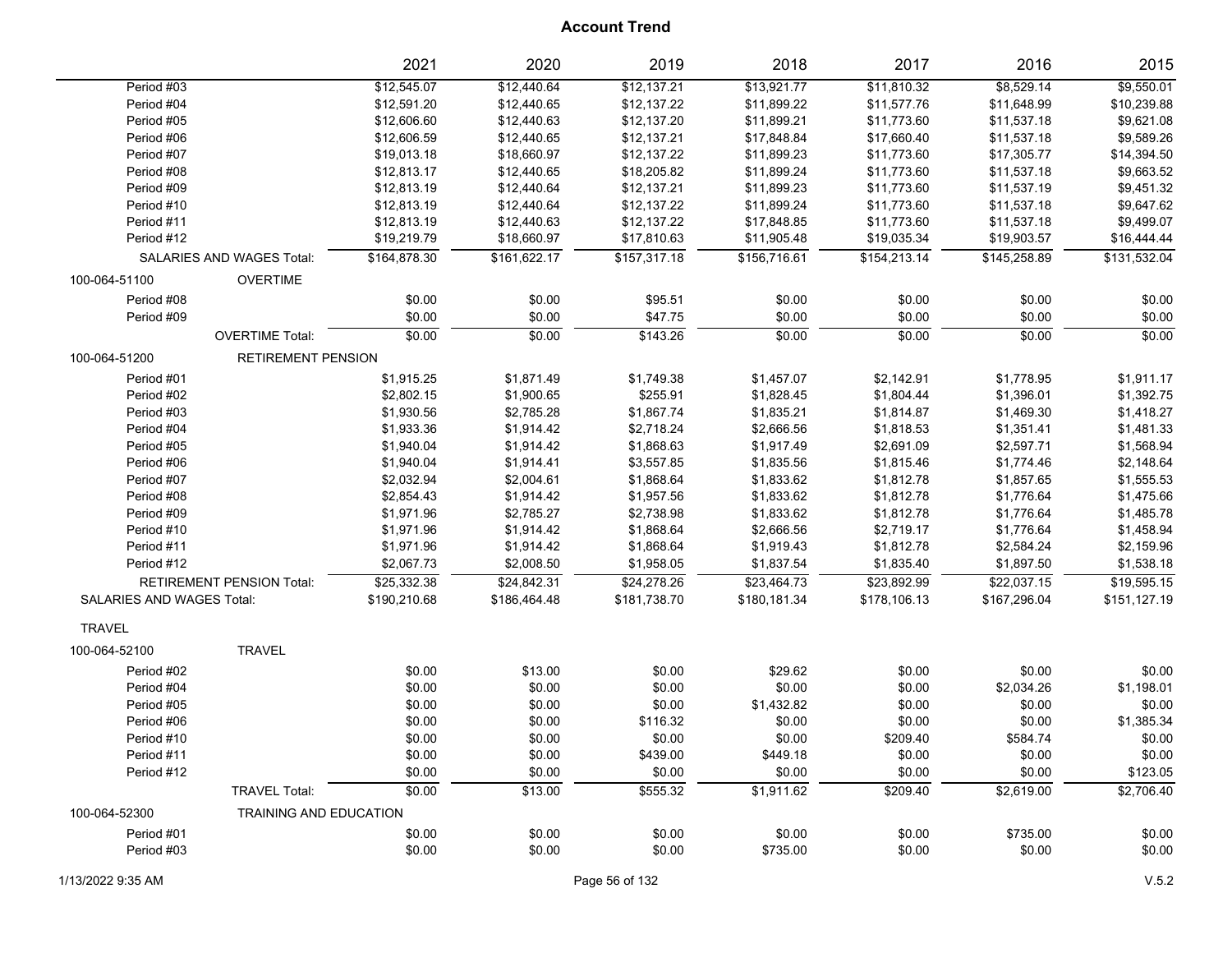|                                    |                                      | 2021       | 2020       | 2019       | 2018       | 2017        | 2016       | 2015        |
|------------------------------------|--------------------------------------|------------|------------|------------|------------|-------------|------------|-------------|
| Period #04                         |                                      | \$0.00     | \$0.00     | \$0.00     | \$70.00    | \$0.00      | \$0.00     | \$0.00      |
| Period #06                         |                                      | \$0.00     | \$0.00     | \$0.00     | \$0.00     | \$350.00    | \$0.00     | \$535.00    |
| Period #08                         |                                      | \$0.00     | \$0.00     | \$510.00   | \$0.00     | \$145.00    | \$0.00     | \$0.00      |
| Period #12                         |                                      | \$0.00     | \$0.00     | \$0.00     | \$0.00     | \$0.00      | \$0.00     | \$35.00     |
|                                    | <b>TRAINING AND EDUCATION Total:</b> | \$0.00     | \$0.00     | \$510.00   | \$805.00   | \$495.00    | \$735.00   | \$570.00    |
| <b>TRAVEL Total:</b>               |                                      | \$0.00     | \$13.00    | \$1,065.32 | \$2,716.62 | \$704.40    | \$3,354.00 | \$3,276.40  |
| CONTRACTUAL SERVICES               |                                      |            |            |            |            |             |            |             |
| 100-064-53200                      | <b>COMMUNICATIONS</b>                |            |            |            |            |             |            |             |
| Period #02                         |                                      | \$0.00     | \$0.00     | \$0.00     | \$0.00     | \$0.00      | \$0.00     | \$61.00     |
| Period #04                         |                                      | \$0.00     | \$0.00     | \$0.00     | \$0.00     | \$52.54     | \$0.00     | \$0.00      |
| Period #05                         |                                      | \$0.00     | \$0.00     | \$0.00     | \$0.00     | \$0.00      | \$32.82    | \$0.00      |
| Period #06                         |                                      | \$0.00     | \$0.00     | \$0.00     | \$0.00     | \$0.00      | \$34.91    | \$0.00      |
| Period #07                         |                                      | \$0.00     | \$0.00     | \$0.00     | \$0.00     | \$0.00      | \$0.00     | \$26.14     |
| Period #10                         |                                      | \$0.00     | \$0.00     | \$1,240.95 | \$0.00     | \$0.00      | \$0.00     | \$0.00      |
|                                    | <b>COMMUNICATIONS Total:</b>         | \$0.00     | \$0.00     | \$1,240.95 | \$0.00     | \$52.54     | \$67.73    | \$87.14     |
| 100-064-53400                      | PROFESSIONAL SERVICES                |            |            |            |            |             |            |             |
| Period #02                         |                                      | \$391.00   | \$391.00   | \$378.00   | \$1,314.00 | \$2,778.00  | \$300.00   | \$452.50    |
| Period #03                         |                                      | \$850.39   | \$740.39   | \$1,646.00 | (\$49.00)  | \$0.00      | \$1,353.05 | \$1,329.79  |
| Period #04                         |                                      | \$0.00     | \$0.00     | \$30.51    | \$555.00   | \$0.00      | \$0.00     | \$495.00    |
| Period #05                         |                                      | \$0.00     | \$0.00     | \$0.00     | \$0.00     | \$2,745.00  | \$4,327.05 | \$0.00      |
| Period #06                         |                                      | \$740.39   | \$575.00   | \$708.51   | \$1,469.00 | \$0.00      | \$0.00     | \$4,853.05  |
| Period #07                         |                                      | \$0.00     | \$0.00     | \$555.00   | \$0.00     | \$400.00    | \$0.00     | \$0.00      |
| Period #08                         |                                      | \$0.00     | \$0.00     | \$0.00     | \$0.00     | \$0.00      | \$220.00   | \$220.00    |
| Period #09                         |                                      | \$0.00     | \$0.00     | \$708.51   | \$938.00   | \$2,000.00  | \$0.00     | \$0.00      |
| Period #10                         |                                      | \$0.00     | \$740.39   | \$316.42   | \$892.45   | \$220.00    | \$0.00     | \$1,473.05  |
| Period #11                         |                                      | \$0.00     | \$740.39   | \$0.00     | \$1,335.00 | \$2,190.00  | \$2,100.00 | \$0.00      |
| Period #12                         |                                      | \$0.00     | \$837.66   | \$708.51   | \$2,178.00 | \$0.00      | \$0.00     | \$0.00      |
|                                    | PROFESSIONAL SERVICES Total:         | \$1,981.78 | \$4,024.83 | \$5,051.46 | \$8,632.45 | \$10,333.00 | \$8,300.10 | \$8,823.39  |
| 100-064-53700                      | PRINTING AND ADVERTISING             |            |            |            |            |             |            |             |
| Period #06                         |                                      | \$0.00     | \$0.00     | \$0.00     | \$0.00     | \$0.00      | \$0.00     | \$2,268.81  |
| Period #10                         |                                      | \$0.00     | \$0.00     | \$2,420.00 | \$0.00     | \$0.00      | \$0.00     | \$0.00      |
|                                    | PRINTING AND ADVERTISING Total:      | \$0.00     | \$0.00     | \$2,420.00 | \$0.00     | \$0.00      | \$0.00     | \$2,268.81  |
| 100-064-53900                      | MISC CONTRACTUAL                     |            |            |            |            |             |            |             |
| Period #05                         |                                      | \$919.00   | \$0.00     | \$0.00     | \$0.00     | \$0.00      | \$0.00     | \$0.00      |
| Period #06                         |                                      | \$575.00   | \$0.00     | \$0.00     | \$0.00     | \$0.00      | \$0.00     | \$0.00      |
| Period #09                         |                                      | \$980.39   | \$0.00     | \$0.00     | \$0.00     | \$0.00      | \$0.00     | \$0.00      |
| Period #10                         |                                      | \$0.00     | \$240.00   | \$0.00     | \$0.00     | \$0.00      | \$0.00     | \$0.00      |
| Period #12                         |                                      | \$740.39   | \$550.00   | \$0.00     | \$0.00     | \$0.00      | \$0.00     | \$0.00      |
|                                    | <b>MISC CONTRACTUAL Total:</b>       | \$3,214.78 | \$790.00   | \$0.00     | \$0.00     | \$0.00      | \$0.00     | \$0.00      |
| <b>CONTRACTUAL SERVICES Total:</b> |                                      | \$5,196.56 | \$4,814.83 | \$8,712.41 | \$8,632.45 | \$10,385.54 | \$8,367.83 | \$11,179.34 |
|                                    |                                      |            |            |            |            |             |            |             |

MATERIALS AND SUPPLIES

100-064-54100 OFFICE SUPPLIES

1/13/2022 9:35 AM Page 57 of 132 V.5.2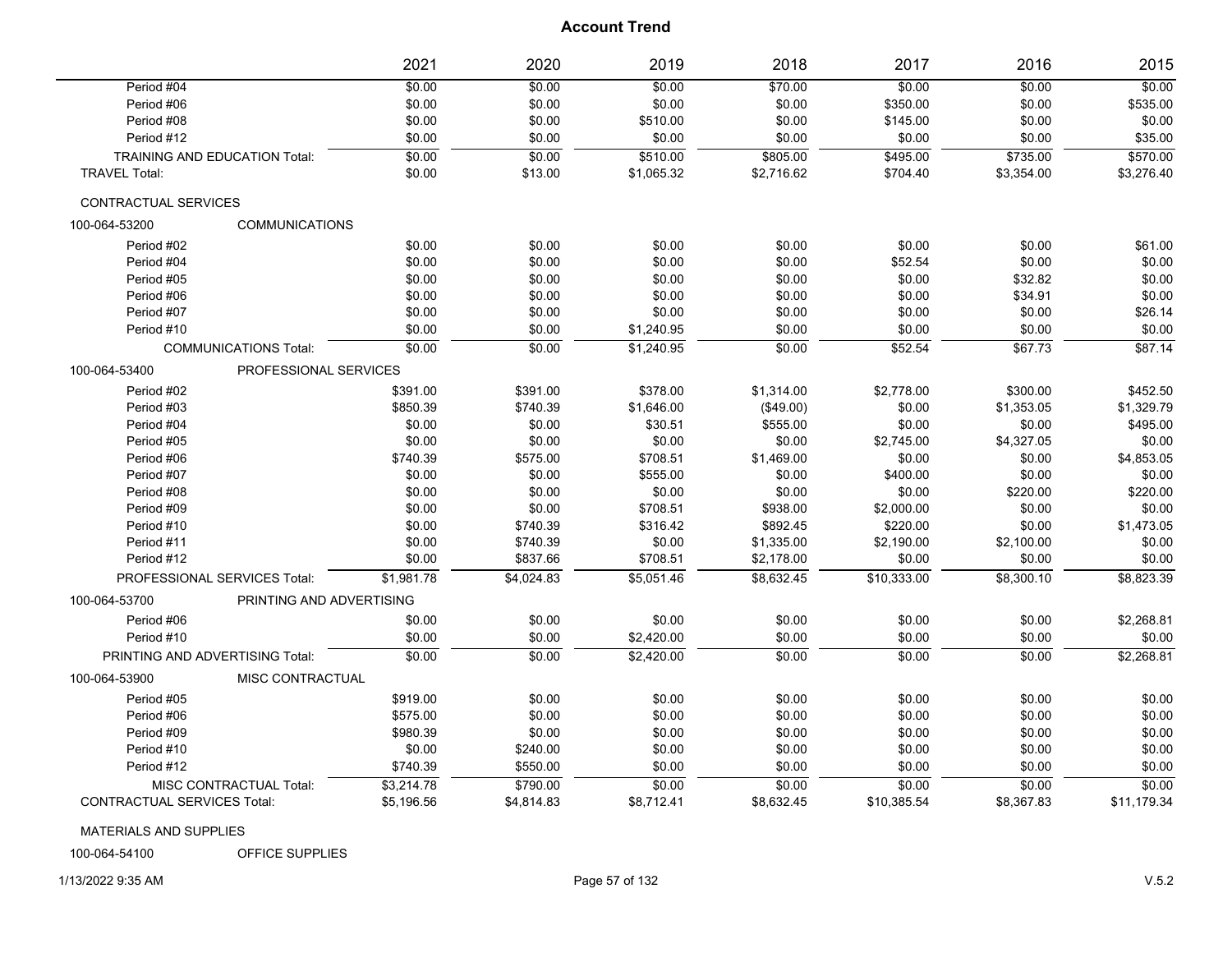|                                                       |                               | 2021         | 2020         | 2019         | 2018         | 2017         | 2016         | 2015         |
|-------------------------------------------------------|-------------------------------|--------------|--------------|--------------|--------------|--------------|--------------|--------------|
| Period #03                                            |                               | \$0.00       | \$0.00       | \$0.00       | \$229.99     | \$70.00      | \$0.00       | \$56.30      |
| Period #05                                            |                               | \$0.00       | \$0.00       | \$0.00       | \$0.00       | \$20.00      | \$22.57      | \$0.00       |
| Period #10                                            |                               | \$0.00       | \$0.00       | \$0.00       | \$0.00       | \$85.44      | \$0.00       | \$0.00       |
| Period #11                                            |                               | \$0.00       | \$0.00       | \$0.00       | \$0.00       | \$0.00       | \$0.00       | \$264.98     |
| Period #12                                            |                               | \$0.00       | \$0.00       | \$0.00       | \$0.00       | \$0.00       | \$361.39     | \$0.00       |
|                                                       | <b>OFFICE SUPPLIES Total:</b> | \$0.00       | 50.00        | \$0.00       | \$229.99     | \$175.44     | \$383.96     | \$321.28     |
| 100-064-54200                                         | OPERATING SUPPLIES            |              |              |              |              |              |              |              |
| Period #02                                            |                               | \$0.00       | \$0.00       | \$0.00       | \$0.00       | \$0.00       | \$0.00       | \$570.00     |
| Period #03                                            |                               | \$0.00       | \$0.00       | \$0.00       | \$0.00       | \$0.00       | \$638.00     | \$0.00       |
| Period #04                                            |                               | \$0.00       | \$0.00       | \$0.00       | \$0.00       | \$734.00     | \$0.00       | \$0.00       |
| Period #08                                            |                               | \$0.00       | \$0.00       | \$0.00       | \$0.00       | \$0.00       | \$455.00     | \$0.00       |
| Period #09                                            |                               | \$100.00     | \$0.00       | \$0.00       | \$0.00       | \$0.00       | \$0.00       | \$0.00       |
| <b>OPERATING SUPPLIES Total:</b>                      |                               | \$100.00     | \$0.00       | \$0.00       | \$0.00       | \$734.00     | \$1,093.00   | \$570.00     |
| MATERIALS AND SUPPLIES Total:                         |                               | \$100.00     | \$0.00       | \$0.00       | \$229.99     | \$909.44     | \$1,476.96   | \$891.28     |
| <b>PLANNING/ECONOMIC</b><br><b>DEVELOPMENT Total:</b> |                               | \$195,507.24 | \$191,292.31 | \$191,516.43 | \$191,760.40 | \$190,105.51 | \$180,494.83 | \$166,474.21 |
| <b>PARKS AND RECREATION</b><br>SALARIES AND WAGES     |                               |              |              |              |              |              |              |              |
| 100-070-51000                                         | <b>SALARIES AND WAGES</b>     |              |              |              |              |              |              |              |
| Period #01                                            |                               | \$9,436.42   | \$24,268.08  | \$23,554.23  | \$20,206.99  | \$22,140.86  | \$22,302.69  | \$33,295.93  |
| Period #02                                            |                               | \$15,681.45  | \$24,484.74  | \$23,074.60  | \$21,772.20  | \$22,761.08  | \$23,874.73  | \$22,254.18  |
| Period #03                                            |                               | \$5,838.56   | \$31,771.96  | \$31,753.61  | \$30,213.34  | \$25,687.11  | \$24,064.02  | \$26,908.29  |
| Period #04                                            |                               | \$11,659.34  | \$22,351.68  | \$26,733.74  | \$24,487.77  | \$24,252.05  | \$24,529.76  | \$23,345.65  |
| Period #05                                            |                               | \$10,929.29  | \$13,338.66  | \$24,771.77  | \$23,641.54  | \$27,700.10  | \$22,617.42  | \$23,129.70  |
| Period #06                                            |                               | \$15,216.66  | \$31,554.03  | \$36,282.61  | \$91,697.91  | \$83,891.30  | \$45,835.29  | \$41,763.68  |
| Period #07                                            |                               | \$87,602.33  | \$17,793.08  | \$70,993.38  | \$77,976.80  | \$67,874.45  | \$101,565.22 | \$95,681.06  |
| Period #08                                            |                               | \$35,330.24  | \$11,788.59  | \$109,858.25 | \$71,081.00  | \$58,566.73  | \$54,651.78  | \$51,913.21  |
| Period #09                                            |                               | \$11,410.70  | \$11,788.59  | \$26,829.73  | \$24,232.94  | \$22,007.57  | \$22,788.92  | \$22,419.91  |
| Period #10                                            |                               | \$11,410.72  | \$11,788.59  | \$23,719.25  | \$21,606.20  | \$22,322.55  | \$22,802.80  | \$22,372.05  |
| Period #11                                            |                               | \$11,410.70  | \$11,788.59  | \$22,758.73  | \$33,100.94  | \$21,992.83  | \$22,605.53  | \$22,525.87  |
| Period #12                                            |                               | \$17,616.05  | \$17,682.89  | \$33,650.00  | \$21,508.20  | \$32,890.10  | \$36,987.86  | \$38,199.19  |
| <b>SALARIES AND WAGES Total:</b>                      |                               | \$243,542.46 | \$230.399.48 | \$453.979.90 | \$461,525.83 | \$432,086.73 | \$424,626.02 | \$423,808.72 |
| 100-070-51100                                         | <b>OVERTIME</b>               |              |              |              |              |              |              |              |
| Period #01                                            |                               | \$659.61     | \$134.64     | \$0.00       | \$0.00       | \$0.00       | \$0.00       | \$8.24       |
| Period #02                                            |                               | \$2,719.07   | \$0.00       | \$0.00       | \$0.00       | \$0.00       | \$0.00       | \$0.00       |
| Period #03                                            |                               | \$2,402.29   | \$0.00       | \$187.50     | \$0.00       | \$0.00       | \$0.00       | \$0.00       |
| Period #04                                            |                               | \$2,969.86   | \$22.40      | \$325.31     | \$201.76     | \$0.00       | \$23.95      | \$9.88       |
| Period #05                                            |                               | \$2,930.27   | \$0.00       | \$29.26      | \$0.00       | \$0.00       | \$198.05     | \$0.00       |
| Period #06                                            |                               | \$2,739.86   | \$0.00       | \$515.62     | \$2,801.24   | \$733.74     | \$323.09     | \$353.41     |
| Period #07                                            |                               | \$480.68     | \$0.00       | \$847.51     | \$787.01     | \$593.73     | \$1,045.52   | \$1,717.73   |
| Period #08                                            |                               | \$425.31     | \$0.00       | \$2,901.88   | \$1,592.35   | \$458.56     | \$183.73     | \$121.49     |
| Period #10                                            |                               | \$0.00       | \$0.00       | \$0.00       | \$0.00       | \$10.42      | \$0.00       | \$0.00       |
| Period #12                                            |                               | \$181.09     | \$0.00       | \$0.00       | \$0.00       | \$0.00       | \$141.89     | \$79.29      |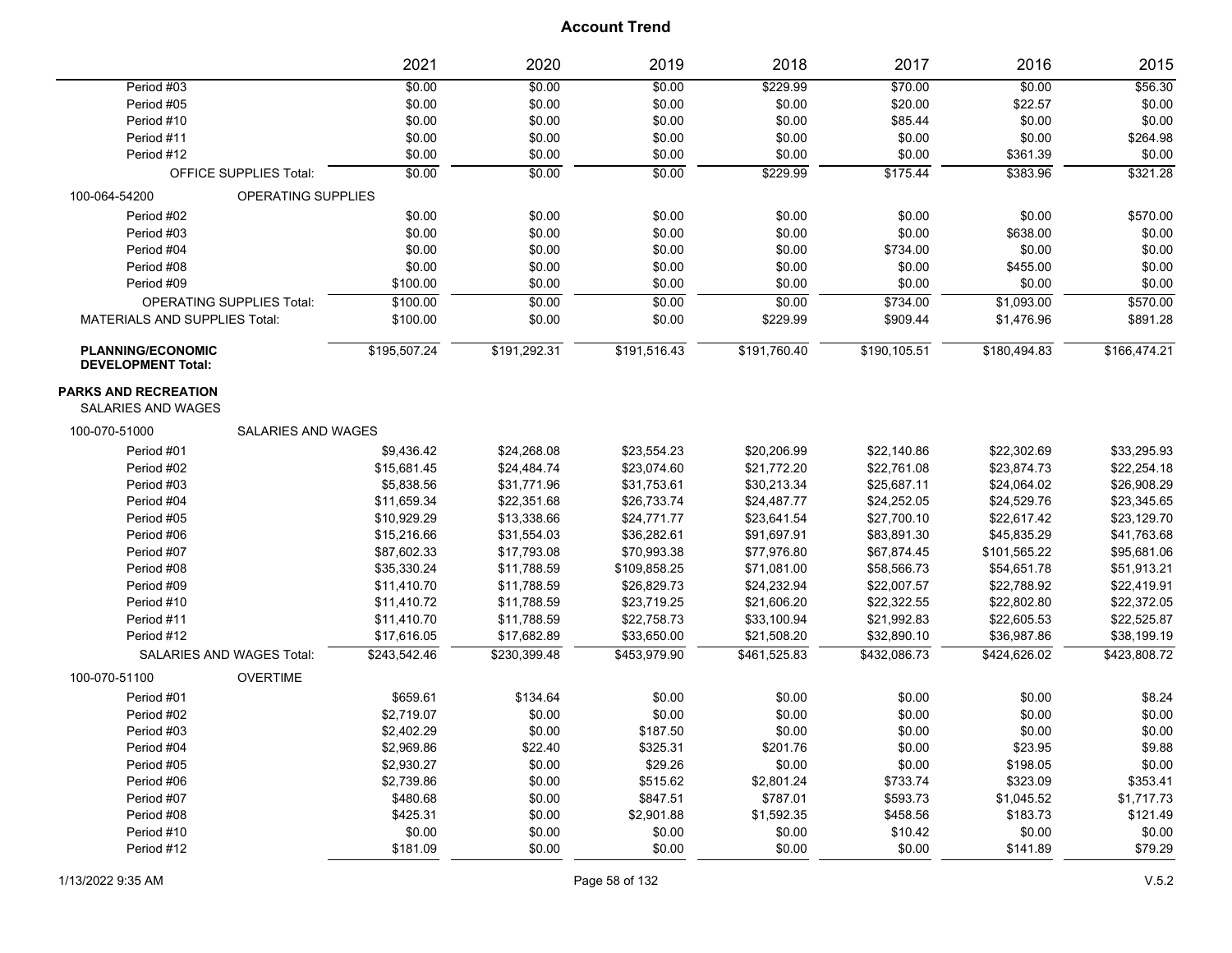|                           |                                  | 2021         | 2020         | 2019         | 2018         | 2017         | 2016         | 2015         |
|---------------------------|----------------------------------|--------------|--------------|--------------|--------------|--------------|--------------|--------------|
|                           | <b>OVERTIME Total:</b>           | \$15,508.04  | \$157.04     | \$4,807.08   | \$5,382.36   | \$1,796.45   | \$1,916.23   | \$2,290.04   |
| 100-070-51200             | RETIREMENT PENSION               |              |              |              |              |              |              |              |
| Period #01                |                                  | \$1,791.98   | \$3,514.19   | \$3,169.28   | \$3,360.23   | \$3,898.51   | \$4,090.36   | \$3,987.53   |
| Period #02                |                                  | \$2,271.73   | \$3,755.26   | \$501.28     | \$2,990.38   | \$3,403.49   | \$3,439.97   | \$3,332.37   |
| Period #03                |                                  | \$1,323.60   | \$5,452.62   | \$3,604.95   | \$3,384.71   | \$3,487.96   | \$3,671.04   | \$3,406.88   |
| Period #04                |                                  | \$1,755.13   | \$3,635.88   | \$5,971.62   | \$5,432.99   | \$3,546.51   | \$3,653.31   | \$3,445.26   |
| Period #05                |                                  | \$2,170.30   | \$2,728.99   | \$3,900.80   | \$3,820.01   | \$5,555.99   | \$5,339.52   | \$3,553.72   |
| Period #06                |                                  | \$2,312.40   | \$2,300.58   | \$7,251.83   | \$4,720.38   | \$5,138.78   | \$3,960.80   | \$5,568.61   |
| Period #07                |                                  | \$7,136.91   | \$1,989.47   | \$9,673.97   | \$12,488.36  | \$10,961.80  | \$11,044.15  | \$10,005.83  |
| Period #08                |                                  | \$13,020.54  | \$2,070.83   | \$11,993.49  | \$12,052.75  | \$10,371.60  | \$10,280.35  | \$9,951.57   |
| Period #09                |                                  | \$1,806.27   | \$2,641.72   | \$12,608.24  | \$10,504.97  | \$8,549.80   | \$7,974.12   | \$7,362.75   |
| Period #10                |                                  | \$1,758.12   | \$1,816.52   | \$3,756.59   | \$5,215.61   | \$5,080.51   | \$3,496.65   | \$3,412.00   |
| Period #11                |                                  | \$1,758.12   | \$1,816.52   | \$3,537.69   | \$3,546.81   | \$3,417.60   | \$5,079.23   | \$5,013.05   |
| Period #12                |                                  | \$1,851.64   | \$1,904.51   | \$3,627.46   | \$3,375.38   | \$3,376.88   | \$3,680.53   | \$3,671.32   |
|                           | RETIREMENT PENSION Total:        | \$38,956.74  | \$33,627.09  | \$69,597.20  | \$70,892.58  | \$66,789.43  | \$65,710.03  | \$62,710.89  |
| 100-070-51400             | <b>CLOTHING ALLOWANCE</b>        |              |              |              |              |              |              |              |
| Period #01                |                                  | \$0.00       | \$1,150.00   | \$0.00       | \$0.00       | \$1,050.00   | \$1,050.00   | \$1,000.00   |
| Period #03                |                                  | \$0.00       | \$0.00       | \$850.00     | \$850.00     | \$0.00       | \$0.00       | \$0.00       |
| Period #07                |                                  | \$0.00       | \$0.00       | \$300.00     | \$0.00       | \$0.00       | \$0.00       | \$0.00       |
| Period #08                |                                  | \$0.00       | \$0.00       | \$0.00       | \$179.75     | \$0.00       | \$0.00       | \$50.22      |
| Period #09                |                                  | \$400.00     | \$0.00       | \$0.00       | \$0.00       | \$0.00       | \$0.00       | \$14.00      |
| Period #10                |                                  | \$0.00       | \$0.00       | \$0.00       | \$115.00     | \$0.00       | \$0.00       | \$0.00       |
| Period #11                |                                  | \$0.00       | \$0.00       | \$0.00       | \$0.00       | \$0.00       | \$0.00       | (\$64.22)    |
| Period #12                |                                  | \$0.00       | \$0.00       | \$150.00     | \$134.00     | \$0.00       | \$0.00       | \$0.00       |
|                           | <b>CLOTHING ALLOWANCE Total:</b> | \$400.00     | \$1,150.00   | \$1,300.00   | \$1,278.75   | \$1,050.00   | \$1,050.00   | \$1,000.00   |
| 100-070-51800             | <b>COMP TIME PAID</b>            |              |              |              |              |              |              |              |
| Period #06                |                                  | \$0.00       | \$436.72     | \$0.00       | \$0.00       | \$0.00       | \$0.00       | \$0.00       |
| Period #07                |                                  | \$2,695.13   | \$1,706.30   | \$0.00       | \$0.00       | \$0.00       | \$0.00       | \$0.00       |
|                           | <b>COMP TIME PAID Total:</b>     | \$2,695.13   | \$2,143.02   | \$0.00       | \$0.00       | \$0.00       | \$0.00       | \$0.00       |
| SALARIES AND WAGES Total: |                                  | \$301,102.37 | \$267,476.63 | \$529,684.18 | \$539,079.52 | \$501,722.61 | \$493,302.28 | \$489,809.65 |
| <b>TRAVEL</b>             |                                  |              |              |              |              |              |              |              |
| 100-070-52100             | <b>TRAVEL</b>                    |              |              |              |              |              |              |              |
| Period #01                |                                  | \$0.00       | \$0.00       | \$0.00       | \$0.00       | \$0.00       | \$213.30     | \$0.00       |
| Period #02                |                                  | \$0.00       | \$125.00     | \$0.00       | \$0.00       | \$80.00      | \$245.48     | \$60.00      |
| Period #03                |                                  | \$0.00       | \$141.36     | \$651.40     | \$529.89     | \$398.04     | \$9.00       | \$323.82     |
| Period #05                |                                  | \$0.00       | \$0.00       | \$323.96     | \$0.00       | \$0.00       | \$0.00       | \$0.00       |
| Period #06                |                                  | \$641.11     | \$0.00       | \$0.00       | \$229.43     | \$5.00       | \$0.00       | \$0.00       |
| Period #07                |                                  | \$0.00       | \$0.00       | \$0.00       | \$0.00       | \$361.45     | \$0.00       | \$0.00       |
| Period #08                |                                  | \$0.00       | \$0.00       | \$0.00       | \$0.00       | \$0.00       | \$459.20     | \$488.20     |
| Period #09                |                                  | \$0.00       | \$0.00       | \$0.00       | \$0.00       | \$0.00       | \$12.00      | \$0.00       |
| Period #10                |                                  | \$1,131.86   | \$0.00       | \$1,131.40   | \$957.09     | \$746.64     | \$942.07     | \$1,047.03   |
| Period #11                |                                  | \$0.00       | \$0.00       | \$0.00       | \$0.00       | \$65.00      | \$0.00       | \$0.00       |
| Period #12                |                                  | \$0.00       | \$0.00       | \$0.00       | \$0.00       | \$383.10     | \$0.00       | \$0.00       |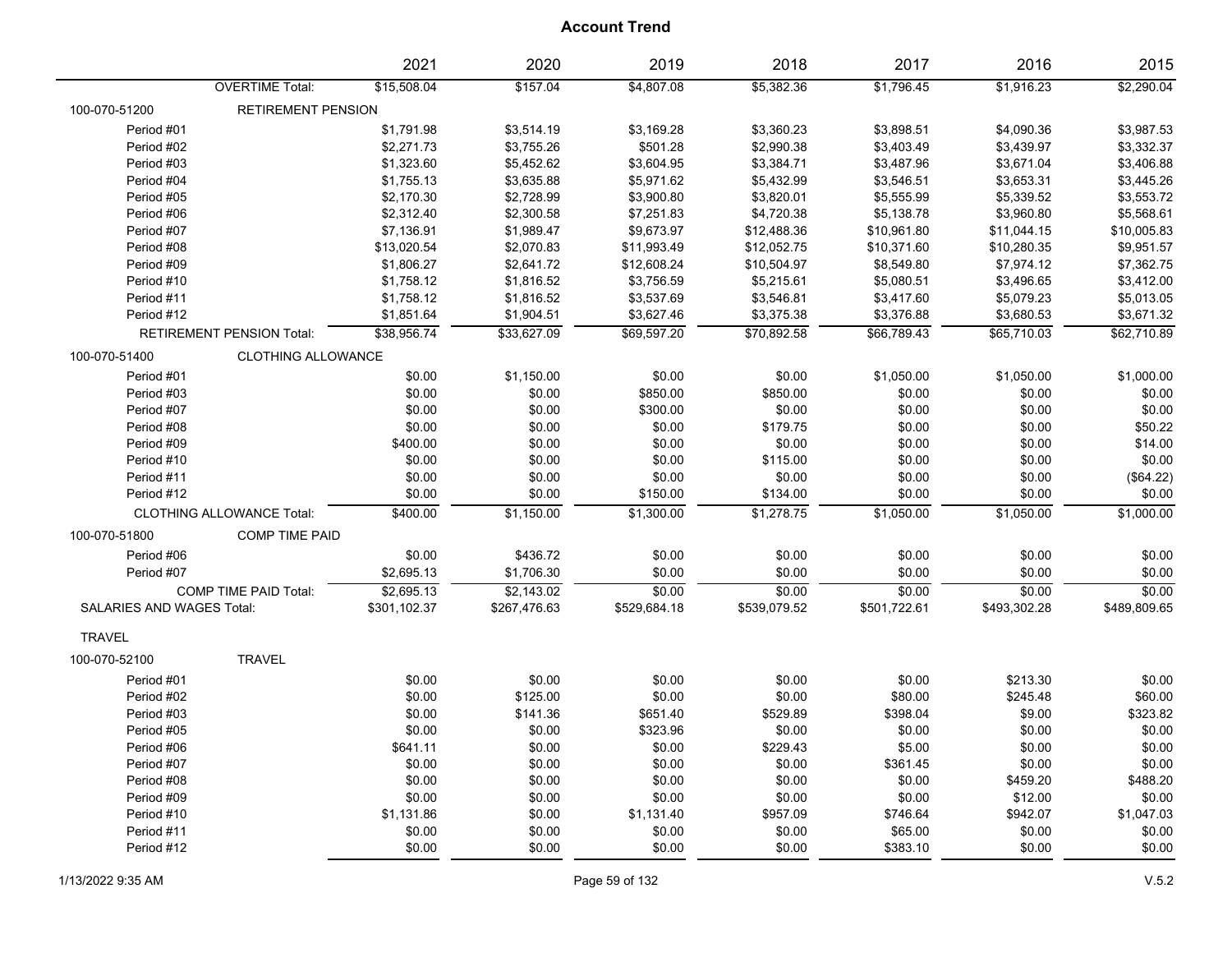|                          |                               | 2021                     | 2020                     | 2019                      | 2018                    | 2017                      | 2016                       | 2015                       |
|--------------------------|-------------------------------|--------------------------|--------------------------|---------------------------|-------------------------|---------------------------|----------------------------|----------------------------|
|                          | <b>TRAVEL Total:</b>          | \$1,772.97               | \$266.36                 | \$2,106.76                | \$1,716.41              | \$2,039.23                | \$1,881.05                 | \$1,919.05                 |
| 100-070-52300            | TRAINING AND EDUCATION        |                          |                          |                           |                         |                           |                            |                            |
| Period #02               |                               | \$0.00                   | \$0.00                   | \$295.00                  | \$590.00                | \$145.00                  | \$0.00                     | \$520.00                   |
| Period #03               |                               | \$0.00                   | \$625.00                 | \$0.00                    | \$55.00                 | \$385.00                  | \$300.00                   | \$0.00                     |
| Period #04               |                               | \$0.00                   | \$0.00                   | \$30.00                   | \$0.00                  | \$110.00                  | \$0.00                     | \$19.00                    |
| Period #05               |                               | \$0.00                   | \$0.00                   | \$0.00                    | \$260.00                | \$145.00                  | \$215.00                   | \$0.00                     |
| Period #06               |                               | \$595.00                 | \$0.00                   | \$595.00                  | \$565.00                | \$350.00                  | \$0.00                     | \$0.00                     |
| Period #07               |                               | \$0.00                   | \$0.00                   | \$1,060.01                | \$0.00                  | \$765.00                  | \$0.00                     | \$0.00                     |
| Period #08               |                               | \$0.00                   | \$0.00                   | \$10.00                   | \$0.00                  | \$0.00                    | \$90.00                    | \$695.00                   |
| Period #09               |                               | \$0.00                   | \$0.00                   | \$0.00                    | \$0.00                  | \$79.57                   | \$695.00                   | \$0.00                     |
| Period #10               |                               | \$0.00                   | \$0.00                   | \$0.00                    | \$70.00                 | \$0.00                    | \$0.00                     | \$75.00                    |
| Period #11               |                               | \$0.00                   | \$0.00                   | \$0.00                    | \$0.00                  | \$40.00                   | \$50.00                    | \$0.00                     |
| Period #12               |                               | \$0.00                   | \$0.00                   | \$10.00                   | \$340.00                | \$0.00                    | \$306.00                   | \$314.00                   |
|                          | TRAINING AND EDUCATION Total: | \$595.00                 | \$625.00                 | \$2,000.01                | \$1,880.00              | \$2,019.57                | \$1,656.00                 | \$1,623.00                 |
| <b>TRAVEL Total:</b>     |                               | \$2,367.97               | \$891.36                 | \$4,106.77                | \$3,596.41              | \$4,058.80                | \$3,537.05                 | \$3,542.05                 |
| CONTRACTUAL SERVICES     |                               |                          |                          |                           |                         |                           |                            |                            |
| 100-070-53100            | <b>UTILITIES</b>              |                          |                          |                           |                         |                           |                            |                            |
| Period #01               |                               | \$5,812.90               | \$1,470.54               | \$0.00                    | \$0.00                  | \$0.00                    | \$0.00                     | \$0.00                     |
| Period #02               |                               | \$2,980.90               | \$1,122.84               | \$5,811.83                | \$5,995.58              | \$8,067.74                | \$11,516.13                | \$12,091.16                |
| Period #03               |                               | \$5,905.28               | \$4,833.22               | \$5,282.06                | \$5,910.59              | \$6,016.11                | \$1,573.10                 | \$1,404.40                 |
| Period #04               |                               | \$942.86                 | \$3,028.84               | \$8,361.59                | \$5,346.21              | \$5,920.80                | \$3,816.85                 | \$6,987.53                 |
| Period #05               |                               | \$2,971.24               | \$2,723.48               | \$730.73                  | \$4,419.94              | \$5,710.45                | \$10,859.91                | \$3,715.06                 |
| Period #06               |                               |                          | \$3,276.49               | \$12,990.00               |                         | \$13,379.95               |                            | \$15,259.14                |
|                          |                               | \$5,209.57               |                          |                           | \$5,067.64              |                           | \$1,742.49                 |                            |
| Period #07<br>Period #08 |                               | \$7,658.12               | \$5,311.69<br>\$6,336.03 | \$9,078.33<br>\$10,407.58 | \$16,458.83<br>\$803.06 | \$2,726.24<br>\$10,925.05 | \$15,558.42<br>\$11,766.83 | \$11,702.21<br>\$19,250.84 |
| Period #09               |                               | \$5,809.88<br>\$8,555.83 | \$6,349.02               | \$8,552.85                | \$10,172.27             | \$10,620.17               | \$13,352.80                | \$29.00                    |
| Period #10               |                               |                          | \$6,482.61               | \$6,403.50                | \$13,800.81             | \$11,101.07               |                            | \$12,602.20                |
| Period #11               |                               | \$5,056.39<br>\$1,271.90 | \$1,655.19               | \$3,424.01                | \$309.38                | \$1,227.27                | \$5,664.03                 | \$6,443.75                 |
|                          |                               |                          |                          |                           |                         |                           | \$8,118.03                 |                            |
| Period #12               |                               | \$6,800.94               | \$3,616.12               | \$4,960.68                | \$9,225.31              | \$9,225.56                | \$6,895.14                 | \$8,284.98                 |
|                          | UTILITIES Total:              | \$58,975.81              | \$46,206.07              | \$76,003.16               | \$77,509.62             | \$84,920.41               | \$90,863.73                | \$97,770.27                |
| 100-070-53200            | <b>COMMUNICATIONS</b>         |                          |                          |                           |                         |                           |                            |                            |
| Period #01               |                               | \$144.84                 | \$69.47                  | \$0.00                    | \$0.00                  | \$0.00                    | \$0.00                     | \$0.00                     |
| Period #02               |                               | \$170.26                 | \$591.14                 | \$401.15                  | \$564.34                | \$768.22                  | \$1,151.74                 | \$1,184.79                 |
| Period #03               |                               | \$511.65                 | \$467.55                 | \$586.84                  | \$749.41                | \$300.01                  | \$564.44                   | \$783.86                   |
| Period #04               |                               | \$184.31                 | \$361.42                 | \$774.25                  | \$434.83                | \$0.00                    | \$250.22                   | \$750.83                   |
| Period #05               |                               | \$370.68                 | \$365.56                 | \$333.80                  | \$311.87                | \$1,698.48                | \$761.74                   | \$243.20                   |
| Period #06               |                               | \$418.69                 | \$360.50                 | \$66.98                   | \$724.45                | \$608.18                  | \$896.83                   | \$709.48                   |
| Period #07               |                               | \$417.08                 | \$355.55                 | \$701.13                  | \$649.73                | \$198.98                  | \$519.31                   | \$1,068.05                 |
| Period #08               |                               | \$357.88                 | \$72.42                  | \$395.45                  | \$502.10                | \$533.26                  | \$515.23                   | \$583.62                   |
| Period #09               |                               | \$154.54                 | \$548.08                 | \$8.85                    | \$199.86                | \$343.29                  | \$536.16                   | \$208.27                   |
| Period #10               |                               | \$683.61                 | \$347.47                 | \$740.86                  | \$1,240.42              | \$542.76                  | \$199.85                   | \$624.30                   |
| Period #11               |                               | \$85.86                  | \$43.50                  | \$338.58                  | \$42.73                 | \$848.32                  | \$890.86                   | \$358.69                   |
| Period #12               |                               | \$703.32                 | \$513.35                 | \$405.32                  | \$619.23                | \$1,089.47                | \$610.15                   | \$733.77                   |
|                          | <b>COMMUNICATIONS Total:</b>  | \$4,202.72               | \$4,096.01               | \$4,753.21                | \$6,038.97              | \$6,930.97                | \$6,896.53                 | \$7,248.86                 |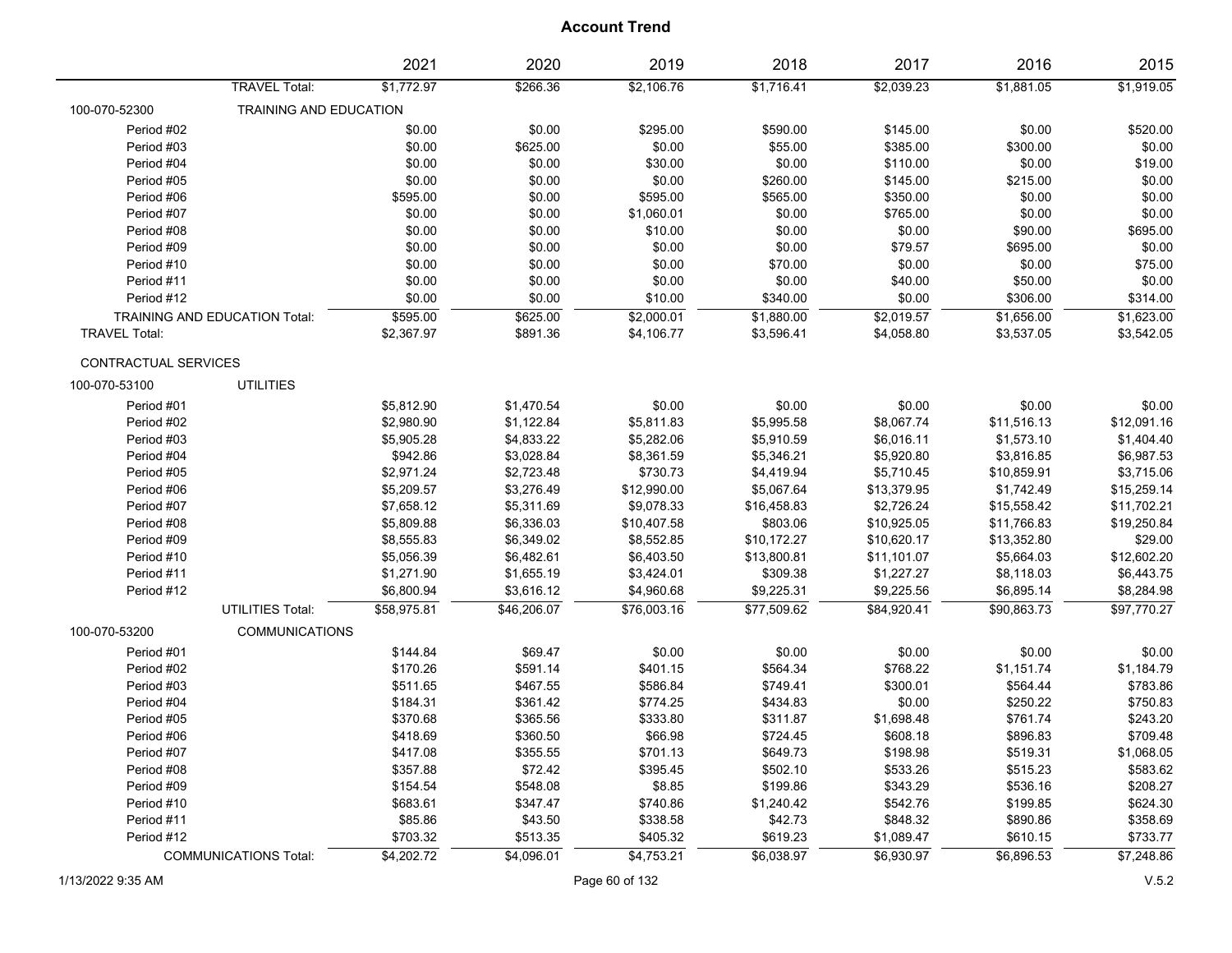|                                 |                                | 2021        | 2020        | 2019        | 2018        | 2017        | 2016        | 2015        |
|---------------------------------|--------------------------------|-------------|-------------|-------------|-------------|-------------|-------------|-------------|
| 100-070-53300                   | <b>RENTS AND LEASES</b>        |             |             |             |             |             |             |             |
| Period #03                      |                                | \$0.00      | \$0.00      | \$0.00      | \$464.60    | \$0.00      | \$0.00      | \$0.00      |
| Period #05                      |                                | \$0.00      | \$0.00      | \$464.60    | \$0.00      | \$464.60    | \$459.81    | \$430.00    |
| Period #06                      |                                | \$0.00      | \$410.00    | \$0.00      | \$0.00      | \$0.00      | \$0.00      | \$0.00      |
| Period #07                      |                                | \$0.00      | \$0.00      | \$0.00      | \$0.00      | \$0.00      | \$0.00      | \$123.75    |
| Period #09                      |                                | \$0.00      | \$0.00      | \$0.00      | \$0.00      | \$0.00      | \$0.00      | \$5,000.00  |
|                                 | <b>RENTS AND LEASES Total:</b> | \$0.00      | \$410.00    | \$464.60    | \$464.60    | \$464.60    | \$459.81    | \$5,553.75  |
| 100-070-53400                   | PROFESSIONAL SERVICES          |             |             |             |             |             |             |             |
| Period #02                      |                                | \$0.00      | \$0.00      | \$0.00      | \$100.00    | \$0.00      | \$0.00      | \$0.00      |
| Period #03                      |                                | \$0.00      | \$10.00     | \$0.00      | \$0.00      | \$0.00      | \$0.00      | \$0.00      |
| Period #04                      |                                | \$0.00      | \$0.00      | \$0.00      | \$170.00    | \$0.00      | \$0.00      | \$0.00      |
| Period #05                      |                                | \$0.00      | \$0.00      | \$0.00      | \$0.00      | \$0.00      | \$449.00    | \$0.00      |
| Period #06                      |                                | \$0.00      | \$0.00      | \$0.00      | \$449.00    | \$259.00    | \$0.00      | \$0.00      |
| Period #07                      |                                | \$0.00      | \$150.00    | \$0.00      | \$0.00      | \$150.00    | \$7,387.09  | \$150.00    |
| Period #08                      |                                | \$0.00      | \$175.00    | \$235.00    | \$0.00      | \$664.00    | \$15,765.20 | \$0.00      |
| Period #09                      |                                | \$2,689.60  | \$0.00      | \$0.00      | \$2,675.11  | \$0.00      | \$362.38    | \$0.00      |
| Period #10                      |                                | \$676.00    | \$0.00      | \$170.00    | \$2,514.60  | \$0.00      | \$0.00      | \$0.00      |
| Period #11                      |                                | \$2,220.13  | \$0.00      | \$175.00    | \$53.04     | \$0.00      | \$0.00      | \$0.00      |
| Period #12                      |                                | \$1,868.35  | \$0.00      | \$293.99    | \$4,405.78  | \$0.00      | \$70.00     | \$2,641.40  |
|                                 | PROFESSIONAL SERVICES Total:   | \$7,454.08  | \$335.00    | \$873.99    | \$10,367.53 | \$1,073.00  | \$24,033.67 | \$2,791.40  |
| 100-070-53600                   | <b>INSURANCE AND BONDING</b>   |             |             |             |             |             |             |             |
| Period #05                      |                                | \$0.00      | \$0.00      | \$0.00      | \$0.00      | \$5,600.00  | \$5,600.00  | \$5,600.00  |
| Period #06                      |                                | \$0.00      | \$0.00      | \$0.00      | \$0.00      | \$8,344.85  | \$0.00      | \$10,549.11 |
| Period #07                      |                                | \$0.00      | \$11,657.41 | \$10,280.64 | \$0.00      | \$0.00      | \$8,980.23  | \$0.00      |
| Period #08                      |                                | \$12,819.44 | \$0.00      | \$0.00      | \$10,696.17 | \$0.00      | \$0.00      | \$0.00      |
|                                 | INSURANCE AND BONDING Total:   | \$12,819.44 | \$11,657.41 | \$10,280.64 | \$10,696.17 | \$13,944.85 | \$14,580.23 | \$16.149.11 |
| 100-070-53700                   | PRINTING AND ADVERTISING       |             |             |             |             |             |             |             |
| Period #02                      |                                | \$0.00      | \$129.50    | \$0.00      | \$0.00      | \$0.00      | \$0.00      | \$0.00      |
| Period #03                      |                                | \$0.00      | \$4.28      | \$0.00      | \$634.61    | \$0.00      | \$0.00      | \$372.80    |
| Period #04                      |                                | \$0.00      | \$178.58    | \$778.59    | \$540.37    | \$0.00      | \$1,223.00  | \$0.00      |
| Period #05                      |                                | \$0.00      | \$0.00      | \$156.00    | \$0.00      | \$358.86    | \$427.88    | \$0.00      |
| Period #06                      |                                | \$0.00      | \$0.00      | \$0.00      | \$145.00    | \$3,033.23  | \$359.00    | \$207.00    |
| Period #07                      |                                | \$0.00      | \$0.00      | \$80.57     | \$11.75     | \$0.00      | \$595.00    | \$90.00     |
| Period #08                      |                                | \$0.00      | \$0.00      | \$0.00      | \$0.00      | \$0.00      | \$0.00      | \$320.00    |
| Period #09                      |                                | \$0.00      | \$0.00      | \$521.60    | \$454.00    | \$105.05    | \$1,375.69  | \$148.50    |
| Period #10                      |                                | \$0.00      | \$0.00      | \$706.46    | \$489.99    | \$299.72    | \$714.50    | \$302.00    |
| Period #11                      |                                | \$0.00      | \$0.00      | \$784.92    | \$10.00     | \$838.99    | \$155.00    | \$220.00    |
| Period #12                      |                                | \$0.00      | \$599.88    | \$539.13    | \$1,000.26  | \$1,024.00  | \$645.77    | \$159.00    |
| PRINTING AND ADVERTISING Total: |                                | \$0.00      | \$912.24    | \$3.567.27  | \$3.285.98  | \$5.659.85  | \$5.495.84  | \$1.819.30  |
| 100-070-53900                   | MISC CONTRACTUAL               |             |             |             |             |             |             |             |
| Period #01                      |                                | \$603.05    | \$678.06    | \$0.00      | \$0.00      | \$0.00      | \$0.00      | \$0.00      |
| Period #02                      |                                | \$364.00    | \$922.78    | \$1,188.29  | \$223.98    | \$4,805.18  | \$6,995.06  | \$6,445.01  |
| Period #03                      |                                | \$1,037.42  | \$499.70    | \$254.10    | \$803.95    | \$202.12    | \$283.81    | \$107.00    |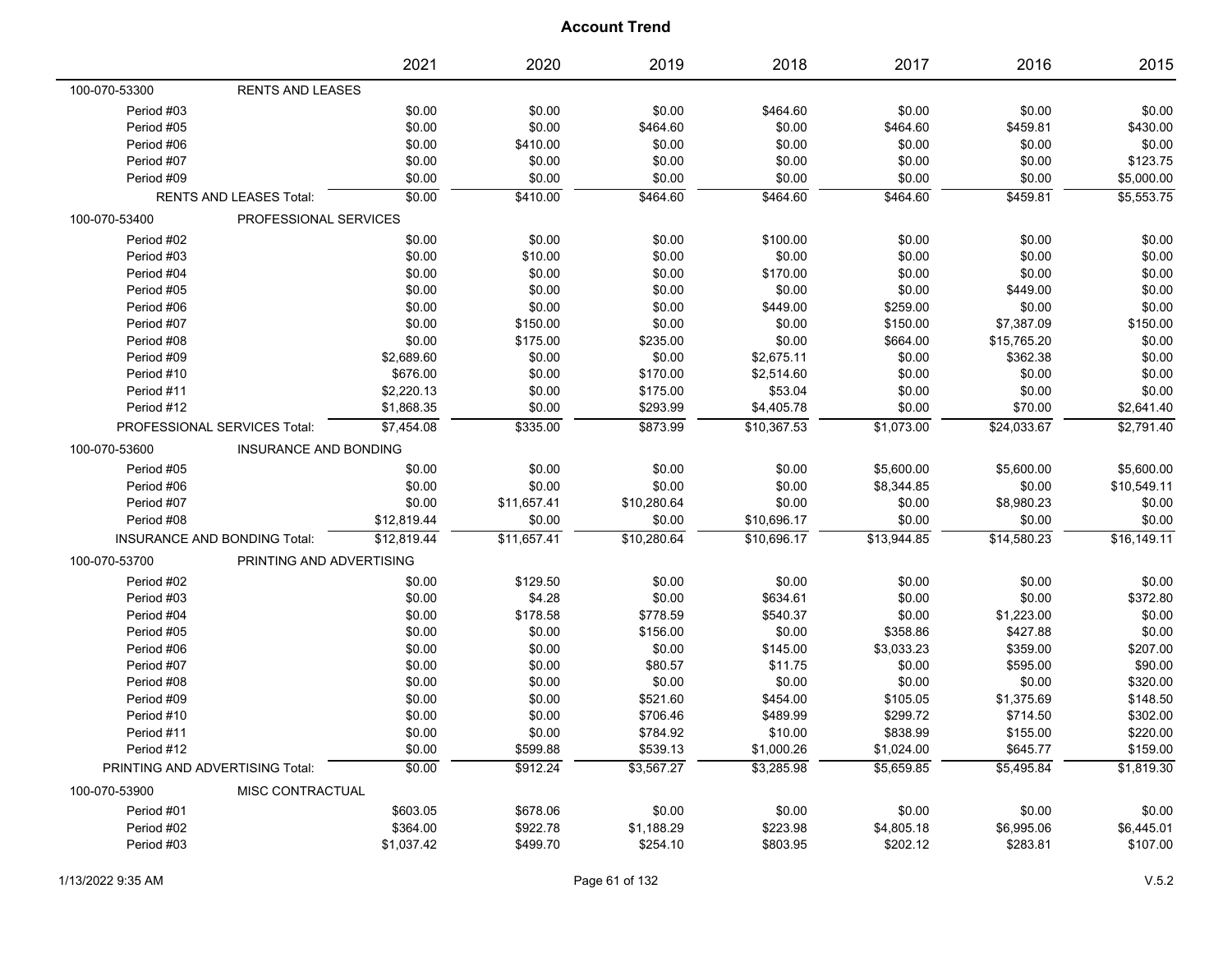|                                    |                                    | 2021         | 2020        | 2019         | 2018         | 2017         | 2016          | 2015         |
|------------------------------------|------------------------------------|--------------|-------------|--------------|--------------|--------------|---------------|--------------|
| Period #04                         |                                    | \$62.72      | \$204.68    | \$648.52     | \$1,990.39   | \$50.00      | \$44.00       | \$398.12     |
| Period #05                         |                                    | \$4,753.00   | \$72.74     | \$311.85     | \$0.00       | \$203.91     | \$487.34      | \$2,023.28   |
| Period #06                         |                                    | \$368.67     | \$178.22    | \$30.00      | \$1,870.63   | \$2,124.33   | \$1,991.89    | \$570.47     |
| Period #07                         |                                    | \$5,181.31   | \$100.47    | \$1,084.20   | \$463.86     | \$50.00      | \$791.23      | \$224.95     |
| Period #08                         |                                    | \$275.72     | \$62.08     | \$6,506.54   | \$1,469.14   | \$621.84     | \$12,736.51   | \$305.47     |
| Period #09                         |                                    | \$740.65     | \$0.00      | \$2,239.00   | \$284.64     | \$395.21     | (\$12,200.60) | \$784.04     |
| Period #10                         |                                    | \$97.19      | \$127.67    | \$684.53     | \$1,483.53   | \$36,677.43  | \$1,693.94    | \$1,374.69   |
| Period #11                         |                                    | \$816.00     | \$4,536.91  | \$7,597.16   | \$4,134.64   | \$1,501.52   | \$2,241.66    | \$18,729.84  |
| Period #12                         |                                    | \$581.84     | \$0.00      | \$37,450.68  | \$44,719.98  | \$689.87     | \$34,139.99   | \$1,003.08   |
|                                    | MISC CONTRACTUAL Total:            | \$14,881.57  | \$7,383.31  | \$57,994.87  | \$57,444.74  | \$47,321.41  | \$49,204.83   | \$31,965.95  |
| 100-070-53904                      | <b>CONCERTS IN THE PARK</b>        |              |             |              |              |              |               |              |
| Period #01                         |                                    | \$0.00       | \$0.00      | \$0.00       | \$0.00       | \$0.00       | \$1,040.00    | \$0.00       |
| Period #02                         |                                    | \$0.00       | \$4,075.00  | \$7,900.00   | \$12,875.00  | \$12,250.00  | \$2,450.00    | \$6,605.00   |
| Period #03                         |                                    | \$0.00       | \$7,140.00  | \$2,750.00   | \$4,671.58   | \$0.00       | \$0.00        | \$12,936.83  |
| Period #04                         |                                    | \$0.00       | \$0.00      | \$10,323.11  | \$6,045.77   | \$6,250.00   | \$9,020.00    | \$900.00     |
| Period #05                         |                                    | \$3,552.65   | \$1,750.00  | \$15,706.09  | \$25,337.96  | \$25,654.00  | \$24,686.06   | \$3,787.59   |
| Period #06                         |                                    | \$79,654.94  | \$0.00      | \$61,936.97  | \$43,586.39  | \$54,236.58  | \$37,540.74   | \$34,441.53  |
| Period #07                         |                                    | \$28,269.77  | \$0.00      | \$34,722.99  | \$30,097.85  | \$27,719.62  | \$6,408.39    | \$42,613.83  |
| Period #08                         |                                    | \$12,608.89  | \$0.00      | \$17,743.53  | \$15,654.83  | \$8,214.31   | \$4,851.81    | \$32,486.20  |
| Period #09                         |                                    | \$2,768.00   | \$0.00      | \$2,755.11   | \$3,328.74   | \$11,674.70  | \$1,318.43    | \$2,735.18   |
| Period #10                         |                                    | \$159.86     | \$0.00      | \$2,482.04   | \$3,000.71   | \$8,211.79   | \$0.00        | \$7,500.00   |
| Period #11                         |                                    | \$1,727.97   | \$940.00    | \$150.06     | \$271.00     | \$1,224.78   | \$5,673.22    | \$5,000.01   |
| Period #12                         |                                    | \$9,805.20   | \$0.00      | \$0.00       | \$44.94      | \$3.26       | \$174.68      | \$0.00       |
|                                    | <b>CONCERTS IN THE PARK Total:</b> | \$138,547.28 | \$13,905.00 | \$156,469.90 | \$144,914.77 | \$155,439.04 | \$93,163.33   | \$149,006.17 |
| <b>CONTRACTUAL SERVICES Total:</b> |                                    | \$236,880.90 | \$84,905.04 | \$310.407.64 | \$310,722.38 | \$315,754.13 | \$284,697.97  | \$312,304.81 |
| <b>MATERIALS AND SUPPLIES</b>      |                                    |              |             |              |              |              |               |              |
| 100-070-54100                      | OFFICE SUPPLIES                    |              |             |              |              |              |               |              |
| Period #01                         |                                    | \$0.00       | \$129.12    | \$0.00       | \$0.00       | \$0.00       | \$0.00        | \$0.00       |
| Period #02                         |                                    | \$0.00       | \$49.34     | \$93.49      | \$26.99      | \$122.59     | \$119.91      | \$0.00       |
| Period #03                         |                                    | \$0.00       | \$0.00      | \$108.12     | \$52.06      | \$0.00       | \$62.62       | \$209.39     |
| Period #04                         |                                    | \$0.00       | \$0.00      | \$3.98       | \$34.88      | \$134.22     | \$57.86       | \$95.13      |
| Period #05                         |                                    | \$56.99      | \$0.00      | \$129.94     | \$139.59     | \$63.45      | \$120.40      | \$100.70     |
| Period #06                         |                                    | \$0.00       | \$0.00      | \$131.17     | \$86.16      | \$99.43      | \$312.78      | \$120.53     |
| Period #07                         |                                    | \$49.99      | \$0.00      | \$92.97      | \$311.04     | \$348.60     | \$255.33      | \$174.64     |
| Period #08                         |                                    | \$0.00       | \$0.00      | \$91.22      | \$48.64      | \$91.99      | \$76.43       | \$158.53     |
| Period #09                         |                                    | \$7.47       | \$0.00      | \$14.63      | \$3.38       | \$31.35      | \$299.80      | \$28.94      |
| Period #10                         |                                    | \$0.00       | \$0.00      | \$60.85      | \$132.09     | \$154.38     | \$145.46      | \$74.89      |
| Period #11                         |                                    | \$0.00       | \$0.00      | (\$3.64)     | \$0.00       | \$29.79      | \$0.00        | \$71.58      |
| Period #12                         |                                    | \$126.85     | \$0.00      | \$99.17      | \$121.08     | \$0.00       | (\$32.74)     | \$230.66     |
|                                    | <b>OFFICE SUPPLIES Total:</b>      | \$241.30     | \$178.46    | \$821.90     | \$955.91     | \$1,075.80   | \$1,417.85    | \$1,264.99   |
|                                    | OPERATING SUPPLIES                 |              |             |              |              |              |               |              |
| 100-070-54200                      |                                    |              |             |              |              |              |               |              |
| Period #01                         |                                    | \$0.00       | \$0.00      | \$0.00       | \$0.00       | \$0.00       | \$300.00      | \$0.00       |
| Period #02                         |                                    | \$0.00       | \$0.00      | \$0.00       | \$119.85     | \$0.00       | \$0.00        | \$1,583.39   |
| Period #03                         |                                    | \$0.00       | \$740.65    | \$230.23     | \$789.36     | \$43.98      | \$0.00        | \$737.80     |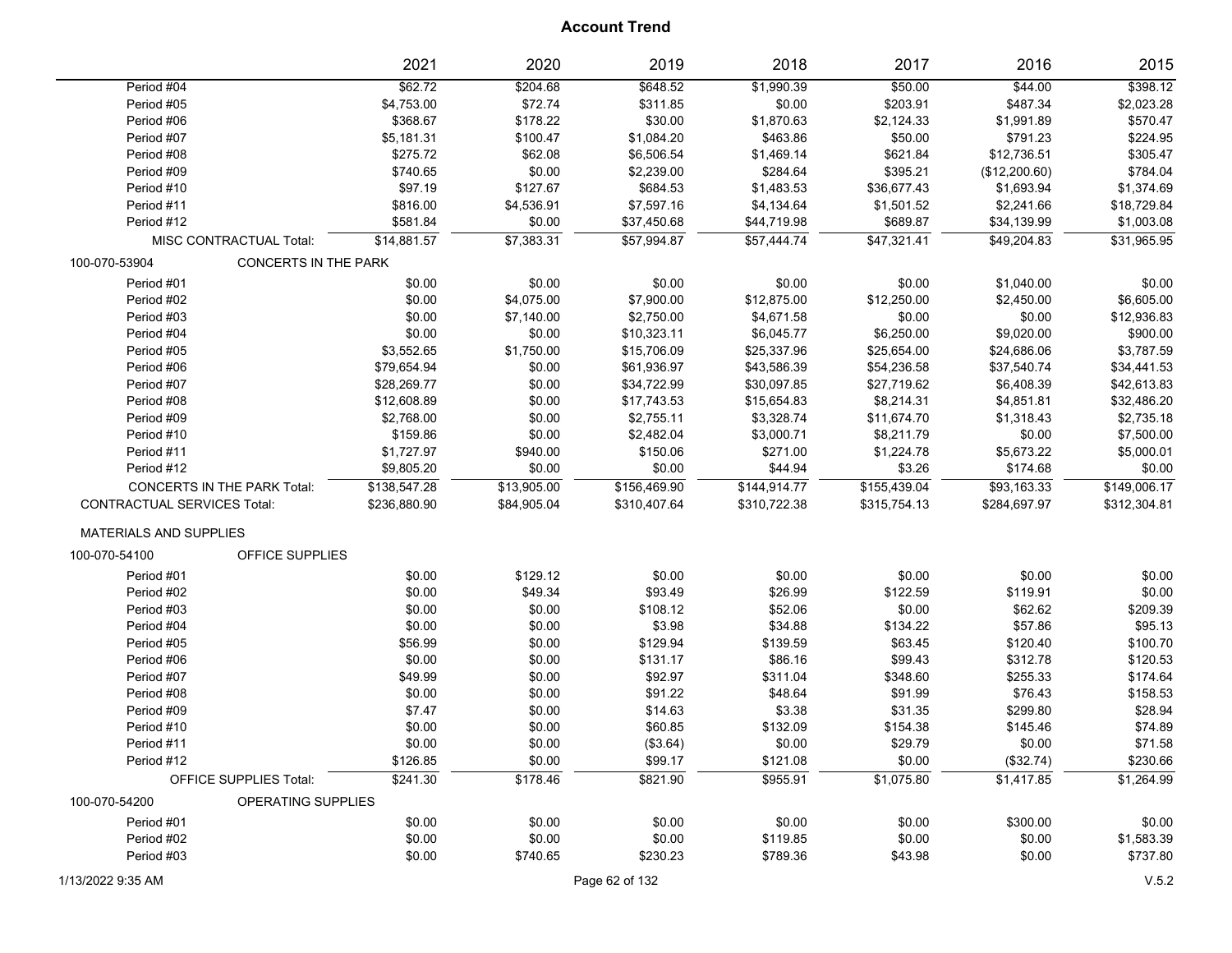|                                      |                                  | 2021         | 2020         | 2019         | 2018         | 2017         | 2016         | 2015         |
|--------------------------------------|----------------------------------|--------------|--------------|--------------|--------------|--------------|--------------|--------------|
| Period #04                           |                                  | \$1,439.77   | \$0.00       | \$1,951.48   | \$6,579.56   | \$2,340.68   | \$1,451.04   | \$631.04     |
| Period #05                           |                                  | \$2,325.43   | \$0.00       | \$6,940.27   | \$126.00     | \$5,609.37   | \$3,864.99   | \$1,702.07   |
| Period #06                           |                                  | \$6,106.95   | \$19.00      | \$2,567.05   | \$5,229.25   | \$4,682.07   | \$9,726.28   | \$7,893.71   |
| Period #07                           |                                  | \$3,021.21   | (\$18.83)    | \$17,265.04  | \$15,519.12  | \$16,766.59  | \$8,501.81   | \$10,407.03  |
| Period #08                           |                                  | \$848.62     | \$479.04     | \$5,885.00   | \$19,145.87  | \$12,056.38  | \$1,737.12   | \$11,588.25  |
| Period #09                           |                                  | \$938.72     | (\$1.04)     | \$3,846.50   | \$700.05     | \$2,538.73   | \$16,443.58  | \$1,835.20   |
| Period #10                           |                                  | \$1,319.63   | \$0.00       | \$1,553.49   | \$257.67     | \$1,063.97   | \$169.61     | \$5,017.74   |
| Period #11                           |                                  | \$352.89     | \$0.00       | \$0.00       | \$148.87     | \$489.01     | \$165.00     | \$1,226.82   |
| Period #12                           |                                  | \$791.64     | \$0.00       | \$599.88     | \$118.02     | \$3,015.50   | \$3,460.37   | \$1,210.70   |
|                                      | <b>OPERATING SUPPLIES Total:</b> | \$17,144.86  | \$1,218.82   | \$40,838.94  | \$48,733.62  | \$48,606.28  | \$45,819.80  | \$43,833.75  |
| 100-070-54300                        | <b>REPAIRS AND MAINT</b>         |              |              |              |              |              |              |              |
| Period #02                           |                                  | \$0.00       | \$0.00       | \$0.00       | \$0.00       | \$0.00       | \$0.00       | \$191.65     |
| Period #03                           |                                  | \$0.00       | \$0.00       | \$0.00       | \$44.57      | \$0.00       | \$55.35      | \$0.00       |
| Period #04                           |                                  | \$0.00       | \$0.00       | \$0.00       | \$0.00       | \$0.00       | \$0.00       | \$141.94     |
| Period #05                           |                                  | \$0.00       | \$0.00       | \$360.00     | \$0.00       | \$0.00       | \$0.00       | \$0.00       |
| Period #06                           |                                  | \$0.00       | \$0.00       | \$0.00       | \$0.00       | \$548.46     | \$0.00       | \$0.00       |
| Period #07                           |                                  | \$0.00       | \$0.00       | \$0.00       | \$0.00       | \$0.00       | \$46.50      | \$0.00       |
| Period #08                           |                                  | \$0.00       | \$0.00       | \$1,488.02   | \$0.00       | \$0.00       | \$29.27      | \$123.80     |
| Period #09                           |                                  | \$0.00       | \$0.00       | \$0.00       | \$1,381.30   | \$0.00       | \$214.00     | \$37.93      |
| Period #10                           |                                  | \$0.00       | \$0.00       | \$0.00       | \$0.00       | \$0.00       | \$0.00       | \$1,018.00   |
| Period #12                           |                                  | \$434.68     | \$4,850.00   | \$0.00       | \$319.53     | \$0.00       | \$0.00       | \$0.00       |
|                                      | REPAIRS AND MAINT Total:         | \$434.68     | \$4,850.00   | \$1,848.02   | \$1,745.40   | \$548.46     | \$345.12     | \$1,513.32   |
| <b>MATERIALS AND SUPPLIES Total:</b> |                                  | \$17,820.84  | \$6,247.28   | \$43,508.86  | \$51,434.93  | \$50,230.54  | \$47,582.77  | \$46,612.06  |
| <b>PARKS AND RECREATION Total:</b>   |                                  | \$558,172.08 | \$359,520.31 | \$887,707.45 | \$904,833.24 | \$871,766.08 | \$829,120.07 | \$852,268.57 |
| <b>SENIOR ACTIVITIES</b>             |                                  |              |              |              |              |              |              |              |
| <b>SALARIES AND WAGES</b>            |                                  |              |              |              |              |              |              |              |
| 100-071-51000                        | <b>SALARIES AND WAGES</b>        |              |              |              |              |              |              |              |
| Period #01                           |                                  | \$4,981.88   | \$8,350.72   | \$8,180.01   | \$8,021.49   | \$7,421.96   | \$6,059.65   | \$9,347.71   |
| Period #02                           |                                  | \$5,040.91   | \$8,579.16   | \$8,537.58   | \$7,987.46   | \$7,759.02   | \$7,123.10   | \$6,430.57   |
| Period #03                           |                                  | \$9,771.23   | \$12,747.87  | \$11,917.56  | \$12,163.30  | \$12,057.10  | \$11,526.09  | \$10,859.21  |
| Period #04                           |                                  | \$5,043.22   | \$8,182.54   | \$8,703.84   | \$8,041.37   | \$8,470.71   | \$7,875.25   | \$6,903.76   |
| Period #05                           |                                  | \$5,043.22   | \$3,884.45   | \$8,442.05   | \$7,944.44   | \$8,687.71   | \$7,733.23   | \$6,673.91   |
| Period #06                           |                                  | \$8,090.08   | \$3,687.21   | \$8,512.86   | \$12,689.91  | \$11,615.32  | \$8,289.42   | \$6,530.42   |
| Period #07                           |                                  | \$12,135.11  | \$7,374.42   | \$8,875.99   | \$8,082.60   | \$7,888.55   | \$11,857.05  | \$10,535.86  |
| Period #08                           |                                  | \$8,090.07   | \$4,916.28   | \$12,971.81  | \$8,032.95   | \$7,810.03   | \$7,445.36   | \$6,627.06   |
| Period #09                           |                                  | \$8,092.58   | \$4,916.28   | \$8,390.81   | \$7,908.64   | \$7,702.97   | \$7,823.44   | \$6,516.99   |
| Period #10                           |                                  | \$8,090.08   | \$4,916.28   | \$8,406.09   | \$8,013.64   | \$7,689.56   | \$7,931.79   | \$6,802.41   |
| Period #11                           |                                  | \$8,090.08   | \$4,916.28   | \$8,376.12   | \$11,809.39  | \$7,686.78   | \$7,604.11   | \$6,684.60   |
| Period #12                           |                                  | \$12,635.13  | \$7,374.42   | \$12,519.99  | \$8,327.63   | \$11,739.35  | \$11,111.94  | \$9,722.41   |
|                                      | SALARIES AND WAGES Total:        | \$95,103.59  | \$79,845.91  | \$113,834.71 | \$109,022.82 | \$106,529.06 | \$102,380.43 | \$93,634.91  |
| 100-071-51100                        | <b>OVERTIME</b>                  |              |              |              |              |              |              |              |
| Period #02                           |                                  | \$0.00       | \$0.00       | \$22.46      | \$0.00       | \$0.00       | \$0.00       | \$0.00       |
| Period #07                           |                                  | \$0.00       | \$0.00       | \$0.00       | \$0.00       | \$28.48      | \$5.29       | \$0.00       |
|                                      |                                  |              |              |              |              |              |              |              |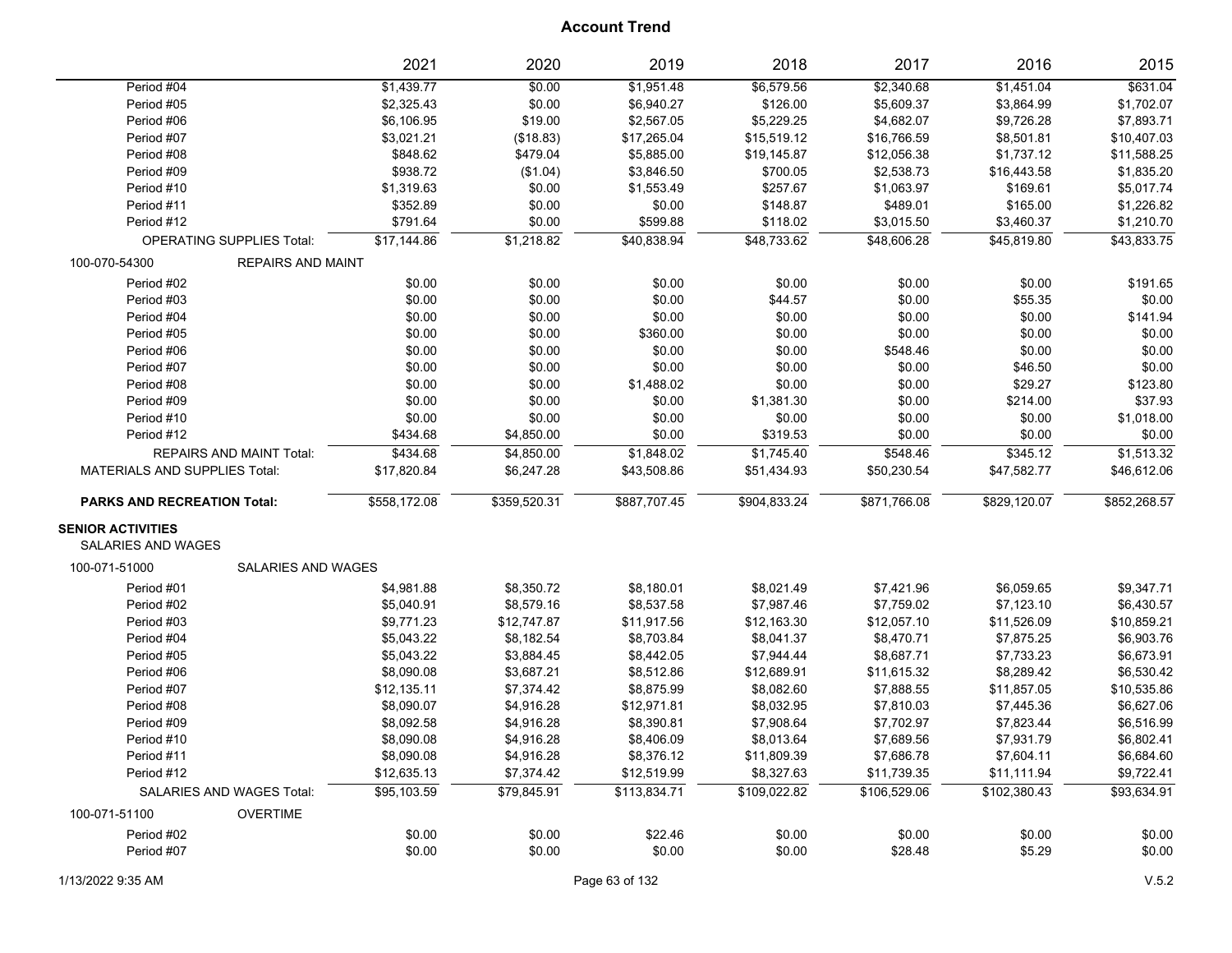|                                  |                                  | 2021         | 2020        | 2019         | 2018         | 2017         | 2016         | 2015         |
|----------------------------------|----------------------------------|--------------|-------------|--------------|--------------|--------------|--------------|--------------|
| Period #08                       |                                  | \$0.00       | \$0.00      | \$0.00       | \$0.00       | \$0.00       | \$0.00       | \$164.02     |
| Period #09                       |                                  | \$0.00       | \$11.52     | \$0.00       | \$0.00       | \$0.00       | \$0.00       | (\$164.02)   |
| Period #12                       |                                  | \$153.66     | \$0.00      | \$0.00       | \$0.00       | \$0.00       | \$0.00       | \$0.00       |
|                                  | <b>OVERTIME Total:</b>           | \$153.66     | \$11.52     | \$22.46      | \$0.00       | \$28.48      | \$5.29       | \$0.00       |
| 100-071-51200                    | <b>RETIREMENT PENSION</b>        |              |             |              |              |              |              |              |
| Period #01                       |                                  | \$758.32     | \$1,295.22  | \$1,217.94   | \$1,198.44   | \$1,136.45   | \$1,001.23   | \$1,014.18   |
| Period #02                       |                                  | \$1,121.08   | \$1,287.32  | \$176.50     | \$1,205.14   | \$1,146.31   | \$950.16     | \$969.59     |
| Period #03                       |                                  | \$797.40     | \$1,921.59  | \$1,314.21   | \$1,227.69   | \$1,195.06   | \$1,102.05   | \$1,000.15   |
| Period #04                       |                                  | \$776.70     | \$1,267.52  | \$1,903.06   | \$1,791.34   | \$1,221.06   | \$1,138.66   | \$1,031.35   |
| Period #05                       |                                  | \$776.70     | \$785.25    | \$1,308.84   | \$1,275.36   | \$1,893.61   | \$1,706.76   | \$1,061.74   |
| Period #06                       |                                  | \$1,024.52   | \$242.54    | \$2,443.16   | \$1,242.47   | \$1,342.36   | \$1,237.81   | \$1,476.99   |
| Period #07                       |                                  | \$1,300.04   | \$791.94    | \$1,348.90   | \$1,329.06   | \$1,183.20   | \$1,253.46   | \$1,102.97   |
| Period #08                       |                                  | \$1,810.72   | \$757.38    | \$1,395.89   | \$1,241.99   | \$1,216.38   | \$1,189.04   | \$1,084.96   |
| Period #09                       |                                  | \$1,245.47   | \$1,102.76  | \$1,916.28   | \$1,235.40   | \$1,199.84   | \$1,122.88   | \$1,041.32   |
| Period #10                       |                                  | \$1,245.08   | \$759.01    | \$1,278.36   | \$1,780.24   | \$1,771.74   | \$1,170.26   | \$986.49     |
| Period #11                       |                                  | \$1,245.08   | \$758.24    | \$1,305.19   | \$1,252.42   | \$1,202.07   | \$1,714.88   | \$1,517.70   |
| Period #12                       |                                  | \$1,332.06   | \$796.18    | \$1,328.66   | \$1,249.30   | \$1,194.80   | \$1,215.86   | \$1,052.15   |
|                                  | <b>RETIREMENT PENSION Total:</b> | \$13,433.17  | \$11,764.95 | \$16,936.99  | \$16,028.85  | \$15,702.88  | \$14,803.05  | \$13,339.59  |
| 100-071-51400                    | <b>CLOTHING ALLOWANCE</b>        |              |             |              |              |              |              |              |
| Period #01                       |                                  | \$0.00       | \$300.00    | \$0.00       | \$0.00       | \$200.00     | \$0.00       | \$0.00       |
| Period #03                       |                                  | \$0.00       | \$0.00      | \$200.00     | \$200.00     | \$0.00       | \$200.00     | \$0.00       |
| Period #05                       |                                  | \$0.00       | \$0.00      | \$0.00       | \$0.00       | \$14.00      | \$0.00       | \$0.00       |
| Period #10                       |                                  | \$0.00       | \$0.00      | \$0.00       | \$0.00       | (\$14.00)    | \$0.00       | \$0.00       |
| Period #11                       |                                  | \$0.00       | \$0.00      | \$0.00       | \$0.00       | \$108.72     | \$0.00       | \$0.00       |
| Period #12                       |                                  | \$300.00     | \$0.00      | \$0.00       | \$74.00      | \$21.00      | \$0.00       | \$0.00       |
|                                  | <b>CLOTHING ALLOWANCE Total:</b> | \$300.00     | \$300.00    | \$200.00     | \$274.00     | \$329.72     | \$200.00     | \$0.00       |
| 100-071-51800                    | <b>COMP TIME PAID</b>            |              |             |              |              |              |              |              |
| Period #05                       |                                  | \$0.00       | \$137.02    | \$0.00       | \$0.00       | \$0.00       | \$0.00       | \$0.00       |
|                                  | COMP TIME PAID Total:            | \$0.00       | \$137.02    | \$0.00       | \$0.00       | \$0.00       | \$0.00       | \$0.00       |
| <b>SALARIES AND WAGES Total:</b> |                                  | \$108,990.42 | \$92,059.40 | \$130,994.16 | \$125,325.67 | \$122,590.14 | \$117,388.77 | \$106,974.50 |
| <b>TRAVEL</b>                    |                                  |              |             |              |              |              |              |              |
| 100-071-52100                    | <b>TRAVEL</b>                    |              |             |              |              |              |              |              |
| Period #03                       |                                  | \$0.00       | \$0.00      | \$0.00       | \$0.00       | \$0.00       | \$0.00       | \$22.00      |
| Period #04                       |                                  | \$0.00       | \$0.00      | \$0.00       | \$0.00       | \$0.00       | \$0.00       | \$1,587.84   |
| Period #09                       |                                  | \$0.00       | \$0.00      | \$0.00       | \$0.00       | \$0.00       | \$0.00       | \$10.00      |
|                                  | <b>TRAVEL Total:</b>             | \$0.00       | \$0.00      | \$0.00       | \$0.00       | \$0.00       | \$0.00       | \$1,619.84   |
| 100-071-52200                    | <b>FIELD TRIPS</b>               |              |             |              |              |              |              |              |
| Period #02                       |                                  | \$0.00       | \$4,090.00  | \$400.00     | \$0.00       | \$0.00       | \$0.00       | \$0.00       |
| Period #03                       |                                  | \$0.00       | \$0.00      | \$3,600.00   | \$200.00     | \$0.00       | \$532.00     | \$100.00     |
| Period #05                       |                                  | \$775.00     | \$0.00      | \$0.00       | \$0.00       | \$0.00       | \$0.00       | \$0.00       |
| Period #06                       |                                  | \$0.00       | \$0.00      | \$0.00       | \$0.00       | \$550.00     | \$3,160.00   | \$2,650.00   |
| Period #07                       |                                  | \$0.00       | \$0.00      | \$0.00       | \$3,688.00   | \$2,600.00   | \$0.00       | \$0.00       |
|                                  |                                  |              |             |              |              |              |              |              |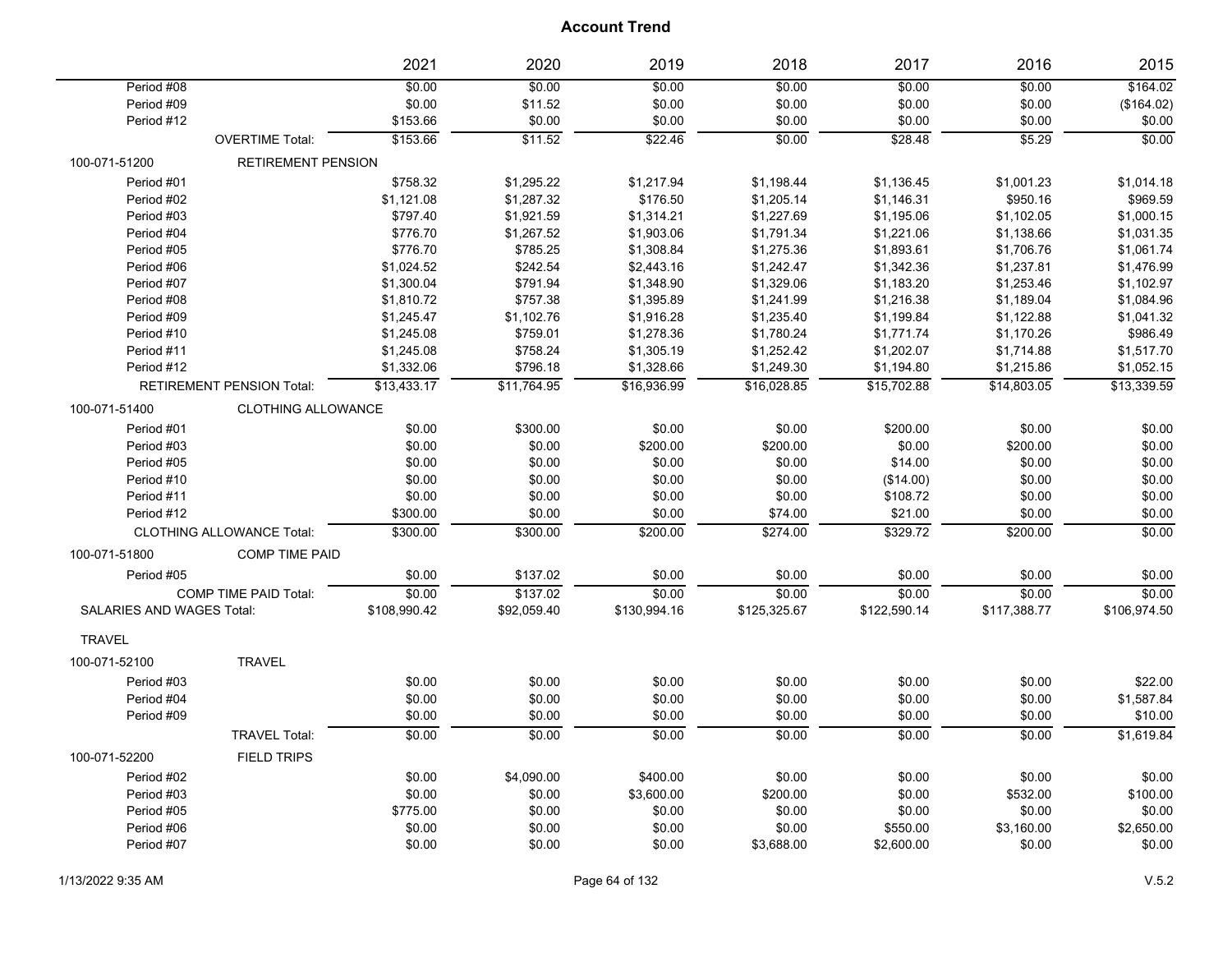|                             |                                      | 2021       | 2020       | 2019       | 2018       | 2017       | 2016       | 2015       |
|-----------------------------|--------------------------------------|------------|------------|------------|------------|------------|------------|------------|
| Period #08                  |                                      | \$225.00   | \$0.00     | \$0.00     | \$0.00     | \$135.00   | \$0.00     | \$100.00   |
| Period #09                  |                                      | \$622.00   | \$0.00     | \$0.00     | \$0.00     | \$0.00     | \$0.00     | \$0.00     |
| Period #10                  |                                      | \$1,775.00 | \$0.00     | \$0.00     | \$0.00     | \$100.00   | \$375.00   | \$300.00   |
| Period #11                  |                                      | \$3,402.00 | \$0.00     | \$0.00     | \$0.00     | \$200.00   | \$0.00     | \$0.00     |
| Period #12                  |                                      | \$0.00     | \$0.00     | \$0.00     | \$100.00   | \$0.00     | \$0.00     | \$100.00   |
|                             | FIELD TRIPS Total:                   | \$6,799.00 | \$4,090.00 | \$4,000.00 | \$3.988.00 | \$3,585.00 | \$4,067.00 | \$3,250.00 |
| 100-071-52300               | TRAINING AND EDUCATION               |            |            |            |            |            |            |            |
| Period #02                  |                                      | \$0.00     | \$0.00     | \$0.00     | \$0.00     | \$0.00     | \$0.00     | \$158.00   |
| Period #03                  |                                      | \$0.00     | \$0.00     | \$0.00     | \$150.00   | \$195.50   | \$0.00     | \$45.00    |
| Period #04                  |                                      | \$0.00     | \$0.00     | \$0.00     | \$69.00    | \$55.00    | \$0.00     | \$0.00     |
| Period #06                  |                                      | \$0.00     | \$0.00     | \$0.00     | \$75.00    | \$0.00     | \$0.00     | \$0.00     |
| Period #08                  |                                      | \$0.00     | \$0.00     | \$0.00     | \$25.00    | \$0.00     | \$0.00     | \$0.00     |
| Period #11                  |                                      | \$0.00     | \$0.00     | \$0.00     | \$0.00     | \$80.00    | \$0.00     | \$0.00     |
| Period #12                  |                                      | \$0.00     | \$0.00     | \$0.00     | \$80.00    | \$0.00     | \$0.00     | \$0.00     |
|                             | <b>TRAINING AND EDUCATION Total:</b> | \$0.00     | \$0.00     | \$0.00     | \$399.00   | \$330.50   | \$0.00     | \$203.00   |
| <b>TRAVEL Total:</b>        |                                      | \$6,799.00 | \$4,090.00 | \$4,000.00 | \$4,387.00 | \$3,915.50 | \$4,067.00 | \$5,072.84 |
| <b>CONTRACTUAL SERVICES</b> |                                      |            |            |            |            |            |            |            |
| 100-071-53200               | <b>COMMUNICATIONS</b>                |            |            |            |            |            |            |            |
| Period #02                  |                                      | \$85.02    | \$199.17   | \$82.04    | \$97.78    | \$108.89   | \$245.30   | \$199.48   |
| Period #03                  |                                      | \$162.88   | \$106.01   | \$160.33   | \$91.67    | \$100.23   | \$143.00   | \$117.52   |
| Period #04                  |                                      | \$83.29    | \$77.76    | \$175.46   | \$92.84    | \$0.00     | \$51.44    | \$119.38   |
| Period #05                  |                                      | \$83.98    | \$74.91    | \$95.58    | \$91.82    | \$221.67   | \$152.60   | \$54.45    |
| Period #06                  |                                      | \$86.30    | \$68.54    | \$23.00    | \$61.37    | \$101.09   | \$142.42   | \$117.61   |
| Period #07                  |                                      | \$81.55    | \$73.20    | \$201.93   | \$125.84   | \$63.75    | \$242.64   | \$215.31   |
| Period #08                  |                                      | \$82.94    | \$1.00     | \$110.85   | \$94.53    | \$101.02   | \$134.25   | \$139.27   |
| Period #09                  |                                      | \$1.02     | \$149.98   | \$51.00    | \$34.52    | \$103.76   | \$116.36   | \$70.06    |
| Period #10                  |                                      | \$162.01   | \$77.80    | \$196.76   | \$183.05   | \$45.08    | \$53.51    | \$137.28   |
| Period #11                  |                                      | \$95.93    | \$8.00     | \$111.98   | \$71.65    | \$167.32   | \$184.76   | \$149.78   |
| Period #12                  |                                      | \$167.82   | \$161.56   | \$135.92   | \$148.79   | \$221.54   | \$166.16   | \$251.46   |
|                             | <b>COMMUNICATIONS Total:</b>         | \$1,092.74 | \$997.93   | \$1,344.85 | \$1,093.86 | \$1,234.35 | \$1,632.44 | \$1,571.60 |
| 100-071-53300               | <b>RENTS AND LEASES</b>              |            |            |            |            |            |            |            |
| Period #06                  |                                      | \$0.00     | \$0.00     | \$0.00     | \$0.00     | \$109.00   | \$82.50    | \$0.00     |
| Period #07                  |                                      | \$0.00     | \$0.00     | \$1,220.00 | \$0.00     | \$0.00     | \$0.00     | \$0.00     |
| Period #12                  |                                      | \$0.00     | \$0.00     | \$285.00   | \$0.00     | \$332.50   | \$227.50   | \$315.00   |
|                             | <b>RENTS AND LEASES Total:</b>       | \$0.00     | \$0.00     | \$1,505.00 | \$0.00     | \$441.50   | \$310.00   | \$315.00   |
| 100-071-53400               | PROFESSIONAL SERVICES                |            |            |            |            |            |            |            |
| Period #02                  |                                      | \$0.00     | \$0.00     | \$375.00   | \$0.00     | \$0.00     | \$350.00   | \$805.00   |
| Period #03                  |                                      | \$0.00     | \$350.00   | \$525.00   | \$1,260.00 | \$350.00   | \$0.00     | \$0.00     |
| Period #04                  |                                      | \$0.00     | \$0.00     | \$225.00   | \$0.00     | \$0.00     | \$350.00   | \$530.00   |
| Period #05                  |                                      | \$0.00     | \$0.00     | \$0.00     | \$150.00   | \$550.00   | \$0.00     | \$0.00     |
| Period #06                  |                                      | \$0.00     | \$0.00     | \$825.00   | \$0.00     | \$470.00   | \$560.00   | \$180.00   |
| Period #07                  |                                      | \$0.00     | \$0.00     | \$0.00     | \$100.00   | \$0.00     | \$190.00   | \$180.00   |
| Period #08                  |                                      | \$0.00     | \$0.00     | \$200.00   | \$350.00   | \$324.50   | \$85.00    | \$265.00   |
|                             |                                      |            |            |            |            |            |            |            |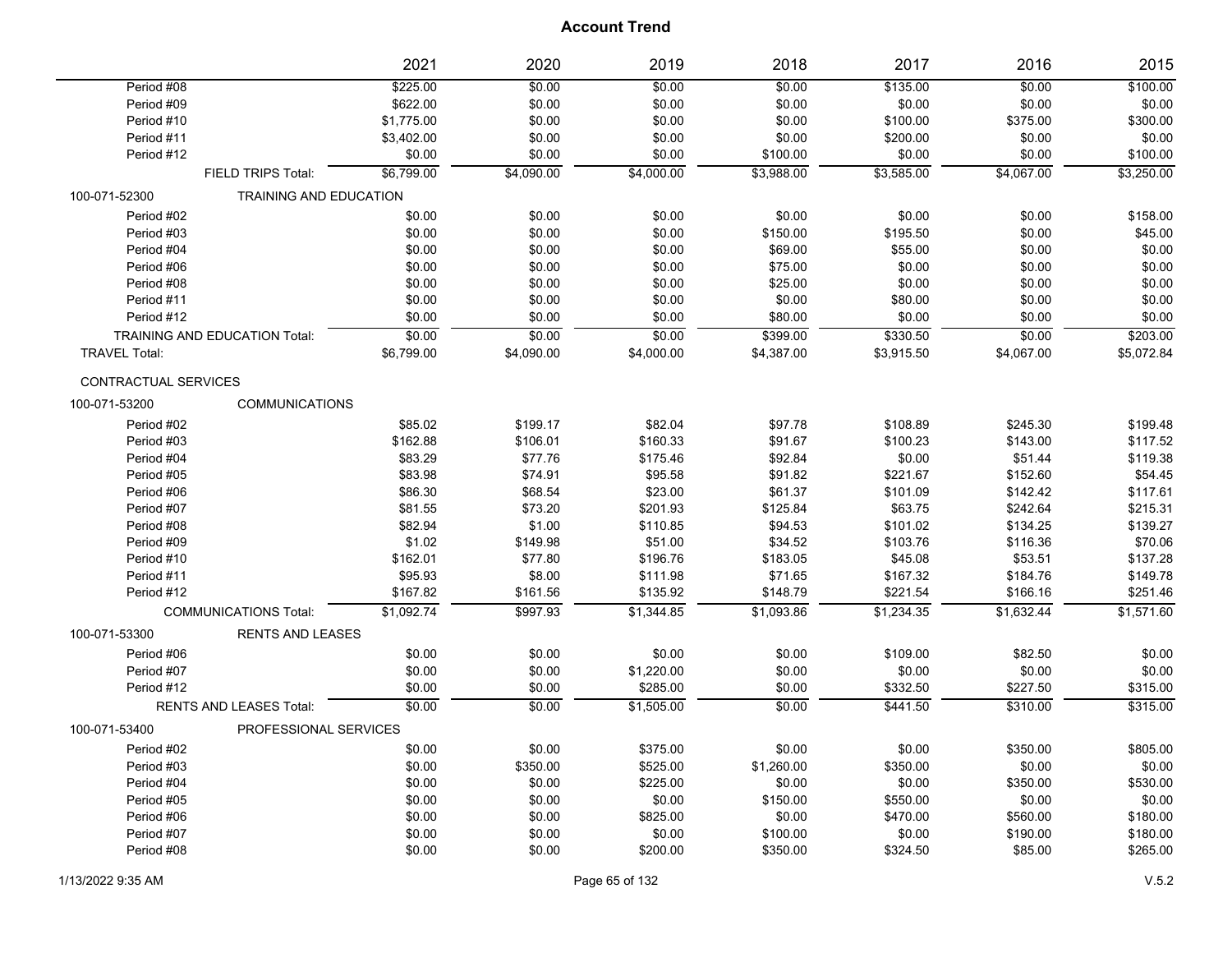|                                    |                                 | 2021        | 2020       | 2019        | 2018        | 2017        | 2016        | 2015         |
|------------------------------------|---------------------------------|-------------|------------|-------------|-------------|-------------|-------------|--------------|
| Period #09                         |                                 | \$0.00      | \$0.00     | \$0.00      | \$150.00    | \$367.50    | \$0.00      | \$0.00       |
| Period #10                         |                                 | \$350.00    | \$0.00     | \$0.00      | \$0.00      | \$0.00      | \$350.00    | \$350.00     |
| Period #11                         |                                 | \$0.00      | \$0.00     | \$1,050.00  | \$700.00    | \$0.00      | \$0.00      | \$350.00     |
| Period #12                         |                                 | \$0.00      | \$0.00     | \$0.00      | \$100.00    | \$450.00    | \$450.00    | \$690.00     |
|                                    | PROFESSIONAL SERVICES Total:    | \$350.00    | \$350.00   | \$3,200.00  | \$2,810.00  | \$2,512.00  | \$2,335.00  | \$3,350.00   |
| 100-071-53600                      | <b>INSURANCE AND BONDING</b>    |             |            |             |             |             |             |              |
| Period #06                         |                                 | \$0.00      | \$0.00     | \$0.00      | \$0.00      | \$1,656.00  | \$0.00      | \$0.00       |
| Period #07                         |                                 | \$0.00      | \$0.00     | \$1,658.40  | \$0.00      | \$0.00      | \$1,738.96  | \$0.00       |
|                                    | INSURANCE AND BONDING Total:    | \$0.00      | \$0.00     | \$1,658.40  | \$0.00      | \$1,656.00  | \$1,738.96  | \$0.00       |
| 100-071-53700                      | PRINTING AND ADVERTISING        |             |            |             |             |             |             |              |
| Period #02                         |                                 | \$0.00      | \$0.00     | \$0.00      | \$0.00      | \$0.00      | \$0.00      | \$70.00      |
| Period #03                         |                                 | \$0.00      | \$0.00     | \$0.00      | \$0.00      | \$0.00      | \$0.00      | \$27.73      |
| Period #12                         |                                 | \$0.00      | \$0.00     | \$1,210.00  | \$1,210.00  | \$1,115.00  | \$1,260.00  | \$0.00       |
|                                    | PRINTING AND ADVERTISING Total: | \$0.00      | \$0.00     | \$1,210.00  | \$1,210.00  | \$1,115.00  | \$1,260.00  | \$97.73      |
| 100-071-53900                      | MISC CONTRACTUAL                |             |            |             |             |             |             |              |
| Period #02                         |                                 | \$0.00      | \$1,460.00 | \$1,840.00  | \$0.00      | \$500.00    | \$1,090.00  | \$578.00     |
| Period #03                         |                                 | \$2,110.00  | \$745.00   | \$720.00    | \$0.00      | \$0.00      | \$0.00      | \$0.00       |
| Period #04                         |                                 | \$0.00      | \$785.00   | \$1,400.00  | \$0.00      | \$1,560.16  | \$2,425.00  | \$2,829.95   |
| Period #05                         |                                 | \$0.00      | \$785.00   | \$675.00    | \$130.00    | \$2,498.58  | \$0.00      | \$0.00       |
| Period #06                         |                                 | \$1,870.00  | \$785.00   | \$837.99    | \$0.00      | \$1,265.64  | \$0.00      | \$0.00       |
| Period #07                         |                                 | \$665.00    | \$785.00   | \$725.00    | \$2,530.00  | \$2,968.22  | \$2,485.00  | \$2,640.00   |
| Period #08                         |                                 | \$1,365.00  | \$760.00   | \$730.00    | \$500.00    | \$2,744.96  | \$2,140.00  | \$500.00     |
| Period #09                         |                                 | \$675.00    | \$0.00     | \$0.00      | \$0.00      | \$0.00      | \$0.00      | \$0.00       |
| Period #10                         |                                 | \$875.00    | \$760.00   | \$1,325.00  | \$1,160.00  | \$3,200.40  | \$2,420.00  | \$2,595.00   |
| Period #11                         |                                 | \$0.00      | \$0.00     | \$1,790.00  | \$150.00    | \$203.72    | \$0.00      | \$0.00       |
| Period #12                         |                                 | \$5,544.81  | \$1,495.00 | \$7,592.00  | \$5,973.80  | \$6,887.54  | \$6,461.55  | \$5,399.00   |
|                                    | MISC CONTRACTUAL Total:         | \$13,104.81 | \$8,360.00 | \$17,634.99 | \$10,443.80 | \$21,829.22 | \$17,021.55 | \$14,541.95  |
| <b>CONTRACTUAL SERVICES Total:</b> |                                 | \$14,547.55 | \$9,707.93 | \$26,553.24 | \$15,557.66 | \$28,788.07 | \$24,297.95 | \$19,876.28  |
| <b>MATERIALS AND SUPPLIES</b>      |                                 |             |            |             |             |             |             |              |
| 100-071-54200                      | OPERATING SUPPLIES              |             |            |             |             |             |             |              |
| Period #01                         |                                 | \$0.00      | \$34.31    | \$0.00      | \$0.00      | \$0.00      | \$0.00      | \$0.00       |
| Period #02                         |                                 | \$0.00      | \$73.53    | \$1,452.29  | \$383.47    | \$37.40     | \$479.98    | \$299.57     |
| Period #03                         |                                 | \$0.00      | \$107.84   | \$611.99    | \$887.86    | \$880.76    | \$222.38    | \$462.07     |
| Period #04                         |                                 | \$167.25    | \$0.00     | \$528.16    | \$423.72    | \$60.49     | \$311.53    | \$1,620.03   |
| Period #05                         |                                 | \$355.00    | \$0.00     | \$317.88    | \$171.02    | \$699.66    | \$862.84    | \$95.25      |
| Period #06                         |                                 | \$150.00    | \$0.00     | \$980.32    | \$790.01    | \$381.46    | \$556.73    | \$1,295.12   |
| Period #07                         |                                 | \$433.52    | \$0.00     | \$1,229.35  | \$719.92    | \$451.40    | \$293.68    | \$250.33     |
| Period #08                         |                                 | \$444.25    | \$89.59    | (\$644.32)  | \$335.06    | \$272.85    | \$213.90    | \$7,435.22   |
| Period #09                         |                                 | \$826.67    | (\$89.59)  | \$929.72    | \$699.75    | \$379.73    | \$934.61    | (\$4,603.85) |
| Period #10                         |                                 | \$541.78    | \$167.26   | \$580.31    | \$667.77    | \$565.59    | \$253.75    | \$540.15     |
| Period #11                         |                                 | \$728.01    | \$12.89    | \$1,157.03  | \$183.60    | \$951.38    | \$400.36    | \$118.08     |
| Period #12                         |                                 | \$1,337.44  | \$679.39   | \$5,380.74  | \$2,618.82  | \$2,129.24  | \$3,698.23  | \$4,867.81   |
|                                    | OPERATING SUPPLIES Total:       | \$4,983.92  | \$1,075.22 | \$12,523.47 | \$7,881.00  | \$6,809.96  | \$8,227.99  | \$12,379.78  |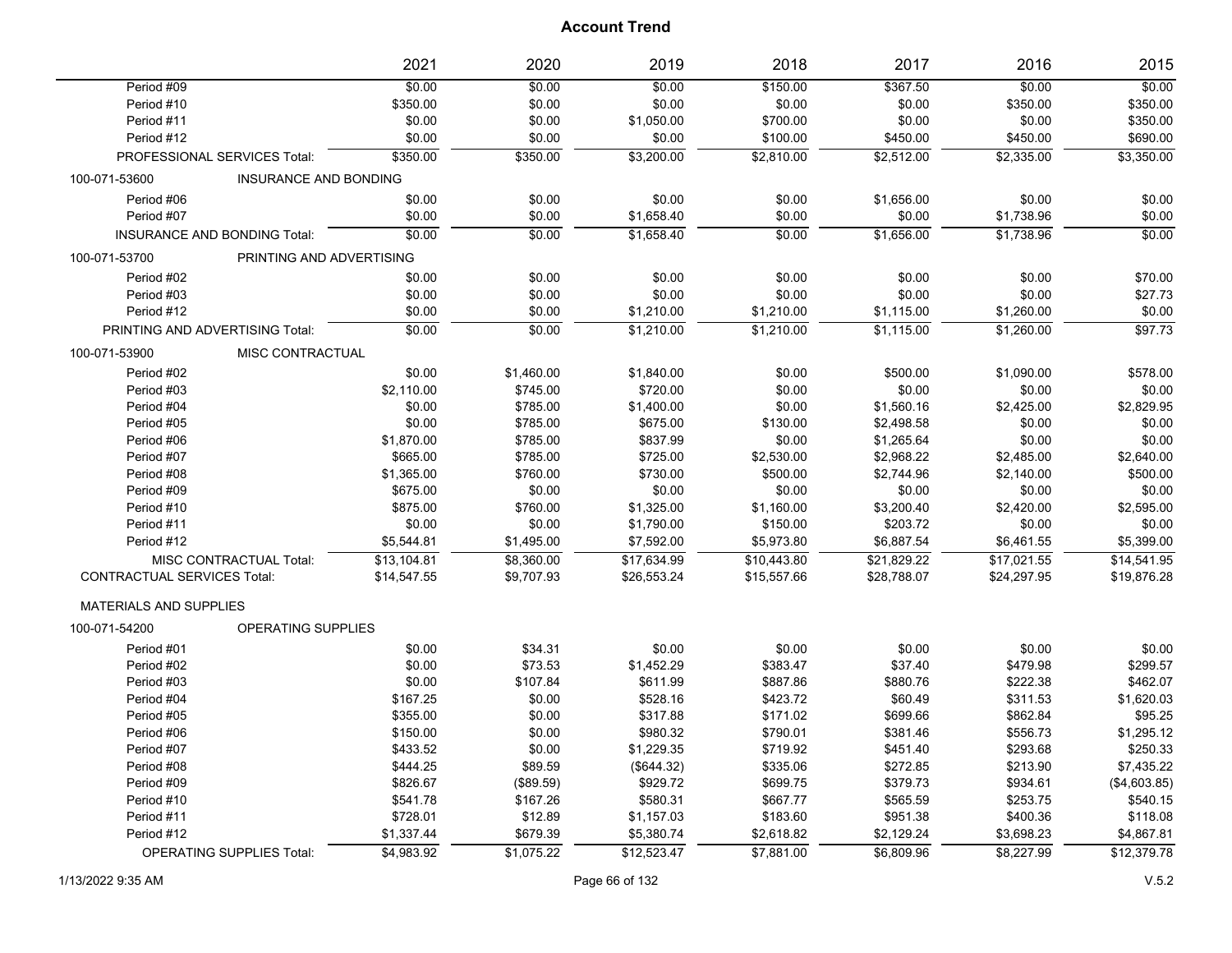|                                      |                                 | 2021            | 2020            | 2019            | 2018            | 2017            | 2016            | 2015            |
|--------------------------------------|---------------------------------|-----------------|-----------------|-----------------|-----------------|-----------------|-----------------|-----------------|
| 100-071-54300                        | <b>REPAIRS AND MAINT</b>        |                 |                 |                 |                 |                 |                 |                 |
| Period #01                           |                                 | \$0.00          | \$483.54        | \$0.00          | \$0.00          | \$0.00          | \$0.00          | \$0.00          |
| Period #09                           |                                 | \$0.00          | \$0.00          | \$0.00          | \$0.00          | \$0.00          | \$0.00          | \$4,680.00      |
| Period #10                           |                                 | \$0.00          | \$0.00          | \$0.00          | \$345.00        | \$0.00          | \$0.00          | \$6,410.00      |
|                                      | <b>REPAIRS AND MAINT Total:</b> | \$0.00          | \$483.54        | \$0.00          | \$345.00        | \$0.00          | \$0.00          | \$11,090.00     |
| <b>MATERIALS AND SUPPLIES Total:</b> |                                 | \$4,983.92      | \$1,558.76      | \$12,523.47     | \$8,226.00      | \$6,809.96      | \$8,227.99      | \$23,469.78     |
| <b>TRANSFERS</b>                     |                                 |                 |                 |                 |                 |                 |                 |                 |
| 100-071-57300                        | <b>REFUNDS</b>                  |                 |                 |                 |                 |                 |                 |                 |
| Period #02                           |                                 | \$0.00          | \$0.00          | \$75.00         | \$0.00          | \$16.00         | \$0.00          | \$0.00          |
| Period #03                           |                                 | \$20.00         | \$25.00         | \$0.00          | \$0.00          | \$0.00          | \$11.00         | \$0.00          |
| Period #05                           |                                 | \$0.00          | \$0.00          | \$23.00         | \$60.00         | \$0.00          | \$90.00         | \$40.00         |
| Period #06                           |                                 | \$0.00          | \$0.00          | \$12.00         | \$0.00          | \$0.00          | $(\$90.00)$     | \$0.00          |
| Period #07                           |                                 | \$0.00          | \$0.00          | \$53.00         | \$0.00          | \$0.00          | \$0.00          | \$0.00          |
| Period #08                           |                                 | \$0.00          | \$0.00          | \$0.00          | \$8.00          | \$17.00         | \$0.00          | \$0.00          |
| Period #10                           |                                 | \$0.00          | \$0.00          | \$0.00          | \$36.00         | \$0.00          | \$0.00          | \$0.00          |
| Period #11                           |                                 | \$0.00          | \$0.00          | \$0.00          | \$0.00          | \$0.00          | \$4.00          | \$0.00          |
|                                      | <b>REFUNDS Total:</b>           | \$20.00         | \$25.00         | \$163.00        | \$104.00        | \$33.00         | \$15.00         | \$40.00         |
| <b>TRANSFERS Total:</b>              |                                 | \$20.00         | \$25.00         | \$163.00        | \$104.00        | \$33.00         | \$15.00         | \$40.00         |
| <b>SENIOR ACTIVITIES Total:</b>      |                                 | \$135,340.89    | \$107,441.09    | \$174,233.87    | \$153,600.33    | \$162,136.67    | \$153,996.71    | \$155,433.40    |
| <b>GENERAL FUND Total:</b>           |                                 | \$25,867,553.96 | \$24,923,227.61 | \$27,919,672.70 | \$28,955,186.22 | \$28,741,857.02 | \$29,978,919.54 | \$28,824,904.30 |

Fund: 210 SCMR

#### **SEWER IMPROVEMENT**

MATERIALS AND SUPPLIES

| 210-065-54200 | <b>OPERATING SUPPLIES</b>        |              |              |              |              |              |              |              |
|---------------|----------------------------------|--------------|--------------|--------------|--------------|--------------|--------------|--------------|
| Period #01    |                                  | \$66,563.62  | \$12,386.26  | \$0.00       | \$0.00       | \$0.00       | \$0.00       | \$0.00       |
| Period #02    |                                  | \$0.00       | \$71,489.92  | \$114,358.09 | \$82,769.32  | \$147,475.08 | \$90,644.90  | \$211,746.12 |
| Period #03    |                                  | \$136,863.70 | \$85,248.56  | \$73,860.75  | \$72,700.31  | \$0.00       | \$63.967.21  | \$77,565.23  |
| Period #04    |                                  | \$0.00       | \$79,061.60  | \$0.00       | \$40,743.42  | \$109,338.20 | \$0.00       | \$29,456.22  |
| Period #05    |                                  | \$0.00       | \$0.00       | \$0.00       | \$24,635.36  | \$0.00       | \$31.481.70  | \$1,698.67   |
| Period #06    |                                  | \$50.875.31  | \$0.00       | \$0.00       | \$36,377.71  | \$0.00       | \$0.00       | \$3,294.69   |
| Period #07    |                                  | \$6,036.60   | \$0.00       | \$0.00       | \$15,410.41  | \$0.00       | \$0.00       | \$1,106.91   |
| Period #08    |                                  | \$3,851.64   | \$0.00       | \$0.00       | \$0.00       | \$0.00       | \$70,610.75  | \$0.00       |
| Period #09    |                                  | \$0.00       | \$86,517.49  | \$0.00       | \$0.00       | \$0.00       | \$0.00       | \$1,262.73   |
| Period #10    |                                  | \$0.00       | \$0.00       | \$0.00       | \$0.00       | \$0.00       | \$0.00       | \$2,268.63   |
| Period #11    |                                  | \$1.221.07   | \$0.00       | \$0.00       | \$1,591.82   | \$0.00       | \$0.00       | \$0.00       |
| Period #12    |                                  | \$0.00       | \$50,409.17  | \$0.00       | \$173.080.11 | \$80,993.14  | \$64,313.58  | \$614.00     |
|               | <b>OPERATING SUPPLIES Total:</b> | \$265,411.94 | \$385,113.00 | \$188,218.84 | \$447,308.46 | \$337,806.42 | \$321,018.14 | \$329,013.20 |
| 210-065-54300 | <b>REPAIRS AND MAINT</b>         |              |              |              |              |              |              |              |
| Period #02    |                                  | \$1,646.00   | \$5,208.03   | \$0.00       | \$0.00       | \$0.00       | \$2,414.44   | \$0.00       |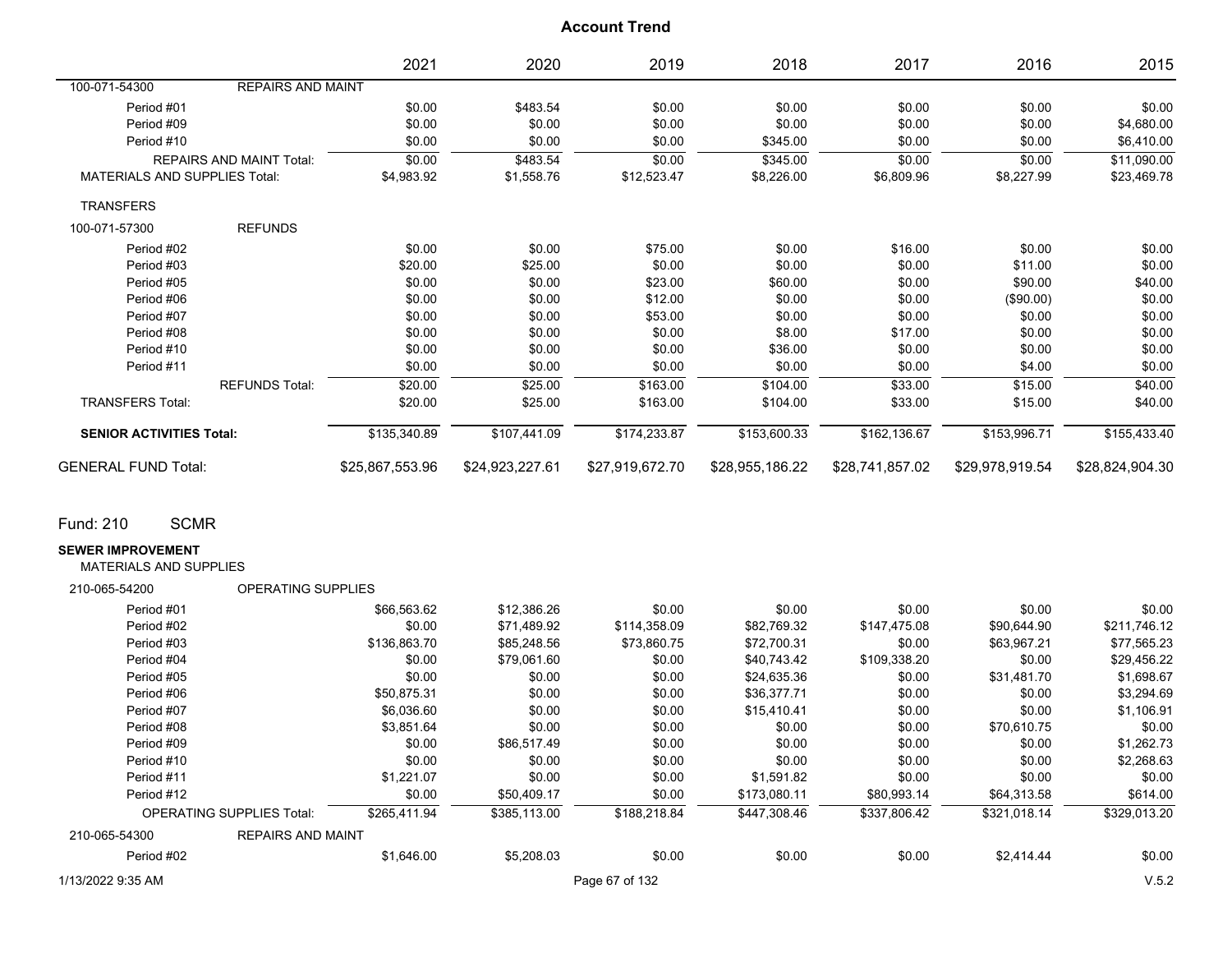|                                      | 2021                            | 2020           | 2019           | 2018           | 2017           | 2016           | 2015           |
|--------------------------------------|---------------------------------|----------------|----------------|----------------|----------------|----------------|----------------|
| Period #03                           | \$1,870.49                      | \$2,274.21     | \$3,114.27     | \$589.00       | \$0.00         | \$3,131.36     | \$0.00         |
| Period #04                           | \$3,805.00                      | \$2,221.02     | \$561.68       | \$2,378.01     | \$2,865.40     | \$2,376.85     | \$0.00         |
| Period #05                           | \$4,472.24                      | \$4,748.00     | \$877.04       | \$264.00       | \$2,048.59     | \$3,334.38     | \$0.00         |
| Period #06                           | \$2,850.00                      | \$0.00         | \$4,487.95     | \$346.14       | \$1,800.85     | \$384.66       | \$0.00         |
| Period #07                           | \$728.41                        | \$2,493.73     | \$240.31       | \$3,272.54     | \$2,828.91     | \$187.63       | \$0.00         |
| Period #08                           | \$220.00                        | \$3,158.30     | \$1,934.89     | \$3,760.13     | \$2,076.10     | \$248.42       | \$0.00         |
| Period #09                           | \$2,055.10                      | \$679.69       | \$71.94        | \$24.99        | \$296.31       | \$1,538.70     | \$0.00         |
| Period #10                           | \$1,870.44                      | \$0.00         | \$657.42       | \$703.75       | \$755.00       | \$105.33       | \$0.00         |
| Period #11                           | \$2,150.73                      | \$2,198.87     | \$1,195.99     | \$0.00         | \$1,346.99     | \$0.00         | \$0.00         |
| Period #12                           | \$1,729.19                      | \$0.00         | \$0.00         | \$2,956.30     | \$0.00         | \$148.90       | \$0.00         |
| <b>REPAIRS AND MAINT Total:</b>      | \$23,397.60                     | \$22,981.85    | \$13,141.49    | \$14,294.86    | \$14,018.15    | \$13,870.67    | \$0.00         |
| <b>MATERIALS AND SUPPLIES Total:</b> | \$288,809.54                    | \$408,094.85   | \$201,360.33   | \$461,603.32   | \$351,824.57   | \$334,888.81   | \$329,013.20   |
| <b>CAPITAL OUTLAY</b>                |                                 |                |                |                |                |                |                |
| 210-065-55200                        | OTHER MISC EQUIPMENT/IMPRMTS    |                |                |                |                |                |                |
| Period #03                           | \$0.00                          | \$0.00         | \$0.00         | \$0.00         | \$0.00         | \$3,300.00     | \$0.00         |
| Period #05                           | \$0.00                          | \$0.00         | \$0.00         | \$0.00         | \$0.00         | \$0.00         | \$14,400.00    |
| Period #07                           | \$0.00                          | \$0.00         | \$0.00         | \$0.00         | \$0.00         | \$0.00         | \$33,975.50    |
| Period #12                           | \$0.00                          | \$0.00         | \$0.00         | \$0.00         | \$0.00         | \$2,864.12     | \$0.00         |
| OTHER MISC EQUIPMENT/IMPRMTS Tota    | \$0.00                          | \$0.00         | \$0.00         | \$0.00         | \$0.00         | \$6.164.12     | \$48,375.50    |
| 210-065-55500                        | STREETS AND HIGHWAYS ROAD PROGR |                |                |                |                |                |                |
| Period #02                           | \$0.00                          | \$0.00         | \$0.00         | \$0.00         | \$28,407.53    | \$67,346.19    | \$0.00         |
| Period #03                           | \$0.00                          | \$0.00         | \$162,433.40   | \$27,397.80    | \$0.00         | \$264,830.83   | \$503,677.53   |
| Period #04                           | \$0.00                          | \$0.00         | \$0.00         | \$0.00         | \$190,264.79   | \$0.00         | \$9,000.00     |
| Period #05                           | \$0.00                          | \$90,417.57    | \$0.00         | \$0.00         | \$0.00         | \$20,844.90    | \$73,663.04    |
| Period #06                           | \$337,598.09                    | \$140,000.00   | \$1,125.00     | \$114,203.08   | \$0.00         | \$154,589.51   | \$102,069.45   |
| Period #07                           | \$0.00                          | \$100,000.00   | \$27,728.96    | \$168,354.33   | \$314,937.18   | \$475,516.27   | \$298,227.08   |
| Period #08                           | \$294,025.64                    | \$489,941.50   | \$77,657.42    | \$239,163.86   | \$8,825.35     | \$275,913.85   | \$312,439.94   |
| Period #09                           | \$49,411.70                     | \$50,000.00    | \$481,876.99   | \$498,079.58   | \$486,640.37   | \$741,455.77   | \$0.00         |
| Period #10                           | \$75,955.10                     | \$69,626.00    | \$124,259.37   | \$483,174.72   | \$645,202.54   | \$474,478.09   | \$547,407.85   |
| Period #11                           | \$0.00                          | \$0.00         | \$372,470.82   | \$69,500.54    | \$98,146.21    | \$230,175.59   | \$103,213.49   |
| Period #12                           | \$6,675.45                      | \$20,000.00    | \$212,088.93   | \$266,725.48   | \$219,646.22   | \$148,843.12   | \$5,584.86     |
| STREETS AND HIGHWAYS ROAD PROG       | \$763,665.98                    | \$959,985.07   | \$1,459,640.89 | \$1,866,599.39 | \$1,992,070.19 | \$2,853,994.12 | \$1,955,283.24 |
| <b>CAPITAL OUTLAY Total:</b>         | \$763,665.98                    | \$959,985.07   | \$1,459,640.89 | \$1,866,599.39 | \$1,992,070.19 | \$2,860,158.24 | \$2,003,658.74 |
| <b>SEWER IMPROVEMENT Total:</b>      | \$1,052,475.52                  | \$1,368,079.92 | \$1,661,001.22 | \$2,328,202.71 | \$2,343,894.76 | \$3,195,047.05 | \$2,332,671.94 |
| <b>SCMR Total:</b>                   | \$1,052,475.52                  | \$1,368,079.92 | \$1,661,001.22 | \$2,328,202.71 | \$2,343,894.76 | \$3,195,047.05 | \$2,332,671.94 |

#### Fund: 212 PARKS & REC REVOLVING

#### **PARKS AND RECREATION**

CONTRACTUAL SERVICES

212-070-53400 PROFESSIONAL SERVICES

#### 1/13/2022 9:35 AM Page 68 of 132 V.5.2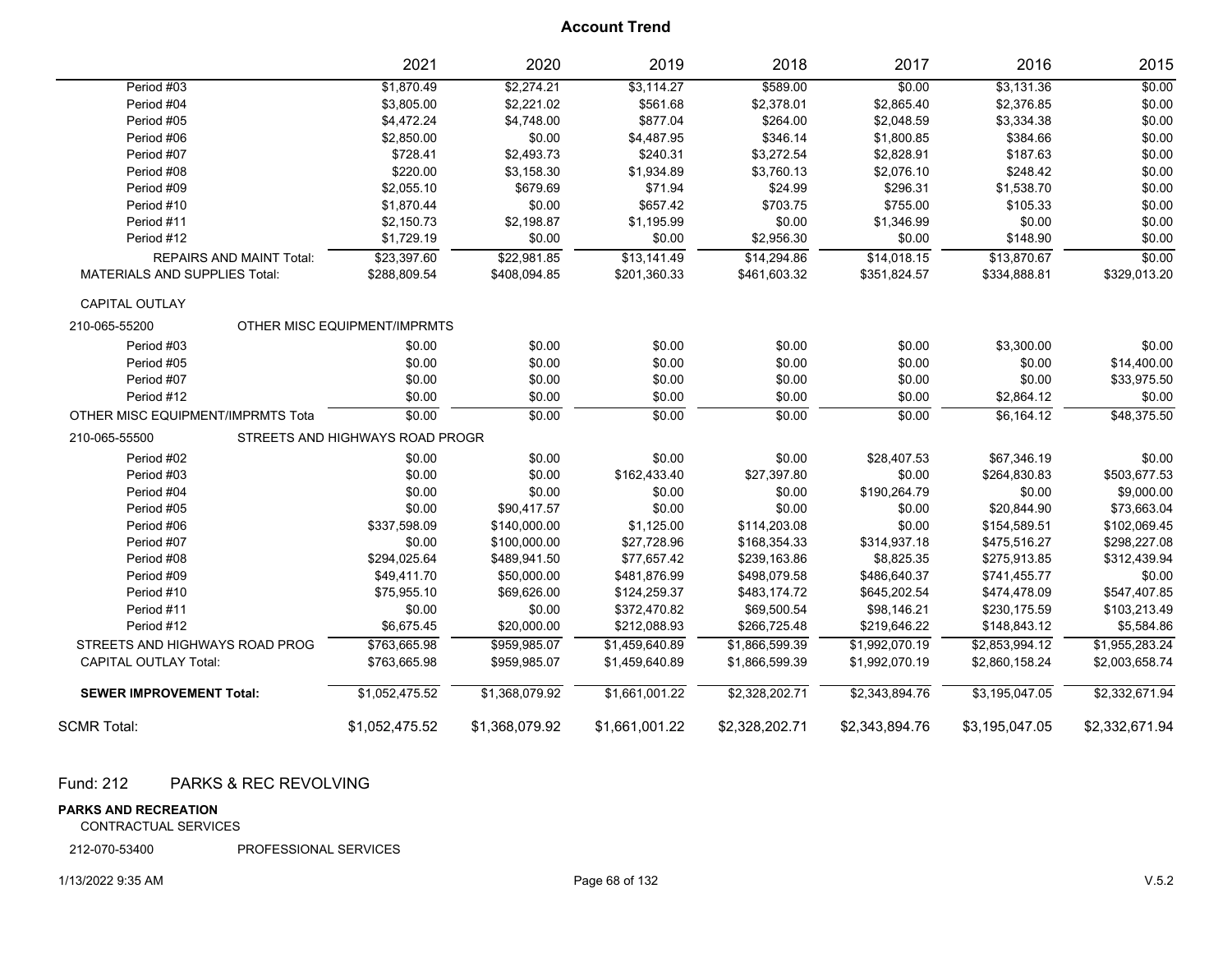|                                                     |                              | 2021        | 2020        | 2019           | 2018        | 2017        | 2016        | 2015        |
|-----------------------------------------------------|------------------------------|-------------|-------------|----------------|-------------|-------------|-------------|-------------|
| Period #01                                          |                              | \$975.40    | \$2,171.88  | \$2,199.86     | \$1,911.28  | \$1,687.75  | \$1,753.33  | \$1,568.33  |
| Period #02                                          |                              | \$1,496.60  | \$3,265.57  | \$3,468.31     | \$2,557.91  | \$2,572.56  | \$2,570.64  | \$2,382.28  |
| Period #03                                          |                              | \$1,239.52  | \$2,825.67  | \$3,050.98     | \$3,508.84  | \$2,485.05  | \$2,098.27  | \$2,239.30  |
| Period #04                                          |                              | \$1,749.89  | \$1,231.02  | \$3,392.68     | \$2,891.56  | \$2,902.18  | \$2,872.55  | \$2,808.41  |
| Period #05                                          |                              | \$3,424.49  | \$589.47    | \$5,291.78     | \$5,503.39  | \$5,104.96  | \$4,026.72  | \$3,523.55  |
| Period #06                                          |                              | \$4,146.88  | \$917.54    | \$5,071.68     | \$6,770.51  | \$7,000.80  | \$4,970.59  | \$2,743.67  |
| Period #07                                          |                              | \$4,263.54  | \$1,187.79  | \$4,716.44     | \$1,420.14  | \$3,711.79  | \$3,850.05  | \$11,464.29 |
| Period #08                                          |                              | \$3,011.15  | \$3,553.95  | \$5,281.99     | \$7,385.90  | \$2,901.60  | \$4,805.97  | \$5,337.74  |
| Period #09                                          |                              | \$2,396.11  | \$1,207.39  | \$1,731.31     | \$2,160.65  | \$2,218.14  | \$4,038.66  | \$4,339.99  |
| Period #10                                          |                              | \$1,295.56  | \$1,005.39  | \$2,005.67     | \$5,469.26  | \$2,191.85  | \$1,724.90  | \$444.38    |
| Period #11                                          |                              | \$120.60    | \$1,186.96  | \$2,287.83     | \$163.33    | \$7,077.11  | \$1,553.91  | \$295.33    |
| Period #12                                          |                              | \$79.00     | \$962.47    | \$2,315.38     | \$330.66    | \$2,350.40  | \$2,189.53  | \$158.00    |
| PROFESSIONAL SERVICES Total:                        |                              | \$24,198.74 | \$20,105.10 | \$40,813.91    | \$40,073.43 | \$42,204.19 | \$36,455.12 | \$37,305.27 |
| <b>CONTRACTUAL SERVICES Total:</b>                  |                              | \$24,198.74 | \$20,105.10 | \$40,813.91    | \$40,073.43 | \$42,204.19 | \$36,455.12 | \$37,305.27 |
| <b>TRANSFERS</b>                                    |                              |             |             |                |             |             |             |             |
| 212-070-57200                                       | <b>REIMBURSEMENTS</b>        |             |             |                |             |             |             |             |
| Period #01                                          |                              | \$0.00      | \$75.60     | \$0.00         | \$0.00      | \$0.00      | \$0.00      | \$0.00      |
| Period #02                                          |                              | \$0.00      | \$0.00      | \$0.00         | \$0.00      | \$0.00      | \$0.00      | \$65.00     |
| Period #03                                          |                              | \$0.00      | \$27.00     | \$0.00         | \$0.00      | \$0.00      | \$0.00      | \$0.00      |
| Period #04                                          |                              | \$0.00      | \$1,619.00  | \$76.50        | \$0.00      | \$0.00      | \$0.00      | \$0.00      |
| Period #05                                          |                              | \$0.00      | \$60.00     | \$67.50        | \$0.00      | \$0.00      | \$0.00      | \$22.50     |
| Period #06                                          |                              | \$0.00      | \$180.00    | \$0.00         | \$0.00      | \$25.00     | \$0.00      | \$0.00      |
| Period #07                                          |                              | \$149.00    | \$320.00    | \$0.00         | \$0.00      | \$0.00      | \$22.50     | \$0.00      |
| Period #08                                          |                              | \$632.00    | \$0.00      | \$0.00         | \$155.50    | \$0.00      | \$20.00     | \$0.00      |
| Period #09                                          |                              | \$0.00      | \$30.00     | \$0.00         | \$67.50     | \$0.00      | \$0.00      | \$0.00      |
| Period #10                                          |                              | \$0.00      | \$0.00      | \$36.00        | \$0.00      | \$0.00      | \$0.00      | \$0.00      |
|                                                     | <b>REIMBURSEMENTS Total:</b> | \$781.00    | \$2,311.60  | \$180.00       | \$223.00    | \$25.00     | \$42.50     | \$87.50     |
| <b>TRANSFERS Total:</b>                             |                              | \$781.00    | \$2,311.60  | \$180.00       | \$223.00    | \$25.00     | \$42.50     | \$87.50     |
| <b>PARKS AND RECREATION Total:</b>                  |                              | \$24,979.74 | \$22,416.70 | \$40,993.91    | \$40,296.43 | \$42,229.19 | \$36,497.62 | \$37,392.77 |
| PARKS & REC REVOLVING Total:                        |                              | \$24,979.74 | \$22,416.70 | \$40,993.91    | \$40,296.43 | \$42,229.19 | \$36,497.62 | \$37,392.77 |
| <b>LIBERTY PARK</b><br>Fund: 213                    |                              |             |             |                |             |             |             |             |
|                                                     |                              |             |             |                |             |             |             |             |
| <b>PARKS AND RECREATION</b><br>CONTRACTUAL SERVICES |                              |             |             |                |             |             |             |             |
| 213-070-53100                                       | <b>UTILITIES</b>             |             |             |                |             |             |             |             |
| Period #01                                          |                              | \$313.01    | \$1,311.83  | \$297.99       | \$0.00      | \$0.00      | \$0.00      | \$0.00      |
| Period #02                                          |                              | \$1,186.99  | \$1,188.17  | \$819.23       | \$1,476.44  | \$1,967.83  | \$1,640.53  | \$2,383.44  |
| Period #03                                          |                              | \$0.00      | \$0.00      | \$1,827.91     | \$1,163.78  | \$203.84    | \$1,853.58  | \$1,094.08  |
| Period #04                                          |                              | \$0.00      | \$0.00      | \$2,162.68     | \$1,460.65  | \$622.79    | \$373.83    | \$1,546.43  |
| Period #05                                          |                              | \$0.00      | \$0.00      | \$296.34       | \$95.41     | \$887.22    | \$1,767.25  | \$30.56     |
| Period #06                                          |                              | \$0.00      | \$0.00      | \$1,405.87     | \$602.10    | \$1,683.22  | \$47.12     | \$47.06     |
| 1/13/2022 9:35 AM                                   |                              |             |             | Page 69 of 132 |             |             |             | V.5.2       |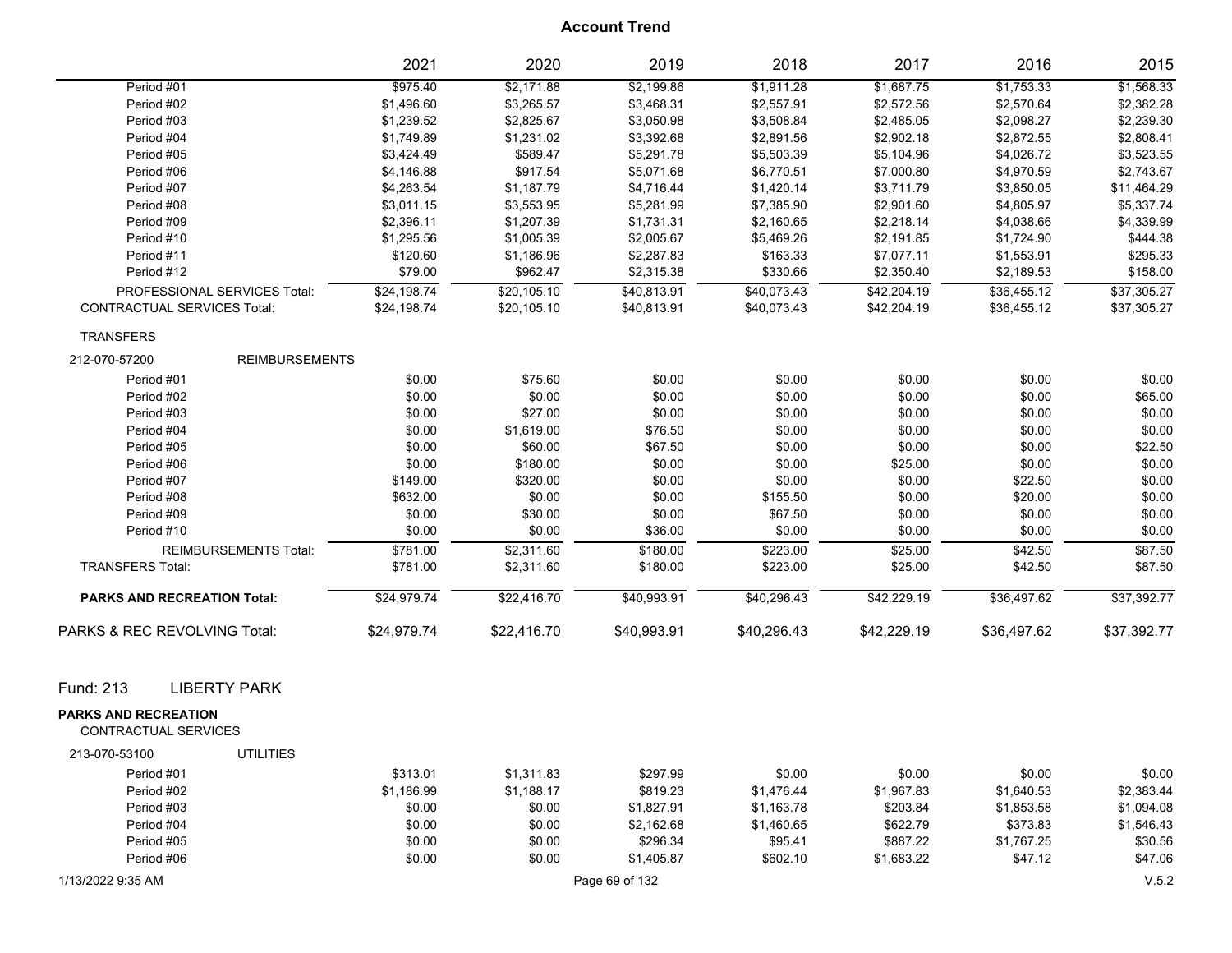|                                              | 2021       | 2020       | 2019        | 2018        | 2017        | 2016         | 2015        |
|----------------------------------------------|------------|------------|-------------|-------------|-------------|--------------|-------------|
| Period #07                                   | \$0.00     | (\$25.62)  | \$806.97    | \$931.01    | \$972.23    | \$1,346.85   | \$352.41    |
| Period #08                                   | \$0.00     | \$0.00     | \$703.05    | \$692.27    | \$1,063.12  | \$2,541.20   | \$604.87    |
| Period #09                                   | \$0.00     | \$0.00     | (\$70.04)   | \$2,537.72  | \$460.95    | \$476.15     | \$41.80     |
| Period #10                                   | \$0.00     | \$0.00     | \$0.00      | \$1,807.18  | \$1,844.44  | \$736.61     | \$1,691.93  |
| Period #11                                   | \$0.00     | \$0.00     | \$0.00      | \$736.56    | \$2,532.06  | \$3,904.34   | \$41.75     |
| Period #12                                   | \$0.00     | \$0.00     | \$0.00      | \$863.82    | \$2,332.39  | \$363.57     | \$3,048.10  |
| <b>UTILITIES Total:</b>                      | \$1,500.00 | \$2,474.38 | \$8,250.00  | \$12,366.94 | \$14,570.09 | \$15,051.03  | \$10,882.43 |
| CONTRACTUAL SERVICES Total:                  | \$1,500.00 | \$2,474.38 | \$8,250.00  | \$12,366.94 | \$14,570.09 | \$15,051.03  | \$10,882.43 |
| <b>MATERIALS AND SUPPLIES</b>                |            |            |             |             |             |              |             |
| <b>OPERATING SUPPLIES</b><br>213-070-54200   |            |            |             |             |             |              |             |
| Period #04                                   | \$0.00     | \$0.00     | \$2,817.15  | \$3,268.30  | \$0.00      | \$0.00       | \$0.00      |
| Period #05                                   | \$0.00     | \$0.00     | \$0.00      | \$390.00    | \$0.00      | \$0.00       | \$0.00      |
| Period #06                                   | \$0.00     | \$0.00     | \$0.00      | \$672.83    | \$298.72    | \$0.00       | \$0.00      |
| Period #07                                   | \$0.00     | \$0.00     | \$0.00      | \$0.00      | \$0.00      | \$0.00       | \$2,342.80  |
| Period #08                                   | \$0.00     | \$602.19   | \$0.00      | \$0.00      | \$0.00      | \$1,280.44   | \$0.00      |
| Period #09                                   | \$0.00     | \$0.00     | \$0.00      | \$0.00      | \$3,563.09  | \$529.44     | \$0.00      |
| Period #11                                   | \$0.00     | \$0.00     | \$0.00      | \$0.00      | \$1,411.40  | \$3,410.00   | \$0.00      |
| Period #12                                   | \$0.00     | \$0.00     | \$0.00      | \$0.00      | \$122.33    | \$0.00       | \$0.00      |
| <b>OPERATING SUPPLIES Total:</b>             | \$0.00     | \$602.19   | \$2,817.15  | \$4,331.13  | \$5,395.54  | \$5,219.88   | \$2,342.80  |
| 213-070-54300<br><b>REPAIRS AND MAINT</b>    |            |            |             |             |             |              |             |
| Period #02                                   | \$0.00     | \$172.46   | \$0.00      | \$56.35     | \$0.00      | \$0.00       | \$0.00      |
| Period #03                                   | \$0.00     | \$0.00     | \$262.50    | \$517.97    | \$0.00      | \$0.00       | \$0.00      |
| Period #04                                   | \$0.00     | \$0.00     | \$268.26    | \$0.00      | \$37.59     | \$0.00       | \$0.00      |
| Period #05                                   | \$0.00     | \$0.00     | \$0.00      | \$503.05    | \$3,753.33  | \$0.00       | \$0.00      |
| Period #06                                   | \$0.00     | \$0.00     | \$1,510.00  | \$180.00    | \$679.82    | \$0.00       | \$0.00      |
| Period #07                                   | \$0.00     | \$0.00     | \$264.66    | \$0.00      | \$212.26    | \$0.00       | \$0.00      |
| Period #09                                   | \$0.00     | \$0.00     | \$0.00      | \$180.50    | \$375.90    | \$617.27     | \$0.00      |
| Period #10                                   | \$0.00     | \$0.00     | \$0.00      | \$0.00      | \$0.00      | \$28.95      | \$0.00      |
| Period #11                                   | \$0.00     | \$0.00     | \$0.00      | \$0.00      | (\$212.40)  | \$0.00       | \$0.00      |
| REPAIRS AND MAINT Total:                     | \$0.00     | \$172.46   | \$2,305.42  | \$1,437.87  | \$4,846.50  | \$646.22     | \$0.00      |
| <b>MATERIALS AND SUPPLIES Total:</b>         | \$0.00     | \$774.65   | \$5,122.57  | \$5,769.00  | \$10,242.04 | \$5,866.10   | \$2,342.80  |
| CAPITAL OUTLAY                               |            |            |             |             |             |              |             |
| <b>LAND AND DEVELOPMENT</b><br>213-070-55100 |            |            |             |             |             |              |             |
| Period #06                                   | \$0.00     | \$0.00     | \$0.00      | \$0.00      | \$0.00      | \$120,000.00 | \$0.00      |
| <b>LAND AND DEVELOPMENT Total:</b>           | \$0.00     | \$0.00     | \$0.00      | \$0.00      | \$0.00      | \$120.000.00 | \$0.00      |
| <b>CAPITAL OUTLAY Total:</b>                 | \$0.00     | \$0.00     | \$0.00      | \$0.00      | \$0.00      | \$120,000.00 | \$0.00      |
| <b>PARKS AND RECREATION Total:</b>           | \$1,500.00 | \$3,249.03 | \$13,372.57 | \$18,135.94 | \$24,812.13 | \$140,917.13 | \$13,225.23 |
| LIBERTY PARK Total:                          | \$1,500.00 | \$3,249.03 | \$13,372.57 | \$18,135.94 | \$24,812.13 | \$140,917.13 | \$13,225.23 |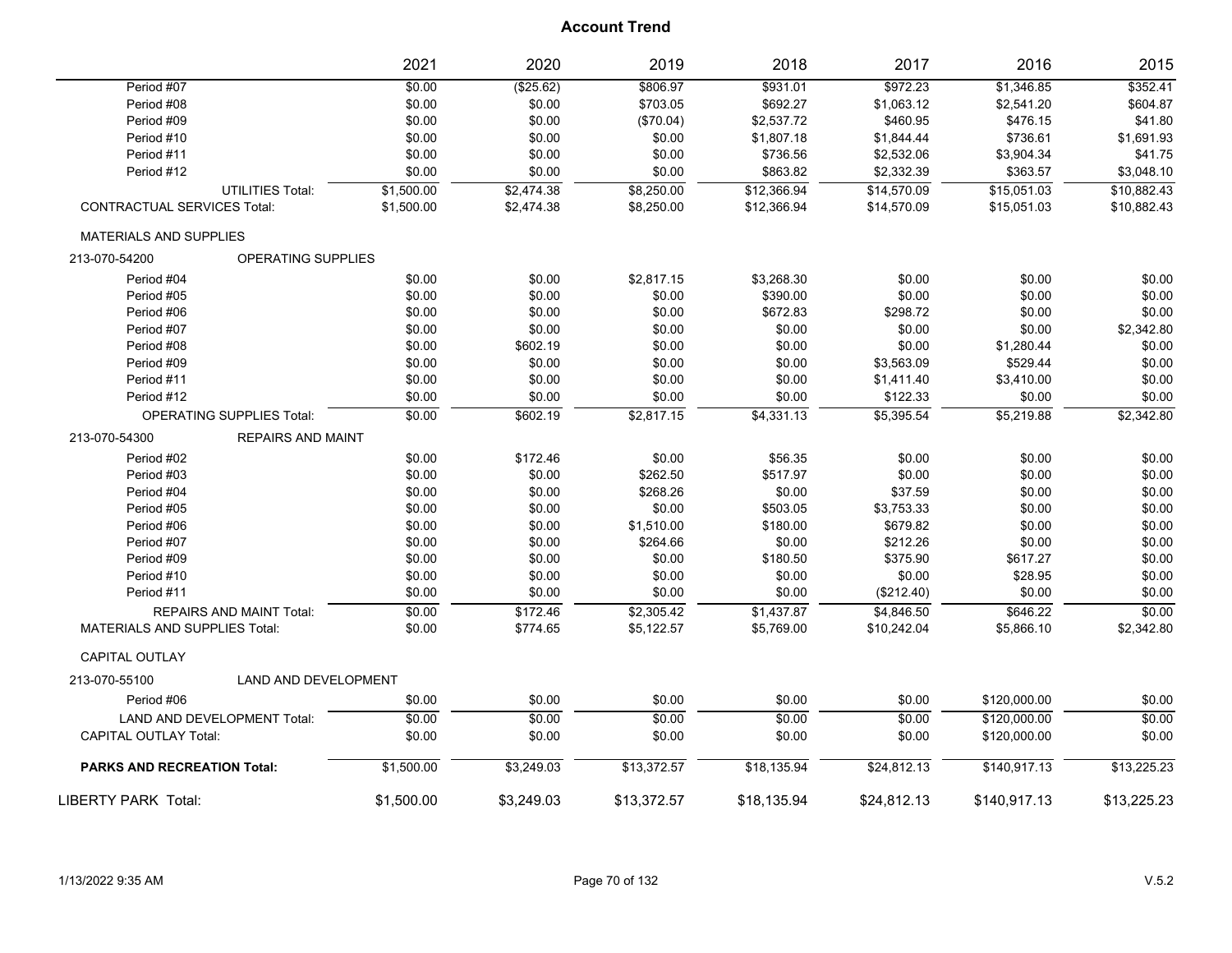|                                                | 2021                            | 2020                         | 2019                         | 2018                         | 2017                         | 2016                         | 2015                         |
|------------------------------------------------|---------------------------------|------------------------------|------------------------------|------------------------------|------------------------------|------------------------------|------------------------------|
| <b>MUNI MOTOR VEHICLE</b><br>Fund: 214         |                                 |                              |                              |                              |                              |                              |                              |
| <b>ENGINEERING</b><br><b>CAPITAL OUTLAY</b>    |                                 |                              |                              |                              |                              |                              |                              |
| 214-061-55500                                  | STREETS AND HIGHWAYS ROAD PROGR |                              |                              |                              |                              |                              |                              |
| Period #06                                     | \$0.00                          | \$53,496.68                  | \$0.00                       | \$136,428.89                 | \$0.00                       | \$150,000.00                 | \$0.00                       |
| Period #07                                     | \$0.00                          | \$30,676.39                  | \$0.00                       | \$3,571.11                   | \$0.00                       | \$0.00                       | \$150,000.00                 |
| Period #08                                     | \$0.00                          | \$0.00                       | \$0.00                       | \$0.00                       | \$146,000.00                 | \$0.00                       | \$0.00                       |
| Period #09<br>STREETS AND HIGHWAYS ROAD PROG   | \$0.00                          | \$26,464.62                  | \$130,000.00                 | \$0.00                       | \$0.00                       | \$0.00                       | \$0.00                       |
| <b>CAPITAL OUTLAY Total:</b>                   | \$0.00<br>\$0.00                | \$110,637.69<br>\$110,637.69 | \$130,000.00<br>\$130,000.00 | \$140,000.00<br>\$140,000.00 | \$146,000.00<br>\$146,000.00 | \$150,000.00<br>\$150,000.00 | \$150,000.00<br>\$150,000.00 |
|                                                |                                 |                              |                              |                              |                              |                              |                              |
| <b>ENGINEERING Total:</b>                      | \$0.00                          | \$110,637.69                 | $\overline{$130,000.00}$     | \$140,000.00                 | \$146,000.00                 | \$150,000.00                 | \$150,000.00                 |
| <b>MUNI MOTOR VEHICLE Total:</b>               | \$0.00                          | \$110,637.69                 | \$130,000.00                 | \$140,000.00                 | \$146,000.00                 | \$150,000.00                 | \$150,000.00                 |
| Fund: 215<br><b>ENHANCED 911</b>               |                                 |                              |                              |                              |                              |                              |                              |
| <b>POLICE</b><br><b>MATERIALS AND SUPPLIES</b> |                                 |                              |                              |                              |                              |                              |                              |
| OPERATING SUPPLIES<br>215-050-54200            |                                 |                              |                              |                              |                              |                              |                              |
| Period #10                                     | \$0.00                          | \$0.00                       | \$0.00                       | \$0.00                       | \$0.00                       | \$0.00                       | \$17,000.00                  |
| <b>OPERATING SUPPLIES Total:</b>               | \$0.00                          | \$0.00                       | \$0.00                       | \$0.00                       | \$0.00                       | \$0.00                       | \$17,000.00                  |
| 215-050-54300<br><b>REPAIRS AND MAINT</b>      |                                 |                              |                              |                              |                              |                              |                              |
| Period #11                                     | \$0.00                          | \$0.00                       | \$4,500.00                   | \$0.00                       | \$0.00                       | \$0.00                       | \$0.00                       |
| <b>REPAIRS AND MAINT Total:</b>                | \$0.00                          | \$0.00                       | \$4,500.00                   | \$0.00                       | \$0.00                       | \$0.00                       | \$0.00                       |
| <b>MATERIALS AND SUPPLIES Total:</b>           | \$0.00                          | \$0.00                       | \$4,500.00                   | \$0.00                       | \$0.00                       | \$0.00                       | \$17,000.00                  |
| <b>POLICE Total:</b>                           | \$0.00                          | \$0.00                       | \$4,500.00                   | \$0.00                       | \$0.00                       | \$0.00                       | \$17,000.00                  |
| <b>ENHANCED 911 Total:</b>                     | \$0.00                          | \$0.00                       | \$4,500.00                   | \$0.00                       | \$0.00                       | \$0.00                       | \$17,000.00                  |
| PERMISSIVE TAX<br>Fund: 216                    |                                 |                              |                              |                              |                              |                              |                              |
| <b>ENGINEERING</b><br><b>CAPITAL OUTLAY</b>    |                                 |                              |                              |                              |                              |                              |                              |
| 216-061-55200                                  | PERMISSIVE ROAD PROGRAM         |                              |                              |                              |                              |                              |                              |
| Period #03                                     | \$0.00                          | \$0.00                       | \$0.00                       | \$0.00                       | \$0.00                       | \$0.00                       | \$409,328.47                 |
| Period #04                                     | \$26,665.51                     | \$0.00                       | \$0.00                       | \$197,200.00                 | \$0.00                       | \$0.00                       | \$0.00                       |
| Period #06                                     | \$0.00                          | \$0.00                       | \$29,266.96                  | \$0.00                       | \$0.00                       | \$0.00                       | \$0.00                       |
| Period #07                                     | \$0.00                          | \$0.00                       | \$40,733.04                  | \$0.00                       | \$0.00                       | \$0.00                       | \$0.00                       |
| Period #08                                     | \$0.00                          | \$0.00                       | \$0.00                       | \$0.00                       | \$67,306.82                  | \$0.00                       | \$0.00                       |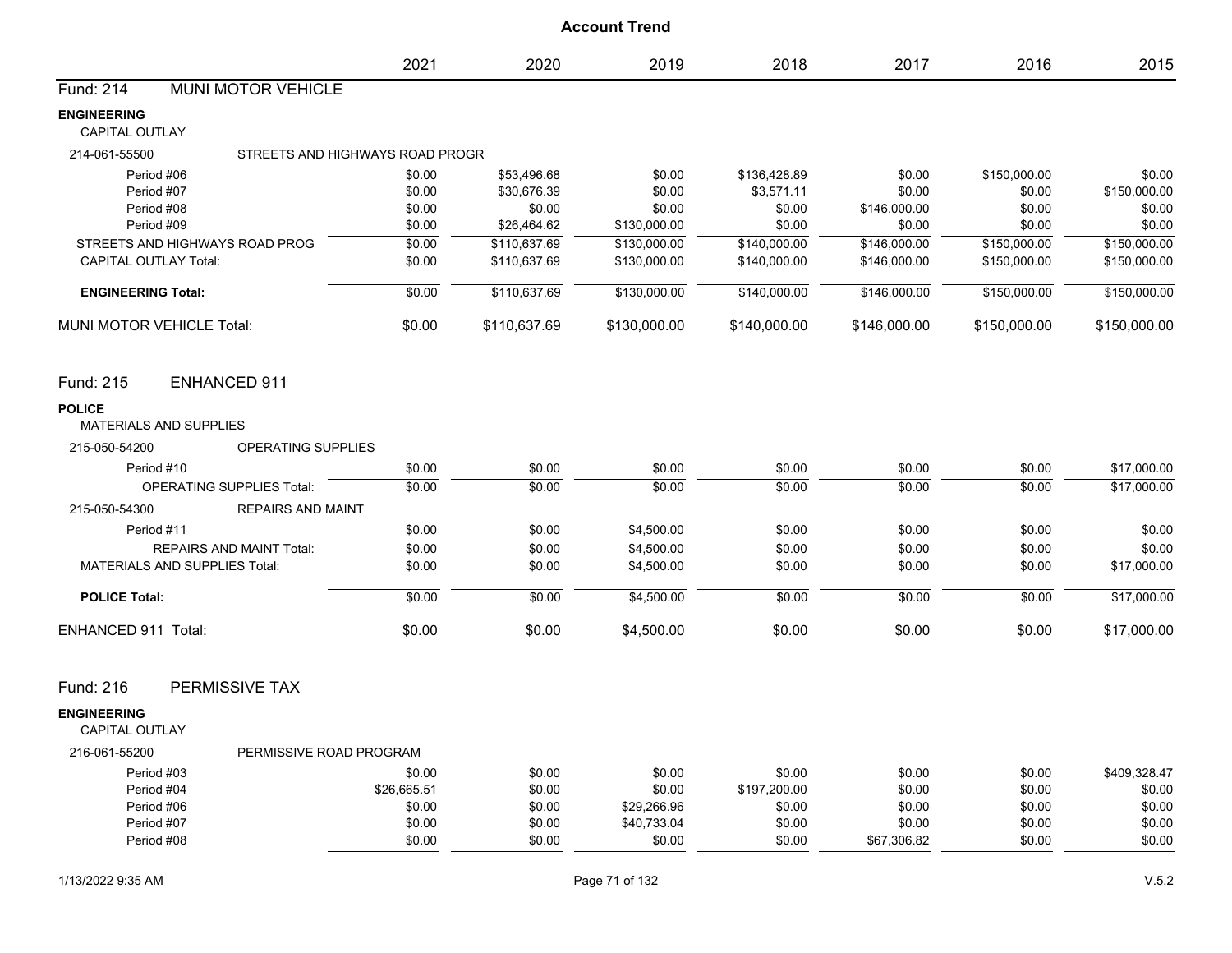|                                                                                                                                                                         | 2021                                                                                                 | 2020                                                                                                 | 2019                                                                          | 2018                                                                                                 | 2017                                                                              | 2016                                                                              | 2015                                                                              |
|-------------------------------------------------------------------------------------------------------------------------------------------------------------------------|------------------------------------------------------------------------------------------------------|------------------------------------------------------------------------------------------------------|-------------------------------------------------------------------------------|------------------------------------------------------------------------------------------------------|-----------------------------------------------------------------------------------|-----------------------------------------------------------------------------------|-----------------------------------------------------------------------------------|
| PERMISSIVE ROAD PROGRAM Total:<br><b>CAPITAL OUTLAY Total:</b>                                                                                                          | \$26,665.51<br>\$26,665.51                                                                           | \$0.00<br>\$0.00                                                                                     | \$70,000.00<br>\$70,000.00                                                    | \$197,200.00<br>\$197,200.00                                                                         | \$67,306.82<br>\$67,306.82                                                        | \$0.00<br>\$0.00                                                                  | \$409,328.47<br>\$409,328.47                                                      |
| <b>ENGINEERING Total:</b>                                                                                                                                               | \$26,665.51                                                                                          | \$0.00                                                                                               | \$70,000.00                                                                   | \$197,200.00                                                                                         | \$67,306.82                                                                       | \$0.00                                                                            | \$409,328.47                                                                      |
| PERMISSIVE TAX Total:                                                                                                                                                   | \$26,665.51                                                                                          | \$0.00                                                                                               | \$70,000.00                                                                   | \$197,200.00                                                                                         | \$67,306.82                                                                       | \$0.00                                                                            | \$409,328.47                                                                      |
| Fund: 220<br><b>STATE HIGHWAY</b>                                                                                                                                       |                                                                                                      |                                                                                                      |                                                                               |                                                                                                      |                                                                                   |                                                                                   |                                                                                   |
| <b>SEWER IMPROVEMENT</b><br>MATERIALS AND SUPPLIES                                                                                                                      |                                                                                                      |                                                                                                      |                                                                               |                                                                                                      |                                                                                   |                                                                                   |                                                                                   |
| 220-065-54300                                                                                                                                                           | <b>REPAIRS AND MAINT</b>                                                                             |                                                                                                      |                                                                               |                                                                                                      |                                                                                   |                                                                                   |                                                                                   |
| Period #04<br>Period #05<br>Period #07<br>Period #10<br><b>REPAIRS AND MAINT Total:</b>                                                                                 | \$0.00<br>\$0.00<br>\$0.00<br>\$0.00<br>\$0.00                                                       | \$0.00<br>\$0.00<br>\$0.00<br>\$0.00<br>\$0.00                                                       | \$0.00<br>\$80.64<br>\$0.00<br>\$0.00<br>\$80.64                              | \$17,752.50<br>\$171.75<br>\$0.00<br>\$0.00<br>\$17,924.25                                           | \$0.00<br>\$0.00<br>\$0.00<br>\$11,545.00<br>\$11,545.00                          | \$0.00<br>\$0.00<br>\$24,999.00<br>\$0.00<br>\$24,999.00                          | \$24,989.00<br>\$0.00<br>\$0.00<br>\$0.00<br>\$24,989.00                          |
| MATERIALS AND SUPPLIES Total:                                                                                                                                           | \$0.00                                                                                               | \$0.00                                                                                               | \$80.64                                                                       | \$17,924.25                                                                                          | \$11,545.00                                                                       | \$24,999.00                                                                       | \$24,989.00                                                                       |
| <b>CAPITAL OUTLAY</b>                                                                                                                                                   |                                                                                                      |                                                                                                      |                                                                               |                                                                                                      |                                                                                   |                                                                                   |                                                                                   |
| 220-065-55500                                                                                                                                                           | STREETS AND HIGHWAYS ROAD PROGR                                                                      |                                                                                                      |                                                                               |                                                                                                      |                                                                                   |                                                                                   |                                                                                   |
| Period #03<br>Period #04<br>Period #08<br>Period #10<br>Period #12<br>STREETS AND HIGHWAYS ROAD PROG<br><b>CAPITAL OUTLAY Total:</b><br><b>SEWER IMPROVEMENT Total:</b> | \$0.00<br>\$0.00<br>\$0.00<br>\$67,138.00<br>\$9,420.00<br>\$76,558.00<br>\$76,558.00<br>\$76,558.00 | \$1,230.74<br>\$0.00<br>\$10,669.35<br>\$0.00<br>\$0.00<br>\$11,900.09<br>\$11,900.09<br>\$11,900.09 | \$0.00<br>\$0.00<br>\$0.00<br>\$0.00<br>\$0.00<br>\$0.00<br>\$0.00<br>\$80.64 | \$0.00<br>\$420,000.00<br>\$0.00<br>\$0.00<br>\$0.00<br>\$420,000.00<br>\$420,000.00<br>\$437,924.25 | \$0.00<br>\$0.00<br>\$0.00<br>\$0.00<br>\$0.00<br>\$0.00<br>\$0.00<br>\$11,545.00 | \$0.00<br>\$0.00<br>\$0.00<br>\$0.00<br>\$0.00<br>\$0.00<br>\$0.00<br>\$24,999.00 | \$0.00<br>\$0.00<br>\$0.00<br>\$0.00<br>\$0.00<br>\$0.00<br>\$0.00<br>\$24,989.00 |
| <b>STATE HIGHWAY Total:</b>                                                                                                                                             | \$76,558.00                                                                                          | \$11,900.09                                                                                          | \$80.64                                                                       | \$437,924.25                                                                                         | \$11,545.00                                                                       | \$24,999.00                                                                       | \$24,989.00                                                                       |
| Fund: 230<br><b>DRUG</b><br><b>POLICE</b><br><b>TRAVEL</b>                                                                                                              |                                                                                                      |                                                                                                      |                                                                               |                                                                                                      |                                                                                   |                                                                                   |                                                                                   |
| <b>TRAVEL</b><br>230-050-52100                                                                                                                                          |                                                                                                      |                                                                                                      |                                                                               |                                                                                                      |                                                                                   |                                                                                   |                                                                                   |
| Period #05<br>Period #06<br>Period #07<br>Period #09<br>Period #10                                                                                                      | \$0.00<br>\$0.00<br>\$85.00<br>\$0.00<br>\$0.00                                                      | \$0.00<br>\$0.00<br>\$0.00<br>\$0.00<br>\$0.00                                                       | \$400.00<br>\$843.79<br>\$474.12<br>\$451.70<br>\$255.00                      | \$0.00<br>\$0.00<br>\$195.00<br>\$476.84<br>\$143.69                                                 | \$0.00<br>\$0.00<br>\$0.00<br>\$0.00<br>\$0.00                                    | \$0.00<br>\$0.00<br>\$0.00<br>\$0.00<br>\$0.00                                    | \$0.00<br>\$0.00<br>\$0.00<br>\$0.00<br>\$0.00                                    |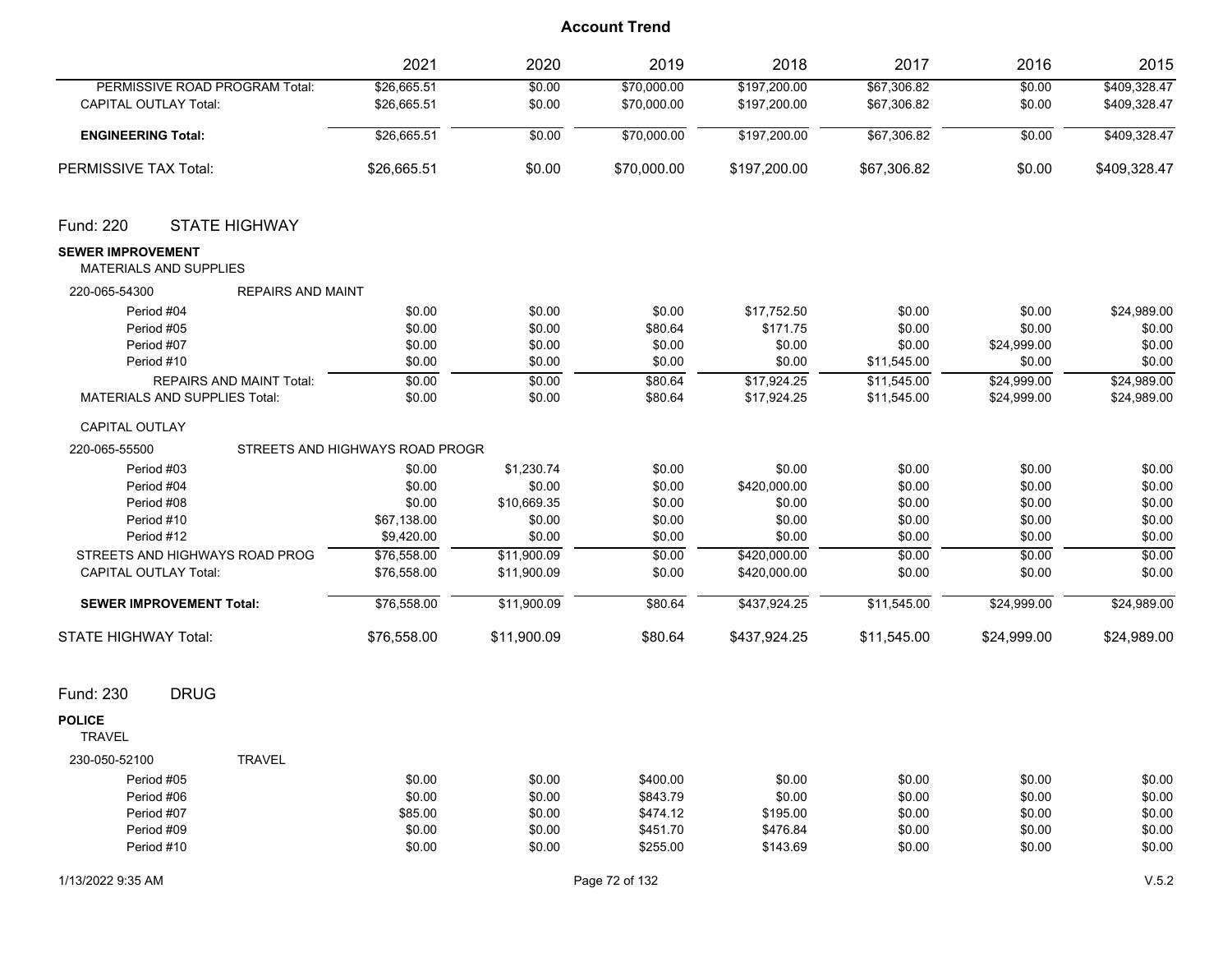|                                    |                                  | 2021        | 2020       | 2019           | 2018        | 2017        | 2016   | 2015       |
|------------------------------------|----------------------------------|-------------|------------|----------------|-------------|-------------|--------|------------|
| Period #12                         |                                  | \$0.00      | \$0.00     | \$0.00         | \$0.00      | \$569.44    | \$0.00 | \$0.00     |
|                                    | <b>TRAVEL Total:</b>             | \$85.00     | \$0.00     | \$2,424.61     | \$815.53    | \$569.44    | \$0.00 | \$0.00     |
| 230-050-52300                      | <b>TRAINING &amp; EDUCATION</b>  |             |            |                |             |             |        |            |
| Period #01                         |                                  | \$0.00      | \$130.00   | \$0.00         | \$0.00      | \$0.00      | \$0.00 | \$0.00     |
| Period #02                         |                                  | \$0.00      | \$349.50   | \$0.00         | \$1,181.00  | \$0.00      | \$0.00 | \$0.00     |
| Period #03                         |                                  | \$6,430.00  | \$1,520.50 | \$0.00         | \$0.00      | \$0.00      | \$0.00 | \$0.00     |
| Period #04                         |                                  | \$50.00     | \$275.00   | \$2,512.50     | \$3,520.00  | \$0.00      | \$0.00 | \$0.00     |
| Period #05                         |                                  | \$3,420.00  | \$0.00     | \$0.00         | \$0.00      | \$3,429.00  | \$0.00 | \$0.00     |
| Period #06                         |                                  | \$299.00    | \$0.00     | \$350.00       | \$299.00    | \$390.00    | \$0.00 | \$0.00     |
| Period #08                         |                                  | \$400.00    | \$0.00     | \$495.00       | \$0.00      | \$0.00      | \$0.00 | \$0.00     |
| Period #09                         |                                  | \$213.00    | \$0.00     | \$0.00         | \$0.00      | \$0.00      | \$0.00 | \$0.00     |
| Period #12                         |                                  | \$399.00    | \$0.00     | \$0.00         | \$0.00      | \$1,181.00  | \$0.00 | \$0.00     |
|                                    | TRAINING & EDUCATION Total:      | \$11,211.00 | \$2,275.00 | \$3,357.50     | \$5,000.00  | \$5,000.00  | \$0.00 | \$0.00     |
| <b>TRAVEL Total:</b>               |                                  | \$11,296.00 | \$2,275.00 | \$5,782.11     | \$5,815.53  | \$5,569.44  | \$0.00 | \$0.00     |
| CONTRACTUAL SERVICES               |                                  |             |            |                |             |             |        |            |
| 230-050-53400                      | PROFESSIONAL SERVICES            |             |            |                |             |             |        |            |
| Period #04                         |                                  | \$0.00      | \$0.00     | \$7,093.00     | \$0.00      | \$0.00      | \$0.00 | \$0.00     |
| Period #08                         |                                  | \$0.00      | \$0.00     | \$0.00         | \$16,500.00 | \$0.00      | \$0.00 | \$0.00     |
| Period #11                         |                                  | \$0.00      | \$0.00     | \$0.00         | \$800.00    | \$0.00      | \$0.00 | \$0.00     |
|                                    | PROFESSIONAL SERVICES Total:     | \$0.00      | \$0.00     | \$7,093.00     | \$17,300.00 | \$0.00      | \$0.00 | \$0.00     |
| 230-050-53900                      | MISC CONTRACTUAL                 |             |            |                |             |             |        |            |
| Period #08                         |                                  | \$0.00      | \$0.00     | \$0.00         | \$1,780.00  | \$0.00      | \$0.00 | \$0.00     |
|                                    | MISC CONTRACTUAL Total:          | \$0.00      | \$0.00     | \$0.00         | \$1,780.00  | \$0.00      | \$0.00 | \$0.00     |
| <b>CONTRACTUAL SERVICES Total:</b> |                                  | \$0.00      | \$0.00     | \$7,093.00     | \$19,080.00 | \$0.00      | \$0.00 | \$0.00     |
| <b>MATERIALS AND SUPPLIES</b>      |                                  |             |            |                |             |             |        |            |
| 230-050-54200                      | <b>OPERATING SUPPLIES</b>        |             |            |                |             |             |        |            |
| Period #01                         |                                  | \$0.00      | \$1,530.00 | \$0.00         | \$0.00      | \$0.00      | \$0.00 | \$0.00     |
| Period #02                         |                                  | \$1,425.00  | \$0.00     | \$0.00         | \$0.00      | \$0.00      | \$0.00 | \$0.00     |
| Period #03                         |                                  | \$0.00      | \$0.00     | \$0.00         | \$0.00      | \$1,300.00  | \$0.00 | \$0.00     |
| Period #04                         |                                  | \$0.00      | \$0.00     | \$2,158.57     | \$0.00      | \$0.00      | \$0.00 | \$0.00     |
| Period #05                         |                                  | \$2,570.36  | \$0.00     | \$2,160.00     | \$1,629.98  | \$0.00      | \$0.00 | \$0.00     |
| Period #06                         |                                  | \$0.00      | \$0.00     | \$0.00         | \$1,851.44  | \$5,864.73  | \$0.00 | \$0.00     |
| Period #07                         |                                  | \$3,346.95  | \$0.00     | \$0.00         | \$0.00      | \$7,005.09  | \$0.00 | \$0.00     |
| Period #09                         |                                  | \$3,499.05  | \$3,307.97 | \$144.96       | \$0.00      | \$20,312.84 | \$0.00 | \$0.00     |
| Period #10                         |                                  | \$5,854.71  | \$2,792.54 | \$0.00         | \$5,710.00  | \$323.41    | \$0.00 | \$0.00     |
| Period #11                         |                                  | \$0.00      | \$0.00     | \$8,400.00     | \$2,722.54  | \$3,593.46  | \$0.00 | \$3,063.92 |
| Period #12                         |                                  | \$1,410.75  | \$0.00     | \$0.00         | \$1,978.74  | \$3,865.73  | \$0.00 | \$0.00     |
|                                    | <b>OPERATING SUPPLIES Total:</b> | \$18,106.82 | \$7,630.51 | \$12,863.53    | \$13,892.70 | \$42,265.26 | \$0.00 | \$3,063.92 |
| 230-050-54300                      | <b>REPAIRS &amp; MAINTENANCE</b> |             |            |                |             |             |        |            |
| Period #06                         |                                  | \$0.00      | \$1,500.00 | \$0.00         | \$3,000.00  | \$554.14    | \$0.00 | \$0.00     |
| Period #08                         |                                  | \$0.00      | \$0.00     | \$0.00         | \$2,000.00  | \$0.00      | \$0.00 | \$0.00     |
| Period #11                         |                                  | \$0.00      | \$7,827.00 | \$9,000.00     | \$0.00      | \$0.00      | \$0.00 | \$0.00     |
| 1/13/2022 9:35 AM                  |                                  |             |            | Page 73 of 132 |             |             |        | V.5.2      |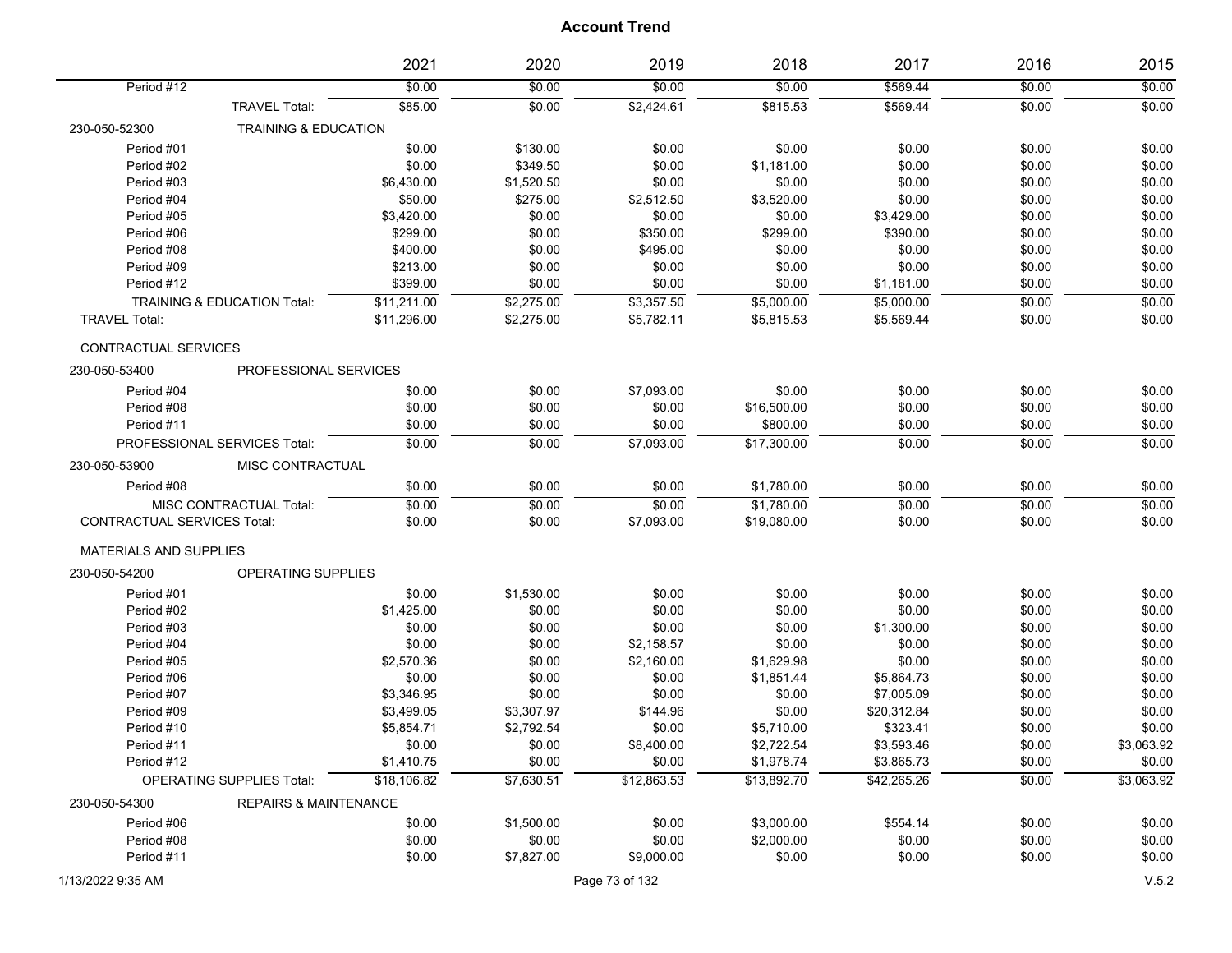|                                                  | 2021        | 2020        | 2019        | 2018        | 2017        | 2016   | 2015        |
|--------------------------------------------------|-------------|-------------|-------------|-------------|-------------|--------|-------------|
| Period #12                                       | \$0.00      | \$0.00      | \$0.00      | \$0.00      | \$1,391.76  | \$0.00 | \$0.00      |
| REPAIRS & MAINTENANCE Total:                     | \$0.00      | \$9,327.00  | \$9,000.00  | \$5,000.00  | \$1,945.90  | \$0.00 | \$0.00      |
| <b>MATERIALS AND SUPPLIES Total:</b>             | \$18,106.82 | \$16,957.51 | \$21,863.53 | \$18,892.70 | \$44,211.16 | \$0.00 | \$3,063.92  |
| <b>POLICE Total:</b>                             | \$29,402.82 | \$19,232.51 | \$34,738.64 | \$43,788.23 | \$49,780.60 | \$0.00 | \$3,063.92  |
| DRUG Total:                                      | \$29,402.82 | \$19,232.51 | \$34,738.64 | \$43,788.23 | \$49,780.60 | \$0.00 | \$3,063.92  |
| <b>LAW ENFORCEMENT</b><br>Fund: 240              |             |             |             |             |             |        |             |
| <b>POLICE</b><br><b>SALARIES AND WAGES</b>       |             |             |             |             |             |        |             |
| 240-050-51000<br>SALARIES AND WAGES              |             |             |             |             |             |        |             |
| Period #12                                       | \$0.00      | \$4,948.09  | \$0.00      | \$0.00      | \$0.00      | \$0.00 | \$26,000.00 |
| SALARIES AND WAGES Total:                        | \$0.00      | \$4,948.09  | \$0.00      | \$0.00      | \$0.00      | \$0.00 | \$26,000.00 |
| SALARIES AND WAGES Total:                        | \$0.00      | \$4,948.09  | \$0.00      | \$0.00      | \$0.00      | \$0.00 | \$26,000.00 |
| <b>TRAVEL</b>                                    |             |             |             |             |             |        |             |
| <b>TRAVEL</b><br>240-050-52100                   |             |             |             |             |             |        |             |
| Period #03                                       | \$0.00      | \$104.64    | \$0.00      | \$0.00      | \$0.00      | \$0.00 | \$0.00      |
| Period #04                                       | \$0.00      | \$0.00      | \$190.13    | \$0.00      | \$0.00      | \$0.00 | \$0.00      |
| Period #05                                       | \$0.00      | (\$124.00)  | \$0.00      | \$0.00      | \$0.00      | \$0.00 | \$0.00      |
| Period #07                                       | \$0.00      | \$266.23    | \$0.00      | \$0.00      | \$0.00      | \$0.00 | \$0.00      |
| Period #08                                       | \$0.00      | \$0.00      | \$0.00      | \$473.91    | \$0.00      | \$0.00 | \$0.00      |
| Period #10                                       | \$0.00      | \$439.20    | \$352.82    | \$0.00      | \$118.72    | \$0.00 | \$0.00      |
| Period #11                                       | \$0.00      | \$0.00      | (\$11.56)   | \$0.00      | \$794.41    | \$0.00 | \$0.00      |
| Period #12                                       | \$0.00      | \$0.00      | \$0.00      | \$161.22    | \$335.49    | \$0.00 | \$0.00      |
| <b>TRAVEL Total:</b>                             | \$0.00      | \$686.07    | \$531.39    | \$635.13    | \$1,248.62  | \$0.00 | \$0.00      |
| 240-050-52300<br><b>TRAINING &amp; EDUCATION</b> |             |             |             |             |             |        |             |
| Period #01                                       | \$0.00      | \$550.00    | \$0.00      | \$0.00      | \$0.00      | \$0.00 | \$0.00      |
| Period #02                                       | \$0.00      | \$889.00    | \$0.00      | \$4,319.00  | \$0.00      | \$0.00 | \$0.00      |
| Period #03                                       | \$6,900.00  | \$1,042.50  | \$0.00      | \$0.00      | \$0.00      | \$0.00 | \$0.00      |
| Period #04                                       | \$0.00      | \$534.00    | \$712.50    | \$0.00      | \$0.00      | \$0.00 | \$0.00      |
| Period #05                                       | \$1,692.48  | \$0.00      | \$0.00      | \$0.00      | \$0.00      | \$0.00 | \$0.00      |
| Period #06                                       | \$0.00      | \$0.00      | \$0.00      | \$3,735.36  | \$0.00      | \$0.00 | \$0.00      |
| Period #07                                       | \$0.00      | \$0.00      | \$0.00      | \$450.00    | \$0.00      | \$0.00 | \$0.00      |
| Period #08                                       | \$2,097.64  | \$0.00      | \$0.00      | \$735.00    | \$0.00      | \$0.00 | \$0.00      |
| Period #09                                       | \$99.68     | \$0.00      | \$125.00    | \$1,018.86  | \$0.00      | \$0.00 | \$0.00      |
| Period #10                                       | \$0.00      | (\$140.50)  | \$0.00      | \$345.00    | \$0.00      | \$0.00 | \$0.00      |
| Period #11                                       | \$0.00      | \$0.00      | \$0.00      | (\$345.00)  | \$0.00      | \$0.00 | \$0.00      |
| Period #12                                       | \$0.00      | \$0.00      | \$0.00      | \$505.00    | \$4,319.00  | \$0.00 | \$0.00      |
| <b>TRAINING &amp; EDUCATION Total:</b>           | \$10,789.80 | \$2,875.00  | \$837.50    | \$10,763.22 | \$4,319.00  | \$0.00 | \$0.00      |
| <b>TRAVEL Total:</b>                             | \$10,789.80 | \$3,561.07  | \$1,368.89  | \$11,398.35 | \$5,567.62  | \$0.00 | \$0.00      |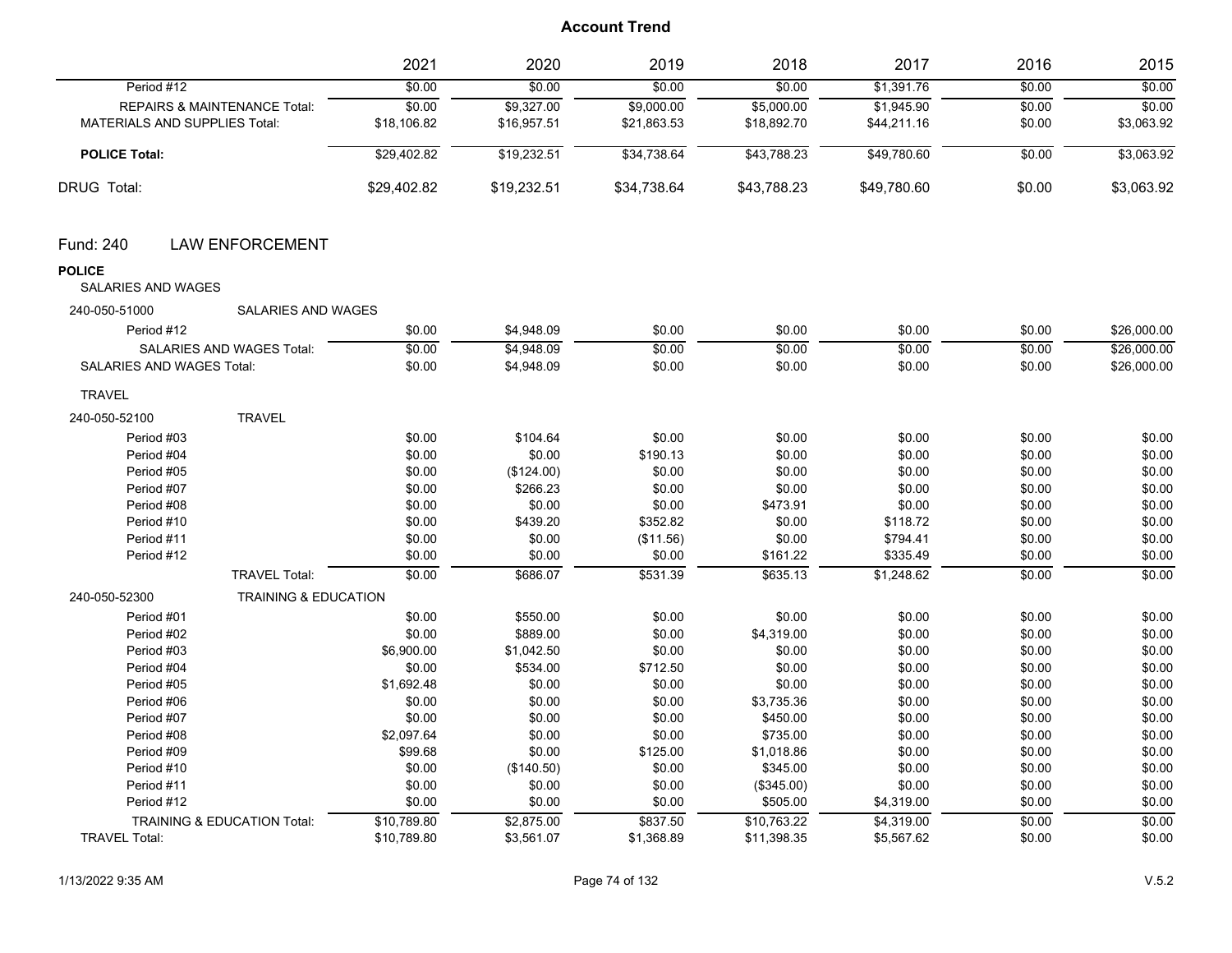|                                                   | 2021        | 2020        | 2019           | 2018        | 2017        | 2016     | 2015        |
|---------------------------------------------------|-------------|-------------|----------------|-------------|-------------|----------|-------------|
| CONTRACTUAL SERVICES                              |             |             |                |             |             |          |             |
| PROFESSIONAL SERVICES<br>240-050-53400            |             |             |                |             |             |          |             |
| Period #04                                        | \$0.00      | \$0.00      | \$1,000.00     | \$0.00      | \$0.00      | \$0.00   | \$0.00      |
| PROFESSIONAL SERVICES Total:                      | \$0.00      | \$0.00      | \$1,000.00     | \$0.00      | \$0.00      | \$0.00   | \$0.00      |
| 240-050-53900<br>MISC CONTRACTUAL                 |             |             |                |             |             |          |             |
| Period #03                                        | \$0.00      | \$0.00      | \$0.00         | \$25.00     | \$0.00      | \$0.00   | \$0.00      |
| Period #04                                        | \$0.00      | \$0.00      | \$0.00         | \$114.00    | \$0.00      | \$0.00   | \$0.00      |
| Period #11                                        | \$0.00      | \$0.00      | \$0.00         | \$0.00      | \$392.00    | \$0.00   | \$0.00      |
| MISC CONTRACTUAL Total:                           | \$0.00      | \$0.00      | \$0.00         | \$139.00    | \$392.00    | \$0.00   | \$0.00      |
| <b>CONTRACTUAL SERVICES Total:</b>                | \$0.00      | \$0.00      | \$1,000.00     | \$139.00    | \$392.00    | \$0.00   | \$0.00      |
| <b>MATERIALS AND SUPPLIES</b>                     |             |             |                |             |             |          |             |
| OPERATING SUPPLIES<br>240-050-54200               |             |             |                |             |             |          |             |
| Period #01                                        | \$591.00    | \$0.00      | \$0.00         | \$0.00      | \$0.00      | \$0.00   | \$0.00      |
| Period #04                                        | \$80.00     | \$0.00      | \$165.00       | \$0.00      | \$100.00    | \$0.00   | \$0.00      |
| Period #05                                        | \$0.00      | \$0.00      | \$0.00         | \$94.48     | \$132.32    | \$0.00   | \$0.00      |
| Period #06                                        | \$0.00      | \$0.00      | \$0.00         | \$1,851.44  | \$0.00      | \$0.00   | \$0.00      |
| Period #07                                        | \$0.00      | \$0.00      | \$120.25       | \$0.00      | \$0.00      | \$0.00   | \$0.00      |
| Period #09                                        | \$0.00      | \$1,600.00  | \$3,376.62     | \$0.00      | \$4,471.00  | \$0.00   | \$0.00      |
| Period #10                                        | \$577.82    | \$1,700.00  | \$2,778.17     | \$0.00      | \$0.00      | \$0.00   | \$0.00      |
| Period #11                                        | \$0.00      | \$0.00      | \$2,179.95     | \$0.00      | \$0.00      | \$0.00   | \$0.00      |
| Period #12                                        | \$2,737.00  | \$0.00      | \$377.36       | \$514.00    | \$0.00      | \$0.00   | \$0.00      |
| <b>OPERATING SUPPLIES Total:</b>                  | \$3,985.82  | \$3,300.00  | \$8,997.35     | \$2,459.92  | \$4,703.32  | \$0.00   | \$0.00      |
| 240-050-54300<br><b>REPAIRS &amp; MAINTENANCE</b> |             |             |                |             |             |          |             |
| Period #08                                        | \$0.00      | \$0.00      | \$0.00         | \$1,696.00  | \$0.00      | \$0.00   | \$0.00      |
| Period #10                                        | \$0.00      | \$0.00      | \$0.00         | \$1,803.24  | \$0.00      | \$0.00   | \$0.00      |
| Period #11                                        | \$0.00      | \$0.00      | \$2,933.96     | \$1,516.00  | \$0.00      | \$0.00   | \$0.00      |
| <b>REPAIRS &amp; MAINTENANCE Total:</b>           | \$0.00      | \$0.00      | \$2,933.96     | \$5,015.24  | \$0.00      | \$0.00   | \$0.00      |
| <b>MATERIALS AND SUPPLIES Total:</b>              | \$3,985.82  | \$3,300.00  | \$11,931.31    | \$7,475.16  | \$4,703.32  | \$0.00   | \$0.00      |
| <b>POLICE Total:</b>                              | \$14,775.62 | \$11,809.16 | \$14,300.20    | \$19,012.51 | \$10,662.94 | \$0.00   | \$26,000.00 |
| LAW ENFORCEMENT Total:                            | \$14,775.62 | \$11,809.16 | \$14,300.20    | \$19,012.51 | \$10,662.94 | \$0.00   | \$26,000.00 |
| AGENCY-UNCLAIMED<br>Fund: 270                     |             |             |                |             |             |          |             |
| <b>FINANCE</b><br><b>TRANSFERS</b>                |             |             |                |             |             |          |             |
| 270-040-57100<br><b>TRANSFER TO GENERAL</b>       |             |             |                |             |             |          |             |
| Period #10                                        | \$0.00      | \$0.00      | \$0.00         | \$0.00      | \$0.00      | \$200.00 | \$0.00      |
| Period #11                                        | \$0.00      | \$0.00      | \$0.00         | \$0.00      | \$172.00    | \$377.09 | \$0.00      |
| Period #12                                        | \$0.00      | \$0.00      | \$0.00         | \$0.00      | \$0.00      | \$0.00   | \$72.46     |
| TRANSFER TO GENERAL Total:                        | \$0.00      | \$0.00      | \$0.00         | \$0.00      | \$172.00    | \$577.09 | \$72.46     |
| 1/13/2022 9:35 AM                                 |             |             | Page 75 of 132 |             |             |          | V.5.2       |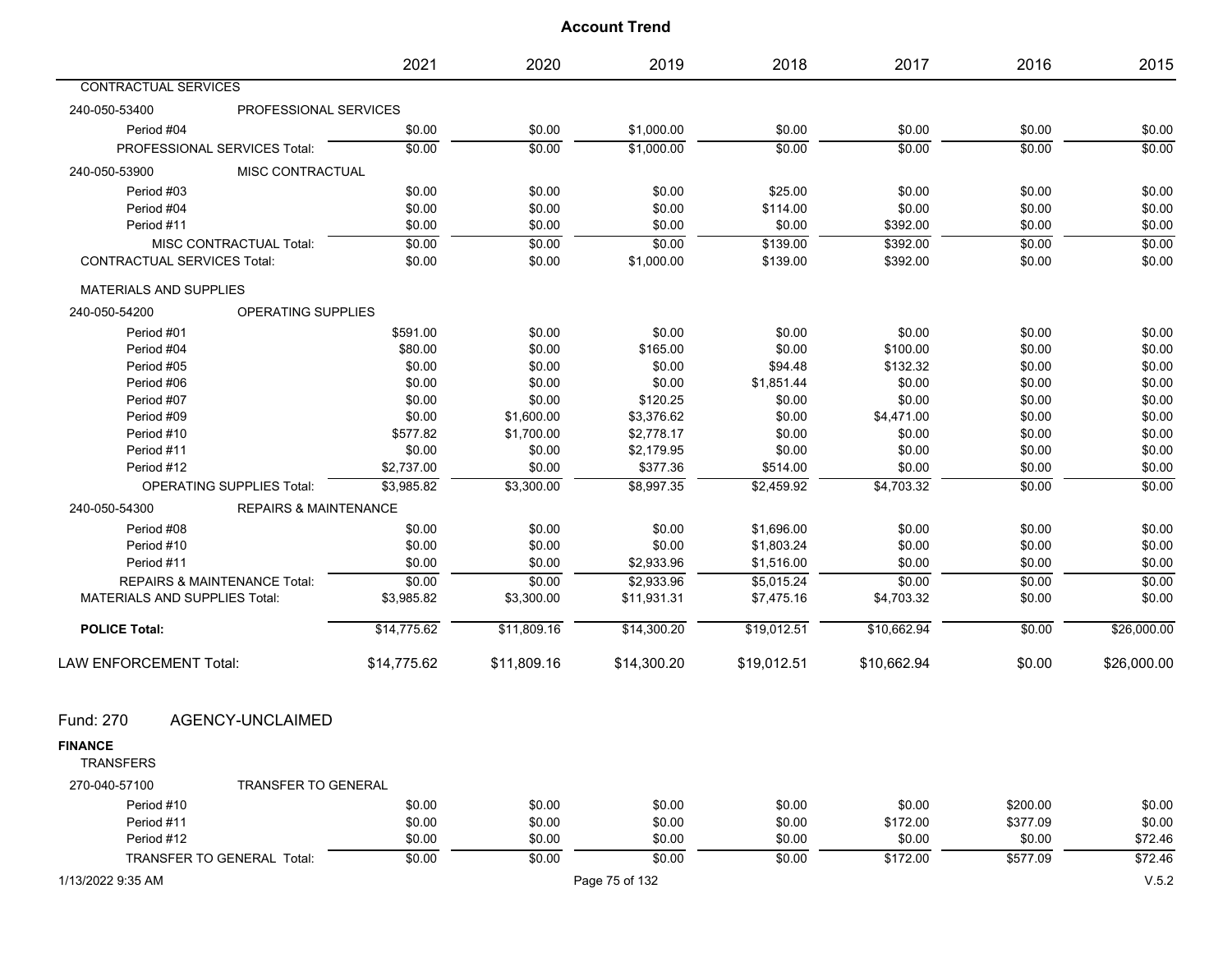|                                                                                                                                                                                                                                                                             | 2021                                                                                                                                                                                                                             | 2020                                                                                                                                                                                                                 | 2019                                                                                                                                                                                                      | 2018                                                                                                                                                                                                    | 2017                                                                                                                                                                                                               | 2016                                                                                                                                                                                               | 2015                                                                                                                                                                                                               |
|-----------------------------------------------------------------------------------------------------------------------------------------------------------------------------------------------------------------------------------------------------------------------------|----------------------------------------------------------------------------------------------------------------------------------------------------------------------------------------------------------------------------------|----------------------------------------------------------------------------------------------------------------------------------------------------------------------------------------------------------------------|-----------------------------------------------------------------------------------------------------------------------------------------------------------------------------------------------------------|---------------------------------------------------------------------------------------------------------------------------------------------------------------------------------------------------------|--------------------------------------------------------------------------------------------------------------------------------------------------------------------------------------------------------------------|----------------------------------------------------------------------------------------------------------------------------------------------------------------------------------------------------|--------------------------------------------------------------------------------------------------------------------------------------------------------------------------------------------------------------------|
| <b>TRANSFERS Total:</b>                                                                                                                                                                                                                                                     | \$0.00                                                                                                                                                                                                                           | \$0.00                                                                                                                                                                                                               | \$0.00                                                                                                                                                                                                    | \$0.00                                                                                                                                                                                                  | \$172.00                                                                                                                                                                                                           | \$577.09                                                                                                                                                                                           | \$72.46                                                                                                                                                                                                            |
| <b>FINANCE Total:</b>                                                                                                                                                                                                                                                       | \$0.00                                                                                                                                                                                                                           | \$0.00                                                                                                                                                                                                               | \$0.00                                                                                                                                                                                                    | \$0.00                                                                                                                                                                                                  | \$172.00                                                                                                                                                                                                           | \$577.09                                                                                                                                                                                           | \$72.46                                                                                                                                                                                                            |
| AGENCY-UNCLAIMED Total:                                                                                                                                                                                                                                                     | \$0.00                                                                                                                                                                                                                           | \$0.00                                                                                                                                                                                                               | \$0.00                                                                                                                                                                                                    | \$0.00                                                                                                                                                                                                  | \$172.00                                                                                                                                                                                                           | \$577.09                                                                                                                                                                                           | \$72.46                                                                                                                                                                                                            |
| <b>RESERVE</b><br>Fund: 272                                                                                                                                                                                                                                                 |                                                                                                                                                                                                                                  |                                                                                                                                                                                                                      |                                                                                                                                                                                                           |                                                                                                                                                                                                         |                                                                                                                                                                                                                    |                                                                                                                                                                                                    |                                                                                                                                                                                                                    |
| <b>BUILDING</b><br><b>TRANSFERS</b>                                                                                                                                                                                                                                         |                                                                                                                                                                                                                                  |                                                                                                                                                                                                                      |                                                                                                                                                                                                           |                                                                                                                                                                                                         |                                                                                                                                                                                                                    |                                                                                                                                                                                                    |                                                                                                                                                                                                                    |
| <b>REFUNDS</b><br>272-062-57300                                                                                                                                                                                                                                             |                                                                                                                                                                                                                                  |                                                                                                                                                                                                                      |                                                                                                                                                                                                           |                                                                                                                                                                                                         |                                                                                                                                                                                                                    |                                                                                                                                                                                                    |                                                                                                                                                                                                                    |
| Period #01<br>Period #02<br>Period #03<br>Period #04<br>Period #05<br>Period #06<br>Period #07<br>Period #08<br>Period #09<br>Period #10<br>Period #11<br>Period #12<br><b>REFUNDS Total:</b><br><b>TRANSFERS Total:</b><br><b>BUILDING Total:</b><br><b>RESERVE Total:</b> | \$1,500.00<br>\$1,750.00<br>\$4,436.30<br>\$1,000.00<br>\$2,500.00<br>\$16,500.00<br>\$6,009.00<br>\$11,250.00<br>\$7,750.00<br>\$12,100.00<br>\$0.00<br>\$10,000.00<br>\$74,795.30<br>\$74,795.30<br>\$74,795.30<br>\$74,795.30 | \$1,000.00<br>\$0.00<br>\$43,000.00<br>\$0.00<br>\$0.00<br>\$500.00<br>\$1,000.00<br>\$4,000.00<br>\$1,000.00<br>\$2,250.00<br>\$1,000.00<br>\$13,500.00<br>\$67,250.00<br>\$67,250.00<br>\$67,250.00<br>\$67,250.00 | \$0.00<br>\$500.00<br>\$1,000.00<br>\$0.00<br>\$2,400.00<br>\$1,020.00<br>\$16,100.00<br>\$1,525.00<br>\$0.00<br>\$0.00<br>\$500.00<br>\$0.00<br>\$23,045.00<br>\$23,045.00<br>\$23,045.00<br>\$23,045.00 | \$0.00<br>\$2,850.00<br>\$1,400.00<br>\$18,150.00<br>\$1,000.00<br>\$0.00<br>\$500.00<br>\$0.00<br>\$950.00<br>\$150.00<br>\$0.00<br>\$0.00<br>\$25,000.00<br>\$25,000.00<br>\$25,000.00<br>\$25,000.00 | \$0.00<br>\$3,850.00<br>\$500.00<br>\$0.00<br>\$1,000.00<br>\$4,000.00<br>\$800.00<br>\$5,900.00<br>\$2,000.00<br>\$13,750.00<br>\$0.00<br>\$23,050.00<br>\$54,850.00<br>\$54,850.00<br>\$54,850.00<br>\$54,850.00 | \$0.00<br>\$2,450.00<br>\$500.00<br>\$0.00<br>\$1,000.00<br>\$0.00<br>\$0.00<br>\$500.00<br>\$0.00<br>\$1,000.00<br>\$1,100.00<br>\$500.00<br>\$7,050.00<br>\$7,050.00<br>\$7,050.00<br>\$7,050.00 | \$0.00<br>\$1,000.00<br>\$2,000.00<br>\$0.00<br>\$1,000.00<br>\$500.00<br>\$1,000.00<br>\$0.00<br>\$3,000.00<br>\$3,550.00<br>\$2,500.00<br>\$3,550.00<br>\$18,100.00<br>\$18,100.00<br>\$18,100.00<br>\$18,100.00 |
| <b>OPOTA</b><br>Fund: 280                                                                                                                                                                                                                                                   |                                                                                                                                                                                                                                  |                                                                                                                                                                                                                      |                                                                                                                                                                                                           |                                                                                                                                                                                                         |                                                                                                                                                                                                                    |                                                                                                                                                                                                    |                                                                                                                                                                                                                    |
| <b>POLICE</b><br><b>TRAVEL</b>                                                                                                                                                                                                                                              |                                                                                                                                                                                                                                  |                                                                                                                                                                                                                      |                                                                                                                                                                                                           |                                                                                                                                                                                                         |                                                                                                                                                                                                                    |                                                                                                                                                                                                    |                                                                                                                                                                                                                    |
| 280-050-52300<br><b>TRAINING &amp; EDUCATION</b>                                                                                                                                                                                                                            |                                                                                                                                                                                                                                  |                                                                                                                                                                                                                      |                                                                                                                                                                                                           |                                                                                                                                                                                                         |                                                                                                                                                                                                                    |                                                                                                                                                                                                    |                                                                                                                                                                                                                    |
| Period #03                                                                                                                                                                                                                                                                  | \$0.00                                                                                                                                                                                                                           | \$0.00                                                                                                                                                                                                               | \$1,565.00                                                                                                                                                                                                | \$0.00                                                                                                                                                                                                  | \$0.00                                                                                                                                                                                                             | \$0.00                                                                                                                                                                                             | \$0.00                                                                                                                                                                                                             |
| Period #05                                                                                                                                                                                                                                                                  | \$0.00                                                                                                                                                                                                                           | \$0.00                                                                                                                                                                                                               | \$700.00                                                                                                                                                                                                  | \$0.00                                                                                                                                                                                                  | \$0.00                                                                                                                                                                                                             | \$0.00                                                                                                                                                                                             | \$0.00                                                                                                                                                                                                             |
| Period #09                                                                                                                                                                                                                                                                  | \$0.00                                                                                                                                                                                                                           | \$0.00                                                                                                                                                                                                               | \$400.00                                                                                                                                                                                                  | \$0.00                                                                                                                                                                                                  | \$0.00                                                                                                                                                                                                             | \$0.00                                                                                                                                                                                             | \$0.00                                                                                                                                                                                                             |
| Period #10                                                                                                                                                                                                                                                                  | \$0.00                                                                                                                                                                                                                           | \$0.00                                                                                                                                                                                                               | \$250.00                                                                                                                                                                                                  | \$0.00                                                                                                                                                                                                  | \$0.00                                                                                                                                                                                                             | \$0.00                                                                                                                                                                                             | \$0.00                                                                                                                                                                                                             |
| Period #12                                                                                                                                                                                                                                                                  | \$0.00                                                                                                                                                                                                                           | \$0.00                                                                                                                                                                                                               | \$800.00                                                                                                                                                                                                  | \$0.00                                                                                                                                                                                                  | \$0.00                                                                                                                                                                                                             | \$0.00                                                                                                                                                                                             | \$0.00                                                                                                                                                                                                             |
| TRAINING & EDUCATION Total:                                                                                                                                                                                                                                                 | \$0.00                                                                                                                                                                                                                           | \$0.00                                                                                                                                                                                                               | \$3,715.00                                                                                                                                                                                                | \$0.00                                                                                                                                                                                                  | \$0.00                                                                                                                                                                                                             | \$0.00                                                                                                                                                                                             | \$0.00                                                                                                                                                                                                             |
| <b>TRAVEL Total:</b>                                                                                                                                                                                                                                                        | \$0.00                                                                                                                                                                                                                           | \$0.00                                                                                                                                                                                                               | \$3,715.00                                                                                                                                                                                                | \$0.00                                                                                                                                                                                                  | \$0.00                                                                                                                                                                                                             | \$0.00                                                                                                                                                                                             | \$0.00                                                                                                                                                                                                             |
| <b>POLICE Total:</b>                                                                                                                                                                                                                                                        | \$0.00                                                                                                                                                                                                                           | \$0.00                                                                                                                                                                                                               | \$3,715.00                                                                                                                                                                                                | \$0.00                                                                                                                                                                                                  | \$0.00                                                                                                                                                                                                             | \$0.00                                                                                                                                                                                             | \$0.00                                                                                                                                                                                                             |
| 1/13/2022 9:35 AM                                                                                                                                                                                                                                                           |                                                                                                                                                                                                                                  |                                                                                                                                                                                                                      | Page 76 of 132                                                                                                                                                                                            |                                                                                                                                                                                                         |                                                                                                                                                                                                                    |                                                                                                                                                                                                    | V.5.2                                                                                                                                                                                                              |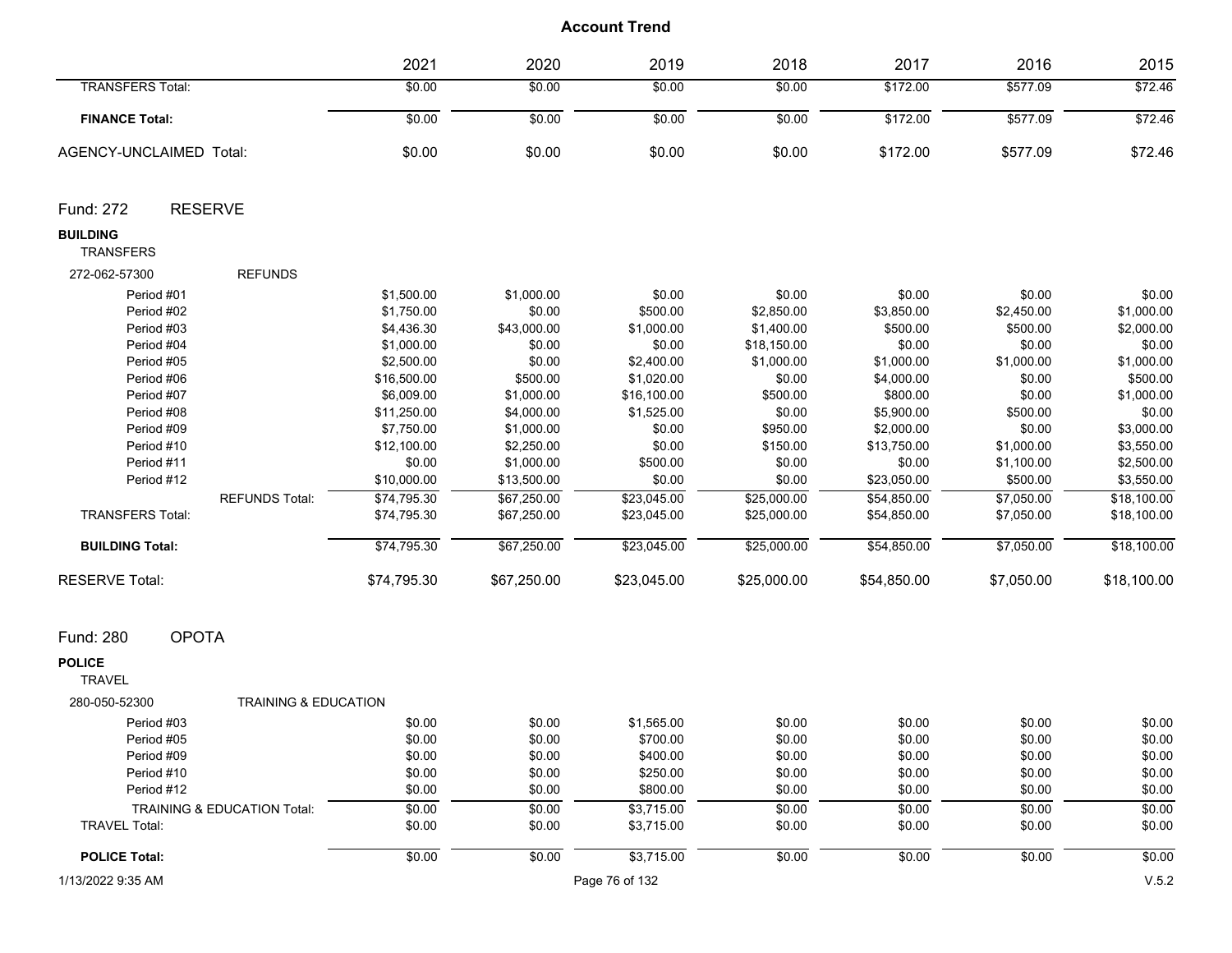|                                               |                                   | 2021       | 2020        | 2019       | 2018   | 2017        | 2016       | 2015        |
|-----------------------------------------------|-----------------------------------|------------|-------------|------------|--------|-------------|------------|-------------|
| OPOTA Total:                                  |                                   | \$0.00     | \$0.00      | \$3,715.00 | \$0.00 | \$0.00      | \$0.00     | \$0.00      |
| Fund: 281                                     | FEDERAL GRANT                     |            |             |            |        |             |            |             |
| <b>GENERAL GOVERNMENT</b><br><b>TRANSFERS</b> |                                   |            |             |            |        |             |            |             |
| 281-041-57100                                 | <b>TRANSFER TO GENERAL</b>        |            |             |            |        |             |            |             |
| Period #12                                    |                                   | \$0.00     | \$0.00      | \$9,000.00 | \$0.00 | \$0.00      | \$0.00     | \$0.00      |
|                                               | <b>TRANSFER TO GENERAL Total:</b> | \$0.00     | \$0.00      | \$9,000.00 | \$0.00 | \$0.00      | \$0.00     | \$0.00      |
| <b>TRANSFERS Total:</b>                       |                                   | \$0.00     | \$0.00      | \$9,000.00 | \$0.00 | \$0.00      | \$0.00     | \$0.00      |
| <b>GENERAL GOVERNMENT Total:</b>              |                                   | \$0.00     | \$0.00      | \$9.000.00 | \$0.00 | \$0.00      | \$0.00     | \$0.00      |
| <b>POLICE</b><br>SALARIES AND WAGES           |                                   |            |             |            |        |             |            |             |
| 281-050-51000                                 | DARE GRANT FOR SALARIES           |            |             |            |        |             |            |             |
| Period #12                                    |                                   | \$0.00     | \$0.00      | \$0.00     | \$0.00 | \$0.00      | \$0.00     | \$13,656.00 |
| DARE GRANT FOR SALARIES Total:                |                                   | \$0.00     | \$0.00      | \$0.00     | \$0.00 | \$0.00      | \$0.00     | \$13,656.00 |
| SALARIES AND WAGES Total:                     |                                   | \$0.00     | \$0.00      | \$0.00     | \$0.00 | \$0.00      | \$0.00     | \$13,656.00 |
| CAPITAL OUTLAY                                |                                   |            |             |            |        |             |            |             |
| 281-050-55900                                 | OHIO CRIMINAL JSC GRANT           |            |             |            |        |             |            |             |
| Period #10                                    |                                   | \$0.00     | \$0.00      | \$0.00     | \$0.00 | \$0.00      | \$0.00     | \$2,478.03  |
| Period #11                                    |                                   | \$0.00     | \$0.00      | \$0.00     | \$0.00 | \$0.00      | \$5,931.43 | \$3,375.00  |
| Period #12                                    |                                   | \$3,479.36 | \$0.00      | \$0.00     | \$0.00 | \$4,355.74  | \$391.50   | \$749.13    |
|                                               | OHIO CRIMINAL JSC GRANT Total:    | \$3,479.36 | \$0.00      | \$0.00     | \$0.00 | \$4,355.74  | \$6,322.93 | \$6,602.16  |
| <b>CAPITAL OUTLAY Total:</b>                  |                                   | \$3,479.36 | \$0.00      | \$0.00     | \$0.00 | \$4,355.74  | \$6,322.93 | \$6,602.16  |
| <b>POLICE Total:</b>                          |                                   | \$3,479.36 | \$0.00      | \$0.00     | \$0.00 | \$4,355.74  | \$6,322.93 | \$20,258.16 |
| <b>FIRE</b>                                   |                                   |            |             |            |        |             |            |             |
| <b>CAPITAL OUTLAY</b>                         |                                   |            |             |            |        |             |            |             |
| 281-051-55899                                 | <b>FED GRANTS - FIRE</b>          |            |             |            |        |             |            |             |
| Period #08                                    |                                   | \$0.00     | \$79,200.00 | \$0.00     | \$0.00 | \$0.00      | \$0.00     | \$0.00      |
| Period #09                                    |                                   | \$0.00     | \$0.00      | \$0.00     | \$0.00 | \$71,865.00 | \$0.00     | \$0.00      |
| Period #10                                    |                                   | \$0.00     | \$800.00    | \$0.00     | \$0.00 | \$0.00      | \$0.00     | \$0.00      |
|                                               | FED GRANTS - FIRE Total:          | \$0.00     | \$80,000.00 | \$0.00     | \$0.00 | \$71,865.00 | \$0.00     | \$0.00      |
| <b>CAPITAL OUTLAY Total:</b>                  |                                   | \$0.00     | \$80,000.00 | \$0.00     | \$0.00 | \$71.865.00 | \$0.00     | \$0.00      |
| <b>FIRE Total:</b>                            |                                   | \$0.00     | \$80,000.00 | \$0.00     | \$0.00 | \$71,865.00 | \$0.00     | \$0.00      |
| <b>ENGINEERING</b><br><b>CAPITAL OUTLAY</b>   |                                   |            |             |            |        |             |            |             |

281-061-55900 DARROW RD SR91-PID 85078

1/13/2022 9:35 AM Page 77 of 132 V.5.2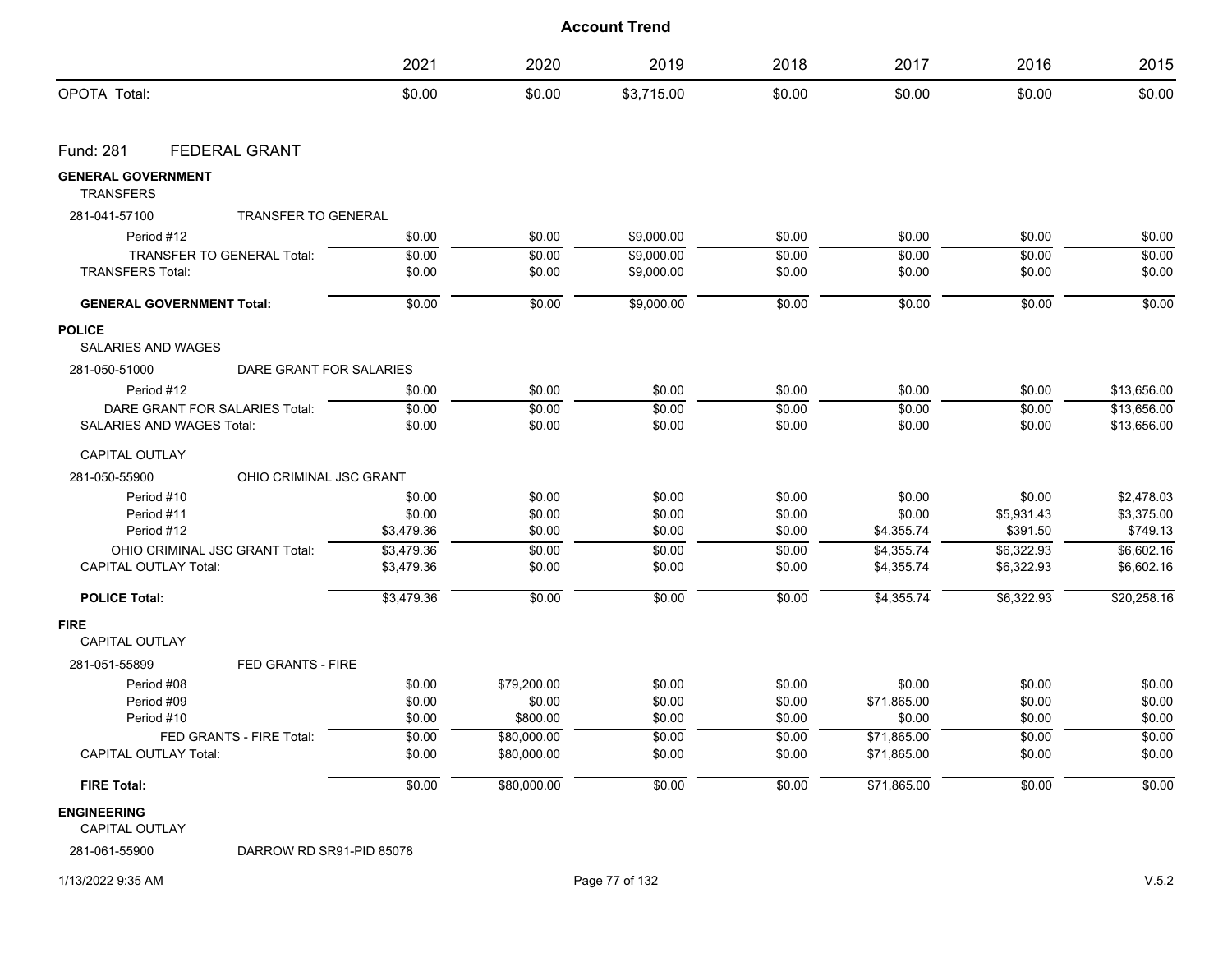|                                  |                                   | 2021   | 2020   | 2019        | 2018         | 2017         | 2016         | 2015         |
|----------------------------------|-----------------------------------|--------|--------|-------------|--------------|--------------|--------------|--------------|
| Period #01                       |                                   | \$0.00 | \$0.00 | \$0.00      | \$0.00       | \$0.00       | \$0.00       | \$60,144.00  |
| Period #02                       |                                   | \$0.00 | \$0.00 | \$0.00      | \$0.00       | \$0.00       | \$0.00       | \$93,170.74  |
| Period #03                       |                                   | \$0.00 | \$0.00 | \$0.00      | \$0.00       | \$0.00       | \$0.00       | \$134.96     |
| Period #04                       |                                   | \$0.00 | \$0.00 | \$0.00      | \$0.00       | \$0.00       | \$0.00       | \$46,610.00  |
| Period #05                       |                                   | \$0.00 | \$0.00 | \$0.00      | \$0.00       | \$0.00       | \$0.00       | \$20,308.11  |
| Period #08                       |                                   | \$0.00 | \$0.00 | \$0.00      | \$0.00       | \$0.00       | \$0.00       | \$61,615.78  |
| Period #09                       |                                   | \$0.00 | \$0.00 | \$0.00      | \$0.00       | \$0.00       | \$0.00       | \$4,078.90   |
| Period #10                       |                                   | \$0.00 | \$0.00 | \$0.00      | \$0.00       | \$0.00       | \$0.00       | \$941.92     |
| Period #12                       |                                   | \$0.00 | \$0.00 | \$0.00      | \$0.00       | \$0.00       | \$0.00       | \$1,609.94   |
|                                  | DARROW RD SR91-PID 85078 Total:   | \$0.00 | \$0.00 | \$0.00      | \$0.00       | \$0.00       | \$0.00       | \$288,614.35 |
| 281-061-55901                    | LIBERTY SIDEWALK PID93760         |        |        |             |              |              |              |              |
| Period #03                       |                                   | \$0.00 | \$0.00 | \$0.00      | \$0.00       | \$0.00       | \$0.00       | \$35,314.86  |
| Period #06                       |                                   | \$0.00 | \$0.00 | \$0.00      | \$0.00       | \$0.00       | \$0.00       | \$103,237.56 |
| Period #08                       |                                   | \$0.00 | \$0.00 | \$0.00      | \$0.00       | \$0.00       | \$0.00       | \$260,949.02 |
| Period #10                       |                                   | \$0.00 | \$0.00 | \$0.00      | \$0.00       | \$0.00       | \$0.00       | \$25,101.23  |
|                                  | LIBERTY SIDEWALK PID93760 Total:  | \$0.00 | \$0.00 | \$0.00      | \$0.00       | \$0.00       | \$0.00       | \$424,602.67 |
| 281-061-55903                    | DARROW ROAD PHASE 2 R.O.W APPRAIS |        |        |             |              |              |              |              |
| Period #01                       |                                   | \$0.00 | \$0.00 | \$0.00      | \$0.00       | \$0.00       | \$267.19     | \$0.00       |
| Period #02                       |                                   | \$0.00 | \$0.00 | \$0.00      | \$0.00       | \$10,848.00  | \$0.00       | \$0.00       |
| Period #03                       |                                   | \$0.00 | \$0.00 | \$0.00      | \$0.00       | \$0.00       | \$39,996.46  | \$0.00       |
| Period #04                       |                                   | \$0.00 | \$0.00 | \$0.00      | \$10,400.00  | \$0.00       | \$6,040.00   | \$0.00       |
| Period #05                       |                                   | \$0.00 | \$0.00 | \$0.00      | \$0.00       | \$1,088.00   | \$8,640.00   | \$0.00       |
| Period #06                       |                                   | \$0.00 | \$0.00 | \$0.00      | \$0.00       | \$0.00       | \$5,204.00   | \$0.00       |
| Period #07                       |                                   | \$0.00 | \$0.00 | \$0.00      | \$0.00       | \$0.00       | \$22,982.73  | \$0.00       |
| Period #08                       |                                   | \$0.00 | \$0.00 | \$0.00      | \$0.00       | \$0.00       | \$23,280.00  | \$0.00       |
| Period #09                       |                                   | \$0.00 | \$0.00 | \$0.00      | \$0.00       | \$0.00       | \$31,480.80  | \$0.00       |
| Period #10                       |                                   | \$0.00 | \$0.00 | \$0.00      | \$0.00       | \$0.00       | \$25,844.00  | \$0.00       |
| Period #11                       |                                   | \$0.00 | \$0.00 | \$0.00      | \$0.00       | \$0.00       | \$15,180.00  | \$0.00       |
| Period #12                       |                                   | \$0.00 | \$0.00 | \$0.00      | \$0.00       | \$0.00       | \$4,029.60   | \$1,710.89   |
| DARROW ROAD PHASE 2 R.O.W APPRAI |                                   | \$0.00 | \$0.00 | \$0.00      | \$10,400.00  | \$11,936.00  | \$182,944.78 | \$1,710.89   |
| 281-061-55906                    | <b>ENG FEMA GRANT</b>             |        |        |             |              |              |              |              |
| Period #03                       |                                   | \$0.00 | \$0.00 | \$0.00      | \$525.00     | \$0.00       | \$0.00       | \$0.00       |
| Period #05                       |                                   | \$0.00 | \$0.00 | \$0.00      | \$7,200.00   | \$0.00       | \$0.00       | \$0.00       |
| Period #06                       |                                   | \$0.00 | \$0.00 | \$0.00      | \$7,313.62   | \$0.00       | \$0.00       | \$0.00       |
| Period #09                       |                                   | \$0.00 | \$0.00 | \$92,250.00 | \$0.00       | \$0.00       | \$0.00       | \$0.00       |
| Period #11                       |                                   | \$0.00 | \$0.00 | \$417.75    | \$0.00       | \$0.00       | \$0.00       | \$0.00       |
| Period #12                       |                                   | \$0.00 | \$0.00 | \$2,905.20  | \$0.00       | \$109,644.70 | \$0.00       | \$0.00       |
|                                  | <b>ENG FEMA GRANT Total:</b>      | \$0.00 | \$0.00 | \$95,572.95 | \$15,038.62  | \$109,644.70 | \$0.00       | \$0.00       |
| 281-061-55908                    | RAVENNA RD PID 107603             |        |        |             |              |              |              |              |
| Period #02                       |                                   | \$0.00 | \$0.00 | \$75.20     | \$0.00       | \$0.00       | \$0.00       | \$0.00       |
| Period #07                       |                                   | \$0.00 | \$0.00 | \$12,817.89 | \$0.00       | \$0.00       | \$0.00       | \$0.00       |
| Period #10                       |                                   | \$0.00 | \$0.00 | \$0.00      | \$197,047.96 | \$0.00       | \$0.00       | \$0.00       |
| Period #11                       |                                   | \$0.00 | \$0.00 | \$0.00      | \$260,321.76 | \$0.00       | \$0.00       | \$0.00       |
| Period #12                       |                                   | \$0.00 | \$0.00 | \$0.00      | \$1,393.61   | \$0.00       | \$0.00       | \$0.00       |
|                                  |                                   |        |        |             |              |              |              |              |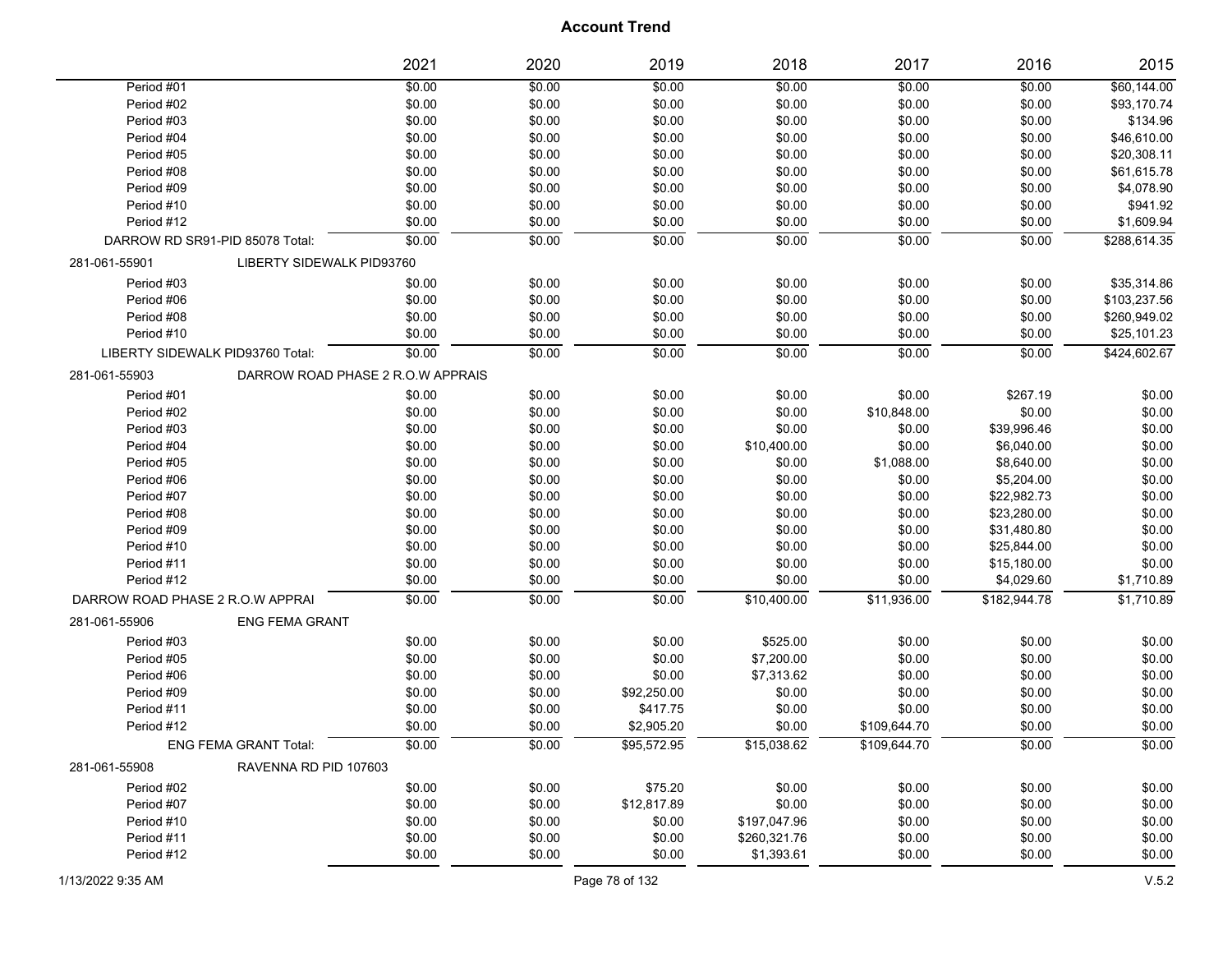|                                               |                            | 2021        | 2020         | 2019           | 2018         | 2017         | 2016         | 2015         |
|-----------------------------------------------|----------------------------|-------------|--------------|----------------|--------------|--------------|--------------|--------------|
| RAVENNA RD PID 107603 Total:                  |                            | \$0.00      | \$0.00       | \$12,893.09    | \$458,763.33 | \$0.00       | \$0.00       | \$0.00       |
| <b>CAPITAL OUTLAY Total:</b>                  |                            | \$0.00      | \$0.00       | \$108,466.04   | \$484,201.95 | \$121,580.70 | \$182,944.78 | \$714,927.91 |
| <b>ENGINEERING Total:</b>                     |                            | \$0.00      | \$0.00       | \$108,466.04   | \$484,201.95 | \$121,580.70 | \$182,944.78 | \$714,927.91 |
| <b>PARKS AND RECREATION</b><br>CAPITAL OUTLAY |                            |             |              |                |              |              |              |              |
| 281-070-55899                                 | FED GRANTS - PARKS & REC   |             |              |                |              |              |              |              |
| Period #09                                    |                            | \$29,850.00 | \$0.00       | \$0.00         | \$0.00       | \$0.00       | \$0.00       | \$0.00       |
| Period #10                                    |                            | \$0.00      | \$0.00       | \$12,500.00    | \$0.00       | \$0.00       | \$0.00       | \$0.00       |
| FED GRANTS - PARKS & REC Total:               |                            | \$29,850.00 | \$0.00       | \$12,500.00    | \$0.00       | \$0.00       | \$0.00       | \$0.00       |
| <b>CAPITAL OUTLAY Total:</b>                  |                            | \$29,850.00 | \$0.00       | \$12,500.00    | \$0.00       | \$0.00       | \$0.00       | \$0.00       |
| <b>PARKS AND RECREATION Total:</b>            |                            | \$29,850.00 | \$0.00       | \$12,500.00    | \$0.00       | \$0.00       | \$0.00       | \$0.00       |
| FEDERAL GRANT Total:                          |                            | \$33,329.36 | \$80,000.00  | \$129,966.04   | \$484,201.95 | \$197,801.44 | \$189,267.71 | \$735,186.07 |
| <b>STATE GRANT</b><br>Fund: 282               |                            |             |              |                |              |              |              |              |
| <b>GENERAL GOVERNMENT</b><br><b>TRANSFERS</b> |                            |             |              |                |              |              |              |              |
| 282-041-57100                                 | <b>TRANSFER TO GENERAL</b> |             |              |                |              |              |              |              |
| Period #11                                    |                            | \$0.00      | \$270,000.00 | \$0.00         | \$0.00       | \$0.00       | \$0.00       | \$0.00       |
| TRANSFER TO GENERAL Total:                    |                            | \$0.00      | \$270,000.00 | \$0.00         | \$0.00       | \$0.00       | \$0.00       | \$0.00       |
| <b>TRANSFERS Total:</b>                       |                            | \$0.00      | \$270,000.00 | \$0.00         | \$0.00       | \$0.00       | \$0.00       | \$0.00       |
| <b>GENERAL GOVERNMENT Total:</b>              |                            | \$0.00      | \$270,000.00 | \$0.00         | \$0.00       | \$0.00       | \$0.00       | \$0.00       |
| <b>POLICE</b><br><b>SALARIES AND WAGES</b>    |                            |             |              |                |              |              |              |              |
| 282-050-51000                                 | DARE GRANT FOR SALARIES    |             |              |                |              |              |              |              |
| Period #10                                    |                            | \$0.00      | \$30,021.50  | \$0.00         | \$0.00       | \$0.00       | \$0.00       | \$0.00       |
| Period #11                                    |                            | \$0.00      | \$0.00       | \$0.00         | \$0.00       | \$0.00       | \$41,500.53  | \$0.00       |
| Period #12                                    |                            | \$28,694.10 | \$6,501.19   | \$0.00         | \$29,449.50  | \$27,906.00  | \$0.00       | \$0.00       |
| DARE GRANT FOR SALARIES Total:                |                            | \$28,694.10 | \$36,522.69  | \$0.00         | \$29.449.50  | \$27.906.00  | \$41,500.53  | \$0.00       |
| SALARIES AND WAGES Total:                     |                            | \$28,694.10 | \$36,522.69  | \$0.00         | \$29,449.50  | \$27,906.00  | \$41,500.53  | \$0.00       |
| <b>POLICE Total:</b>                          |                            | \$28,694.10 | \$36.522.69  | \$0.00         | \$29,449.50  | \$27,906.00  | \$41,500.53  | \$0.00       |
| <b>FIRE</b><br>CAPITAL OUTLAY                 |                            |             |              |                |              |              |              |              |
| 282-051-55899                                 | STATE GRANTS MISC - FIRE   |             |              |                |              |              |              |              |
| Period #10                                    |                            | \$0.00      | \$0.00       | \$0.00         | \$0.00       | \$0.00       | \$0.00       | \$40,000.00  |
| STATE GRANTS MISC - FIRE Total:               |                            | \$0.00      | \$0.00       | \$0.00         | \$0.00       | \$0.00       | \$0.00       | \$40,000.00  |
| <b>CAPITAL OUTLAY Total:</b>                  |                            | \$0.00      | \$0.00       | \$0.00         | \$0.00       | \$0.00       | \$0.00       | \$40,000.00  |
| 1/13/2022 9:35 AM                             |                            |             |              | Page 79 of 132 |              |              |              | V.5.2        |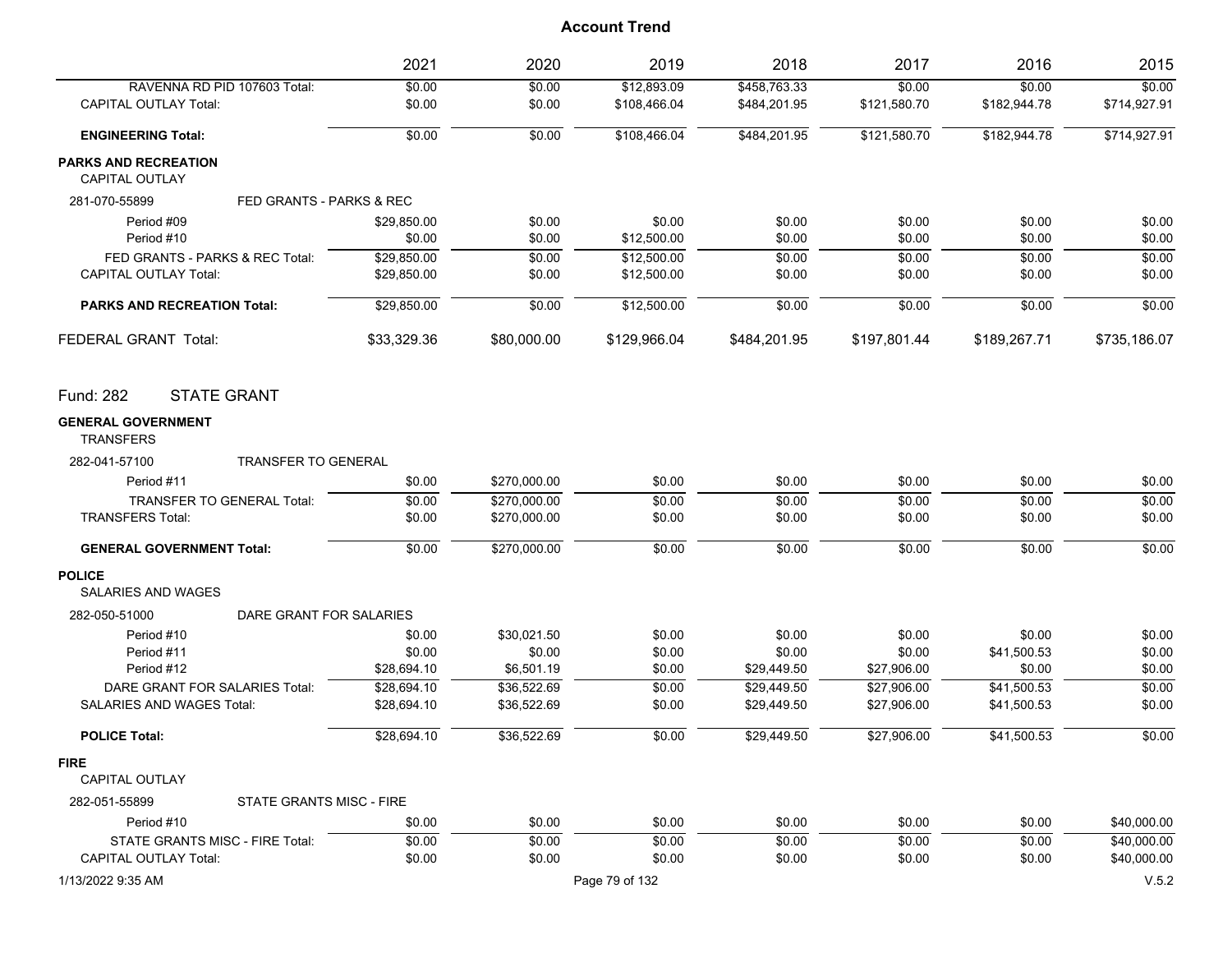|                                                       |                               | 2021                         | 2020   | 2019         | 2018   | 2017         | 2016         | 2015         |
|-------------------------------------------------------|-------------------------------|------------------------------|--------|--------------|--------|--------------|--------------|--------------|
| <b>FIRE Total:</b>                                    |                               | \$0.00                       | \$0.00 | \$0.00       | \$0.00 | \$0.00       | \$0.00       | \$40,000.00  |
| <b>ENGINEERING</b><br><b>CAPITAL OUTLAY</b>           |                               |                              |        |              |        |              |              |              |
| 282-061-55904                                         | <b>ODNR-TREE GRANT</b>        |                              |        |              |        |              |              |              |
| Period #12                                            |                               | \$0.00                       | \$0.00 | \$0.00       | \$0.00 | \$0.00       | \$13,620.00  | \$0.00       |
|                                                       | <b>ODNR-TREE GRANT Total:</b> | \$0.00                       | \$0.00 | \$0.00       | \$0.00 | \$0.00       | \$13,620.00  | \$0.00       |
| 282-061-55905                                         | DARROW RD SR91                |                              |        |              |        |              |              |              |
| Period #05                                            |                               | \$266,543.00                 | \$0.00 | \$0.00       | \$0.00 | \$0.00       | \$0.00       | \$0.00       |
| Period #11                                            |                               | \$0.00                       | \$0.00 | \$0.00       | \$0.00 | \$0.00       | \$266,543.00 | \$0.00       |
|                                                       | DARROW RD SR91 Total:         | \$266.543.00                 | \$0.00 | \$0.00       | \$0.00 | \$0.00       | \$266.543.00 | \$0.00       |
| 282-061-55909                                         | <b>CHAMBERLIN ROAD REPAIR</b> |                              |        |              |        |              |              |              |
| Period #06                                            |                               | \$0.00                       | \$0.00 | \$140,000.00 | \$0.00 | \$0.00       | \$0.00       | \$0.00       |
| Period #11                                            |                               | \$0.00                       | \$0.00 | (\$4,665.97) | \$0.00 | \$0.00       | \$0.00       | \$0.00       |
| <b>CHAMBERLIN ROAD REPAIR Total:</b>                  |                               | \$0.00                       | \$0.00 | \$135.334.03 | \$0.00 | \$0.00       | \$0.00       | \$0.00       |
| 282-061-55910                                         | STATE GRANTS MISC - ENG       |                              |        |              |        |              |              |              |
| Period #04                                            |                               | \$19,125.00                  | \$0.00 | \$0.00       | \$0.00 | \$0.00       | \$0.00       | \$0.00       |
| <b>STATE GRANTS MISC - ENG Total:</b>                 |                               | \$19,125.00                  | \$0.00 | \$0.00       | \$0.00 | \$0.00       | \$0.00       | \$0.00       |
| <b>CAPITAL OUTLAY Total:</b>                          |                               | \$285,668.00                 | \$0.00 | \$135,334.03 | \$0.00 | \$0.00       | \$280,163.00 | \$0.00       |
| <b>ENGINEERING Total:</b>                             |                               | \$285,668.00                 | \$0.00 | \$135,334.03 | \$0.00 | \$0.00       | \$280,163.00 | \$0.00       |
| <b>PLANNING/ECONOMIC</b><br><b>DEVELOPMENT</b>        |                               |                              |        |              |        |              |              |              |
| <b>CAPITAL OUTLAY</b>                                 |                               |                              |        |              |        |              |              |              |
| 282-064-55900                                         |                               | CORF GRANT-CORNER STONE PRJT |        |              |        |              |              |              |
| Period #02                                            |                               | \$0.00                       | \$0.00 | \$0.00       | \$0.00 | \$0.00       | \$377,771.89 | \$0.00       |
| Period #04                                            |                               | \$0.00                       | \$0.00 | \$0.00       | \$0.00 | \$0.00       | \$0.00       | \$243.728.82 |
| Period #08                                            |                               | \$0.00                       | \$0.00 | \$0.00       | \$0.00 | \$0.00       | \$14,114.40  | \$315,435.49 |
| CORF GRANT-CORNER STONE PRJT Tot                      |                               | \$0.00                       | \$0.00 | \$0.00       | \$0.00 | \$0.00       | \$391.886.29 | \$559.164.31 |
| 282-064-55901                                         |                               | JRS GRANT-CORNER STONE PROJ  |        |              |        |              |              |              |
| Period #04                                            |                               | \$0.00                       | \$0.00 | \$0.00       | \$0.00 | \$0.00       | \$0.00       | \$112,890.61 |
| Period #09                                            |                               | \$0.00                       | \$0.00 | \$0.00       | \$0.00 | \$0.00       | \$0.00       | \$66,000.00  |
| <b>JRS GRANT-CORNER STONE PROJ Total</b>              |                               | \$0.00                       | \$0.00 | \$0.00       | \$0.00 | 50.00        | \$0.00       | \$178,890.61 |
| 282-064-55902                                         | <b>INDEPENDENCE PKWY EXT</b>  |                              |        |              |        |              |              |              |
| Period #08                                            |                               | \$0.00                       | \$0.00 | \$0.00       | \$0.00 | \$178,000.00 | \$0.00       | \$0.00       |
| Period #10                                            |                               | \$0.00                       | \$0.00 | \$0.00       | \$0.00 | \$281,626.03 | \$0.00       | \$0.00       |
| <b>INDEPENDENCE PKWY EXT Total:</b>                   |                               | \$0.00                       | \$0.00 | \$0.00       | \$0.00 | \$459,626.03 | \$0.00       | \$0.00       |
| <b>CAPITAL OUTLAY Total:</b>                          |                               | \$0.00                       | \$0.00 | \$0.00       | \$0.00 | \$459,626.03 | \$391,886.29 | \$738,054.92 |
| <b>PLANNING/ECONOMIC</b><br><b>DEVELOPMENT Total:</b> |                               | \$0.00                       | \$0.00 | \$0.00       | \$0.00 | \$459,626.03 | \$391.886.29 | \$738.054.92 |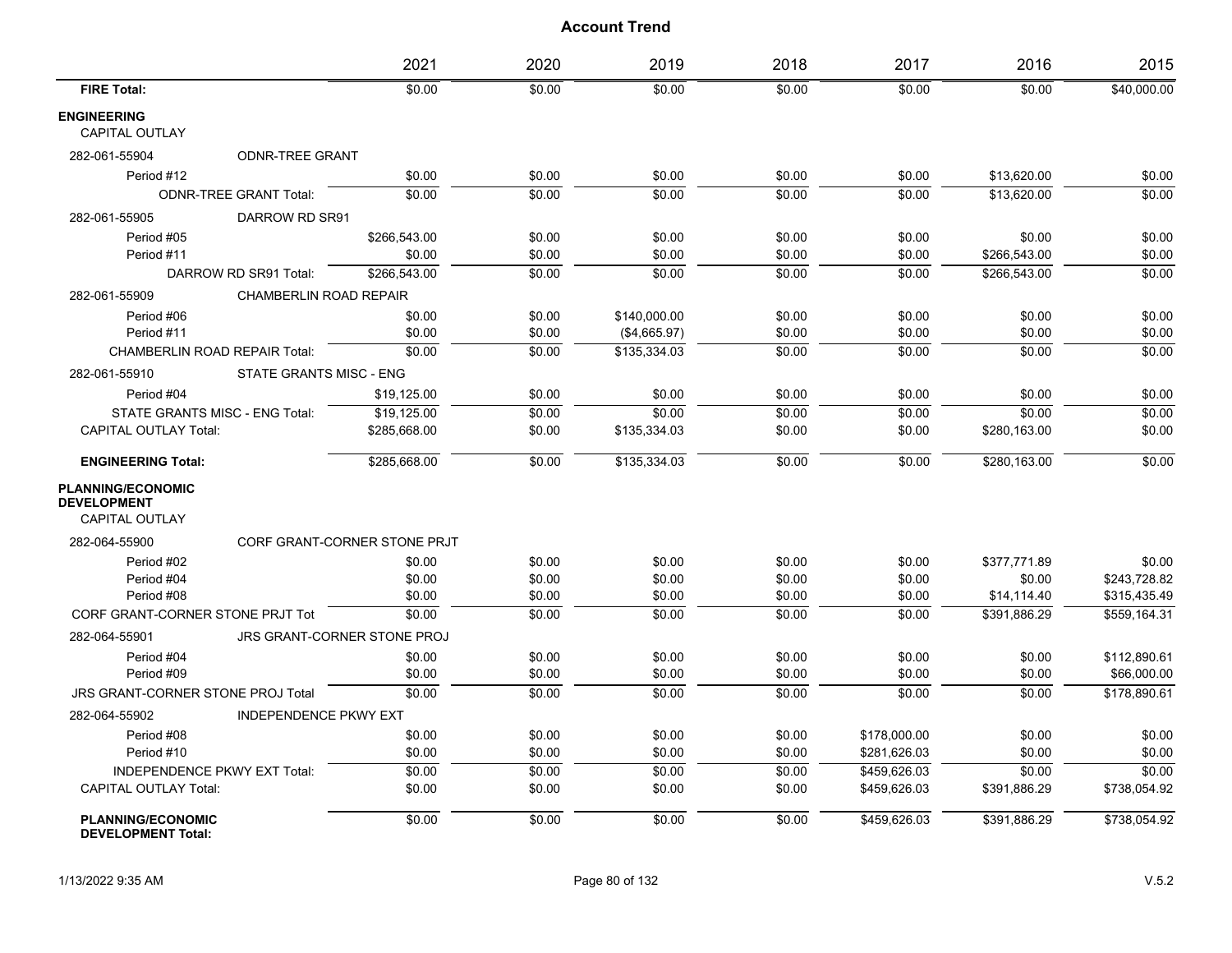|                                                      |                                           | 2021                            | 2020         | 2019           | 2018        | 2017         | 2016         | 2015         |
|------------------------------------------------------|-------------------------------------------|---------------------------------|--------------|----------------|-------------|--------------|--------------|--------------|
| <b>PARKS AND RECREATION</b><br><b>CAPITAL OUTLAY</b> |                                           |                                 |              |                |             |              |              |              |
| 282-070-55899                                        |                                           | STATE GRANTS MISC - PARKS & REC |              |                |             |              |              |              |
|                                                      | Period #06                                | \$0.00                          | \$6,534.00   | \$0.00         | \$0.00      | \$0.00       | \$0.00       | \$0.00       |
|                                                      | Period #09                                | \$30,580.15                     | \$0.00       | \$0.00         | \$0.00      | \$0.00       | \$0.00       | \$0.00       |
|                                                      | Period #11                                | \$0.00                          | \$0.00       | \$79,637.35    | \$0.00      | \$0.00       | \$0.00       | \$0.00       |
|                                                      | STATE GRANTS MISC - PARKS & REC To        | \$30,580.15                     | \$6,534.00   | \$79,637.35    | \$0.00      | \$0.00       | \$0.00       | \$0.00       |
| <b>CAPITAL OUTLAY Total:</b>                         |                                           | \$30,580.15                     | \$6,534.00   | \$79,637.35    | \$0.00      | \$0.00       | \$0.00       | \$0.00       |
|                                                      | <b>PARKS AND RECREATION Total:</b>        | \$30,580.15                     | \$6,534.00   | \$79,637.35    | \$0.00      | \$0.00       | \$0.00       | \$0.00       |
| <b>STATE GRANT Total:</b>                            |                                           | \$344,942.25                    | \$313,056.69 | \$214,971.38   | \$29,449.50 | \$487,532.03 | \$713,549.82 | \$778,054.92 |
| <b>Fund: 283</b>                                     | <b>LOCAL CORONAVIRUS</b><br><b>RELIEF</b> |                                 |              |                |             |              |              |              |
| <b>GENERAL GOVERNMENT</b>                            | <b>CONTRACTUAL SERVICES</b>               |                                 |              |                |             |              |              |              |
| 283-041-53900                                        | MISC CONTRACTUAL                          |                                 |              |                |             |              |              |              |
|                                                      | Period #03                                | \$8,257.00                      | \$0.00       | \$0.00         | \$0.00      | \$0.00       | \$0.00       | \$0.00       |
|                                                      | Period #12                                | \$0.00                          | \$31,743.00  | \$0.00         | \$0.00      | \$0.00       | \$0.00       | \$0.00       |
|                                                      | MISC CONTRACTUAL Total:                   | \$8,257.00                      | \$31,743.00  | \$0.00         | \$0.00      | \$0.00       | \$0.00       | \$0.00       |
|                                                      | <b>CONTRACTUAL SERVICES Total:</b>        | \$8,257.00                      | \$31,743.00  | \$0.00         | \$0.00      | \$0.00       | \$0.00       | \$0.00       |
|                                                      | <b>MATERIALS AND SUPPLIES</b>             |                                 |              |                |             |              |              |              |
| 283-041-54200                                        | <b>OPERATING SUPPLIES</b>                 |                                 |              |                |             |              |              |              |
|                                                      | Period #01                                | \$75,370.08                     | \$0.00       | \$0.00         | \$0.00      | \$0.00       | \$0.00       | \$0.00       |
|                                                      | Period #02                                | \$24,494.00                     | \$0.00       | \$0.00         | \$0.00      | \$0.00       | \$0.00       | \$0.00       |
|                                                      | Period #03                                | \$39,811.53                     | \$0.00       | \$0.00         | \$0.00      | \$0.00       | \$0.00       | \$0.00       |
|                                                      | Period #06                                | \$22,374.72                     | \$0.00       | \$0.00         | \$0.00      | \$0.00       | \$0.00       | \$0.00       |
|                                                      | Period #09                                | \$0.00                          | \$45,247.48  | \$0.00         | \$0.00      | \$0.00       | \$0.00       | \$0.00       |
|                                                      | Period #10                                | \$0.00                          | \$94,016.36  | \$0.00         | \$0.00      | \$0.00       | \$0.00       | \$0.00       |
|                                                      | Period #11                                | \$0.00                          | \$23,315.01  | \$0.00         | \$0.00      | \$0.00       | \$0.00       | \$0.00       |
|                                                      | Period #12                                | \$0.00                          | \$78,796.54  | \$0.00         | \$0.00      | \$0.00       | \$0.00       | \$0.00       |
|                                                      | <b>OPERATING SUPPLIES Total:</b>          | \$162,050.33                    | \$241,375.39 | \$0.00         | \$0.00      | \$0.00       | \$0.00       | \$0.00       |
|                                                      | <b>MATERIALS AND SUPPLIES Total:</b>      | \$162,050.33                    | \$241,375.39 | \$0.00         | \$0.00      | \$0.00       | \$0.00       | \$0.00       |
|                                                      | <b>GENERAL GOVERNMENT Total:</b>          | \$170,307.33                    | \$273,118.39 | \$0.00         | \$0.00      | \$0.00       | \$0.00       | \$0.00       |
| <b>COMMUNICATION</b><br><b>SALARIES AND WAGES</b>    |                                           |                                 |              |                |             |              |              |              |
| 283-049-51000                                        | SALARIES AND WAGES                        |                                 |              |                |             |              |              |              |
|                                                      | Period #09                                | \$0.00                          | \$19,100.00  | \$0.00         | \$0.00      | \$0.00       | \$0.00       | \$0.00       |
|                                                      | Period #11                                | \$0.00                          | \$37,620.66  | \$0.00         | \$0.00      | \$0.00       | \$0.00       | \$0.00       |
| 1/13/2022 9:35 AM                                    |                                           |                                 |              | Page 81 of 132 |             |              |              | V.5.2        |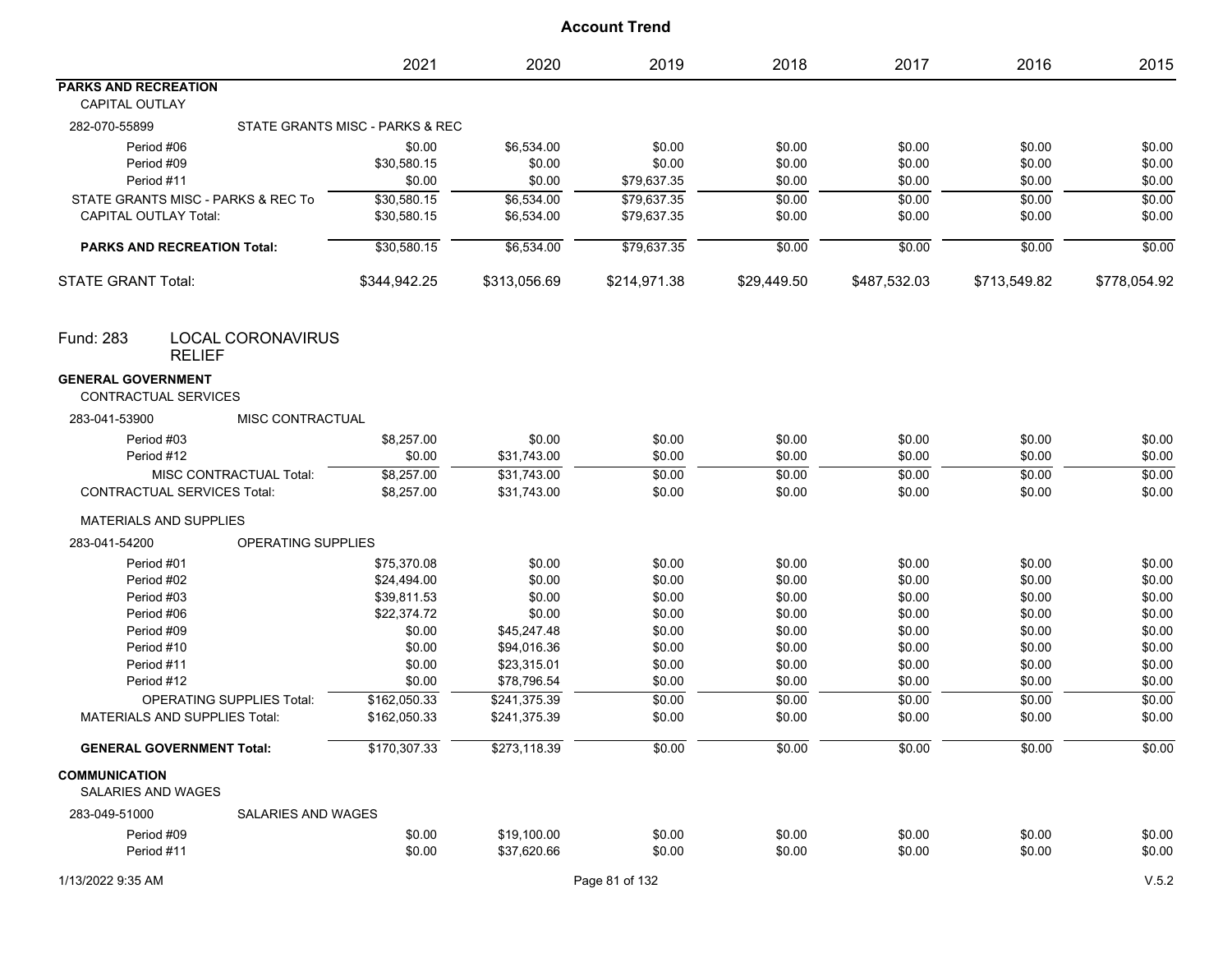|                                        |                                  | 2021         | 2020         | 2019   | 2018   | 2017   | 2016   | 2015   |
|----------------------------------------|----------------------------------|--------------|--------------|--------|--------|--------|--------|--------|
| Period #12                             |                                  | \$0.00       | \$20,874.31  | \$0.00 | \$0.00 | \$0.00 | \$0.00 | \$0.00 |
|                                        | <b>SALARIES AND WAGES Total:</b> | \$0.00       | \$77,594.97  | \$0.00 | \$0.00 | \$0.00 | \$0.00 | \$0.00 |
| 283-049-51200                          | <b>PENSION</b>                   |              |              |        |        |        |        |        |
| Period #09                             |                                  | \$0.00       | \$2,950.00   | \$0.00 | \$0.00 | \$0.00 | \$0.00 | \$0.00 |
| Period #11                             |                                  | \$0.00       | \$5,840.15   | \$0.00 | \$0.00 | \$0.00 | \$0.00 | \$0.00 |
|                                        | PENSION Total:                   | \$0.00       | \$8,790.15   | \$0.00 | \$0.00 | \$0.00 | \$0.00 | \$0.00 |
| SALARIES AND WAGES Total:              |                                  | \$0.00       | \$86,385.12  | \$0.00 | \$0.00 | \$0.00 | \$0.00 | \$0.00 |
| <b>COMMUNICATION Total:</b>            |                                  | \$0.00       | \$86,385.12  | \$0.00 | \$0.00 | \$0.00 | \$0.00 | \$0.00 |
| <b>POLICE</b>                          |                                  |              |              |        |        |        |        |        |
| SALARIES AND WAGES                     |                                  |              |              |        |        |        |        |        |
| 283-050-51000                          | <b>SALARIES AND WAGES</b>        |              |              |        |        |        |        |        |
| Period #09                             |                                  | \$0.00       | \$51,250.00  | \$0.00 | \$0.00 | \$0.00 | \$0.00 | \$0.00 |
| Period #11                             |                                  | \$0.00       | \$103,114.46 | \$0.00 | \$0.00 | \$0.00 | \$0.00 | \$0.00 |
| Period #12                             |                                  | \$0.00       | \$34,527.34  | \$0.00 | \$0.00 | \$0.00 | \$0.00 | \$0.00 |
|                                        | <b>SALARIES AND WAGES Total:</b> | \$0.00       | \$188.891.80 | \$0.00 | \$0.00 | \$0.00 | \$0.00 | \$0.00 |
| 283-050-51300                          | <b>PENSION</b>                   |              |              |        |        |        |        |        |
| Period #09                             |                                  | \$0.00       | \$6,000.00   | \$0.00 | \$0.00 | \$0.00 | \$0.00 | \$0.00 |
| Period #11                             |                                  | \$0.00       | \$23,527.36  | \$0.00 | \$0.00 | \$0.00 | \$0.00 | \$0.00 |
|                                        | PENSION Total:                   | \$0.00       | \$29.527.36  | \$0.00 | \$0.00 | \$0.00 | \$0.00 | \$0.00 |
| SALARIES AND WAGES Total:              |                                  | \$0.00       | \$218,419.16 | \$0.00 | \$0.00 | \$0.00 | \$0.00 | \$0.00 |
| <b>POLICE Total:</b>                   |                                  | \$0.00       | \$218,419.16 | \$0.00 | \$0.00 | \$0.00 | \$0.00 | \$0.00 |
| <b>FIRE</b>                            |                                  |              |              |        |        |        |        |        |
| <b>SALARIES AND WAGES</b>              |                                  |              |              |        |        |        |        |        |
| 283-051-51000                          | <b>SALARIES AND WAGES</b>        |              |              |        |        |        |        |        |
| Period #09                             |                                  | \$0.00       | \$67,000.00  | \$0.00 | \$0.00 | \$0.00 | \$0.00 | \$0.00 |
| Period #11                             |                                  | \$0.00       | \$163,321.34 | \$0.00 | \$0.00 | \$0.00 | \$0.00 | \$0.00 |
| Period #12                             |                                  | \$0.00       | \$51,425.11  | \$0.00 | \$0.00 | \$0.00 | \$0.00 | \$0.00 |
|                                        | <b>SALARIES AND WAGES Total:</b> | \$0.00       | \$281.746.45 | \$0.00 | \$0.00 | \$0.00 | \$0.00 | \$0.00 |
| 283-051-51300                          | <b>PENSION</b>                   |              |              |        |        |        |        |        |
| Period #09                             |                                  | \$0.00       | \$13,872.58  | \$0.00 | \$0.00 | \$0.00 | \$0.00 | \$0.00 |
| Period #11                             |                                  | \$0.00       | \$38,529.42  | \$0.00 | \$0.00 | \$0.00 | \$0.00 | \$0.00 |
|                                        | PENSION Total:                   | \$0.00       | \$52.402.00  | \$0.00 | \$0.00 | \$0.00 | \$0.00 | \$0.00 |
| SALARIES AND WAGES Total:              |                                  | \$0.00       | \$334,148.45 | \$0.00 | \$0.00 | \$0.00 | \$0.00 | \$0.00 |
| <b>FIRE Total:</b>                     |                                  | \$0.00       | \$334,148.45 | \$0.00 | \$0.00 | \$0.00 | \$0.00 | \$0.00 |
| <b>LOCAL CORONAVIRUS RELIEF Total:</b> |                                  | \$170,307.33 | \$912,071.12 | \$0.00 | \$0.00 | \$0.00 | \$0.00 | \$0.00 |

noon<br>Pool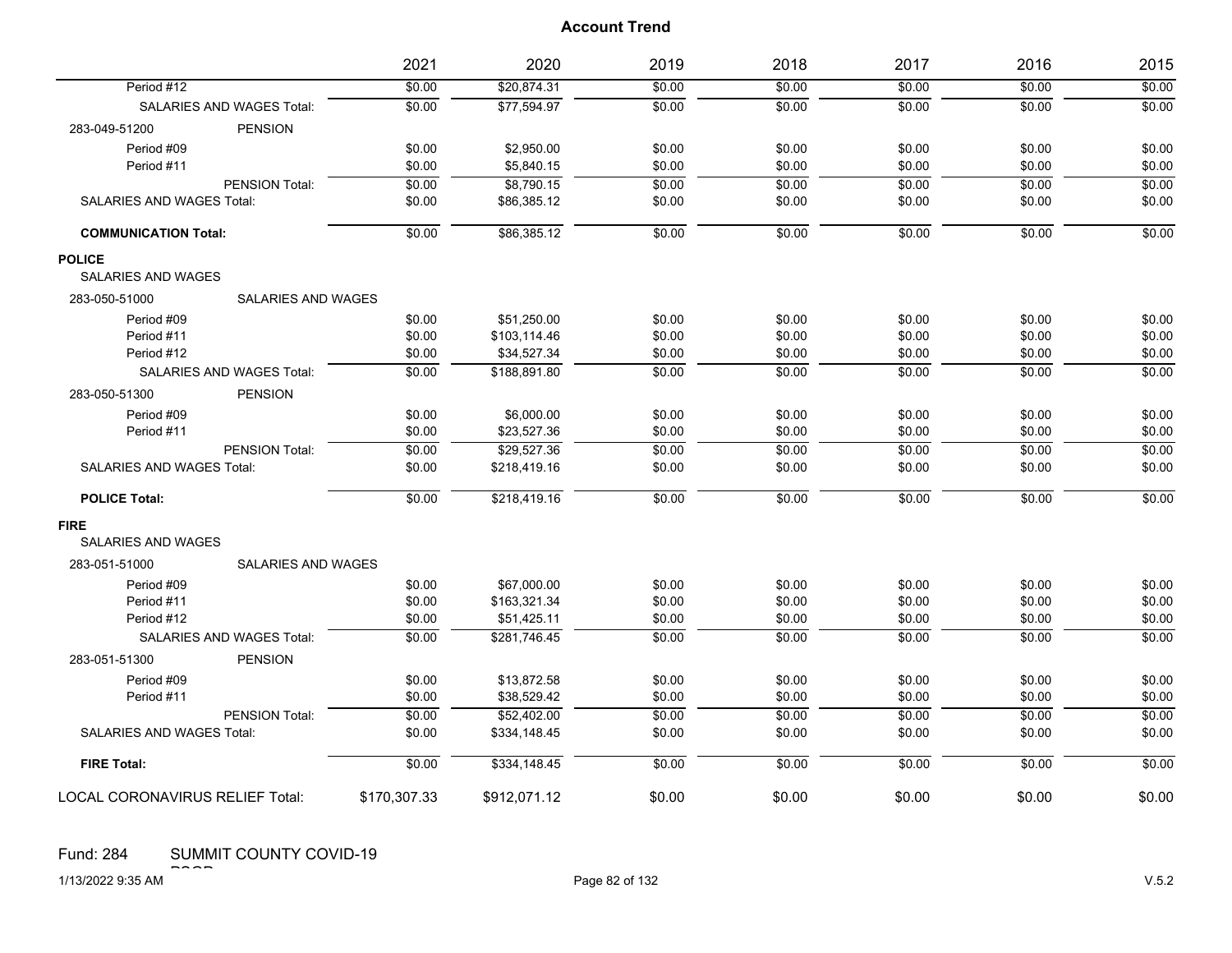|                                                   |                                  | 2021   | 2020         | 2019   | 2018   | 2017   | 2016   | 2015   |
|---------------------------------------------------|----------------------------------|--------|--------------|--------|--------|--------|--------|--------|
| <b>PSGP</b>                                       |                                  |        |              |        |        |        |        |        |
| <b>COMMUNICATION</b><br><b>SALARIES AND WAGES</b> |                                  |        |              |        |        |        |        |        |
| 284-049-51000                                     | <b>SALARIES AND WAGES</b>        |        |              |        |        |        |        |        |
| Period #09                                        |                                  | \$0.00 | \$64,250.25  | \$0.00 | \$0.00 | \$0.00 | \$0.00 | \$0.00 |
| Period #10                                        |                                  | \$0.00 | \$7,196.85   | \$0.00 | \$0.00 | \$0.00 | \$0.00 | \$0.00 |
|                                                   | SALARIES AND WAGES Total:        | \$0.00 | \$71,447.10  | \$0.00 | \$0.00 | \$0.00 | \$0.00 | \$0.00 |
| 284-049-51200                                     | <b>PENSION</b>                   |        |              |        |        |        |        |        |
| Period #09                                        |                                  | \$0.00 | \$7,932.76   | \$0.00 | \$0.00 | \$0.00 | \$0.00 | \$0.00 |
| Period #10                                        |                                  | \$0.00 | \$1,055.00   | \$0.00 | \$0.00 | \$0.00 | \$0.00 | \$0.00 |
|                                                   | PENSION Total:                   | \$0.00 | \$8,987.76   | \$0.00 | \$0.00 | \$0.00 | \$0.00 | \$0.00 |
| <b>SALARIES AND WAGES Total:</b>                  |                                  | \$0.00 | \$80,434.86  | \$0.00 | \$0.00 | \$0.00 | \$0.00 | \$0.00 |
| <b>COMMUNICATION Total:</b>                       |                                  | \$0.00 | \$80,434.86  | \$0.00 | \$0.00 | \$0.00 | \$0.00 | \$0.00 |
| <b>POLICE</b><br><b>SALARIES AND WAGES</b>        |                                  |        |              |        |        |        |        |        |
| 284-050-51000                                     | SALARIES AND WAGES               |        |              |        |        |        |        |        |
| Period #09                                        |                                  | \$0.00 | \$163,271.17 | \$0.00 | \$0.00 | \$0.00 | \$0.00 | \$0.00 |
| Period #10                                        |                                  | \$0.00 | (\$5,520.36) | \$0.00 | \$0.00 | \$0.00 | \$0.00 | \$0.00 |
|                                                   | <b>SALARIES AND WAGES Total:</b> | \$0.00 | \$157.750.81 | \$0.00 | \$0.00 | \$0.00 | \$0.00 | \$0.00 |
| 284-050-51300                                     | <b>PENSION</b>                   |        |              |        |        |        |        |        |
| Period #09                                        |                                  | \$0.00 | \$27,921.10  | \$0.00 | \$0.00 | \$0.00 | \$0.00 | \$0.00 |
| Period #10                                        |                                  | \$0.00 | \$2,463.04   | \$0.00 | \$0.00 | \$0.00 | \$0.00 | \$0.00 |
|                                                   | PENSION Total:                   | \$0.00 | \$30,384.14  | \$0.00 | \$0.00 | \$0.00 | \$0.00 | \$0.00 |
| <b>SALARIES AND WAGES Total:</b>                  |                                  | \$0.00 | \$188,134.95 | \$0.00 | \$0.00 | \$0.00 | \$0.00 | \$0.00 |
| <b>POLICE Total:</b>                              |                                  | \$0.00 | \$188,134.95 | \$0.00 | \$0.00 | \$0.00 | \$0.00 | \$0.00 |
| <b>FIRE</b><br><b>SALARIES AND WAGES</b>          |                                  |        |              |        |        |        |        |        |
| 284-051-51000                                     | <b>SALARIES AND WAGES</b>        |        |              |        |        |        |        |        |
| Period #09                                        |                                  | \$0.00 | \$233,726.87 | \$0.00 | \$0.00 | \$0.00 | \$0.00 | \$0.00 |
| Period #10                                        |                                  | \$0.00 | (\$9,168.50) | \$0.00 | \$0.00 | \$0.00 | \$0.00 | \$0.00 |
|                                                   | SALARIES AND WAGES Total:        | \$0.00 | \$224,558.37 | \$0.00 | \$0.00 | \$0.00 | \$0.00 | \$0.00 |
| 284-051-51300                                     | <b>PENSION</b>                   |        |              |        |        |        |        |        |
| Period #09                                        |                                  | \$0.00 | \$45,843.47  | \$0.00 | \$0.00 | \$0.00 | \$0.00 | \$0.00 |
| Period #10                                        |                                  | \$0.00 | \$3,973.97   | \$0.00 | \$0.00 | \$0.00 | \$0.00 | \$0.00 |
|                                                   | PENSION Total:                   | \$0.00 | \$49,817.44  | \$0.00 | \$0.00 | \$0.00 | \$0.00 | \$0.00 |
| <b>SALARIES AND WAGES Total:</b>                  |                                  | \$0.00 | \$274,375.81 | \$0.00 | \$0.00 | \$0.00 | \$0.00 | \$0.00 |
| <b>FIRE Total:</b>                                |                                  | \$0.00 | \$274,375.81 | \$0.00 | \$0.00 | \$0.00 | \$0.00 | \$0.00 |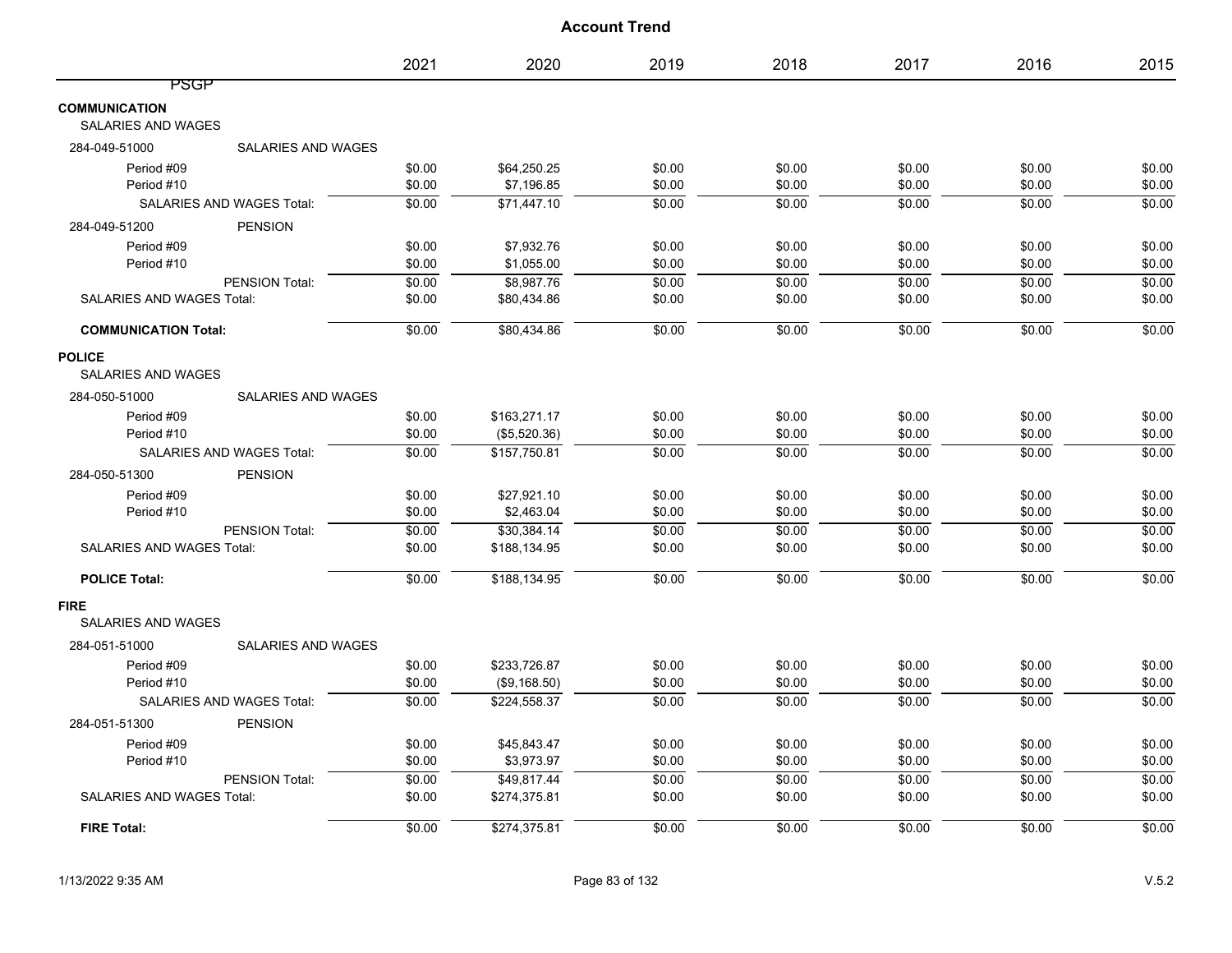|                                       | 2021   | 2020         | 2019   | 2018   | 001<br>∠∪ I ′ | 2016   | 2015   |
|---------------------------------------|--------|--------------|--------|--------|---------------|--------|--------|
| SUMMIT COUNTY COVID-19 PSGP<br>Total: | \$0.00 | \$542.945.62 | \$0.00 | \$0.00 | \$0.00        | \$0.00 | \$0.00 |

Fund: 290 FIRE PENSION

#### **FIRE**

#### SALARIES AND WAGES

| 290-051-51300                         | <b>FIRE PENSION</b>            |              |              |              |              |              |              |              |
|---------------------------------------|--------------------------------|--------------|--------------|--------------|--------------|--------------|--------------|--------------|
| Period #01                            |                                | \$52,885.87  | \$53,654.56  | \$52,232.84  | \$52,230.48  | \$52,498.52  | \$47,619.15  | \$49,980.96  |
| Period #02                            |                                | \$76,583.42  | \$48,399.97  | \$52,320.80  | \$51,771.99  | \$51,529.99  | \$49,802.74  | \$46,272.78  |
| Period #03                            |                                | \$50,551.59  | \$72,227.33  | \$50,966.14  | \$49,431.52  | \$48,495.58  | \$50,643.80  | \$44,259.27  |
| Period #04                            |                                | \$51,367.46  | \$48,496.37  | \$74,876.00  | \$76,941.78  | \$50,450.83  | \$72,361.40  | \$46,201.35  |
| Period #05                            |                                | \$50,446.20  | \$46,535.31  | \$47,286.94  | \$49,628.47  | \$76,578.18  | \$74,704.29  | \$44,631.98  |
| Period #06                            |                                | \$49,821.23  | \$46,092.58  | \$46,942.30  | \$47,778.01  | \$50,905.05  | \$51,108.79  | \$68,285.09  |
| Period #07                            |                                | \$51,811.37  | \$46,030.42  | \$46,961.07  | \$51,962.88  | \$52,274.08  | \$49.727.00  | \$45,323.34  |
| Period #08                            |                                | \$79.975.54  | \$49,735.63  | \$48,331.84  | \$49,274.37  | \$52,283.26  | \$50.562.95  | \$47,170.80  |
| Period #09                            |                                | \$51,744.12  | \$14,213.89  | \$80,293.95  | \$50,121.27  | \$51,161.86  | \$49.155.70  | \$45,168.12  |
| Period #10                            |                                | \$52,766.20  | \$55,895.32  | \$45,567.22  | \$74,463.01  | \$78,414.23  | \$48,495.01  | \$45,410.37  |
| Period #11                            |                                | \$51,635.45  | \$12,197.34  | \$48,886.89  | \$48,465.14  | \$50,667.78  | \$73,130.66  | \$66,455.10  |
| Period #12                            |                                | \$58,627.08  | \$54,697.84  | \$52,711.97  | \$58,708.60  | \$54,005.81  | \$52,440.37  | \$47,681.53  |
|                                       | FIRE PENSION Total:            | \$678.215.53 | \$548.176.56 | \$647.377.96 | \$660.777.52 | \$669.265.17 | \$669.751.86 | \$596,840.69 |
| <b>SALARIES AND WAGES Total:</b>      |                                | \$678,215.53 | \$548,176.56 | \$647,377.96 | \$660,777.52 | \$669,265.17 | \$669,751.86 | \$596,840.69 |
| <b>CONTRACTUAL SERVICES</b>           |                                |              |              |              |              |              |              |              |
| 290-051-53401                         | <b>COUNTY FEES AND CHARGES</b> |              |              |              |              |              |              |              |
| Period #04                            |                                | \$0.00       | \$0.00       | \$1,393.98   | \$1,424.63   | \$1,295.84   | \$1,758.48   | \$1,379.56   |
| Period #05                            |                                | \$0.12       | \$0.00       | \$0.00       | \$0.00       | \$0.00       | \$44.85      | \$0.00       |
| Period #06                            |                                | \$0.00       | \$0.00       | \$0.00       | \$0.00       | \$43.74      | \$0.00       | \$41.92      |
| Period #08                            |                                | \$0.00       | \$0.00       | \$0.00       | \$0.00       | \$0.41       | \$0.00       | \$0.00       |
| Period #09                            |                                | \$1,144.77   | \$1,026.27   | \$1,049.92   | \$986.45     | \$931.73     | \$914.10     | \$1,017.53   |
| Period #10                            |                                | \$1.18       | \$0.00       | \$0.00       | \$0.00       | \$0.00       | \$43.74      | \$43.16      |
| Period #11                            |                                | \$0.00       | \$0.00       | \$0.00       | \$0.00       | \$0.02       | \$0.00       | \$0.00       |
| <b>COUNTY FEES AND CHARGES Total:</b> |                                | \$1.146.07   | \$1,026.27   | \$2,443.90   | \$2.411.08   | \$2.271.74   | \$2.761.17   | \$2.482.17   |
| <b>CONTRACTUAL SERVICES Total:</b>    |                                | \$1,146.07   | \$1,026.27   | \$2,443.90   | \$2,411.08   | \$2,271.74   | \$2,761.17   | \$2,482.17   |
| <b>FIRE Total:</b>                    |                                | \$679,361.60 | \$549,202.83 | \$649,821.86 | \$663,188.60 | \$671,536.91 | \$672,513.03 | \$599,322.86 |
| FIRE PENSION Total:                   |                                | \$679,361.60 | \$549,202.83 | \$649,821.86 | \$663,188.60 | \$671,536.91 | \$672,513.03 | \$599,322.86 |

# Fund: 291 POLICE PENSION

#### **POLICE**

SALARIES AND WAGES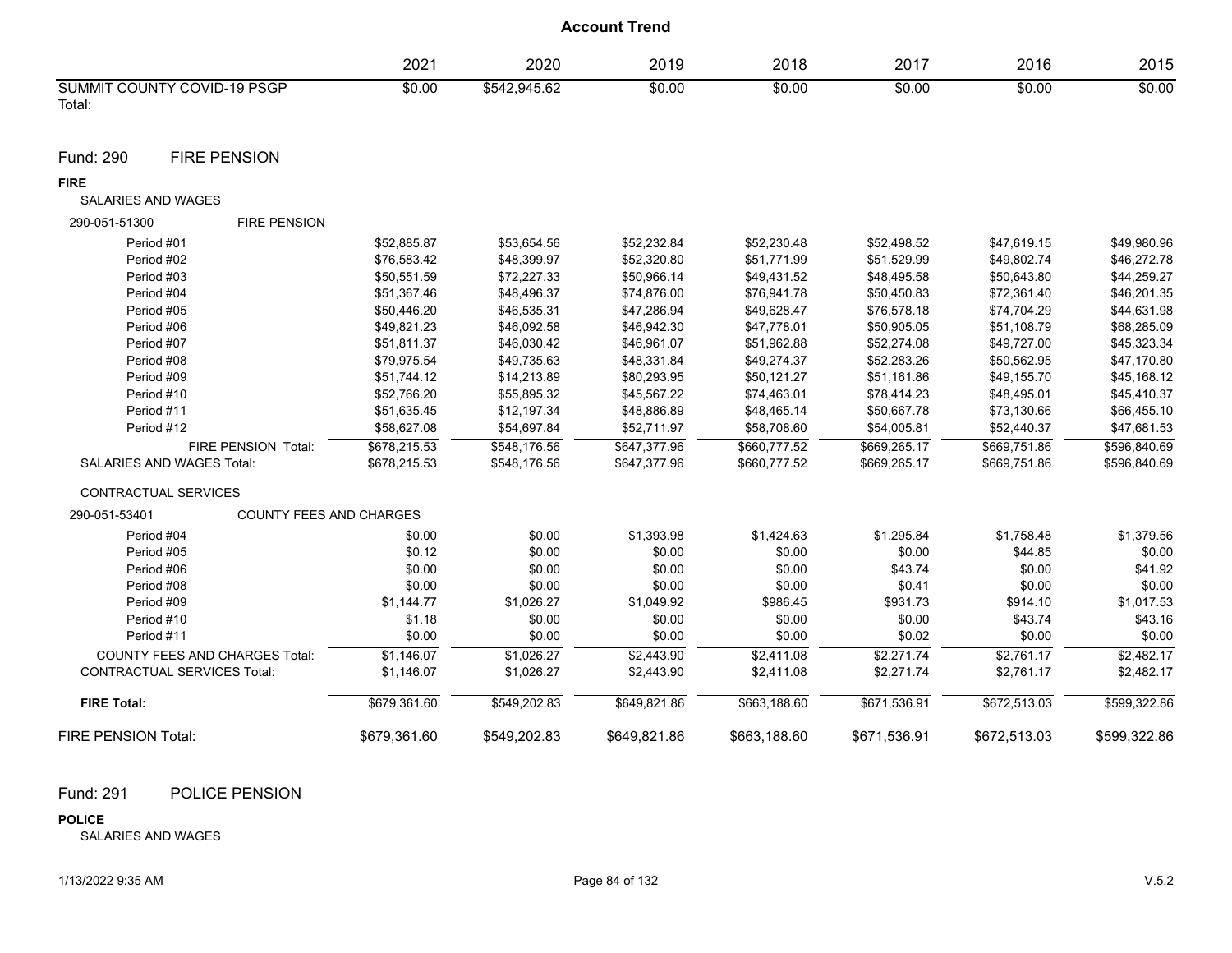|                                                        |                                          | 2021                                          | 2020          | 2019         | 2018         | 2017         | 2016          | 2015         |
|--------------------------------------------------------|------------------------------------------|-----------------------------------------------|---------------|--------------|--------------|--------------|---------------|--------------|
| 291-050-51300                                          | POLICE PENSION                           |                                               |               |              |              |              |               |              |
|                                                        | Period #01                               | \$63,755.10                                   | \$59,700.34   | \$56,560.81  | \$54,758.37  | \$50,370.88  | \$47,626.38   | \$43,955.27  |
|                                                        | Period #02                               | \$73,956.67                                   | \$48,404.94   | \$47,757.50  | \$47,266.17  | \$45,317.45  | \$45,362.83   | \$38,172.15  |
|                                                        | Period #03                               | \$47,429.12                                   | \$71,195.80   | \$48,512.60  | \$47,042.74  | \$42,040.52  | \$43,305.37   | \$34,689.38  |
|                                                        | Period #04                               | \$46,884.73                                   | \$46,987.55   | \$70,672.97  | \$69,765.54  | \$46,632.59  | \$41,481.28   | \$34,937.71  |
|                                                        | Period #05                               | \$48,336.51                                   | \$45,496.09   | \$47,904.67  | \$45,841.04  | \$68,892.66  | \$63,096.69   | \$37,485.27  |
|                                                        | Period #06                               | \$46,709.30                                   | \$46,203.23   | \$46,073.33  | \$45,061.74  | \$45,120.57  | \$42,614.16   | \$80,461.46  |
|                                                        | Period #07                               | \$48,296.99                                   | \$49,149.34   | \$47,859.44  | \$47,104.73  | \$46,240.08  | \$45,189.71   | \$41,163.80  |
|                                                        | Period #08                               | \$72,711.52                                   | \$47,706.91   | \$47,664.39  | \$45,740.70  | \$46,572.12  | \$42,255.47   | \$48,413.27  |
|                                                        | Period #09                               | \$48,532.18                                   | \$44,343.46   | \$72,536.76  | \$47,342.47  | \$47,343.71  | \$42,876.88   | \$43,275.56  |
|                                                        | Period #10                               | \$45,332.08                                   | \$49,236.87   | \$48,781.19  | \$69,819.45  | \$74,889.42  | \$42,282.05   | \$46,525.55  |
|                                                        | Period #11                               | \$44,560.01                                   | \$23,945.59   | \$47,765.91  | \$45,586.01  | \$46,127.65  | \$64,215.35   | \$62,902.95  |
|                                                        | Period #12                               | \$45,671.65                                   | \$48,561.99   | \$47,751.74  | \$47,562.60  | \$47,770.25  | \$43,152.08   | \$43,299.57  |
|                                                        | POLICE PENSION Total:                    | \$632,175.86                                  | \$580,932.11  | \$629,841.31 | \$612,891.56 | \$607,317.90 | \$563,458.25  | \$555,281.94 |
|                                                        | <b>SALARIES AND WAGES Total:</b>         | \$632,175.86                                  | \$580,932.11  | \$629,841.31 | \$612,891.56 | \$607,317.90 | \$563,458.25  | \$555,281.94 |
|                                                        | CONTRACTUAL SERVICES                     |                                               |               |              |              |              |               |              |
| 291-050-53401                                          | <b>COUNTY FEES AND CHARGES</b>           |                                               |               |              |              |              |               |              |
|                                                        | Period #04                               | \$1,926.88                                    | \$0.00        | \$1,393.99   | \$1,424.62   | \$1,295.83   | \$1,758.47    | \$1,379.53   |
|                                                        | Period #05                               | \$0.11                                        | \$0.00        | \$0.00       | \$0.00       | \$0.00       | \$44.85       | \$0.00       |
|                                                        | Period #06                               | \$0.00                                        | \$0.00        | \$0.00       | \$0.00       | \$43.74      | \$0.00        | \$41.92      |
|                                                        | Period #08                               | \$0.00                                        | \$0.00        | \$0.00       | \$0.00       | \$0.40       | \$0.00        | \$0.00       |
|                                                        | Period #09                               | \$1,144.77                                    | \$1,026.27    | \$1,049.91   | \$986.44     | \$931.73     | \$914.09      | \$1,017.52   |
|                                                        | Period #10                               | \$1.18                                        | \$0.00        | \$0.00       | \$0.00       | \$0.00       | \$43.74       | \$43.16      |
|                                                        | Period #11                               | \$0.00                                        | \$0.00        | \$0.00       | \$0.00       | \$0.03       | \$0.00        | \$0.00       |
|                                                        | <b>COUNTY FEES AND CHARGES Total:</b>    | \$3,072.94                                    | \$1,026.27    | \$2,443.90   | \$2,411.06   | \$2,271.73   | \$2,761.15    | \$2,482.13   |
|                                                        | <b>CONTRACTUAL SERVICES Total:</b>       | \$3,072.94                                    | \$1,026.27    | \$2,443.90   | \$2,411.06   | \$2,271.73   | \$2,761.15    | \$2,482.13   |
| <b>POLICE Total:</b>                                   |                                          | \$635,248.80                                  | \$581,958.38  | \$632,285.21 | \$615,302.62 | \$609,589.63 | \$566,219.40  | \$557,764.07 |
| <b>POLICE PENSION Total:</b>                           |                                          | \$635,248.80                                  | \$581,958.38  | \$632,285.21 | \$615,302.62 | \$609,589.63 | \$566,219.40  | \$557,764.07 |
| Fund: 292                                              | <b>EMPLOYEE PAYOUT</b><br><b>RESERVE</b> |                                               |               |              |              |              |               |              |
| <b>GENERAL GOVERNMENT</b><br><b>SALARIES AND WAGES</b> |                                          |                                               |               |              |              |              |               |              |
| 292-041-51300                                          | SALARY AND WAGE PAYOUTS                  |                                               |               |              |              |              |               |              |
|                                                        | Period #01                               | \$0.00                                        | \$0.00        | \$0.00       | \$41,473.63  | \$41,075.06  | \$0.00        | \$0.00       |
|                                                        | $\cdot$ $\cdot$ $\cdot$                  | $\mathbf{A} \mathbf{A} \mathbf{A} \mathbf{A}$ | $\sim$ $\sim$ |              |              |              | $\sim$ $\sim$ |              |

| Period #02 | \$0.00 | \$0.00 | \$0.00 | \$18.721.50 | \$0.00 | \$0.00     | \$22,530.71 |
|------------|--------|--------|--------|-------------|--------|------------|-------------|
| Period #04 | \$0.00 | \$0.00 | \$0.00 | \$0.00      | \$0.00 | \$9.124.23 | \$21.635.99 |
| Period #05 | \$0.00 | \$0.00 | \$0.00 | \$0.00      | \$0.00 | \$0.00     | \$19.373.62 |
| Period #07 | \$0.00 | \$0.00 | \$0.00 | \$5.061.13  | \$0.00 | \$0.00     | \$30.633.81 |
| Period #09 | \$0.00 | \$0.00 | \$0.00 | \$23.229.39 | \$0.00 | \$0.00     | \$5,825.87  |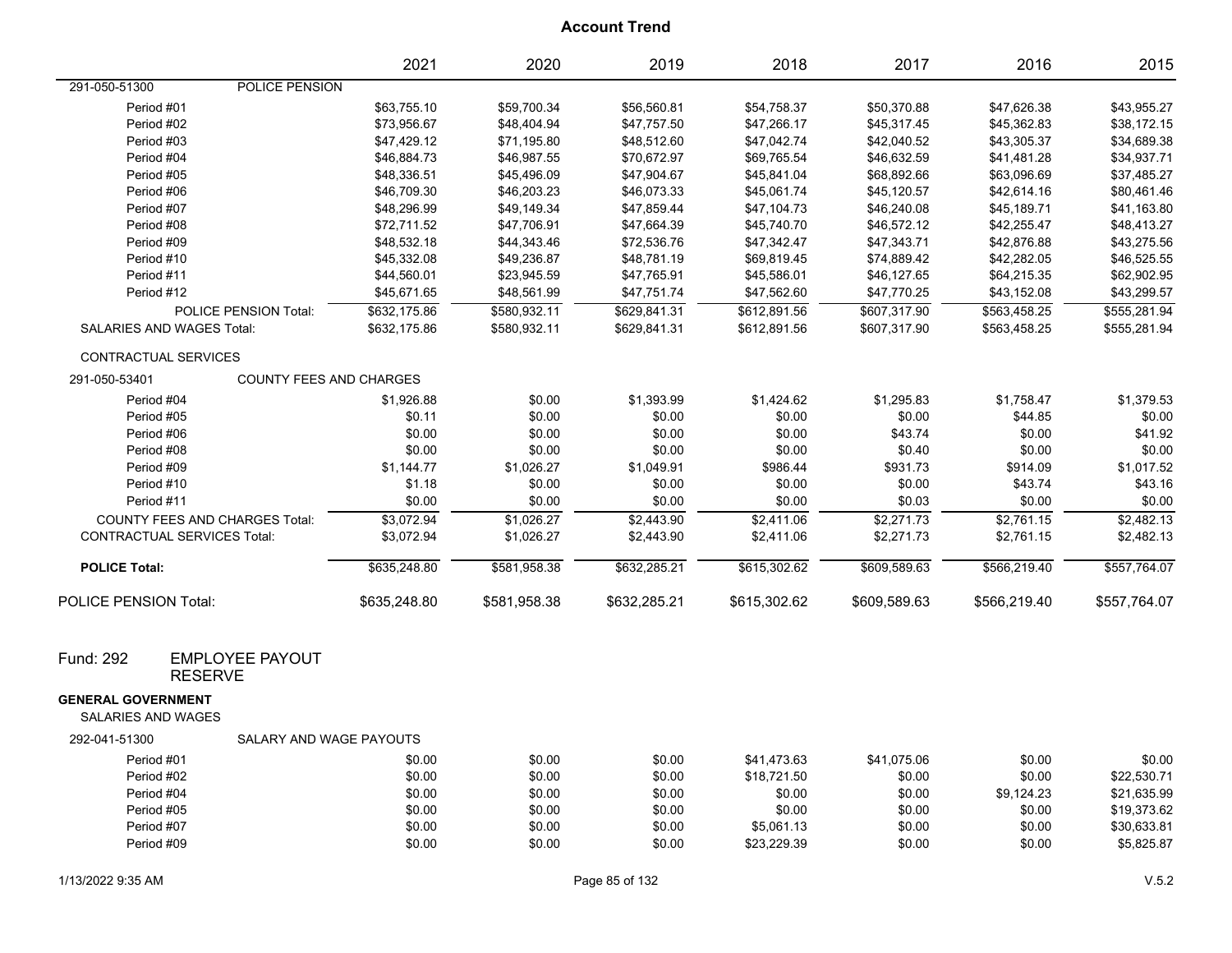|                                                   |                                       | 2021         | 2020         | 2019         | 2018         | 2017         | 2016         | 2015         |
|---------------------------------------------------|---------------------------------------|--------------|--------------|--------------|--------------|--------------|--------------|--------------|
| Period #10                                        |                                       | \$94,355.22  | \$0.00       | \$0.00       | \$0.00       | \$6,535.24   | \$0.00       | \$37,209.42  |
| Period #12                                        |                                       | \$0.00       | \$0.00       | \$0.00       | \$336.83     | \$0.00       | \$0.00       | \$0.00       |
|                                                   | <b>SALARY AND WAGE PAYOUTS Total:</b> | \$94,355.22  | \$0.00       | \$0.00       | \$88,822.48  | \$47,610.30  | \$9,124.23   | \$137,209.42 |
| SALARIES AND WAGES Total:                         |                                       | \$94,355.22  | \$0.00       | \$0.00       | \$88,822.48  | \$47,610.30  | \$9,124.23   | \$137,209.42 |
| <b>GENERAL GOVERNMENT Total:</b>                  |                                       | \$94,355.22  | \$0.00       | \$0.00       | \$88,822.48  | \$47,610.30  | \$9,124.23   | \$137,209.42 |
| <b>EMPLOYEE PAYOUT RESERVE Total:</b>             |                                       | \$94,355.22  | \$0.00       | \$0.00       | \$88,822.48  | \$47,610.30  | \$9,124.23   | \$137,209.42 |
| Fund: 310                                         | <b>PARK DEBT</b>                      |              |              |              |              |              |              |              |
| <b>GENERAL GOVERNMENT</b><br>CONTRACTUAL SERVICES |                                       |              |              |              |              |              |              |              |
| 310-041-53401                                     | <b>COUNTY FEES AND CHARGES</b>        |              |              |              |              |              |              |              |
| Period #04                                        |                                       | \$1,284.59   | \$6,978.61   | \$6,087.10   | \$6,315.80   | \$6,263.13   | \$8,499.29   | \$7,035.74   |
| Period #05                                        |                                       | \$0.08       | \$0.00       | \$0.00       | \$0.00       | \$0.00       | \$216.78     | \$0.00       |
| Period #06                                        |                                       | \$0.00       | \$0.00       | \$0.00       | \$0.00       | \$211.39     | \$0.00       | \$213.78     |
| Period #08                                        |                                       | \$0.00       | \$0.00       | \$0.00       | \$0.00       | \$1.96       | \$0.00       | \$0.00       |
| Period #09                                        |                                       | \$763.20     | \$4,481.41   | \$4,584.68   | \$4,373.34   | \$4,503.27   | \$4,418.12   | \$5,189.47   |
| Period #10                                        |                                       | \$0.78       | \$0.00       | \$0.00       | \$0.00       | \$0.00       | \$211.39     | \$220.14     |
| Period #11                                        |                                       | \$0.00       | \$0.00       | \$0.00       | \$0.00       | \$0.11       | \$0.00       | \$0.00       |
|                                                   | <b>COUNTY FEES AND CHARGES Total:</b> | \$2,048.65   | \$11,460.02  | \$10,671.78  | \$10,689.14  | \$10,979.86  | \$13,345.58  | \$12,659.13  |
| <b>CONTRACTUAL SERVICES Total:</b>                |                                       | \$2,048.65   | \$11,460.02  | \$10,671.78  | \$10,689.14  | \$10,979.86  | \$13,345.58  | \$12,659.13  |
| <b>DEBT</b>                                       |                                       |              |              |              |              |              |              |              |
| 310-041-56100                                     | <b>PRINCIPAL</b>                      |              |              |              |              |              |              |              |
| Period #10                                        |                                       | \$0.00       | \$0.00       | \$0.00       | \$0.00       | \$0.00       | \$670,000.00 | \$0.00       |
| Period #11                                        |                                       | \$160,000.00 | \$790,000.00 | \$760,000.00 | \$725,000.00 | \$700,000.00 | \$0.00       | \$660,000.00 |
|                                                   | <b>PRINCIPAL Total:</b>               | \$160,000.00 | \$790,000.00 | \$760,000.00 | \$725,000.00 | \$700.000.00 | \$670,000.00 | \$660,000.00 |
| 310-041-56200                                     | <b>INTEREST</b>                       |              |              |              |              |              |              |              |
| Period #05                                        |                                       | \$3,900.00   | \$21,675.00  | \$37,825.00  | \$53,231.25  | \$68,106.25  | \$81,506.25  | \$94,706.25  |
| Period #10                                        |                                       | \$0.00       | \$0.00       | \$0.00       | \$0.00       | \$0.00       | \$81,506.25  | \$0.00       |
| Period #11                                        |                                       | \$3,900.00   | \$21,675.00  | \$37,825.00  | \$53,231.25  | \$68,106.25  | \$0.00       | \$94,706.25  |
|                                                   | <b>INTEREST Total:</b>                | \$7,800.00   | \$43,350.00  | \$75,650.00  | \$106,462.50 | \$136,212.50 | \$163,012.50 | \$189,412.50 |
| <b>DEBT Total:</b>                                |                                       | \$167,800.00 | \$833,350.00 | \$835,650.00 | \$831,462.50 | \$836,212.50 | \$833,012.50 | \$849,412.50 |
| <b>GENERAL GOVERNMENT Total:</b>                  |                                       | \$169,848.65 | \$844,810.02 | \$846,321.78 | \$842,151.64 | \$847,192.36 | \$846,358.08 | \$862,071.63 |
| PARK DEBT Total:                                  |                                       | \$169,848.65 | \$844,810.02 | \$846,321.78 | \$842,151.64 | \$847,192.36 | \$846,358.08 | \$862,071.63 |

GENERAL BOND RETIREMENT Fund: 320

1/13/2022 9:35 AM Page 86 of 132 V.5.2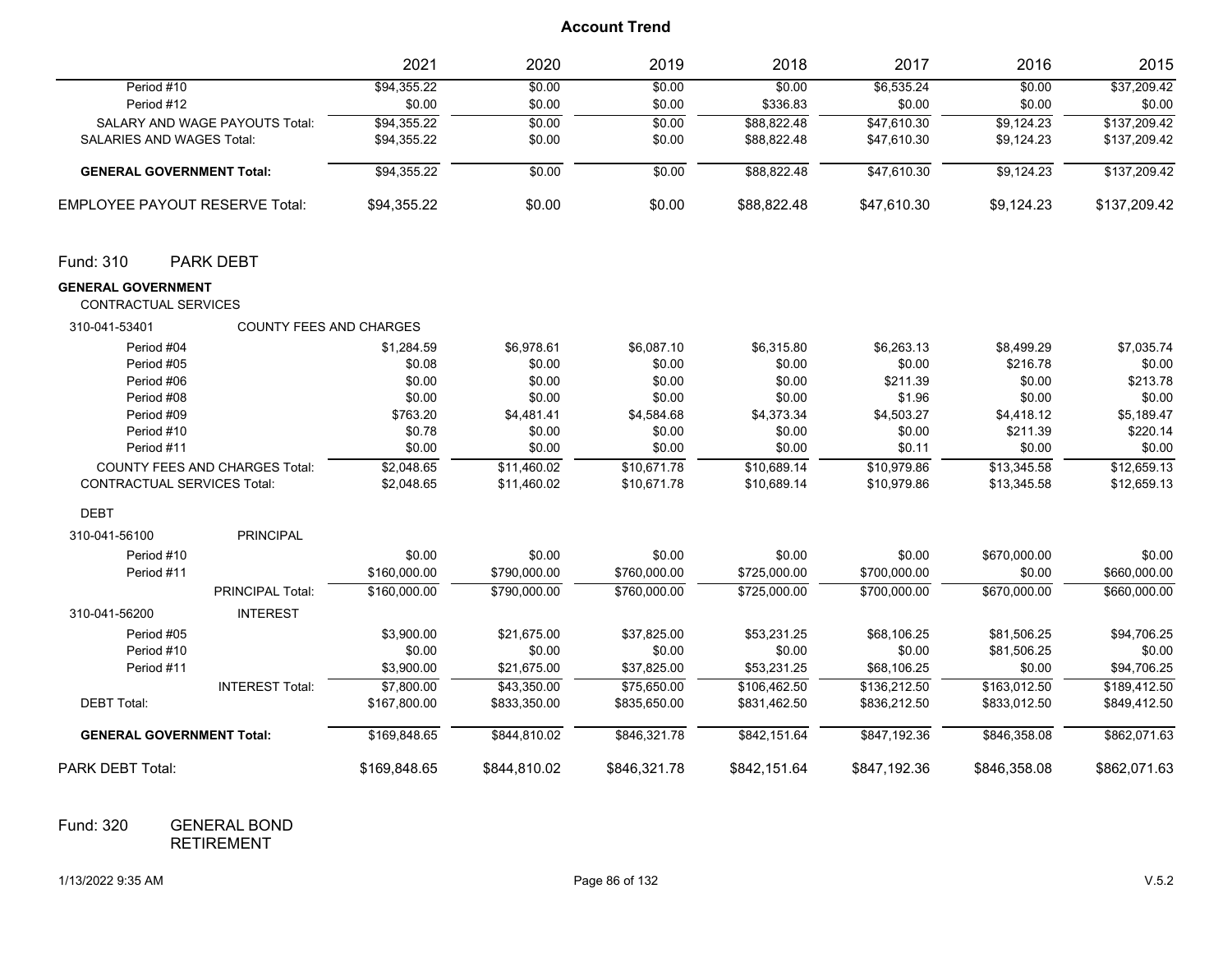|                                       |                            | 2021                           | 2020           | 2019         | 2018          | 2017         | 2016         | 2015         |
|---------------------------------------|----------------------------|--------------------------------|----------------|--------------|---------------|--------------|--------------|--------------|
| <b>GENERAL GOVERNMENT</b>             |                            |                                |                |              |               |              |              |              |
| <b>CONTRACTUAL SERVICES</b>           |                            |                                |                |              |               |              |              |              |
| 320-041-53900                         | MISC CONTRACTUAL           |                                |                |              |               |              |              |              |
| Period #11                            |                            | \$0.00                         | \$144,614.59   | \$0.00       | \$0.00        | \$0.00       | \$0.00       | \$0.00       |
|                                       | MISC CONTRACTUAL Total:    | \$0.00                         | \$144,614.59   | \$0.00       | \$0.00        | \$0.00       | \$0.00       | \$0.00       |
| <b>CONTRACTUAL SERVICES Total:</b>    |                            | \$0.00                         | \$144,614.59   | \$0.00       | \$0.00        | \$0.00       | \$0.00       | \$0.00       |
| <b>DEBT</b>                           |                            |                                |                |              |               |              |              |              |
| 320-041-56100                         | <b>PRINCIPAL</b>           |                                |                |              |               |              |              |              |
| Period #01                            |                            | \$118,989.93                   | \$117,353.41   | \$101,372.57 | \$83,289.24   | \$83,289.24  | \$68,174.91  | \$50,391.59  |
| Period #02                            |                            | \$0.00                         | \$60,152.40    | \$0.00       | \$0.00        | \$0.00       | \$0.00       | \$0.00       |
| Period #05                            |                            | \$0.00                         | \$0.00         | \$107,192.25 | \$0.00        | \$0.00       | \$0.00       | \$0.00       |
| Period #06                            |                            | \$118,989.93                   | \$0.00         | \$0.00       | \$101,372.57  | \$83,289.24  | \$71,560.06  | \$63,374.91  |
| Period #07                            |                            | \$0.00                         | \$0.00         | \$0.00       | \$0.00        | \$0.00       | \$59,154.97  | \$139,878.83 |
| Period #10                            |                            | \$0.00                         | \$0.00         | \$0.00       | \$0.00        | \$0.00       | \$485,000.00 | \$0.00       |
| Period #11                            |                            | \$765,000.00                   | \$7,678,000.00 | \$535,000.00 | \$505,000.00  | \$495,000.00 | \$0.00       | \$495,000.00 |
| Period #12                            |                            | \$0.00                         | (\$5,080.58)   | \$0.00       | (\$10,161.16) | \$0.00       | \$0.00       | \$0.00       |
|                                       | <b>PRINCIPAL Total:</b>    | \$1,002,979.86                 | \$7,850,425.23 | \$743,564.82 | \$679,500.65  | \$661,578.48 | \$683,889.94 | \$748,645.33 |
| 320-041-56200                         | <b>INTEREST</b>            |                                |                |              |               |              |              |              |
| Period #05                            |                            | \$112,902.32                   | \$20,683.75    | \$29,165.00  | \$36,767.50   | \$43,840.00  | \$49,812.50  | \$58,985.00  |
| Period #06                            |                            | \$0.00                         | \$0.00         | \$0.03       | \$0.00        | \$0.00       | \$0.00       | \$0.00       |
| Period #07                            |                            | \$0.00                         | \$0.00         | \$0.00       | \$0.00        | \$0.00       | \$6,395.03   | \$12,521.73  |
| Period #10                            |                            | \$0.00                         | \$0.00         | \$0.00       | \$0.00        | \$0.00       | \$49,812.50  | \$0.00       |
| Period #11                            |                            | \$109,129.30                   | \$128,150.31   | \$29,165.00  | \$36,767.50   | \$43,840.00  | \$0.00       | \$58,985.00  |
|                                       | <b>INTEREST Total:</b>     | \$222,031.62                   | \$148.834.06   | \$58.330.03  | \$73,535.00   | \$87.680.00  | \$106.020.03 | \$130,491.73 |
| <b>DEBT Total:</b>                    |                            | \$1,225,011.48                 | \$7,999,259.29 | \$801,894.85 | \$753,035.65  | \$749,258.48 | \$789,909.97 | \$879,137.06 |
| <b>GENERAL GOVERNMENT Total:</b>      |                            | \$1,225,011.48                 | \$8,143,873.88 | \$801,894.85 | \$753,035.65  | \$749,258.48 | \$789,909.97 | \$879,137.06 |
| <b>GENERAL BOND RETIREMENT Total:</b> |                            | \$1,225,011.48                 | \$8,143,873.88 | \$801,894.85 | \$753,035.65  | \$749,258.48 | \$789,909.97 | \$879,137.06 |
| Fund: 330                             | <b>S/A BOND RETIREMENT</b> |                                |                |              |               |              |              |              |
| <b>GENERAL GOVERNMENT</b>             |                            |                                |                |              |               |              |              |              |
| <b>CONTRACTUAL SERVICES</b>           |                            |                                |                |              |               |              |              |              |
| 330-041-53401                         |                            | <b>COUNTY FEES AND CHARGES</b> |                |              |               |              |              |              |

| Period #04                            | \$420.54   | \$669.80 | \$1,006.15 | \$372.20 | \$362.67 | \$516.34 | \$0.00   |
|---------------------------------------|------------|----------|------------|----------|----------|----------|----------|
| Period #09                            | \$1.078.95 | \$310.60 | \$239.55   | \$286.67 | \$264.15 | \$284.06 | \$245.96 |
| Period #10                            | (\$798.97) | \$0.00   | \$0.00     | \$0.00   | \$0.00   | \$0.00   | \$0.00   |
| <b>COUNTY FEES AND CHARGES Total:</b> | \$700.52   | \$980.40 | \$1.245.70 | \$658.87 | \$626.82 | \$800.40 | \$245.96 |
| <b>CONTRACTUAL SERVICES Total:</b>    | \$700.52   | \$980.40 | \$1.245.70 | \$658.87 | \$626.82 | \$800.40 | \$245.96 |

DEBT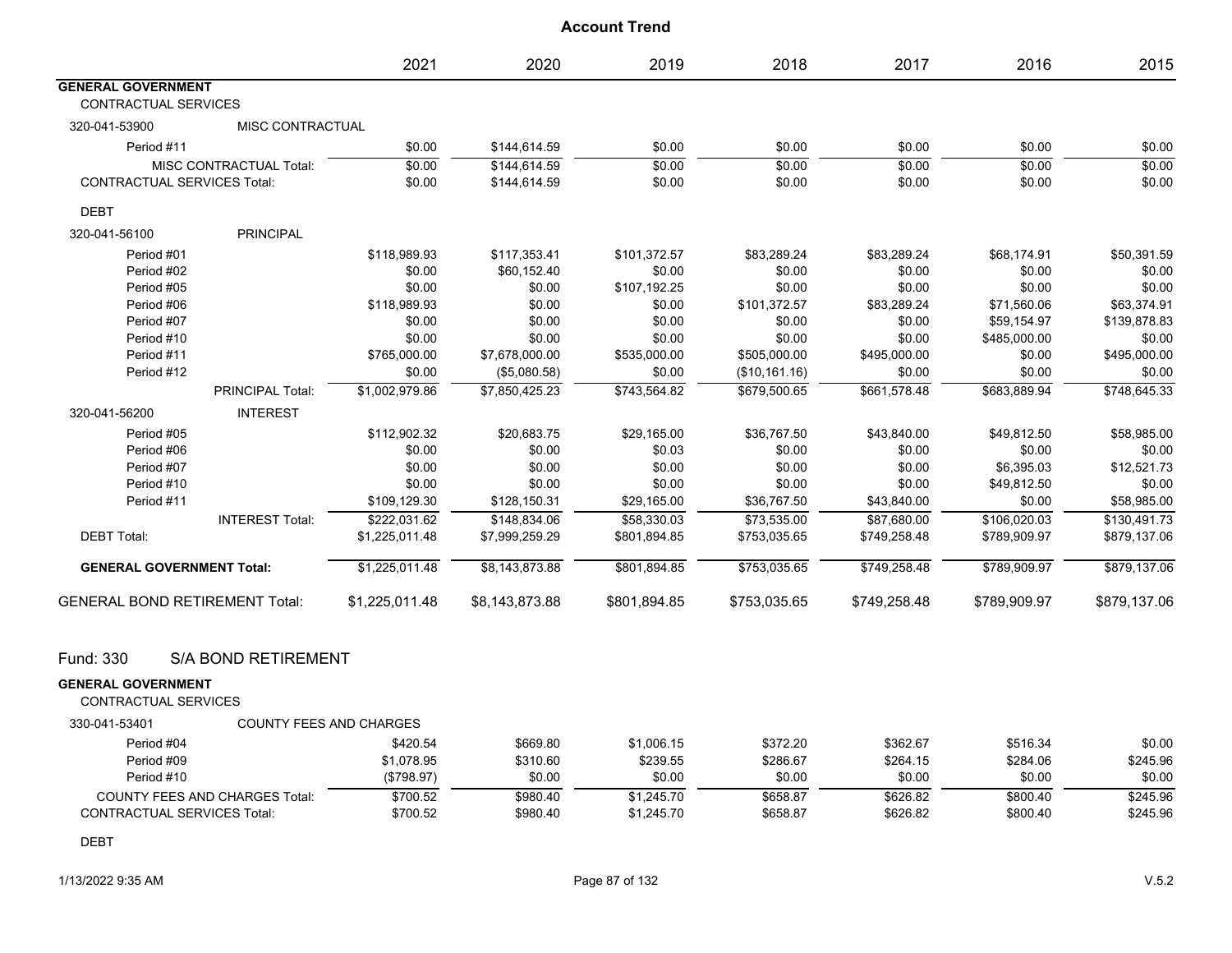|                                  |                         | 2021        | 2020        | 2019        | 2018        | 2017        | 2016        | 2015       |
|----------------------------------|-------------------------|-------------|-------------|-------------|-------------|-------------|-------------|------------|
| 330-041-56100                    | <b>PRINCIPAL</b>        |             |             |             |             |             |             |            |
| Period #10                       |                         | \$0.00      | \$0.00      | \$0.00      | \$0.00      | \$0.00      | \$15,000.00 | \$0.00     |
| Period #11                       |                         | \$15,000.00 | \$18,000.00 | \$15,000.00 | \$15,000.00 | \$15,000.00 | \$0.00      | \$3,000.00 |
| Period #12                       |                         | \$3,000.00  | \$0.00      | \$3,000.00  | \$3,000.00  | \$3,000.00  | \$3,000.00  | \$3,000.00 |
|                                  | <b>PRINCIPAL Total:</b> | \$18,000.00 | \$18,000.00 | \$18,000.00 | \$18,000.00 | \$18,000.00 | \$18,000.00 | \$6,000.00 |
| 330-041-56200                    | <b>INTEREST</b>         |             |             |             |             |             |             |            |
| Period #05                       |                         | \$1,572.50  | \$1,530.00  | \$1,912.50  | \$2,945.00  | \$3,402.50  | \$3,060.00  | \$953.00   |
| Period #06                       |                         | \$0.00      | \$0.00      | \$0.00      | \$0.00      | \$0.00      | \$800.00    | \$0.00     |
| Period #07                       |                         | \$0.00      | \$0.00      | \$575.00    | \$0.00      | \$0.00      | \$0.00      | \$0.00     |
| Period #08                       |                         | \$0.00      | \$500.00    | \$0.00      | \$0.00      | \$0.00      | \$0.00      | \$0.00     |
| Period #10                       |                         | \$0.00      | \$0.00      | \$0.00      | \$0.00      | \$0.00      | \$3,060.00  | \$0.00     |
| Period #11                       |                         | \$1,147.50  | \$2,030.00  | \$1,912.50  | \$2,295.00  | \$2,677.50  | \$0.00      | \$90.00    |
| Period #12                       |                         | \$425.00    | \$0.00      | \$575.00    | \$650.00    | \$725.00    | \$800.00    | \$863.00   |
|                                  | <b>INTEREST Total:</b>  | \$3,145.00  | \$4,060.00  | \$4,975.00  | \$5,890.00  | \$6,805.00  | \$7.720.00  | \$1,906.00 |
| <b>DEBT Total:</b>               |                         | \$21,145.00 | \$22,060.00 | \$22,975.00 | \$23,890.00 | \$24,805.00 | \$25,720.00 | \$7,906.00 |
| <b>GENERAL GOVERNMENT Total:</b> |                         | \$21,845.52 | \$23,040.40 | \$24,220.70 | \$24,548.87 | \$25,431.82 | \$26,520.40 | \$8,151.96 |
| S/A BOND RETIREMENT Total:       |                         | \$21,845.52 | \$23,040.40 | \$24,220.70 | \$24,548.87 | \$25,431.82 | \$26,520.40 | \$8,151.96 |

## Fund: 510 SEWER REVENUE

#### **PUBLIC WORKS**

SALARIES AND WAGES

| 510-060-51000 | SALARIES AND WAGES               |                |                |                |                |                |                |                |
|---------------|----------------------------------|----------------|----------------|----------------|----------------|----------------|----------------|----------------|
| Period #01    |                                  | \$123,097.42   | \$122,533.85   | \$117,473.20   | \$124,569.63   | \$114,562.66   | \$102,582.46   | \$174,424.97   |
| Period #02    |                                  | \$121,529.99   | \$114,889.89   | \$107,494.69   | \$110,204.92   | \$105,107.93   | \$106,249.58   | \$111,681.71   |
| Period #03    |                                  | \$148,560.12   | \$135,056.62   | \$123,319.31   | \$122,489.67   | \$120,581.58   | \$118,859.16   | \$130,667.96   |
| Period #04    |                                  | \$121,782.10   | \$114,927.24   | \$106,387.50   | \$122,564.62   | \$108,630.63   | \$111,656.49   | \$114,632.56   |
| Period #05    |                                  | \$118,986.16   | \$111,664.54   | \$130,385.76   | \$108,656.46   | \$112,844.55   | \$112,373.52   | \$111,735.91   |
| Period #06    |                                  | \$121,634.56   | \$115,860.67   | \$111,341.63   | \$165,456.87   | \$172,125.02   | \$111,203.25   | \$114,919.78   |
| Period #07    |                                  | \$180,508.35   | \$173.759.01   | \$111,539.36   | \$109.962.99   | \$114,355.61   | \$165,306.59   | \$171,039.17   |
| Period #08    |                                  | \$123,787.10   | \$113,756.79   | \$164,076.24   | \$107,940.86   | \$112,007.45   | \$108,761.85   | \$112,229.58   |
| Period #09    |                                  | \$126,276.42   | \$116,781.35   | \$109,422.24   | \$105,821.00   | \$114,601.77   | \$111,918.86   | \$131,776.64   |
| Period #10    |                                  | \$120,566.92   | \$112,037.18   | \$108,129.54   | \$102,435.27   | \$111,541.26   | \$108,747.38   | \$93,604.76    |
| Period #11    |                                  | \$125,012.43   | \$114,129.65   | \$108,036.87   | \$160,787.80   | \$113,733.28   | \$111.827.57   | \$105,261.53   |
| Period #12    |                                  | \$201,062.88   | \$180,035.72   | \$171,446.38   | \$102,341.79   | \$176,894.11   | \$172,217.85   | \$171,564.94   |
|               | <b>SALARIES AND WAGES Total:</b> | \$1,632,804.45 | \$1,525,432.51 | \$1,469,052.72 | \$1,443,231.88 | \$1,476,985.85 | \$1,441,704.56 | \$1,543,539.51 |
| 510-060-51100 | <b>OVERTIME</b>                  |                |                |                |                |                |                |                |
| Period #01    |                                  | \$0.00         | \$340.66       | \$896.47       | \$2.216.41     | \$541.91       | \$6,507.51     | \$534.83       |
| Period #02    |                                  | \$0.00         | \$178.02       | \$2,410.37     | \$1,183.21     | \$1,424.71     | \$163.42       | \$171.37       |
| Period #03    |                                  | \$0.00         | \$469.91       | \$318.20       | \$1,320.62     | \$299.08       | \$124.97       | \$471.83       |
| Period #04    |                                  | \$720.14       | \$902.13       | \$0.00         | \$422.88       | \$109.00       | (\$1,321.92)   | \$152.14       |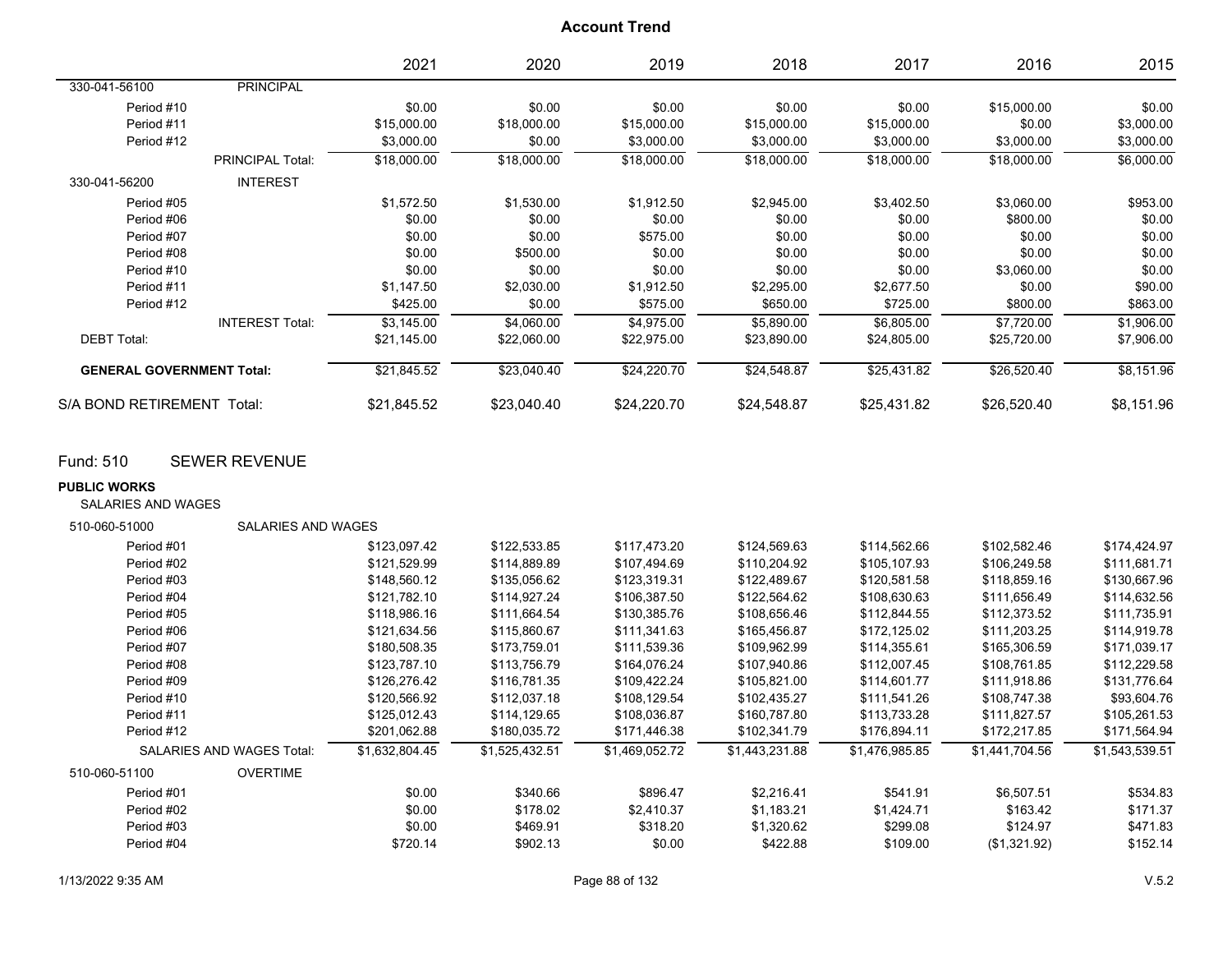|               |                                  | 2021         | 2020         | 2019         | 2018         | 2017          | 2016               | 2015         |
|---------------|----------------------------------|--------------|--------------|--------------|--------------|---------------|--------------------|--------------|
| Period #05    |                                  | \$1,025.97   | \$461.86     | \$1,217.94   | \$858.23     | \$24.52       | $($ \$3,671.84 $)$ | \$577.80     |
| Period #06    |                                  | \$174.46     | \$396.54     | \$1,297.18   | \$366.00     | \$1,248.28    | \$81.37            | \$984.05     |
| Period #07    |                                  | \$891.76     | \$625.66     | \$2,218.71   | \$449.97     | \$662.83      | \$346.52           | \$1,905.58   |
| Period #08    |                                  | \$22.88      | \$1,226.67   | \$1,512.29   | \$156.10     | \$1,307.59    | \$957.33           | \$385.18     |
| Period #09    |                                  | \$533.85     | \$47.22      | \$0.00       | \$458.55     | \$144.68      | \$339.70           | \$713.96     |
| Period #10    |                                  | \$114.88     | \$868.90     | \$420.60     | \$392.64     | \$586.61      | \$0.00             | \$404.33     |
| Period #11    |                                  | \$157.21     | \$789.10     | \$141.42     | \$1,773.15   | \$2,176.91    | \$274.73           | \$573.14     |
| Period #12    |                                  | \$644.82     | \$1,230.19   | \$171.02     | \$410.64     | \$832.12      | \$149.54           | \$1,016.77   |
|               | <b>OVERTIME Total:</b>           | \$4,285.97   | \$7,536.86   | \$10,604.20  | \$10,008.40  | \$9,358.24    | \$3,951.33         | \$7,890.98   |
| 510-060-51200 | <b>RETIREMENT PENSION</b>        |              |              |              |              |               |                    |              |
| Period #01    |                                  | \$18,555.34  | \$17,809.01  | \$15,158.34  | \$16,825.35  | \$17,932.89   | \$16,131.26        | \$19,363.02  |
| Period #02    |                                  | \$27,513.74  | \$18,521.06  | \$2,363.53   | \$19,009.08  | \$17,652.21   | \$16,719.13        | \$17,453.65  |
| Period #03    |                                  | \$18,755.54  | \$25,838.94  | \$16,829.66  | \$17,156.04  | \$16,357.96   | \$16,347.44        | \$17,081.14  |
| Period #04    |                                  | \$18,300.61  | \$17,427.75  | \$23,800.72  | \$25,986.62  | \$16,617.47   | \$16,352.51        | \$16,871.91  |
| Period #05    |                                  | \$18,920.06  | \$17,444.03  | \$17,233.33  | \$18,086.25  | (\$35,785.67) | (\$21,353.47)      | \$17,511.55  |
| Period #06    |                                  | \$18,295.28  | \$17,591.53  | \$33,158.00  | \$16,692.42  | \$78,471.01   | \$62,586.74        | \$25,435.38  |
| Period #07    |                                  | \$19,568.94  | \$18,631.31  | \$17,484.59  | \$17,256.94  | \$18,039.04   | \$17,890.77        | \$18,169.97  |
| Period #08    |                                  | \$27,337.19  | \$18,036.76  | \$18,051.81  | \$17,145.56  | \$17,629.68   | \$17,078.29        | \$17,775.26  |
| Period #09    |                                  | \$19,084.58  | \$25,627.39  | \$24,575.95  | \$16,852.15  | \$17,415.17   | \$16,872.60        | \$17,251.44  |
| Period #10    |                                  | \$19,148.03  | \$17,536.80  | \$16,710.11  | \$23,533.92  | \$26,475.05   | \$17,177.43        | \$17,862.95  |
| Period #11    |                                  | \$18,918.64  | \$17,203.77  | \$16,641.54  | \$16,615.83  | \$17,387.07   | \$24,348.29        | \$23,596.16  |
| Period #12    |                                  | \$20,830.06  | \$19,362.71  | \$17,923.17  | \$16,699.33  | \$18,684.92   | \$18,901.48        | \$18,202.21  |
|               | <b>RETIREMENT PENSION Total:</b> | \$245,228.01 | \$231,031.06 | \$219,930.75 | \$221,859.49 | \$226,876.80  | \$219,052.47       | \$226,574.64 |
| 510-060-51400 | CLOTHING ALLOWANCE               |              |              |              |              |               |                    |              |
| Period #01    |                                  | \$5,900.00   | \$5,600.00   | \$0.00       | \$0.00       | \$4,000.00    | \$4,000.00         | \$4,175.00   |
| Period #02    |                                  | \$0.00       | \$0.00       | \$0.00       | \$0.00       | \$0.00        | \$0.00             | \$350.00     |
| Period #03    |                                  | \$0.00       | \$0.00       | \$5,600.00   | \$5,600.00   | \$0.00        | \$0.00             | \$0.00       |
| Period #05    |                                  | \$0.00       | \$0.00       | \$0.00       | \$0.00       | \$0.00        | \$225.00           | \$0.00       |
| Period #06    |                                  | \$0.00       | \$0.00       | \$0.00       | \$0.00       | \$300.00      | \$0.00             | \$0.00       |
| Period #11    |                                  | \$600.00     | \$0.00       | \$0.00       | \$0.00       | \$0.00        | \$0.00             | \$0.00       |
| Period #12    |                                  | \$400.00     | \$0.00       | \$0.00       | \$0.00       | \$0.00        | \$0.00             | \$0.00       |
|               | CLOTHING ALLOWANCE Total:        | \$6,900.00   | \$5,600.00   | \$5,600.00   | \$5,600.00   | \$4,300.00    | \$4,225.00         | \$4,525.00   |
| 510-060-51500 | <b>HEALTH CARE</b>               |              |              |              |              |               |                    |              |
| Period #01    |                                  | \$28,842.09  | \$1,096.95   | \$2,238.80   | \$6,246.22   | \$25,446.28   | \$2,167.63         | \$7,546.17   |
| Period #02    |                                  | \$8,351.54   | \$38,051.57  | \$40,585.42  | \$28,658.18  | \$6,264.14    | \$25,308.31        | \$29,859.19  |
| Period #03    |                                  | \$2,408.39   | \$34,468.64  | \$14,021.05  | \$72,793.15  | \$15,019.42   | \$65,475.17        | \$15,194.28  |
| Period #04    |                                  | \$93,878.93  | \$27,143.16  | \$91,656.05  | \$34,860.15  | \$77,879.68   | \$27,913.71        | \$53,309.60  |
| Period #05    |                                  | \$28,658.86  | \$31,353.66  | \$31,316.26  | \$28,182.33  | \$2,654.59    | \$41,078.72        | \$9,154.86   |
| Period #06    |                                  | \$35,359.98  | \$52,198.86  | \$28,255.93  | \$5,014.11   | \$54,050.21   | \$32,425.10        | \$58,140.22  |
| Period #07    |                                  | \$21,860.93  | \$2,292.50   | \$33,073.29  | \$61,781.47  | \$2,154.59    | \$27,255.70        | \$33,330.93  |
| Period #08    |                                  | \$50,606.50  | \$36,678.02  | \$30,664.61  | \$4,746.37   | \$27,463.78   | \$35,520.81        | \$34,712.08  |
| Period #09    |                                  | \$40,690.74  | \$28,810.89  | \$28,643.18  | \$52,910.15  | \$82,245.77   | \$35,074.48        | \$28,148.12  |
| Period #10    |                                  | \$40,035.22  | \$32,309.77  | \$26,384.57  | \$28,383.96  | \$7,002.47    | \$38,374.48        | \$48,803.80  |
| Period #11    |                                  | \$33,868.81  | \$28,718.94  | \$30,901.79  | \$33,760.15  | \$65,533.62   | \$28,943.30        | \$26,406.59  |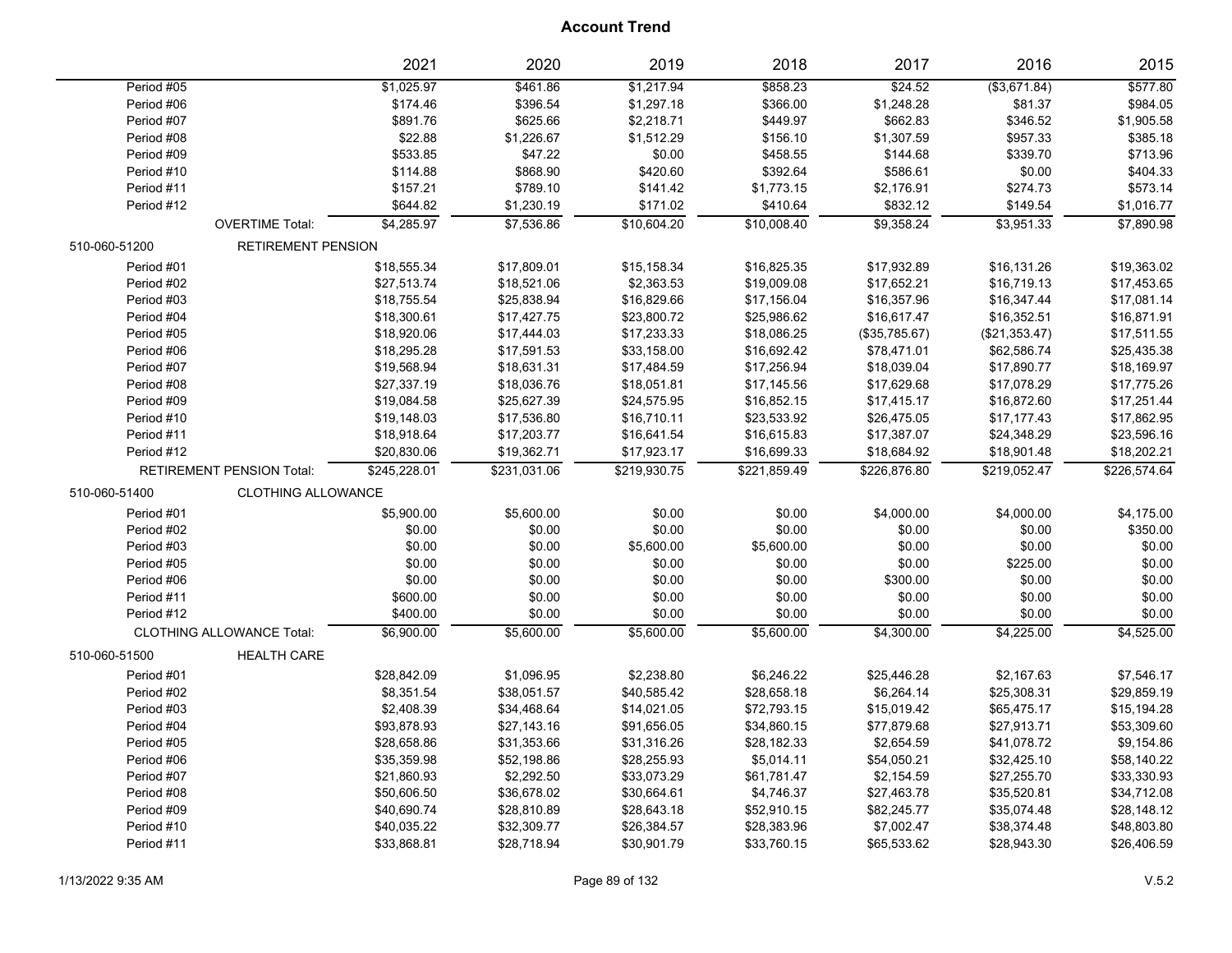|                           |                                      | 2021           | 2020           | 2019           | 2018           | 2017           | 2016           | 2015           |
|---------------------------|--------------------------------------|----------------|----------------|----------------|----------------|----------------|----------------|----------------|
| Period #12                |                                      | \$24,156.29    | \$65,547.97    | \$28,643.18    | \$32,168.87    | \$34,729.41    | \$31,868.89    | \$26,620.63    |
|                           | <b>HEALTH CARE Total:</b>            | \$408,718.28   | \$378,670.93   | \$386,384.13   | \$389,505.11   | \$400,443.96   | \$391,406.30   | \$371,226.47   |
| 510-060-51700             | <b>WORKERS' COMP</b>                 |                |                |                |                |                |                |                |
| Period #02                |                                      | (\$8,534.53)   | \$1,430.10     | \$0.00         | \$2,754.99     | \$5,370.12     | \$0.00         | \$17,325.82    |
| Period #03                |                                      | \$2,017.23     | \$0.00         | \$0.00         | \$5,509.98     | \$0.00         | \$18,538.65    | \$0.00         |
| Period #04                |                                      | \$2,017.23     | \$4,329.66     | \$0.00         | \$0.00         | \$2,964.09     | \$7,715.40     | \$0.00         |
| Period #05                |                                      | \$2,017.23     | \$2,164.83     | \$0.00         | \$2,754.99     | \$2,964.09     | \$0.00         | (\$7,446.36)   |
| Period #06                |                                      | \$0.00         | \$0.00         | \$0.00         | \$0.00         | \$5,928.18     | \$0.00         | \$0.00         |
| Period #07                |                                      | \$2,017.23     | \$2,164.83     | \$8,032.38     | \$0.00         | \$0.00         | \$0.00         | \$0.00         |
| Period #08                |                                      | \$2,017.23     | \$2,164.83     | \$0.00         | \$5,509.98     | \$0.00         | \$7,404.60     | \$0.00         |
| Period #09                |                                      | \$2,017.23     | \$4,329.66     | \$4,321.66     | \$2,754.99     | \$0.00         | \$0.00         | \$0.00         |
| Period #10                |                                      | \$1,837.23     | \$0.00         | \$2,160.83     | \$2,754.99     | \$2,964.09     | \$0.00         | \$0.00         |
| Period #11                |                                      | \$2,017.23     | \$2,164.83     | \$6,482.49     | \$2,754.99     | \$11,856.36    | \$2,964.09     | \$0.00         |
| Period #12                |                                      | \$3,619.11     | \$6,494.49     | \$2,164.83     | \$5,509.98     | \$2,964.10     | \$0.00         | \$0.00         |
|                           | <b>WORKERS' COMP Total:</b>          | \$11,042.42    | \$25,243.23    | \$23,162.19    | \$30,304.89    | \$35,011.03    | \$36,622.74    | \$9,879.46     |
| 510-060-51800             | <b>COMP TIME PAID</b>                |                |                |                |                |                |                |                |
| Period #05                |                                      | \$0.00         | \$138.38       | \$41.80        | \$0.00         | \$0.00         | \$0.00         | \$0.00         |
|                           | <b>COMP TIME PAID Total:</b>         | \$0.00         | \$138.38       | \$41.80        | \$0.00         | \$0.00         | \$0.00         | \$0.00         |
| SALARIES AND WAGES Total: |                                      | \$2,308,979.13 | \$2,173,652.97 | \$2,114,775.79 | \$2,100,509.77 | \$2,152,975.88 | \$2,096,962.40 | \$2,163,636.06 |
| <b>TRAVEL</b>             |                                      |                |                |                |                |                |                |                |
| 510-060-52100             | <b>TRAVEL</b>                        |                |                |                |                |                |                |                |
| Period #03                |                                      | \$0.00         | \$0.00         | \$0.00         | \$0.00         | \$0.00         | \$332.45       | \$0.00         |
|                           | <b>TRAVEL Total:</b>                 | \$0.00         | \$0.00         | \$0.00         | \$0.00         | \$0.00         | \$332.45       | \$0.00         |
| 510-060-52300             | TRAINING AND EDUCATION               |                |                |                |                |                |                |                |
| Period #03                |                                      | \$0.00         | \$0.00         | \$0.00         | \$0.00         | \$0.00         | \$40.00        | \$23.00        |
| Period #04                |                                      | \$0.00         | \$0.00         | \$0.00         | \$0.00         | \$0.00         | \$0.00         | \$40.00        |
| Period #05                |                                      | \$0.00         | \$0.00         | \$200.00       | \$0.00         | \$0.00         | \$0.00         | \$0.00         |
| Period #07                |                                      | \$0.00         | \$0.00         | \$0.00         | \$210.00       | \$0.00         | \$0.00         | \$280.00       |
| Period #09                |                                      | \$0.00         | \$0.00         | \$90.00        | \$0.00         | \$25.00        | \$0.00         | \$1,770.00     |
| Period #10                |                                      | \$0.00         | \$0.00         | \$0.00         | \$325.00       | \$425.00       | \$0.00         | \$0.00         |
| Period #11                |                                      | \$0.00         | \$0.00         | \$0.00         | \$450.00       | \$40.00        | \$0.00         | \$0.00         |
| Period #12                |                                      | \$0.00         | \$0.00         | \$0.00         | \$827.00       | \$0.00         | \$3,979.00     | \$0.00         |
|                           | <b>TRAINING AND EDUCATION Total:</b> | \$0.00         | \$0.00         | \$290.00       | \$1,812.00     | \$490.00       | \$4,019.00     | \$2,113.00     |
| <b>TRAVEL Total:</b>      |                                      | \$0.00         | \$0.00         | \$290.00       | \$1,812.00     | \$490.00       | \$4,351.45     | \$2,113.00     |
| CONTRACTUAL SERVICES      |                                      |                |                |                |                |                |                |                |
| 510-060-53100             | <b>UTILITIES</b>                     |                |                |                |                |                |                |                |
| Period #01                |                                      | \$6,937.06     | \$23,976.51    | \$3,680.48     | \$0.00         | \$0.00         | \$0.00         | \$0.00         |
| Period #02                |                                      | \$17,175.55    | \$4,835.82     | \$3,398.49     | \$24,808.71    | \$26,919.49    | \$46,123.88    | \$32,279.91    |
| Period #03                |                                      | \$48,988.90    | \$37,909.24    | \$32,193.67    | \$32,965.48    | \$28,608.32    | \$4,353.37     | \$28,254.01    |
| Period #04                |                                      | \$25,433.69    | \$25,859.57    | \$17,903.04    | \$24,111.04    | \$24,494.39    | \$18,684.70    | \$14,443.16    |
| Period #05                |                                      | \$8,409.35     | \$22,525.30    | \$22,468.11    | \$26,180.60    | \$31,774.16    | \$27,225.69    | \$23,308.75    |
| Period #06                |                                      | \$44,582.21    | \$28,215.13    | \$43,846.89    | \$4,678.51     | \$28,538.05    | \$8,196.53     | \$18,251.94    |
| 1/13/2022 9:35 AM         |                                      |                |                | Page 90 of 132 |                |                |                | V.5.2          |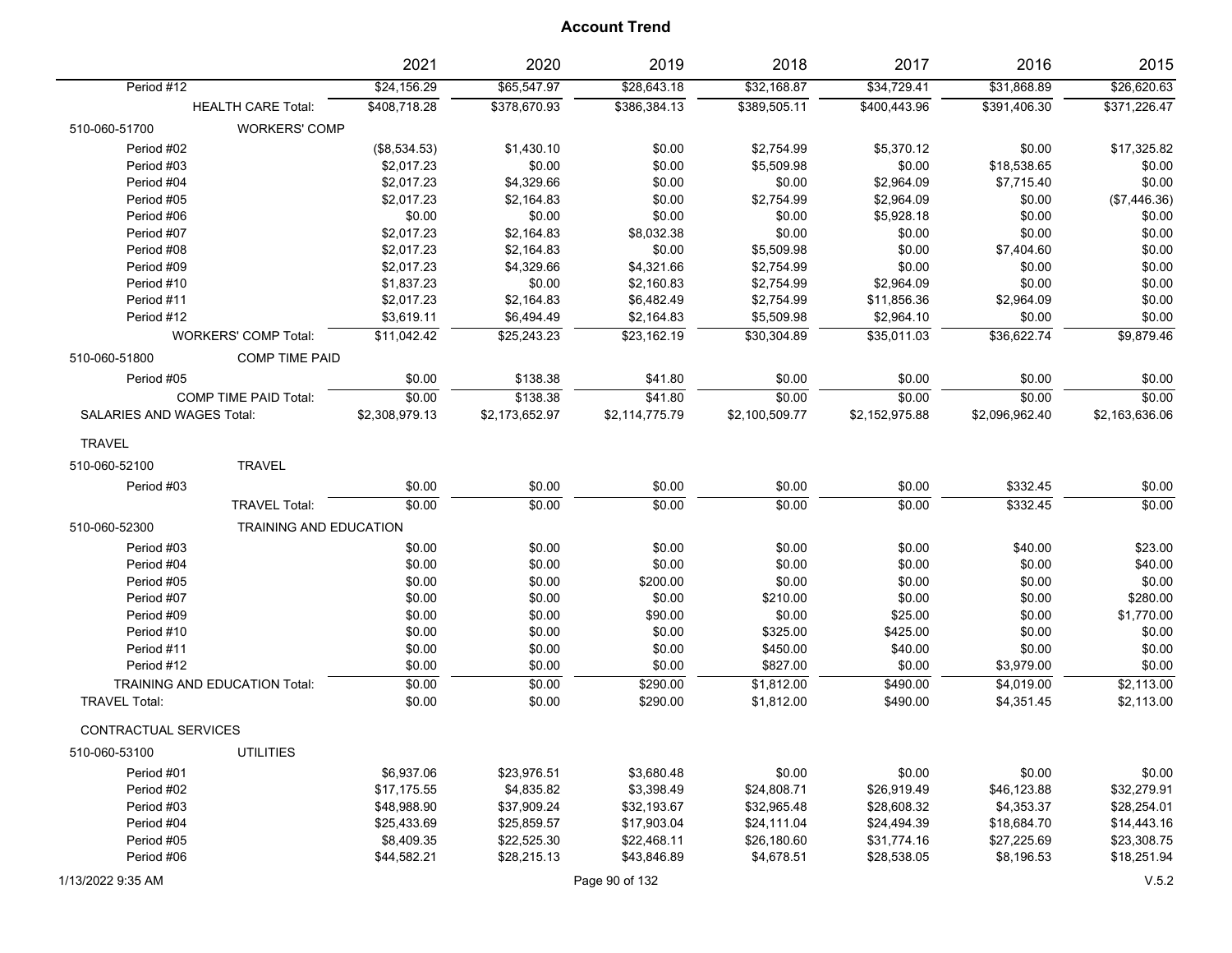|               |                                | 2021         | 2020         | 2019         | 2018         | 2017         | 2016         | 2015         |
|---------------|--------------------------------|--------------|--------------|--------------|--------------|--------------|--------------|--------------|
| Period #07    |                                | \$43,741.50  | \$20,858.21  | \$24,983.49  | \$57,427.07  | \$19,102.29  | \$37,198.02  | \$36,878.68  |
| Period #08    |                                | \$8,660.13   | \$18,938.18  | \$4,957.08   | \$2,673.49   | \$22,159.06  | \$7,208.61   | \$24,213.78  |
| Period #09    |                                | \$29,768.80  | \$18,704.88  | \$21,485.72  | \$21,615.14  | \$23,488.26  | \$14,377.21  | \$2,120.81   |
| Period #10    |                                | \$19,426.85  | \$21,340.04  | \$38,718.27  | \$21,098.91  | \$19,159.86  | \$52,032.69  | \$30,925.42  |
| Period #11    |                                | \$4,635.66   | \$4,973.95   | \$5,286.91   | \$19,925.53  | \$20,276.65  | \$5,193.10   | \$20,078.50  |
| Period #12    |                                | \$43,637.32  | \$38,908.40  | \$41,927.62  | \$52,198.47  | \$41,513.19  | \$38,265.22  | \$19,000.02  |
|               | UTILITIES Total:               | \$301,397.02 | \$267,045.23 | \$260,849.77 | \$287,682.95 | \$286,033.72 | \$258,859.02 | \$249,754.98 |
| 510-060-53200 | <b>COMMUNICATIONS</b>          |              |              |              |              |              |              |              |
| Period #01    |                                | \$520.84     | \$366.13     | \$309.62     | \$0.00       | \$0.00       | \$0.00       | \$0.00       |
| Period #02    |                                | \$946.80     | \$4,431.32   | \$80.04      | \$1,164.05   | \$1,161.11   | \$4,764.31   | \$1,507.61   |
| Period #03    |                                | \$4,494.60   | \$1,116.21   | \$4,689.47   | \$3,960.24   | \$3,638.33   | \$683.88     | \$3,898.70   |
| Period #04    |                                | \$858.26     | \$897.70     | \$1,487.27   | \$643.27     | \$62.77      | \$358.06     | \$777.79     |
| Period #05    |                                | \$4,159.76   | \$4,074.49   | \$4,102.40   | \$579.21     | \$1,438.00   | \$850.10     | \$542.95     |
| Period #06    |                                | \$818.29     | \$821.60     | \$447.50     | \$4,239.40   | \$4,391.89   | \$4,368.75   | \$4,819.37   |
| Period #07    |                                | \$736.42     | \$599.78     | \$1,166.02   | \$378.48     | \$238.28     | \$723.16     | \$1,230.79   |
| Period #08    |                                | \$4,307.63   | \$4,351.09   | \$4,071.99   | \$4,491.08   | \$1,100.83   | \$896.56     | \$1,132.39   |
| Period #09    |                                | \$921.14     | \$1,222.70   | \$682.20     | \$255.61     | \$3,920.60   | \$3,953.10   | \$3,587.45   |
| Period #10    |                                | \$1,391.17   | \$1,464.84   | \$1,130.20   | \$797.76     | \$543.32     | \$417.58     | \$794.85     |
| Period #11    |                                | \$385.52     | \$539.88     | \$1,044.30   | \$4,708.31   | \$1,358.43   | \$1,126.13   | \$4,063.69   |
| Period #12    |                                | \$5,037.75   | \$7,913.71   | \$4,181.73   | \$1,152.98   | \$4,316.58   | \$4,094.22   | \$1,202.55   |
|               | <b>COMMUNICATIONS Total:</b>   | \$24,578.18  | \$27,799.45  | \$23,392.74  | \$22,370.39  | \$22,170.14  | \$22,235.85  | \$23,558.14  |
| 510-060-53300 | <b>RENTS AND LEASES</b>        |              |              |              |              |              |              |              |
| Period #01    |                                | \$18.00      | \$0.00       | \$0.00       | \$0.00       | \$0.00       | \$0.00       | \$0.00       |
| Period #02    |                                | \$18.00      | \$0.00       | \$0.00       | \$102.28     | \$18.00      | \$9.00       | \$520.16     |
| Period #03    |                                | \$18.00      | \$49.50      | \$27.00      | \$45.30      | \$0.00       | \$18.00      | \$100.58     |
| Period #04    |                                | \$18.00      | \$9.00       | \$9.00       | \$140.35     | \$0.00       | \$0.00       | \$419.58     |
| Period #05    |                                | \$3,341.16   | \$18.00      | \$0.00       | \$0.00       | \$18.00      | \$1,319.10   | \$260.08     |
| Period #06    |                                | \$0.00       | \$0.00       | \$9.00       | \$241.56     | \$9.00       | \$9.00       | \$9.00       |
| Period #07    |                                | \$105.50     | \$0.00       | \$18.00      | \$76.43      | \$0.00       | \$9.00       | \$0.00       |
| Period #08    |                                | \$18.00      | \$0.00       | \$9.00       | \$130.92     | \$13.50      | \$9.00       | \$425.00     |
| Period #09    |                                | \$0.00       | \$236.00     | \$9.00       | \$292.70     | \$9.00       | \$384.00     | \$9.00       |
| Period #10    |                                | (\$69.50)    | \$36.00      | \$0.00       | \$83.31      | \$4.50       | \$18.00      | \$18.00      |
| Period #11    |                                | \$36.00      | \$18.00      | \$0.00       | \$59.94      | \$24.50      | \$29.00      | \$9.00       |
| Period #12    |                                | \$0.00       | \$18.00      | \$9.00       | \$37.97      | \$0.00       | \$9.00       | \$9.00       |
|               | <b>RENTS AND LEASES Total:</b> | \$3,503.16   | \$384.50     | \$90.00      | \$1,210.76   | \$96.50      | \$1,813.10   | \$1.779.40   |
| 510-060-53400 | PROFESSIONAL SERVICES          |              |              |              |              |              |              |              |
| Period #01    |                                | \$6,152.34   | \$177.89     | \$644.60     | \$69.91      | \$1,570.57   | \$110.88     | \$2,229.02   |
| Period #02    |                                | \$806.56     | \$2,672.56   | \$171.66     | \$641.01     | \$1,289.13   | \$4,248.28   | \$108.56     |
| Period #03    |                                | \$465.95     | \$3,153.95   | \$3,945.49   | \$1,176.07   | \$1,582.19   | \$5,489.14   | \$3,528.63   |
| Period #04    |                                | \$7,392.93   | \$2,272.12   | \$1,389.16   | \$2,593.83   | \$4,989.18   | \$3,551.05   | \$2,713.85   |
| Period #05    |                                | \$3,833.16   | \$622.96     | \$681.36     | \$785.47     | \$6,185.47   | \$964.22     | \$807.42     |
| Period #06    |                                | \$1,055.21   | \$2,266.62   | \$5,419.07   | \$72.11      | \$6,709.39   | \$3,750.90   | \$11,656.64  |
| Period #07    |                                | \$7,922.59   | \$5,910.81   | \$2,348.31   | \$6,830.10   | \$2,756.23   | \$4,684.62   | \$4,442.58   |
| Period #08    |                                | \$2,891.35   | \$2,308.62   | \$2,272.88   | \$3,065.16   | \$3,214.91   | \$2,871.46   | \$2,920.04   |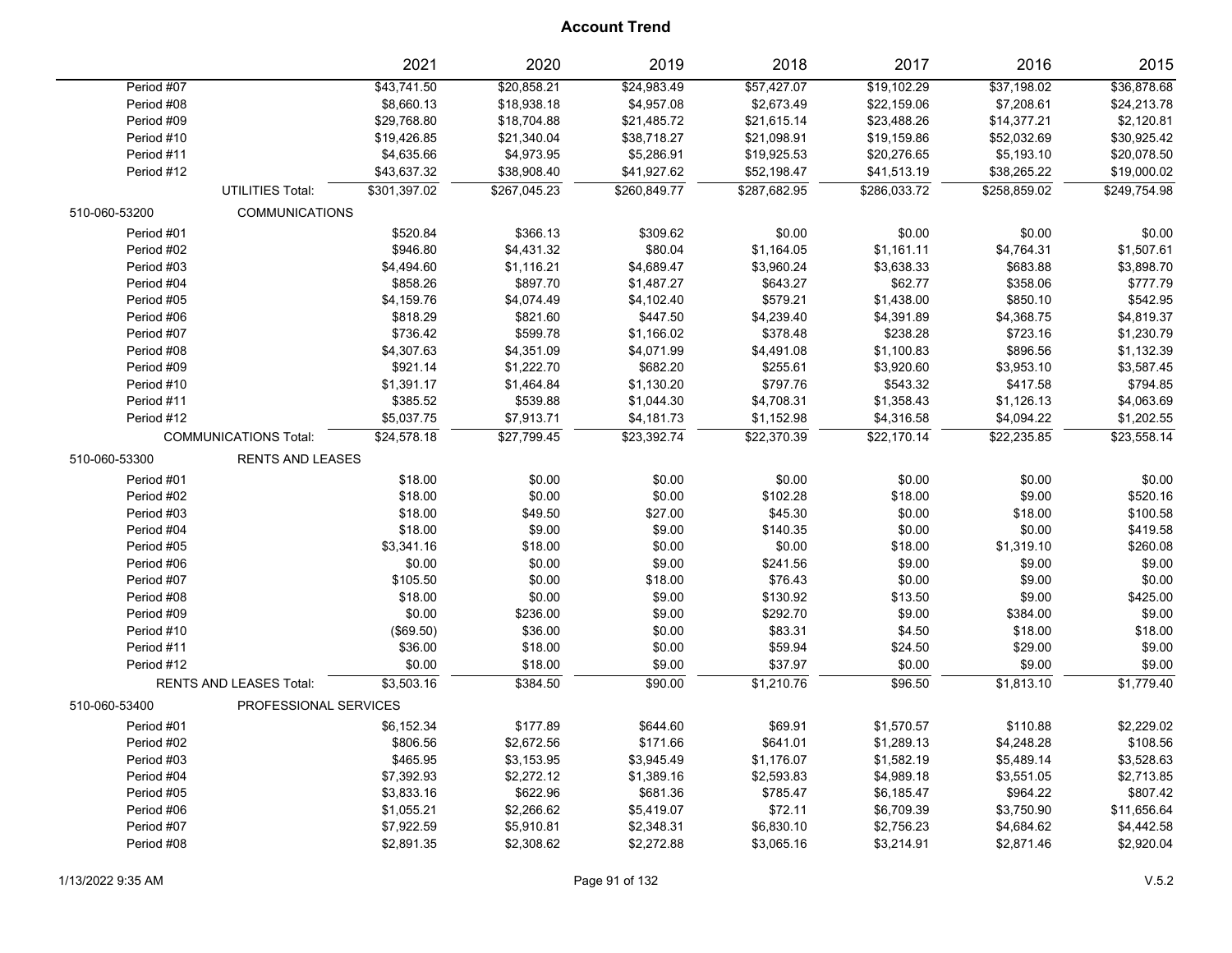|                                               | 2021                           | 2020         | 2019         | 2018         | 2017         | 2016         | 2015         |
|-----------------------------------------------|--------------------------------|--------------|--------------|--------------|--------------|--------------|--------------|
| Period #09                                    | \$5,886.88                     | \$558.53     | \$1,965.51   | \$2,344.44   | \$3,540.87   | \$1,056.95   | \$1,165.58   |
| Period #10                                    | \$4,786.03                     | \$9,103.69   | \$2,582.53   | \$2,181.95   | \$1,725.83   | \$2,953.41   | \$7,088.37   |
| Period #11                                    | \$786.65                       | \$401.08     | \$546.22     | \$647.44     | \$2,546.79   | \$169.40     | \$3,294.77   |
| Period #12                                    | \$6,062.64                     | \$5,148.91   | \$3,754.18   | \$5,313.33   | \$3,974.41   | \$6,073.21   | \$2,882.94   |
| PROFESSIONAL SERVICES Total:                  | \$48.042.29                    | \$34,597.74  | \$25,720.97  | \$25.720.82  | \$40,084.97  | \$35.923.52  | \$42.838.40  |
| 510-060-53401                                 | <b>COUNTY FEES AND CHARGES</b> |              |              |              |              |              |              |
| Period #04                                    | \$1,580.66                     | \$1,446.97   | \$783.37     | \$1,541.07   | \$747.33     | \$893.56     | \$1,390.76   |
| Period #09                                    | \$0.00                         | \$736.47     | \$886.87     | \$536.03     | \$623.62     | \$508.98     | \$467.44     |
| Period #10                                    | \$1,577.78                     | \$0.00       | \$0.00       | \$0.00       | \$0.00       | \$0.00       | \$0.00       |
| COUNTY FEES AND CHARGES Total:                | \$3,158.44                     | \$2,183.44   | \$1,670.24   | \$2,077.10   | \$1,370.95   | \$1,402.54   | \$1,858.20   |
| 510-060-53600<br><b>INSURANCE AND BONDING</b> |                                |              |              |              |              |              |              |
| Period #06                                    | \$0.00                         | \$0.00       | \$0.00       | \$0.00       | \$19,369.90  | \$0.00       | \$19,522.75  |
| Period #07                                    | \$0.00                         | \$21,212.52  | \$21,659.63  | \$0.00       | \$0.00       | \$19,414.66  | \$0.00       |
| Period #08                                    | \$23,327.03                    | \$0.00       | \$0.00       | \$21,088.36  | \$0.00       | \$0.00       | \$0.00       |
| INSURANCE AND BONDING Total:                  | \$23,327.03                    | \$21,212.52  | \$21,659.63  | \$21,088.36  | \$19,369.90  | \$19,414.66  | \$19,522.75  |
| 510-060-53700<br>PRINTING AND ADVERTISING     |                                |              |              |              |              |              |              |
| Period #02                                    | \$1,303.35                     | \$1,358.45   | \$0.00       | \$0.00       | \$0.00       | \$0.00       | \$0.00       |
| Period #03                                    | \$0.00                         | \$0.00       | \$0.00       | \$13.80      | \$0.00       | \$0.00       | \$55.45      |
| Period #04                                    | \$0.00                         | \$0.00       | \$0.00       | \$23.00      | \$0.00       | \$0.00       | \$0.00       |
| Period #05                                    | \$288.40                       | \$0.00       | \$214.85     | \$0.00       | \$0.00       | \$0.00       | \$0.00       |
| Period #06                                    | \$0.00                         | \$0.00       | \$0.00       | \$0.00       | \$1,325.97   | \$1,278.35   | \$0.00       |
| Period #07                                    | \$0.00                         | \$0.00       | \$647.42     | \$0.00       | \$46.00      | \$0.00       | \$0.00       |
| Period #08                                    | \$0.00                         | \$0.00       | \$1,188.00   | \$0.00       | \$0.00       | \$0.00       | \$43.02      |
| Period #09                                    | \$80.00                        | \$1,155.00   | \$0.00       | \$1,674.20   | \$930.00     | \$0.00       | \$902.50     |
| Period #11                                    | \$0.00                         | \$0.00       | \$0.00       | \$0.00       | \$0.00       | \$344.76     | \$0.00       |
| Period #12                                    | \$1,261.00                     | \$0.00       | \$0.00       | \$0.00       | \$0.00       | \$0.00       | \$0.00       |
| PRINTING AND ADVERTISING Total:               | \$2,932.75                     | \$2,513.45   | \$2.050.27   | \$1.711.00   | \$2,301.97   | \$1,623.11   | \$1.000.97   |
| MISC CONTRACTUAL<br>510-060-53900             |                                |              |              |              |              |              |              |
| Period #01                                    | \$13,909.76                    | \$5,473.04   | \$5,329.36   | \$0.00       | \$5,200.00   | \$5,200.00   | \$5,200.00   |
| Period #02                                    | \$5,259.99                     | \$6,851.01   | \$347.71     | \$5,140.99   | \$4,656.01   | \$10,512.57  | \$10,728.34  |
| Period #03                                    | \$11,598.46                    | \$6,021.81   | \$19,106.93  | \$15,347.98  | \$4,664.37   | \$5,304.34   | \$1,636.71   |
| Period #04                                    | \$5,112.65                     | \$5,010.58   | \$5,105.37   | \$548.80     | \$5,651.22   | \$613.52     | \$5,739.68   |
| Period #05                                    | \$620.16                       | \$4,995.02   | \$531.40     | \$3,619.37   | \$6,159.52   | \$8,936.80   | \$4,737.92   |
| Period #06                                    | \$15,701.85                    | \$4,969.72   | \$11,469.58  | \$10,172.78  | \$12,340.08  | \$530.78     | \$5,185.32   |
| Period #07                                    | \$12,748.02                    | \$8,137.42   | \$9,075.95   | \$781.30     | \$6,118.01   | \$5,072.05   | \$4,829.71   |
| Period #08                                    | \$5,126.62                     | \$13,608.21  | \$660.62     | \$13,367.39  | \$5,236.98   | \$10,891.26  | \$478.12     |
| Period #09                                    | \$2,040.10                     | \$4,948.12   | \$17,616.43  | \$12,209.86  | \$6,373.19   | \$6,102.92   | \$8,780.12   |
| Period #10                                    | \$12,147.66                    | \$4,701.93   | \$6,020.37   | \$5,109.09   | \$911.80     | \$4,713.18   | \$5,043.99   |
| Period #11                                    | \$983.58                       | \$6,190.91   | \$6,352.01   | \$11,684.16  | \$5,696.21   | \$5,570.76   | \$4,843.56   |
| Period #12                                    | \$9,929.10                     | \$5,659.41   | \$6,956.96   | \$4,654.35   | \$7,255.90   | \$4,816.72   | \$3,967.51   |
| <b>MISC CONTRACTUAL Total:</b>                | \$95.177.95                    | \$76.567.18  | \$88.572.69  | \$82.636.07  | \$70.263.29  | \$68.264.90  | \$61.170.98  |
| <b>CONTRACTUAL SERVICES Total:</b>            | \$502,116.82                   | \$432,303.51 | \$424,006.31 | \$444,497.45 | \$441,691.44 | \$409,536.70 | \$401,483.82 |

MATERIALS AND SUPPLIES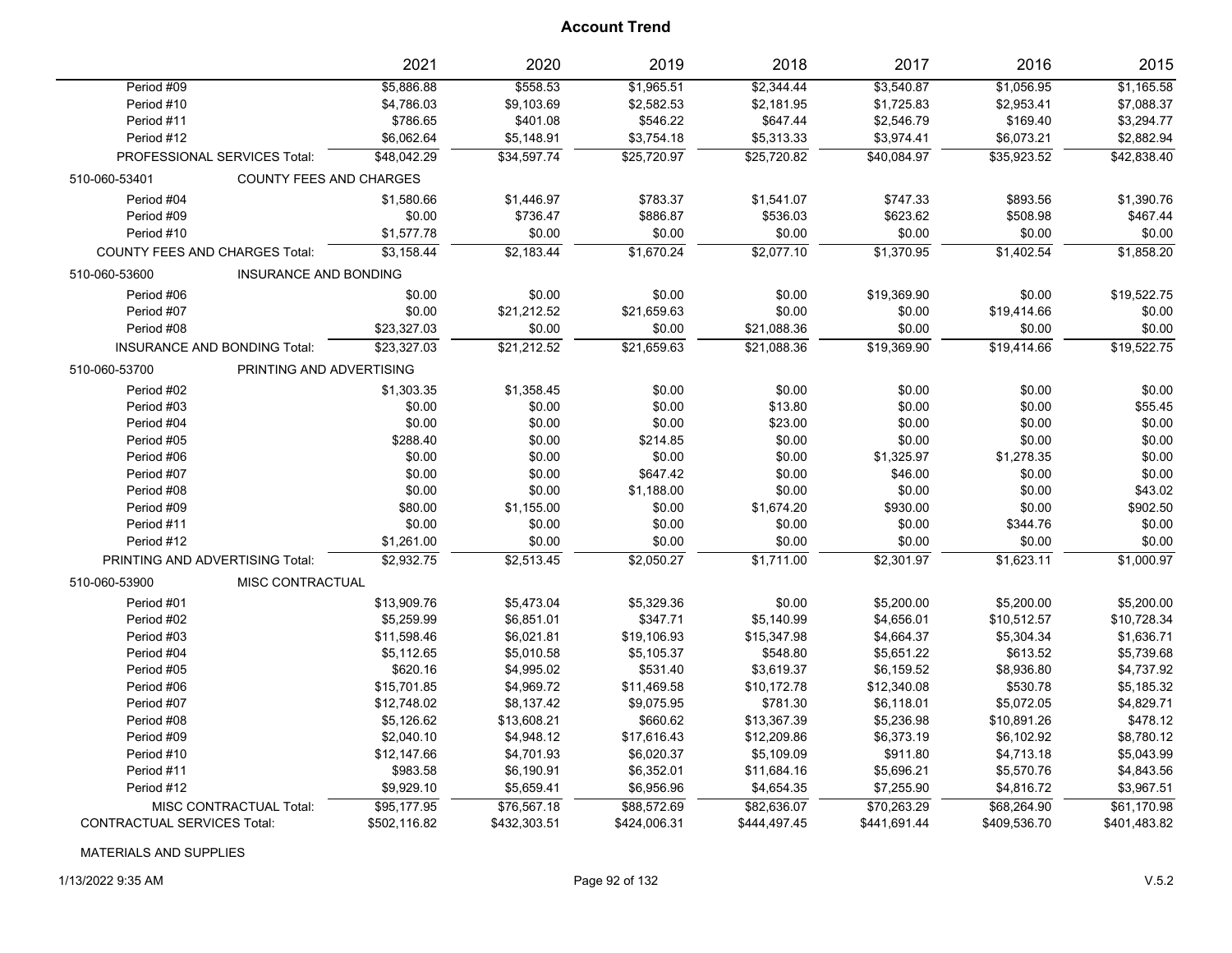|                                      |                                  | 2021         | 2020         | 2019         | 2018         | 2017         | 2016         | 2015         |
|--------------------------------------|----------------------------------|--------------|--------------|--------------|--------------|--------------|--------------|--------------|
| 510-060-54100                        | OFFICE SUPPLIES                  |              |              |              |              |              |              |              |
| Period #02                           |                                  | \$103.78     | \$0.00       | \$73.58      | \$0.00       | \$0.00       | \$0.00       | \$253.40     |
| Period #03                           |                                  | \$8.09       | \$137.30     | \$219.94     | \$384.59     | \$0.00       | \$0.00       | \$0.00       |
| Period #04                           |                                  | \$0.00       | \$6.19       | \$0.00       | \$0.00       | \$0.00       | \$0.00       | \$40.36      |
| Period #05                           |                                  | \$41.36      | \$70.98      | \$0.00       | \$0.00       | \$0.00       | \$229.67     | \$0.00       |
| Period #06                           |                                  | \$0.00       | \$0.00       | \$0.00       | \$0.00       | \$70.57      | \$0.00       | \$0.00       |
| Period #07                           |                                  | \$0.00       | \$0.00       | \$0.00       | \$0.00       | \$0.00       | \$0.00       | \$90.80      |
| Period #08                           |                                  | \$70.98      | \$78.42      | \$0.00       | \$0.00       | \$0.00       | \$0.00       | \$0.00       |
| Period #09                           |                                  | \$34.26      | \$0.00       | \$0.00       | \$0.00       | \$0.00       | \$0.00       | \$0.00       |
| Period #10                           |                                  | \$227.96     | \$233.10     | \$0.00       | \$361.39     | \$20.67      | \$0.00       | \$288.58     |
| Period #11                           |                                  | \$0.00       | \$317.39     | \$157.73     | \$0.00       | \$0.00       | \$0.00       | \$0.00       |
| Period #12                           |                                  | \$181.87     | \$71.91      | \$16.13      | \$0.00       | \$20.00      | \$255.37     | \$0.00       |
|                                      | <b>OFFICE SUPPLIES Total:</b>    | \$668.30     | \$915.29     | \$467.38     | \$745.98     | \$111.24     | \$485.04     | \$673.14     |
| 510-060-54200                        | <b>OPERATING SUPPLIES</b>        |              |              |              |              |              |              |              |
| Period #01                           |                                  | \$13,763.41  | \$2,635.69   | \$3,941.24   | \$0.00       | \$0.00       | \$0.00       | \$0.00       |
| Period #02                           |                                  | \$9,621.44   | \$11,235.29  | \$9,472.62   | \$4,051.49   | \$7,127.63   | \$8,122.94   | \$10,245.32  |
| Period #03                           |                                  | \$15,407.33  | \$18,989.28  | \$11,746.64  | \$27,923.42  | \$6,516.12   | \$9,360.31   | \$12,268.36  |
| Period #04                           |                                  | \$21,146.72  | \$23,313.29  | \$8,473.03   | \$8,654.92   | \$6,190.53   | \$5,380.70   | \$12,627.87  |
| Period #05                           |                                  | \$7,759.58   | \$9,274.96   | \$22,756.06  | \$3,161.62   | \$17,350.26  | \$16,923.27  | \$8,892.67   |
| Period #06                           |                                  | \$12,699.38  | \$12,159.53  | \$13,462.25  | \$20,602.32  | \$11,586.00  | \$15,388.01  | \$10,175.12  |
| Period #07                           |                                  | \$24,103.39  | \$14,290.04  | \$21,197.27  | \$5,535.48   | \$18,063.84  | \$15,150.94  | \$15,998.32  |
| Period #08                           |                                  | \$19,571.27  | \$18,862.34  | \$8,413.82   | \$21,269.75  | \$6,900.79   | \$11,179.96  | \$26,753.26  |
| Period #09                           |                                  | \$16,526.95  | \$8,627.03   | \$17,580.04  | \$20,029.48  | \$11,150.25  | \$10,066.19  | \$23,176.02  |
| Period #10                           |                                  | \$21,475.09  | \$21,049.78  | \$17,123.00  | \$7,608.64   | \$19,976.72  | \$9,947.12   | \$29,407.50  |
| Period #11                           |                                  | \$7,809.60   | \$11,638.09  | \$13,865.96  | \$12,742.36  | \$13,641.70  | \$8,476.30   | \$17,487.33  |
| Period #12                           |                                  | \$13,803.46  | \$10,515.97  | \$12,180.62  | \$10,353.64  | \$20,266.05  | \$28,802.54  | \$17,390.97  |
|                                      | <b>OPERATING SUPPLIES Total:</b> | \$183,687.62 | \$162,591.29 | \$160,212.55 | \$141,933.12 | \$138,769.89 | \$138,798.28 | \$184,422.74 |
| 510-060-54300                        | <b>REPAIRS AND MAINT</b>         |              |              |              |              |              |              |              |
| Period #01                           |                                  | \$1,646.72   | \$256.39     | \$1,577.83   | \$0.00       | \$0.00       | \$0.00       | \$0.00       |
| Period #02                           |                                  | \$2,814.34   | \$10,409.05  | \$0.00       | \$686.22     | \$3,103.36   | \$6,392.12   | \$6,232.78   |
| Period #03                           |                                  | \$5,989.70   | \$22,066.34  | \$8,050.71   | \$14,006.01  | \$918.92     | \$3,799.48   | \$1,930.41   |
| Period #04                           |                                  | \$8,466.81   | \$3,592.19   | \$8,953.63   | \$7,624.91   | \$1,676.70   | \$783.28     | \$4,707.27   |
| Period #05                           |                                  | \$5,882.42   | \$3,890.30   | \$3,219.89   | \$2,130.79   | \$5,960.15   | \$6,818.41   | \$2,245.82   |
| Period #06                           |                                  | \$1,546.50   | \$7,143.68   | \$3,029.42   | \$9,432.33   | \$4,452.73   | \$3,831.16   | \$5,118.43   |
| Period #07                           |                                  | \$4,984.69   | \$8,275.76   | \$19,331.36  | \$1,487.92   | \$18,933.57  | \$1,759.38   | \$6,898.21   |
| Period #08                           |                                  | \$15,277.99  | \$1,773.71   | \$12,857.98  | \$8,468.67   | \$1,874.61   | \$2,129.02   | \$30,202.51  |
| Period #09                           |                                  | \$7,667.77   | \$12,420.30  | \$6,158.19   | \$4,770.05   | \$20,167.84  | \$4,300.66   | \$9,435.54   |
| Period #10                           |                                  | \$8,261.93   | \$13,304.54  | \$7,585.68   | \$3,643.87   | \$11,590.47  | \$20,363.61  | \$3,333.60   |
| Period #11                           |                                  | \$4,642.49   | \$11,846.60  | \$18,149.04  | \$10,359.89  | \$10,339.76  | \$11,010.54  | \$8,946.69   |
| Period #12                           |                                  | \$5,153.37   | \$14,833.69  | \$23,724.55  | \$13,572.22  | \$8,836.29   | \$19,616.42  | \$9,264.41   |
|                                      | <b>REPAIRS AND MAINT Total:</b>  | \$72,334.73  | \$109,812.55 | \$112,638.28 | \$76,182.88  | \$87,854.40  | \$80,804.08  | \$88,315.67  |
| <b>MATERIALS AND SUPPLIES Total:</b> |                                  | \$256,690.65 | \$273,319.13 | \$273,318.21 | \$218,861.98 | \$226,735.53 | \$220,087.40 | \$273,411.55 |

CAPITAL OUTLAY

510-060-55200 OTHER MISC EQUIPMENT/IMPRMTS

1/13/2022 9:35 AM Page 93 of 132 V.5.2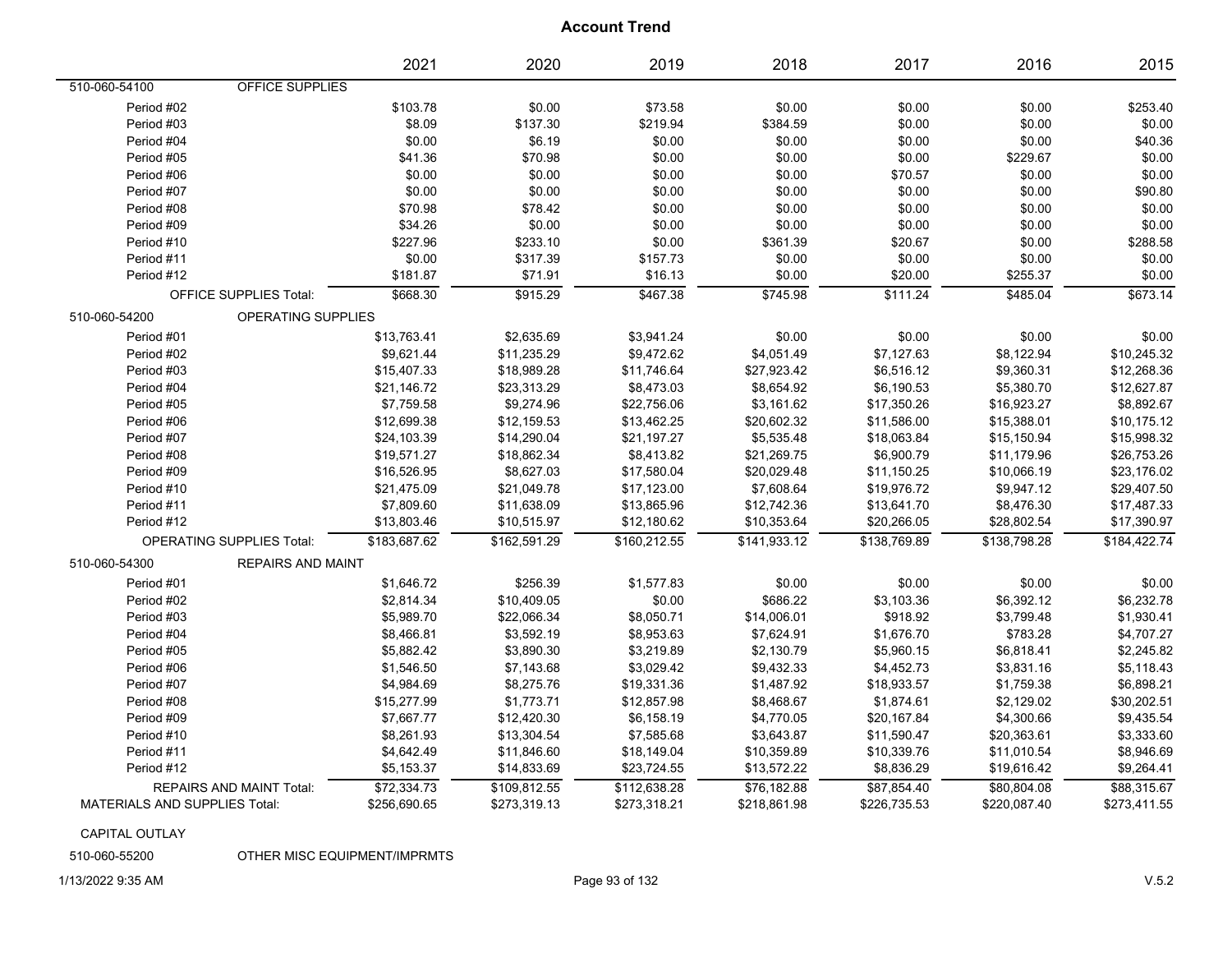|                                   |                       | 2021           | 2020           | 2019           | 2018           | 2017           | 2016           | 2015           |
|-----------------------------------|-----------------------|----------------|----------------|----------------|----------------|----------------|----------------|----------------|
| Period #02                        |                       | \$10,200.00    | \$0.00         | \$0.00         | \$0.00         | \$0.00         | \$0.00         | \$0.00         |
| Period #05                        |                       | \$0.00         | \$0.00         | \$0.00         | \$0.00         | \$0.00         | \$39,932.00    | \$0.00         |
| Period #07                        |                       | \$8,262.47     | \$9,762.87     | \$0.00         | \$0.00         | \$0.00         | \$15,000.00    | \$59,000.00    |
| Period #08                        |                       | \$0.00         | \$6,901.61     | \$10,000.00    | \$1,500.00     | \$8,497.65     | \$0.00         | \$28,805.00    |
| Period #09                        |                       | \$2,040.00     | \$0.00         | \$0.00         | \$0.00         | \$0.00         | \$61,192.43    | \$0.00         |
| Period #10                        |                       | \$7,792.17     | \$7,154.93     | \$0.00         | \$0.00         | \$0.00         | \$24,600.00    | \$0.00         |
| Period #11                        |                       | \$0.00         | \$0.00         | \$6,324.13     | \$0.00         | \$0.00         | \$0.00         | \$0.00         |
| Period #12                        |                       | \$10,162.12    | \$4,080.00     | \$0.00         | \$0.00         | \$21,700.00    | \$899.30       | \$10,103.00    |
| OTHER MISC EQUIPMENT/IMPRMTS Tota |                       | \$38,456.76    | \$27,899.41    | \$16,324.13    | \$1,500.00     | \$30,197.65    | \$141,623.73   | \$97,908.00    |
| <b>CAPITAL OUTLAY Total:</b>      |                       | \$38,456.76    | \$27,899.41    | \$16,324.13    | \$1,500.00     | \$30,197.65    | \$141,623.73   | \$97,908.00    |
| <b>DEBT</b>                       |                       |                |                |                |                |                |                |                |
| 510-060-56100                     | <b>PRINCIPAL</b>      |                |                |                |                |                |                |                |
| Period #01                        |                       | \$5,080.58     | \$0.00         | \$0.00         | \$0.00         | \$0.00         | \$0.00         | \$0.00         |
| Period #05                        |                       | \$0.00         | \$0.00         | \$10,161.16    | \$0.00         | \$0.00         | \$0.00         | \$0.00         |
| Period #06                        |                       | \$5,080.58     | \$0.00         | \$0.00         | \$0.00         | \$0.00         | \$0.00         | \$0.00         |
| Period #12                        |                       | \$0.00         | \$5,080.58     | \$0.00         | \$10,161.16    | \$0.00         | \$0.00         | \$0.00         |
|                                   | PRINCIPAL Total:      | \$10,161.16    | \$5,080.58     | \$10,161.16    | \$10,161.16    | \$0.00         | \$0.00         | \$0.00         |
| <b>DEBT Total:</b>                |                       | \$10,161.16    | \$5,080.58     | \$10,161.16    | \$10,161.16    | \$0.00         | \$0.00         | \$0.00         |
| <b>TRANSFERS</b>                  |                       |                |                |                |                |                |                |                |
| 510-060-57300                     | <b>REFUNDS</b>        |                |                |                |                |                |                |                |
| Period #01                        |                       | \$0.00         | (\$70.14)      | \$0.00         | \$0.00         | \$0.00         | \$0.00         | \$0.00         |
| Period #02                        |                       | \$0.00         | \$70.14        | \$274.79       | \$85.50        | \$758.39       | \$78.59        | \$43.53        |
| Period #03                        |                       | \$0.00         | \$0.00         | \$0.00         | \$125.76       | \$42.84        | \$20.11        | \$9,157.50     |
| Period #04                        |                       | \$0.00         | \$0.00         | \$62.50        | \$152.35       | \$0.00         | \$345.49       | \$192.23       |
| Period #05                        |                       | \$0.00         | \$0.00         | \$0.00         | \$87.10        | \$95.30        | \$31.34        | \$153.54       |
| Period #06                        |                       | \$0.00         | (\$619.84)     | \$31.80        | \$13.14        | \$0.00         | \$0.00         | \$9.80         |
| Period #07                        |                       | (\$24.30)      | \$619.84       | \$239.06       | \$1,117.97     | \$523.12       | \$500.31       | \$205.26       |
| Period #08                        |                       | \$7.64         | (\$260.21)     | \$0.00         | \$22.60        | \$604.85       | \$385.19       | \$0.00         |
| Period #09                        |                       | \$16.66        | \$1.00         | \$0.00         | \$302.86       | \$199.20       | \$0.00         | \$8,640.63     |
| Period #10                        |                       | \$0.00         | \$76.41        | (\$62.50)      | \$249.00       | \$2,305.24     | \$254.72       | \$182.00       |
| Period #11                        |                       | \$0.00         | \$153.25       | \$62.50        | \$85.06        | \$39.38        | \$0.00         | \$743.87       |
| Period #12                        |                       | \$0.00         | \$29.55        | \$0.00         | \$61.19        | \$500.00       | \$0.00         | \$419.83       |
|                                   | <b>REFUNDS Total:</b> | \$0.00         | \$0.00         | \$608.15       | \$2,302.53     | \$5,068.32     | \$1,615.75     | \$19,748.19    |
| <b>TRANSFERS Total:</b>           |                       | \$0.00         | \$0.00         | \$608.15       | \$2,302.53     | \$5,068.32     | \$1,615.75     | \$19,748.19    |
| <b>PUBLIC WORKS Total:</b>        |                       | \$3,116,404.52 | \$2,912,255.60 | \$2,839,483.75 | \$2,779,644.89 | \$2,857,158.82 | \$2,874,177.43 | \$2,958,300.62 |
| <b>SEWER REVENUE Total:</b>       |                       | \$3,116,404.52 | \$2,912,255.60 | \$2,839,483.75 | \$2,779,644.89 | \$2,857,158.82 | \$2,874,177.43 | \$2,958,300.62 |

Fund: 512 WATER UTILITY

#### **SEWER IMPROVEMENT**

CAPITAL OUTLAY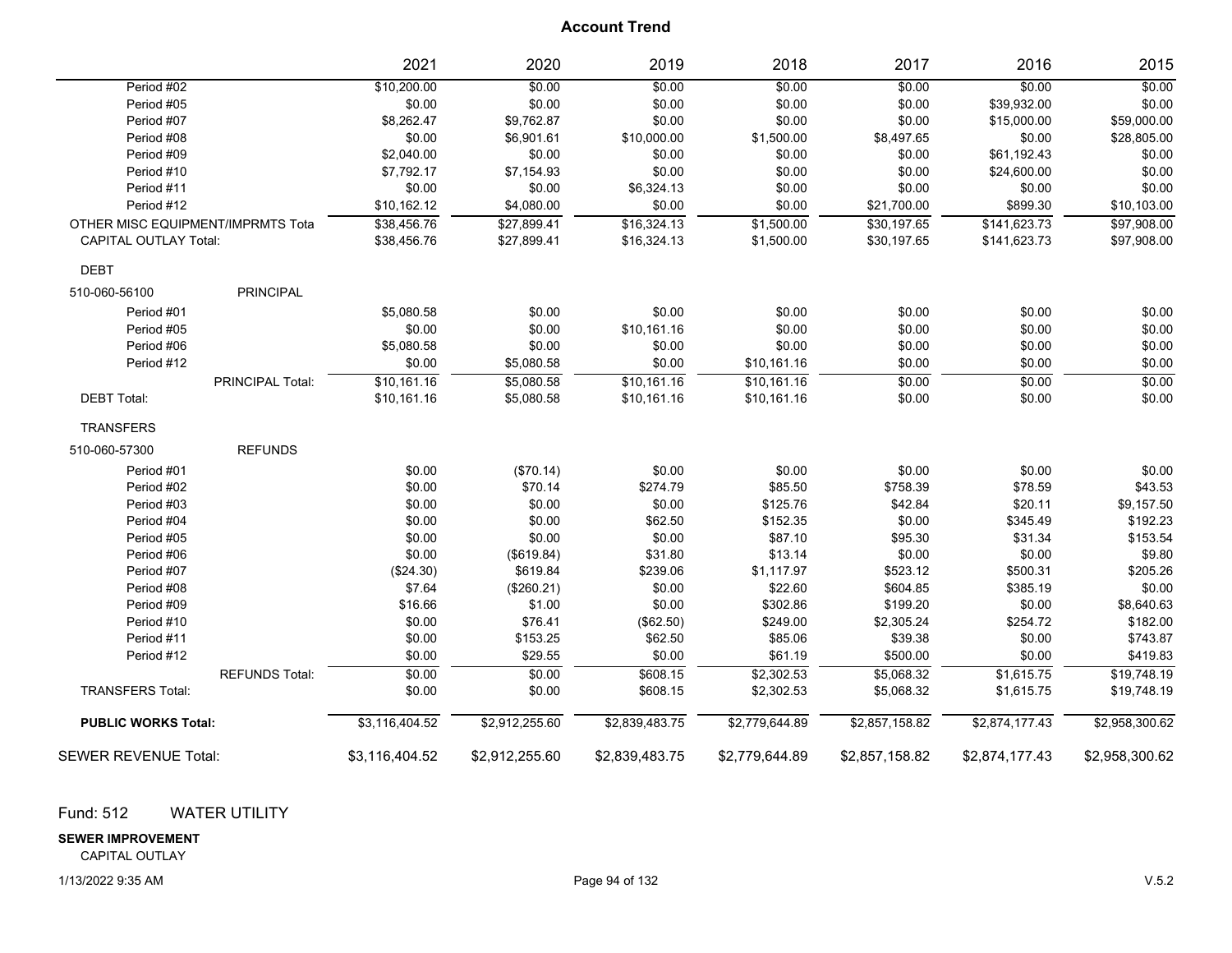|                                                  |                                 | 2021   | 2020          | 2019         | 2018         | 2017         | 2016         | 2015         |
|--------------------------------------------------|---------------------------------|--------|---------------|--------------|--------------|--------------|--------------|--------------|
| 512-065-55400                                    | <b>WATER IMPROVEMENT</b>        |        |               |              |              |              |              |              |
| Period #02                                       |                                 | \$0.00 | \$0.00        | \$0.00       | \$0.00       | \$0.00       | \$0.00       | \$34,155.73  |
| Period #04                                       |                                 | \$0.00 | \$0.00        | \$0.00       | \$0.00       | \$0.00       | \$0.00       | \$151,839.41 |
| Period #05                                       |                                 | \$0.00 | \$0.00        | \$0.00       | \$0.00       | \$224,811.74 | \$0.00       | \$9,250.00   |
| Period #06                                       |                                 | \$0.00 | \$120,000.00  | \$0.00       | \$0.00       | \$0.00       | \$0.00       | \$19,004.86  |
| Period #07                                       |                                 | \$0.00 | \$0.00        | \$0.00       | \$0.00       | \$121,728.26 | \$0.00       | \$0.00       |
| Period #08                                       |                                 | \$0.00 | \$0.00        | \$0.00       | \$0.00       | \$0.00       | \$10,000.00  | \$0.00       |
| Period #10                                       |                                 | \$0.00 | (\$15,000.00) | \$0.00       | \$0.00       | \$0.00       | \$0.00       | \$0.00       |
|                                                  | <b>WATER IMPROVEMENT Total:</b> | \$0.00 | \$105,000.00  | \$0.00       | \$0.00       | \$346,540.00 | \$10,000.00  | \$214,250.00 |
| <b>CAPITAL OUTLAY Total:</b>                     |                                 | \$0.00 | \$105,000.00  | \$0.00       | \$0.00       | \$346,540.00 | \$10,000.00  | \$214,250.00 |
| <b>SEWER IMPROVEMENT Total:</b>                  |                                 | \$0.00 | \$105,000.00  | \$0.00       | \$0.00       | \$346.540.00 | \$10,000.00  | \$214,250.00 |
| <b>WATER UTILITY Total:</b>                      |                                 | \$0.00 | \$105,000.00  | \$0.00       | \$0.00       | \$346,540.00 | \$10,000.00  | \$214,250.00 |
| <b>Fund: 514</b>                                 | <b>SEWER IMPROVEMENT</b>        |        |               |              |              |              |              |              |
| <b>SEWER IMPROVEMENT</b><br>CONTRACTUAL SERVICES |                                 |        |               |              |              |              |              |              |
| 514-065-53400                                    | PROFESSIONAL SERVICES           |        |               |              |              |              |              |              |
| Period #05                                       |                                 | \$0.00 | \$0.00        | \$0.00       | \$0.00       | \$0.00       | \$91,757.56  | \$0.00       |
| PROFESSIONAL SERVICES Total:                     |                                 | \$0.00 | \$0.00        | \$0.00       | \$0.00       | \$0.00       | \$91,757.56  | \$0.00       |
| <b>CONTRACTUAL SERVICES Total:</b>               |                                 | \$0.00 | \$0.00        | \$0.00       | \$0.00       | \$0.00       | \$91,757.56  | \$0.00       |
| <b>CAPITAL OUTLAY</b>                            |                                 |        |               |              |              |              |              |              |
| 514-065-55600                                    | SEWER IMPROVEMENT               |        |               |              |              |              |              |              |
| Period #02                                       |                                 | \$0.00 | \$0.00        | \$0.00       | \$0.00       | \$0.00       | \$0.00       | \$37,162.29  |
| Period #03                                       |                                 | \$0.00 | \$0.00        | \$0.00       | \$0.00       | \$0.00       | \$56,409.71  | \$0.00       |
| Period #04                                       |                                 | \$0.00 | \$0.00        | \$2,280.25   | \$0.00       | \$0.00       | \$0.00       | \$6,702.18   |
| Period #05                                       |                                 | \$0.00 | \$0.00        | \$0.00       | \$0.00       | \$62,203.00  | \$0.00       | \$0.00       |
| Period #06                                       |                                 | \$0.00 | \$100,000.00  | \$83,670.78  | \$0.00       | \$0.00       | \$90,000.00  | \$145,838.10 |
| Period #07                                       |                                 | \$0.00 | \$0.00        | \$133,180.24 | \$120,000.00 | \$57,797.00  | \$0.00       | \$0.00       |
| Period #08                                       |                                 | \$0.00 | \$0.00        | \$143,665.37 | \$0.00       | \$0.00       | \$400,000.00 | \$130,483.35 |
| Period #09                                       |                                 | \$0.00 | \$0.00        | \$82,288.76  | \$0.00       | \$0.00       | \$0.00       | \$0.00       |
| Period #10                                       |                                 | \$0.00 | \$0.00        | \$115,541.64 | \$0.00       | \$0.00       | \$0.00       | \$265,724.41 |
| Period #11                                       |                                 | \$0.00 | \$0.00        | \$22,674.34  | \$0.00       | \$0.00       | \$0.00       | \$62,603.54  |
| Period #12                                       |                                 | \$0.00 | \$0.00        | \$64,557.90  | \$0.00       | \$0.00       | \$50,000.00  | \$0.00       |
|                                                  | <b>SEWER IMPROVEMENT Total:</b> | \$0.00 | \$100.000.00  | \$647.859.28 | \$120,000.00 | \$120.000.00 | \$596.409.71 | \$648.513.87 |
| 514-065-55601                                    | STORM SEWER IMPROVEMENTS        |        |               |              |              |              |              |              |
| Period #05                                       |                                 | \$0.00 | \$0.00        | \$0.00       | \$0.00       | \$40,000.00  | \$0.00       | \$12,458.00  |
| Period #06                                       |                                 | \$0.00 | \$129,734.45  | \$0.00       | \$0.00       | \$0.00       | \$0.00       | \$0.00       |
| Period #07                                       |                                 | \$0.00 | \$5,723.13    | \$0.00       | \$0.00       | \$0.00       | \$0.00       | \$0.00       |
| Period #08                                       |                                 | \$0.00 | \$0.00        | \$0.00       | \$0.00       | \$10,000.00  | \$0.00       | \$0.00       |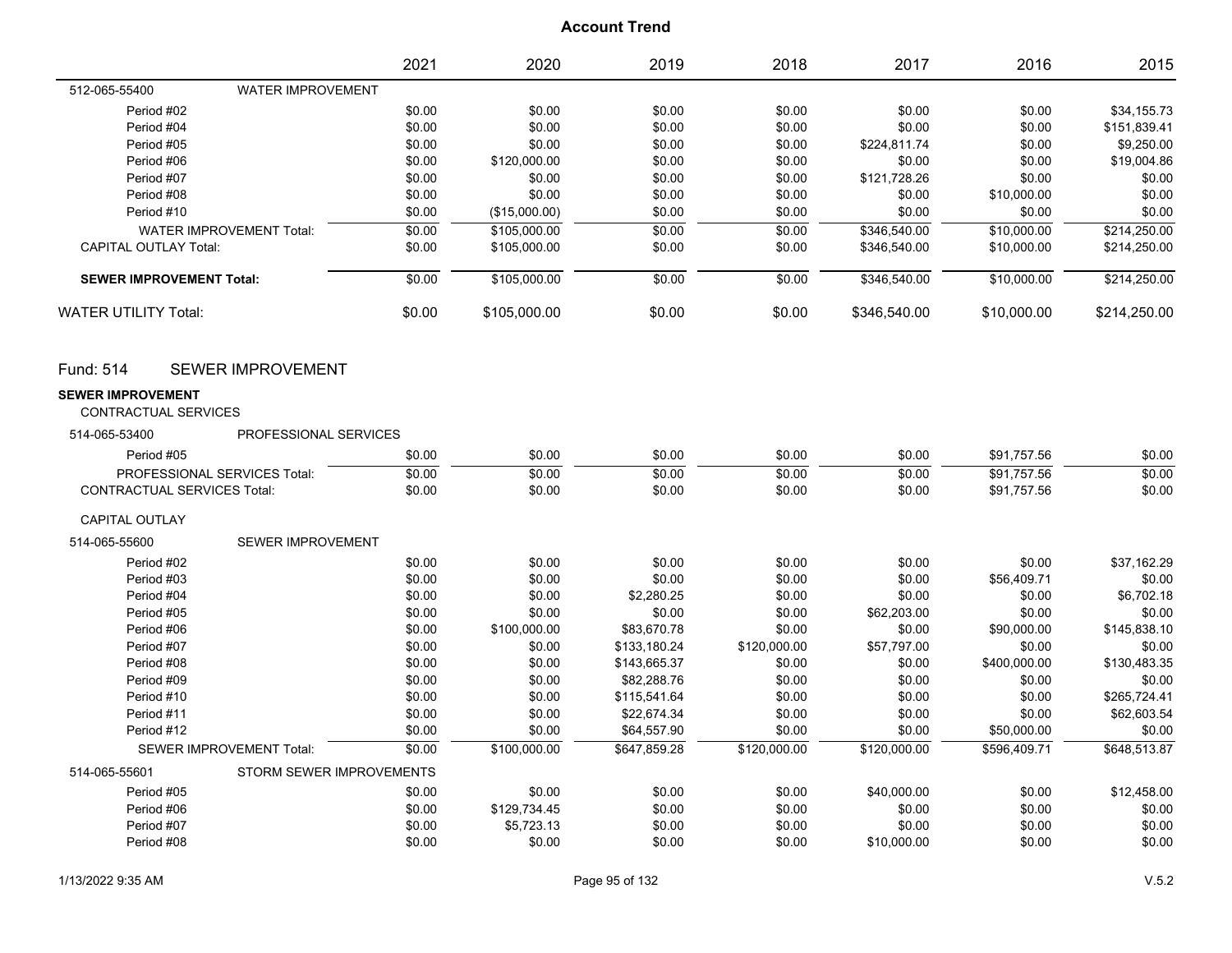|                                                     |                                 | 2021        | 2020         | 2019         | 2018         | 2017         | 2016         | 2015         |
|-----------------------------------------------------|---------------------------------|-------------|--------------|--------------|--------------|--------------|--------------|--------------|
| Period #10                                          |                                 | \$0.00      | \$2,960.00   | \$0.00       | \$0.00       | \$0.00       | \$0.00       | \$12,005.58  |
| STORM SEWER IMPROVEMENTS Total:                     |                                 | \$0.00      | \$138,417.58 | \$0.00       | \$0.00       | \$50,000.00  | \$0.00       | \$24,463.58  |
| 514-065-55602                                       | <b>MANHOLE REPAIRS</b>          |             |              |              |              |              |              |              |
| Period #06                                          |                                 | \$0.00      | \$0.00       | \$0.00       | \$0.00       | \$0.00       | \$25,482.60  | \$0.00       |
| Period #08                                          |                                 | \$0.00      | \$0.00       | \$0.00       | \$0.00       | \$0.00       | \$8,039.40   | \$0.00       |
|                                                     | <b>MANHOLE REPAIRS Total:</b>   | \$0.00      | \$0.00       | \$0.00       | \$0.00       | \$0.00       | \$33,522.00  | \$0.00       |
| 514-065-55900                                       | <b>EMERGENCY REPAIRS</b>        |             |              |              |              |              |              |              |
| Period #02                                          |                                 | \$0.00      | \$0.00       | \$0.00       | \$0.00       | \$0.00       | \$0.00       | \$10,000.00  |
| Period #03                                          |                                 | \$0.00      | \$0.00       | \$0.00       | \$4,200.00   | \$0.00       | \$0.00       | \$0.00       |
| Period #04                                          |                                 | \$4,525.00  | \$0.00       | \$0.00       | \$0.00       | \$0.00       | \$1,000.00   | \$11,115.00  |
| Period #05                                          |                                 | \$0.00      | \$0.00       | \$0.00       | \$2,025.00   | \$88,639.00  | \$6,290.00   | \$10,575.00  |
| Period #06                                          |                                 | \$8,350.65  | \$4,850.00   | \$0.00       | \$0.00       | \$0.00       | \$5,000.00   | \$11,152.00  |
| Period #07                                          |                                 | \$0.00      | \$14,458.87  | \$0.00       | \$0.00       | \$12,061.00  | \$0.00       | \$0.00       |
| Period #08                                          |                                 | \$0.00      | \$0.00       | \$0.00       | \$0.00       | \$0.00       | \$2,973.00   | \$17,817.19  |
| Period #09                                          |                                 | \$3,800.00  | \$0.00       | \$1,991.25   | \$0.00       | \$0.00       | \$0.00       | \$9,800.00   |
| Period #10                                          |                                 | \$0.00      | \$0.00       | \$0.00       | \$0.00       | \$23,106.26  | \$0.00       | \$2,400.00   |
| Period #12                                          |                                 | \$12,967.09 | \$97,856.46  | \$0.00       | \$0.00       | \$0.00       | \$0.00       | \$11,390.00  |
|                                                     | <b>EMERGENCY REPAIRS Total:</b> | \$29.642.74 | \$117,165.33 | \$1,991.25   | \$6,225.00   | \$123,806.26 | \$15,263.00  | \$84,249.19  |
| <b>CAPITAL OUTLAY Total:</b>                        |                                 | \$29,642.74 | \$355,582.91 | \$649,850.53 | \$126,225.00 | \$293,806.26 | \$645,194.71 | \$757,226.64 |
| <b>TRANSFERS</b>                                    |                                 |             |              |              |              |              |              |              |
| 514-065-57300                                       | <b>REFUNDS</b>                  |             |              |              |              |              |              |              |
| Period #03                                          |                                 | \$0.00      | \$2,500.00   | \$0.00       | \$0.00       | \$0.00       | \$0.00       | \$0.00       |
| Period #04                                          |                                 | \$0.00      | \$0.00       | \$0.00       | \$5,000.00   | \$0.00       | \$0.00       | \$0.00       |
| Period #08                                          |                                 | \$0.00      | \$5,000.00   | \$0.00       | \$0.00       | \$0.00       | \$0.00       | \$0.00       |
| Period #10                                          |                                 | \$0.00      | \$5,000.00   | \$0.00       | \$0.00       | \$10,000.00  | \$0.00       | \$0.00       |
|                                                     | <b>REFUNDS Total:</b>           | \$0.00      | \$12,500.00  | \$0.00       | \$5,000.00   | \$10,000.00  | \$0.00       | \$0.00       |
| <b>TRANSFERS Total:</b>                             |                                 | \$0.00      | \$12,500.00  | \$0.00       | \$5,000.00   | \$10,000.00  | \$0.00       | \$0.00       |
| <b>SEWER IMPROVEMENT Total:</b>                     |                                 | \$29,642.74 | \$368,082.91 | \$649,850.53 | \$131,225.00 | \$303,806.26 | \$736,952.27 | \$757,226.64 |
|                                                     |                                 |             |              |              |              |              |              |              |
| SEWER IMPROVEMENT Total:                            |                                 | \$29,642.74 | \$368,082.91 | \$649,850.53 | \$131,225.00 | \$303,806.26 | \$736,952.27 | \$757,226.64 |
| Fund: 520                                           | <b>GOLF COURSE</b>              |             |              |              |              |              |              |              |
|                                                     |                                 |             |              |              |              |              |              |              |
| <b>GOLF CLUB HOUSE</b><br><b>SALARIES AND WAGES</b> |                                 |             |              |              |              |              |              |              |
| 520-073-51000                                       | SALARIES AND WAGES              |             |              |              |              |              |              |              |
| Period #01                                          |                                 | \$7,643.99  | \$6,596.12   | \$6,867.45   | \$9,914.17   | \$5,094.06   | \$4,972.00   | \$8,451.58   |
| Period #02                                          |                                 | \$7,492.97  | \$6,691.36   | \$6,411.53   | \$12,500.09  | \$5,117.96   | \$4,949.33   | \$4,739.87   |
| Period #03                                          |                                 | \$7,782.72  | \$8,735.54   | \$6,011.54   | \$15,079.70  | \$5,200.46   | \$6,125.93   | \$4,807.78   |
| Period #04                                          |                                 | \$14,985.31 | \$7,311.36   | \$10,521.77  | \$16,281.91  | \$9,449.53   | \$8,931.34   | \$9,129.27   |
| Period #05                                          |                                 | \$17,802.55 | \$9,830.03   | \$15,876.17  | \$23,725.25  | \$14,128.36  | \$14,221.99  | \$13,875.92  |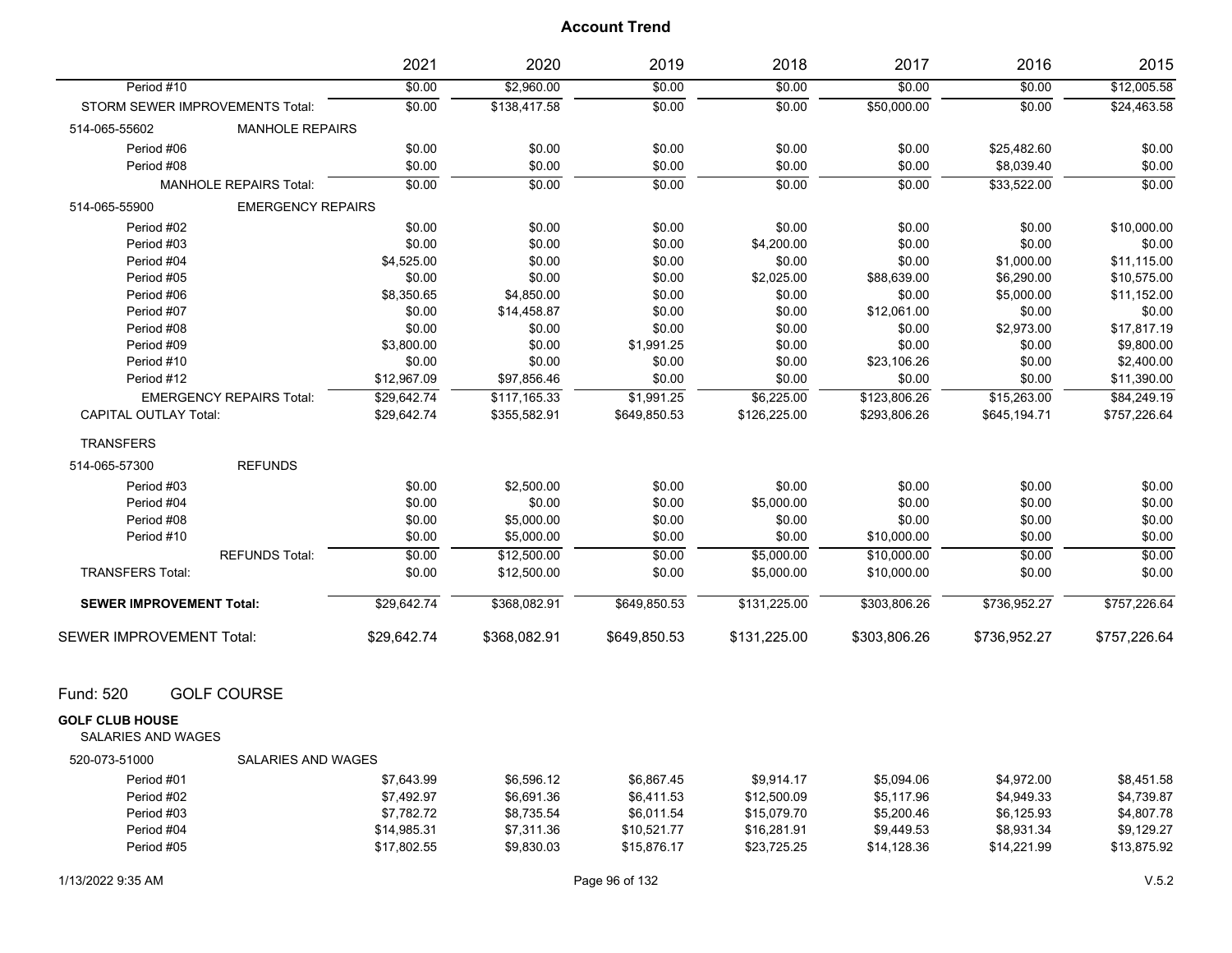|               |                                  | 2021         | 2020         | 2019         | 2018          | 2017         | 2016         | 2015         |
|---------------|----------------------------------|--------------|--------------|--------------|---------------|--------------|--------------|--------------|
| Period #06    |                                  | \$24,202.49  | \$23,068.50  | \$19,960.87  | (\$17,036.01) | \$27,410.88  | \$17,880.60  | \$17,864.88  |
| Period #07    |                                  | \$38,681.88  | \$42,837.56  | \$21,166.71  | \$19,525.29   | \$19,029.67  | \$26,989.15  | \$26,413.94  |
| Period #08    |                                  | \$26,145.03  | \$27,851.97  | \$30,653.61  | \$20,192.36   | \$19,306.66  | \$17,729.04  | \$18,065.45  |
| Period #09    |                                  | \$23,458.59  | \$24,274.97  | \$18,402.74  | \$18,309.95   | \$16,958.63  | \$15,678.84  | \$16,372.49  |
| Period #10    |                                  | \$20,372.08  | \$19,542.21  | \$16,321.27  | \$17,495.26   | \$14,506.34  | \$13,071.18  | \$12,284.56  |
| Period #11    |                                  | \$16,422.79  | \$15,599.00  | \$12,804.49  | \$16,186.05   | \$12,123.78  | \$9,133.58   | \$8,552.88   |
| Period #12    |                                  | \$16,575.24  | \$16,966.27  | \$13,789.65  | \$7,909.10    | \$17,528.31  | \$10,837.40  | \$9,423.12   |
|               | SALARIES AND WAGES Total:        | \$221,565.64 | \$209,304.89 | \$178,787.80 | \$160,083.12  | \$165,854.64 | \$150,520.38 | \$149,981.74 |
| 520-073-51100 | <b>OVERTIME</b>                  |              |              |              |               |              |              |              |
| Period #04    |                                  | \$97.88      | \$0.00       | \$53.44      | \$0.00        | \$4.12       | \$0.00       | \$0.00       |
| Period #05    |                                  | \$0.00       | \$0.00       | \$0.00       | \$0.00        | \$0.00       | \$28.88      | \$226.87     |
| Period #06    |                                  | \$121.50     | \$45.75      | \$481.69     | \$0.00        | \$43.12      | \$61.88      | \$53.62      |
| Period #07    |                                  | \$0.00       | \$0.00       | \$19.50      | \$0.00        | \$0.00       | \$107.25     | \$55.61      |
| Period #08    |                                  | \$474.00     | \$277.69     | \$304.87     | \$0.00        | \$93.38      | \$0.00       | \$76.31      |
| Period #09    |                                  | \$256.50     | \$0.00       | \$91.69      | \$177.00      | \$47.25      | \$12.38      | \$111.38     |
| Period #10    |                                  | \$0.00       | \$0.00       | \$0.00       | \$550.69      | \$30.38      | \$0.00       | \$16.50      |
|               | <b>OVERTIME Total:</b>           | \$949.88     | \$323.44     | \$951.19     | \$727.69      | \$218.25     | \$210.39     | \$540.29     |
| 520-073-51200 | <b>RETIREMENT PENSION</b>        |              |              |              |               |              |              |              |
| Period #01    |                                  | \$1,542.84   | \$1,404.32   | \$1,133.95   | \$1,804.78    | \$1,113.90   | \$904.73     | \$1,016.95   |
| Period #02    |                                  | \$1,668.36   | \$998.03     | \$141.99     | \$1,486.92    | \$764.93     | \$745.39     | \$727.20     |
| Period #03    |                                  | \$1,144.53   | \$1,469.27   | \$968.14     | \$1,932.28    | \$769.48     | \$759.28     | \$710.84     |
| Period #04    |                                  | \$1,654.68   | \$1,107.16   | \$1,573.65   | \$3,279.68    | \$843.42     | \$964.66     | \$783.02     |
| Period #05    |                                  | \$2,555.47   | \$1,056.89   | \$2,168.89   | \$3,195.52    | \$2,585.69   | \$2,370.22   | \$1,460.06   |
| Period #06    |                                  | \$3,360.36   | \$2,694.49   | \$3,780.78   | (\$4,235.26)  | \$2,454.87   | \$2,558.26   | \$3,384.34   |
| Period #07    |                                  | \$4,133.86   | \$4,422.52   | \$3,118.11   | \$3,693.23    | \$2,915.37   | \$2,891.05   | \$2,913.11   |
| Period #08    |                                  | \$5,779.13   | \$4,330.66   | \$3,505.88   | \$3,003.91    | \$2,923.04   | \$2,758.42   | \$2,730.60   |
| Period #09    |                                  | \$3,946.03   | \$6,080.34   | \$4,352.64   | \$3,072.55    | \$2,940.12   | \$2,687.13   | \$2,756.44   |
| Period #10    |                                  | \$3,313.93   | \$3,326.22   | \$2,728.87   | \$4,188.47    | \$3,708.76   | \$2,363.91   | \$2,463.61   |
| Period #11    |                                  | \$2,859.70   | \$2,637.30   | \$2,232.23   | \$2,406.86    | \$2,005.70   | \$2,641.31   | \$2,412.72   |
| Period #12    |                                  | \$2,265.89   | \$2,161.06   | \$1,583.19   | \$1,302.61    | \$1,748.95   | \$1,168.63   | \$1,187.16   |
|               | <b>RETIREMENT PENSION Total:</b> | \$34,224.78  | \$31,688.26  | \$27,288.32  | \$25,131.55   | \$24,774.23  | \$22,812.99  | \$22,546.05  |
| 520-073-51400 | <b>CLOTHING ALLOWANCE</b>        |              |              |              |               |              |              |              |
| Period #01    |                                  | \$400.00     | \$400.00     | \$0.00       | \$0.00        | \$400.00     | \$400.00     | \$0.00       |
| Period #03    |                                  | \$0.00       | \$0.00       | \$400.00     | \$400.00      | \$0.00       | \$0.00       | \$0.00       |
|               | <b>CLOTHING ALLOWANCE Total:</b> | \$400.00     | \$400.00     | \$400.00     | \$400.00      | \$400.00     | \$400.00     | \$0.00       |
| 520-073-51500 | <b>HEALTH CARE</b>               |              |              |              |               |              |              |              |
| Period #01    |                                  | \$798.02     | \$150.07     | \$139.40     | \$278.80      | \$768.81     | \$0.00       | \$0.00       |
| Period #02    |                                  | \$151.57     | \$870.05     | \$664.71     | \$2,423.27    | \$139.40     | \$730.10     | \$674.09     |
| Period #03    |                                  | \$151.57     | \$1,147.95   | \$500.00     | \$10,636.10   | \$639.40     | \$2,037.62   | \$779.60     |
| Period #04    |                                  | \$1,571.21   | \$948.09     | \$2,610.15   | \$5,125.65    | \$2,159.90   | \$768.81     | \$1,320.40   |
| Period #05    |                                  | \$578.56     | \$1,940.26   | \$870.05     | \$4,289.25    | \$139.40     | \$768.81     | \$139.80     |
| Period #06    |                                  | \$0.00       | \$1,682.17   | \$719.98     | (\$18,084.33) | \$1,486.40   | \$768.81     | \$1,320.40   |
| Period #07    |                                  | \$323.19     | \$0.00       | \$1,020.12   | \$1,329.42    | \$139.40     | \$768.81     | \$730.10     |
| Period #08    |                                  | \$699.22     | \$948.09     | \$870.05     | \$278.80      | \$812.90     | \$768.81     | \$730.10     |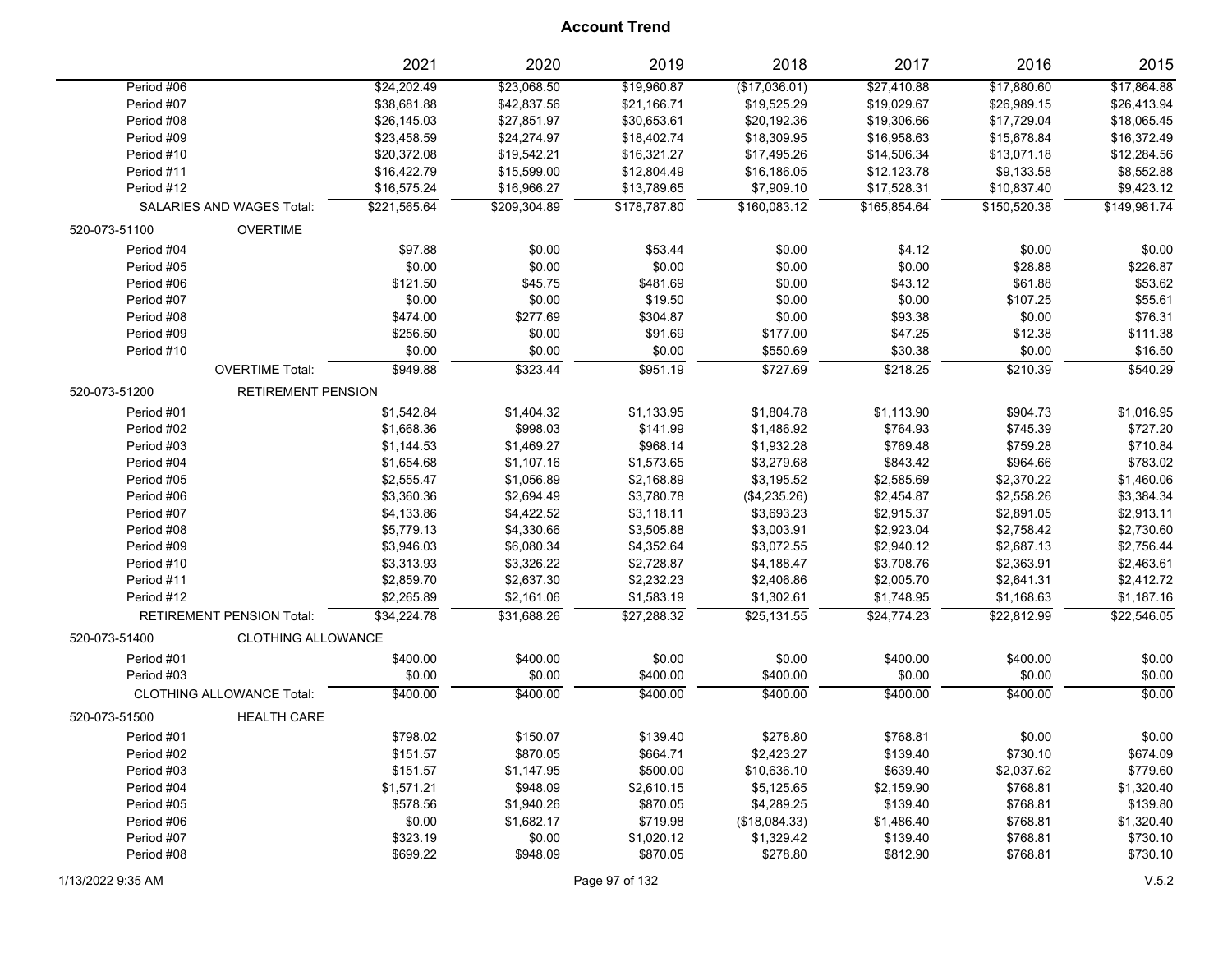|                                  |                             | 2021         | 2020         | 2019         | 2018         | 2017         | 2016         | 2015         |
|----------------------------------|-----------------------------|--------------|--------------|--------------|--------------|--------------|--------------|--------------|
| Period #09                       |                             | \$1,908.67   | \$798.02     | \$870.05     | \$1,468.82   | \$1,486.40   | \$768.81     | \$730.10     |
| Period #10                       |                             | \$769.99     | \$3,647.29   | \$719.98     | \$804.11     | \$139.40     | \$768.81     | \$1,320.40   |
| Period #11                       |                             | \$561.72     | \$798.02     | \$1,020.12   | \$804.11     | \$2,765.20   | \$768.81     | \$730.10     |
| Period #12                       |                             | \$696.06     | \$1,251.59   | \$870.05     | \$804.11     | \$4,312.44   | \$768.81     | \$730.10     |
|                                  | <b>HEALTH CARE Total:</b>   | \$8,209.78   | \$14,181.60  | \$10,874.66  | \$10,158.11  | \$14,989.05  | \$9,687.01   | \$9,205.19   |
| 520-073-51600                    | <b>UNEMPLOYMENT</b>         |              |              |              |              |              |              |              |
| Period #01                       |                             | \$0.00       | \$64.18      | \$0.00       | \$0.00       | \$0.00       | \$0.00       | \$0.00       |
| Period #02                       |                             | \$0.00       | \$0.00       | \$0.00       | \$0.00       | \$260.00     | \$0.00       | \$51.29      |
| Period #03                       |                             | \$0.00       | \$0.00       | \$0.00       | \$1,033.52   | \$786.00     | \$531.00     | \$104.68     |
| Period #04                       |                             | \$0.00       | \$0.00       | \$1,116.00   | \$708.00     | \$0.00       | \$708.00     | \$119.52     |
| Period #05                       |                             | \$0.00       | \$0.00       | \$0.00       | \$0.00       | \$0.00       | \$177.00     | \$301.06     |
| Period #06                       |                             | \$0.00       | \$0.00       | \$0.00       | \$195.82     | \$1,440.57   | \$0.00       | \$51.59      |
| Period #07                       |                             | \$0.00       | \$726.37     | \$0.00       | \$0.00       | \$0.00       | \$0.00       | \$260.18     |
| Period #08                       |                             | \$0.00       | \$0.00       | \$0.00       | \$710.87     | \$0.00       | \$0.00       | \$0.00       |
| Period #10                       |                             | \$0.00       | \$0.00       | \$768.18     | \$0.00       | \$0.00       | \$0.00       | \$0.00       |
| Period #12                       |                             | \$0.00       | \$0.00       | \$84.38      | \$0.00       | \$0.00       | \$0.00       | \$0.00       |
|                                  | <b>UNEMPLOYMENT Total:</b>  | \$0.00       | \$790.55     | \$1,968.56   | \$2,648.21   | \$2,486.57   | \$1,416.00   | \$888.32     |
| 520-073-51700                    | <b>WORKERS' COMP</b>        |              |              |              |              |              |              |              |
| Period #02                       |                             | \$95.46      | \$317.80     | \$0.00       | \$298.94     | \$692.40     | \$0.00       | \$1,700.18   |
| Period #03                       |                             | \$224.14     | \$0.00       | \$0.00       | \$597.88     | \$0.00       | \$1,799.00   | \$0.00       |
| Period #04                       |                             | \$224.14     | \$960.38     | \$0.00       | \$0.00       | \$287.64     | \$757.12     | \$0.00       |
| Period #05                       |                             | \$224.14     | \$480.19     | \$0.00       | \$298.94     | \$287.64     | \$0.00       | \$0.00       |
| Period #06                       |                             | \$0.00       | \$0.00       | \$0.00       | \$0.00       | \$575.28     | \$0.00       | \$0.00       |
| Period #07                       |                             | \$224.14     | \$480.19     | \$2,677.47   | \$0.00       | \$0.00       | \$0.00       | \$0.00       |
| Period #08                       |                             | \$224.14     | \$480.19     | \$0.00       | \$597.88     | \$0.00       | \$726.60     | \$0.00       |
| Period #09                       |                             | \$224.14     | \$960.38     | \$67.90      | \$298.94     | \$0.00       | \$0.00       | \$0.00       |
| Period #10                       |                             | \$204.14     | \$0.00       | \$480.18     | \$298.94     | \$287.64     | \$0.00       | \$0.00       |
| Period #11                       |                             | \$224.14     | \$480.19     | \$1,440.54   | \$298.94     | \$1,150.56   | \$287.64     | \$0.00       |
| Period #12                       |                             | \$402.13     | \$1,440.57   | \$480.19     | \$597.88     | \$287.60     | \$0.00       | \$0.00       |
|                                  | <b>WORKERS' COMP Total:</b> | \$2,270.71   | \$5,599.89   | \$5,146.28   | \$3,288.34   | \$3,568.76   | \$3,570.36   | \$1,700.18   |
| <b>SALARIES AND WAGES Total:</b> |                             | \$267,620.79 | \$262,288.63 | \$225,416.81 | \$202,437.02 | \$212,291.50 | \$188,617.13 | \$184,861.77 |
| <b>TRAVEL</b>                    |                             |              |              |              |              |              |              |              |
| 520-073-52100                    | <b>TRAVEL</b>               |              |              |              |              |              |              |              |
| Period #02                       |                             | \$0.00       | \$0.00       | \$0.00       | \$39.02      | \$0.00       | \$0.00       | \$0.00       |
| Period #03                       |                             | \$0.00       | \$0.00       | \$0.00       | \$11.67      | \$0.00       | \$0.00       | \$0.00       |
| Period #04                       |                             | \$0.00       | \$0.00       | \$0.00       | \$6.98       | \$0.00       | \$0.00       | \$0.00       |
| Period #05                       |                             | \$0.00       | \$0.00       | \$0.00       | \$29.43      | \$0.00       | \$0.00       | \$0.00       |
| Period #06                       |                             | \$0.00       | \$0.00       | \$0.00       | (\$87.10)    | \$0.00       | \$0.00       | \$0.00       |
| Period #12                       |                             | \$0.00       | \$0.00       | \$0.00       | \$0.00       | \$16.05      | \$0.00       | \$0.00       |
|                                  | <b>TRAVEL Total:</b>        | \$0.00       | \$0.00       | \$0.00       | \$0.00       | \$16.05      | \$0.00       | \$0.00       |
| <b>TRAVEL Total:</b>             |                             | \$0.00       | \$0.00       | \$0.00       | \$0.00       | \$16.05      | \$0.00       | \$0.00       |

CONTRACTUAL SERVICES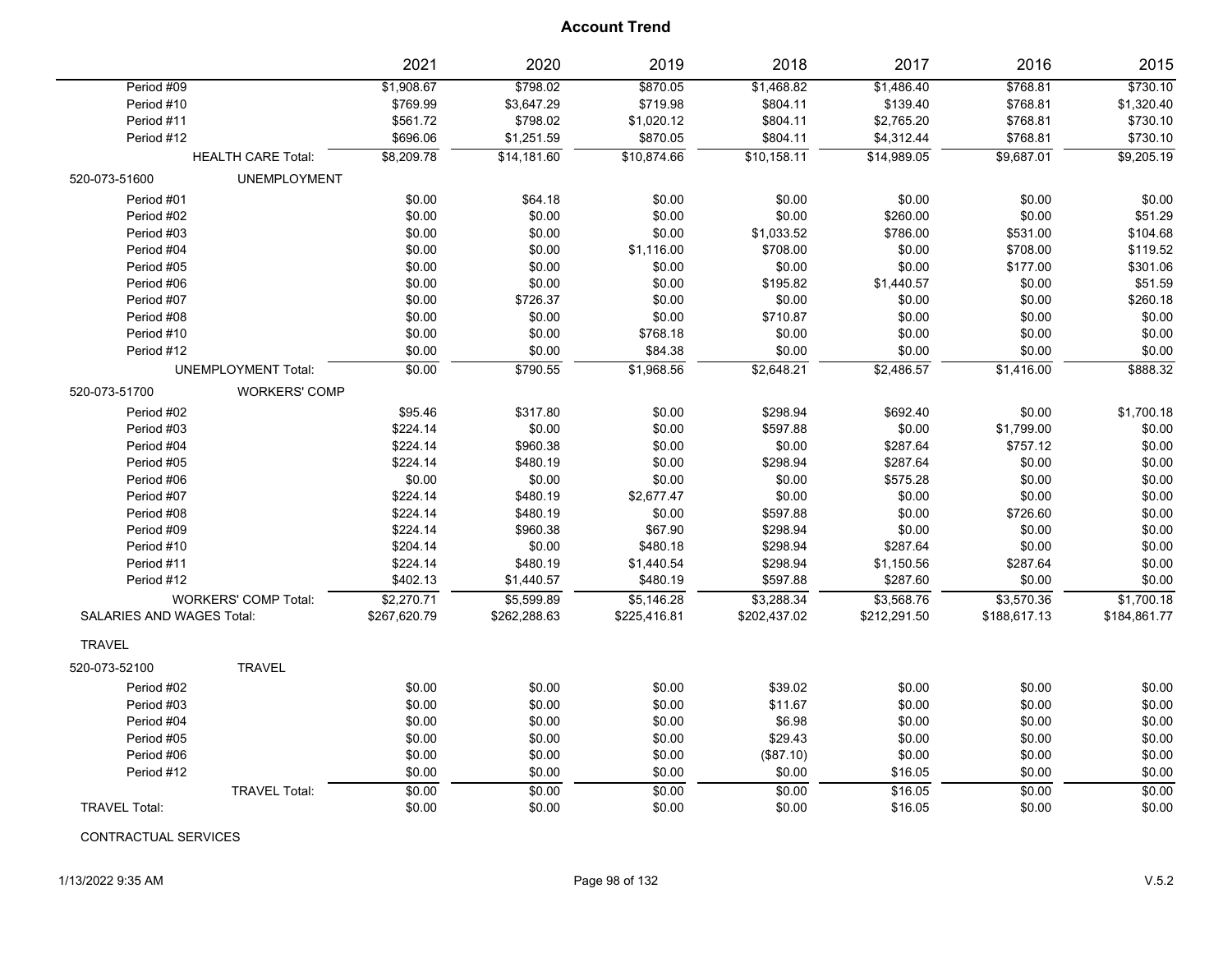|               |                                | 2021       | 2020       | 2019       | 2018         | 2017        | 2016        | 2015        |
|---------------|--------------------------------|------------|------------|------------|--------------|-------------|-------------|-------------|
| 520-073-53100 | <b>UTILITIES</b>               |            |            |            |              |             |             |             |
| Period #02    |                                | \$0.00     | \$0.00     | \$0.00     | \$1,612.49   | \$1,013.62  | \$1,564.25  | \$2,672.32  |
| Period #03    |                                | \$0.00     | \$0.00     | \$0.00     | \$1,404.78   | \$1,784.63  | \$2,059.98  | \$666.73    |
| Period #04    |                                | \$0.00     | \$0.00     | \$0.00     | \$5,598.70   | \$899.00    | \$780.32    | \$462.67    |
| Period #05    |                                | \$0.00     | \$0.00     | \$0.00     | \$1,185.10   | \$1,735.87  | \$1,962.53  | \$927.18    |
| Period #06    |                                | \$0.00     | \$0.00     | \$0.00     | \$1,912.33   | \$2,247.75  | \$1,400.86  | \$2,314.39  |
| Period #07    |                                | \$0.00     | \$0.00     | \$0.00     | \$2,201.32   | \$492.24    | \$2,074.71  | \$1,333.93  |
| Period #08    |                                | \$0.00     | \$0.00     | \$0.00     | \$3,206.53   | \$2,643.65  | \$1,471.24  | \$90.14     |
| Period #09    |                                | \$0.00     | \$0.00     | \$0.00     | \$5,202.98   | \$1,819.27  | \$1,808.68  | \$194.31    |
| Period #10    |                                | \$0.00     | \$0.00     | \$0.00     | \$4,579.26   | \$1,448.77  | \$896.51    | \$1,213.00  |
| Period #11    |                                | \$0.00     | \$0.00     | \$0.00     | \$4,441.64   | \$1,550.12  | \$432.79    | \$1,167.11  |
| Period #12    |                                | \$0.00     | \$0.00     | \$0.00     | \$7,096.85   | \$949.80    | \$944.55    | \$1,368.32  |
|               | <b>UTILITIES Total:</b>        | \$0.00     | \$0.00     | \$0.00     | \$38,441.98  | \$16,584.72 | \$15,396.42 | \$12,410.10 |
| 520-073-53200 | <b>COMMUNICATIONS</b>          |            |            |            |              |             |             |             |
| Period #02    |                                | \$0.00     | \$0.00     | \$0.00     | \$41.42      | \$0.00      | \$0.00      | \$0.00      |
| Period #03    |                                | \$0.00     | \$0.00     | \$0.00     | \$79.49      | \$0.00      | \$0.00      | \$0.00      |
| Period #04    |                                | \$0.00     | \$0.00     | \$0.00     | \$210.80     | \$0.00      | \$0.00      | \$1,418.50  |
| Period #05    |                                | \$0.00     | \$0.00     | \$0.00     | \$74.42      | \$0.00      | \$0.00      | \$356.06    |
| Period #06    |                                | \$0.00     | \$0.00     | \$0.00     | (\$247.15)   | \$0.00      | \$0.00      | \$357.95    |
| Period #07    |                                | \$0.00     | \$0.00     | \$0.00     | \$109.86     | \$0.00      | \$0.00      | \$730.75    |
| Period #09    |                                | \$0.00     | \$0.00     | \$0.00     | \$0.00       | \$0.00      | \$0.00      | \$366.48    |
| Period #10    |                                | \$0.00     | \$0.00     | \$0.00     | \$3,425.86   | \$0.00      | \$0.00      | \$366.94    |
| Period #11    |                                | \$0.00     | \$0.00     | \$0.00     | \$2,170.00   | \$268.16    | \$3,051.23  | \$365.53    |
| Period #12    |                                | \$0.00     | \$0.00     | \$0.00     | \$2,068.83   | \$77.03     | \$1,317.67  | \$729.60    |
|               | <b>COMMUNICATIONS Total:</b>   | \$0.00     | \$0.00     | \$0.00     | \$7,933.53   | \$345.19    | \$4,368.90  | \$4,691.81  |
| 520-073-53300 | <b>RENTS AND LEASES</b>        |            |            |            |              |             |             |             |
| Period #02    |                                | \$0.00     | \$0.00     | \$0.00     | \$7,406.91   | \$64.90     | \$707.78    | \$0.00      |
| Period #03    |                                | \$0.00     | \$0.00     | \$0.00     | \$0.00       | \$64.90     | \$64.90     | \$0.00      |
| Period #04    |                                | \$0.00     | \$0.00     | \$0.00     | \$0.00       | \$297.43    | \$0.00      | \$0.00      |
| Period #05    |                                | \$0.00     | \$0.00     | \$0.00     | \$1,424.71   | \$164.71    | \$3,738.56  | \$5,895.18  |
| Period #06    |                                | \$0.00     | \$0.00     | \$0.00     | (\$7,406.91) | \$8,867.68  | \$7,043.00  | \$0.00      |
| Period #07    |                                | \$0.00     | \$0.00     | \$0.00     | \$13,105.73  | \$8,697.60  | \$10,269.02 | \$7,470.44  |
| Period #08    |                                | \$0.00     | \$0.00     | \$0.00     | \$0.00       | \$8,630.30  | \$12,572.27 | \$15,747.56 |
| Period #09    |                                | \$0.00     | \$0.00     | \$0.00     | \$1,801.13   | \$10,321.84 | \$10,676.88 | \$10,866.31 |
| Period #10    |                                | \$0.00     | \$0.00     | \$0.00     | \$0.00       | \$576.00    | \$6,708.22  | \$6,299.14  |
| Period #11    |                                | \$0.00     | \$0.00     | \$0.00     | \$17,802.65  | \$3,377.08  | \$1,660.00  | \$1,711.03  |
| Period #12    |                                | \$0.00     | \$0.00     | \$0.00     | \$0.00       | \$439.00    | \$780.65    | \$1,287.66  |
|               | <b>RENTS AND LEASES Total:</b> | \$0.00     | \$0.00     | \$0.00     | \$34,134.22  | \$41,501.44 | \$54,221.28 | \$49,277.32 |
| 520-073-53400 | PROFESSIONAL SERVICES          |            |            |            |              |             |             |             |
| Period #01    |                                | \$212.00   | \$486.16   | \$550.07   | \$374.37     | \$196.64    | \$411.20    | \$193.71    |
| Period #02    |                                | \$110.25   | \$121.28   | \$107.75   | \$2,061.36   | \$5,503.39  | \$740.70    | \$138.38    |
| Period #03    |                                | \$147.97   | \$134.05   | \$144.97   | \$24,098.20  | \$19,491.81 | \$3,917.99  | \$27.40     |
| Period #04    |                                | \$1,234.92 | \$219.38   | \$185.64   | \$4,961.59   | \$6,658.15  | \$496.33    | \$280.23    |
| Period #05    |                                | \$2,276.73 | \$1,330.48 | \$1,467.71 | \$1,307.92   | \$3,823.67  | \$901.05    | \$630.78    |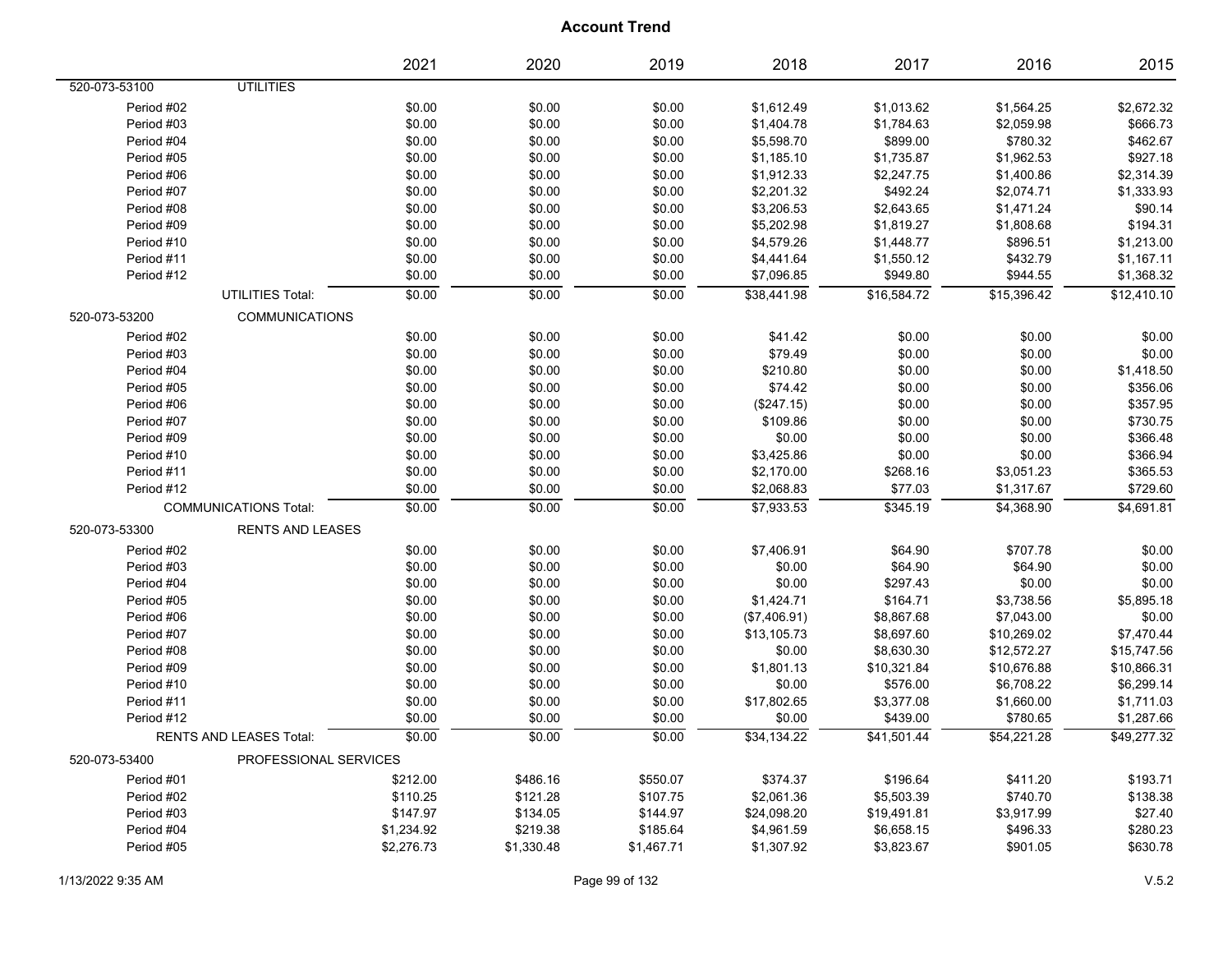|                                    |                              | 2021        | 2020        | 2019        | 2018           | 2017         | 2016         | 2015         |
|------------------------------------|------------------------------|-------------|-------------|-------------|----------------|--------------|--------------|--------------|
| Period #06                         |                              | \$3,909.41  | \$3,137.09  | \$2,656.09  | \$11,160.42    | \$16,222.50  | \$2,003.84   | \$25,301.47  |
| Period #07                         |                              | \$4,971.50  | \$5,889.63  | \$3,439.80  | \$1,061.05     | \$2,847.45   | \$2,733.62   | \$18,595.81  |
| Period #08                         |                              | \$4,649.14  | \$6,270.40  | \$4,027.01  | \$6,585.64     | \$3,337.78   | \$3,727.65   | \$24,500.98  |
| Period #09                         |                              | \$4,782.35  | \$2,640.66  | \$4,162.39  | \$3,312.28     | \$9,052.95   | \$2,332.50   | \$2,761.16   |
| Period #10                         |                              | \$3,744.50  | \$3,617.23  | \$2,679.83  | \$2,049.88     | \$4,077.73   | \$1,555.13   | \$24,968.38  |
| Period #11                         |                              | \$2,197.78  | \$2,073.13  | \$1,577.14  | \$1,137.66     | \$6,367.98   | \$513.53     | \$96,072.63  |
| Period #12                         |                              | \$762.69    | \$1,175.40  | \$229.74    | \$911.40       | \$21,753.17  | \$300.15     | \$20,548.20  |
| PROFESSIONAL SERVICES Total:       |                              | \$28,999.24 | \$27,094.89 | \$21,228.14 | \$59,021.77    | \$99,333.22  | \$19,633.69  | \$214,019.13 |
| 520-073-53600                      | <b>INSURANCE AND BONDING</b> |             |             |             |                |              |              |              |
| Period #06                         |                              | \$0.00      | \$0.00      | \$0.00      | \$0.00         | \$1,656.92   | \$0.00       | \$1,655.14   |
| Period #07                         |                              | \$0.00      | \$0.00      | \$0.00      | \$0.00         | \$0.00       | \$1,639.41   | \$0.00       |
| Period #08                         |                              | \$0.00      | \$0.00      | \$0.00      | \$1,699.42     | \$0.00       | \$0.00       | \$0.00       |
| Period #09                         |                              | \$0.00      | \$0.00      | \$0.00      | \$425.00       | \$0.00       | \$0.00       | \$0.00       |
| INSURANCE AND BONDING Total:       |                              | \$0.00      | \$0.00      | \$0.00      | \$2,124.42     | \$1,656.92   | \$1,639.41   | \$1,655.14   |
| 520-073-53700                      | PRINTING AND ADVERTISING     |             |             |             |                |              |              |              |
| Period #02                         |                              | \$0.00      | \$0.00      | \$0.00      | \$2,759.56     | \$0.00       | \$0.00       | \$0.00       |
| Period #03                         |                              | \$0.00      | \$179.50    | \$0.00      | \$2,522.54     | \$110.00     | \$0.00       | \$57.10      |
| Period #04                         |                              | \$0.00      | \$0.00      | \$195.00    | \$131.49       | \$0.00       | \$1,395.00   | \$177.00     |
| Period #05                         |                              | \$943.56    | \$0.00      | \$1,011.64  | \$0.00         | \$0.00       | \$0.00       | \$0.00       |
| Period #06                         |                              | \$0.00      | \$0.00      | \$169.90    | (\$4,818.60)   | \$1,450.00   | \$0.00       | \$857.79     |
| Period #07                         |                              | \$0.00      | \$0.00      | \$116.68    | \$423.64       | \$0.00       | \$0.00       | \$856.02     |
| Period #08                         |                              | \$0.00      | \$0.00      | \$756.36    | \$65.99        | \$49.95      | \$2,190.00   | \$283.02     |
| Period #09                         |                              | \$0.00      | \$0.00      | \$65.29     | \$629.00       | \$131.97     | \$308.85     | \$0.00       |
| Period #10                         |                              | \$0.00      | \$0.00      | \$0.00      | \$1,395.00     | \$148.85     | \$0.00       | \$513.80     |
| Period #11                         |                              | \$0.00      | \$0.00      | \$384.69    | \$59.99        | \$200.00     | \$0.00       | \$158.80     |
| Period #12                         |                              | \$0.00      | \$0.00      | \$125.00    | \$0.00         | \$135.00     | \$0.00       | \$1,125.59   |
| PRINTING AND ADVERTISING Total:    |                              | \$943.56    | \$179.50    | \$2,824.56  | \$3,168.61     | \$2,225.77   | \$3,893.85   | \$4,029.12   |
| 520-073-53900                      | MISC CONTRACTUAL             |             |             |             |                |              |              |              |
| Period #01                         |                              | \$150.00    | \$0.00      | \$0.00      | \$0.00         | \$0.00       | \$0.00       | \$0.00       |
| Period #02                         |                              | \$0.00      | \$0.00      | \$0.00      | \$7,500.00     | \$0.00       | \$0.00       | \$261.00     |
| Period #03                         |                              | \$150.00    | \$0.00      | \$0.00      | \$8,640.00     | \$0.00       | \$0.00       | \$0.00       |
| Period #04                         |                              | \$0.00      | \$0.00      | \$2,000.00  | \$32.00        | \$0.00       | \$0.00       | \$116.00     |
| Period #05                         |                              | \$319.68    | \$0.00      | \$1,115.00  | \$3,504.00     | \$402.65     | \$21.00      | \$1,560.99   |
| Period #06                         |                              | \$4,680.00  | \$0.00      | \$0.00      | (\$14, 194.00) | \$0.00       | \$0.00       | \$1,019.00   |
| Period #07                         |                              | \$1,326.71  | \$870.00    | \$159.18    | \$125.00       | \$0.00       | \$0.00       | \$103.00     |
| Period #08                         |                              | \$461.74    | \$120.00    | \$0.00      | \$32.00        | \$0.00       | \$0.00       | \$400.81     |
| Period #09                         |                              | \$1,123.74  | \$793.00    | \$3,441.41  | \$2,876.00     | \$940.00     | \$286.00     | \$74.00      |
| Period #10                         |                              | \$1,259.88  | \$434.90    | \$279.68    | \$64.00        | \$0.00       | \$126.00     | \$74.00      |
| Period #11                         |                              | \$180.00    | \$192.74    | \$195.00    | \$0.00         | \$3,018.52   | \$162.00     | \$95.00      |
| Period #12                         |                              | \$123.76    | \$150.40    | \$0.00      | \$32.65        | \$566.00     | \$6,186.97   | \$0.00       |
| MISC CONTRACTUAL Total:            |                              | \$9,775.51  | \$2,561.04  | \$7,190.27  | \$8,611.65     | \$4,927.17   | \$6,781.97   | \$3,703.80   |
| <b>CONTRACTUAL SERVICES Total:</b> |                              | \$39,718.31 | \$29,835.43 | \$31,242.97 | \$153,436.18   | \$166,574.43 | \$105,935.52 | \$289,786.42 |

MATERIALS AND SUPPLIES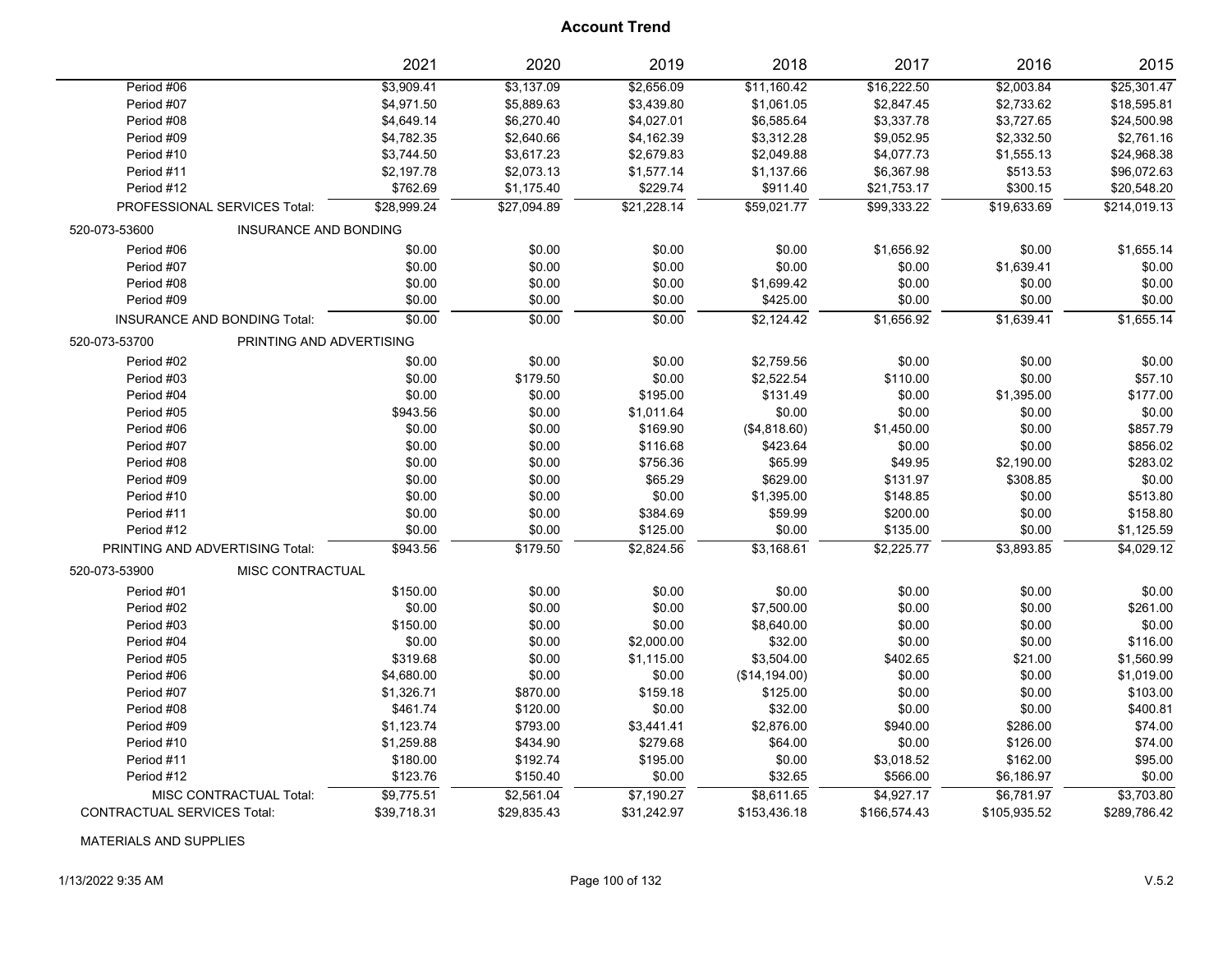| OFFICE SUPPLIES<br>520-073-54100<br>Period #02<br>\$0.00<br>\$0.00<br>\$0.00<br>\$41.79<br>\$0.00<br>\$0.00<br>\$73.77<br>\$0.00<br>\$32.96<br>\$0.00<br>Period #03<br>\$402.95<br>\$98.52<br>\$107.97<br>\$0.00<br>\$227.78<br>\$0.00<br>\$726.89<br>Period #04<br>\$0.00<br>\$186.61<br>\$142.86<br>\$83.63<br>\$187.75<br>\$0.00<br>Period #05<br>\$209.56<br>\$0.00<br>\$21.98<br>\$198.95<br>\$272.97<br>Period #06<br>\$85.00<br>\$259.80<br>\$0.00<br>\$223.35<br>\$285.48<br>\$0.00<br>\$148.85<br>\$207.96<br>Period #07<br>\$136.54<br>\$0.00<br>\$0.00<br>\$49.95<br>\$55.00<br>\$177.93<br>Period #08<br>\$133.96<br>\$26.99<br>\$136.96<br>\$0.00<br>\$98.90<br>\$98.90<br>\$158.80<br>\$34.86<br>\$253.81<br>\$625.28<br>\$0.00<br>\$133.91<br>Period #09<br>(\$187.75)<br>\$0.00<br>\$0.00<br>\$0.00<br>\$286.60<br>\$0.00<br>\$0.00<br>\$0.00<br>Period #10<br>\$0.00<br>Period #11<br>\$217.00<br>\$0.00<br>\$838.67<br>\$5,808.29<br>\$341.04<br>\$0.00<br>\$0.00<br>\$816.92<br>\$1,565.19<br>\$6,927.15<br>\$1,659.62<br>\$835.28<br>\$1,301.33<br>\$547.53<br><b>OFFICE SUPPLIES Total:</b><br>520-073-54200<br><b>OPERATING SUPPLIES</b><br>Period #01<br>\$794.97<br>\$165.12<br>\$0.00<br>\$0.00<br>\$0.00<br>\$0.00<br>\$0.00<br>\$220.80<br>Period #02<br>\$0.00<br>\$0.00<br>\$0.00<br>\$4,174.78<br>\$247.00<br>\$390.93<br>\$0.00<br>Period #03<br>\$890.04<br>\$0.00<br>\$5,118.93<br>\$13,210.90<br>\$1,702.88<br>\$3,366.47<br>\$6,009.70<br>\$905.03<br>\$2,805.83<br>\$634.34<br>\$189.44<br>\$1,638.75<br>\$27,438.19<br>Period #04<br>\$2,513.04<br>\$2,860.53<br>\$17,358.67<br>Period #05<br>\$2,371.64<br>\$4,730.51<br>\$2,011.39<br>\$8,342.72<br>\$395.96<br>\$3,994.66<br>\$4,218.40<br>\$2,397.04<br>\$9,229.10<br>Period #06<br>\$1,979.17<br>\$22,496.47<br>\$14,701.10<br>\$6,724.62<br>\$7,352.79<br>\$2,397.81<br>\$4,983.35<br>\$5,019.84<br>Period #07<br>\$3,578.40<br>\$3,912.10<br>\$5,958.00<br>\$141.98<br>\$8,683.50<br>\$4,086.87<br>\$2,252.80<br>Period #08<br>\$8,887.63<br>\$2,193.29<br>\$14,956.40<br>\$2,625.67<br>\$1,818.29<br>Period #09<br>\$3,926.37<br>\$1,395.28<br>(\$1,464.81)<br>\$73.50<br>\$5,825.83<br>\$1,489.18<br>Period #10<br>\$3,944.49<br>\$5,078.33<br>\$6,342.36<br>\$1,534.31<br>\$3,286.50<br>\$622.41<br>\$1,253.39<br>Period #11<br>\$65.79<br>\$1,920.31<br>\$3,388.35<br>\$3,153.40<br>\$3,683.23<br>\$3,680.35<br>Period #12<br>\$1,784.78<br>\$1,152.23<br>\$0.00<br>\$8,117.21<br>\$4,714.47<br>\$29,257.45<br>\$55,642.29<br>\$22,752.00<br>\$37,242.12<br>\$69,760.61<br><b>OPERATING SUPPLIES Total:</b><br>\$73,368.33<br>\$32,022.30<br>MERCHANDISE FOR RESALE<br>520-073-54201<br>Period #01<br>\$456.31<br>\$32,630.76<br>\$0.00<br>\$0.00<br>\$0.00<br>\$0.00<br>\$464.40<br>\$0.00<br>\$1,621.26<br>\$0.00<br>\$0.00<br>\$0.00<br>\$0.00<br>Period #02<br>\$1,449.42<br>Period #03<br>\$2,759.74<br>\$2,816.56<br>\$5,571.55<br>\$0.00<br>\$0.00<br>\$2,632.10<br>\$60.96<br>\$4,281.52<br>\$1,728.63<br>\$3,040.82<br>Period #04<br>\$10,188.88<br>\$3,445.38<br>\$19,573.76<br>\$1,847.42<br>\$7,573.63<br>\$5,597.48<br>\$8,958.75<br>Period #05<br>\$13,069.00<br>\$3,884.77<br>\$11,840.91<br>\$8,545.34<br>\$10,001.54<br>\$10,476.11<br>Period #06<br>\$18,342.76<br>\$20,780.60<br>\$7,037.09<br>\$10,650.63<br>\$9,360.05<br>Period #07<br>\$18,993.37<br>\$11,702.13<br>\$7,280.55<br>\$14,022.36<br>\$8,504.46<br>\$11,359.35<br>\$11,724.23<br>\$6,587.69<br>\$10,901.29<br>\$10,403.01<br>\$7,991.70<br>Period #08<br>\$7,489.57<br>\$5,997.09<br>\$10,142.56<br>Period #09<br>\$1,949.68<br>\$10,604.24<br>\$7,318.71<br>\$7,328.52<br>\$4,249.23<br>\$4,848.97<br>\$8,445.94<br>\$2,858.32<br>Period #10<br>\$2,680.81<br>\$9,077.28<br>\$1,871.14<br>\$958.57<br>\$11,404.56<br>\$1,873.70<br>Period #11<br>\$1,526.09<br>\$1,054.67<br>\$173.33<br>\$537.98<br>\$5,265.63<br>\$16.16<br>\$424.54<br>Period #12<br>\$0.00<br>\$562.01<br>\$0.00<br>\$9.00<br>\$6.00<br>\$424.60<br>\$1,197.80<br>\$79,965.45<br>\$69,732.23<br>\$98,052.49<br>\$59,397.82<br>\$55,372.19<br>\$54,897.45<br>\$53,037.34<br>MERCHANDISE FOR RESALE Total:<br>520-073-54300<br><b>REPAIRS AND MAINT</b><br>\$25.84<br>\$857.65<br>Period #02<br>\$0.00<br>\$0.00<br>\$0.00<br>\$0.00<br>\$0.00<br>\$0.00<br>\$110.76<br>\$0.00<br>Period #03<br>\$0.00<br>\$196.85<br>\$1,206.45<br>\$17.59 |            | 2021     | 2020   | 2019   | 2018   | 2017   | 2016   | 2015     |
|---------------------------------------------------------------------------------------------------------------------------------------------------------------------------------------------------------------------------------------------------------------------------------------------------------------------------------------------------------------------------------------------------------------------------------------------------------------------------------------------------------------------------------------------------------------------------------------------------------------------------------------------------------------------------------------------------------------------------------------------------------------------------------------------------------------------------------------------------------------------------------------------------------------------------------------------------------------------------------------------------------------------------------------------------------------------------------------------------------------------------------------------------------------------------------------------------------------------------------------------------------------------------------------------------------------------------------------------------------------------------------------------------------------------------------------------------------------------------------------------------------------------------------------------------------------------------------------------------------------------------------------------------------------------------------------------------------------------------------------------------------------------------------------------------------------------------------------------------------------------------------------------------------------------------------------------------------------------------------------------------------------------------------------------------------------------------------------------------------------------------------------------------------------------------------------------------------------------------------------------------------------------------------------------------------------------------------------------------------------------------------------------------------------------------------------------------------------------------------------------------------------------------------------------------------------------------------------------------------------------------------------------------------------------------------------------------------------------------------------------------------------------------------------------------------------------------------------------------------------------------------------------------------------------------------------------------------------------------------------------------------------------------------------------------------------------------------------------------------------------------------------------------------------------------------------------------------------------------------------------------------------------------------------------------------------------------------------------------------------------------------------------------------------------------------------------------------------------------------------------------------------------------------------------------------------------------------------------------------------------------------------------------------------------------------------------------------------------------------------------------------------------------------------------------------------------------------------------------------------------------------------------------------------------------------------------------------------------------------------------------------------------------------------------------------------------------------------------------------------------------------------------------------------------------------------------------------------------------------------------------------------------------------------------------------------------------------------------------------------------------------------------------|------------|----------|--------|--------|--------|--------|--------|----------|
|                                                                                                                                                                                                                                                                                                                                                                                                                                                                                                                                                                                                                                                                                                                                                                                                                                                                                                                                                                                                                                                                                                                                                                                                                                                                                                                                                                                                                                                                                                                                                                                                                                                                                                                                                                                                                                                                                                                                                                                                                                                                                                                                                                                                                                                                                                                                                                                                                                                                                                                                                                                                                                                                                                                                                                                                                                                                                                                                                                                                                                                                                                                                                                                                                                                                                                                                                                                                                                                                                                                                                                                                                                                                                                                                                                                                                                                                                                                                                                                                                                                                                                                                                                                                                                                                                                                                                                                                   |            |          |        |        |        |        |        |          |
|                                                                                                                                                                                                                                                                                                                                                                                                                                                                                                                                                                                                                                                                                                                                                                                                                                                                                                                                                                                                                                                                                                                                                                                                                                                                                                                                                                                                                                                                                                                                                                                                                                                                                                                                                                                                                                                                                                                                                                                                                                                                                                                                                                                                                                                                                                                                                                                                                                                                                                                                                                                                                                                                                                                                                                                                                                                                                                                                                                                                                                                                                                                                                                                                                                                                                                                                                                                                                                                                                                                                                                                                                                                                                                                                                                                                                                                                                                                                                                                                                                                                                                                                                                                                                                                                                                                                                                                                   |            |          |        |        |        |        |        |          |
|                                                                                                                                                                                                                                                                                                                                                                                                                                                                                                                                                                                                                                                                                                                                                                                                                                                                                                                                                                                                                                                                                                                                                                                                                                                                                                                                                                                                                                                                                                                                                                                                                                                                                                                                                                                                                                                                                                                                                                                                                                                                                                                                                                                                                                                                                                                                                                                                                                                                                                                                                                                                                                                                                                                                                                                                                                                                                                                                                                                                                                                                                                                                                                                                                                                                                                                                                                                                                                                                                                                                                                                                                                                                                                                                                                                                                                                                                                                                                                                                                                                                                                                                                                                                                                                                                                                                                                                                   |            |          |        |        |        |        |        |          |
|                                                                                                                                                                                                                                                                                                                                                                                                                                                                                                                                                                                                                                                                                                                                                                                                                                                                                                                                                                                                                                                                                                                                                                                                                                                                                                                                                                                                                                                                                                                                                                                                                                                                                                                                                                                                                                                                                                                                                                                                                                                                                                                                                                                                                                                                                                                                                                                                                                                                                                                                                                                                                                                                                                                                                                                                                                                                                                                                                                                                                                                                                                                                                                                                                                                                                                                                                                                                                                                                                                                                                                                                                                                                                                                                                                                                                                                                                                                                                                                                                                                                                                                                                                                                                                                                                                                                                                                                   |            |          |        |        |        |        |        |          |
|                                                                                                                                                                                                                                                                                                                                                                                                                                                                                                                                                                                                                                                                                                                                                                                                                                                                                                                                                                                                                                                                                                                                                                                                                                                                                                                                                                                                                                                                                                                                                                                                                                                                                                                                                                                                                                                                                                                                                                                                                                                                                                                                                                                                                                                                                                                                                                                                                                                                                                                                                                                                                                                                                                                                                                                                                                                                                                                                                                                                                                                                                                                                                                                                                                                                                                                                                                                                                                                                                                                                                                                                                                                                                                                                                                                                                                                                                                                                                                                                                                                                                                                                                                                                                                                                                                                                                                                                   |            |          |        |        |        |        |        |          |
|                                                                                                                                                                                                                                                                                                                                                                                                                                                                                                                                                                                                                                                                                                                                                                                                                                                                                                                                                                                                                                                                                                                                                                                                                                                                                                                                                                                                                                                                                                                                                                                                                                                                                                                                                                                                                                                                                                                                                                                                                                                                                                                                                                                                                                                                                                                                                                                                                                                                                                                                                                                                                                                                                                                                                                                                                                                                                                                                                                                                                                                                                                                                                                                                                                                                                                                                                                                                                                                                                                                                                                                                                                                                                                                                                                                                                                                                                                                                                                                                                                                                                                                                                                                                                                                                                                                                                                                                   |            |          |        |        |        |        |        |          |
|                                                                                                                                                                                                                                                                                                                                                                                                                                                                                                                                                                                                                                                                                                                                                                                                                                                                                                                                                                                                                                                                                                                                                                                                                                                                                                                                                                                                                                                                                                                                                                                                                                                                                                                                                                                                                                                                                                                                                                                                                                                                                                                                                                                                                                                                                                                                                                                                                                                                                                                                                                                                                                                                                                                                                                                                                                                                                                                                                                                                                                                                                                                                                                                                                                                                                                                                                                                                                                                                                                                                                                                                                                                                                                                                                                                                                                                                                                                                                                                                                                                                                                                                                                                                                                                                                                                                                                                                   |            |          |        |        |        |        |        |          |
|                                                                                                                                                                                                                                                                                                                                                                                                                                                                                                                                                                                                                                                                                                                                                                                                                                                                                                                                                                                                                                                                                                                                                                                                                                                                                                                                                                                                                                                                                                                                                                                                                                                                                                                                                                                                                                                                                                                                                                                                                                                                                                                                                                                                                                                                                                                                                                                                                                                                                                                                                                                                                                                                                                                                                                                                                                                                                                                                                                                                                                                                                                                                                                                                                                                                                                                                                                                                                                                                                                                                                                                                                                                                                                                                                                                                                                                                                                                                                                                                                                                                                                                                                                                                                                                                                                                                                                                                   |            |          |        |        |        |        |        |          |
|                                                                                                                                                                                                                                                                                                                                                                                                                                                                                                                                                                                                                                                                                                                                                                                                                                                                                                                                                                                                                                                                                                                                                                                                                                                                                                                                                                                                                                                                                                                                                                                                                                                                                                                                                                                                                                                                                                                                                                                                                                                                                                                                                                                                                                                                                                                                                                                                                                                                                                                                                                                                                                                                                                                                                                                                                                                                                                                                                                                                                                                                                                                                                                                                                                                                                                                                                                                                                                                                                                                                                                                                                                                                                                                                                                                                                                                                                                                                                                                                                                                                                                                                                                                                                                                                                                                                                                                                   |            |          |        |        |        |        |        |          |
|                                                                                                                                                                                                                                                                                                                                                                                                                                                                                                                                                                                                                                                                                                                                                                                                                                                                                                                                                                                                                                                                                                                                                                                                                                                                                                                                                                                                                                                                                                                                                                                                                                                                                                                                                                                                                                                                                                                                                                                                                                                                                                                                                                                                                                                                                                                                                                                                                                                                                                                                                                                                                                                                                                                                                                                                                                                                                                                                                                                                                                                                                                                                                                                                                                                                                                                                                                                                                                                                                                                                                                                                                                                                                                                                                                                                                                                                                                                                                                                                                                                                                                                                                                                                                                                                                                                                                                                                   |            |          |        |        |        |        |        |          |
|                                                                                                                                                                                                                                                                                                                                                                                                                                                                                                                                                                                                                                                                                                                                                                                                                                                                                                                                                                                                                                                                                                                                                                                                                                                                                                                                                                                                                                                                                                                                                                                                                                                                                                                                                                                                                                                                                                                                                                                                                                                                                                                                                                                                                                                                                                                                                                                                                                                                                                                                                                                                                                                                                                                                                                                                                                                                                                                                                                                                                                                                                                                                                                                                                                                                                                                                                                                                                                                                                                                                                                                                                                                                                                                                                                                                                                                                                                                                                                                                                                                                                                                                                                                                                                                                                                                                                                                                   |            |          |        |        |        |        |        |          |
|                                                                                                                                                                                                                                                                                                                                                                                                                                                                                                                                                                                                                                                                                                                                                                                                                                                                                                                                                                                                                                                                                                                                                                                                                                                                                                                                                                                                                                                                                                                                                                                                                                                                                                                                                                                                                                                                                                                                                                                                                                                                                                                                                                                                                                                                                                                                                                                                                                                                                                                                                                                                                                                                                                                                                                                                                                                                                                                                                                                                                                                                                                                                                                                                                                                                                                                                                                                                                                                                                                                                                                                                                                                                                                                                                                                                                                                                                                                                                                                                                                                                                                                                                                                                                                                                                                                                                                                                   |            |          |        |        |        |        |        |          |
|                                                                                                                                                                                                                                                                                                                                                                                                                                                                                                                                                                                                                                                                                                                                                                                                                                                                                                                                                                                                                                                                                                                                                                                                                                                                                                                                                                                                                                                                                                                                                                                                                                                                                                                                                                                                                                                                                                                                                                                                                                                                                                                                                                                                                                                                                                                                                                                                                                                                                                                                                                                                                                                                                                                                                                                                                                                                                                                                                                                                                                                                                                                                                                                                                                                                                                                                                                                                                                                                                                                                                                                                                                                                                                                                                                                                                                                                                                                                                                                                                                                                                                                                                                                                                                                                                                                                                                                                   |            |          |        |        |        |        |        |          |
|                                                                                                                                                                                                                                                                                                                                                                                                                                                                                                                                                                                                                                                                                                                                                                                                                                                                                                                                                                                                                                                                                                                                                                                                                                                                                                                                                                                                                                                                                                                                                                                                                                                                                                                                                                                                                                                                                                                                                                                                                                                                                                                                                                                                                                                                                                                                                                                                                                                                                                                                                                                                                                                                                                                                                                                                                                                                                                                                                                                                                                                                                                                                                                                                                                                                                                                                                                                                                                                                                                                                                                                                                                                                                                                                                                                                                                                                                                                                                                                                                                                                                                                                                                                                                                                                                                                                                                                                   |            |          |        |        |        |        |        |          |
|                                                                                                                                                                                                                                                                                                                                                                                                                                                                                                                                                                                                                                                                                                                                                                                                                                                                                                                                                                                                                                                                                                                                                                                                                                                                                                                                                                                                                                                                                                                                                                                                                                                                                                                                                                                                                                                                                                                                                                                                                                                                                                                                                                                                                                                                                                                                                                                                                                                                                                                                                                                                                                                                                                                                                                                                                                                                                                                                                                                                                                                                                                                                                                                                                                                                                                                                                                                                                                                                                                                                                                                                                                                                                                                                                                                                                                                                                                                                                                                                                                                                                                                                                                                                                                                                                                                                                                                                   |            |          |        |        |        |        |        |          |
|                                                                                                                                                                                                                                                                                                                                                                                                                                                                                                                                                                                                                                                                                                                                                                                                                                                                                                                                                                                                                                                                                                                                                                                                                                                                                                                                                                                                                                                                                                                                                                                                                                                                                                                                                                                                                                                                                                                                                                                                                                                                                                                                                                                                                                                                                                                                                                                                                                                                                                                                                                                                                                                                                                                                                                                                                                                                                                                                                                                                                                                                                                                                                                                                                                                                                                                                                                                                                                                                                                                                                                                                                                                                                                                                                                                                                                                                                                                                                                                                                                                                                                                                                                                                                                                                                                                                                                                                   |            |          |        |        |        |        |        |          |
|                                                                                                                                                                                                                                                                                                                                                                                                                                                                                                                                                                                                                                                                                                                                                                                                                                                                                                                                                                                                                                                                                                                                                                                                                                                                                                                                                                                                                                                                                                                                                                                                                                                                                                                                                                                                                                                                                                                                                                                                                                                                                                                                                                                                                                                                                                                                                                                                                                                                                                                                                                                                                                                                                                                                                                                                                                                                                                                                                                                                                                                                                                                                                                                                                                                                                                                                                                                                                                                                                                                                                                                                                                                                                                                                                                                                                                                                                                                                                                                                                                                                                                                                                                                                                                                                                                                                                                                                   |            |          |        |        |        |        |        |          |
|                                                                                                                                                                                                                                                                                                                                                                                                                                                                                                                                                                                                                                                                                                                                                                                                                                                                                                                                                                                                                                                                                                                                                                                                                                                                                                                                                                                                                                                                                                                                                                                                                                                                                                                                                                                                                                                                                                                                                                                                                                                                                                                                                                                                                                                                                                                                                                                                                                                                                                                                                                                                                                                                                                                                                                                                                                                                                                                                                                                                                                                                                                                                                                                                                                                                                                                                                                                                                                                                                                                                                                                                                                                                                                                                                                                                                                                                                                                                                                                                                                                                                                                                                                                                                                                                                                                                                                                                   |            |          |        |        |        |        |        |          |
|                                                                                                                                                                                                                                                                                                                                                                                                                                                                                                                                                                                                                                                                                                                                                                                                                                                                                                                                                                                                                                                                                                                                                                                                                                                                                                                                                                                                                                                                                                                                                                                                                                                                                                                                                                                                                                                                                                                                                                                                                                                                                                                                                                                                                                                                                                                                                                                                                                                                                                                                                                                                                                                                                                                                                                                                                                                                                                                                                                                                                                                                                                                                                                                                                                                                                                                                                                                                                                                                                                                                                                                                                                                                                                                                                                                                                                                                                                                                                                                                                                                                                                                                                                                                                                                                                                                                                                                                   |            |          |        |        |        |        |        |          |
|                                                                                                                                                                                                                                                                                                                                                                                                                                                                                                                                                                                                                                                                                                                                                                                                                                                                                                                                                                                                                                                                                                                                                                                                                                                                                                                                                                                                                                                                                                                                                                                                                                                                                                                                                                                                                                                                                                                                                                                                                                                                                                                                                                                                                                                                                                                                                                                                                                                                                                                                                                                                                                                                                                                                                                                                                                                                                                                                                                                                                                                                                                                                                                                                                                                                                                                                                                                                                                                                                                                                                                                                                                                                                                                                                                                                                                                                                                                                                                                                                                                                                                                                                                                                                                                                                                                                                                                                   |            |          |        |        |        |        |        |          |
|                                                                                                                                                                                                                                                                                                                                                                                                                                                                                                                                                                                                                                                                                                                                                                                                                                                                                                                                                                                                                                                                                                                                                                                                                                                                                                                                                                                                                                                                                                                                                                                                                                                                                                                                                                                                                                                                                                                                                                                                                                                                                                                                                                                                                                                                                                                                                                                                                                                                                                                                                                                                                                                                                                                                                                                                                                                                                                                                                                                                                                                                                                                                                                                                                                                                                                                                                                                                                                                                                                                                                                                                                                                                                                                                                                                                                                                                                                                                                                                                                                                                                                                                                                                                                                                                                                                                                                                                   |            |          |        |        |        |        |        |          |
|                                                                                                                                                                                                                                                                                                                                                                                                                                                                                                                                                                                                                                                                                                                                                                                                                                                                                                                                                                                                                                                                                                                                                                                                                                                                                                                                                                                                                                                                                                                                                                                                                                                                                                                                                                                                                                                                                                                                                                                                                                                                                                                                                                                                                                                                                                                                                                                                                                                                                                                                                                                                                                                                                                                                                                                                                                                                                                                                                                                                                                                                                                                                                                                                                                                                                                                                                                                                                                                                                                                                                                                                                                                                                                                                                                                                                                                                                                                                                                                                                                                                                                                                                                                                                                                                                                                                                                                                   |            |          |        |        |        |        |        |          |
|                                                                                                                                                                                                                                                                                                                                                                                                                                                                                                                                                                                                                                                                                                                                                                                                                                                                                                                                                                                                                                                                                                                                                                                                                                                                                                                                                                                                                                                                                                                                                                                                                                                                                                                                                                                                                                                                                                                                                                                                                                                                                                                                                                                                                                                                                                                                                                                                                                                                                                                                                                                                                                                                                                                                                                                                                                                                                                                                                                                                                                                                                                                                                                                                                                                                                                                                                                                                                                                                                                                                                                                                                                                                                                                                                                                                                                                                                                                                                                                                                                                                                                                                                                                                                                                                                                                                                                                                   |            |          |        |        |        |        |        |          |
|                                                                                                                                                                                                                                                                                                                                                                                                                                                                                                                                                                                                                                                                                                                                                                                                                                                                                                                                                                                                                                                                                                                                                                                                                                                                                                                                                                                                                                                                                                                                                                                                                                                                                                                                                                                                                                                                                                                                                                                                                                                                                                                                                                                                                                                                                                                                                                                                                                                                                                                                                                                                                                                                                                                                                                                                                                                                                                                                                                                                                                                                                                                                                                                                                                                                                                                                                                                                                                                                                                                                                                                                                                                                                                                                                                                                                                                                                                                                                                                                                                                                                                                                                                                                                                                                                                                                                                                                   |            |          |        |        |        |        |        |          |
|                                                                                                                                                                                                                                                                                                                                                                                                                                                                                                                                                                                                                                                                                                                                                                                                                                                                                                                                                                                                                                                                                                                                                                                                                                                                                                                                                                                                                                                                                                                                                                                                                                                                                                                                                                                                                                                                                                                                                                                                                                                                                                                                                                                                                                                                                                                                                                                                                                                                                                                                                                                                                                                                                                                                                                                                                                                                                                                                                                                                                                                                                                                                                                                                                                                                                                                                                                                                                                                                                                                                                                                                                                                                                                                                                                                                                                                                                                                                                                                                                                                                                                                                                                                                                                                                                                                                                                                                   |            |          |        |        |        |        |        |          |
|                                                                                                                                                                                                                                                                                                                                                                                                                                                                                                                                                                                                                                                                                                                                                                                                                                                                                                                                                                                                                                                                                                                                                                                                                                                                                                                                                                                                                                                                                                                                                                                                                                                                                                                                                                                                                                                                                                                                                                                                                                                                                                                                                                                                                                                                                                                                                                                                                                                                                                                                                                                                                                                                                                                                                                                                                                                                                                                                                                                                                                                                                                                                                                                                                                                                                                                                                                                                                                                                                                                                                                                                                                                                                                                                                                                                                                                                                                                                                                                                                                                                                                                                                                                                                                                                                                                                                                                                   |            |          |        |        |        |        |        |          |
|                                                                                                                                                                                                                                                                                                                                                                                                                                                                                                                                                                                                                                                                                                                                                                                                                                                                                                                                                                                                                                                                                                                                                                                                                                                                                                                                                                                                                                                                                                                                                                                                                                                                                                                                                                                                                                                                                                                                                                                                                                                                                                                                                                                                                                                                                                                                                                                                                                                                                                                                                                                                                                                                                                                                                                                                                                                                                                                                                                                                                                                                                                                                                                                                                                                                                                                                                                                                                                                                                                                                                                                                                                                                                                                                                                                                                                                                                                                                                                                                                                                                                                                                                                                                                                                                                                                                                                                                   |            |          |        |        |        |        |        |          |
|                                                                                                                                                                                                                                                                                                                                                                                                                                                                                                                                                                                                                                                                                                                                                                                                                                                                                                                                                                                                                                                                                                                                                                                                                                                                                                                                                                                                                                                                                                                                                                                                                                                                                                                                                                                                                                                                                                                                                                                                                                                                                                                                                                                                                                                                                                                                                                                                                                                                                                                                                                                                                                                                                                                                                                                                                                                                                                                                                                                                                                                                                                                                                                                                                                                                                                                                                                                                                                                                                                                                                                                                                                                                                                                                                                                                                                                                                                                                                                                                                                                                                                                                                                                                                                                                                                                                                                                                   |            |          |        |        |        |        |        |          |
|                                                                                                                                                                                                                                                                                                                                                                                                                                                                                                                                                                                                                                                                                                                                                                                                                                                                                                                                                                                                                                                                                                                                                                                                                                                                                                                                                                                                                                                                                                                                                                                                                                                                                                                                                                                                                                                                                                                                                                                                                                                                                                                                                                                                                                                                                                                                                                                                                                                                                                                                                                                                                                                                                                                                                                                                                                                                                                                                                                                                                                                                                                                                                                                                                                                                                                                                                                                                                                                                                                                                                                                                                                                                                                                                                                                                                                                                                                                                                                                                                                                                                                                                                                                                                                                                                                                                                                                                   |            |          |        |        |        |        |        |          |
|                                                                                                                                                                                                                                                                                                                                                                                                                                                                                                                                                                                                                                                                                                                                                                                                                                                                                                                                                                                                                                                                                                                                                                                                                                                                                                                                                                                                                                                                                                                                                                                                                                                                                                                                                                                                                                                                                                                                                                                                                                                                                                                                                                                                                                                                                                                                                                                                                                                                                                                                                                                                                                                                                                                                                                                                                                                                                                                                                                                                                                                                                                                                                                                                                                                                                                                                                                                                                                                                                                                                                                                                                                                                                                                                                                                                                                                                                                                                                                                                                                                                                                                                                                                                                                                                                                                                                                                                   |            |          |        |        |        |        |        |          |
|                                                                                                                                                                                                                                                                                                                                                                                                                                                                                                                                                                                                                                                                                                                                                                                                                                                                                                                                                                                                                                                                                                                                                                                                                                                                                                                                                                                                                                                                                                                                                                                                                                                                                                                                                                                                                                                                                                                                                                                                                                                                                                                                                                                                                                                                                                                                                                                                                                                                                                                                                                                                                                                                                                                                                                                                                                                                                                                                                                                                                                                                                                                                                                                                                                                                                                                                                                                                                                                                                                                                                                                                                                                                                                                                                                                                                                                                                                                                                                                                                                                                                                                                                                                                                                                                                                                                                                                                   |            |          |        |        |        |        |        |          |
|                                                                                                                                                                                                                                                                                                                                                                                                                                                                                                                                                                                                                                                                                                                                                                                                                                                                                                                                                                                                                                                                                                                                                                                                                                                                                                                                                                                                                                                                                                                                                                                                                                                                                                                                                                                                                                                                                                                                                                                                                                                                                                                                                                                                                                                                                                                                                                                                                                                                                                                                                                                                                                                                                                                                                                                                                                                                                                                                                                                                                                                                                                                                                                                                                                                                                                                                                                                                                                                                                                                                                                                                                                                                                                                                                                                                                                                                                                                                                                                                                                                                                                                                                                                                                                                                                                                                                                                                   |            |          |        |        |        |        |        |          |
|                                                                                                                                                                                                                                                                                                                                                                                                                                                                                                                                                                                                                                                                                                                                                                                                                                                                                                                                                                                                                                                                                                                                                                                                                                                                                                                                                                                                                                                                                                                                                                                                                                                                                                                                                                                                                                                                                                                                                                                                                                                                                                                                                                                                                                                                                                                                                                                                                                                                                                                                                                                                                                                                                                                                                                                                                                                                                                                                                                                                                                                                                                                                                                                                                                                                                                                                                                                                                                                                                                                                                                                                                                                                                                                                                                                                                                                                                                                                                                                                                                                                                                                                                                                                                                                                                                                                                                                                   |            |          |        |        |        |        |        |          |
|                                                                                                                                                                                                                                                                                                                                                                                                                                                                                                                                                                                                                                                                                                                                                                                                                                                                                                                                                                                                                                                                                                                                                                                                                                                                                                                                                                                                                                                                                                                                                                                                                                                                                                                                                                                                                                                                                                                                                                                                                                                                                                                                                                                                                                                                                                                                                                                                                                                                                                                                                                                                                                                                                                                                                                                                                                                                                                                                                                                                                                                                                                                                                                                                                                                                                                                                                                                                                                                                                                                                                                                                                                                                                                                                                                                                                                                                                                                                                                                                                                                                                                                                                                                                                                                                                                                                                                                                   |            |          |        |        |        |        |        |          |
|                                                                                                                                                                                                                                                                                                                                                                                                                                                                                                                                                                                                                                                                                                                                                                                                                                                                                                                                                                                                                                                                                                                                                                                                                                                                                                                                                                                                                                                                                                                                                                                                                                                                                                                                                                                                                                                                                                                                                                                                                                                                                                                                                                                                                                                                                                                                                                                                                                                                                                                                                                                                                                                                                                                                                                                                                                                                                                                                                                                                                                                                                                                                                                                                                                                                                                                                                                                                                                                                                                                                                                                                                                                                                                                                                                                                                                                                                                                                                                                                                                                                                                                                                                                                                                                                                                                                                                                                   |            |          |        |        |        |        |        |          |
|                                                                                                                                                                                                                                                                                                                                                                                                                                                                                                                                                                                                                                                                                                                                                                                                                                                                                                                                                                                                                                                                                                                                                                                                                                                                                                                                                                                                                                                                                                                                                                                                                                                                                                                                                                                                                                                                                                                                                                                                                                                                                                                                                                                                                                                                                                                                                                                                                                                                                                                                                                                                                                                                                                                                                                                                                                                                                                                                                                                                                                                                                                                                                                                                                                                                                                                                                                                                                                                                                                                                                                                                                                                                                                                                                                                                                                                                                                                                                                                                                                                                                                                                                                                                                                                                                                                                                                                                   |            |          |        |        |        |        |        |          |
|                                                                                                                                                                                                                                                                                                                                                                                                                                                                                                                                                                                                                                                                                                                                                                                                                                                                                                                                                                                                                                                                                                                                                                                                                                                                                                                                                                                                                                                                                                                                                                                                                                                                                                                                                                                                                                                                                                                                                                                                                                                                                                                                                                                                                                                                                                                                                                                                                                                                                                                                                                                                                                                                                                                                                                                                                                                                                                                                                                                                                                                                                                                                                                                                                                                                                                                                                                                                                                                                                                                                                                                                                                                                                                                                                                                                                                                                                                                                                                                                                                                                                                                                                                                                                                                                                                                                                                                                   |            |          |        |        |        |        |        |          |
|                                                                                                                                                                                                                                                                                                                                                                                                                                                                                                                                                                                                                                                                                                                                                                                                                                                                                                                                                                                                                                                                                                                                                                                                                                                                                                                                                                                                                                                                                                                                                                                                                                                                                                                                                                                                                                                                                                                                                                                                                                                                                                                                                                                                                                                                                                                                                                                                                                                                                                                                                                                                                                                                                                                                                                                                                                                                                                                                                                                                                                                                                                                                                                                                                                                                                                                                                                                                                                                                                                                                                                                                                                                                                                                                                                                                                                                                                                                                                                                                                                                                                                                                                                                                                                                                                                                                                                                                   |            |          |        |        |        |        |        |          |
|                                                                                                                                                                                                                                                                                                                                                                                                                                                                                                                                                                                                                                                                                                                                                                                                                                                                                                                                                                                                                                                                                                                                                                                                                                                                                                                                                                                                                                                                                                                                                                                                                                                                                                                                                                                                                                                                                                                                                                                                                                                                                                                                                                                                                                                                                                                                                                                                                                                                                                                                                                                                                                                                                                                                                                                                                                                                                                                                                                                                                                                                                                                                                                                                                                                                                                                                                                                                                                                                                                                                                                                                                                                                                                                                                                                                                                                                                                                                                                                                                                                                                                                                                                                                                                                                                                                                                                                                   |            |          |        |        |        |        |        |          |
|                                                                                                                                                                                                                                                                                                                                                                                                                                                                                                                                                                                                                                                                                                                                                                                                                                                                                                                                                                                                                                                                                                                                                                                                                                                                                                                                                                                                                                                                                                                                                                                                                                                                                                                                                                                                                                                                                                                                                                                                                                                                                                                                                                                                                                                                                                                                                                                                                                                                                                                                                                                                                                                                                                                                                                                                                                                                                                                                                                                                                                                                                                                                                                                                                                                                                                                                                                                                                                                                                                                                                                                                                                                                                                                                                                                                                                                                                                                                                                                                                                                                                                                                                                                                                                                                                                                                                                                                   |            |          |        |        |        |        |        |          |
|                                                                                                                                                                                                                                                                                                                                                                                                                                                                                                                                                                                                                                                                                                                                                                                                                                                                                                                                                                                                                                                                                                                                                                                                                                                                                                                                                                                                                                                                                                                                                                                                                                                                                                                                                                                                                                                                                                                                                                                                                                                                                                                                                                                                                                                                                                                                                                                                                                                                                                                                                                                                                                                                                                                                                                                                                                                                                                                                                                                                                                                                                                                                                                                                                                                                                                                                                                                                                                                                                                                                                                                                                                                                                                                                                                                                                                                                                                                                                                                                                                                                                                                                                                                                                                                                                                                                                                                                   |            |          |        |        |        |        |        |          |
|                                                                                                                                                                                                                                                                                                                                                                                                                                                                                                                                                                                                                                                                                                                                                                                                                                                                                                                                                                                                                                                                                                                                                                                                                                                                                                                                                                                                                                                                                                                                                                                                                                                                                                                                                                                                                                                                                                                                                                                                                                                                                                                                                                                                                                                                                                                                                                                                                                                                                                                                                                                                                                                                                                                                                                                                                                                                                                                                                                                                                                                                                                                                                                                                                                                                                                                                                                                                                                                                                                                                                                                                                                                                                                                                                                                                                                                                                                                                                                                                                                                                                                                                                                                                                                                                                                                                                                                                   |            |          |        |        |        |        |        |          |
|                                                                                                                                                                                                                                                                                                                                                                                                                                                                                                                                                                                                                                                                                                                                                                                                                                                                                                                                                                                                                                                                                                                                                                                                                                                                                                                                                                                                                                                                                                                                                                                                                                                                                                                                                                                                                                                                                                                                                                                                                                                                                                                                                                                                                                                                                                                                                                                                                                                                                                                                                                                                                                                                                                                                                                                                                                                                                                                                                                                                                                                                                                                                                                                                                                                                                                                                                                                                                                                                                                                                                                                                                                                                                                                                                                                                                                                                                                                                                                                                                                                                                                                                                                                                                                                                                                                                                                                                   |            |          |        |        |        |        |        |          |
|                                                                                                                                                                                                                                                                                                                                                                                                                                                                                                                                                                                                                                                                                                                                                                                                                                                                                                                                                                                                                                                                                                                                                                                                                                                                                                                                                                                                                                                                                                                                                                                                                                                                                                                                                                                                                                                                                                                                                                                                                                                                                                                                                                                                                                                                                                                                                                                                                                                                                                                                                                                                                                                                                                                                                                                                                                                                                                                                                                                                                                                                                                                                                                                                                                                                                                                                                                                                                                                                                                                                                                                                                                                                                                                                                                                                                                                                                                                                                                                                                                                                                                                                                                                                                                                                                                                                                                                                   | Period #04 | \$279.00 | \$0.00 | \$0.00 | \$0.00 | \$0.00 | \$0.00 | \$589.42 |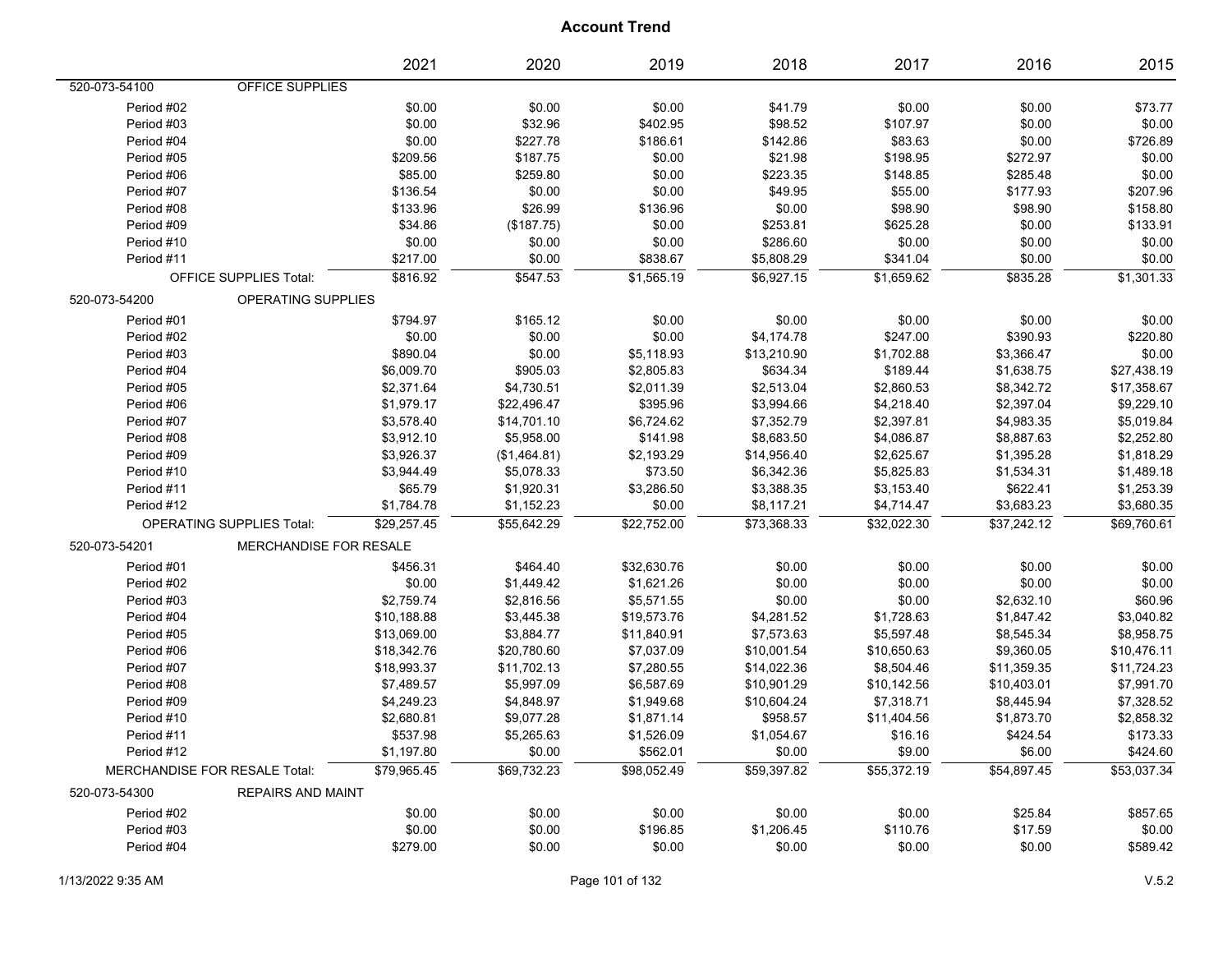|                                      |                                 | 2021                         | 2020         | 2019         | 2018           | 2017           | 2016        | 2015         |
|--------------------------------------|---------------------------------|------------------------------|--------------|--------------|----------------|----------------|-------------|--------------|
| Period #05                           |                                 | \$0.00                       | \$68.65      | \$262.90     | \$0.00         | \$185.10       | \$347.10    | \$250.00     |
| Period #06                           |                                 | \$24.92                      | \$0.00       | \$306.97     | \$0.00         | \$376.42       | \$0.00      | \$272.19     |
| Period #07                           |                                 | \$0.00                       | \$0.00       | \$0.00       | \$608.31       | \$119.28       | \$328.19    | \$42.86      |
| Period #08                           |                                 | \$225.00                     | \$0.00       | \$0.00       | \$155.48       | \$166.20       | \$0.00      | \$42.95      |
| Period #09                           |                                 | \$0.00                       | \$0.00       | \$634.23     | \$0.00         | \$0.00         | \$279.99    | \$0.00       |
| Period #10                           |                                 | \$0.00                       | \$0.00       | \$219.86     | \$0.00         | \$32.00        | \$0.00      | \$0.00       |
| Period #11                           |                                 | \$0.00                       | \$0.00       | \$0.00       | \$0.00         | \$353.20       | \$274.95    | \$0.00       |
| Period #12                           |                                 | \$479.20                     | \$0.00       | \$0.00       | \$0.00         | \$0.00         | \$2,320.70  | \$0.00       |
|                                      | <b>REPAIRS AND MAINT Total:</b> | \$1,008.12                   | \$68.65      | \$1,620.81   | \$1,970.24     | \$1,342.96     | \$3,594.36  | \$2,055.07   |
| <b>MATERIALS AND SUPPLIES Total:</b> |                                 | \$111,047.94                 | \$125,990.70 | \$123,990.49 | \$141,663.54   | \$90,397.07    | \$96,569.21 | \$126,154.35 |
| CAPITAL OUTLAY                       |                                 |                              |              |              |                |                |             |              |
| 520-073-55200                        |                                 | OTHER MISC EQUIPMENT/IMPRMTS |              |              |                |                |             |              |
| Period #03                           |                                 | \$0.00                       | \$0.00       | \$0.00       | \$201,621.80   | \$0.00         | \$0.00      | \$0.00       |
| Period #12                           |                                 | \$0.00                       | \$0.00       | \$0.00       | \$0.00         | \$202,060.80   | \$0.00      | \$0.00       |
| OTHER MISC EQUIPMENT/IMPRMTS Tota    |                                 | \$0.00                       | \$0.00       | \$0.00       | \$201,621.80   | \$202,060.80   | \$0.00      | \$0.00       |
| 520-073-55201                        | <b>CLUB HOUSE PROJECT</b>       |                              |              |              |                |                |             |              |
| Period #02                           |                                 | \$0.00                       | \$0.00       | \$294,325.58 | \$441,885.10   | \$0.00         | \$0.00      | \$0.00       |
| Period #03                           |                                 | \$0.00                       | \$0.00       | \$81,299.18  | \$213,508.85   | \$0.00         | \$0.00      | \$0.00       |
| Period #04                           |                                 | \$0.00                       | \$0.00       | \$0.00       | \$64,554.83    | \$0.00         | \$0.00      | \$0.00       |
| Period #05                           |                                 | \$0.00                       | \$0.00       | \$0.00       | \$260,955.02   | \$473,418.90   | \$0.00      | \$0.00       |
| Period #06                           |                                 | \$0.00                       | \$0.00       | \$0.00       | \$382,864.16   | \$629,968.92   | \$0.00      | \$0.00       |
| Period #07                           |                                 | \$0.00                       | \$0.00       | \$0.00       | \$665,484.41   | \$0.00         | \$0.00      | \$0.00       |
| Period #08                           |                                 | \$0.00                       | \$0.00       | \$1,890.00   | \$1,105,815.07 | \$544,156.44   | \$0.00      | \$0.00       |
| Period #09                           |                                 | \$0.00                       | \$0.00       | \$0.00       | \$16,395.74    | \$0.00         | \$0.00      | \$0.00       |
| Period #10                           |                                 | \$0.00                       | \$0.00       | \$0.00       | \$308,708.48   | \$794,171.51   | \$0.00      | \$0.00       |
| Period #11                           |                                 | \$0.00                       | \$0.00       | \$0.00       | \$37,754.77    | \$1,000.00     | \$0.00      | \$0.00       |
| Period #12                           |                                 | \$0.00                       | \$0.00       | \$0.00       | \$51,077.48    | \$824,991.26   | \$0.00      | \$0.00       |
|                                      | CLUB HOUSE PROJECT Total:       | \$0.00                       | \$0.00       | \$377,514.76 | \$3,549,003.91 | \$3,267,707.03 | \$0.00      | \$0.00       |
| <b>CAPITAL OUTLAY Total:</b>         |                                 | \$0.00                       | \$0.00       | \$377,514.76 | \$3,750,625.71 | \$3,469,767.83 | \$0.00      | \$0.00       |
| <b>DEBT</b>                          |                                 |                              |              |              |                |                |             |              |
| 520-073-56100                        | <b>PRINCIPAL</b>                |                              |              |              |                |                |             |              |
| Period #03                           |                                 | \$0.00                       | \$0.00       | \$0.00       | \$6,138,000.00 | \$0.00         | \$0.00      | \$0.00       |
|                                      | PRINCIPAL Total:                | \$0.00                       | \$0.00       | \$0.00       | \$6,138,000.00 | \$0.00         | \$0.00      | \$0.00       |
| 520-073-56200                        | <b>INTEREST</b>                 |                              |              |              |                |                |             |              |
| Period #03                           |                                 | \$0.00                       | \$0.00       | \$0.00       | \$73,103.58    | \$0.00         | \$0.00      | \$0.00       |
|                                      | <b>INTEREST Total:</b>          | \$0.00                       | \$0.00       | \$0.00       | \$73,103.58    | \$0.00         | \$0.00      | \$0.00       |
| <b>DEBT Total:</b>                   |                                 | \$0.00                       | \$0.00       | \$0.00       | \$6,211,103.58 | \$0.00         | \$0.00      | \$0.00       |
|                                      |                                 |                              |              |              |                |                |             |              |
| <b>TRANSFERS</b>                     |                                 |                              |              |              |                |                |             |              |
| 520-073-57200                        | <b>REIMBURSEMENTS</b>           |                              |              |              |                |                |             |              |
| Period #01                           |                                 | \$0.00                       | \$0.00       | \$1,235.49   | \$1,689.18     | \$1,130.74     | \$1,603.09  | \$1,563.16   |
| Period #02                           |                                 | \$0.00                       | \$0.00       | \$505.76     | \$609.52       | \$39.63        | \$366.30    | \$59.40      |
|                                      |                                 |                              |              |              |                |                |             |              |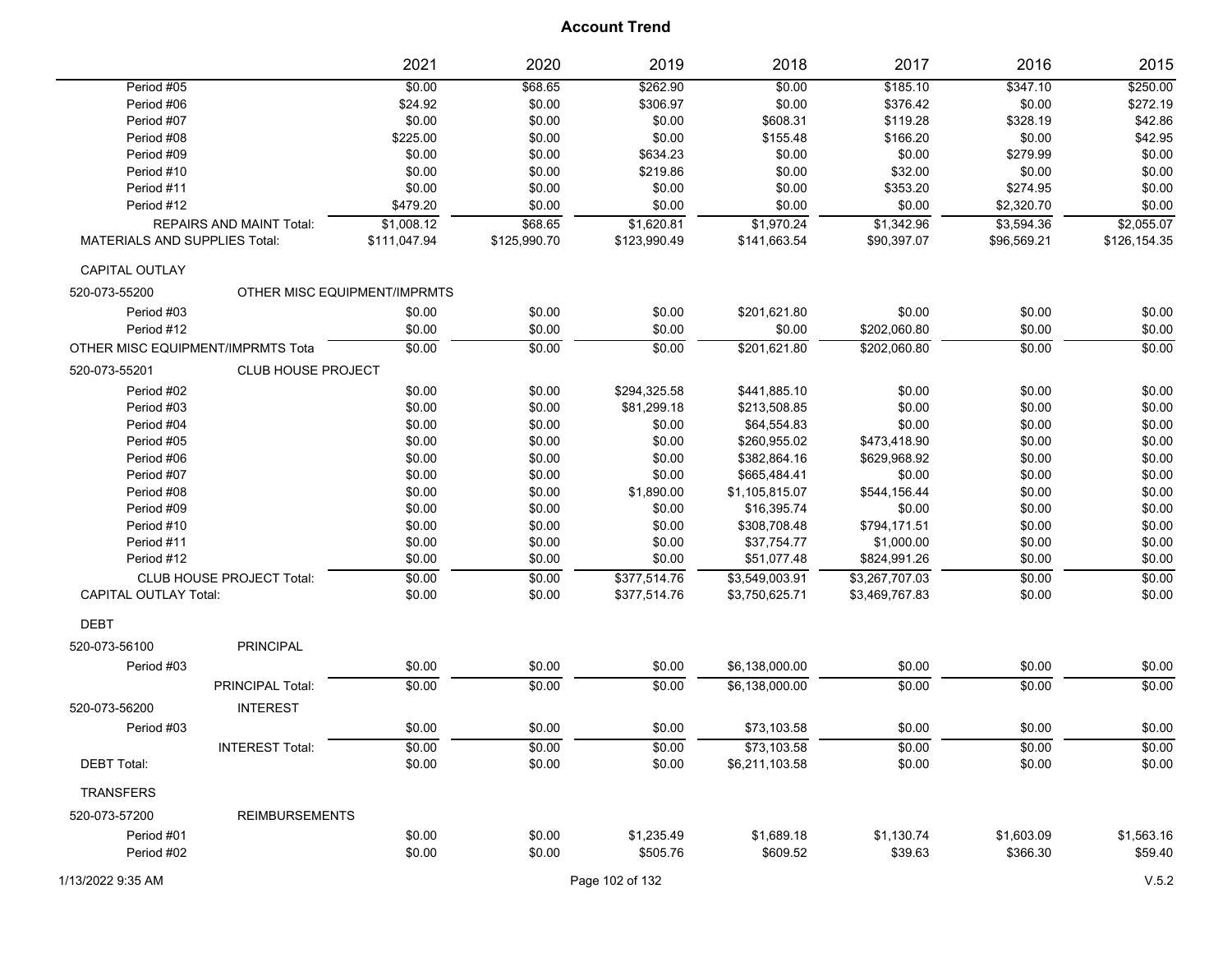|                                                      |                              | 2021         | 2020         | 2019         | 2018            | 2017           | 2016         | 2015         |
|------------------------------------------------------|------------------------------|--------------|--------------|--------------|-----------------|----------------|--------------|--------------|
| Period #03                                           |                              | \$1,475.00   | \$0.00       | \$0.00       | \$0.00          | \$593.67       | \$336.65     | \$0.00       |
| Period #04                                           |                              | \$0.00       | \$0.00       | \$0.00       | \$921.08        | \$1,036.25     | \$2,835.87   | \$210.61     |
| Period #05                                           |                              | \$0.00       | \$0.00       | \$0.00       | \$3,299.13      | \$6,510.98     | \$5,447.28   | \$3,513.84   |
| Period #06                                           |                              | \$0.00       | \$0.00       | \$0.00       | \$11,419.80     | \$8,722.84     | \$6,760.41   | \$5,980.48   |
| Period #07                                           |                              | \$0.00       | \$150.00     | \$0.00       | \$11,215.31     | \$17,275.52    | \$11,006.81  | \$8,249.43   |
| Period #08                                           |                              | \$0.00       | \$0.00       | \$0.00       | \$13,114.32     | \$9,409.34     | \$15,998.49  | \$12,750.09  |
| Period #09                                           |                              | \$0.00       | \$0.00       | \$0.00       | \$14,502.29     | \$13,442.31    | \$8,615.96   | \$15,387.44  |
| Period #10                                           |                              | \$0.00       | \$0.00       | \$0.00       | \$9,866.78      | \$20,906.74    | \$13,698.14  | \$12,766.77  |
| Period #11                                           |                              | \$0.00       | \$0.00       | \$0.00       | \$3,600.30      | \$3,238.27     | \$4,790.82   | \$3,371.21   |
| Period #12                                           |                              | \$0.00       | \$500.00     | \$0.00       | \$1,259.18      | \$402.64       | \$2,510.08   | \$1,686.20   |
|                                                      | <b>REIMBURSEMENTS Total:</b> | \$1,475.00   | \$650.00     | \$1,741.25   | \$71,496.89     | \$82,708.93    | \$73,969.90  | \$65,538.63  |
| <b>TRANSFERS Total:</b>                              |                              | \$1,475.00   | \$650.00     | \$1,741.25   | \$71,496.89     | \$82,708.93    | \$73,969.90  | \$65,538.63  |
| <b>MISC OTHER</b>                                    |                              |              |              |              |                 |                |              |              |
| 520-073-58000                                        | <b>SALES TAX EXPENSE</b>     |              |              |              |                 |                |              |              |
| Period #01                                           |                              | \$738.36     | \$192.13     | \$9.35       | \$30.20         | \$11.54        | \$249.48     | \$2.32       |
| Period #02                                           |                              | \$7.08       | \$32.54      | \$4.27       | \$17.56         | \$0.94         | \$0.00       | \$0.87       |
| Period #03                                           |                              | \$28.98      | \$2.00       | \$30.12      | \$1.82          | \$104.36       | \$26.85      | \$1.50       |
| Period #04                                           |                              | \$1,829.13   | \$146.10     | \$170.05     | \$45.04         | \$46.36        | \$383.10     | \$3.35       |
| Period #05                                           |                              | \$2,809.12   | \$786.33     | \$1,814.82   | \$513.39        | \$896.28       | \$1,071.60   | \$647.31     |
| Period #06                                           |                              | \$3,790.36   | \$2,402.50   | \$2,878.17   | \$2,727.33      | \$2,040.37     | \$3,009.96   | \$2,243.59   |
| Period #07                                           |                              | \$5,161.05   | \$7,032.12   | \$3,216.50   | \$3,082.13      | \$2,916.72     | \$4,249.01   | \$3,315.64   |
| Period #08                                           |                              | \$5,111.03   | \$6,990.33   | \$4,322.82   | \$3,485.98      | \$3,711.94     | \$3,530.25   | \$3,557.26   |
| Period #09                                           |                              | \$5,538.51   | \$7,407.30   | \$3,957.61   | \$3,448.56      | \$3,791.94     | \$3,956.89   | \$4,057.80   |
| Period #10                                           |                              | \$3,442.46   | \$3,725.95   | \$3,239.18   | \$1,877.90      | \$1,814.15     | \$1,811.17   | \$2,528.41   |
| Period #11                                           |                              | \$2,729.61   | \$2,149.08   | \$1,610.40   | \$1,966.01      | \$1,438.77     | \$627.53     | \$755.23     |
| Period #12                                           |                              | \$736.64     | \$1,148.71   | \$224.26     | \$77.54         | \$191.77       | \$344.72     | \$457.49     |
|                                                      | SALES TAX EXPENSE Total:     | \$31,922.33  | \$32,015.09  | \$21,477.55  | \$17,273.46     | \$16,965.14    | \$19,260.56  | \$17,570.77  |
| MISC OTHER Total:                                    |                              | \$31,922.33  | \$32,015.09  | \$21,477.55  | \$17,273.46     | \$16,965.14    | \$19,260.56  | \$17,570.77  |
| <b>GOLF CLUB HOUSE Total:</b>                        |                              | \$451,784.37 | \$450,779.85 | \$781,383.83 | \$10,548,036.38 | \$4,038,720.95 | \$484,352.32 | \$683,911.94 |
| <b>GOLF MAINTENANCE</b><br><b>SALARIES AND WAGES</b> |                              |              |              |              |                 |                |              |              |
| 520-074-51000                                        | SALARIES AND WAGES           |              |              |              |                 |                |              |              |
| Period #01                                           |                              | \$18,273.07  | \$21,598.25  | \$22,315.66  | \$22,275.39     | \$23,700.57    | \$18,513.68  | \$29,244.84  |
| Period #02                                           |                              | \$18,270.19  | \$21,676.90  | \$21,181.31  | \$21,121.54     | \$23,145.67    | \$18,545.80  | \$18,538.10  |
| Period #03                                           |                              | \$31,566.09  | \$29,276.23  | \$26,014.03  | \$21,430.28     | \$20,111.48    | \$22,810.08  | \$18,844.80  |
| Period #04                                           |                              | \$20,884.44  | \$21,955.67  | \$23,589.14  | \$17,638.45     | \$23,099.58    | \$20,807.69  | \$21,789.87  |
| Period #05                                           |                              | \$23,911.56  | \$21,827.61  | \$27,166.82  | \$21,263.72     | \$26,620.40    | \$26,826.75  | \$25,816.30  |
| Period #06                                           |                              | \$30,187.18  | \$27,871.46  | \$31,025.47  | \$50,291.40     | \$44,934.97    | \$27,793.02  | \$28,920.35  |
| Period #07                                           |                              | \$49,234.67  | \$45,925.93  | \$32,697.17  | \$26,504.88     | \$30,189.07    | \$44,246.92  | \$43,149.07  |
| Period #08                                           |                              | \$33,759.37  | \$29,296.88  | \$49,449.41  | \$30,978.47     | \$30,788.16    | \$26,461.30  | \$28,593.90  |
| Period #09                                           |                              | \$28,810.59  | \$28,303.36  | \$31,184.89  | \$27,983.50     | \$26,742.02    | \$26,943.93  | \$27,231.83  |
| Period #10                                           |                              | \$23,486.83  | \$27,484.12  | \$31,826.51  | \$27,920.18     | \$24,553.20    | \$27,135.04  | \$25,947.00  |
| Period #11                                           |                              | \$21,670.52  | \$24,698.30  | \$27,067.51  | \$37,394.86     | \$25,831.00    | \$24,800.87  | \$24,909.17  |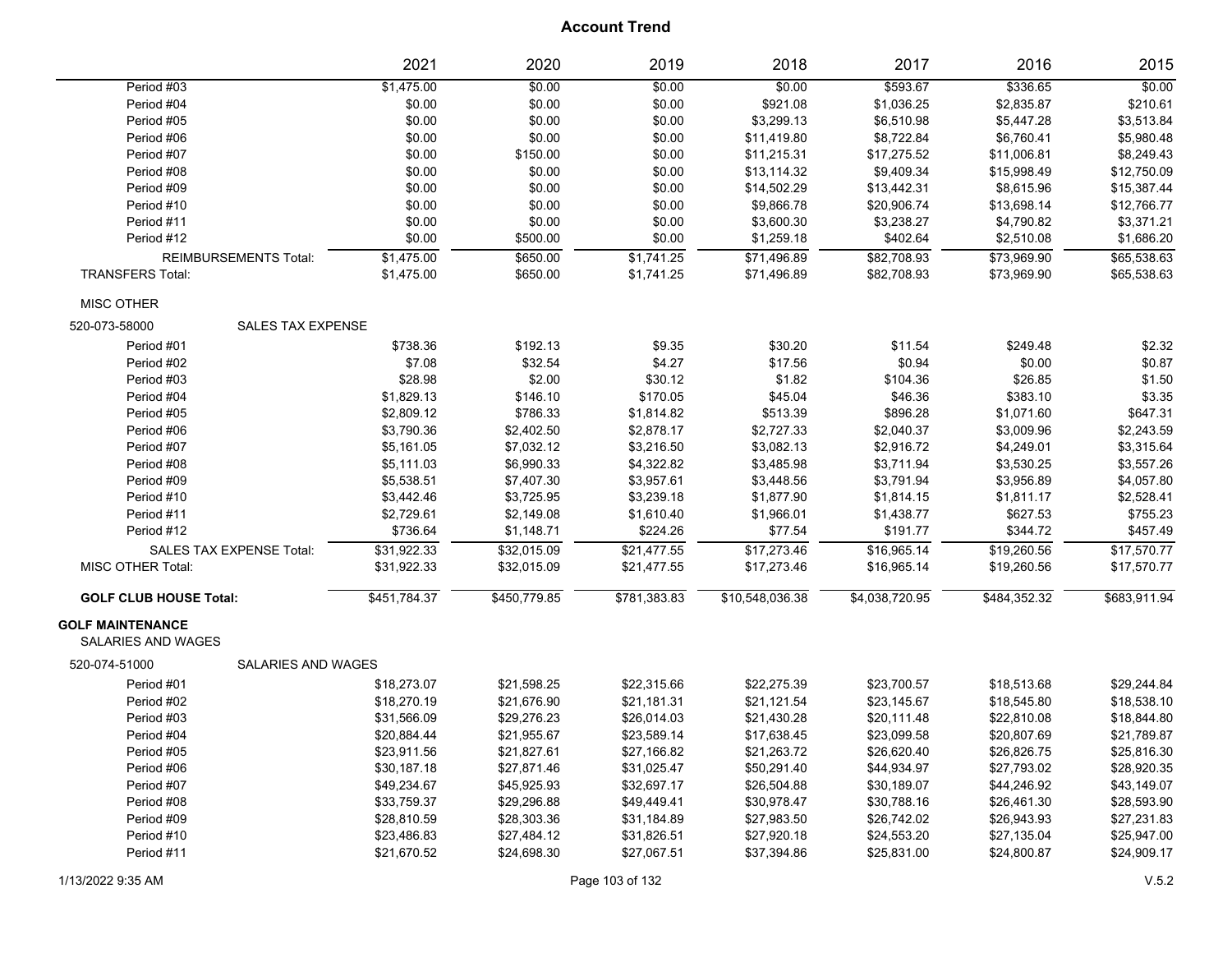| \$26,791.19<br>\$32,145.86<br>\$32,815.94<br>\$22,908.88<br>\$35,843.59<br>\$33,658.62<br>\$33,142.69<br>Period #12<br>\$326,845.70<br>\$332,060.57<br>\$327,711.55<br>\$318,543.70<br>\$326,127.92<br>\$356,333.86<br>\$335,559.71<br>SALARIES AND WAGES Total:<br>520-074-51100<br><b>OVERTIME</b><br>Period #01<br>\$0.00<br>\$158.79<br>\$0.00<br>\$0.00<br>\$0.00<br>\$0.00<br>\$0.00<br>Period #03<br>\$0.00<br>\$0.00<br>\$24.22<br>\$0.00<br>\$23.91<br>\$296.10<br>\$0.00<br>\$8.68<br>Period #04<br>\$38.06<br>\$0.00<br>\$234.20<br>\$364.54<br>(\$184.97)<br>\$469.52<br>\$385.99<br>\$303.62<br>\$875.70<br>Period #05<br>\$0.00<br>\$12.42<br>\$385.49<br>\$465.32<br>\$483.71<br>\$50.88<br>\$745.28<br>Period #06<br>\$840.04<br>\$214.81<br>\$678.39<br>\$1,243.74<br>\$645.09<br>\$1,108.16<br>Period #07<br>\$544.88<br>\$351.97<br>\$437.25<br>\$865.98<br>\$560.55<br>\$0.00<br>\$33.11<br>\$579.22<br>Period #08<br>\$0.00<br>\$151.25<br>\$128.51<br>\$242.89<br>\$365.36<br>\$297.06<br>\$615.74<br>\$881.68<br>Period #09<br>\$128.97<br>\$415.56<br>\$838.29<br>\$0.00<br>\$500.77<br>\$348.21<br>\$692.69<br>\$1,231.16<br>Period #10<br>\$128.36<br>\$569.22<br>\$784.91<br>\$0.00<br>\$0.00<br>\$41.61<br>\$780.97<br>\$774.56<br>\$637.07<br>Period #11<br>\$0.00<br>\$791.97<br>\$372.63<br>\$232.03<br>\$529.80<br>Period #12<br>\$0.00<br>\$721.89<br>\$1,532.22<br>\$1,746.19<br>\$2,601.45<br>\$3,641.71<br>\$4,986.54<br>\$4,235.81<br>\$7,703.89<br><b>OVERTIME Total:</b><br>520-074-51200<br><b>RETIREMENT PENSION</b><br>Period #01<br>\$3,125.38<br>\$3,087.72<br>\$3,462.81<br>\$3,582.68<br>\$3,410.63<br>\$3,397.82<br>\$3,684.33<br>Period #02<br>\$4,094.60<br>\$3,352.32<br>\$462.29<br>\$3,230.10<br>\$4,049.87<br>\$2,848.80<br>\$2,829.35<br>\$2,837.09<br>\$4,865.90<br>\$3,264.21<br>\$3,208.59<br>\$2,866.12<br>\$2,856.07<br>Period #03<br>\$3,086.84<br>\$3,011.77<br>\$3,377.93<br>\$4,902.13<br>\$3,869.61<br>\$3,152.87<br>\$2,974.72<br>\$2,948.51<br>Period #04<br>\$3,542.23<br>\$3,173.39<br>\$3,993.13<br>\$3,318.27<br>\$5,090.46<br>\$3,490.82<br>Period #05<br>\$5,877.77<br>\$4,203.83<br>\$3,890.39<br>\$7,605.12<br>\$3,836.64<br>\$4,271.35<br>\$4,279.03<br>\$6,297.47<br>Period #06<br>\$4,747.88<br>Period #07<br>\$5,232.54<br>\$5,002.77<br>\$4,879.63<br>\$4,536.29<br>\$4,759.57<br>\$4,904.06<br>\$7,568.98<br>\$4,732.85<br>\$5,441.58<br>Period #08<br>\$4,212.20<br>\$4,783.42<br>\$4,489.95<br>\$4,575.00<br>\$6,579.63<br>\$7,330.96<br>\$4,479.35<br>Period #09<br>\$4,797.78<br>\$4,753.23<br>\$4,715.69<br>\$4,125.93<br>\$3,939.50<br>\$4,284.53<br>\$4,842.65<br>\$6,330.10<br>\$6,038.60<br>\$4,317.44<br>Period #10<br>\$4,249.58<br>\$3,707.60<br>\$4,005.76<br>\$4,689.55<br>\$6,027.09<br>\$5,971.87<br>Period #11<br>\$4,431.68<br>\$4,166.98<br>\$3,068.88<br>\$3,906.53<br>\$3,856.38<br>Period #12<br>\$3,864.01<br>\$3,781.57<br>\$3,958.06<br>\$3,912.15<br><b>RETIREMENT PENSION Total:</b><br>\$50,259.72<br>\$54.738.07<br>\$49.090.96<br>\$52,271.65<br>\$49,165.71<br>\$50.054.47<br>\$49,130.18<br>520-074-51400<br><b>CLOTHING ALLOWANCE</b><br>\$1,025.00<br>Period #01<br>\$1,000.00<br>\$1,300.00<br>\$0.00<br>\$0.00<br>\$1,300.00<br>\$1,075.00<br>Period #03<br>\$0.00<br>\$0.00<br>\$0.00<br>\$1,300.00<br>\$1,300.00<br>\$0.00<br>\$0.00<br>Period #11<br>\$0.00<br>\$0.00<br>\$0.00<br>\$0.00<br>\$0.00<br>\$225.00<br>\$0.00<br>\$1,000.00<br>\$1,300.00<br>\$1,300.00<br>\$1,300.00<br>\$1,300.00<br>\$1,300.00<br>\$1,025.00<br><b>CLOTHING ALLOWANCE Total:</b><br>520-074-51500<br><b>HEALTH CARE</b><br>Period #01<br>\$557.60<br>\$677.02<br>\$8,380.76<br>\$0.00<br>\$524.13<br>\$5,498.97<br>\$1,112.49<br>\$7,807.45<br>Period #02<br>\$479.20<br>\$8,195.17<br>\$7,205.46<br>\$896.63<br>\$5,800.82<br>\$5,225.85<br>\$17,355.76<br>\$1,002.41<br>Period #03<br>\$454.71<br>\$11,056.68<br>\$8,124.20<br>\$2,916.72<br>\$13,333.32<br>\$9,605.52<br>\$7,932.24<br>\$24,576.08<br>\$8,364.28<br>\$21,911.45<br>\$7,239.08<br>\$10,763.68<br>Period #04<br>\$8,195.17<br>\$3,185.92<br>\$557.60<br>\$10,983.10<br>\$1,000.96<br>Period #05<br>\$6,821.93<br>\$7,331.96<br>Period #06<br>\$3,502.51<br>\$15,547.73<br>\$7,656.85<br>\$557.60<br>\$14,968.52<br>\$10,018.83<br>\$12,188.31<br>\$72.04<br>\$8,735.92<br>Period #07<br>\$6,232.28<br>\$8,795.45<br>\$8,975.85<br>\$557.60<br>\$7,461.00<br>\$6,538.17<br>Period #08<br>(\$2,976.51)<br>\$5,949.18<br>\$8,195.17<br>\$1,058.25<br>\$7,763.06<br>\$8,768.91 |  | 2021 | 2020       | 2019       | 2018        | 2017        | 2016 | 2015       |
|---------------------------------------------------------------------------------------------------------------------------------------------------------------------------------------------------------------------------------------------------------------------------------------------------------------------------------------------------------------------------------------------------------------------------------------------------------------------------------------------------------------------------------------------------------------------------------------------------------------------------------------------------------------------------------------------------------------------------------------------------------------------------------------------------------------------------------------------------------------------------------------------------------------------------------------------------------------------------------------------------------------------------------------------------------------------------------------------------------------------------------------------------------------------------------------------------------------------------------------------------------------------------------------------------------------------------------------------------------------------------------------------------------------------------------------------------------------------------------------------------------------------------------------------------------------------------------------------------------------------------------------------------------------------------------------------------------------------------------------------------------------------------------------------------------------------------------------------------------------------------------------------------------------------------------------------------------------------------------------------------------------------------------------------------------------------------------------------------------------------------------------------------------------------------------------------------------------------------------------------------------------------------------------------------------------------------------------------------------------------------------------------------------------------------------------------------------------------------------------------------------------------------------------------------------------------------------------------------------------------------------------------------------------------------------------------------------------------------------------------------------------------------------------------------------------------------------------------------------------------------------------------------------------------------------------------------------------------------------------------------------------------------------------------------------------------------------------------------------------------------------------------------------------------------------------------------------------------------------------------------------------------------------------------------------------------------------------------------------------------------------------------------------------------------------------------------------------------------------------------------------------------------------------------------------------------------------------------------------------------------------------------------------------------------------------------------------------------------------------------------------------------------------------------------------------------------------------------------------------------------------------------------------------------------------------------------------------------------------------------------------------------------------------------------------------------------------------------------------------------------------------------------------------------------------------------------------------------------------------------------------------------------------------------------------------------------------------------------------------------------------------------------------------------------------------------------------------------------------------------------------------------------------------------------|--|------|------------|------------|-------------|-------------|------|------------|
|                                                                                                                                                                                                                                                                                                                                                                                                                                                                                                                                                                                                                                                                                                                                                                                                                                                                                                                                                                                                                                                                                                                                                                                                                                                                                                                                                                                                                                                                                                                                                                                                                                                                                                                                                                                                                                                                                                                                                                                                                                                                                                                                                                                                                                                                                                                                                                                                                                                                                                                                                                                                                                                                                                                                                                                                                                                                                                                                                                                                                                                                                                                                                                                                                                                                                                                                                                                                                                                                                                                                                                                                                                                                                                                                                                                                                                                                                                                                                                                                                                                                                                                                                                                                                                                                                                                                                                                                                                                                                                                                                   |  |      |            |            |             |             |      |            |
|                                                                                                                                                                                                                                                                                                                                                                                                                                                                                                                                                                                                                                                                                                                                                                                                                                                                                                                                                                                                                                                                                                                                                                                                                                                                                                                                                                                                                                                                                                                                                                                                                                                                                                                                                                                                                                                                                                                                                                                                                                                                                                                                                                                                                                                                                                                                                                                                                                                                                                                                                                                                                                                                                                                                                                                                                                                                                                                                                                                                                                                                                                                                                                                                                                                                                                                                                                                                                                                                                                                                                                                                                                                                                                                                                                                                                                                                                                                                                                                                                                                                                                                                                                                                                                                                                                                                                                                                                                                                                                                                                   |  |      |            |            |             |             |      |            |
|                                                                                                                                                                                                                                                                                                                                                                                                                                                                                                                                                                                                                                                                                                                                                                                                                                                                                                                                                                                                                                                                                                                                                                                                                                                                                                                                                                                                                                                                                                                                                                                                                                                                                                                                                                                                                                                                                                                                                                                                                                                                                                                                                                                                                                                                                                                                                                                                                                                                                                                                                                                                                                                                                                                                                                                                                                                                                                                                                                                                                                                                                                                                                                                                                                                                                                                                                                                                                                                                                                                                                                                                                                                                                                                                                                                                                                                                                                                                                                                                                                                                                                                                                                                                                                                                                                                                                                                                                                                                                                                                                   |  |      |            |            |             |             |      |            |
|                                                                                                                                                                                                                                                                                                                                                                                                                                                                                                                                                                                                                                                                                                                                                                                                                                                                                                                                                                                                                                                                                                                                                                                                                                                                                                                                                                                                                                                                                                                                                                                                                                                                                                                                                                                                                                                                                                                                                                                                                                                                                                                                                                                                                                                                                                                                                                                                                                                                                                                                                                                                                                                                                                                                                                                                                                                                                                                                                                                                                                                                                                                                                                                                                                                                                                                                                                                                                                                                                                                                                                                                                                                                                                                                                                                                                                                                                                                                                                                                                                                                                                                                                                                                                                                                                                                                                                                                                                                                                                                                                   |  |      |            |            |             |             |      |            |
|                                                                                                                                                                                                                                                                                                                                                                                                                                                                                                                                                                                                                                                                                                                                                                                                                                                                                                                                                                                                                                                                                                                                                                                                                                                                                                                                                                                                                                                                                                                                                                                                                                                                                                                                                                                                                                                                                                                                                                                                                                                                                                                                                                                                                                                                                                                                                                                                                                                                                                                                                                                                                                                                                                                                                                                                                                                                                                                                                                                                                                                                                                                                                                                                                                                                                                                                                                                                                                                                                                                                                                                                                                                                                                                                                                                                                                                                                                                                                                                                                                                                                                                                                                                                                                                                                                                                                                                                                                                                                                                                                   |  |      |            |            |             |             |      |            |
|                                                                                                                                                                                                                                                                                                                                                                                                                                                                                                                                                                                                                                                                                                                                                                                                                                                                                                                                                                                                                                                                                                                                                                                                                                                                                                                                                                                                                                                                                                                                                                                                                                                                                                                                                                                                                                                                                                                                                                                                                                                                                                                                                                                                                                                                                                                                                                                                                                                                                                                                                                                                                                                                                                                                                                                                                                                                                                                                                                                                                                                                                                                                                                                                                                                                                                                                                                                                                                                                                                                                                                                                                                                                                                                                                                                                                                                                                                                                                                                                                                                                                                                                                                                                                                                                                                                                                                                                                                                                                                                                                   |  |      |            |            |             |             |      |            |
|                                                                                                                                                                                                                                                                                                                                                                                                                                                                                                                                                                                                                                                                                                                                                                                                                                                                                                                                                                                                                                                                                                                                                                                                                                                                                                                                                                                                                                                                                                                                                                                                                                                                                                                                                                                                                                                                                                                                                                                                                                                                                                                                                                                                                                                                                                                                                                                                                                                                                                                                                                                                                                                                                                                                                                                                                                                                                                                                                                                                                                                                                                                                                                                                                                                                                                                                                                                                                                                                                                                                                                                                                                                                                                                                                                                                                                                                                                                                                                                                                                                                                                                                                                                                                                                                                                                                                                                                                                                                                                                                                   |  |      |            |            |             |             |      |            |
|                                                                                                                                                                                                                                                                                                                                                                                                                                                                                                                                                                                                                                                                                                                                                                                                                                                                                                                                                                                                                                                                                                                                                                                                                                                                                                                                                                                                                                                                                                                                                                                                                                                                                                                                                                                                                                                                                                                                                                                                                                                                                                                                                                                                                                                                                                                                                                                                                                                                                                                                                                                                                                                                                                                                                                                                                                                                                                                                                                                                                                                                                                                                                                                                                                                                                                                                                                                                                                                                                                                                                                                                                                                                                                                                                                                                                                                                                                                                                                                                                                                                                                                                                                                                                                                                                                                                                                                                                                                                                                                                                   |  |      |            |            |             |             |      |            |
|                                                                                                                                                                                                                                                                                                                                                                                                                                                                                                                                                                                                                                                                                                                                                                                                                                                                                                                                                                                                                                                                                                                                                                                                                                                                                                                                                                                                                                                                                                                                                                                                                                                                                                                                                                                                                                                                                                                                                                                                                                                                                                                                                                                                                                                                                                                                                                                                                                                                                                                                                                                                                                                                                                                                                                                                                                                                                                                                                                                                                                                                                                                                                                                                                                                                                                                                                                                                                                                                                                                                                                                                                                                                                                                                                                                                                                                                                                                                                                                                                                                                                                                                                                                                                                                                                                                                                                                                                                                                                                                                                   |  |      |            |            |             |             |      |            |
|                                                                                                                                                                                                                                                                                                                                                                                                                                                                                                                                                                                                                                                                                                                                                                                                                                                                                                                                                                                                                                                                                                                                                                                                                                                                                                                                                                                                                                                                                                                                                                                                                                                                                                                                                                                                                                                                                                                                                                                                                                                                                                                                                                                                                                                                                                                                                                                                                                                                                                                                                                                                                                                                                                                                                                                                                                                                                                                                                                                                                                                                                                                                                                                                                                                                                                                                                                                                                                                                                                                                                                                                                                                                                                                                                                                                                                                                                                                                                                                                                                                                                                                                                                                                                                                                                                                                                                                                                                                                                                                                                   |  |      |            |            |             |             |      |            |
|                                                                                                                                                                                                                                                                                                                                                                                                                                                                                                                                                                                                                                                                                                                                                                                                                                                                                                                                                                                                                                                                                                                                                                                                                                                                                                                                                                                                                                                                                                                                                                                                                                                                                                                                                                                                                                                                                                                                                                                                                                                                                                                                                                                                                                                                                                                                                                                                                                                                                                                                                                                                                                                                                                                                                                                                                                                                                                                                                                                                                                                                                                                                                                                                                                                                                                                                                                                                                                                                                                                                                                                                                                                                                                                                                                                                                                                                                                                                                                                                                                                                                                                                                                                                                                                                                                                                                                                                                                                                                                                                                   |  |      |            |            |             |             |      |            |
|                                                                                                                                                                                                                                                                                                                                                                                                                                                                                                                                                                                                                                                                                                                                                                                                                                                                                                                                                                                                                                                                                                                                                                                                                                                                                                                                                                                                                                                                                                                                                                                                                                                                                                                                                                                                                                                                                                                                                                                                                                                                                                                                                                                                                                                                                                                                                                                                                                                                                                                                                                                                                                                                                                                                                                                                                                                                                                                                                                                                                                                                                                                                                                                                                                                                                                                                                                                                                                                                                                                                                                                                                                                                                                                                                                                                                                                                                                                                                                                                                                                                                                                                                                                                                                                                                                                                                                                                                                                                                                                                                   |  |      |            |            |             |             |      |            |
|                                                                                                                                                                                                                                                                                                                                                                                                                                                                                                                                                                                                                                                                                                                                                                                                                                                                                                                                                                                                                                                                                                                                                                                                                                                                                                                                                                                                                                                                                                                                                                                                                                                                                                                                                                                                                                                                                                                                                                                                                                                                                                                                                                                                                                                                                                                                                                                                                                                                                                                                                                                                                                                                                                                                                                                                                                                                                                                                                                                                                                                                                                                                                                                                                                                                                                                                                                                                                                                                                                                                                                                                                                                                                                                                                                                                                                                                                                                                                                                                                                                                                                                                                                                                                                                                                                                                                                                                                                                                                                                                                   |  |      |            |            |             |             |      |            |
|                                                                                                                                                                                                                                                                                                                                                                                                                                                                                                                                                                                                                                                                                                                                                                                                                                                                                                                                                                                                                                                                                                                                                                                                                                                                                                                                                                                                                                                                                                                                                                                                                                                                                                                                                                                                                                                                                                                                                                                                                                                                                                                                                                                                                                                                                                                                                                                                                                                                                                                                                                                                                                                                                                                                                                                                                                                                                                                                                                                                                                                                                                                                                                                                                                                                                                                                                                                                                                                                                                                                                                                                                                                                                                                                                                                                                                                                                                                                                                                                                                                                                                                                                                                                                                                                                                                                                                                                                                                                                                                                                   |  |      |            |            |             |             |      |            |
|                                                                                                                                                                                                                                                                                                                                                                                                                                                                                                                                                                                                                                                                                                                                                                                                                                                                                                                                                                                                                                                                                                                                                                                                                                                                                                                                                                                                                                                                                                                                                                                                                                                                                                                                                                                                                                                                                                                                                                                                                                                                                                                                                                                                                                                                                                                                                                                                                                                                                                                                                                                                                                                                                                                                                                                                                                                                                                                                                                                                                                                                                                                                                                                                                                                                                                                                                                                                                                                                                                                                                                                                                                                                                                                                                                                                                                                                                                                                                                                                                                                                                                                                                                                                                                                                                                                                                                                                                                                                                                                                                   |  |      |            |            |             |             |      |            |
|                                                                                                                                                                                                                                                                                                                                                                                                                                                                                                                                                                                                                                                                                                                                                                                                                                                                                                                                                                                                                                                                                                                                                                                                                                                                                                                                                                                                                                                                                                                                                                                                                                                                                                                                                                                                                                                                                                                                                                                                                                                                                                                                                                                                                                                                                                                                                                                                                                                                                                                                                                                                                                                                                                                                                                                                                                                                                                                                                                                                                                                                                                                                                                                                                                                                                                                                                                                                                                                                                                                                                                                                                                                                                                                                                                                                                                                                                                                                                                                                                                                                                                                                                                                                                                                                                                                                                                                                                                                                                                                                                   |  |      |            |            |             |             |      |            |
|                                                                                                                                                                                                                                                                                                                                                                                                                                                                                                                                                                                                                                                                                                                                                                                                                                                                                                                                                                                                                                                                                                                                                                                                                                                                                                                                                                                                                                                                                                                                                                                                                                                                                                                                                                                                                                                                                                                                                                                                                                                                                                                                                                                                                                                                                                                                                                                                                                                                                                                                                                                                                                                                                                                                                                                                                                                                                                                                                                                                                                                                                                                                                                                                                                                                                                                                                                                                                                                                                                                                                                                                                                                                                                                                                                                                                                                                                                                                                                                                                                                                                                                                                                                                                                                                                                                                                                                                                                                                                                                                                   |  |      |            |            |             |             |      |            |
|                                                                                                                                                                                                                                                                                                                                                                                                                                                                                                                                                                                                                                                                                                                                                                                                                                                                                                                                                                                                                                                                                                                                                                                                                                                                                                                                                                                                                                                                                                                                                                                                                                                                                                                                                                                                                                                                                                                                                                                                                                                                                                                                                                                                                                                                                                                                                                                                                                                                                                                                                                                                                                                                                                                                                                                                                                                                                                                                                                                                                                                                                                                                                                                                                                                                                                                                                                                                                                                                                                                                                                                                                                                                                                                                                                                                                                                                                                                                                                                                                                                                                                                                                                                                                                                                                                                                                                                                                                                                                                                                                   |  |      |            |            |             |             |      |            |
|                                                                                                                                                                                                                                                                                                                                                                                                                                                                                                                                                                                                                                                                                                                                                                                                                                                                                                                                                                                                                                                                                                                                                                                                                                                                                                                                                                                                                                                                                                                                                                                                                                                                                                                                                                                                                                                                                                                                                                                                                                                                                                                                                                                                                                                                                                                                                                                                                                                                                                                                                                                                                                                                                                                                                                                                                                                                                                                                                                                                                                                                                                                                                                                                                                                                                                                                                                                                                                                                                                                                                                                                                                                                                                                                                                                                                                                                                                                                                                                                                                                                                                                                                                                                                                                                                                                                                                                                                                                                                                                                                   |  |      |            |            |             |             |      |            |
|                                                                                                                                                                                                                                                                                                                                                                                                                                                                                                                                                                                                                                                                                                                                                                                                                                                                                                                                                                                                                                                                                                                                                                                                                                                                                                                                                                                                                                                                                                                                                                                                                                                                                                                                                                                                                                                                                                                                                                                                                                                                                                                                                                                                                                                                                                                                                                                                                                                                                                                                                                                                                                                                                                                                                                                                                                                                                                                                                                                                                                                                                                                                                                                                                                                                                                                                                                                                                                                                                                                                                                                                                                                                                                                                                                                                                                                                                                                                                                                                                                                                                                                                                                                                                                                                                                                                                                                                                                                                                                                                                   |  |      |            |            |             |             |      |            |
|                                                                                                                                                                                                                                                                                                                                                                                                                                                                                                                                                                                                                                                                                                                                                                                                                                                                                                                                                                                                                                                                                                                                                                                                                                                                                                                                                                                                                                                                                                                                                                                                                                                                                                                                                                                                                                                                                                                                                                                                                                                                                                                                                                                                                                                                                                                                                                                                                                                                                                                                                                                                                                                                                                                                                                                                                                                                                                                                                                                                                                                                                                                                                                                                                                                                                                                                                                                                                                                                                                                                                                                                                                                                                                                                                                                                                                                                                                                                                                                                                                                                                                                                                                                                                                                                                                                                                                                                                                                                                                                                                   |  |      |            |            |             |             |      |            |
|                                                                                                                                                                                                                                                                                                                                                                                                                                                                                                                                                                                                                                                                                                                                                                                                                                                                                                                                                                                                                                                                                                                                                                                                                                                                                                                                                                                                                                                                                                                                                                                                                                                                                                                                                                                                                                                                                                                                                                                                                                                                                                                                                                                                                                                                                                                                                                                                                                                                                                                                                                                                                                                                                                                                                                                                                                                                                                                                                                                                                                                                                                                                                                                                                                                                                                                                                                                                                                                                                                                                                                                                                                                                                                                                                                                                                                                                                                                                                                                                                                                                                                                                                                                                                                                                                                                                                                                                                                                                                                                                                   |  |      |            |            |             |             |      |            |
|                                                                                                                                                                                                                                                                                                                                                                                                                                                                                                                                                                                                                                                                                                                                                                                                                                                                                                                                                                                                                                                                                                                                                                                                                                                                                                                                                                                                                                                                                                                                                                                                                                                                                                                                                                                                                                                                                                                                                                                                                                                                                                                                                                                                                                                                                                                                                                                                                                                                                                                                                                                                                                                                                                                                                                                                                                                                                                                                                                                                                                                                                                                                                                                                                                                                                                                                                                                                                                                                                                                                                                                                                                                                                                                                                                                                                                                                                                                                                                                                                                                                                                                                                                                                                                                                                                                                                                                                                                                                                                                                                   |  |      |            |            |             |             |      |            |
|                                                                                                                                                                                                                                                                                                                                                                                                                                                                                                                                                                                                                                                                                                                                                                                                                                                                                                                                                                                                                                                                                                                                                                                                                                                                                                                                                                                                                                                                                                                                                                                                                                                                                                                                                                                                                                                                                                                                                                                                                                                                                                                                                                                                                                                                                                                                                                                                                                                                                                                                                                                                                                                                                                                                                                                                                                                                                                                                                                                                                                                                                                                                                                                                                                                                                                                                                                                                                                                                                                                                                                                                                                                                                                                                                                                                                                                                                                                                                                                                                                                                                                                                                                                                                                                                                                                                                                                                                                                                                                                                                   |  |      |            |            |             |             |      |            |
|                                                                                                                                                                                                                                                                                                                                                                                                                                                                                                                                                                                                                                                                                                                                                                                                                                                                                                                                                                                                                                                                                                                                                                                                                                                                                                                                                                                                                                                                                                                                                                                                                                                                                                                                                                                                                                                                                                                                                                                                                                                                                                                                                                                                                                                                                                                                                                                                                                                                                                                                                                                                                                                                                                                                                                                                                                                                                                                                                                                                                                                                                                                                                                                                                                                                                                                                                                                                                                                                                                                                                                                                                                                                                                                                                                                                                                                                                                                                                                                                                                                                                                                                                                                                                                                                                                                                                                                                                                                                                                                                                   |  |      |            |            |             |             |      |            |
|                                                                                                                                                                                                                                                                                                                                                                                                                                                                                                                                                                                                                                                                                                                                                                                                                                                                                                                                                                                                                                                                                                                                                                                                                                                                                                                                                                                                                                                                                                                                                                                                                                                                                                                                                                                                                                                                                                                                                                                                                                                                                                                                                                                                                                                                                                                                                                                                                                                                                                                                                                                                                                                                                                                                                                                                                                                                                                                                                                                                                                                                                                                                                                                                                                                                                                                                                                                                                                                                                                                                                                                                                                                                                                                                                                                                                                                                                                                                                                                                                                                                                                                                                                                                                                                                                                                                                                                                                                                                                                                                                   |  |      |            |            |             |             |      |            |
|                                                                                                                                                                                                                                                                                                                                                                                                                                                                                                                                                                                                                                                                                                                                                                                                                                                                                                                                                                                                                                                                                                                                                                                                                                                                                                                                                                                                                                                                                                                                                                                                                                                                                                                                                                                                                                                                                                                                                                                                                                                                                                                                                                                                                                                                                                                                                                                                                                                                                                                                                                                                                                                                                                                                                                                                                                                                                                                                                                                                                                                                                                                                                                                                                                                                                                                                                                                                                                                                                                                                                                                                                                                                                                                                                                                                                                                                                                                                                                                                                                                                                                                                                                                                                                                                                                                                                                                                                                                                                                                                                   |  |      |            |            |             |             |      |            |
|                                                                                                                                                                                                                                                                                                                                                                                                                                                                                                                                                                                                                                                                                                                                                                                                                                                                                                                                                                                                                                                                                                                                                                                                                                                                                                                                                                                                                                                                                                                                                                                                                                                                                                                                                                                                                                                                                                                                                                                                                                                                                                                                                                                                                                                                                                                                                                                                                                                                                                                                                                                                                                                                                                                                                                                                                                                                                                                                                                                                                                                                                                                                                                                                                                                                                                                                                                                                                                                                                                                                                                                                                                                                                                                                                                                                                                                                                                                                                                                                                                                                                                                                                                                                                                                                                                                                                                                                                                                                                                                                                   |  |      |            |            |             |             |      |            |
|                                                                                                                                                                                                                                                                                                                                                                                                                                                                                                                                                                                                                                                                                                                                                                                                                                                                                                                                                                                                                                                                                                                                                                                                                                                                                                                                                                                                                                                                                                                                                                                                                                                                                                                                                                                                                                                                                                                                                                                                                                                                                                                                                                                                                                                                                                                                                                                                                                                                                                                                                                                                                                                                                                                                                                                                                                                                                                                                                                                                                                                                                                                                                                                                                                                                                                                                                                                                                                                                                                                                                                                                                                                                                                                                                                                                                                                                                                                                                                                                                                                                                                                                                                                                                                                                                                                                                                                                                                                                                                                                                   |  |      |            |            |             |             |      |            |
|                                                                                                                                                                                                                                                                                                                                                                                                                                                                                                                                                                                                                                                                                                                                                                                                                                                                                                                                                                                                                                                                                                                                                                                                                                                                                                                                                                                                                                                                                                                                                                                                                                                                                                                                                                                                                                                                                                                                                                                                                                                                                                                                                                                                                                                                                                                                                                                                                                                                                                                                                                                                                                                                                                                                                                                                                                                                                                                                                                                                                                                                                                                                                                                                                                                                                                                                                                                                                                                                                                                                                                                                                                                                                                                                                                                                                                                                                                                                                                                                                                                                                                                                                                                                                                                                                                                                                                                                                                                                                                                                                   |  |      |            |            |             |             |      |            |
|                                                                                                                                                                                                                                                                                                                                                                                                                                                                                                                                                                                                                                                                                                                                                                                                                                                                                                                                                                                                                                                                                                                                                                                                                                                                                                                                                                                                                                                                                                                                                                                                                                                                                                                                                                                                                                                                                                                                                                                                                                                                                                                                                                                                                                                                                                                                                                                                                                                                                                                                                                                                                                                                                                                                                                                                                                                                                                                                                                                                                                                                                                                                                                                                                                                                                                                                                                                                                                                                                                                                                                                                                                                                                                                                                                                                                                                                                                                                                                                                                                                                                                                                                                                                                                                                                                                                                                                                                                                                                                                                                   |  |      |            |            |             |             |      |            |
|                                                                                                                                                                                                                                                                                                                                                                                                                                                                                                                                                                                                                                                                                                                                                                                                                                                                                                                                                                                                                                                                                                                                                                                                                                                                                                                                                                                                                                                                                                                                                                                                                                                                                                                                                                                                                                                                                                                                                                                                                                                                                                                                                                                                                                                                                                                                                                                                                                                                                                                                                                                                                                                                                                                                                                                                                                                                                                                                                                                                                                                                                                                                                                                                                                                                                                                                                                                                                                                                                                                                                                                                                                                                                                                                                                                                                                                                                                                                                                                                                                                                                                                                                                                                                                                                                                                                                                                                                                                                                                                                                   |  |      |            |            |             |             |      |            |
|                                                                                                                                                                                                                                                                                                                                                                                                                                                                                                                                                                                                                                                                                                                                                                                                                                                                                                                                                                                                                                                                                                                                                                                                                                                                                                                                                                                                                                                                                                                                                                                                                                                                                                                                                                                                                                                                                                                                                                                                                                                                                                                                                                                                                                                                                                                                                                                                                                                                                                                                                                                                                                                                                                                                                                                                                                                                                                                                                                                                                                                                                                                                                                                                                                                                                                                                                                                                                                                                                                                                                                                                                                                                                                                                                                                                                                                                                                                                                                                                                                                                                                                                                                                                                                                                                                                                                                                                                                                                                                                                                   |  |      |            |            |             |             |      |            |
|                                                                                                                                                                                                                                                                                                                                                                                                                                                                                                                                                                                                                                                                                                                                                                                                                                                                                                                                                                                                                                                                                                                                                                                                                                                                                                                                                                                                                                                                                                                                                                                                                                                                                                                                                                                                                                                                                                                                                                                                                                                                                                                                                                                                                                                                                                                                                                                                                                                                                                                                                                                                                                                                                                                                                                                                                                                                                                                                                                                                                                                                                                                                                                                                                                                                                                                                                                                                                                                                                                                                                                                                                                                                                                                                                                                                                                                                                                                                                                                                                                                                                                                                                                                                                                                                                                                                                                                                                                                                                                                                                   |  |      |            |            |             |             |      |            |
|                                                                                                                                                                                                                                                                                                                                                                                                                                                                                                                                                                                                                                                                                                                                                                                                                                                                                                                                                                                                                                                                                                                                                                                                                                                                                                                                                                                                                                                                                                                                                                                                                                                                                                                                                                                                                                                                                                                                                                                                                                                                                                                                                                                                                                                                                                                                                                                                                                                                                                                                                                                                                                                                                                                                                                                                                                                                                                                                                                                                                                                                                                                                                                                                                                                                                                                                                                                                                                                                                                                                                                                                                                                                                                                                                                                                                                                                                                                                                                                                                                                                                                                                                                                                                                                                                                                                                                                                                                                                                                                                                   |  |      |            |            |             |             |      |            |
|                                                                                                                                                                                                                                                                                                                                                                                                                                                                                                                                                                                                                                                                                                                                                                                                                                                                                                                                                                                                                                                                                                                                                                                                                                                                                                                                                                                                                                                                                                                                                                                                                                                                                                                                                                                                                                                                                                                                                                                                                                                                                                                                                                                                                                                                                                                                                                                                                                                                                                                                                                                                                                                                                                                                                                                                                                                                                                                                                                                                                                                                                                                                                                                                                                                                                                                                                                                                                                                                                                                                                                                                                                                                                                                                                                                                                                                                                                                                                                                                                                                                                                                                                                                                                                                                                                                                                                                                                                                                                                                                                   |  |      |            |            |             |             |      |            |
|                                                                                                                                                                                                                                                                                                                                                                                                                                                                                                                                                                                                                                                                                                                                                                                                                                                                                                                                                                                                                                                                                                                                                                                                                                                                                                                                                                                                                                                                                                                                                                                                                                                                                                                                                                                                                                                                                                                                                                                                                                                                                                                                                                                                                                                                                                                                                                                                                                                                                                                                                                                                                                                                                                                                                                                                                                                                                                                                                                                                                                                                                                                                                                                                                                                                                                                                                                                                                                                                                                                                                                                                                                                                                                                                                                                                                                                                                                                                                                                                                                                                                                                                                                                                                                                                                                                                                                                                                                                                                                                                                   |  |      |            |            |             |             |      |            |
|                                                                                                                                                                                                                                                                                                                                                                                                                                                                                                                                                                                                                                                                                                                                                                                                                                                                                                                                                                                                                                                                                                                                                                                                                                                                                                                                                                                                                                                                                                                                                                                                                                                                                                                                                                                                                                                                                                                                                                                                                                                                                                                                                                                                                                                                                                                                                                                                                                                                                                                                                                                                                                                                                                                                                                                                                                                                                                                                                                                                                                                                                                                                                                                                                                                                                                                                                                                                                                                                                                                                                                                                                                                                                                                                                                                                                                                                                                                                                                                                                                                                                                                                                                                                                                                                                                                                                                                                                                                                                                                                                   |  |      |            |            |             |             |      |            |
|                                                                                                                                                                                                                                                                                                                                                                                                                                                                                                                                                                                                                                                                                                                                                                                                                                                                                                                                                                                                                                                                                                                                                                                                                                                                                                                                                                                                                                                                                                                                                                                                                                                                                                                                                                                                                                                                                                                                                                                                                                                                                                                                                                                                                                                                                                                                                                                                                                                                                                                                                                                                                                                                                                                                                                                                                                                                                                                                                                                                                                                                                                                                                                                                                                                                                                                                                                                                                                                                                                                                                                                                                                                                                                                                                                                                                                                                                                                                                                                                                                                                                                                                                                                                                                                                                                                                                                                                                                                                                                                                                   |  |      |            |            |             |             |      |            |
|                                                                                                                                                                                                                                                                                                                                                                                                                                                                                                                                                                                                                                                                                                                                                                                                                                                                                                                                                                                                                                                                                                                                                                                                                                                                                                                                                                                                                                                                                                                                                                                                                                                                                                                                                                                                                                                                                                                                                                                                                                                                                                                                                                                                                                                                                                                                                                                                                                                                                                                                                                                                                                                                                                                                                                                                                                                                                                                                                                                                                                                                                                                                                                                                                                                                                                                                                                                                                                                                                                                                                                                                                                                                                                                                                                                                                                                                                                                                                                                                                                                                                                                                                                                                                                                                                                                                                                                                                                                                                                                                                   |  |      |            |            |             |             |      |            |
|                                                                                                                                                                                                                                                                                                                                                                                                                                                                                                                                                                                                                                                                                                                                                                                                                                                                                                                                                                                                                                                                                                                                                                                                                                                                                                                                                                                                                                                                                                                                                                                                                                                                                                                                                                                                                                                                                                                                                                                                                                                                                                                                                                                                                                                                                                                                                                                                                                                                                                                                                                                                                                                                                                                                                                                                                                                                                                                                                                                                                                                                                                                                                                                                                                                                                                                                                                                                                                                                                                                                                                                                                                                                                                                                                                                                                                                                                                                                                                                                                                                                                                                                                                                                                                                                                                                                                                                                                                                                                                                                                   |  |      |            |            |             |             |      |            |
|                                                                                                                                                                                                                                                                                                                                                                                                                                                                                                                                                                                                                                                                                                                                                                                                                                                                                                                                                                                                                                                                                                                                                                                                                                                                                                                                                                                                                                                                                                                                                                                                                                                                                                                                                                                                                                                                                                                                                                                                                                                                                                                                                                                                                                                                                                                                                                                                                                                                                                                                                                                                                                                                                                                                                                                                                                                                                                                                                                                                                                                                                                                                                                                                                                                                                                                                                                                                                                                                                                                                                                                                                                                                                                                                                                                                                                                                                                                                                                                                                                                                                                                                                                                                                                                                                                                                                                                                                                                                                                                                                   |  |      |            |            |             |             |      |            |
|                                                                                                                                                                                                                                                                                                                                                                                                                                                                                                                                                                                                                                                                                                                                                                                                                                                                                                                                                                                                                                                                                                                                                                                                                                                                                                                                                                                                                                                                                                                                                                                                                                                                                                                                                                                                                                                                                                                                                                                                                                                                                                                                                                                                                                                                                                                                                                                                                                                                                                                                                                                                                                                                                                                                                                                                                                                                                                                                                                                                                                                                                                                                                                                                                                                                                                                                                                                                                                                                                                                                                                                                                                                                                                                                                                                                                                                                                                                                                                                                                                                                                                                                                                                                                                                                                                                                                                                                                                                                                                                                                   |  |      |            |            |             |             |      |            |
| Period #09<br>\$1,344.12<br>\$6,166.66                                                                                                                                                                                                                                                                                                                                                                                                                                                                                                                                                                                                                                                                                                                                                                                                                                                                                                                                                                                                                                                                                                                                                                                                                                                                                                                                                                                                                                                                                                                                                                                                                                                                                                                                                                                                                                                                                                                                                                                                                                                                                                                                                                                                                                                                                                                                                                                                                                                                                                                                                                                                                                                                                                                                                                                                                                                                                                                                                                                                                                                                                                                                                                                                                                                                                                                                                                                                                                                                                                                                                                                                                                                                                                                                                                                                                                                                                                                                                                                                                                                                                                                                                                                                                                                                                                                                                                                                                                                                                                            |  |      | \$5,763.05 | \$8,195.17 | \$16,221.19 | \$24,202.47 |      | \$5,615.84 |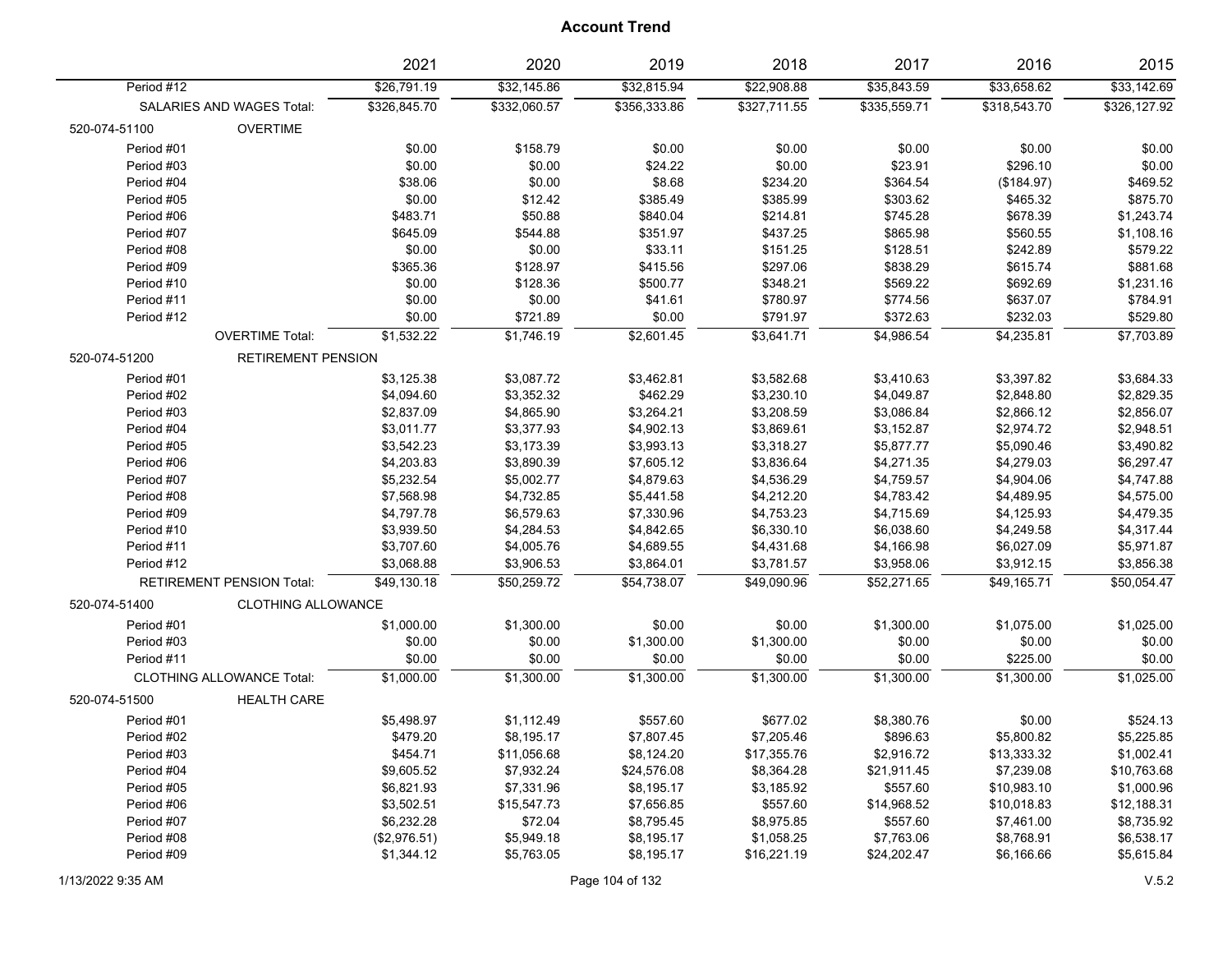|                                         | 2021         | 2020         | 2019            | 2018         | 2017         | 2016         | 2015         |
|-----------------------------------------|--------------|--------------|-----------------|--------------|--------------|--------------|--------------|
| Period #10                              | \$1,322.17   | \$5,498.97   | \$7,594.89      | \$7,806.68   | \$2,273.95   | \$6,166.66   | \$10,637.12  |
| Period #11                              | \$2,680.92   | \$5,498.97   | \$8,795.45      | \$7,863.95   | \$14,968.52  | \$11,166.66  | \$5,615.84   |
| Period #12                              | \$3,844.00   | \$9,033.12   | \$8,195.17      | \$9,055.92   | \$9,105.62   | \$6,447.18   | \$5,615.84   |
| <b>HEALTH CARE Total:</b>               | \$38,809.82  | \$82,991.60  | \$106,688.65    | \$88,327.88  | \$108,502.90 | \$93,552.22  | \$73,464.07  |
| <b>UNEMPLOYMENT</b><br>520-074-51600    |              |              |                 |              |              |              |              |
| Period #03                              | \$0.00       | \$0.00       | \$0.00          | \$421.41     | \$520.00     | \$1,155.00   | \$0.00       |
| Period #04                              | \$0.00       | \$0.00       | \$0.00          | \$134.97     | \$0.00       | \$825.00     | \$0.00       |
| Period #05                              | \$0.00       | \$0.00       | \$0.00          | \$44.99      | \$0.00       | \$165.00     | \$0.00       |
| Period #06                              | \$0.00       | \$0.00       | \$0.00          | \$0.00       | \$1,189.57   | \$0.00       | \$0.00       |
| Period #07                              | \$0.00       | \$141.44     | \$0.00          | \$12.12      | \$0.00       | \$0.00       | \$0.00       |
| Period #08                              | \$0.00       | \$0.00       | \$0.00          | \$137.84     | \$0.00       | \$0.00       | \$0.00       |
| <b>UNEMPLOYMENT Total:</b>              | \$0.00       | \$141.44     | \$0.00          | \$751.33     | \$1,709.57   | \$2,145.00   | \$0.00       |
| 520-074-51700<br><b>WORKERS' COMP</b>   |              |              |                 |              |              |              |              |
| Period #02                              | \$95.46      | \$317.80     | \$0.00          | \$614.84     | \$1,377.44   | \$0.00       | \$3,456.34   |
| Period #03                              | \$224.14     | \$0.00       | \$0.00          | \$1,229.68   | \$0.00       | \$3,818.27   | \$0.00       |
| Period #04                              | \$224.14     | \$960.38     | \$0.00          | \$0.00       | \$610.49     | \$4,729.83   | \$0.00       |
| Period #05                              | \$224.14     | \$480.19     | \$0.00          | \$614.84     | \$610.49     | \$0.00       | \$1,215.27   |
| Period #06                              | \$0.00       | \$0.00       | \$0.00          | \$0.00       | \$1,220.98   | \$0.00       | \$0.00       |
| Period #07                              | \$224.14     | \$480.19     | \$1,784.99      | \$0.00       | \$0.00       | \$0.00       | \$0.00       |
| Period #08                              | \$224.14     | \$480.19     | \$0.00          | \$1,229.68   | \$0.00       | \$1,477.15   | \$0.00       |
| Period #09                              | \$224.14     | \$960.38     | \$960.38        | \$614.84     | \$0.00       | \$0.00       | \$0.00       |
| Period #10                              | \$204.14     | \$0.00       | \$480.19        | \$614.84     | \$610.49     | \$0.00       | \$0.00       |
| Period #11                              | \$224.14     | \$480.19     | \$1,440.57      | \$614.84     | \$2,441.96   | \$610.49     | \$0.00       |
| Period #12                              | \$402.13     | \$1,440.57   | \$480.19        | \$1,229.68   | \$610.51     | \$0.00       | \$0.00       |
| <b>WORKERS' COMP Total:</b>             | \$2,270.71   | \$5,599.89   | \$5,146.32      | \$6,763.24   | \$7,482.36   | \$10,635.74  | \$4,671.61   |
| SALARIES AND WAGES Total:               | \$419,588.63 | \$474,099.41 | \$526,808.35    | \$477,586.67 | \$511,812.73 | \$479,578.18 | \$463,046.96 |
| <b>TRAVEL</b>                           |              |              |                 |              |              |              |              |
| <b>TRAVEL</b><br>520-074-52100          |              |              |                 |              |              |              |              |
| Period #11                              | \$0.00       | \$0.00       | \$407.97        | \$513.22     | \$431.97     | \$405.40     | \$465.00     |
| Period #12                              | \$520.82     | \$0.00       | \$274.20        | \$280.80     | \$278.40     | \$298.70     | \$326.00     |
| <b>TRAVEL Total:</b>                    | \$520.82     | \$0.00       | \$682.17        | \$794.02     | \$710.37     | \$704.10     | \$791.00     |
| 520-074-52300<br>TRAINING AND EDUCATION |              |              |                 |              |              |              |              |
| Period #10                              | \$0.00       | \$0.00       | \$0.00          | \$345.00     | \$0.00       | \$0.00       | \$0.00       |
| Period #11                              | \$250.00     | \$0.00       | \$275.00        | \$0.00       | \$245.00     | \$330.00     | \$0.00       |
| TRAINING AND EDUCATION Total:           | \$250.00     | \$0.00       | \$275.00        | \$345.00     | \$245.00     | \$330.00     | \$0.00       |
| <b>TRAVEL Total:</b>                    | \$770.82     | \$0.00       | \$957.17        | \$1,139.02   | \$955.37     | \$1,034.10   | \$791.00     |
| CONTRACTUAL SERVICES                    |              |              |                 |              |              |              |              |
| <b>UTILITIES</b><br>520-074-53100       |              |              |                 |              |              |              |              |
| Period #01                              | \$484.21     | \$947.08     | \$964.87        | \$0.00       | \$0.00       | \$0.00       | \$0.00       |
| Period #02                              | \$1,381.60   | \$959.18     | \$749.66        | \$922.66     | \$1,385.03   | \$1,449.08   | \$2,151.69   |
| Period #03                              | \$1,710.43   | \$899.00     | \$945.26        | \$1,923.00   | \$412.64     | \$624.00     | \$764.25     |
| Period #04                              | \$783.62     | \$761.98     | \$1,738.94      | \$1,759.55   | \$618.98     | \$57.24      | \$444.14     |
| 1/13/2022 9:35 AM                       |              |              | Page 105 of 132 |              |              |              | V.5.2        |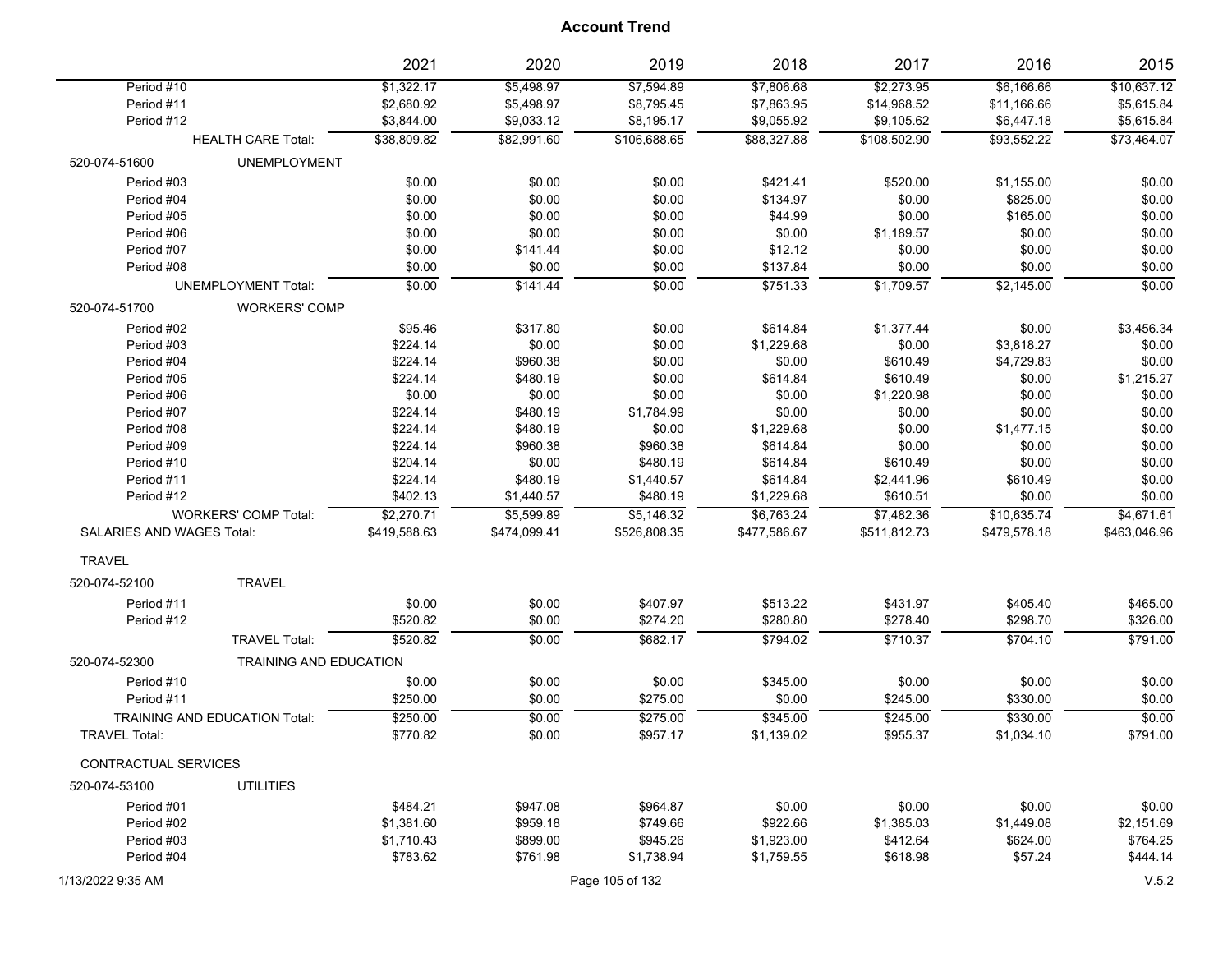|               |                                | 2021        | 2020        | 2019        | 2018        | 2017        | 2016        | 2015        |
|---------------|--------------------------------|-------------|-------------|-------------|-------------|-------------|-------------|-------------|
| Period #05    |                                | \$1,300.39  | \$1,007.21  | 5535.17     | \$173.45    | \$765.52    | \$2,061.65  | \$1,968.01  |
| Period #06    |                                | \$2,184.27  | \$685.23    | \$1,065.47  | \$1,813.54  | \$3,384.64  | \$1,634.77  | \$360.05    |
| Period #07    |                                | \$584.82    | \$3,524.51  | \$2,088.42  | \$3,552.64  | \$273.81    | \$1,704.21  | \$1,135.60  |
| Period #08    |                                | \$2,787.81  | \$1,404.53  | \$2,117.23  | \$2,026.23  | \$3,958.43  | \$938.15    | \$3,578.17  |
| Period #09    |                                | \$2,579.36  | \$2,378.16  | \$2,029.79  | \$409.31    | \$495.44    | \$3,126.45  | \$213.97    |
| Period #10    |                                | \$2,424.67  | \$2,323.90  | \$1,868.50  | \$1,898.42  | \$2,749.56  | \$1,520.28  | \$2,913.96  |
| Period #11    |                                | \$1,903.30  | \$1,843.24  | \$1,431.99  | \$2,838.22  | \$1,358.91  | \$954.09    | \$1,208.92  |
| Period #12    |                                | \$1,098.28  | \$785.49    | \$914.46    | \$1,178.52  | \$728.21    | \$1,353.20  | \$490.57    |
|               | <b>UTILITIES Total:</b>        | \$19,222.76 | \$17,519.51 | \$16,449.76 | \$18,495.54 | \$16,131.17 | \$15,423.12 | \$15,229.33 |
| 520-074-53200 | <b>COMMUNICATIONS</b>          |             |             |             |             |             |             |             |
| Period #01    |                                | \$9.39      | \$41.85     | \$44.34     | \$0.00      | \$0.00      | \$0.00      | \$0.00      |
| Period #02    |                                | \$93.93     | \$121.23    | \$82.09     | \$81.38     | \$127.69    | \$168.76    | \$122.29    |
| Period #03    |                                | \$123.16    | \$89.42     | \$91.02     | \$83.94     | \$82.23     | \$97.72     | \$78.94     |
| Period #04    |                                | \$213.81    | \$80.68     | \$124.91    | \$122.24    | \$61.05     | \$45.07     | \$85.05     |
| Period #05    |                                | \$42.55     | \$82.46     | \$83.35     | \$44.87     | \$175.00    | \$82.73     | \$50.63     |
| Period #06    |                                | \$43.64     | \$82.72     | \$44.60     | \$80.35     | \$127.20    | \$127.85    | \$84.63     |
| Period #07    |                                | \$63.56     | \$82.02     | \$127.38    | \$82.99     | \$45.45     | \$83.23     | \$125.08    |
| Period #08    |                                | \$87.79     | \$42.17     | \$131.17    | \$80.88     | \$88.29     | \$84.72     | \$147.65    |
| Period #09    |                                | \$45.22     | \$121.00    | \$41.16     | \$42.11     | \$86.81     | \$84.68     | \$96.93     |
| Period #10    |                                | \$126.53    | \$132.52    | \$80.84     | \$163.89    | \$48.88     | \$50.18     | \$133.35    |
| Period #11    |                                | \$95.46     | \$0.00      | \$84.39     | \$44.24     | \$126.78    | \$122.85    | \$87.85     |
| Period #12    |                                | \$171.41    | \$127.20    | \$84.10     | \$133.50    | \$127.98    | \$87.65     | \$126.51    |
|               | <b>COMMUNICATIONS Total:</b>   | \$1,116.45  | \$1,003.27  | \$1,019.35  | \$960.39    | \$1,097.36  | \$1,035.44  | \$1,138.91  |
| 520-074-53300 | <b>RENTS AND LEASES</b>        |             |             |             |             |             |             |             |
| Period #05    |                                | \$0.00      | \$0.00      | \$0.00      | \$400.00    | \$0.00      | \$0.00      | \$0.00      |
| Period #10    |                                | \$0.00      | \$0.00      | \$0.00      | \$0.00      | \$400.00    | \$400.00    | \$0.00      |
|               | <b>RENTS AND LEASES Total:</b> | \$0.00      | \$0.00      | \$0.00      | \$400.00    | \$400.00    | \$400.00    | \$0.00      |
| 520-074-53400 | PROFESSIONAL SERVICES          |             |             |             |             |             |             |             |
| Period #01    |                                | \$332.00    | \$395.00    | \$0.00      | \$0.00      | \$0.00      | \$0.00      | \$0.00      |
| Period #02    |                                | \$155.00    | \$310.00    | \$265.00    | \$110.00    | \$1,850.00  | \$37,755.00 | \$35,110.00 |
| Period #03    |                                | \$893.64    | \$155.00    | \$310.00    | \$2,020.00  | \$0.00      | \$1,450.00  | \$85.00     |
| Period #04    |                                | \$155.00    | \$155.00    | \$1,550.00  | \$0.00      | \$0.00      | \$85.00     | \$0.00      |
| Period #05    |                                | \$155.00    | \$0.00      | \$400.00    | \$0.00      | \$380.00    | \$0.00      | \$375.00    |
| Period #06    |                                | \$155.00    | \$555.00    | \$0.00      | \$380.00    | \$0.00      | \$375.00    | \$0.00      |
| Period #07    |                                | \$310.00    | \$0.00      | \$0.00      | \$0.00      | \$0.00      | \$943.04    | \$0.00      |
| Period #08    |                                | \$190.00    | \$345.00    | \$0.00      | \$70.00     | \$0.00      | \$35.00     | \$360.00    |
| Period #09    |                                | \$0.00      | \$35.00     | \$0.00      | \$0.00      | \$125.00    | \$0.00      | \$0.00      |
| Period #10    |                                | \$0.00      | \$465.00    | \$350.00    | \$0.00      | \$0.00      | \$0.00      | \$260.00    |
| Period #11    |                                | \$310.00    | \$0.00      | \$0.00      | \$0.00      | \$0.00      | \$0.00      | \$0.00      |
| Period #12    |                                | \$155.00    | \$0.00      | \$0.00      | \$230.00    | \$0.00      | \$30,000.00 | \$39,000.00 |
|               | PROFESSIONAL SERVICES Total:   | \$2,810.64  | \$2,415.00  | \$2,875.00  | \$2,810.00  | \$2,355.00  | \$70,643.04 | \$75,190.00 |
| 520-074-53600 | <b>INSURANCE AND BONDING</b>   |             |             |             |             |             |             |             |
| Period #06    |                                | \$0.00      | \$0.00      | \$0.00      | \$0.00      | \$1,091.38  | \$0.00      | \$1,052.35  |
| Period #07    |                                | \$0.00      | \$1,228.54  |             |             | \$0.00      | \$1,108.01  |             |
|               |                                |             |             | \$1,151.78  | \$0.00      |             |             | \$0.00      |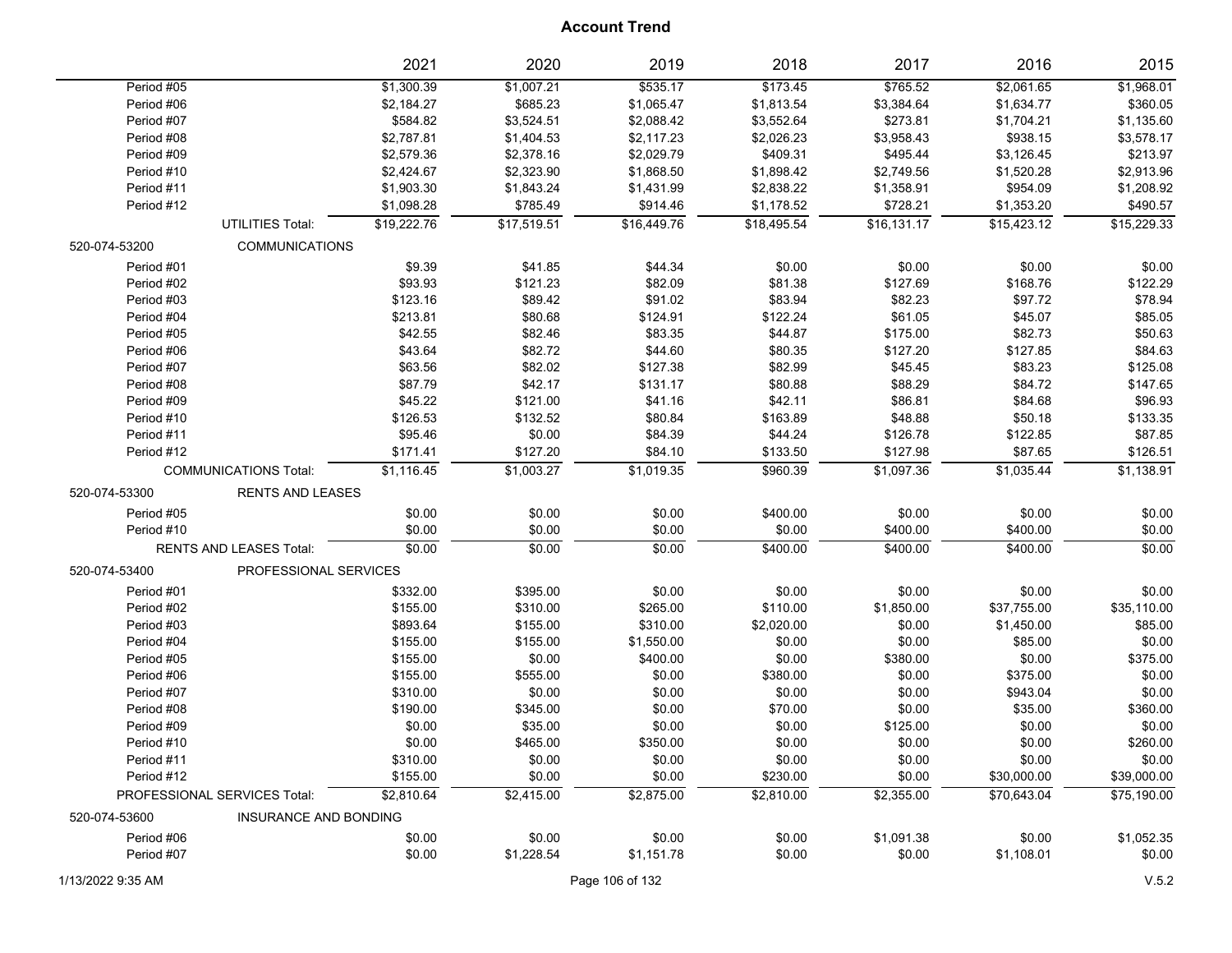|                                    |                                  | 2021         | 2020         | 2019         | 2018         | 2017         | 2016         | 2015         |
|------------------------------------|----------------------------------|--------------|--------------|--------------|--------------|--------------|--------------|--------------|
| Period #08                         |                                  | \$1,351.00   | \$0.00       | \$0.00       | \$1,190.32   | \$0.00       | \$0.00       | \$0.00       |
|                                    | INSURANCE AND BONDING Total:     | \$1,351.00   | \$1,228.54   | \$1,151.78   | \$1,190.32   | \$1,091.38   | \$1,108.01   | \$1,052.35   |
| 520-074-53900                      | MISC CONTRACTUAL                 |              |              |              |              |              |              |              |
| Period #01                         |                                  | \$263.23     | \$197.92     | \$0.00       | \$0.00       | \$0.00       | \$0.00       | \$0.00       |
| Period #02                         |                                  | \$339.32     | \$197.92     | \$351.26     | \$0.00       | \$201.60     | \$274.34     | \$770.50     |
| Period #03                         |                                  | \$4,559.85   | \$4,217.92   | \$4,279.90   | \$4,521.84   | \$165.48     | \$155.48     | \$4,157.90   |
| Period #04                         |                                  | \$169.68     | \$282.76     | \$203.72     | \$247.60     | \$4,232.10   | \$4,138.86   | \$182.00     |
| Period #05                         |                                  | \$122.01     | \$84.84      | \$193.22     | \$78.74      | \$204.28     | \$251.72     | \$171.50     |
| Period #06                         |                                  | \$4,475.01   | \$4,142.01   | \$4,269.40   | \$27.04      | \$4,268.22   | \$4,185.48   | \$4,161.40   |
| Period #07                         |                                  | \$244.02     | \$206.85     | \$259.90     | \$4,369.36   | \$201.60     | \$165.48     | \$145.96     |
| Period #08                         |                                  | \$206.85     | \$265.02     | \$249.40     | \$158.97     | \$212.10     | \$212.10     | \$143.48     |
| Period #09                         |                                  | \$199.63     | \$84.84      | \$158.04     | \$232.05     | \$82.74      | \$118.86     | \$184.60     |
| Period #10                         |                                  | \$215.30     | \$519.68     | \$203.72     | \$589.60     | \$248.22     | \$248.22     | \$174.10     |
| Period #11                         |                                  | \$106.92     | \$159.18     | \$489.36     | (\$221.60)   | \$118.86     | \$129.36     | \$143.48     |
| Period #12                         |                                  | \$212.56     | \$265.02     | \$324.43     | \$732.72     | \$294.84     | \$248.22     | \$260.71     |
|                                    | <b>MISC CONTRACTUAL Total:</b>   | \$11,114.38  | \$10,623.96  | \$10,982.35  | \$10,736.32  | \$10,230.04  | \$10,128.12  | \$10,495.63  |
| <b>CONTRACTUAL SERVICES Total:</b> |                                  | \$35,615.23  | \$32,790.28  | \$32,478.24  | \$34,592.57  | \$31,304.95  | \$98,737.73  | \$103,106.22 |
|                                    |                                  |              |              |              |              |              |              |              |
| <b>MATERIALS AND SUPPLIES</b>      |                                  |              |              |              |              |              |              |              |
| 520-074-54100                      | OFFICE SUPPLIES                  |              |              |              |              |              |              |              |
| Period #05                         |                                  | \$0.00       | \$0.00       | \$0.00       | \$0.00       | \$0.00       | \$84.48      | \$0.00       |
| Period #09                         |                                  | \$0.00       | \$0.00       | \$0.00       | \$0.00       | \$104.81     | \$0.00       | \$0.00       |
| Period #10                         |                                  | \$0.00       | \$0.00       | \$0.00       | \$0.00       | \$0.00       | \$0.00       | \$152.86     |
| Period #12                         |                                  | \$470.78     | \$485.38     | \$197.96     | \$336.82     | \$293.94     | \$163.23     | \$86.28      |
|                                    | <b>OFFICE SUPPLIES Total:</b>    | \$470.78     | \$485.38     | \$197.96     | \$336.82     | \$398.75     | \$247.71     | \$239.14     |
| 520-074-54200                      | OPERATING SUPPLIES               |              |              |              |              |              |              |              |
| Period #02                         |                                  | \$0.00       | \$0.00       | \$271.74     | \$169.50     | \$1,895.40   | \$0.00       | \$0.00       |
| Period #03                         |                                  | \$22,376.27  | \$10,419.74  | \$12,891.63  | \$12,907.10  | \$7,153.57   | \$11,620.85  | \$8,301.40   |
| Period #04                         |                                  | \$9,567.93   | \$20,203.01  | \$21,017.02  | \$19,807.04  | \$14,112.88  | \$8,734.22   | \$7,744.70   |
| Period #05                         |                                  | \$24,085.76  | \$23,661.02  | \$25,603.40  | \$18,715.40  | \$6,343.71   | \$20,971.33  | \$25,435.24  |
| Period #06                         |                                  | \$21,173.58  | \$27,552.54  | \$16,637.41  | \$14,393.66  | \$29,769.91  | \$19,646.48  | \$17,806.46  |
| Period #07                         |                                  | \$12,208.05  | \$15,771.54  | \$25,564.49  | \$14,203.70  | \$13,348.80  | \$16,488.00  | \$21,241.21  |
| Period #08                         |                                  | \$17,506.05  | \$13,373.61  | \$8,641.35   | \$26,047.25  | \$3,005.05   | \$12,881.81  | \$12,585.00  |
| Period #09                         |                                  | \$16,731.49  | \$13,246.82  | \$9,045.10   | \$8,806.26   | \$23,980.99  | \$8,107.06   | \$9,159.29   |
| Period #10                         |                                  | \$14,861.81  | \$25,397.22  | \$17,423.74  | \$26,065.62  | \$22,360.38  | \$27,079.70  | \$19,259.68  |
| Period #11                         |                                  | \$12,224.83  | \$3,488.94   | \$19,311.09  | \$12,682.29  | \$26,450.93  | \$11,105.64  | \$15,879.89  |
| Period #12                         |                                  | \$12,583.68  | \$8,864.09   | \$6,350.20   | \$5,553.37   | \$9,786.67   | \$14,751.83  | \$13,960.89  |
|                                    | <b>OPERATING SUPPLIES Total:</b> | \$163,319.45 | \$161,978.53 | \$162,757.17 | \$159,351.19 | \$158,208.29 | \$151,386.92 | \$151,373.76 |
| 520-074-54300                      | <b>REPAIRS AND MAINT</b>         |              |              |              |              |              |              |              |
| Period #01                         |                                  | \$4,534.09   | \$975.75     | \$928.21     | \$0.00       | \$0.00       | \$0.00       | \$0.00       |
| Period #02                         |                                  | \$1,201.44   | \$2,904.35   | \$5,748.93   | \$5,605.93   | \$2,100.12   | \$5,483.62   | \$2,186.28   |
| Period #03                         |                                  | \$5,176.43   | \$6,343.97   | \$5,644.07   | \$5,858.05   | \$1,446.87   | \$5,063.91   | \$1,500.42   |
| Period #04                         |                                  | \$3,281.60   | \$1,328.34   | \$3,462.60   | \$7,176.23   | \$3,721.98   | \$2,128.98   | \$4,986.29   |
| Period #05                         |                                  | \$2,366.23   | \$4,701.17   | \$4,416.53   | \$2,240.06   | \$5,421.69   | \$7,823.94   | \$5,423.27   |
|                                    |                                  |              |              |              |              |              |              |              |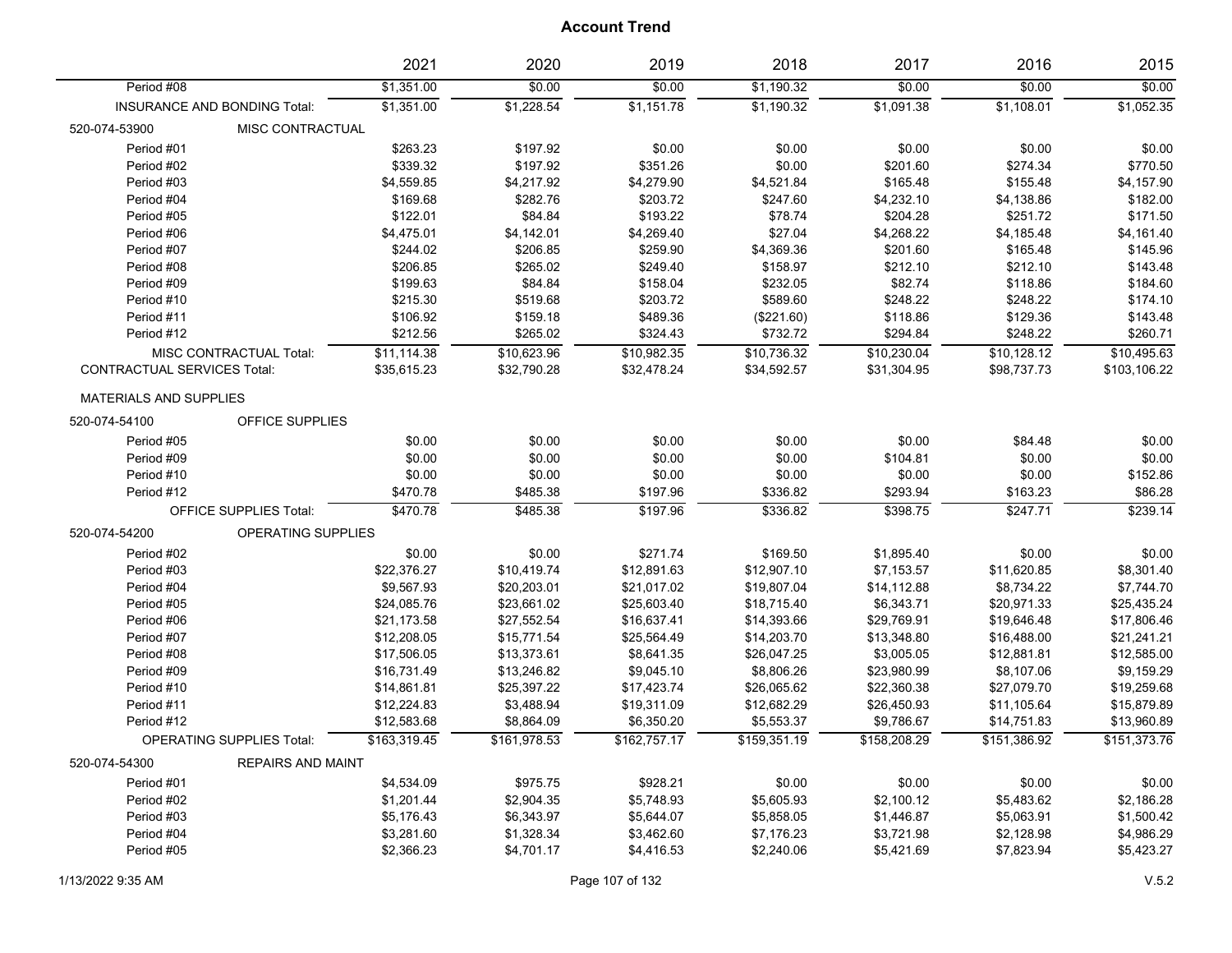|                                                     |                           | 2021                         | 2020         | 2019         | 2018         | 2017         | 2016         | 2015         |
|-----------------------------------------------------|---------------------------|------------------------------|--------------|--------------|--------------|--------------|--------------|--------------|
| Period #06                                          |                           | \$6,700.67                   | \$7,998.81   | \$5,531.83   | \$1,091.74   | \$11,040.47  | \$5,084.83   | \$4,931.54   |
| Period #07                                          |                           | \$6,642.41                   | \$3,671.05   | \$7,895.20   | \$4,449.98   | \$2,356.78   | \$5,415.25   | \$5,945.99   |
| Period #08                                          |                           | \$2,516.34                   | \$5,374.01   | \$3,844.21   | \$4,543.33   | \$7,349.04   | \$3,902.96   | \$6,578.95   |
| Period #09                                          |                           | \$9,611.61                   | \$6,121.31   | \$4,029.06   | \$7,518.73   | \$7,079.93   | \$5,734.67   | \$3,214.83   |
| Period #10                                          |                           | \$13,874.74                  | \$19,996.34  | \$5,178.71   | \$15,108.10  | \$7,589.57   | \$6,792.02   | \$7,266.12   |
| Period #11                                          |                           | \$3,031.82                   | \$10,607.12  | \$16,046.95  | \$6,292.60   | \$381.30     | \$1,621.91   | \$21,235.52  |
| Period #12                                          |                           | \$21,787.13                  | \$2,390.27   | \$4,267.24   | \$16,773.77  | \$22,619.81  | \$14,970.46  | \$14,567.78  |
|                                                     | REPAIRS AND MAINT Total:  | \$80,724.51                  | \$72,412.49  | \$66,993.54  | \$76,658.52  | \$71,107.56  | \$64,022.55  | \$77,836.99  |
| <b>MATERIALS AND SUPPLIES Total:</b>                |                           | \$244,514.74                 | \$234,876.40 | \$229,948.67 | \$236,346.53 | \$229,714.60 | \$215,657.18 | \$229,449.89 |
| <b>CAPITAL OUTLAY</b>                               |                           |                              |              |              |              |              |              |              |
| 520-074-55200                                       |                           | OTHER MISC EQUIPMENT/IMPRMTS |              |              |              |              |              |              |
| Period #05                                          |                           | \$0.00                       | \$0.00       | \$0.00       | \$0.00       | \$22,681.23  | \$22,681.23  | \$31,182.23  |
| Period #11                                          |                           | \$16,744.54                  | \$0.00       | \$0.00       | \$0.00       | \$0.00       | \$0.00       | \$0.00       |
| OTHER MISC EQUIPMENT/IMPRMTS Tota                   |                           | \$16,744.54                  | \$0.00       | \$0.00       | \$0.00       | \$22,681.23  | \$22,681.23  | \$31.182.23  |
| <b>CAPITAL OUTLAY Total:</b>                        |                           | \$16,744.54                  | \$0.00       | \$0.00       | \$0.00       | \$22,681.23  | \$22,681.23  | \$31,182.23  |
| <b>GOLF MAINTENANCE Total:</b>                      |                           | \$717,233.96                 | \$741,766.09 | \$790,192.43 | \$749,664.79 | \$796,468.88 | \$817,688.42 | \$827,576.30 |
| <b>GOLF RESTAURANT</b><br><b>SALARIES AND WAGES</b> |                           |                              |              |              |              |              |              |              |
| 520-075-51000                                       | <b>SALARIES AND WAGES</b> |                              |              |              |              |              |              |              |
| Period #01                                          |                           | \$0.00                       | \$16,063.30  | \$28,328.08  | \$0.00       | \$0.00       | \$0.00       | \$0.00       |
| Period #02                                          |                           | \$0.00                       | \$16,064.70  | \$32,290.01  | \$0.00       | \$0.00       | \$0.00       | \$0.00       |
| Period #03                                          |                           | \$0.00                       | \$16,225.63  | \$11,022.28  | \$0.00       | \$0.00       | \$0.00       | \$0.00       |
| Period #04                                          |                           | \$0.00                       | \$7,756.57   | \$23,565.97  | \$0.00       | \$0.00       | \$0.00       | \$0.00       |
| Period #05                                          |                           | \$0.00                       | \$4,404.62   | \$23,453.45  | \$0.00       | \$0.00       | \$0.00       | \$0.00       |
| Period #06                                          |                           | \$0.00                       | \$0.00       | \$24,575.44  | \$31,422.99  | \$0.00       | \$0.00       | \$0.00       |
| Period #07                                          |                           | \$0.00                       | \$0.00       | \$27,602.11  | \$12,307.68  | \$0.00       | \$0.00       | \$0.00       |
| Period #08                                          |                           | \$0.00                       | \$0.00       | \$45,024.38  | \$12,105.74  | \$0.00       | \$0.00       | \$0.00       |
| Period #09                                          |                           | \$0.00                       | \$0.00       | \$26,860.30  | \$13,259.34  | \$0.00       | \$0.00       | \$0.00       |
| Period #10                                          |                           | \$0.00                       | \$0.00       | \$22,069.35  | \$27,557.51  | \$0.00       | \$0.00       | \$0.00       |
| Period #11                                          |                           | \$0.00                       | \$0.00       | \$20,461.53  | \$39,489.28  | \$0.00       | \$0.00       | \$0.00       |
| Period #12                                          |                           | \$0.00                       | \$0.00       | \$26,898.00  | \$29,085.47  | \$0.00       | \$0.00       | \$0.00       |
|                                                     | SALARIES AND WAGES Total: | \$0.00                       | \$60,514.82  | \$312,150.90 | \$165,228.01 | \$0.00       | \$0.00       | \$0.00       |
| 520-075-51001                                       | <b>CREDIT CARD TIPS</b>   |                              |              |              |              |              |              |              |
| Period #01                                          |                           | \$0.00                       | \$3,128.76   | \$0.00       | \$0.00       | \$0.00       | \$0.00       | \$0.00       |
| Period #02                                          |                           | \$0.00                       | \$3,802.37   | \$0.00       | \$0.00       | \$0.00       | \$0.00       | \$0.00       |
| Period #03                                          |                           | \$0.00                       | \$2,806.91   | \$20,898.06  | \$0.00       | \$0.00       | \$0.00       | \$0.00       |
| Period #04                                          |                           | \$0.00                       | \$197.50     | \$6,514.06   | \$0.00       | \$0.00       | \$0.00       | \$0.00       |
| Period #05                                          |                           | \$0.00                       | \$0.00       | \$7,735.03   | \$0.00       | \$0.00       | \$0.00       | \$0.00       |
| Period #06                                          |                           | \$0.00                       | \$0.00       | \$9,032.07   | \$0.00       | \$0.00       | \$0.00       | \$0.00       |
| Period #07                                          |                           | \$0.00                       | \$0.00       | \$10,213.67  | \$0.00       | \$0.00       | \$0.00       | \$0.00       |
| Period #08                                          |                           | \$0.00                       | \$0.00       | \$16,582.60  | \$0.00       | \$0.00       | \$0.00       | \$0.00       |
| Period #09                                          |                           | \$0.00                       | \$0.00       | \$9,516.91   | \$0.00       | \$0.00       | \$0.00       | \$0.00       |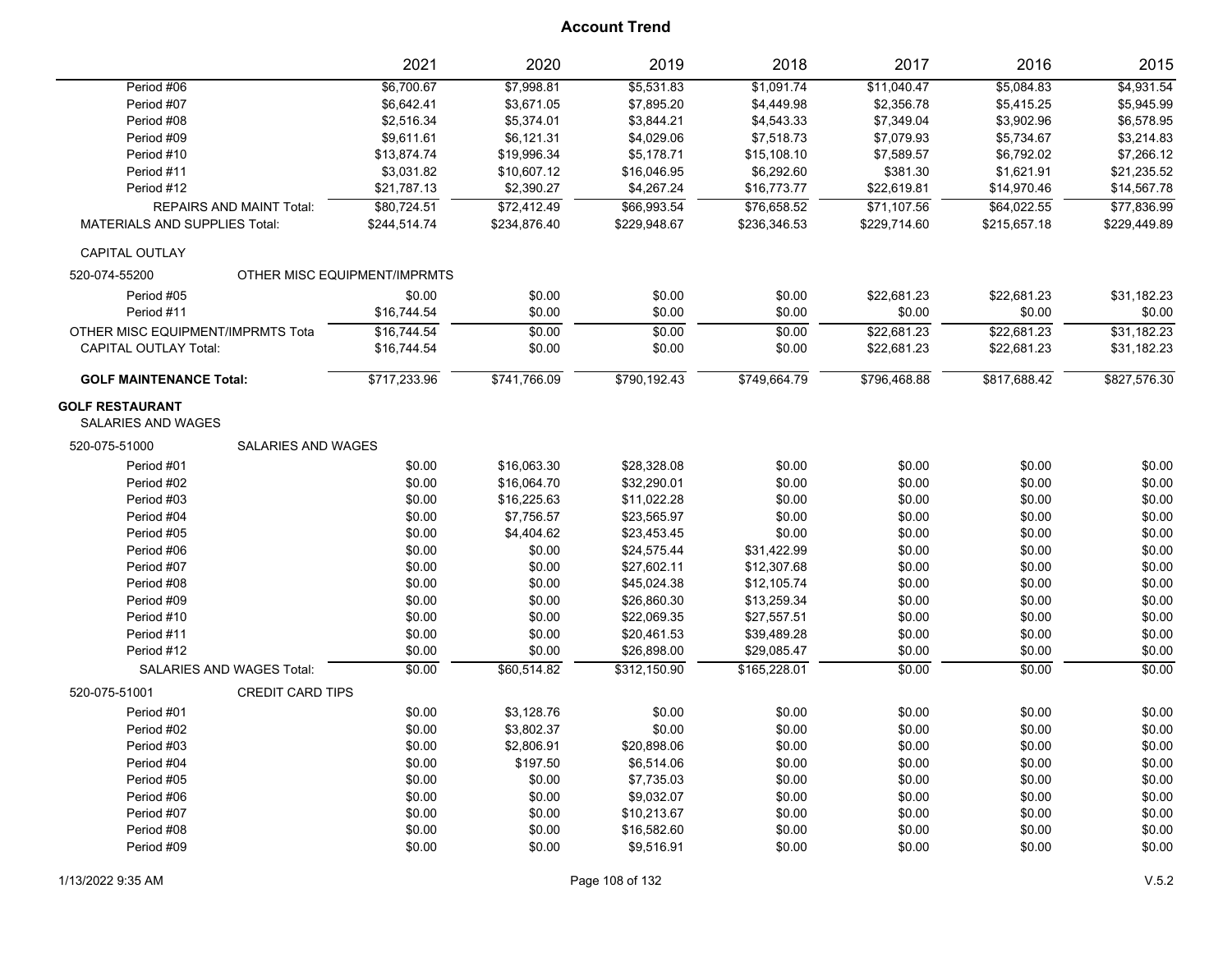|               |                                | 2021   | 2020              | 2019        | 2018             | 2017           | 2016             | 2015   |
|---------------|--------------------------------|--------|-------------------|-------------|------------------|----------------|------------------|--------|
| Period #10    |                                | \$0.00 | \$0.00            | \$7,612.02  | \$0.00           | \$0.00         | \$0.00           | \$0.00 |
| Period #11    |                                | \$0.00 | \$0.00            | \$5,467.01  | \$0.00           | \$0.00         | \$0.00           | \$0.00 |
| Period #12    |                                | \$0.00 | \$0.00            | \$6,011.08  | \$0.00           | \$0.00         | \$0.00           | \$0.00 |
|               | <b>CREDIT CARD TIPS Total:</b> | \$0.00 | \$9,935.54        | \$99,582.51 | $\frac{1}{0.00}$ | \$0.00         | $\frac{1}{0.00}$ | \$0.00 |
| 520-075-51100 | <b>OVERTIME</b>                |        |                   |             |                  |                |                  |        |
| Period #01    |                                | \$0.00 | \$276.75          | \$0.00      | \$0.00           | \$0.00         | \$0.00           | \$0.00 |
| Period #02    |                                | \$0.00 | \$353.63          | \$0.00      | \$0.00           | \$0.00         | \$0.00           | \$0.00 |
| Period #03    |                                | \$0.00 | \$192.18          | \$0.00      | \$0.00           | \$0.00         | \$0.00           | \$0.00 |
| Period #10    |                                | \$0.00 | \$0.00            | \$1,030.88  | \$0.00           | \$0.00         | \$0.00           | \$0.00 |
| Period #11    |                                | \$0.00 | \$0.00            | \$2,263.12  | \$0.00           | \$0.00         | \$0.00           | \$0.00 |
| Period #12    |                                | \$0.00 | \$0.00            | \$1,028.25  | \$0.00           | \$0.00         | \$0.00           | \$0.00 |
|               | <b>OVERTIME Total:</b>         | \$0.00 | \$822.56          | \$4,322.25  | \$0.00           | \$0.00         | \$0.00           | \$0.00 |
| 520-075-51200 | <b>RETIREMENT PENSION</b>      |        |                   |             |                  |                |                  |        |
| Period #01    |                                | \$0.00 | \$2,812.57        | \$3,598.49  | \$0.00           | \$0.00         | \$0.00           | \$0.00 |
| Period #02    |                                | \$0.00 | \$2,581.77        | \$1,362.24  | \$0.00           | \$0.00         | \$0.00           | \$0.00 |
| Period #03    |                                | \$0.00 | \$3,695.23        | \$4,452.26  | \$0.00           | \$0.00         | \$0.00           | \$0.00 |
| Period #04    |                                | \$0.00 | \$1,667.97        | \$5,477.22  | \$0.00           | \$0.00         | \$0.00           | \$0.00 |
| Period #05    |                                | \$0.00 | \$762.10          | \$3,818.70  | \$0.00           | \$0.00         | \$0.00           | \$0.00 |
| Period #06    |                                | \$0.00 | \$0.00            | \$7,004.14  | \$4,167.77       | \$0.00         | \$0.00           | \$0.00 |
| Period #07    |                                | \$0.00 | \$0.00            | \$2,473.84  | \$833.49         | \$0.00         | \$0.00           | \$0.00 |
| Period #08    |                                | \$0.00 | \$0.00            | \$4,977.27  | \$1,889.85       | \$0.00         | \$0.00           | \$0.00 |
| Period #09    |                                | \$0.00 | \$0.00            | \$6,912.25  | \$1,889.17       | \$0.00         | \$0.00           | \$0.00 |
| Period #10    |                                | \$0.00 | \$0.00            | \$3,760.04  | \$4,129.76       | \$0.00         | \$0.00           | \$0.00 |
| Period #11    |                                | \$0.00 | \$0.00            | \$3,838.54  | \$4,310.88       | \$0.00         | \$0.00           | \$0.00 |
| Period #12    |                                | \$0.00 | \$0.00            | \$3,380.79  | \$3,732.68       | \$0.00         | \$0.00           | \$0.00 |
|               | RETIREMENT PENSION Total:      | \$0.00 | \$11,519.64       | \$51,055.78 | \$20,953.60      | \$0.00         | \$0.00           | \$0.00 |
| 520-075-51500 | <b>HEALTH CARE</b>             |        |                   |             |                  |                |                  |        |
| Period #01    |                                | \$0.00 | \$209.21          | \$333.99    | \$0.00           | \$0.00         | \$0.00           | \$0.00 |
| Period #02    |                                | \$0.00 | \$2,882.79        | \$4,368.51  | \$0.00           | \$0.00         | \$0.00           | \$0.00 |
| Period #03    |                                | \$0.00 | \$4,030.87        | \$3,259.69  | \$0.00           | \$0.00         | \$0.00           | \$0.00 |
| Period #04    |                                | \$0.00 | \$2,749.29        | \$11,011.80 | \$0.00           | \$0.00         | \$0.00           | \$0.00 |
| Period #05    |                                | \$0.00 | \$2,540.08        | \$6,050.12  | \$0.00           | \$0.00         | \$0.00           | \$0.00 |
| Period #06    |                                | \$0.00 | \$2,457.74        | \$4,462.70  | \$8,706.28       | \$0.00         | \$0.00           | \$0.00 |
| Period #07    |                                | \$0.00 | \$0.00            | \$1,137.20  | \$9,420.50       | \$0.00         | \$0.00           | \$0.00 |
| Period #08    |                                | \$0.00 | \$0.00            | \$2,800.55  | \$836.40         | \$0.00         | \$0.00           | \$0.00 |
| Period #09    |                                | \$0.00 | \$0.00            | \$2,800.55  | \$6,087.73       | \$0.00         | \$0.00           | \$0.00 |
| Period #10    |                                | \$0.00 | \$0.00            | \$2,591.34  | \$2,655.08       | \$0.00         | \$0.00           | \$0.00 |
| Period #11    |                                | \$0.00 | \$0.00            | \$3,009.76  | \$5,961.20       | \$0.00         | \$0.00           | \$0.00 |
| Period #12    |                                | \$0.00 | \$161.86          | \$2,800.55  | \$5,559.46       | \$0.00         | \$0.00           | \$0.00 |
|               | <b>HEALTH CARE Total:</b>      | \$0.00 | $\sqrt{5,031.84}$ | \$44,626.76 | \$39,226.65      | \$0.00         | \$0.00           | \$0.00 |
| 520-075-51600 | <b>UNEMPLOYMENT</b>            |        |                   |             |                  |                |                  |        |
| Period #08    |                                | \$0.00 | \$22,076.33       | \$0.00      | \$0.00           | \$0.00         | \$0.00           | \$0.00 |
|               | <b>UNEMPLOYMENT Total:</b>     | \$0.00 | \$22,076.33       | 50.00       | $\frac{1}{0.00}$ | $\frac{1}{00}$ | $\frac{1}{0.00}$ | \$0.00 |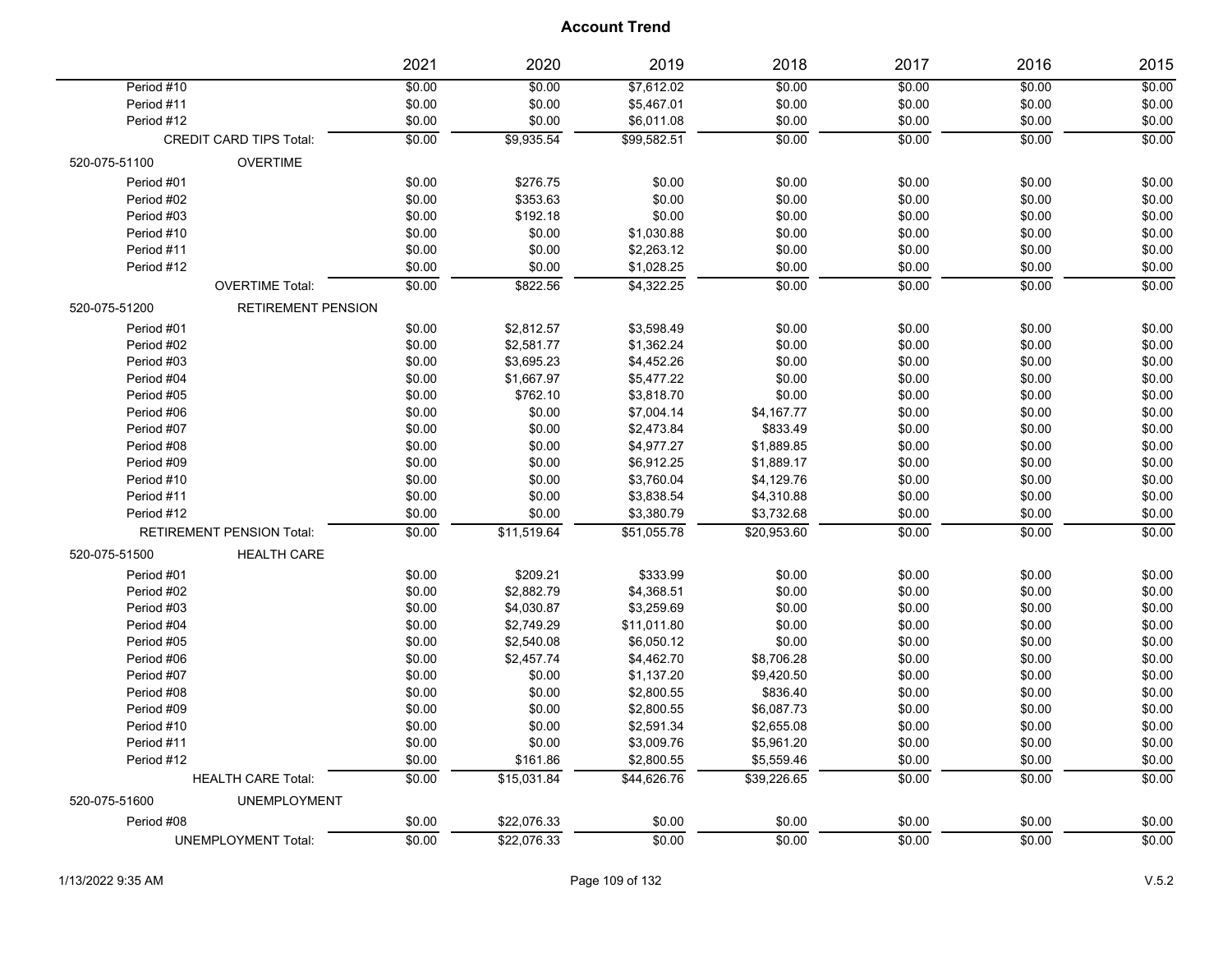|                           |                                | 2021   | 2020         | 2019         | 2018         | 2017   | 2016   | 2015   |
|---------------------------|--------------------------------|--------|--------------|--------------|--------------|--------|--------|--------|
| 520-075-51700             | <b>WORKERS' COMP</b>           |        |              |              |              |        |        |        |
| Period #02                |                                | \$0.00 | \$158.90     | \$0.00       | \$0.00       | \$0.00 | \$0.00 | \$0.00 |
| Period #04                |                                | \$0.00 | \$480.18     | \$0.00       | \$0.00       | \$0.00 | \$0.00 | \$0.00 |
| Period #05                |                                | \$0.00 | \$240.09     | \$0.00       | \$0.00       | \$0.00 | \$0.00 | \$0.00 |
| Period #07                |                                | \$0.00 | \$240.09     | \$0.00       | \$0.00       | \$0.00 | \$0.00 | \$0.00 |
| Period #08                |                                | \$0.00 | \$240.09     | \$0.00       | \$0.00       | \$0.00 | \$0.00 | \$0.00 |
| Period #09                |                                | \$0.00 | \$480.18     | \$1,372.66   | \$0.00       | \$0.00 | \$0.00 | \$0.00 |
| Period #10                |                                | \$0.00 | \$0.00       | \$240.09     | \$0.00       | \$0.00 | \$0.00 | \$0.00 |
| Period #11                |                                | \$0.00 | \$0.00       | \$720.27     | \$0.00       | \$0.00 | \$0.00 | \$0.00 |
| Period #12                |                                | \$0.00 | \$0.00       | \$240.09     | \$0.00       | \$0.00 | \$0.00 | \$0.00 |
|                           | <b>WORKERS' COMP Total:</b>    | \$0.00 | \$1,839.53   | \$2,573.11   | \$0.00       | \$0.00 | \$0.00 | \$0.00 |
| SALARIES AND WAGES Total: |                                | \$0.00 | \$121,740.26 | \$514,311.31 | \$225,408.26 | \$0.00 | \$0.00 | \$0.00 |
| CONTRACTUAL SERVICES      |                                |        |              |              |              |        |        |        |
| 520-075-53200             | <b>COMMUNICATIONS</b>          |        |              |              |              |        |        |        |
| Period #02                |                                | \$0.00 | \$84.29      | \$112.26     | \$0.00       | \$0.00 | \$0.00 | \$0.00 |
| Period #03                |                                | \$0.00 | \$41.79      | \$108.51     | \$0.00       | \$0.00 | \$0.00 | \$0.00 |
| Period #04                |                                | \$0.00 | \$37.01      | \$229.61     | \$0.00       | \$0.00 | \$0.00 | \$0.00 |
| Period #05                |                                | \$0.00 | \$35.54      | \$108.23     | \$0.00       | \$0.00 | \$0.00 | \$0.00 |
| Period #06                |                                | \$0.00 | \$35.54      | \$3.80       | \$290.42     | \$0.00 | \$0.00 | \$0.00 |
| Period #07                |                                | \$0.00 | \$35.47      | \$72.18      | \$0.00       | \$0.00 | \$0.00 | \$0.00 |
| Period #08                |                                | \$0.00 | \$0.00       | \$36.55      | \$433.86     | \$0.00 | \$0.00 | \$0.00 |
| Period #10                |                                | \$0.00 | \$0.00       | \$85.81      | \$25.44      | \$0.00 | \$0.00 | \$0.00 |
| Period #11                |                                | \$0.00 | \$0.00       | \$44.56      | \$504.77     | \$0.00 | \$0.00 | \$0.00 |
| Period #12                |                                | \$0.00 | \$0.00       | \$42.45      | \$123.35     | \$0.00 | \$0.00 | \$0.00 |
|                           | <b>COMMUNICATIONS Total:</b>   | \$0.00 | \$269.64     | \$843.96     | \$1,377.84   | \$0.00 | \$0.00 | \$0.00 |
| 520-075-53300             | <b>RENTS AND LEASES</b>        |        |              |              |              |        |        |        |
| Period #02                |                                | \$0.00 | \$0.00       | \$78.89      | \$0.00       | \$0.00 | \$0.00 | \$0.00 |
| Period #03                |                                | \$0.00 | \$0.00       | \$237.95     | \$0.00       | \$0.00 | \$0.00 | \$0.00 |
| Period #04                |                                | \$0.00 | \$0.00       | \$214.96     | \$0.00       | \$0.00 | \$0.00 | \$0.00 |
| Period #05                |                                | \$0.00 | \$156.95     | (\$18.09)    | \$0.00       | \$0.00 | \$0.00 | \$0.00 |
| Period #07                |                                | \$0.00 | \$0.00       | \$60.80      | \$0.00       | \$0.00 | \$0.00 | \$0.00 |
| Period #08                |                                | \$0.00 | \$176.96     | \$182.40     | \$0.00       | \$0.00 | \$0.00 | \$0.00 |
| Period #09                |                                | \$0.00 | \$0.00       | \$0.00       | \$349.90     | \$0.00 | \$0.00 | \$0.00 |
| Period #10                |                                | \$0.00 | \$88.48      | \$60.80      | \$174.95     | \$0.00 | \$0.00 | \$0.00 |
| Period #11                |                                | \$0.00 | \$0.00       | \$60.80      | \$0.00       | \$0.00 | \$0.00 | \$0.00 |
| Period #12                |                                | \$0.00 | \$0.00       | \$64.53      | \$174.95     | \$0.00 | \$0.00 | \$0.00 |
|                           | <b>RENTS AND LEASES Total:</b> | \$0.00 | \$422.39     | \$943.04     | \$699.80     | \$0.00 | \$0.00 | \$0.00 |
| 520-075-53400             | PROFESSIONAL SERVICES          |        |              |              |              |        |        |        |
| Period #01                |                                | \$0.00 | \$7,188.49   | \$4,170.50   | \$0.00       | \$0.00 | \$0.00 | \$0.00 |
| Period #02                |                                | \$0.00 | \$2,579.83   | \$8,948.61   | \$0.00       | \$0.00 | \$0.00 | \$0.00 |
| Period #03                |                                | \$0.00 | \$1,641.40   | \$4,552.70   | \$0.00       | \$0.00 | \$0.00 | \$0.00 |
| Period #04                |                                | \$0.00 | \$1,052.70   | \$4,672.53   | \$0.00       | \$0.00 | \$0.00 | \$0.00 |
| Period #05                |                                | \$0.00 | \$24.14      | \$5,411.45   | \$0.00       | \$0.00 | \$0.00 | \$0.00 |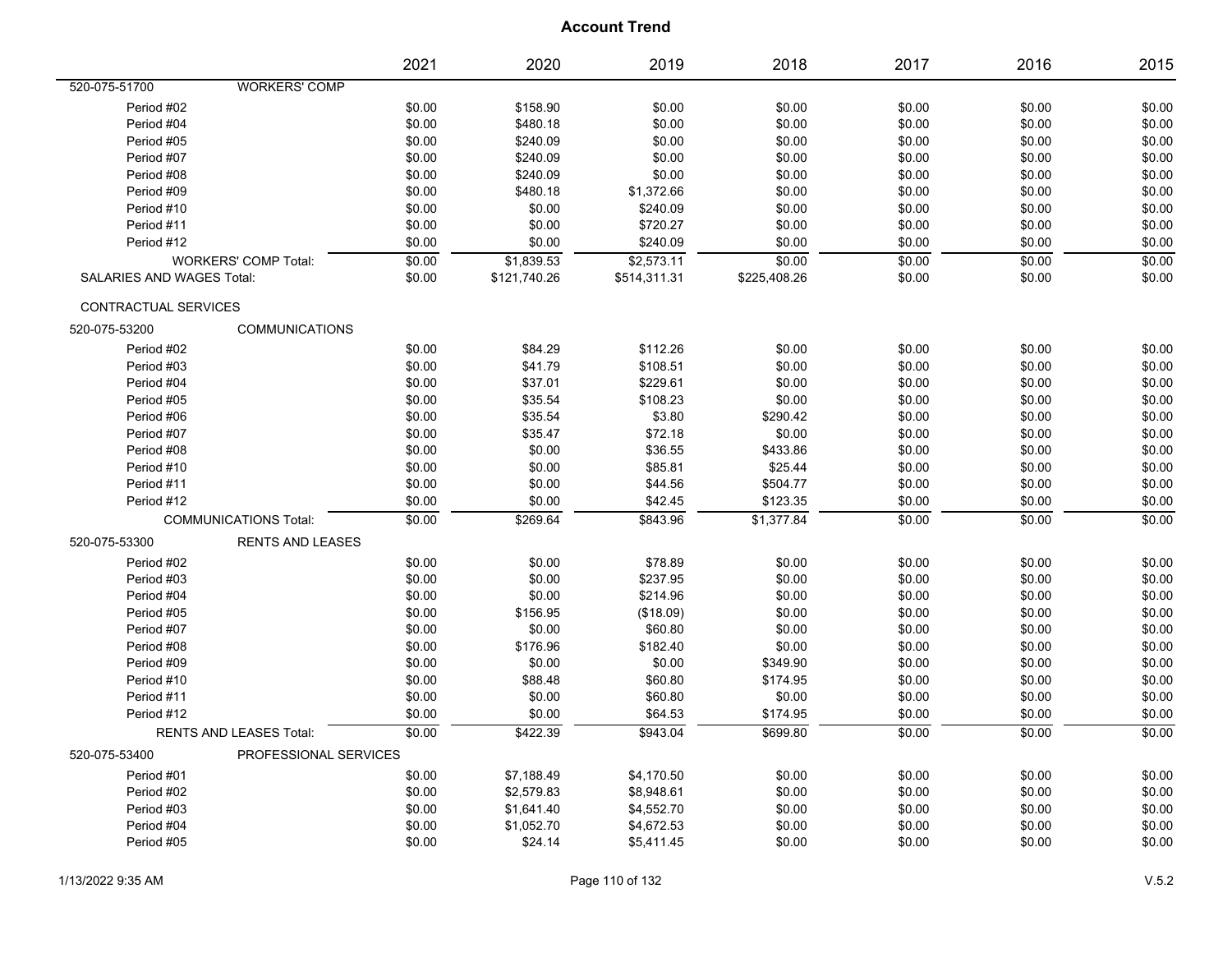|                                    |                              | 2021   | 2020        | 2019         | 2018        | 2017   | 2016   | 2015   |
|------------------------------------|------------------------------|--------|-------------|--------------|-------------|--------|--------|--------|
| Period #06                         |                              | \$0.00 | \$0.00      | \$11,183.57  | \$2,100.00  | \$0.00 | \$0.00 | \$0.00 |
| Period #07                         |                              | \$0.00 | \$0.00      | \$8,652.79   | \$3,143.85  | \$0.00 | \$0.00 | \$0.00 |
| Period #08                         |                              | \$0.00 | \$0.00      | \$10,781.49  | \$480.00    | \$0.00 | \$0.00 | \$0.00 |
| Period #09                         |                              | \$0.00 | \$0.00      | \$6,123.55   | \$0.00      | \$0.00 | \$0.00 | \$0.00 |
| Period #10                         |                              | \$0.00 | \$0.00      | \$14,433.09  | \$722.93    | \$0.00 | \$0.00 | \$0.00 |
| Period #11                         |                              | \$0.00 | \$0.00      | \$9,325.61   | \$8,010.17  | \$0.00 | \$0.00 | \$0.00 |
| Period #12                         |                              | \$0.00 | \$22.15     | \$9,445.58   | \$10,040.79 | \$0.00 | \$0.00 | \$0.00 |
|                                    | PROFESSIONAL SERVICES Total: | \$0.00 | \$12,508.71 | \$97,701.47  | \$24,497.74 | \$0.00 | \$0.00 | \$0.00 |
| 520-075-53600                      | INSURANCE AND BONDING        |        |             |              |             |        |        |        |
| Period #09                         |                              | \$0.00 | \$0.00      | \$0.00       | \$980.50    | \$0.00 | \$0.00 | \$0.00 |
|                                    | INSURANCE AND BONDING Total: | \$0.00 | \$0.00      | \$0.00       | \$980.50    | \$0.00 | \$0.00 | \$0.00 |
| 520-075-53700                      | PRINTING AND ADVERTISING     |        |             |              |             |        |        |        |
| Period #03                         |                              | \$0.00 | \$140.48    | \$0.00       | \$0.00      | \$0.00 | \$0.00 | \$0.00 |
| Period #04                         |                              | \$0.00 | \$0.00      | \$1,631.00   | \$0.00      | \$0.00 | \$0.00 | \$0.00 |
| Period #05                         |                              | \$0.00 | \$0.00      | \$486.97     | \$0.00      | \$0.00 | \$0.00 | \$0.00 |
| Period #07                         |                              | \$0.00 | \$0.00      | \$522.86     | \$0.00      | \$0.00 | \$0.00 | \$0.00 |
| Period #08                         |                              | \$0.00 | \$0.00      | \$153.43     | \$0.00      | \$0.00 | \$0.00 | \$0.00 |
| Period #09                         |                              | \$0.00 | \$0.00      | \$293.94     | \$0.00      | \$0.00 | \$0.00 | \$0.00 |
| Period #10                         |                              | \$0.00 | \$0.00      | \$634.80     | \$0.00      | \$0.00 | \$0.00 | \$0.00 |
| Period #11                         |                              | \$0.00 | \$0.00      | \$643.13     | \$0.00      | \$0.00 | \$0.00 | \$0.00 |
| Period #12                         |                              | \$0.00 | \$0.00      | \$392.30     | \$3,435.91  | \$0.00 | \$0.00 | \$0.00 |
| PRINTING AND ADVERTISING Total:    |                              | \$0.00 | \$140.48    | \$4,758.43   | \$3,435.91  | \$0.00 | \$0.00 | \$0.00 |
| 520-075-53900                      | MISC CONTRACTUAL             |        |             |              |             |        |        |        |
| Period #01                         |                              | \$0.00 | \$128.11    | \$0.00       | \$0.00      | \$0.00 | \$0.00 | \$0.00 |
| Period #02                         |                              | \$0.00 | \$142.01    | \$1,423.62   | \$0.00      | \$0.00 | \$0.00 | \$0.00 |
| Period #03                         |                              | \$0.00 | \$243.62    | \$242.25     | \$0.00      | \$0.00 | \$0.00 | \$0.00 |
| Period #04                         |                              | \$0.00 | \$72.97     | \$843.60     | \$0.00      | \$0.00 | \$0.00 | \$0.00 |
| Period #05                         |                              | \$0.00 | \$93.46     | \$2,932.48   | \$0.00      | \$0.00 | \$0.00 | \$0.00 |
| Period #06                         |                              | \$0.00 | \$70.77     | \$376.44     | \$6,472.00  | \$0.00 | \$0.00 | \$0.00 |
| Period #07                         |                              | \$0.00 | \$93.15     | \$247.19     | \$0.00      | \$0.00 | \$0.00 | \$0.00 |
| Period #08                         |                              | \$0.00 | \$0.00      | \$521.76     | \$0.00      | \$0.00 | \$0.00 | \$0.00 |
| Period #09                         |                              | \$0.00 | \$0.00      | \$275.09     | \$5,000.00  | \$0.00 | \$0.00 | \$0.00 |
| Period #10                         |                              | \$0.00 | \$0.00      | \$909.01     | \$0.00      | \$0.00 | \$0.00 | \$0.00 |
| Period #11                         |                              | \$0.00 | \$0.00      | \$495.88     | \$221.60    | \$0.00 | \$0.00 | \$0.00 |
| Period #12                         |                              | \$0.00 | \$0.00      | \$940.26     | \$4,922.16  | \$0.00 | \$0.00 | \$0.00 |
|                                    | MISC CONTRACTUAL Total:      | \$0.00 | \$844.09    | \$9,207.58   | \$16,615.76 | \$0.00 | \$0.00 | \$0.00 |
| <b>CONTRACTUAL SERVICES Total:</b> |                              | \$0.00 | \$14,185.31 | \$113,454.48 | \$47,607.55 | \$0.00 | \$0.00 | \$0.00 |
| <b>MATERIALS AND SUPPLIES</b>      |                              |        |             |              |             |        |        |        |
| 520-075-54100                      | OFFICE SUPPLIES              |        |             |              |             |        |        |        |
| Period #02                         |                              | \$0.00 | \$10.57     | \$251.79     | \$0.00      | \$0.00 | \$0.00 | \$0.00 |
| Period #05                         |                              | \$0.00 | \$0.00      | \$18.78      | \$0.00      | \$0.00 | \$0.00 | \$0.00 |
| Period #10                         |                              | \$0.00 | \$0.00      | \$0.00       | \$1,588.65  | \$0.00 | \$0.00 | \$0.00 |
| Period #12                         |                              | \$0.00 | \$0.00      | \$0.00       | \$248.06    | \$0.00 | \$0.00 | \$0.00 |
|                                    |                              |        |             |              |             |        |        |        |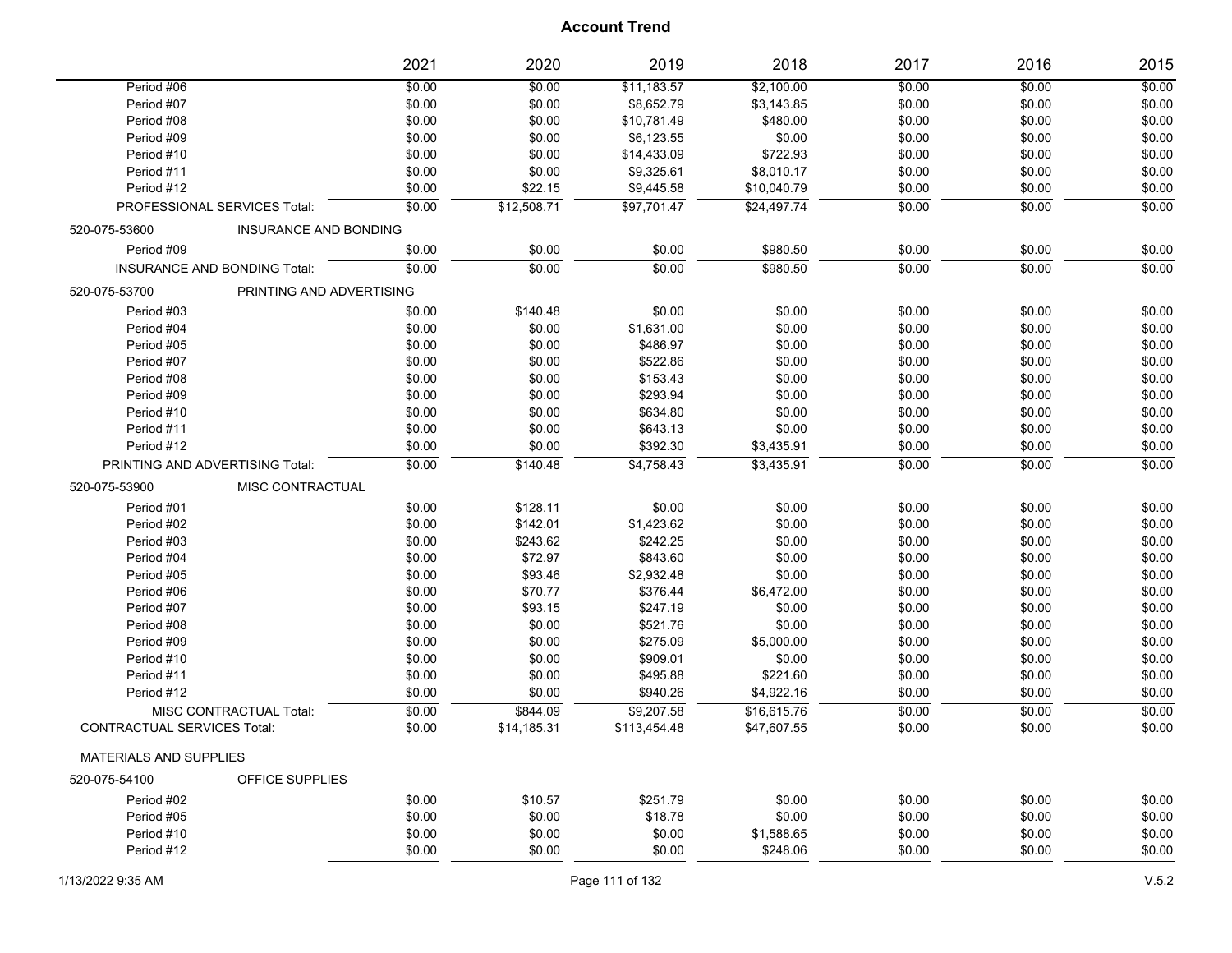|                                           | 2021   | 2020        | 2019         | 2018        | 2017   | 2016   | 2015   |
|-------------------------------------------|--------|-------------|--------------|-------------|--------|--------|--------|
| <b>OFFICE SUPPLIES Total:</b>             | \$0.00 | \$10.57     | \$270.57     | \$1,836.71  | \$0.00 | \$0.00 | \$0.00 |
| 520-075-54200<br>OPERATING SUPPLIES       |        |             |              |             |        |        |        |
| Period #01                                | \$0.00 | \$6,647.06  | \$14,905.63  | \$0.00      | \$0.00 | \$0.00 | \$0.00 |
| Period #02                                | \$0.00 | \$8,796.11  | \$26,058.40  | \$0.00      | \$0.00 | \$0.00 | \$0.00 |
| Period #03                                | \$0.00 | \$8,763.65  | \$22,446.64  | \$0.00      | \$0.00 | \$0.00 | \$0.00 |
| Period #04                                | \$0.00 | \$1,386.31  | \$22,495.44  | \$0.00      | \$0.00 | \$0.00 | \$0.00 |
| Period #05                                | \$0.00 | \$0.00      | \$36,100.19  | \$0.00      | \$0.00 | \$0.00 | \$0.00 |
| Period #06                                | \$0.00 | \$0.00      | \$44,597.00  | \$611.14    | \$0.00 | \$0.00 | \$0.00 |
| Period #07                                | \$0.00 | \$0.00      | \$40,750.48  | \$0.00      | \$0.00 | \$0.00 | \$0.00 |
| Period #08                                | \$0.00 | \$0.00      | \$56,499.76  | \$3,283.65  | \$0.00 | \$0.00 | \$0.00 |
| Period #09                                | \$0.00 | \$0.00      | \$40,805.91  | \$16,456.76 | \$0.00 | \$0.00 | \$0.00 |
| Period #10                                | \$0.00 | \$0.00      | \$28,453.55  | \$28,818.84 | \$0.00 | \$0.00 | \$0.00 |
| Period #11                                | \$0.00 | \$0.00      | \$16,472.69  | \$21,386.93 | \$0.00 | \$0.00 | \$0.00 |
| Period #12                                | \$0.00 | \$0.00      | \$15,622.69  | \$25,939.02 | \$0.00 | \$0.00 | \$0.00 |
| <b>OPERATING SUPPLIES Total:</b>          | \$0.00 | \$25,593.13 | \$365,208.38 | \$96,496.34 | \$0.00 | \$0.00 | \$0.00 |
| 520-075-54300<br><b>REPAIRS AND MAINT</b> |        |             |              |             |        |        |        |
| Period #02                                | \$0.00 | \$0.00      | \$633.34     | \$0.00      | \$0.00 | \$0.00 | \$0.00 |
| Period #04                                | \$0.00 | \$0.00      | \$184.20     | \$0.00      | \$0.00 | \$0.00 | \$0.00 |
| Period #05                                | \$0.00 | \$0.00      | \$126.00     | \$0.00      | \$0.00 | \$0.00 | \$0.00 |
| Period #06                                | \$0.00 | \$0.00      | \$274.25     | \$0.00      | \$0.00 | \$0.00 | \$0.00 |
| Period #07                                | \$0.00 | \$0.00      | \$336.85     | \$0.00      | \$0.00 | \$0.00 | \$0.00 |
| Period #08                                | \$0.00 | \$443.71    | \$331.98     | \$0.00      | \$0.00 | \$0.00 | \$0.00 |
| Period #09                                | \$0.00 | \$0.00      | \$560.50     | \$71.07     | \$0.00 | \$0.00 | \$0.00 |
| Period #10                                | \$0.00 | \$0.00      | (\$230.68)   | \$0.00      | \$0.00 | \$0.00 | \$0.00 |
| Period #11                                | \$0.00 | \$0.00      | \$126.00     | \$0.00      | \$0.00 | \$0.00 | \$0.00 |
| Period #12                                | \$0.00 | \$0.00      | \$126.00     | \$0.00      | \$0.00 | \$0.00 | \$0.00 |
| REPAIRS AND MAINT Total:                  | \$0.00 | \$443.71    | \$2.468.44   | \$71.07     | \$0.00 | \$0.00 | \$0.00 |
| <b>MATERIALS AND SUPPLIES Total:</b>      | \$0.00 | \$26,047.41 | \$367,947.39 | \$98,404.12 | \$0.00 | \$0.00 | \$0.00 |
| <b>TRANSFERS</b>                          |        |             |              |             |        |        |        |
| 520-075-57200<br><b>REIMBURSEMENTS</b>    |        |             |              |             |        |        |        |
| Period #05                                |        | \$500.00    | \$0.00       |             |        |        |        |
|                                           | \$0.00 |             |              | \$0.00      | \$0.00 | \$0.00 | \$0.00 |
| <b>REIMBURSEMENTS Total:</b>              | \$0.00 | \$500.00    | \$0.00       | \$0.00      | \$0.00 | \$0.00 | \$0.00 |
| <b>TRANSFERS Total:</b>                   | \$0.00 | \$500.00    | \$0.00       | \$0.00      | \$0.00 | \$0.00 | \$0.00 |
| <b>MISC OTHER</b>                         |        |             |              |             |        |        |        |
| <b>SALES TAX EXPENSE</b><br>520-075-58000 |        |             |              |             |        |        |        |
| Period #01                                | \$0.00 | \$2,403.74  | \$3,379.14   | \$0.00      | \$0.00 | \$0.00 | \$0.00 |
| Period #02                                | \$0.00 | \$1,466.83  | \$3,031.35   | \$0.00      | \$0.00 | \$0.00 | \$0.00 |
| Period #03                                | \$0.00 | \$1,453.91  | \$3,000.29   | \$0.00      | \$0.00 | \$0.00 | \$0.00 |
| Period #04                                | \$0.00 | \$817.26    | \$3,090.58   | \$0.00      | \$0.00 | \$0.00 | \$0.00 |
| Period #05                                | \$0.00 | (\$1.76)    | \$4,049.16   | \$0.00      | \$0.00 | \$0.00 | \$0.00 |
| Period #06                                | \$0.00 | \$0.00      | \$5,006.68   | \$0.00      | \$0.00 | \$0.00 | \$0.00 |
| Period #07                                | \$0.00 | \$0.00      | \$6,006.60   | \$0.00      | \$0.00 | \$0.00 | \$0.00 |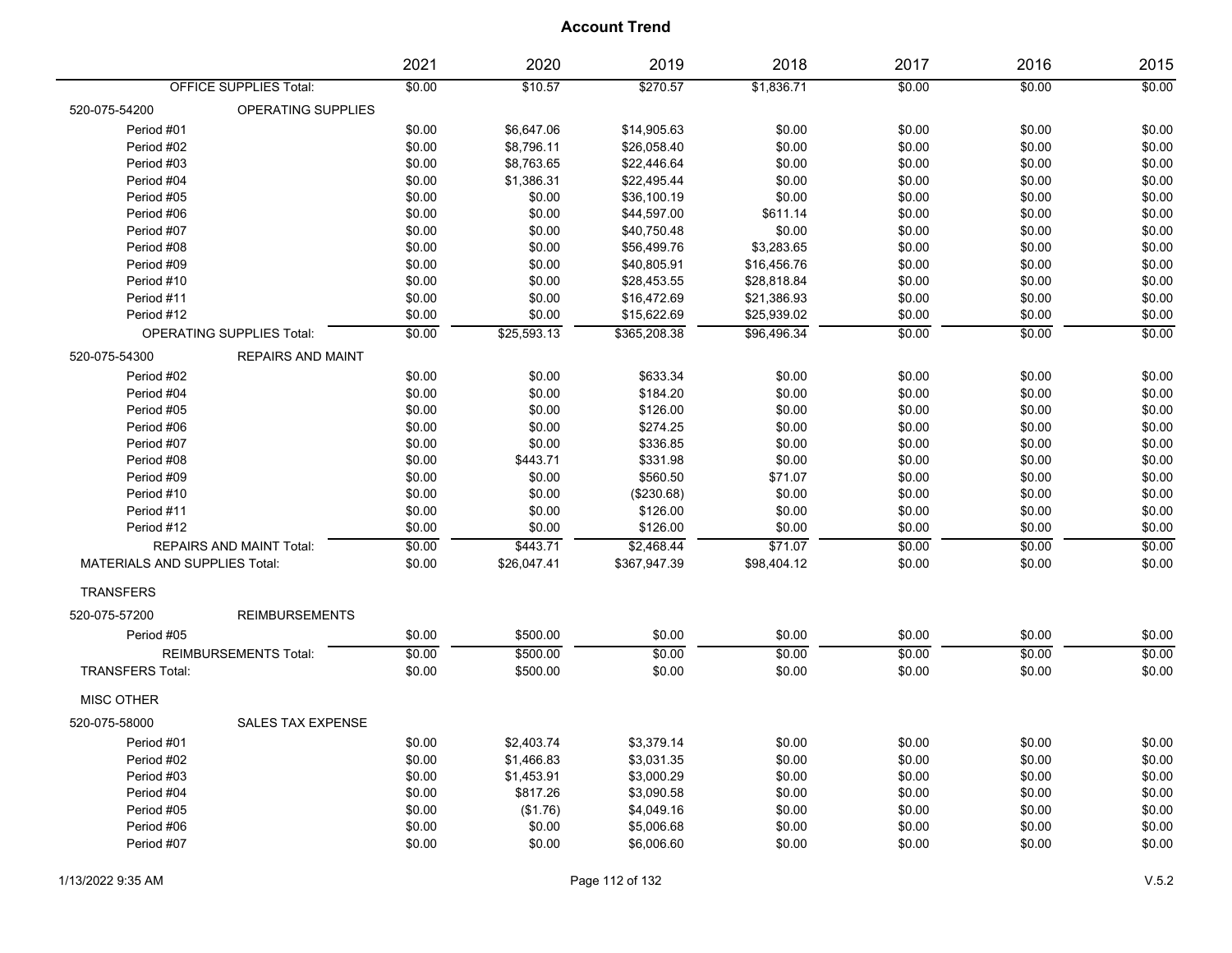|                                                      | 2021   | 2020         | 2019           | 2018         | 2017   | 2016   | 2015   |
|------------------------------------------------------|--------|--------------|----------------|--------------|--------|--------|--------|
| Period #08                                           | \$0.00 | \$0.00       | \$7,375.99     | \$0.00       | \$0.00 | \$0.00 | \$0.00 |
| Period #09                                           | \$0.00 | \$0.00       | \$7,141.07     | \$797.42     | \$0.00 | \$0.00 | \$0.00 |
| Period #10                                           | \$0.00 | \$2,473.58   | \$5,672.62     | \$414.67     | \$0.00 | \$0.00 | \$0.00 |
| Period #11                                           | \$0.00 | \$2,473.58   | \$3,262.09     | \$3,755.47   | \$0.00 | \$0.00 | \$0.00 |
| Period #12                                           | \$0.00 | \$2,473.58   | \$1,714.08     | \$2,585.28   | \$0.00 | \$0.00 | \$0.00 |
| <b>SALES TAX EXPENSE Total:</b>                      | \$0.00 | \$13,560.72  | \$52,729.65    | \$7,552.84   | \$0.00 | \$0.00 | \$0.00 |
| <b>MISC OTHER Total:</b>                             | \$0.00 | \$13,560.72  | \$52,729.65    | \$7,552.84   | \$0.00 | \$0.00 | \$0.00 |
| <b>GOLF RESTAURANT Total:</b>                        | \$0.00 | \$176,033.70 | \$1,048,442.83 | \$378,972.77 | \$0.00 | \$0.00 | \$0.00 |
| <b>GOLF BANQUET CTR</b><br><b>SALARIES AND WAGES</b> |        |              |                |              |        |        |        |
| 520-076-51000<br><b>SALARIES AND WAGES</b>           |        |              |                |              |        |        |        |
| Period #01                                           | \$0.00 | \$5,771.33   | \$6,765.60     | \$0.00       | \$0.00 | \$0.00 | \$0.00 |
| Period #02                                           | \$0.00 | \$6,013.09   | \$7,015.81     | \$0.00       | \$0.00 | \$0.00 | \$0.00 |
| Period #03                                           | \$0.00 | \$6,438.14   | \$6,618.41     | \$0.00       | \$0.00 | \$0.00 | \$0.00 |
| Period #04                                           | \$0.00 | \$5,647.67   | \$7,015.34     | \$0.00       | \$0.00 | \$0.00 | \$0.00 |
| Period #05                                           | \$0.00 | \$721.44     | \$6,545.54     | \$0.00       | \$0.00 | \$0.00 | \$0.00 |
| Period #06                                           | \$0.00 | \$2,655.04   | \$6,799.87     | \$30,207.80  | \$0.00 | \$0.00 | \$0.00 |
| Period #07                                           | \$0.00 | \$8,790.99   | \$6,389.18     | \$4,315.40   | \$0.00 | \$0.00 | \$0.00 |
| Period #08                                           | \$0.00 | \$6,737.21   | \$10,835.61    | \$4,561.03   | \$0.00 | \$0.00 | \$0.00 |
| Period #09                                           | \$0.00 | \$3,593.91   | \$7,527.78     | \$4,754.15   | \$0.00 | \$0.00 | \$0.00 |
| Period #10                                           | \$0.00 | \$4,441.38   | \$6,674.43     | \$5,677.40   | \$0.00 | \$0.00 | \$0.00 |
| Period #11                                           | \$0.00 | \$0.00       | \$7,093.78     | \$8,160.10   | \$0.00 | \$0.00 | \$0.00 |
| Period #12                                           | \$0.00 | \$0.00       | \$9,857.39     | \$6,105.35   | \$0.00 | \$0.00 | \$0.00 |
| SALARIES AND WAGES Total:                            | \$0.00 | \$50,810.20  | \$89,138.74    | \$63,781.23  | \$0.00 | \$0.00 | \$0.00 |
| 520-076-51200<br><b>RETIREMENT PENSION</b>           |        |              |                |              |        |        |        |
| Period #01                                           | \$0.00 | \$1,056.28   | \$884.36       | \$0.00       | \$0.00 | \$0.00 | \$0.00 |
| Period #02                                           | \$0.00 | \$895.17     | \$151.12       | \$0.00       | \$0.00 | \$0.00 | \$0.00 |
| Period #03                                           | \$0.00 | \$1,400.90   | \$1,078.20     | \$0.00       | \$0.00 | \$0.00 | \$0.00 |
| Period #04                                           | \$0.00 | \$925.91     | \$1,495.57     | \$0.00       | \$0.00 | \$0.00 | \$0.00 |
| Period #05                                           | \$0.00 | \$493.73     | \$1,065.19     | \$0.00       | \$0.00 | \$0.00 | \$0.00 |
| Period #06                                           | \$0.00 | \$38.50      | \$1,953.56     | \$4,365.07   | \$0.00 | \$0.00 | \$0.00 |
| Period #07                                           | \$0.00 | \$903.68     | \$1,056.53     | \$364.66     | \$0.00 | \$0.00 | \$0.00 |
| Period #08                                           | \$0.00 | \$923.90     | \$1,182.32     | \$670.30     | \$0.00 | \$0.00 | \$0.00 |
| Period #09                                           | \$0.00 | \$1,431.12   | \$1,548.05     | \$707.49     | \$0.00 | \$0.00 | \$0.00 |
| Period #10                                           | \$0.00 | \$110.25     | \$1,096.28     | \$1,115.69   | \$0.00 | \$0.00 | \$0.00 |
| Period #11                                           | \$0.00 | \$0.00       | \$1,092.17     | \$930.88     | \$0.00 | \$0.00 | \$0.00 |
| Period #12                                           | \$0.00 | \$0.00       | \$1,051.66     | \$846.41     | \$0.00 | \$0.00 | \$0.00 |
| <b>RETIREMENT PENSION Total:</b>                     | \$0.00 | \$8,179.44   | \$13,655.01    | \$9,000.50   | \$0.00 | \$0.00 | \$0.00 |
| 520-076-51500<br><b>HEALTH CARE</b>                  |        |              |                |              |        |        |        |
| Period #01                                           | \$0.00 | \$150.07     | \$139.40       | \$0.00       | \$0.00 | \$0.00 | \$0.00 |
| Period #02                                           | \$0.00 | \$2,021.43   | \$1,726.77     | \$0.00       | \$0.00 | \$0.00 | \$0.00 |
| Period #03                                           | \$0.00 | \$3,007.92   | \$1,250.00     | \$0.00       | \$0.00 | \$0.00 | \$0.00 |
| Period #04                                           | \$0.00 | \$1,983.06   | \$6,064.29     | \$0.00       | \$0.00 | \$0.00 | \$0.00 |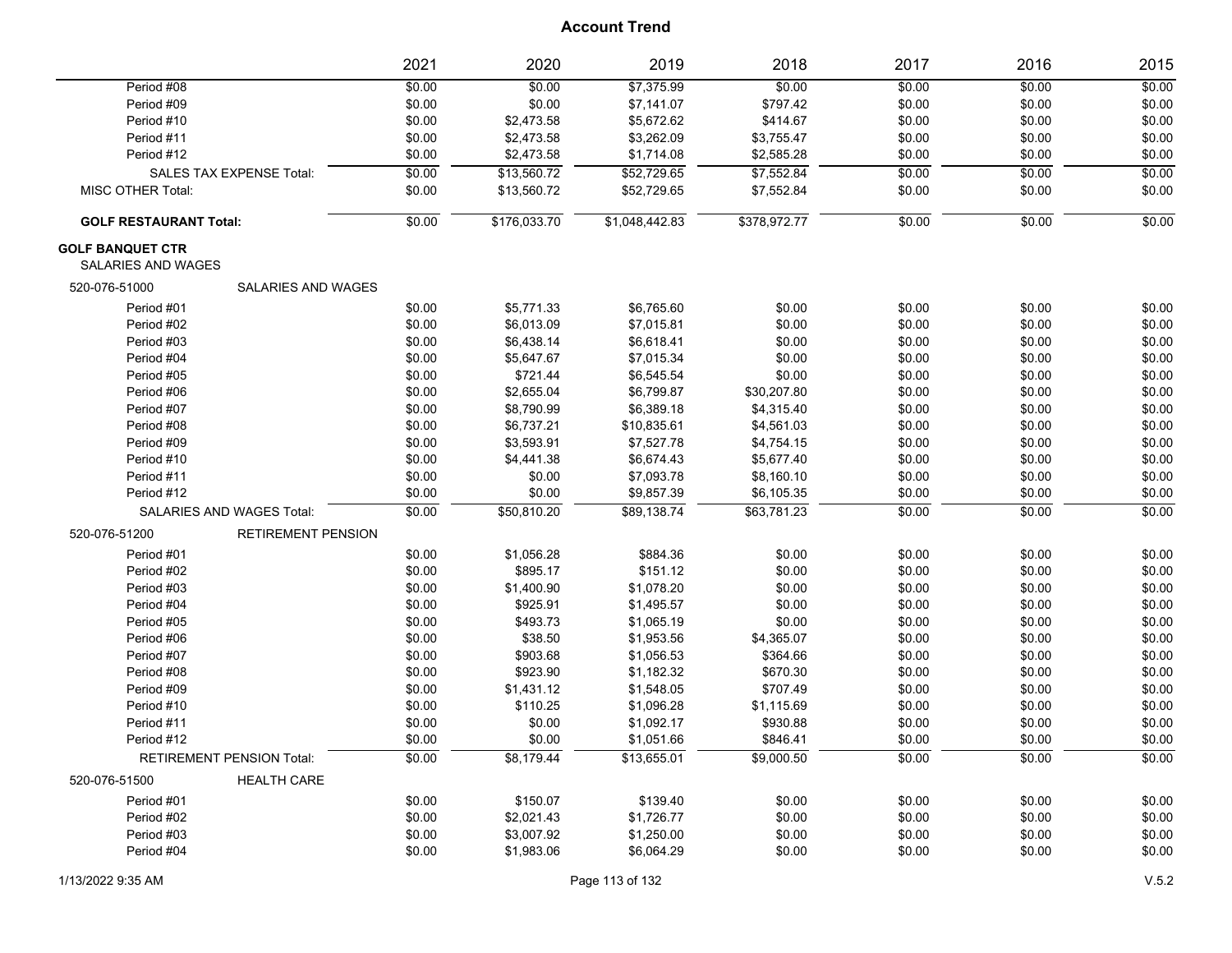| Period #05<br>\$0.00<br>\$1,832.99<br>\$2,021.43<br>\$0.00<br>\$0.00<br>\$0.00<br>\$0.00<br>\$0.00<br>\$0.00<br>Period #06<br>\$3,559.34<br>\$1,871.36<br>\$10,493.25<br>\$0.00<br>\$180.75<br>\$0.00<br>\$0.00<br>Period #07<br>\$2,171.50<br>\$3,453.54<br>\$0.00<br>\$2,369.14<br>\$2,021.43<br>\$0.00<br>\$0.00<br>Period #08<br>\$278.80<br>\$0.00<br>\$0.00<br>\$1,947.50<br>\$2,118.88<br>\$3,592.94<br>\$0.00<br>Period #09<br>\$0.00<br>\$118.30<br>\$1,871.36<br>\$0.00<br>\$0.00<br>Period #10<br>\$1,866.17<br>\$0.00<br>\$0.00<br>\$2,171.50<br>\$1,866.17<br>\$0.00<br>\$0.00<br>Period #11<br>Period #12<br>\$0.00<br>\$0.00<br>\$2,021.43<br>\$1,866.17<br>\$0.00<br>\$0.00<br>\$0.00<br>\$0.00<br>\$0.00<br>\$17,170.50<br>\$25,449.35<br>\$23,417.04<br><b>HEALTH CARE Total:</b><br>520-076-51600<br><b>UNEMPLOYMENT</b><br>Period #08<br>\$0.00<br>\$4,147.48<br>\$0.00<br>\$0.00<br>\$0.00<br>\$0.00<br>\$0.00<br>\$0.00<br>\$0.00<br><b>UNEMPLOYMENT Total:</b><br>\$0.00<br>\$4,147.48<br>\$0.00<br>\$0.00<br>520-076-51700<br><b>WORKERS COMP</b><br>\$158.90<br>\$0.00<br>\$0.00<br>\$0.00<br>Period #02<br>\$0.00<br>\$0.00<br>\$480.18<br>Period #04<br>\$0.00<br>\$0.00<br>\$0.00<br>\$0.00<br>\$0.00<br>\$0.00<br>\$240.09<br>\$0.00<br>\$0.00<br>\$0.00<br>\$0.00<br>Period #05<br>\$0.00<br>\$0.00<br>\$892.48<br>\$0.00<br>\$0.00<br>\$0.00<br>Period #07<br>Period #09<br>\$0.00<br>\$0.00<br>\$480.18<br>\$0.00<br>\$0.00<br>\$0.00<br>\$0.00<br>\$0.00<br>\$0.00<br>\$0.00<br>\$240.09<br>\$0.00<br>Period #10<br>\$720.27<br>\$0.00<br>\$0.00<br>\$0.00<br>Period #11<br>\$0.00<br>\$0.00<br>\$0.00<br>\$0.00<br>\$240.09<br>\$0.00<br>\$0.00<br>\$0.00<br>Period #12<br>\$0.00<br>\$879.17<br>\$2,573.11<br>\$0.00<br>\$0.00<br>\$0.00<br><b>WORKERS COMP Total:</b><br><b>SALARIES AND WAGES Total:</b><br>\$0.00<br>\$81,186.79<br>\$130,816.21<br>\$96,198.77<br>\$0.00<br>\$0.00<br><b>TRAVEL</b><br><b>TRAVEL</b><br>520-076-52100<br>Period #01<br>\$0.00<br>\$65.09<br>\$0.00<br>\$0.00<br>\$0.00<br>\$0.00<br>\$0.00<br>\$0.00<br>\$0.00<br>\$0.00<br>\$0.00<br>Period #02<br>\$0.00<br>\$101.99<br>\$0.00<br>\$0.00<br>\$0.00<br>\$0.00<br>\$0.00<br>Period #04<br>\$24.36<br>\$0.00<br>\$0.00<br>Period #06<br>\$0.00<br>\$0.00<br>\$0.00<br>\$87.10<br>\$0.00<br>\$0.00<br>\$0.00<br>\$0.00<br>\$0.00<br>\$0.00<br>\$208.52<br>Period #07<br>\$0.00<br>\$0.00<br>\$0.00<br>\$0.00<br>Period #09<br>\$0.00<br>\$151.95<br>\$0.00<br>\$0.00<br>\$0.00<br>\$0.00<br>\$0.00<br>\$26.01<br>Period #12<br>\$65.09<br>\$321.63<br>\$0.00<br>\$0.00<br><b>TRAVEL Total:</b><br>\$0.00<br>\$278.30<br><b>TRAINING AND EDUCATION</b><br>520-076-52300<br>\$25.00<br>\$0.00<br>\$0.00<br>\$0.00<br>\$0.00<br>Period #03<br>\$0.00<br>\$0.00<br>\$0.00<br>\$0.00<br>\$0.00<br>\$499.00<br>\$0.00<br>\$0.00<br>Period #06<br>\$0.00<br>\$0.00<br>Period #07<br>\$0.00<br>\$250.00<br>\$0.00<br>\$0.00<br>\$0.00<br>\$0.00<br>\$0.00<br>\$0.00<br>\$0.00<br>Period #10<br>\$170.00<br>\$0.00<br>\$0.00<br>\$0.00<br><b>TRAINING AND EDUCATION Total:</b><br>\$0.00<br>\$275.00<br>\$669.00<br><b>TRAVEL Total:</b><br>\$0.00<br>\$340.09<br>\$947.30<br>\$321.63<br>\$0.00<br>\$0.00 |  | 2021 | 2020 | 2019 | 2018 | 2017 | 2016 | 2015   |
|------------------------------------------------------------------------------------------------------------------------------------------------------------------------------------------------------------------------------------------------------------------------------------------------------------------------------------------------------------------------------------------------------------------------------------------------------------------------------------------------------------------------------------------------------------------------------------------------------------------------------------------------------------------------------------------------------------------------------------------------------------------------------------------------------------------------------------------------------------------------------------------------------------------------------------------------------------------------------------------------------------------------------------------------------------------------------------------------------------------------------------------------------------------------------------------------------------------------------------------------------------------------------------------------------------------------------------------------------------------------------------------------------------------------------------------------------------------------------------------------------------------------------------------------------------------------------------------------------------------------------------------------------------------------------------------------------------------------------------------------------------------------------------------------------------------------------------------------------------------------------------------------------------------------------------------------------------------------------------------------------------------------------------------------------------------------------------------------------------------------------------------------------------------------------------------------------------------------------------------------------------------------------------------------------------------------------------------------------------------------------------------------------------------------------------------------------------------------------------------------------------------------------------------------------------------------------------------------------------------------------------------------------------------------------------------------------------------------------------------------------------------------------------------------------------------------------------------------------------------------------------------------------------------------------------------------------------------------------------------------------------------------------------------------------------------------------------------------------------------------------------------------------------------------------------------------------------------------|--|------|------|------|------|------|------|--------|
|                                                                                                                                                                                                                                                                                                                                                                                                                                                                                                                                                                                                                                                                                                                                                                                                                                                                                                                                                                                                                                                                                                                                                                                                                                                                                                                                                                                                                                                                                                                                                                                                                                                                                                                                                                                                                                                                                                                                                                                                                                                                                                                                                                                                                                                                                                                                                                                                                                                                                                                                                                                                                                                                                                                                                                                                                                                                                                                                                                                                                                                                                                                                                                                                                        |  |      |      |      |      |      |      | \$0.00 |
|                                                                                                                                                                                                                                                                                                                                                                                                                                                                                                                                                                                                                                                                                                                                                                                                                                                                                                                                                                                                                                                                                                                                                                                                                                                                                                                                                                                                                                                                                                                                                                                                                                                                                                                                                                                                                                                                                                                                                                                                                                                                                                                                                                                                                                                                                                                                                                                                                                                                                                                                                                                                                                                                                                                                                                                                                                                                                                                                                                                                                                                                                                                                                                                                                        |  |      |      |      |      |      |      | \$0.00 |
|                                                                                                                                                                                                                                                                                                                                                                                                                                                                                                                                                                                                                                                                                                                                                                                                                                                                                                                                                                                                                                                                                                                                                                                                                                                                                                                                                                                                                                                                                                                                                                                                                                                                                                                                                                                                                                                                                                                                                                                                                                                                                                                                                                                                                                                                                                                                                                                                                                                                                                                                                                                                                                                                                                                                                                                                                                                                                                                                                                                                                                                                                                                                                                                                                        |  |      |      |      |      |      |      | \$0.00 |
|                                                                                                                                                                                                                                                                                                                                                                                                                                                                                                                                                                                                                                                                                                                                                                                                                                                                                                                                                                                                                                                                                                                                                                                                                                                                                                                                                                                                                                                                                                                                                                                                                                                                                                                                                                                                                                                                                                                                                                                                                                                                                                                                                                                                                                                                                                                                                                                                                                                                                                                                                                                                                                                                                                                                                                                                                                                                                                                                                                                                                                                                                                                                                                                                                        |  |      |      |      |      |      |      | \$0.00 |
|                                                                                                                                                                                                                                                                                                                                                                                                                                                                                                                                                                                                                                                                                                                                                                                                                                                                                                                                                                                                                                                                                                                                                                                                                                                                                                                                                                                                                                                                                                                                                                                                                                                                                                                                                                                                                                                                                                                                                                                                                                                                                                                                                                                                                                                                                                                                                                                                                                                                                                                                                                                                                                                                                                                                                                                                                                                                                                                                                                                                                                                                                                                                                                                                                        |  |      |      |      |      |      |      | \$0.00 |
|                                                                                                                                                                                                                                                                                                                                                                                                                                                                                                                                                                                                                                                                                                                                                                                                                                                                                                                                                                                                                                                                                                                                                                                                                                                                                                                                                                                                                                                                                                                                                                                                                                                                                                                                                                                                                                                                                                                                                                                                                                                                                                                                                                                                                                                                                                                                                                                                                                                                                                                                                                                                                                                                                                                                                                                                                                                                                                                                                                                                                                                                                                                                                                                                                        |  |      |      |      |      |      |      | \$0.00 |
|                                                                                                                                                                                                                                                                                                                                                                                                                                                                                                                                                                                                                                                                                                                                                                                                                                                                                                                                                                                                                                                                                                                                                                                                                                                                                                                                                                                                                                                                                                                                                                                                                                                                                                                                                                                                                                                                                                                                                                                                                                                                                                                                                                                                                                                                                                                                                                                                                                                                                                                                                                                                                                                                                                                                                                                                                                                                                                                                                                                                                                                                                                                                                                                                                        |  |      |      |      |      |      |      | \$0.00 |
|                                                                                                                                                                                                                                                                                                                                                                                                                                                                                                                                                                                                                                                                                                                                                                                                                                                                                                                                                                                                                                                                                                                                                                                                                                                                                                                                                                                                                                                                                                                                                                                                                                                                                                                                                                                                                                                                                                                                                                                                                                                                                                                                                                                                                                                                                                                                                                                                                                                                                                                                                                                                                                                                                                                                                                                                                                                                                                                                                                                                                                                                                                                                                                                                                        |  |      |      |      |      |      |      | \$0.00 |
|                                                                                                                                                                                                                                                                                                                                                                                                                                                                                                                                                                                                                                                                                                                                                                                                                                                                                                                                                                                                                                                                                                                                                                                                                                                                                                                                                                                                                                                                                                                                                                                                                                                                                                                                                                                                                                                                                                                                                                                                                                                                                                                                                                                                                                                                                                                                                                                                                                                                                                                                                                                                                                                                                                                                                                                                                                                                                                                                                                                                                                                                                                                                                                                                                        |  |      |      |      |      |      |      | \$0.00 |
|                                                                                                                                                                                                                                                                                                                                                                                                                                                                                                                                                                                                                                                                                                                                                                                                                                                                                                                                                                                                                                                                                                                                                                                                                                                                                                                                                                                                                                                                                                                                                                                                                                                                                                                                                                                                                                                                                                                                                                                                                                                                                                                                                                                                                                                                                                                                                                                                                                                                                                                                                                                                                                                                                                                                                                                                                                                                                                                                                                                                                                                                                                                                                                                                                        |  |      |      |      |      |      |      |        |
|                                                                                                                                                                                                                                                                                                                                                                                                                                                                                                                                                                                                                                                                                                                                                                                                                                                                                                                                                                                                                                                                                                                                                                                                                                                                                                                                                                                                                                                                                                                                                                                                                                                                                                                                                                                                                                                                                                                                                                                                                                                                                                                                                                                                                                                                                                                                                                                                                                                                                                                                                                                                                                                                                                                                                                                                                                                                                                                                                                                                                                                                                                                                                                                                                        |  |      |      |      |      |      |      |        |
|                                                                                                                                                                                                                                                                                                                                                                                                                                                                                                                                                                                                                                                                                                                                                                                                                                                                                                                                                                                                                                                                                                                                                                                                                                                                                                                                                                                                                                                                                                                                                                                                                                                                                                                                                                                                                                                                                                                                                                                                                                                                                                                                                                                                                                                                                                                                                                                                                                                                                                                                                                                                                                                                                                                                                                                                                                                                                                                                                                                                                                                                                                                                                                                                                        |  |      |      |      |      |      |      | \$0.00 |
|                                                                                                                                                                                                                                                                                                                                                                                                                                                                                                                                                                                                                                                                                                                                                                                                                                                                                                                                                                                                                                                                                                                                                                                                                                                                                                                                                                                                                                                                                                                                                                                                                                                                                                                                                                                                                                                                                                                                                                                                                                                                                                                                                                                                                                                                                                                                                                                                                                                                                                                                                                                                                                                                                                                                                                                                                                                                                                                                                                                                                                                                                                                                                                                                                        |  |      |      |      |      |      |      |        |
|                                                                                                                                                                                                                                                                                                                                                                                                                                                                                                                                                                                                                                                                                                                                                                                                                                                                                                                                                                                                                                                                                                                                                                                                                                                                                                                                                                                                                                                                                                                                                                                                                                                                                                                                                                                                                                                                                                                                                                                                                                                                                                                                                                                                                                                                                                                                                                                                                                                                                                                                                                                                                                                                                                                                                                                                                                                                                                                                                                                                                                                                                                                                                                                                                        |  |      |      |      |      |      |      | \$0.00 |
|                                                                                                                                                                                                                                                                                                                                                                                                                                                                                                                                                                                                                                                                                                                                                                                                                                                                                                                                                                                                                                                                                                                                                                                                                                                                                                                                                                                                                                                                                                                                                                                                                                                                                                                                                                                                                                                                                                                                                                                                                                                                                                                                                                                                                                                                                                                                                                                                                                                                                                                                                                                                                                                                                                                                                                                                                                                                                                                                                                                                                                                                                                                                                                                                                        |  |      |      |      |      |      |      | \$0.00 |
|                                                                                                                                                                                                                                                                                                                                                                                                                                                                                                                                                                                                                                                                                                                                                                                                                                                                                                                                                                                                                                                                                                                                                                                                                                                                                                                                                                                                                                                                                                                                                                                                                                                                                                                                                                                                                                                                                                                                                                                                                                                                                                                                                                                                                                                                                                                                                                                                                                                                                                                                                                                                                                                                                                                                                                                                                                                                                                                                                                                                                                                                                                                                                                                                                        |  |      |      |      |      |      |      | \$0.00 |
|                                                                                                                                                                                                                                                                                                                                                                                                                                                                                                                                                                                                                                                                                                                                                                                                                                                                                                                                                                                                                                                                                                                                                                                                                                                                                                                                                                                                                                                                                                                                                                                                                                                                                                                                                                                                                                                                                                                                                                                                                                                                                                                                                                                                                                                                                                                                                                                                                                                                                                                                                                                                                                                                                                                                                                                                                                                                                                                                                                                                                                                                                                                                                                                                                        |  |      |      |      |      |      |      | \$0.00 |
|                                                                                                                                                                                                                                                                                                                                                                                                                                                                                                                                                                                                                                                                                                                                                                                                                                                                                                                                                                                                                                                                                                                                                                                                                                                                                                                                                                                                                                                                                                                                                                                                                                                                                                                                                                                                                                                                                                                                                                                                                                                                                                                                                                                                                                                                                                                                                                                                                                                                                                                                                                                                                                                                                                                                                                                                                                                                                                                                                                                                                                                                                                                                                                                                                        |  |      |      |      |      |      |      | \$0.00 |
|                                                                                                                                                                                                                                                                                                                                                                                                                                                                                                                                                                                                                                                                                                                                                                                                                                                                                                                                                                                                                                                                                                                                                                                                                                                                                                                                                                                                                                                                                                                                                                                                                                                                                                                                                                                                                                                                                                                                                                                                                                                                                                                                                                                                                                                                                                                                                                                                                                                                                                                                                                                                                                                                                                                                                                                                                                                                                                                                                                                                                                                                                                                                                                                                                        |  |      |      |      |      |      |      | \$0.00 |
|                                                                                                                                                                                                                                                                                                                                                                                                                                                                                                                                                                                                                                                                                                                                                                                                                                                                                                                                                                                                                                                                                                                                                                                                                                                                                                                                                                                                                                                                                                                                                                                                                                                                                                                                                                                                                                                                                                                                                                                                                                                                                                                                                                                                                                                                                                                                                                                                                                                                                                                                                                                                                                                                                                                                                                                                                                                                                                                                                                                                                                                                                                                                                                                                                        |  |      |      |      |      |      |      | \$0.00 |
|                                                                                                                                                                                                                                                                                                                                                                                                                                                                                                                                                                                                                                                                                                                                                                                                                                                                                                                                                                                                                                                                                                                                                                                                                                                                                                                                                                                                                                                                                                                                                                                                                                                                                                                                                                                                                                                                                                                                                                                                                                                                                                                                                                                                                                                                                                                                                                                                                                                                                                                                                                                                                                                                                                                                                                                                                                                                                                                                                                                                                                                                                                                                                                                                                        |  |      |      |      |      |      |      | \$0.00 |
|                                                                                                                                                                                                                                                                                                                                                                                                                                                                                                                                                                                                                                                                                                                                                                                                                                                                                                                                                                                                                                                                                                                                                                                                                                                                                                                                                                                                                                                                                                                                                                                                                                                                                                                                                                                                                                                                                                                                                                                                                                                                                                                                                                                                                                                                                                                                                                                                                                                                                                                                                                                                                                                                                                                                                                                                                                                                                                                                                                                                                                                                                                                                                                                                                        |  |      |      |      |      |      |      | \$0.00 |
|                                                                                                                                                                                                                                                                                                                                                                                                                                                                                                                                                                                                                                                                                                                                                                                                                                                                                                                                                                                                                                                                                                                                                                                                                                                                                                                                                                                                                                                                                                                                                                                                                                                                                                                                                                                                                                                                                                                                                                                                                                                                                                                                                                                                                                                                                                                                                                                                                                                                                                                                                                                                                                                                                                                                                                                                                                                                                                                                                                                                                                                                                                                                                                                                                        |  |      |      |      |      |      |      | \$0.00 |
|                                                                                                                                                                                                                                                                                                                                                                                                                                                                                                                                                                                                                                                                                                                                                                                                                                                                                                                                                                                                                                                                                                                                                                                                                                                                                                                                                                                                                                                                                                                                                                                                                                                                                                                                                                                                                                                                                                                                                                                                                                                                                                                                                                                                                                                                                                                                                                                                                                                                                                                                                                                                                                                                                                                                                                                                                                                                                                                                                                                                                                                                                                                                                                                                                        |  |      |      |      |      |      |      |        |
|                                                                                                                                                                                                                                                                                                                                                                                                                                                                                                                                                                                                                                                                                                                                                                                                                                                                                                                                                                                                                                                                                                                                                                                                                                                                                                                                                                                                                                                                                                                                                                                                                                                                                                                                                                                                                                                                                                                                                                                                                                                                                                                                                                                                                                                                                                                                                                                                                                                                                                                                                                                                                                                                                                                                                                                                                                                                                                                                                                                                                                                                                                                                                                                                                        |  |      |      |      |      |      |      |        |
|                                                                                                                                                                                                                                                                                                                                                                                                                                                                                                                                                                                                                                                                                                                                                                                                                                                                                                                                                                                                                                                                                                                                                                                                                                                                                                                                                                                                                                                                                                                                                                                                                                                                                                                                                                                                                                                                                                                                                                                                                                                                                                                                                                                                                                                                                                                                                                                                                                                                                                                                                                                                                                                                                                                                                                                                                                                                                                                                                                                                                                                                                                                                                                                                                        |  |      |      |      |      |      |      | \$0.00 |
|                                                                                                                                                                                                                                                                                                                                                                                                                                                                                                                                                                                                                                                                                                                                                                                                                                                                                                                                                                                                                                                                                                                                                                                                                                                                                                                                                                                                                                                                                                                                                                                                                                                                                                                                                                                                                                                                                                                                                                                                                                                                                                                                                                                                                                                                                                                                                                                                                                                                                                                                                                                                                                                                                                                                                                                                                                                                                                                                                                                                                                                                                                                                                                                                                        |  |      |      |      |      |      |      |        |
|                                                                                                                                                                                                                                                                                                                                                                                                                                                                                                                                                                                                                                                                                                                                                                                                                                                                                                                                                                                                                                                                                                                                                                                                                                                                                                                                                                                                                                                                                                                                                                                                                                                                                                                                                                                                                                                                                                                                                                                                                                                                                                                                                                                                                                                                                                                                                                                                                                                                                                                                                                                                                                                                                                                                                                                                                                                                                                                                                                                                                                                                                                                                                                                                                        |  |      |      |      |      |      |      | \$0.00 |
|                                                                                                                                                                                                                                                                                                                                                                                                                                                                                                                                                                                                                                                                                                                                                                                                                                                                                                                                                                                                                                                                                                                                                                                                                                                                                                                                                                                                                                                                                                                                                                                                                                                                                                                                                                                                                                                                                                                                                                                                                                                                                                                                                                                                                                                                                                                                                                                                                                                                                                                                                                                                                                                                                                                                                                                                                                                                                                                                                                                                                                                                                                                                                                                                                        |  |      |      |      |      |      |      |        |
|                                                                                                                                                                                                                                                                                                                                                                                                                                                                                                                                                                                                                                                                                                                                                                                                                                                                                                                                                                                                                                                                                                                                                                                                                                                                                                                                                                                                                                                                                                                                                                                                                                                                                                                                                                                                                                                                                                                                                                                                                                                                                                                                                                                                                                                                                                                                                                                                                                                                                                                                                                                                                                                                                                                                                                                                                                                                                                                                                                                                                                                                                                                                                                                                                        |  |      |      |      |      |      |      | \$0.00 |
|                                                                                                                                                                                                                                                                                                                                                                                                                                                                                                                                                                                                                                                                                                                                                                                                                                                                                                                                                                                                                                                                                                                                                                                                                                                                                                                                                                                                                                                                                                                                                                                                                                                                                                                                                                                                                                                                                                                                                                                                                                                                                                                                                                                                                                                                                                                                                                                                                                                                                                                                                                                                                                                                                                                                                                                                                                                                                                                                                                                                                                                                                                                                                                                                                        |  |      |      |      |      |      |      | \$0.00 |
|                                                                                                                                                                                                                                                                                                                                                                                                                                                                                                                                                                                                                                                                                                                                                                                                                                                                                                                                                                                                                                                                                                                                                                                                                                                                                                                                                                                                                                                                                                                                                                                                                                                                                                                                                                                                                                                                                                                                                                                                                                                                                                                                                                                                                                                                                                                                                                                                                                                                                                                                                                                                                                                                                                                                                                                                                                                                                                                                                                                                                                                                                                                                                                                                                        |  |      |      |      |      |      |      | \$0.00 |
|                                                                                                                                                                                                                                                                                                                                                                                                                                                                                                                                                                                                                                                                                                                                                                                                                                                                                                                                                                                                                                                                                                                                                                                                                                                                                                                                                                                                                                                                                                                                                                                                                                                                                                                                                                                                                                                                                                                                                                                                                                                                                                                                                                                                                                                                                                                                                                                                                                                                                                                                                                                                                                                                                                                                                                                                                                                                                                                                                                                                                                                                                                                                                                                                                        |  |      |      |      |      |      |      | \$0.00 |
|                                                                                                                                                                                                                                                                                                                                                                                                                                                                                                                                                                                                                                                                                                                                                                                                                                                                                                                                                                                                                                                                                                                                                                                                                                                                                                                                                                                                                                                                                                                                                                                                                                                                                                                                                                                                                                                                                                                                                                                                                                                                                                                                                                                                                                                                                                                                                                                                                                                                                                                                                                                                                                                                                                                                                                                                                                                                                                                                                                                                                                                                                                                                                                                                                        |  |      |      |      |      |      |      |        |
|                                                                                                                                                                                                                                                                                                                                                                                                                                                                                                                                                                                                                                                                                                                                                                                                                                                                                                                                                                                                                                                                                                                                                                                                                                                                                                                                                                                                                                                                                                                                                                                                                                                                                                                                                                                                                                                                                                                                                                                                                                                                                                                                                                                                                                                                                                                                                                                                                                                                                                                                                                                                                                                                                                                                                                                                                                                                                                                                                                                                                                                                                                                                                                                                                        |  |      |      |      |      |      |      |        |
|                                                                                                                                                                                                                                                                                                                                                                                                                                                                                                                                                                                                                                                                                                                                                                                                                                                                                                                                                                                                                                                                                                                                                                                                                                                                                                                                                                                                                                                                                                                                                                                                                                                                                                                                                                                                                                                                                                                                                                                                                                                                                                                                                                                                                                                                                                                                                                                                                                                                                                                                                                                                                                                                                                                                                                                                                                                                                                                                                                                                                                                                                                                                                                                                                        |  |      |      |      |      |      |      | \$0.00 |
|                                                                                                                                                                                                                                                                                                                                                                                                                                                                                                                                                                                                                                                                                                                                                                                                                                                                                                                                                                                                                                                                                                                                                                                                                                                                                                                                                                                                                                                                                                                                                                                                                                                                                                                                                                                                                                                                                                                                                                                                                                                                                                                                                                                                                                                                                                                                                                                                                                                                                                                                                                                                                                                                                                                                                                                                                                                                                                                                                                                                                                                                                                                                                                                                                        |  |      |      |      |      |      |      | \$0.00 |
|                                                                                                                                                                                                                                                                                                                                                                                                                                                                                                                                                                                                                                                                                                                                                                                                                                                                                                                                                                                                                                                                                                                                                                                                                                                                                                                                                                                                                                                                                                                                                                                                                                                                                                                                                                                                                                                                                                                                                                                                                                                                                                                                                                                                                                                                                                                                                                                                                                                                                                                                                                                                                                                                                                                                                                                                                                                                                                                                                                                                                                                                                                                                                                                                                        |  |      |      |      |      |      |      | \$0.00 |
|                                                                                                                                                                                                                                                                                                                                                                                                                                                                                                                                                                                                                                                                                                                                                                                                                                                                                                                                                                                                                                                                                                                                                                                                                                                                                                                                                                                                                                                                                                                                                                                                                                                                                                                                                                                                                                                                                                                                                                                                                                                                                                                                                                                                                                                                                                                                                                                                                                                                                                                                                                                                                                                                                                                                                                                                                                                                                                                                                                                                                                                                                                                                                                                                                        |  |      |      |      |      |      |      | \$0.00 |
|                                                                                                                                                                                                                                                                                                                                                                                                                                                                                                                                                                                                                                                                                                                                                                                                                                                                                                                                                                                                                                                                                                                                                                                                                                                                                                                                                                                                                                                                                                                                                                                                                                                                                                                                                                                                                                                                                                                                                                                                                                                                                                                                                                                                                                                                                                                                                                                                                                                                                                                                                                                                                                                                                                                                                                                                                                                                                                                                                                                                                                                                                                                                                                                                                        |  |      |      |      |      |      |      | \$0.00 |

CONTRACTUAL SERVICES

520-076-53200 COMMUNICATIONS

1/13/2022 9:35 AM Page 114 of 132 V.5.2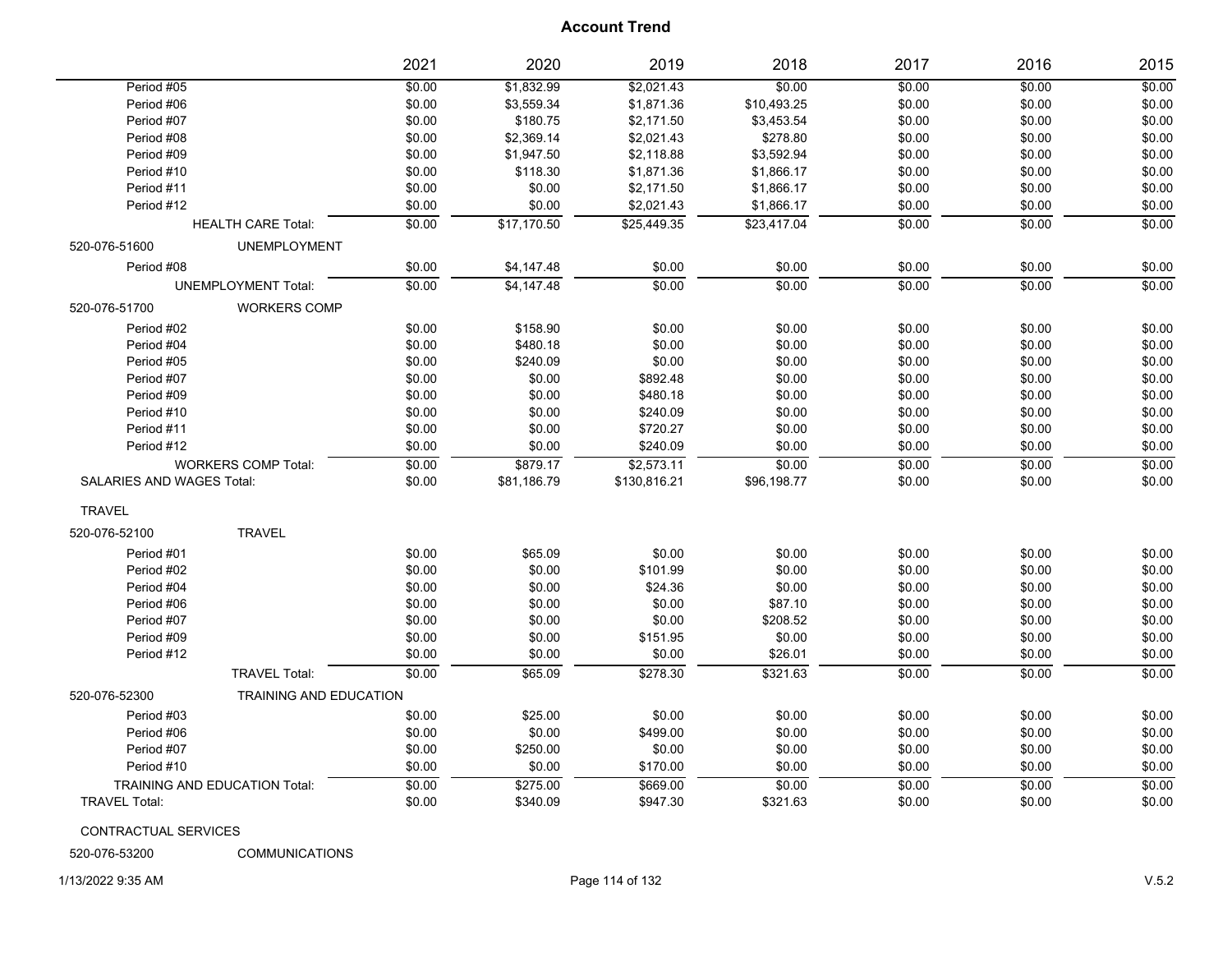|               |                                | 2021   | 2020       | 2019        | 2018        | 2017   | 2016   | 2015   |
|---------------|--------------------------------|--------|------------|-------------|-------------|--------|--------|--------|
| Period #02    |                                | \$0.00 | \$74.36    | \$39.76     | \$0.00      | \$0.00 | \$0.00 | \$0.00 |
| Period #03    |                                | \$0.00 | \$38.77    | \$37.43     | \$0.00      | \$0.00 | \$0.00 | \$0.00 |
| Period #04    |                                | \$0.00 | \$42.54    | \$77.26     | \$0.00      | \$0.00 | \$0.00 | \$0.00 |
| Period #05    |                                | \$0.00 | \$35.65    | \$35.81     | \$0.00      | \$0.00 | \$0.00 | \$0.00 |
| Period #06    |                                | \$0.00 | \$35.54    | \$0.00      | \$197.25    | \$0.00 | \$0.00 | \$0.00 |
| Period #07    |                                | \$0.00 | \$36.20    | \$73.84     | \$41.16     | \$0.00 | \$0.00 | \$0.00 |
| Period #08    |                                | \$0.00 | \$1.00     | \$37.88     | \$43.70     | \$0.00 | \$0.00 | \$0.00 |
| Period #09    |                                | \$0.00 | \$41.14    | \$2.50      | \$37.53     | \$0.00 | \$0.00 | \$0.00 |
| Period #10    |                                | \$0.00 | \$2.50     | \$75.27     | \$85.75     | \$0.00 | \$0.00 | \$0.00 |
| Period #11    |                                | \$0.00 | \$0.00     | \$44.32     | \$42.72     | \$0.00 | \$0.00 | \$0.00 |
| Period #12    |                                | \$0.00 | \$0.00     | \$38.61     | \$78.27     | \$0.00 | \$0.00 | \$0.00 |
|               | <b>COMMUNICATIONS Total:</b>   | \$0.00 | \$307.70   | \$462.68    | \$526.38    | \$0.00 | \$0.00 | \$0.00 |
| 520-076-53300 | <b>RENTS AND LEASES</b>        |        |            |             |             |        |        |        |
| Period #02    |                                | \$0.00 | \$0.00     | \$144.25    | \$0.00      | \$0.00 | \$0.00 | \$0.00 |
| Period #06    |                                | \$0.00 | \$0.00     | \$838.45    | \$0.00      | \$0.00 | \$0.00 | \$0.00 |
| Period #07    |                                | \$0.00 | \$0.00     | \$1,800.00  | \$0.00      | \$0.00 | \$0.00 | \$0.00 |
| Period #09    |                                | \$0.00 | \$0.00     | \$195.00    | \$1,555.69  | \$0.00 | \$0.00 | \$0.00 |
| Period #10    |                                | \$0.00 | \$0.00     | \$0.00      | \$1,305.15  | \$0.00 | \$0.00 | \$0.00 |
| Period #11    |                                | \$0.00 | \$0.00     | \$544.69    | \$1,873.74  | \$0.00 | \$0.00 | \$0.00 |
| Period #12    |                                | \$0.00 | \$0.00     | \$0.00      | \$70.90     | \$0.00 | \$0.00 | \$0.00 |
|               | <b>RENTS AND LEASES Total:</b> | \$0.00 | \$0.00     | \$3,522.39  | \$4,805.48  | \$0.00 | \$0.00 | \$0.00 |
| 520-076-53400 | PROFESSIONAL SERVICES          |        |            |             |             |        |        |        |
| Period #01    |                                | \$0.00 | \$1,546.98 | \$318.87    | \$0.00      | \$0.00 | \$0.00 | \$0.00 |
| Period #02    |                                | \$0.00 | \$247.06   | \$570.50    | \$0.00      | \$0.00 | \$0.00 | \$0.00 |
| Period #03    |                                | \$0.00 | \$1,214.92 | \$765.19    | \$0.00      | \$0.00 | \$0.00 | \$0.00 |
| Period #04    |                                | \$0.00 | \$0.00     | \$239.04    | \$0.00      | \$0.00 | \$0.00 | \$0.00 |
| Period #05    |                                | \$0.00 | \$24.20    | \$1,698.39  | \$0.00      | \$0.00 | \$0.00 | \$0.00 |
| Period #06    |                                | \$0.00 | \$30.56    | \$857.09    | \$7,520.00  | \$0.00 | \$0.00 | \$0.00 |
| Period #07    |                                | \$0.00 | \$64.39    | \$1,313.33  | \$5,000.00  | \$0.00 | \$0.00 | \$0.00 |
| Period #08    |                                | \$0.00 | \$731.98   | \$1,011.49  | \$0.00      | \$0.00 | \$0.00 | \$0.00 |
| Period #09    |                                | \$0.00 | \$72.67    | \$1,231.72  | \$0.00      | \$0.00 | \$0.00 | \$0.00 |
| Period #10    |                                | \$0.00 | \$150.15   | \$1,185.52  | \$0.00      | \$0.00 | \$0.00 | \$0.00 |
| Period #11    |                                | \$0.00 | \$22.15    | \$2,627.54  | \$5,161.95  | \$0.00 | \$0.00 | \$0.00 |
| Period #12    |                                | \$0.00 | \$22.15    | \$579.04    | \$15.51     | \$0.00 | \$0.00 | \$0.00 |
|               | PROFESSIONAL SERVICES Total:   | \$0.00 | \$4,127.21 | \$12,397.72 | \$17,697.46 | \$0.00 | \$0.00 | \$0.00 |
| 520-076-53600 | <b>INSURANCE AND BONDING</b>   |        |            |             |             |        |        |        |
| Period #09    |                                | \$0.00 | \$0.00     | \$0.00      | \$980.50    | \$0.00 | \$0.00 | \$0.00 |
|               | INSURANCE AND BONDING Total:   | \$0.00 | \$0.00     | \$0.00      | \$980.50    | \$0.00 | \$0.00 | \$0.00 |
| 520-076-53700 | PRINTING AND ADVERTISING       |        |            |             |             |        |        |        |
| Period #02    |                                | \$0.00 | \$1,750.00 | \$0.00      | \$0.00      | \$0.00 | \$0.00 | \$0.00 |
| Period #03    |                                | \$0.00 | \$125.00   | \$0.00      | \$0.00      | \$0.00 | \$0.00 | \$0.00 |
| Period #04    |                                | \$0.00 | \$319.59   | \$0.00      | \$0.00      | \$0.00 | \$0.00 | \$0.00 |
| Period #05    |                                | \$0.00 | \$0.00     | \$1,750.00  | \$0.00      | \$0.00 | \$0.00 | \$0.00 |
| Period #06    |                                | \$0.00 | \$0.00     | \$0.00      | \$5,615.89  | \$0.00 | \$0.00 | \$0.00 |
|               |                                |        |            |             |             |        |        |        |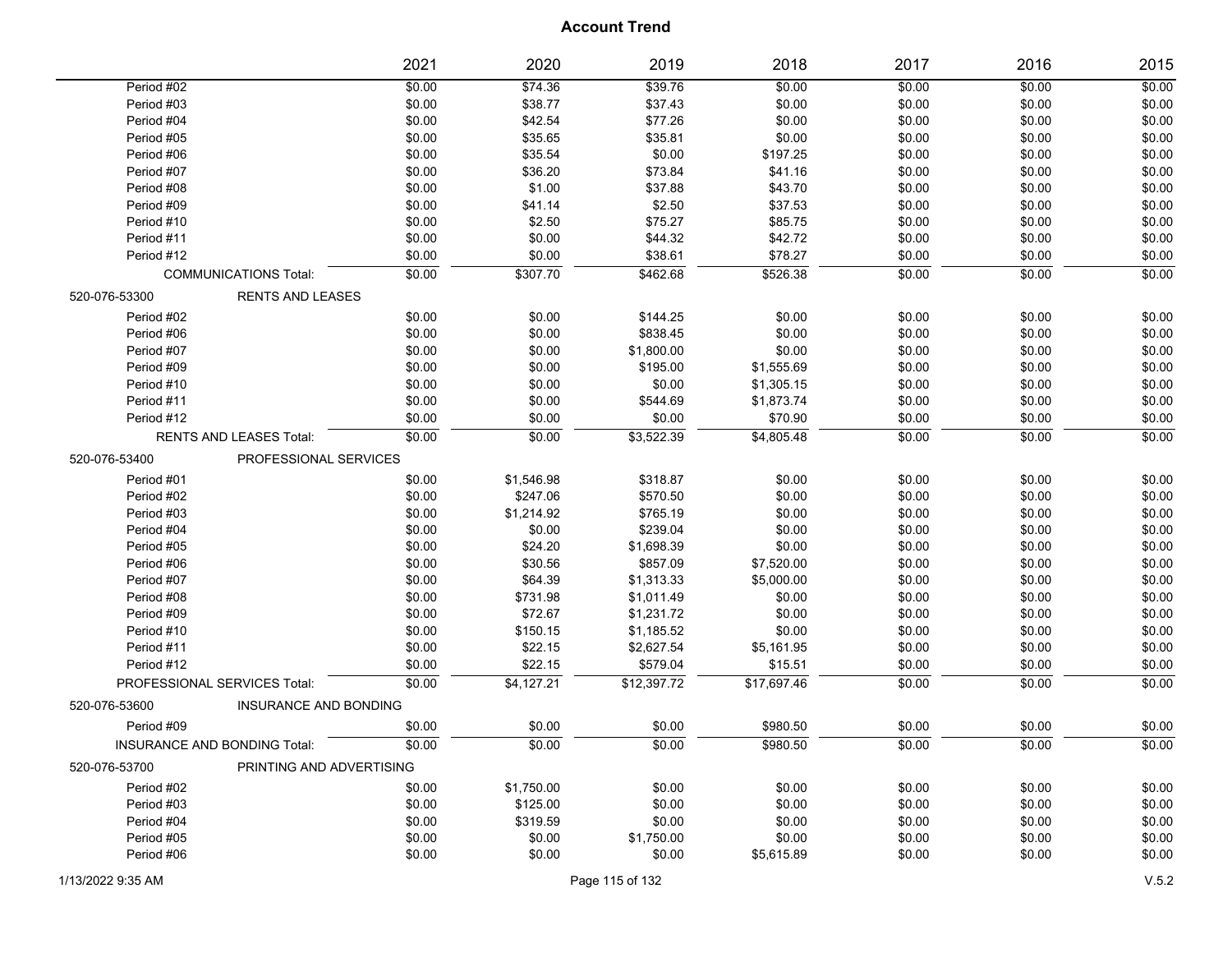|                                    |                                 | 2021   | 2020       | 2019        | 2018        | 2017   | 2016   | 2015   |
|------------------------------------|---------------------------------|--------|------------|-------------|-------------|--------|--------|--------|
| Period #08                         |                                 | \$0.00 | \$0.00     | \$0.00      | \$112.50    | \$0.00 | \$0.00 | \$0.00 |
| Period #10                         |                                 | \$0.00 | \$0.00     | \$0.00      | \$50.00     | \$0.00 | \$0.00 | \$0.00 |
| Period #11                         |                                 | \$0.00 | \$0.00     | \$4,320.00  | \$4,043.00  | \$0.00 | \$0.00 | \$0.00 |
| Period #12                         |                                 | \$0.00 | \$0.00     | \$125.00    | \$0.00      | \$0.00 | \$0.00 | \$0.00 |
|                                    | PRINTING AND ADVERTISING Total: | \$0.00 | \$2,194.59 | \$6,195.00  | \$9,821.39  | \$0.00 | \$0.00 | \$0.00 |
| 520-076-53900                      | MISC CONTRACTUAL                |        |            |             |             |        |        |        |
| Period #01                         |                                 | \$0.00 | \$2.42     | \$0.00      | \$0.00      | \$0.00 | \$0.00 | \$0.00 |
| Period #02                         |                                 | \$0.00 | \$2.46     | \$554.45    | \$0.00      | \$0.00 | \$0.00 | \$0.00 |
| Period #03                         |                                 | \$0.00 | \$3.10     | \$11.56     | \$0.00      | \$0.00 | \$0.00 | \$0.00 |
| Period #04                         |                                 | \$0.00 | \$1.46     | \$28.48     | \$0.00      | \$0.00 | \$0.00 | \$0.00 |
| Period #05                         |                                 | \$0.00 | \$0.00     | \$0.55      | \$0.00      | \$0.00 | \$0.00 | \$0.00 |
| Period #06                         |                                 | \$0.00 | \$0.00     | \$1.83      | \$1,472.00  | \$0.00 | \$0.00 | \$0.00 |
| Period #07                         |                                 | \$0.00 | \$2.54     | \$0.72      | \$0.00      | \$0.00 | \$0.00 | \$0.00 |
| Period #08                         |                                 | \$0.00 | \$0.00     | \$0.66      | \$0.00      | \$0.00 | \$0.00 | \$0.00 |
| Period #09                         |                                 | \$0.00 | \$0.00     | \$3.71      | \$175.00    | \$0.00 | \$0.00 | \$0.00 |
| Period #10                         |                                 | \$0.00 | \$0.00     | \$3.65      | \$0.00      | \$0.00 | \$0.00 | \$0.00 |
| Period #11                         |                                 | \$0.00 | \$0.00     | \$3.68      | \$0.00      | \$0.00 | \$0.00 | \$0.00 |
| Period #12                         |                                 | \$0.00 | \$0.00     | \$2.30      | \$0.00      | \$0.00 | \$0.00 | \$0.00 |
|                                    | MISC CONTRACTUAL Total:         | \$0.00 | \$11.98    | \$611.59    | \$1,647.00  | \$0.00 | \$0.00 | \$0.00 |
| <b>CONTRACTUAL SERVICES Total:</b> |                                 | \$0.00 | \$6,641.48 | \$23,189.38 | \$35,478.21 | \$0.00 | \$0.00 | \$0.00 |
| <b>MATERIALS AND SUPPLIES</b>      |                                 |        |            |             |             |        |        |        |
| 520-076-54100                      | OFFICE SUPPLIES                 |        |            |             |             |        |        |        |
| Period #02                         |                                 | \$0.00 | \$17.25    | \$0.00      | \$0.00      | \$0.00 | \$0.00 | \$0.00 |
| Period #03                         |                                 | \$0.00 | \$22.70    | \$0.00      | \$0.00      | \$0.00 | \$0.00 | \$0.00 |
| Period #05                         |                                 | \$0.00 | \$0.00     | \$45.80     | \$0.00      | \$0.00 | \$0.00 | \$0.00 |
| Period #06                         |                                 | \$0.00 | \$0.00     | \$0.00      | \$120.50    | \$0.00 | \$0.00 | \$0.00 |
| Period #07                         |                                 | \$0.00 | \$25.89    | \$0.00      | \$0.00      | \$0.00 | \$0.00 | \$0.00 |
| Period #08                         |                                 | \$0.00 | \$10.99    | \$0.00      | \$0.00      | \$0.00 | \$0.00 | \$0.00 |
| Period #10                         |                                 | \$0.00 | \$0.00     | \$0.00      | \$2,328.69  | \$0.00 | \$0.00 | \$0.00 |
| Period #12                         |                                 | \$0.00 | \$0.00     | \$136.99    | \$2.86      | \$0.00 | \$0.00 | \$0.00 |
|                                    | <b>OFFICE SUPPLIES Total:</b>   | \$0.00 | \$76.83    | \$182.79    | \$2,452.05  | \$0.00 | \$0.00 | \$0.00 |
| 520-076-54200                      | OPERATING SUPPLIES              |        |            |             |             |        |        |        |
| Period #01                         |                                 | \$0.00 | \$4,011.67 | \$167.93    | \$0.00      | \$0.00 | \$0.00 | \$0.00 |
| Period #02                         |                                 | \$0.00 | \$2,358.89 | \$1,343.44  | \$0.00      | \$0.00 | \$0.00 | \$0.00 |
| Period #03                         |                                 | \$0.00 | \$42.12    | \$2,235.06  | \$0.00      | \$0.00 | \$0.00 | \$0.00 |
| Period #04                         |                                 | \$0.00 | \$0.00     | \$2,006.85  | \$0.00      | \$0.00 | \$0.00 | \$0.00 |
| Period #05                         |                                 | \$0.00 | \$0.00     | \$4,930.16  | \$0.00      | \$0.00 | \$0.00 | \$0.00 |
| Period #06                         |                                 | \$0.00 | \$0.00     | \$1,406.35  | \$579.17    | \$0.00 | \$0.00 | \$0.00 |
| Period #07                         |                                 | \$0.00 | \$336.59   | \$3,749.48  | \$0.00      | \$0.00 | \$0.00 | \$0.00 |
| Period #08                         |                                 | \$0.00 | \$1,254.11 | \$4,610.72  | \$1,907.14  | \$0.00 | \$0.00 | \$0.00 |
| Period #09                         |                                 | \$0.00 | \$0.00     | \$4,772.81  | \$163.88    | \$0.00 | \$0.00 | \$0.00 |
| Period #10                         |                                 | \$0.00 | \$0.00     | \$11,628.99 | \$7,300.49  | \$0.00 | \$0.00 | \$0.00 |
| Period #11                         |                                 | \$0.00 | \$0.00     | \$3,108.58  | \$9,353.01  | \$0.00 | \$0.00 | \$0.00 |
| Period #12                         |                                 | \$0.00 | \$0.00     | \$3,835.22  | \$43,195.92 | \$0.00 | \$0.00 | \$0.00 |
|                                    |                                 |        |            |             |             |        |        |        |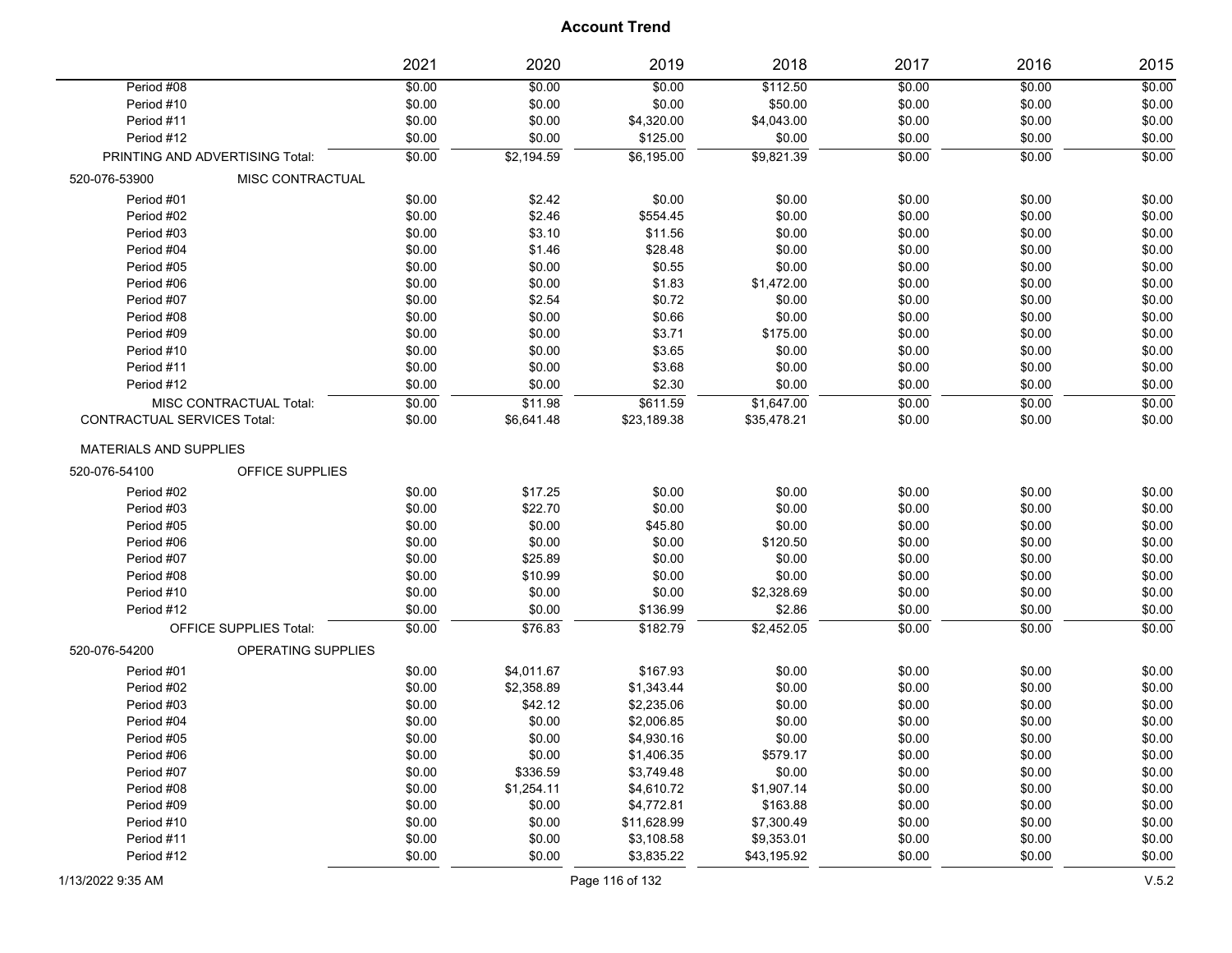| \$8,003.38<br>\$62,499.61<br>\$0.00<br>\$0.00<br><b>OPERATING SUPPLIES Total:</b><br>\$0.00<br>\$43,795.59<br>\$0.00<br>520-076-54300<br><b>REPAIRS AND MAINT</b><br>Period #05<br>\$0.00<br>\$0.00<br>\$151.36<br>\$0.00<br>\$0.00<br>\$0.00<br>\$0.00<br>\$0.00<br>\$0.00<br>\$0.00<br>\$0.00<br>Period #06<br>\$587.50<br>\$0.00<br>\$0.00<br>Period #08<br>\$0.00<br>\$448.00<br>\$0.00<br>\$0.00<br>\$0.00<br>\$0.00<br>\$0.00<br>\$0.00<br>\$448.00<br>\$738.86<br>\$0.00<br>\$0.00<br>\$0.00<br>REPAIRS AND MAINT Total:<br>\$0.00<br><b>MATERIALS AND SUPPLIES Total:</b><br>\$0.00<br>\$0.00<br>\$0.00<br>\$8,528.21<br>\$44,717.24<br>\$64,951.66<br>\$0.00<br><b>TRANSFERS</b><br><b>REIMBURSEMENTS</b><br>520-076-57200<br>Period #04<br>\$0.00<br>\$1,950.00<br>\$540.00<br>\$0.00<br>\$0.00<br>\$0.00<br>\$0.00<br>\$0.00<br>\$0.00<br>\$0.00<br>\$0.00<br>Period #05<br>\$4,450.00<br>\$0.00<br>\$0.00<br>\$0.00<br>\$0.00<br>\$0.00<br>\$0.00<br>\$0.00<br>\$0.00<br>Period #06<br>\$4,950.00<br>\$0.00<br>Period #07<br>\$0.00<br>\$0.00<br>\$0.00<br>\$0.00<br>\$0.00<br>\$6,178.73<br>\$0.00<br>\$0.00<br>Period #08<br>\$0.00<br>\$17,815.22<br>\$0.00<br>\$0.00<br>\$0.00<br>\$0.00<br>\$540.00<br>\$0.00<br>\$0.00<br>\$0.00<br><b>REIMBURSEMENTS Total:</b><br>\$35,343.95<br>\$0.00<br><b>TRANSFERS Total:</b><br>\$0.00<br>\$0.00<br>\$0.00<br>\$0.00<br>\$0.00<br>\$35,343.95<br>\$540.00<br><b>MISC OTHER</b><br><b>SALES TAX EXPENSE</b><br>520-076-58000<br>Period #01<br>\$0.00<br>\$199.21<br>\$222.15<br>\$0.00<br>\$0.00<br>\$0.00<br>\$0.00<br>\$0.00<br>\$0.00<br>\$83.49<br>\$0.00<br>\$0.00<br>\$0.00<br>Period #02<br>\$0.00<br>\$0.00<br>\$188.52<br>\$0.00<br>\$0.00<br>\$0.00<br>\$0.00<br>\$0.00<br>Period #03<br>\$0.00<br>\$296.28<br>\$0.00<br>\$0.00<br>\$0.00<br>\$0.00<br>Period #04<br>\$211.37<br>\$0.00<br>\$0.00<br>\$0.00<br>Period #05<br>\$2.83<br>\$776.99<br>\$0.00<br>\$0.00<br>\$0.00<br>\$0.00<br>\$283.60<br>\$0.00<br>\$0.00<br>\$0.00<br>\$0.00<br>Period #06<br>\$0.00<br>\$0.00<br>\$429.20<br>\$0.00<br>\$0.00<br>\$0.00<br>\$0.00<br>Period #07<br>\$0.00<br>\$46.66<br>\$634.98<br>\$0.00<br>\$0.00<br>\$0.00<br>\$0.00<br>Period #08<br>\$0.00<br>\$136.89<br>\$0.00<br>\$0.00<br>\$0.00<br>Period #09<br>\$731.69<br>\$0.00<br>\$0.00<br>\$0.00<br>Period #10<br>\$0.00<br>\$81.12<br>\$0.00<br>\$0.00<br>\$132.07<br>\$0.00<br>\$0.00<br>\$0.00<br>\$0.00<br>Period #11<br>\$0.00<br>\$384.33<br>\$187.75<br>\$0.00<br>Period #12<br>\$0.00<br>\$0.00<br>\$7.52<br>\$295.86<br>\$0.00<br>\$0.00<br>SALES TAX EXPENSE Total:<br>\$0.00<br>\$870.39<br>\$3,846.44<br>\$615.68<br>\$0.00<br>\$0.00<br>\$0.00<br>MISC OTHER Total:<br>\$0.00<br>\$0.00<br>\$870.39<br>\$3,846.44<br>\$615.68<br>\$0.00<br>\$0.00<br><b>GOLF BANQUET CTR Total:</b><br>\$0.00<br>\$132,910.91<br>\$204,056.57<br>\$197,565.95<br>\$0.00<br>\$0.00<br>\$0.00<br><b>GENERAL CLUBHOUSE</b><br>CONTRACTUAL SERVICES<br><b>UTILITIES</b><br>520-077-53100<br>\$300.22<br>\$0.00<br>Period #01<br>\$3,115.33<br>\$0.00<br>\$0.00<br>\$0.00<br>\$0.00<br>Period #02<br>\$3,074.15<br>\$111.95<br>\$0.00<br>\$0.00<br>\$0.00<br>\$3,199.31<br>\$0.00<br>\$2,669.47<br>\$0.00<br>Period #03<br>\$3,695.95<br>\$14,253.42<br>\$0.00<br>\$0.00<br>\$0.00<br>Period #04<br>\$0.00<br>\$0.00<br>\$0.00<br>\$4,051.66<br>\$4,046.77<br>\$8,420.06<br>\$0.00<br>\$0.00<br>Period #05<br>\$637.36<br>\$3,130.86<br>\$2,473.89<br>\$0.00<br>\$0.00<br>\$0.00<br>Page 117 of 132 |                   | 2021 | 2020 | 2019 | 2018 | 2017 | 2016 | 2015  |
|------------------------------------------------------------------------------------------------------------------------------------------------------------------------------------------------------------------------------------------------------------------------------------------------------------------------------------------------------------------------------------------------------------------------------------------------------------------------------------------------------------------------------------------------------------------------------------------------------------------------------------------------------------------------------------------------------------------------------------------------------------------------------------------------------------------------------------------------------------------------------------------------------------------------------------------------------------------------------------------------------------------------------------------------------------------------------------------------------------------------------------------------------------------------------------------------------------------------------------------------------------------------------------------------------------------------------------------------------------------------------------------------------------------------------------------------------------------------------------------------------------------------------------------------------------------------------------------------------------------------------------------------------------------------------------------------------------------------------------------------------------------------------------------------------------------------------------------------------------------------------------------------------------------------------------------------------------------------------------------------------------------------------------------------------------------------------------------------------------------------------------------------------------------------------------------------------------------------------------------------------------------------------------------------------------------------------------------------------------------------------------------------------------------------------------------------------------------------------------------------------------------------------------------------------------------------------------------------------------------------------------------------------------------------------------------------------------------------------------------------------------------------------------------------------------------------------------------------------------------------------------------------------------------------------------------------------------------------------------------------------------------------------------------------------------------------------------------------------------------------------------------------------------------------------------------------------------------------------------------------------------------------------------------------------------------------------------------------------------------------------------------------------------------------------------------------------------------------------------------------------------------|-------------------|------|------|------|------|------|------|-------|
|                                                                                                                                                                                                                                                                                                                                                                                                                                                                                                                                                                                                                                                                                                                                                                                                                                                                                                                                                                                                                                                                                                                                                                                                                                                                                                                                                                                                                                                                                                                                                                                                                                                                                                                                                                                                                                                                                                                                                                                                                                                                                                                                                                                                                                                                                                                                                                                                                                                                                                                                                                                                                                                                                                                                                                                                                                                                                                                                                                                                                                                                                                                                                                                                                                                                                                                                                                                                                                                                                                                  |                   |      |      |      |      |      |      |       |
|                                                                                                                                                                                                                                                                                                                                                                                                                                                                                                                                                                                                                                                                                                                                                                                                                                                                                                                                                                                                                                                                                                                                                                                                                                                                                                                                                                                                                                                                                                                                                                                                                                                                                                                                                                                                                                                                                                                                                                                                                                                                                                                                                                                                                                                                                                                                                                                                                                                                                                                                                                                                                                                                                                                                                                                                                                                                                                                                                                                                                                                                                                                                                                                                                                                                                                                                                                                                                                                                                                                  |                   |      |      |      |      |      |      |       |
|                                                                                                                                                                                                                                                                                                                                                                                                                                                                                                                                                                                                                                                                                                                                                                                                                                                                                                                                                                                                                                                                                                                                                                                                                                                                                                                                                                                                                                                                                                                                                                                                                                                                                                                                                                                                                                                                                                                                                                                                                                                                                                                                                                                                                                                                                                                                                                                                                                                                                                                                                                                                                                                                                                                                                                                                                                                                                                                                                                                                                                                                                                                                                                                                                                                                                                                                                                                                                                                                                                                  |                   |      |      |      |      |      |      |       |
|                                                                                                                                                                                                                                                                                                                                                                                                                                                                                                                                                                                                                                                                                                                                                                                                                                                                                                                                                                                                                                                                                                                                                                                                                                                                                                                                                                                                                                                                                                                                                                                                                                                                                                                                                                                                                                                                                                                                                                                                                                                                                                                                                                                                                                                                                                                                                                                                                                                                                                                                                                                                                                                                                                                                                                                                                                                                                                                                                                                                                                                                                                                                                                                                                                                                                                                                                                                                                                                                                                                  |                   |      |      |      |      |      |      |       |
|                                                                                                                                                                                                                                                                                                                                                                                                                                                                                                                                                                                                                                                                                                                                                                                                                                                                                                                                                                                                                                                                                                                                                                                                                                                                                                                                                                                                                                                                                                                                                                                                                                                                                                                                                                                                                                                                                                                                                                                                                                                                                                                                                                                                                                                                                                                                                                                                                                                                                                                                                                                                                                                                                                                                                                                                                                                                                                                                                                                                                                                                                                                                                                                                                                                                                                                                                                                                                                                                                                                  |                   |      |      |      |      |      |      |       |
|                                                                                                                                                                                                                                                                                                                                                                                                                                                                                                                                                                                                                                                                                                                                                                                                                                                                                                                                                                                                                                                                                                                                                                                                                                                                                                                                                                                                                                                                                                                                                                                                                                                                                                                                                                                                                                                                                                                                                                                                                                                                                                                                                                                                                                                                                                                                                                                                                                                                                                                                                                                                                                                                                                                                                                                                                                                                                                                                                                                                                                                                                                                                                                                                                                                                                                                                                                                                                                                                                                                  |                   |      |      |      |      |      |      |       |
|                                                                                                                                                                                                                                                                                                                                                                                                                                                                                                                                                                                                                                                                                                                                                                                                                                                                                                                                                                                                                                                                                                                                                                                                                                                                                                                                                                                                                                                                                                                                                                                                                                                                                                                                                                                                                                                                                                                                                                                                                                                                                                                                                                                                                                                                                                                                                                                                                                                                                                                                                                                                                                                                                                                                                                                                                                                                                                                                                                                                                                                                                                                                                                                                                                                                                                                                                                                                                                                                                                                  |                   |      |      |      |      |      |      |       |
|                                                                                                                                                                                                                                                                                                                                                                                                                                                                                                                                                                                                                                                                                                                                                                                                                                                                                                                                                                                                                                                                                                                                                                                                                                                                                                                                                                                                                                                                                                                                                                                                                                                                                                                                                                                                                                                                                                                                                                                                                                                                                                                                                                                                                                                                                                                                                                                                                                                                                                                                                                                                                                                                                                                                                                                                                                                                                                                                                                                                                                                                                                                                                                                                                                                                                                                                                                                                                                                                                                                  |                   |      |      |      |      |      |      |       |
|                                                                                                                                                                                                                                                                                                                                                                                                                                                                                                                                                                                                                                                                                                                                                                                                                                                                                                                                                                                                                                                                                                                                                                                                                                                                                                                                                                                                                                                                                                                                                                                                                                                                                                                                                                                                                                                                                                                                                                                                                                                                                                                                                                                                                                                                                                                                                                                                                                                                                                                                                                                                                                                                                                                                                                                                                                                                                                                                                                                                                                                                                                                                                                                                                                                                                                                                                                                                                                                                                                                  |                   |      |      |      |      |      |      |       |
|                                                                                                                                                                                                                                                                                                                                                                                                                                                                                                                                                                                                                                                                                                                                                                                                                                                                                                                                                                                                                                                                                                                                                                                                                                                                                                                                                                                                                                                                                                                                                                                                                                                                                                                                                                                                                                                                                                                                                                                                                                                                                                                                                                                                                                                                                                                                                                                                                                                                                                                                                                                                                                                                                                                                                                                                                                                                                                                                                                                                                                                                                                                                                                                                                                                                                                                                                                                                                                                                                                                  |                   |      |      |      |      |      |      |       |
|                                                                                                                                                                                                                                                                                                                                                                                                                                                                                                                                                                                                                                                                                                                                                                                                                                                                                                                                                                                                                                                                                                                                                                                                                                                                                                                                                                                                                                                                                                                                                                                                                                                                                                                                                                                                                                                                                                                                                                                                                                                                                                                                                                                                                                                                                                                                                                                                                                                                                                                                                                                                                                                                                                                                                                                                                                                                                                                                                                                                                                                                                                                                                                                                                                                                                                                                                                                                                                                                                                                  |                   |      |      |      |      |      |      |       |
|                                                                                                                                                                                                                                                                                                                                                                                                                                                                                                                                                                                                                                                                                                                                                                                                                                                                                                                                                                                                                                                                                                                                                                                                                                                                                                                                                                                                                                                                                                                                                                                                                                                                                                                                                                                                                                                                                                                                                                                                                                                                                                                                                                                                                                                                                                                                                                                                                                                                                                                                                                                                                                                                                                                                                                                                                                                                                                                                                                                                                                                                                                                                                                                                                                                                                                                                                                                                                                                                                                                  |                   |      |      |      |      |      |      |       |
|                                                                                                                                                                                                                                                                                                                                                                                                                                                                                                                                                                                                                                                                                                                                                                                                                                                                                                                                                                                                                                                                                                                                                                                                                                                                                                                                                                                                                                                                                                                                                                                                                                                                                                                                                                                                                                                                                                                                                                                                                                                                                                                                                                                                                                                                                                                                                                                                                                                                                                                                                                                                                                                                                                                                                                                                                                                                                                                                                                                                                                                                                                                                                                                                                                                                                                                                                                                                                                                                                                                  |                   |      |      |      |      |      |      |       |
|                                                                                                                                                                                                                                                                                                                                                                                                                                                                                                                                                                                                                                                                                                                                                                                                                                                                                                                                                                                                                                                                                                                                                                                                                                                                                                                                                                                                                                                                                                                                                                                                                                                                                                                                                                                                                                                                                                                                                                                                                                                                                                                                                                                                                                                                                                                                                                                                                                                                                                                                                                                                                                                                                                                                                                                                                                                                                                                                                                                                                                                                                                                                                                                                                                                                                                                                                                                                                                                                                                                  |                   |      |      |      |      |      |      |       |
|                                                                                                                                                                                                                                                                                                                                                                                                                                                                                                                                                                                                                                                                                                                                                                                                                                                                                                                                                                                                                                                                                                                                                                                                                                                                                                                                                                                                                                                                                                                                                                                                                                                                                                                                                                                                                                                                                                                                                                                                                                                                                                                                                                                                                                                                                                                                                                                                                                                                                                                                                                                                                                                                                                                                                                                                                                                                                                                                                                                                                                                                                                                                                                                                                                                                                                                                                                                                                                                                                                                  |                   |      |      |      |      |      |      |       |
|                                                                                                                                                                                                                                                                                                                                                                                                                                                                                                                                                                                                                                                                                                                                                                                                                                                                                                                                                                                                                                                                                                                                                                                                                                                                                                                                                                                                                                                                                                                                                                                                                                                                                                                                                                                                                                                                                                                                                                                                                                                                                                                                                                                                                                                                                                                                                                                                                                                                                                                                                                                                                                                                                                                                                                                                                                                                                                                                                                                                                                                                                                                                                                                                                                                                                                                                                                                                                                                                                                                  |                   |      |      |      |      |      |      |       |
|                                                                                                                                                                                                                                                                                                                                                                                                                                                                                                                                                                                                                                                                                                                                                                                                                                                                                                                                                                                                                                                                                                                                                                                                                                                                                                                                                                                                                                                                                                                                                                                                                                                                                                                                                                                                                                                                                                                                                                                                                                                                                                                                                                                                                                                                                                                                                                                                                                                                                                                                                                                                                                                                                                                                                                                                                                                                                                                                                                                                                                                                                                                                                                                                                                                                                                                                                                                                                                                                                                                  |                   |      |      |      |      |      |      |       |
|                                                                                                                                                                                                                                                                                                                                                                                                                                                                                                                                                                                                                                                                                                                                                                                                                                                                                                                                                                                                                                                                                                                                                                                                                                                                                                                                                                                                                                                                                                                                                                                                                                                                                                                                                                                                                                                                                                                                                                                                                                                                                                                                                                                                                                                                                                                                                                                                                                                                                                                                                                                                                                                                                                                                                                                                                                                                                                                                                                                                                                                                                                                                                                                                                                                                                                                                                                                                                                                                                                                  |                   |      |      |      |      |      |      |       |
|                                                                                                                                                                                                                                                                                                                                                                                                                                                                                                                                                                                                                                                                                                                                                                                                                                                                                                                                                                                                                                                                                                                                                                                                                                                                                                                                                                                                                                                                                                                                                                                                                                                                                                                                                                                                                                                                                                                                                                                                                                                                                                                                                                                                                                                                                                                                                                                                                                                                                                                                                                                                                                                                                                                                                                                                                                                                                                                                                                                                                                                                                                                                                                                                                                                                                                                                                                                                                                                                                                                  |                   |      |      |      |      |      |      |       |
|                                                                                                                                                                                                                                                                                                                                                                                                                                                                                                                                                                                                                                                                                                                                                                                                                                                                                                                                                                                                                                                                                                                                                                                                                                                                                                                                                                                                                                                                                                                                                                                                                                                                                                                                                                                                                                                                                                                                                                                                                                                                                                                                                                                                                                                                                                                                                                                                                                                                                                                                                                                                                                                                                                                                                                                                                                                                                                                                                                                                                                                                                                                                                                                                                                                                                                                                                                                                                                                                                                                  |                   |      |      |      |      |      |      |       |
|                                                                                                                                                                                                                                                                                                                                                                                                                                                                                                                                                                                                                                                                                                                                                                                                                                                                                                                                                                                                                                                                                                                                                                                                                                                                                                                                                                                                                                                                                                                                                                                                                                                                                                                                                                                                                                                                                                                                                                                                                                                                                                                                                                                                                                                                                                                                                                                                                                                                                                                                                                                                                                                                                                                                                                                                                                                                                                                                                                                                                                                                                                                                                                                                                                                                                                                                                                                                                                                                                                                  |                   |      |      |      |      |      |      |       |
|                                                                                                                                                                                                                                                                                                                                                                                                                                                                                                                                                                                                                                                                                                                                                                                                                                                                                                                                                                                                                                                                                                                                                                                                                                                                                                                                                                                                                                                                                                                                                                                                                                                                                                                                                                                                                                                                                                                                                                                                                                                                                                                                                                                                                                                                                                                                                                                                                                                                                                                                                                                                                                                                                                                                                                                                                                                                                                                                                                                                                                                                                                                                                                                                                                                                                                                                                                                                                                                                                                                  |                   |      |      |      |      |      |      |       |
|                                                                                                                                                                                                                                                                                                                                                                                                                                                                                                                                                                                                                                                                                                                                                                                                                                                                                                                                                                                                                                                                                                                                                                                                                                                                                                                                                                                                                                                                                                                                                                                                                                                                                                                                                                                                                                                                                                                                                                                                                                                                                                                                                                                                                                                                                                                                                                                                                                                                                                                                                                                                                                                                                                                                                                                                                                                                                                                                                                                                                                                                                                                                                                                                                                                                                                                                                                                                                                                                                                                  |                   |      |      |      |      |      |      |       |
|                                                                                                                                                                                                                                                                                                                                                                                                                                                                                                                                                                                                                                                                                                                                                                                                                                                                                                                                                                                                                                                                                                                                                                                                                                                                                                                                                                                                                                                                                                                                                                                                                                                                                                                                                                                                                                                                                                                                                                                                                                                                                                                                                                                                                                                                                                                                                                                                                                                                                                                                                                                                                                                                                                                                                                                                                                                                                                                                                                                                                                                                                                                                                                                                                                                                                                                                                                                                                                                                                                                  |                   |      |      |      |      |      |      |       |
|                                                                                                                                                                                                                                                                                                                                                                                                                                                                                                                                                                                                                                                                                                                                                                                                                                                                                                                                                                                                                                                                                                                                                                                                                                                                                                                                                                                                                                                                                                                                                                                                                                                                                                                                                                                                                                                                                                                                                                                                                                                                                                                                                                                                                                                                                                                                                                                                                                                                                                                                                                                                                                                                                                                                                                                                                                                                                                                                                                                                                                                                                                                                                                                                                                                                                                                                                                                                                                                                                                                  |                   |      |      |      |      |      |      |       |
|                                                                                                                                                                                                                                                                                                                                                                                                                                                                                                                                                                                                                                                                                                                                                                                                                                                                                                                                                                                                                                                                                                                                                                                                                                                                                                                                                                                                                                                                                                                                                                                                                                                                                                                                                                                                                                                                                                                                                                                                                                                                                                                                                                                                                                                                                                                                                                                                                                                                                                                                                                                                                                                                                                                                                                                                                                                                                                                                                                                                                                                                                                                                                                                                                                                                                                                                                                                                                                                                                                                  |                   |      |      |      |      |      |      |       |
|                                                                                                                                                                                                                                                                                                                                                                                                                                                                                                                                                                                                                                                                                                                                                                                                                                                                                                                                                                                                                                                                                                                                                                                                                                                                                                                                                                                                                                                                                                                                                                                                                                                                                                                                                                                                                                                                                                                                                                                                                                                                                                                                                                                                                                                                                                                                                                                                                                                                                                                                                                                                                                                                                                                                                                                                                                                                                                                                                                                                                                                                                                                                                                                                                                                                                                                                                                                                                                                                                                                  |                   |      |      |      |      |      |      |       |
|                                                                                                                                                                                                                                                                                                                                                                                                                                                                                                                                                                                                                                                                                                                                                                                                                                                                                                                                                                                                                                                                                                                                                                                                                                                                                                                                                                                                                                                                                                                                                                                                                                                                                                                                                                                                                                                                                                                                                                                                                                                                                                                                                                                                                                                                                                                                                                                                                                                                                                                                                                                                                                                                                                                                                                                                                                                                                                                                                                                                                                                                                                                                                                                                                                                                                                                                                                                                                                                                                                                  |                   |      |      |      |      |      |      |       |
|                                                                                                                                                                                                                                                                                                                                                                                                                                                                                                                                                                                                                                                                                                                                                                                                                                                                                                                                                                                                                                                                                                                                                                                                                                                                                                                                                                                                                                                                                                                                                                                                                                                                                                                                                                                                                                                                                                                                                                                                                                                                                                                                                                                                                                                                                                                                                                                                                                                                                                                                                                                                                                                                                                                                                                                                                                                                                                                                                                                                                                                                                                                                                                                                                                                                                                                                                                                                                                                                                                                  |                   |      |      |      |      |      |      |       |
|                                                                                                                                                                                                                                                                                                                                                                                                                                                                                                                                                                                                                                                                                                                                                                                                                                                                                                                                                                                                                                                                                                                                                                                                                                                                                                                                                                                                                                                                                                                                                                                                                                                                                                                                                                                                                                                                                                                                                                                                                                                                                                                                                                                                                                                                                                                                                                                                                                                                                                                                                                                                                                                                                                                                                                                                                                                                                                                                                                                                                                                                                                                                                                                                                                                                                                                                                                                                                                                                                                                  |                   |      |      |      |      |      |      |       |
|                                                                                                                                                                                                                                                                                                                                                                                                                                                                                                                                                                                                                                                                                                                                                                                                                                                                                                                                                                                                                                                                                                                                                                                                                                                                                                                                                                                                                                                                                                                                                                                                                                                                                                                                                                                                                                                                                                                                                                                                                                                                                                                                                                                                                                                                                                                                                                                                                                                                                                                                                                                                                                                                                                                                                                                                                                                                                                                                                                                                                                                                                                                                                                                                                                                                                                                                                                                                                                                                                                                  |                   |      |      |      |      |      |      |       |
|                                                                                                                                                                                                                                                                                                                                                                                                                                                                                                                                                                                                                                                                                                                                                                                                                                                                                                                                                                                                                                                                                                                                                                                                                                                                                                                                                                                                                                                                                                                                                                                                                                                                                                                                                                                                                                                                                                                                                                                                                                                                                                                                                                                                                                                                                                                                                                                                                                                                                                                                                                                                                                                                                                                                                                                                                                                                                                                                                                                                                                                                                                                                                                                                                                                                                                                                                                                                                                                                                                                  |                   |      |      |      |      |      |      |       |
|                                                                                                                                                                                                                                                                                                                                                                                                                                                                                                                                                                                                                                                                                                                                                                                                                                                                                                                                                                                                                                                                                                                                                                                                                                                                                                                                                                                                                                                                                                                                                                                                                                                                                                                                                                                                                                                                                                                                                                                                                                                                                                                                                                                                                                                                                                                                                                                                                                                                                                                                                                                                                                                                                                                                                                                                                                                                                                                                                                                                                                                                                                                                                                                                                                                                                                                                                                                                                                                                                                                  |                   |      |      |      |      |      |      |       |
|                                                                                                                                                                                                                                                                                                                                                                                                                                                                                                                                                                                                                                                                                                                                                                                                                                                                                                                                                                                                                                                                                                                                                                                                                                                                                                                                                                                                                                                                                                                                                                                                                                                                                                                                                                                                                                                                                                                                                                                                                                                                                                                                                                                                                                                                                                                                                                                                                                                                                                                                                                                                                                                                                                                                                                                                                                                                                                                                                                                                                                                                                                                                                                                                                                                                                                                                                                                                                                                                                                                  |                   |      |      |      |      |      |      |       |
|                                                                                                                                                                                                                                                                                                                                                                                                                                                                                                                                                                                                                                                                                                                                                                                                                                                                                                                                                                                                                                                                                                                                                                                                                                                                                                                                                                                                                                                                                                                                                                                                                                                                                                                                                                                                                                                                                                                                                                                                                                                                                                                                                                                                                                                                                                                                                                                                                                                                                                                                                                                                                                                                                                                                                                                                                                                                                                                                                                                                                                                                                                                                                                                                                                                                                                                                                                                                                                                                                                                  |                   |      |      |      |      |      |      |       |
|                                                                                                                                                                                                                                                                                                                                                                                                                                                                                                                                                                                                                                                                                                                                                                                                                                                                                                                                                                                                                                                                                                                                                                                                                                                                                                                                                                                                                                                                                                                                                                                                                                                                                                                                                                                                                                                                                                                                                                                                                                                                                                                                                                                                                                                                                                                                                                                                                                                                                                                                                                                                                                                                                                                                                                                                                                                                                                                                                                                                                                                                                                                                                                                                                                                                                                                                                                                                                                                                                                                  |                   |      |      |      |      |      |      |       |
|                                                                                                                                                                                                                                                                                                                                                                                                                                                                                                                                                                                                                                                                                                                                                                                                                                                                                                                                                                                                                                                                                                                                                                                                                                                                                                                                                                                                                                                                                                                                                                                                                                                                                                                                                                                                                                                                                                                                                                                                                                                                                                                                                                                                                                                                                                                                                                                                                                                                                                                                                                                                                                                                                                                                                                                                                                                                                                                                                                                                                                                                                                                                                                                                                                                                                                                                                                                                                                                                                                                  |                   |      |      |      |      |      |      |       |
|                                                                                                                                                                                                                                                                                                                                                                                                                                                                                                                                                                                                                                                                                                                                                                                                                                                                                                                                                                                                                                                                                                                                                                                                                                                                                                                                                                                                                                                                                                                                                                                                                                                                                                                                                                                                                                                                                                                                                                                                                                                                                                                                                                                                                                                                                                                                                                                                                                                                                                                                                                                                                                                                                                                                                                                                                                                                                                                                                                                                                                                                                                                                                                                                                                                                                                                                                                                                                                                                                                                  |                   |      |      |      |      |      |      |       |
|                                                                                                                                                                                                                                                                                                                                                                                                                                                                                                                                                                                                                                                                                                                                                                                                                                                                                                                                                                                                                                                                                                                                                                                                                                                                                                                                                                                                                                                                                                                                                                                                                                                                                                                                                                                                                                                                                                                                                                                                                                                                                                                                                                                                                                                                                                                                                                                                                                                                                                                                                                                                                                                                                                                                                                                                                                                                                                                                                                                                                                                                                                                                                                                                                                                                                                                                                                                                                                                                                                                  |                   |      |      |      |      |      |      |       |
|                                                                                                                                                                                                                                                                                                                                                                                                                                                                                                                                                                                                                                                                                                                                                                                                                                                                                                                                                                                                                                                                                                                                                                                                                                                                                                                                                                                                                                                                                                                                                                                                                                                                                                                                                                                                                                                                                                                                                                                                                                                                                                                                                                                                                                                                                                                                                                                                                                                                                                                                                                                                                                                                                                                                                                                                                                                                                                                                                                                                                                                                                                                                                                                                                                                                                                                                                                                                                                                                                                                  |                   |      |      |      |      |      |      |       |
|                                                                                                                                                                                                                                                                                                                                                                                                                                                                                                                                                                                                                                                                                                                                                                                                                                                                                                                                                                                                                                                                                                                                                                                                                                                                                                                                                                                                                                                                                                                                                                                                                                                                                                                                                                                                                                                                                                                                                                                                                                                                                                                                                                                                                                                                                                                                                                                                                                                                                                                                                                                                                                                                                                                                                                                                                                                                                                                                                                                                                                                                                                                                                                                                                                                                                                                                                                                                                                                                                                                  |                   |      |      |      |      |      |      |       |
|                                                                                                                                                                                                                                                                                                                                                                                                                                                                                                                                                                                                                                                                                                                                                                                                                                                                                                                                                                                                                                                                                                                                                                                                                                                                                                                                                                                                                                                                                                                                                                                                                                                                                                                                                                                                                                                                                                                                                                                                                                                                                                                                                                                                                                                                                                                                                                                                                                                                                                                                                                                                                                                                                                                                                                                                                                                                                                                                                                                                                                                                                                                                                                                                                                                                                                                                                                                                                                                                                                                  |                   |      |      |      |      |      |      |       |
|                                                                                                                                                                                                                                                                                                                                                                                                                                                                                                                                                                                                                                                                                                                                                                                                                                                                                                                                                                                                                                                                                                                                                                                                                                                                                                                                                                                                                                                                                                                                                                                                                                                                                                                                                                                                                                                                                                                                                                                                                                                                                                                                                                                                                                                                                                                                                                                                                                                                                                                                                                                                                                                                                                                                                                                                                                                                                                                                                                                                                                                                                                                                                                                                                                                                                                                                                                                                                                                                                                                  | 1/13/2022 9:35 AM |      |      |      |      |      |      | V.5.2 |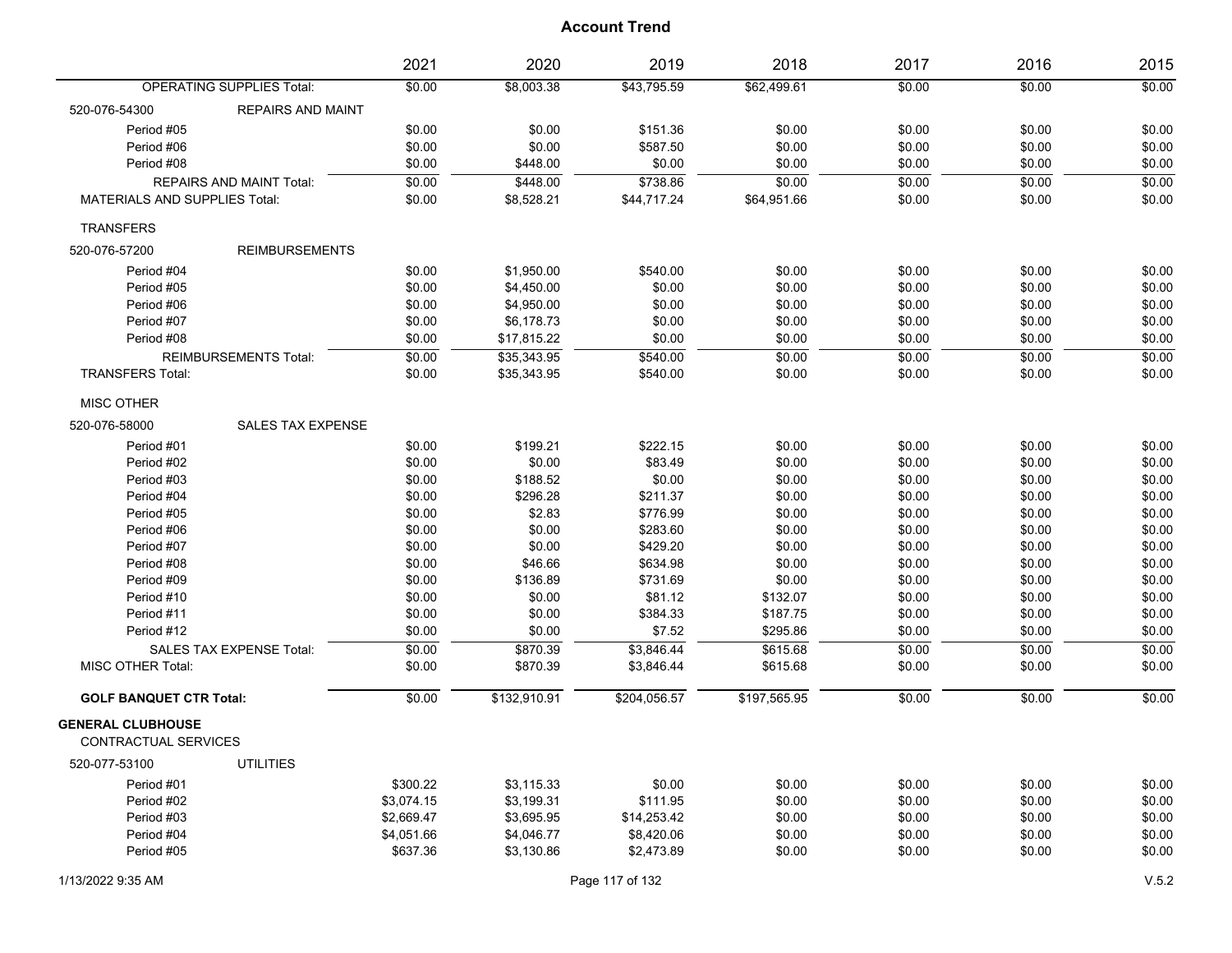|               |                                     | 2021        | 2020         | 2019        | 2018   | 2017   | 2016   | 2015   |
|---------------|-------------------------------------|-------------|--------------|-------------|--------|--------|--------|--------|
| Period #06    |                                     | \$7,148.40  | \$3,501.41   | \$3,033.43  | \$0.00 | \$0.00 | \$0.00 | \$0.00 |
| Period #07    |                                     | \$4,884.06  | \$3,448.30   | \$1,174.92  | \$0.00 | \$0.00 | \$0.00 | \$0.00 |
| Period #08    |                                     | \$4,545.69  | \$3,535.68   | \$1,809.91  | \$0.00 | \$0.00 | \$0.00 | \$0.00 |
| Period #09    |                                     | \$1,300.78  | \$3,999.61   | \$9,578.47  | \$0.00 | \$0.00 | \$0.00 | \$0.00 |
| Period #10    |                                     | \$8,927.81  | \$4,552.59   | \$10,314.33 | \$0.00 | \$0.00 | \$0.00 | \$0.00 |
| Period #11    |                                     | \$1,405.66  | \$634.27     | \$3,844.01  | \$0.00 | \$0.00 | \$0.00 | \$0.00 |
| Period #12    |                                     | \$3,722.56  | \$8,657.96   | \$5,279.42  | \$0.00 | \$0.00 | \$0.00 | \$0.00 |
|               | <b>UTILITIES Total:</b>             | \$42,667.82 | \$45,518.04  | \$60,293.81 | \$0.00 | \$0.00 | \$0.00 | \$0.00 |
| 520-077-53200 | <b>COMMUNICATIONS</b>               |             |              |             |        |        |        |        |
| Period #03    |                                     | \$19.24     | \$2,493.08   | \$0.00      | \$0.00 | \$0.00 | \$0.00 | \$0.00 |
| Period #04    |                                     | \$0.00      | \$4,986.16   | \$0.00      | \$0.00 | \$0.00 | \$0.00 | \$0.00 |
| Period #05    |                                     | \$14,968.20 | \$2,493.08   | \$0.00      | \$0.00 | \$0.00 | \$0.00 | \$0.00 |
| Period #06    |                                     | \$9.70      | \$0.00       | \$0.00      | \$0.00 | \$0.00 | \$0.00 | \$0.00 |
| Period #07    |                                     | \$7,488.95  | \$0.00       | \$0.00      | \$0.00 | \$0.00 | \$0.00 | \$0.00 |
| Period #08    |                                     | \$9.62      | \$7,479.24   | \$0.00      | \$0.00 | \$0.00 | \$0.00 | \$0.00 |
| Period #09    |                                     | \$9.62      | \$2,493.08   | \$0.00      | \$0.00 | \$0.00 | \$0.00 | \$0.00 |
| Period #10    |                                     | \$9.62      | \$0.00       | \$0.00      | \$0.00 | \$0.00 | \$0.00 | \$0.00 |
| Period #11    |                                     | \$9.49      | \$2,599.96   | \$0.00      | \$0.00 | \$0.00 | \$0.00 | \$0.00 |
| Period #12    |                                     | \$9.49      | \$0.00       | \$0.00      | \$0.00 | \$0.00 | \$0.00 | \$0.00 |
|               | <b>COMMUNICATIONS Total:</b>        | \$22,533.93 | \$22,544.60  | \$0.00      | \$0.00 | \$0.00 | \$0.00 | \$0.00 |
| 520-077-53400 | PROFESSIONAL SERVICES               |             |              |             |        |        |        |        |
| Period #01    |                                     | \$0.00      | \$125.00     | \$0.00      | \$0.00 | \$0.00 | \$0.00 | \$0.00 |
| Period #02    |                                     | \$0.00      | \$32,440.08  | \$0.00      | \$0.00 | \$0.00 | \$0.00 | \$0.00 |
| Period #03    |                                     | \$0.00      | (\$2,743.08) | \$5,008.56  | \$0.00 | \$0.00 | \$0.00 | \$0.00 |
| Period #04    |                                     | \$0.00      | \$0.00       | \$2,493.08  | \$0.00 | \$0.00 | \$0.00 | \$0.00 |
| Period #05    |                                     | \$0.00      | \$0.00       | \$4,986.16  | \$0.00 | \$0.00 | \$0.00 | \$0.00 |
| Period #10    |                                     | \$0.00      | \$0.00       | \$7,778.65  | \$0.00 | \$0.00 | \$0.00 | \$0.00 |
| Period #11    |                                     | \$0.00      | \$0.00       | \$4,716.43  | \$0.00 | \$0.00 | \$0.00 | \$0.00 |
| Period #12    |                                     | \$0.00      | \$0.00       | \$7,479.25  | \$0.00 | \$0.00 | \$0.00 | \$0.00 |
|               | PROFESSIONAL SERVICES Total:        | \$0.00      | \$29,822.00  | \$32,462.13 | \$0.00 | \$0.00 | \$0.00 | \$0.00 |
| 520-077-53600 | INSURANCE AND BONDING               |             |              |             |        |        |        |        |
| Period #07    |                                     | \$0.00      | \$6,941.92   | \$9,463.75  | \$0.00 | \$0.00 | \$0.00 | \$0.00 |
| Period #08    |                                     | \$7,633.90  | \$0.00       | \$0.00      | \$0.00 | \$0.00 | \$0.00 | \$0.00 |
|               | <b>INSURANCE AND BONDING Total:</b> | \$7,633.90  | \$6.941.92   | \$9,463.75  | \$0.00 | \$0.00 | \$0.00 | \$0.00 |
| 520-077-53900 | MISC CONTRACTUAL                    |             |              |             |        |        |        |        |
| Period #01    |                                     | \$2,670.88  | \$568.45     | \$0.00      | \$0.00 | \$0.00 | \$0.00 | \$0.00 |
| Period #02    |                                     | \$0.00      | \$634.88     | \$15,755.10 | \$0.00 | \$0.00 | \$0.00 | \$0.00 |
| Period #03    |                                     | \$14,317.60 | \$1,603.95   | \$962.50    | \$0.00 | \$0.00 | \$0.00 | \$0.00 |
| Period #04    |                                     | \$34,827.82 | \$125.00     | \$1,892.44  | \$0.00 | \$0.00 | \$0.00 | \$0.00 |
| Period #05    |                                     | \$0.00      | \$172.17     | \$116.56    | \$0.00 | \$0.00 | \$0.00 | \$0.00 |
| Period #06    |                                     | \$0.00      | \$0.00       | \$512.81    | \$0.00 | \$0.00 | \$0.00 | \$0.00 |
| Period #07    |                                     | \$0.00      | \$393.00     | \$557.81    | \$0.00 | \$0.00 | \$0.00 | \$0.00 |
| Period #08    |                                     | \$225.00    | \$27.00      | \$6,521.57  | \$0.00 | \$0.00 | \$0.00 | \$0.00 |
| Period #09    |                                     | \$0.00      | \$5,862.80   | \$125.00    | \$0.00 | \$0.00 | \$0.00 | \$0.00 |
|               |                                     |             |              |             |        |        |        |        |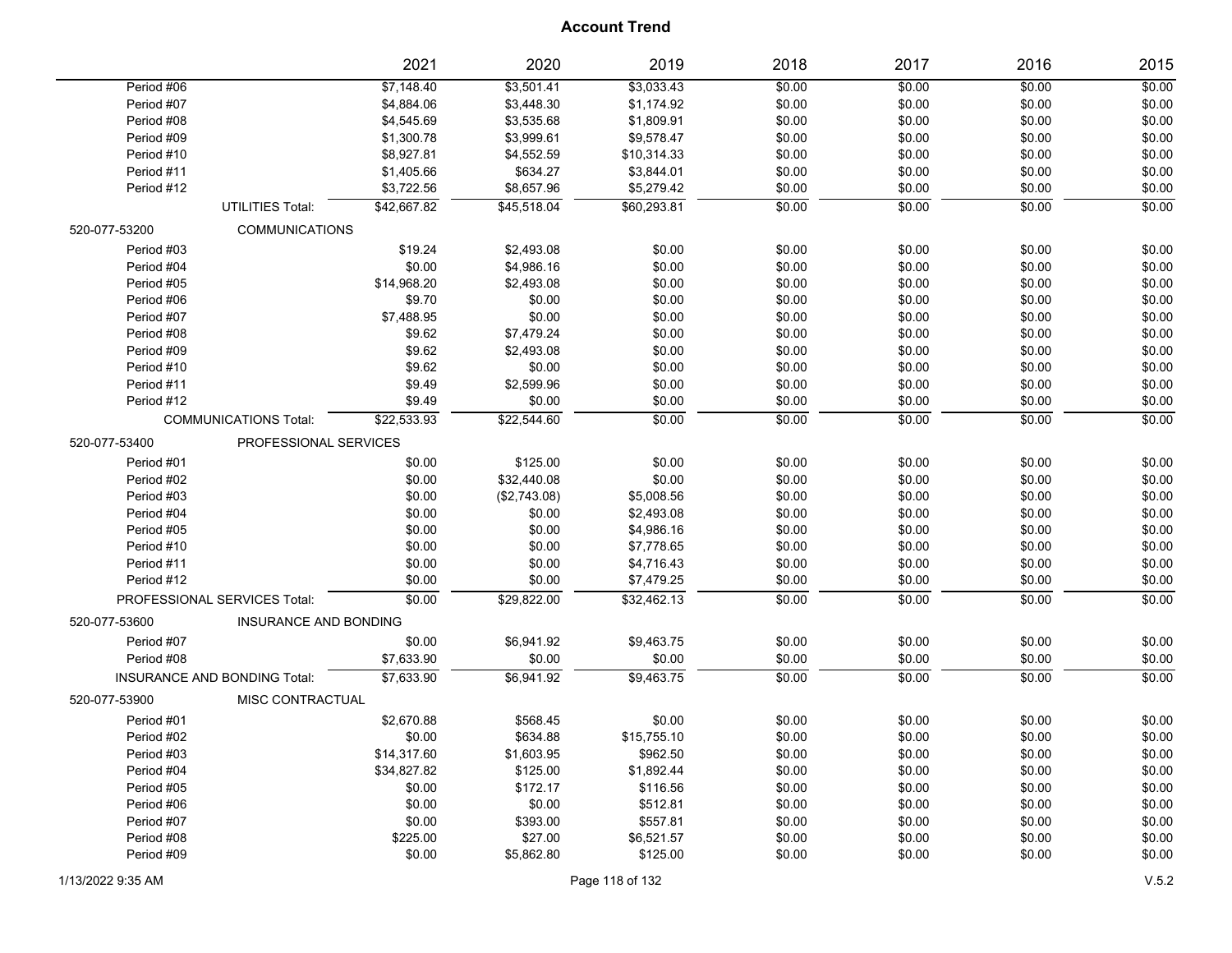|                                      |                                   | 2021           | 2020           | 2019           | 2018            | 2017           | 2016           | 2015           |
|--------------------------------------|-----------------------------------|----------------|----------------|----------------|-----------------|----------------|----------------|----------------|
| Period #10                           |                                   | \$770.00       | \$2,752.11     | \$557.81       | \$0.00          | \$0.00         | \$0.00         | \$0.00         |
| Period #11                           |                                   | \$0.00         | \$4,292.30     | \$4,701.61     | \$0.00          | \$0.00         | \$0.00         | \$0.00         |
| Period #12                           |                                   | \$7,479.25     | \$270.00       | \$557.81       | \$0.00          | \$0.00         | \$0.00         | \$0.00         |
|                                      | <b>MISC CONTRACTUAL Total:</b>    | \$60,290.55    | \$16,701.66    | \$32,261.02    | \$0.00          | \$0.00         | \$0.00         | \$0.00         |
| <b>CONTRACTUAL SERVICES Total:</b>   |                                   | \$133,126.20   | \$121,528.22   | \$134,480.71   | \$0.00          | \$0.00         | \$0.00         | \$0.00         |
| <b>MATERIALS AND SUPPLIES</b>        |                                   |                |                |                |                 |                |                |                |
| 520-077-54300                        | <b>REPAIRS AND MAINT</b>          |                |                |                |                 |                |                |                |
| Period #05                           |                                   | \$935.47       | \$0.00         | \$0.00         | \$0.00          | \$0.00         | \$0.00         | \$0.00         |
| Period #07                           |                                   | \$1,972.00     | \$0.00         | \$0.00         | \$0.00          | \$0.00         | \$0.00         | \$0.00         |
|                                      | <b>REPAIRS AND MAINT Total:</b>   | \$2,907.47     | \$0.00         | \$0.00         | \$0.00          | \$0.00         | \$0.00         | \$0.00         |
| <b>MATERIALS AND SUPPLIES Total:</b> |                                   | \$2,907.47     | \$0.00         | \$0.00         | \$0.00          | \$0.00         | \$0.00         | \$0.00         |
| <b>DEBT</b>                          |                                   |                |                |                |                 |                |                |                |
| 520-077-56100                        | <b>PRINCIPAL</b>                  |                |                |                |                 |                |                |                |
| Period #02                           |                                   | \$0.00         | \$6,077,847.60 | \$6,138,000.00 | \$0.00          | \$0.00         | \$0.00         | \$0.00         |
|                                      | <b>PRINCIPAL Total:</b>           | \$0.00         | \$6.077.847.60 | \$6.138.000.00 | \$0.00          | \$0.00         | \$0.00         | \$0.00         |
| 520-077-56200                        | <b>INTEREST</b>                   |                |                |                |                 |                |                |                |
| Period #02                           |                                   | \$0.00         | \$184,140.00   | \$121,532.40   | \$0.00          | \$0.00         | \$0.00         | \$0.00         |
|                                      | <b>INTEREST Total:</b>            | \$0.00         | \$184,140.00   | \$121,532.40   | \$0.00          | \$0.00         | \$0.00         | \$0.00         |
| <b>DEBT Total:</b>                   |                                   | \$0.00         | \$6,261,987.60 | \$6,259,532.40 | \$0.00          | \$0.00         | \$0.00         | \$0.00         |
| <b>TRANSFERS</b>                     |                                   |                |                |                |                 |                |                |                |
| 520-077-57100                        | <b>TRANSFER TO GENERAL</b>        |                |                |                |                 |                |                |                |
| Period #03                           |                                   | \$0.00         | \$1,000,000.00 | \$0.00         | \$0.00          | \$0.00         | \$0.00         | \$0.00         |
|                                      | <b>TRANSFER TO GENERAL Total:</b> | \$0.00         | \$1.000.000.00 | \$0.00         | \$0.00          | \$0.00         | \$0.00         | \$0.00         |
| <b>TRANSFERS Total:</b>              |                                   | \$0.00         | \$1,000,000.00 | \$0.00         | \$0.00          | \$0.00         | \$0.00         | \$0.00         |
| <b>GENERAL CLUBHOUSE Total:</b>      |                                   | \$136,033.67   | \$7,383,515.82 | \$6,394,013.11 | \$0.00          | \$0.00         | \$0.00         | \$0.00         |
| <b>GOLF COURSE Total:</b>            |                                   | \$1,305,052.00 | \$8,885,006.37 | \$9,218,088.77 | \$11,874,239.89 | \$4,835,189.83 | \$1,302,040.74 | \$1,511,488.24 |
| Fund: 522                            | <b>FITNESS CENTER</b>             |                |                |                |                 |                |                |                |
| <b>PARKS AND RECREATION</b>          |                                   |                |                |                |                 |                |                |                |
| <b>SALARIES AND WAGES</b>            |                                   |                |                |                |                 |                |                |                |
| 522-070-51000                        | <b>SALARIES AND WAGES</b>         |                |                |                |                 |                |                |                |
| Period #01                           |                                   | \$31,194.09    | \$57,786.61    | \$58,223.95    | \$64,381.85     | \$69,039.91    | \$60,332.22    | \$84,173.24    |
| Period #02                           |                                   | \$30.683.17    | \$57.195.20    | \$56,136.10    | \$55.510.08     | \$68.679.95    | \$61.578.36    | \$59.967.78    |
| Period #03                           |                                   | \$41,111.17    | \$70,814.19    | \$65,518.75    | \$65,615.51     | \$71,841.07    | \$63,903.05    | \$62,118.68    |

Period #04 \$31,710.37 \$30,352.69 \$58,442.04 \$58,172.19 \$67,208.83 \$61,275.76 \$62,746.11 Period #05 \$35,931.66 \$19,189.87 \$58,749.15 \$62,234.97 \$73,804.73 \$65,456.13 \$61,548.82 Period #06 \$51,551.74 \$15,116.26 \$74,873.55 \$128,082.35 \$143,050.66 \$87,245.15 \$80,298.73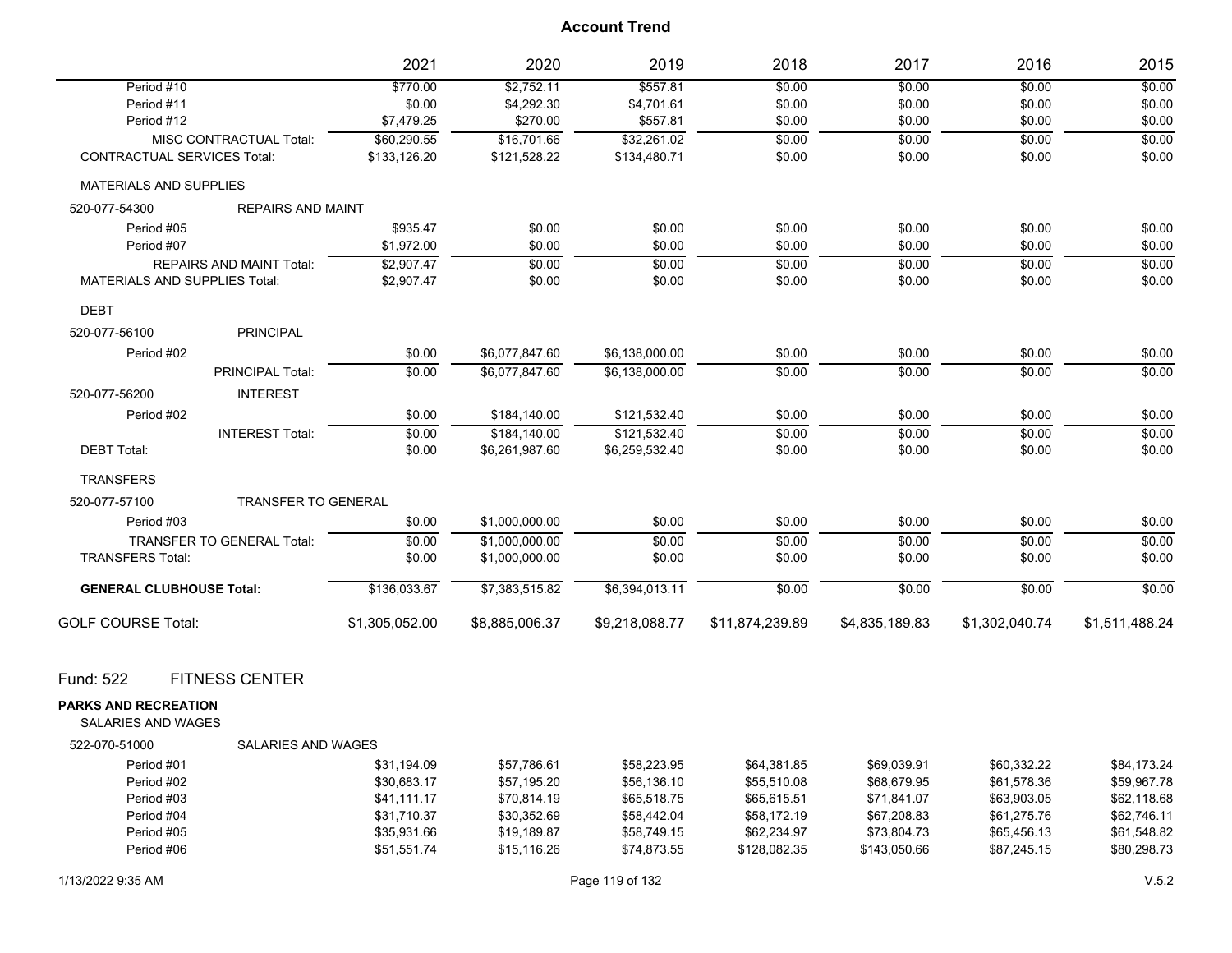|                                            | 2021         | 2020         | 2019         | 2018         | 2017         | 2016         | 2015         |
|--------------------------------------------|--------------|--------------|--------------|--------------|--------------|--------------|--------------|
| Period #07                                 | \$146,211.41 | \$61,451.59  | \$100,279.62 | \$101,829.36 | \$102,922.05 | \$156,626.96 | \$145,837.20 |
| Period #08                                 | \$89,090.78  | \$46,973.59  | \$136,348.14 | \$88,208.44  | \$92,089.60  | \$82,458.25  | \$83,443.17  |
| Period #09                                 | \$54,490.30  | \$34,731.78  | \$61,217.78  | \$60,514.27  | \$57,225.30  | \$65,531.57  | \$61,126.81  |
| Period #10                                 | \$38,848.69  | \$30,880.86  | \$55,443.93  | \$55,283.09  | \$57,036.68  | \$60,087.16  | \$59,935.24  |
| Period #11                                 | \$35,965.78  | \$31,532.13  | \$55,784.83  | \$84,403.64  | \$57,511.13  | \$62,870.39  | \$62,511.80  |
| Period #12                                 | \$51,938.36  | \$46,402.82  | \$89,769.72  | \$59,572.41  | \$95,717.16  | \$105,783.50 | \$99,909.14  |
| SALARIES AND WAGES Total:                  | \$638.727.52 | \$502.427.59 | \$870.787.56 | \$883.808.16 | \$956.127.07 | \$933.148.50 | \$923,616.72 |
| <b>OVERTIME</b><br>522-070-51100           |              |              |              |              |              |              |              |
| Period #01                                 | \$56.97      | \$0.00       | \$28.89      | \$24.10      | \$91.25      | \$0.00       | \$446.42     |
| Period #02                                 | \$0.00       | \$121.32     | \$62.70      | \$0.00       | \$409.25     | \$263.36     | \$110.30     |
| Period #03                                 | \$22.72      | \$62.63      | \$85.86      | \$92.21      | \$785.45     | \$0.00       | \$169.86     |
| Period #04                                 | \$70.92      | \$0.00       | \$53.45      | \$237.86     | \$360.27     | \$414.81     | \$535.22     |
| Period #05                                 | \$23.64      | \$26.83      | \$259.03     | \$35.13      | \$48.85      | \$99.13      | \$139.97     |
| Period #06                                 | \$502.51     | \$0.00       | \$80.85      | \$908.18     | \$2,824.29   | \$694.53     | \$487.69     |
| Period #07                                 | \$2,402.23   | \$379.95     | \$930.09     | \$656.20     | \$495.21     | \$1,515.17   | \$857.51     |
| Period #08                                 | \$640.94     | \$422.33     | \$795.95     | \$364.46     | \$877.15     | \$1,403.61   | \$1,032.64   |
| Period #09                                 | \$169.81     | \$697.07     | \$191.56     | \$257.16     | \$55.69      | \$960.38     | \$226.50     |
| Period #10                                 | \$31.88      | \$42.22      | \$0.00       | \$0.00       | \$0.00       | \$234.67     | \$117.45     |
| Period #11                                 | \$65.86      | \$0.00       | \$0.00       | \$0.00       | \$111.28     | \$137.71     | \$856.28     |
| Period #12                                 | \$0.00       | \$0.00       | \$122.01     | \$265.87     | \$47.36      | \$1,623.12   | \$755.26     |
| <b>OVERTIME Total:</b>                     | \$3,987.48   | \$1,752.35   | \$2,610.39   | \$2,841.17   | \$6,106.05   | \$7,346.49   | \$5,735.10   |
| 522-070-51200<br><b>RETIREMENT PENSION</b> |              |              |              |              |              |              |              |
| Period #01                                 | \$4,659.52   | \$9,299.00   | \$8,780.34   | \$10,099.21  | \$11,301.12  | \$10,568.84  | \$9,505.98   |
| Period #02                                 | \$6,929.02   | \$8,873.56   | \$1,207.91   | \$9,439.49   | \$10,665.86  | \$9,289.02   | \$8,705.55   |
| Period #03                                 | \$4,776.44   | \$13,165.51  | \$9,084.51   | \$8,639.39   | \$10,614.53  | \$9,499.70   | \$9,226.62   |
| Period #04                                 | \$5,338.11   | \$6,811.30   | \$13,545.90  | \$13,971.48  | \$10,812.83  | \$9,493.54   | \$9,287.66   |
| Period #05                                 | \$4,963.32   | \$3,227.74   | \$9,096.48   | \$9,532.85   | \$15,700.33  | \$14,077.02  | \$9,696.73   |
| Period #06                                 | \$6,410.75   | \$1,317.26   | \$18,009.02  | \$10,719.58  | \$12,825.94  | \$11,229.52  | \$14,731.52  |
| Period #07                                 | \$13,544.08  | \$4,630.37   | \$14,108.33  | \$14,462.13  | \$16,231.14  | \$16,506.12  | \$14,964.68  |
| Period #08                                 | \$22,184.11  | \$6,679.06   | \$16,326.87  | \$15,611.01  | \$15,785.25  | \$15,470.39  | \$14,954.20  |
| Period #09                                 | \$10,474.25  | \$9,687.81   | \$17,389.46  | \$13,260.89  | \$13,805.04  | \$12,652.92  | \$12,846.35  |
| Period #10                                 | \$6,412.65   | \$4,978.39   | \$8,896.66   | \$13,182.98  | \$13,333.16  | \$10,133.14  | \$9,404.58   |
| Period #11                                 | \$5,544.43   | \$4,751.12   | \$8,517.50   | \$8,995.19   | \$8,668.68   | \$13,489.80  | \$13,462.14  |
| Period #12                                 | \$5,703.55   | \$5,107.19   | \$9,245.26   | \$8,729.46   | \$9,203.43   | \$10,829.01  | \$10,458.00  |
| <b>RETIREMENT PENSION Total:</b>           | \$96,940.23  | \$78,528.31  | \$134,208.24 | \$136,643.66 | \$148,947.31 | \$143,239.02 | \$137,244.01 |
| 522-070-51400<br><b>CLOTHING ALLOWANCE</b> |              |              |              |              |              |              |              |
| Period #01                                 | \$625.00     | \$1,225.00   | \$0.00       | \$0.00       | \$1,500.00   | \$1,500.00   | \$1,725.00   |
| Period #02                                 | \$15.00      | \$20.00      | \$267.35     | \$0.00       | \$0.00       | \$0.00       | \$0.00       |
| Period #03                                 | \$25.00      | \$530.50     | \$925.35     | \$1,636.00   | \$0.00       | \$0.00       | \$0.00       |
| Period #04                                 | \$20.00      | \$5.00       | (\$95.65)    | \$285.00     | \$200.00     | \$0.00       | \$0.00       |
| Period #05                                 | \$20.00      | \$0.00       | \$715.78     | \$6.00       | \$0.00       | \$0.00       | \$0.00       |
| Period #06                                 | \$15.00      | \$15.00      | \$25.35      | \$24.00      | \$200.00     | \$0.00       | \$0.00       |
| Period #07                                 | \$25.00      | \$25.00      | \$25.35      | \$252.00     | \$0.00       | \$0.00       | \$0.00       |
| Period #08                                 | \$20.00      | \$20.00      | \$20.28      | \$12.00      | \$179.00     | \$0.00       | \$0.00       |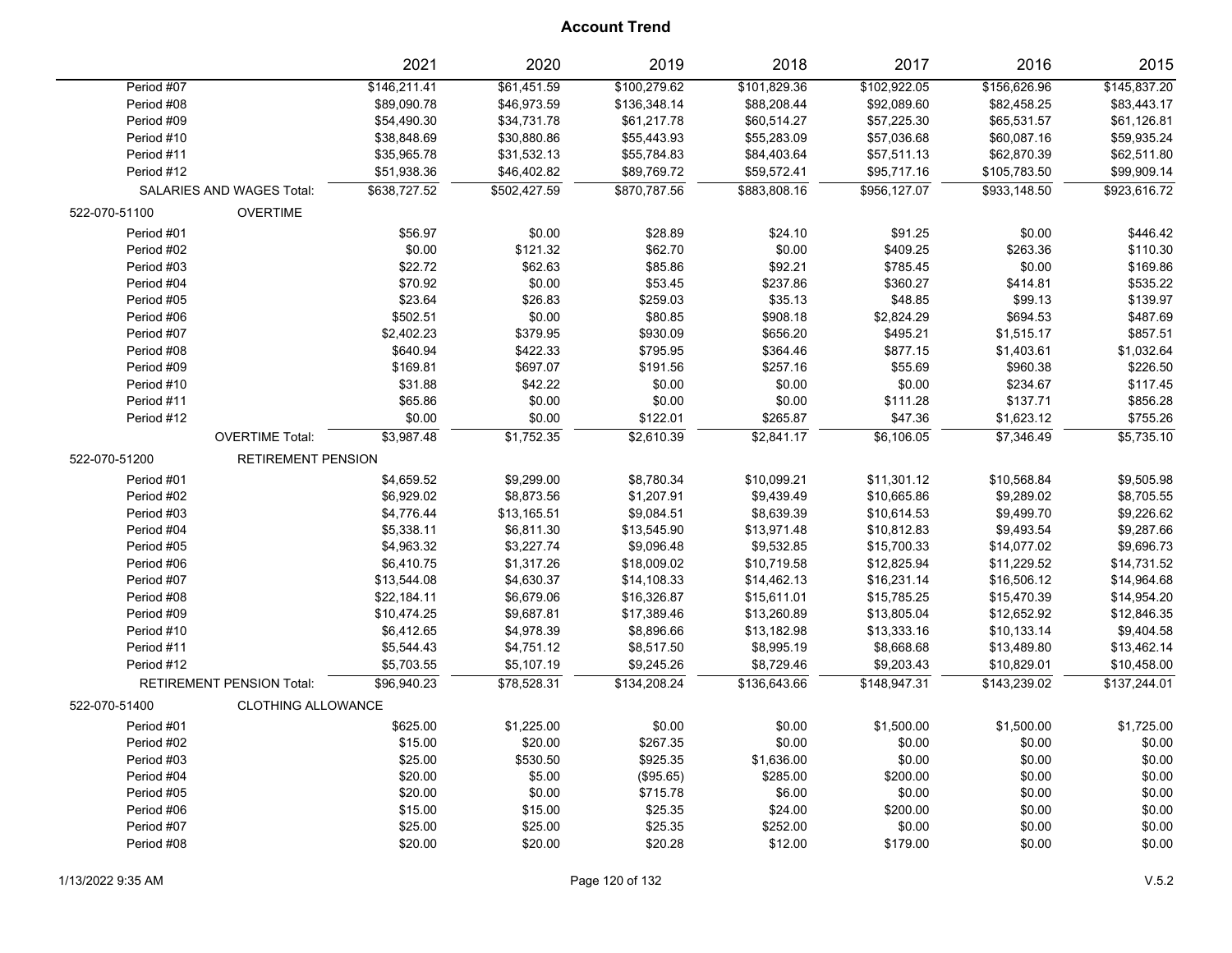|               |                                  | 2021        | 2020         | 2019         | 2018         | 2017         | 2016         | 2015         |
|---------------|----------------------------------|-------------|--------------|--------------|--------------|--------------|--------------|--------------|
| Period #09    |                                  | \$327.66    | \$10.00      | \$5.07       | \$6.00       | \$407.00     | \$450.00     | \$0.00       |
| Period #10    |                                  | \$40.68     | \$30.00      | \$25.35      | \$36.00      | (\$586.00)   | \$0.00       | \$0.00       |
| Period #11    |                                  | \$15.00     | \$20.00      | \$511.42     | \$70.00      | \$0.00       | \$0.00       | \$0.00       |
| Period #12    |                                  | \$143.00    | \$25.00      | \$10.14      | \$132.00     | \$946.50     | \$0.00       | \$0.00       |
|               | <b>CLOTHING ALLOWANCE Total:</b> | \$1,291.34  | \$1,925.50   | \$2,435.79   | \$2,459.00   | \$2,846.50   | \$1,950.00   | \$1,725.00   |
| 522-070-51500 | <b>HEALTH CARE</b>               |             |              |              |              |              |              |              |
| Period #01    |                                  | \$4,828.95  | \$6,237.47   | \$1,086.18   | \$1,311.31   | \$16,000.12  | \$2,309.61   | \$690.60     |
| Period #02    |                                  | \$471.45    | \$10,406.89  | \$20,181.07  | \$16,528.31  | \$1,334.70   | \$12,211.75  | \$10,163.06  |
| Period #03    |                                  | \$395.25    | \$9,646.40   | \$7,364.35   | \$32,678.78  | \$1,597.43   | \$24,118.38  | \$2,522.20   |
| Period #04    |                                  | \$4,654.17  | \$9,990.96   | \$39,742.30  | \$16,359.89  | \$40,463.48  | \$11,799.63  | \$20,479.36  |
| Period #05    |                                  | \$1,470.33  | \$16,179.11  | \$13,663.47  | \$16,141.50  | \$1,068.41   | \$11,928.22  | \$2,234.91   |
| Period #06    |                                  | \$0.00      | \$11,648.70  | \$12,546.56  | \$2,366.95   | \$29,928.52  | \$14,898.22  | \$23,970.07  |
| Period #07    |                                  | \$790.50    | \$0.00       | \$12,898.10  | \$30,010.90  | \$1,068.41   | \$14,853.04  | \$12,057.22  |
| Period #08    |                                  | \$1,953.66  | \$5,456.69   | \$19,866.43  | \$2,282.74   | \$14,806.43  | \$10,359.48  | \$13,657.46  |
| Period #09    |                                  | \$6,173.80  | \$3,755.09   | \$15,353.43  | \$31,152.27  | \$33,403.00  | \$11,935.64  | \$11,368.12  |
| Period #10    |                                  | \$5,866.59  | \$3,755.09   | \$12,996.47  | \$16,146.82  | \$1,933.86   | \$10,722.83  | \$20,974.59  |
| Period #11    |                                  | \$1,744.04  | \$4,837.27   | \$15,152.15  | \$17,196.20  | \$28,823.53  | \$12,204.27  | \$11,076.61  |
| Period #12    |                                  | \$2,135.70  | \$42,691.00  | \$14,074.31  | \$17,530.18  | \$14,595.75  | \$11,036.32  | \$12,382.44  |
|               | <b>HEALTH CARE Total:</b>        | \$30,484.44 | \$124,604.67 | \$184,924.82 | \$199,705.85 | \$185,023.64 | \$148,377.39 | \$141,576.64 |
| 522-070-51600 | <b>UNEMPLOYMENT</b>              |             |              |              |              |              |              |              |
| Period #01    |                                  | \$0.00      | \$213.06     | \$0.00       | \$0.00       | \$0.00       | \$0.00       | \$0.00       |
| Period #02    |                                  | \$0.00      | \$639.18     | \$213.81     | \$0.00       | \$0.00       | \$0.00       | \$0.00       |
| Period #03    |                                  | \$0.00      | \$426.12     | \$272.85     | \$0.00       | \$0.00       | \$0.00       | \$0.00       |
| Period #04    |                                  | \$0.00      | \$426.12     | \$307.64     | \$0.00       | \$0.00       | \$0.00       | \$0.00       |
| Period #07    |                                  | \$0.00      | \$13,645.43  | \$0.00       | \$0.00       | \$0.00       | \$0.00       | \$0.00       |
| Period #08    |                                  | \$0.00      | \$5,617.25   | \$0.00       | \$0.00       | \$0.00       | \$0.00       | \$0.00       |
| Period #10    |                                  | \$0.00      | \$0.00       | \$852.24     | \$0.00       | \$0.00       | \$0.00       | \$0.00       |
| Period #11    |                                  | \$0.00      | \$0.00       | \$0.00       | \$198.89     | \$0.00       | \$0.00       | \$0.00       |
| Period #12    |                                  | \$0.00      | \$0.00       | \$0.00       | \$207.46     | \$0.00       | \$0.00       | \$0.00       |
|               | <b>UNEMPLOYMENT Total:</b>       | \$0.00      | \$20,967.16  | \$1,646.54   | \$406.35     | \$0.00       | \$0.00       | \$0.00       |
| 522-070-51700 | <b>WORKERS' COMP</b>             |             |              |              |              |              |              |              |
| Period #02    |                                  | \$668.20    | \$953.40     | \$0.00       | \$1,707.02   | \$3,256.21   | \$0.00       | \$9,523.29   |
| Period #03    |                                  | \$1,568.96  | \$0.00       | \$0.00       | \$3,414.04   | \$0.00       | \$5,627.91   | \$0.00       |
| Period #04    |                                  | \$1,568.96  | \$2,881.10   | \$0.00       | \$0.00       | \$899.83     | \$4,240.84   | \$0.00       |
| Period #05    |                                  | \$1,568.96  | \$1,440.55   | \$0.00       | \$1,707.02   | \$899.83     | \$0.00       | (\$147.59)   |
| Period #06    |                                  | \$0.00      | \$0.00       | \$0.00       | \$0.00       | \$1,799.66   | \$0.00       | \$0.00       |
| Period #07    |                                  | \$1,568.96  | \$1,440.55   | \$5,354.91   | \$0.00       | \$0.00       | \$0.00       | \$0.00       |
| Period #08    |                                  | \$1,568.96  | \$1,440.55   | \$0.00       | \$3,414.04   | \$0.00       | \$4,070.00   | \$0.00       |
| Period #09    |                                  | \$1,568.96  | \$2,881.10   | \$2,881.10   | \$1,707.02   | \$0.00       | \$0.00       | \$0.00       |
| Period #10    |                                  | \$1,428.96  | \$0.00       | \$1,440.55   | \$1,707.02   | \$899.83     | \$0.00       | \$0.00       |
| Period #11    |                                  | \$1,568.96  | \$1,440.55   | \$4,321.65   | \$1,707.02   | \$3,599.32   | \$899.83     | \$0.00       |
| Period #12    |                                  | \$2,814.87  | \$4,321.65   | \$1,440.55   | \$3,414.04   | \$772.39     | \$0.00       | \$0.00       |
|               | <b>WORKERS' COMP Total:</b>      | \$15,894.75 | \$16,799.45  | \$15,438.76  | \$18,777.22  | \$12,127.07  | \$14,838.58  | \$9,375.70   |

522-070-51800 COMP TIME PAID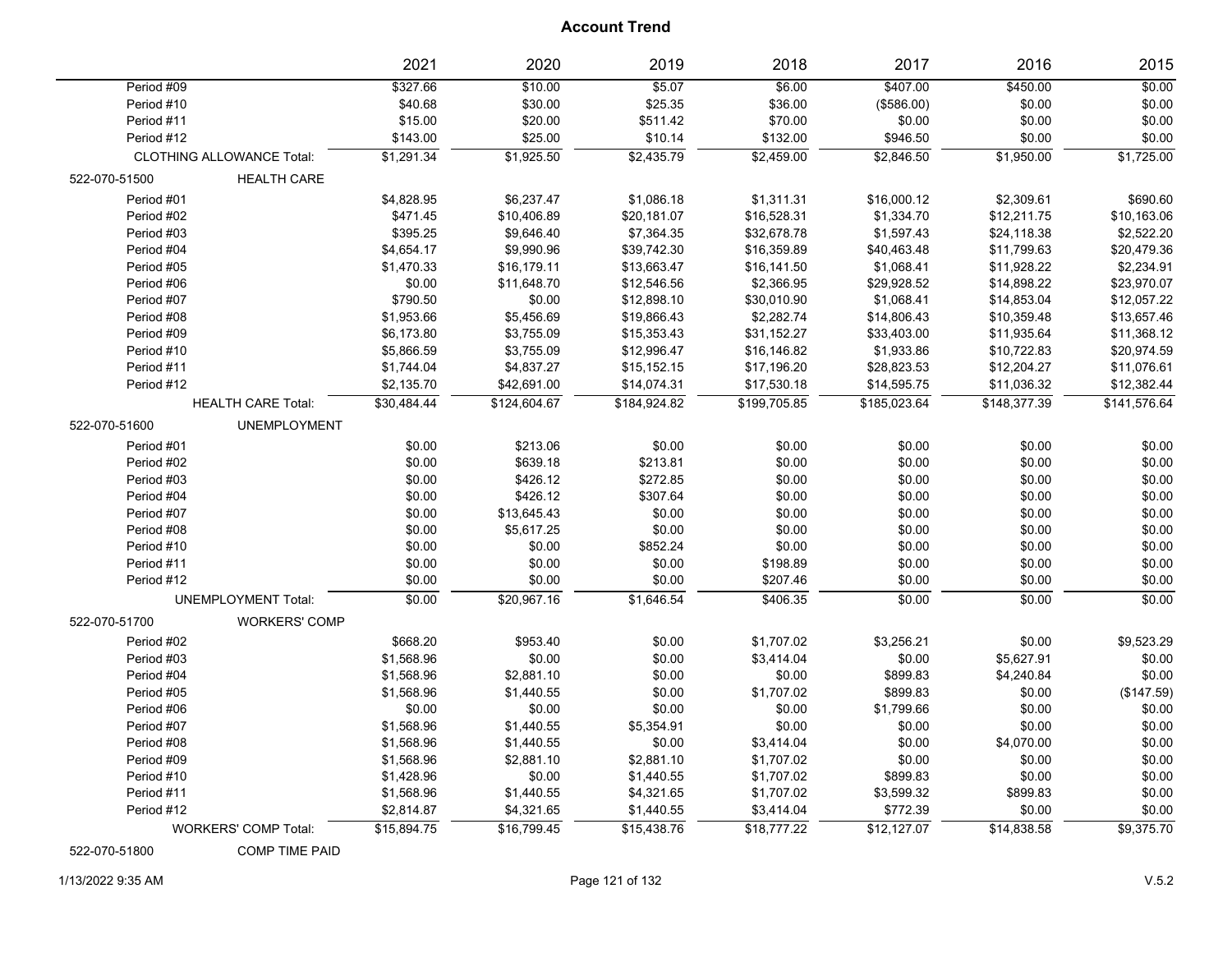|                             |                                      | 2021         | 2020         | 2019           | 2018           | 2017           | 2016           | 2015           |
|-----------------------------|--------------------------------------|--------------|--------------|----------------|----------------|----------------|----------------|----------------|
| Period #04                  |                                      | \$0.00       | \$0.00       | \$1,397.99     | \$0.00         | \$0.00         | \$0.00         | \$0.00         |
| Period #05                  |                                      | \$0.00       | \$107.75     | \$0.00         | \$0.00         | \$0.00         | \$0.00         | \$0.00         |
| Period #08                  |                                      | \$0.00       | \$0.00       | \$1,792.52     | \$0.00         | \$0.00         | \$0.00         | \$0.00         |
| Period #09                  |                                      | \$409.22     | \$0.00       | \$0.00         | \$0.00         | \$0.00         | \$0.00         | \$0.00         |
|                             | <b>COMP TIME PAID Total:</b>         | \$409.22     | \$107.75     | \$3,190.51     | \$0.00         | \$0.00         | \$0.00         | \$0.00         |
| SALARIES AND WAGES Total:   |                                      | \$787,734.98 | \$747,112.78 | \$1,215,242.61 | \$1,244,641.41 | \$1,311,177.64 | \$1,248,899.98 | \$1,219,273.17 |
| <b>TRAVEL</b>               |                                      |              |              |                |                |                |                |                |
| 522-070-52100               | <b>TRAVEL</b>                        |              |              |                |                |                |                |                |
| Period #01                  |                                      | \$0.00       | \$0.00       | \$0.00         | \$0.00         | \$0.00         | \$134.22       | \$0.00         |
| Period #02                  |                                      | \$0.00       | \$160.00     | \$0.00         | \$0.00         | \$160.00       | \$65.78        | \$120.00       |
| Period #03                  |                                      | \$0.00       | \$374.62     | \$651.40       | \$529.89       | \$526.44       | \$9.00         | \$263.72       |
| Period #06                  |                                      | \$0.00       | \$0.00       | \$0.00         | \$20.00        | \$10.00        | \$0.00         | \$0.00         |
| Period #07                  |                                      | \$0.00       | \$0.00       | \$0.00         | \$0.00         | \$253.08       | \$0.00         | \$0.00         |
| Period #08                  |                                      | \$0.00       | \$0.00       | \$0.00         | \$0.00         | \$0.00         | \$300.09       | \$0.00         |
| Period #09                  |                                      | \$0.00       | \$0.00       | \$592.04       | \$0.00         | \$0.00         | \$0.00         | \$10.00        |
| Period #10                  |                                      | \$0.00       | \$0.00       | (\$296.02)     | \$296.60       | \$0.00         | \$0.00         | \$0.00         |
| Period #11                  |                                      | \$0.00       | \$0.00       | \$135.00       | \$0.00         | \$135.00       | \$135.00       | \$0.00         |
| Period #12                  |                                      | \$0.00       | \$0.00       | \$597.50       | \$784.19       | \$482.02       | \$300.39       | \$0.00         |
|                             | <b>TRAVEL Total:</b>                 | \$0.00       | \$534.62     | \$1,679.92     | \$1,630.68     | \$1,566.54     | \$944.48       | \$393.72       |
| 522-070-52300               | TRAINING AND EDUCATION               |              |              |                |                |                |                |                |
| Period #02                  |                                      | \$0.00       | \$0.00       | \$295.00       | \$1,109.89     | \$0.00         | \$442.50       | \$511.68       |
| Period #03                  |                                      | \$0.00       | \$590.00     | \$0.00         | \$299.00       | \$10.00        | \$0.00         | \$0.00         |
| Period #04                  |                                      | \$0.00       | \$299.00     | \$0.00         | \$0.00         | \$0.00         | \$0.00         | \$28.50        |
| Period #05                  |                                      | \$4,000.00   | \$4,000.00   | \$0.00         | \$0.00         | \$0.00         | \$10.00        | \$0.00         |
| Period #06                  |                                      | \$10.00      | \$0.00       | \$0.00         | \$0.00         | \$0.00         | \$0.00         | \$0.00         |
| Period #07                  |                                      | \$0.00       | \$0.00       | \$0.00         | \$0.00         | \$374.00       | \$0.00         | \$0.00         |
| Period #08                  |                                      | \$0.00       | \$0.00       | \$10.00        | \$0.00         | \$0.00         | \$449.00       | \$50.00        |
| Period #09                  |                                      | \$0.00       | \$0.00       | \$0.00         | \$0.00         | \$10.00        | \$0.00         | \$589.00       |
| Period #10                  |                                      | \$0.00       | \$0.00       | \$70.00        | \$70.00        | \$85.00        | \$0.00         | \$0.00         |
| Period #11                  |                                      | \$0.00       | \$0.00       | \$0.00         | \$0.00         | \$0.00         | \$80.00        | \$0.00         |
| Period #12                  |                                      | \$4,000.00   | \$0.00       | \$10.00        | \$305.00       | \$590.00       | \$691.00       | \$19.00        |
|                             | <b>TRAINING AND EDUCATION Total:</b> | \$8,010.00   | \$4,889.00   | \$385.00       | \$1,783.89     | \$1,069.00     | \$1,672.50     | \$1,198.18     |
| <b>TRAVEL Total:</b>        |                                      | \$8,010.00   | \$5,423.62   | \$2,064.92     | \$3,414.57     | \$2,635.54     | \$2,616.98     | \$1,591.90     |
| <b>CONTRACTUAL SERVICES</b> |                                      |              |              |                |                |                |                |                |
| 522-070-53100               | <b>UTILITIES</b>                     |              |              |                |                |                |                |                |
| Period #02                  |                                      | \$0.00       | \$0.00       | \$16,323.16    | \$0.00         | \$0.00         | \$16,049.27    | \$22,520.13    |
| Period #03                  |                                      | \$0.00       | \$0.00       | \$0.00         | \$23,303.30    | \$20,033.29    | \$19,172.36    | \$16,687.94    |
| Period #04                  |                                      | \$19,222.04  | \$27,369.53  | \$22,217.04    | \$20,722.44    | \$0.00         | \$0.00         | \$0.00         |
| Period #05                  |                                      | \$17,436.51  | \$18,096.87  | \$21,162.32    | \$0.00         | \$18,025.36    | \$0.00         | \$0.00         |
| Period #08                  |                                      | \$16,360.04  | \$16,928.04  | \$0.00         | \$0.00         | \$17,364.70    | \$8,804.03     | \$20,221.23    |
| Period #10                  |                                      | \$0.00       | \$0.00       | \$19,093.32    | \$21,118.22    | \$0.00         | \$0.00         | \$18,253.81    |
| Period #11                  |                                      | \$22,190.37  | \$19,616.28  | \$0.00         | \$0.00         | \$0.00         | \$0.00         | \$0.00         |
| Period #12                  |                                      | \$23,463.90  | \$0.00       | \$16,376.77    | \$0.00         | \$20,312.41    | \$13,997.65    | \$0.00         |
|                             |                                      |              |              |                |                |                |                |                |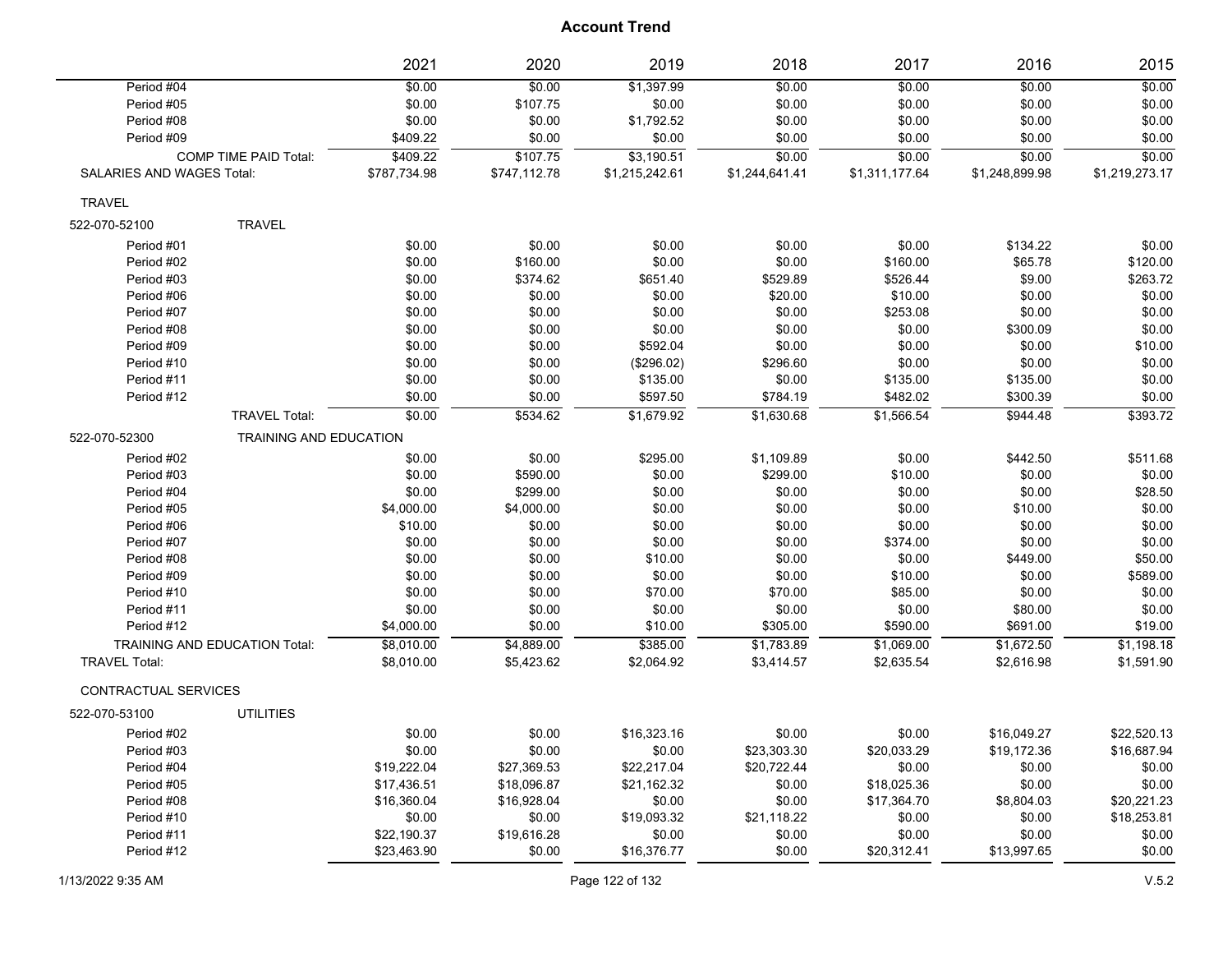|               |                                | 2021        | 2020        | 2019         | 2018         | 2017         | 2016         | 2015         |
|---------------|--------------------------------|-------------|-------------|--------------|--------------|--------------|--------------|--------------|
|               | <b>UTILITIES Total:</b>        | \$98,672.86 | \$82,010.72 | \$95,172.61  | \$65,143.96  | \$75,735.76  | \$58,023.31  | \$77,683.11  |
| 522-070-53200 | <b>COMMUNICATIONS</b>          |             |             |              |              |              |              |              |
| Period #02    |                                | \$553.74    | \$615.34    | \$380.80     | \$233.42     | \$794.19     | \$568.15     | \$795.68     |
| Period #03    |                                | \$790.70    | \$598.91    | \$373.78     | \$241.20     | \$113.98     | \$34.25      | \$247.03     |
| Period #04    |                                | \$180.30    | \$241.74    | \$748.42     | \$315.95     | \$0.00       | \$0.49       | \$40.77      |
| Period #05    |                                | \$518.15    | \$413.76    | \$152.77     | \$232.53     | \$418.88     | \$371.32     | \$0.48       |
| Period #06    |                                | \$711.46    | \$360.04    | \$943.20     | \$181.04     | \$350.20     | \$542.92     | \$244.81     |
| Period #07    |                                | \$280.08    | \$408.21    | \$601.20     | \$188.97     | \$6.56       | \$304.36     | \$493.42     |
| Period #08    |                                | \$214.63    | \$226.81    | \$393.71     | \$198.62     | \$337.00     | \$301.65     | \$284.33     |
| Period #09    |                                | \$399.56    | \$425.64    | \$0.00       | \$0.00       | \$262.55     | \$282.77     | \$0.49       |
| Period #10    |                                | \$577.67    | \$593.61    | \$741.21     | \$610.91     | \$0.00       | \$0.47       | \$258.58     |
| Period #11    |                                | \$0.00      | \$0.00      | \$391.35     | \$0.94       | \$645.18     | \$756.91     | \$272.92     |
| Period #12    |                                | \$565.67    | \$382.67    | \$672.55     | \$628.74     | \$495.52     | \$1.36       | \$490.74     |
|               | <b>COMMUNICATIONS Total:</b>   | \$4,791.96  | \$4,266.73  | \$5,398.99   | \$2,832.32   | \$3,424.06   | \$3,164.65   | \$3,129.25   |
| 522-070-53300 | <b>RENTS AND LEASES</b>        |             |             |              |              |              |              |              |
| Period #02    |                                | \$0.00      | \$164.30    | \$0.00       | \$0.00       | \$0.00       | \$0.00       | \$1,272.00   |
| Period #03    |                                | \$0.00      | \$45.15     | \$0.00       | \$0.00       | \$0.00       | \$0.00       | \$149.56     |
| Period #04    |                                | \$0.00      | \$43.00     | \$0.00       | \$0.00       | \$0.00       | \$0.00       | \$573.00     |
| Period #06    |                                | \$0.00      | \$45.15     | \$0.00       | \$0.00       | \$0.00       | \$0.00       | \$0.00       |
| Period #07    |                                | \$0.00      | \$107.60    | \$0.00       | \$0.00       | \$287.28     | \$0.00       | \$1,357.46   |
| Period #08    |                                | \$0.00      | \$65.63     | \$125.00     | \$0.00       | \$188.00     | \$0.00       | \$611.14     |
| Period #09    |                                | \$0.00      | \$125.63    | \$0.00       | \$0.00       | \$47.00      | \$1,580.00   | \$0.00       |
| Period #10    |                                | \$0.00      | \$45.15     | \$0.00       | \$0.00       | \$486.00     | \$0.00       | \$1,645.87   |
| Period #11    |                                | \$0.00      | \$0.00      | \$0.00       | \$0.00       | \$218.00     | \$0.00       | \$222.79     |
| Period #12    |                                | \$0.00      | \$0.00      | \$0.00       | \$0.00       | \$379.00     | \$0.00       | \$1,393.49   |
|               | <b>RENTS AND LEASES Total:</b> | \$0.00      | \$641.61    | \$125.00     | \$0.00       | \$1,605.28   | \$1,580.00   | \$7,225.31   |
| 522-070-53400 | PROFESSIONAL SERVICES          |             |             |              |              |              |              |              |
| Period #01    |                                | \$686.00    | \$5,204.50  | \$0.00       | \$0.00       | \$0.00       | \$0.00       | \$0.00       |
| Period #02    |                                | \$6,733.50  | \$13,467.00 | \$21,001.20  | \$21,051.85  | \$13,158.85  | \$17,426.20  | \$32,551.92  |
| Period #03    |                                | \$6,723.50  | \$18,613.50 | \$16,722.80  | \$17,699.10  | \$18,525.77  | \$18,916.75  | \$13,646.70  |
| Period #04    |                                | \$6,038.25  | \$4,504.00  | \$19,240.35  | \$23,903.05  | \$18,606.25  | \$21,695.35  | \$27,819.36  |
| Period #05    |                                | \$9,465.08  | \$0.00      | \$15,942.50  | \$13,714.25  | \$20,788.97  | \$28,538.00  | \$28,078.15  |
| Period #06    |                                | \$5,205.90  | \$0.00      | \$21,753.60  | \$19,705.75  | \$29,469.54  | \$19,256.45  | \$17,517.63  |
| Period #07    |                                | \$7,800.50  | \$416.00    | \$14,695.25  | \$19,866.10  | \$18,317.60  | \$19,836.89  | \$23,121.80  |
| Period #08    |                                | \$10,867.75 | \$7,117.50  | \$15,149.35  | \$15,351.45  | \$24,437.85  | \$15,581.00  | \$12,711.30  |
| Period #09    |                                | \$5,674.45  | \$7,742.00  | \$17,822.10  | \$14,105.55  | \$13,788.35  | \$14,590.95  | \$15,194.55  |
| Period #10    |                                | \$5,081.77  | \$6,876.00  | \$17,837.50  | \$18,435.53  | \$18,346.64  | \$20,096.90  | \$39,213.65  |
| Period #11    |                                | \$7,017.75  | \$7,884.50  | \$18,606.75  | \$19,422.78  | \$19,454.05  | \$14,220.75  | \$18,116.00  |
| Period #12    |                                | \$15,460.10 | \$6,509.25  | \$26,349.30  | \$23,984.43  | \$28,779.00  | \$47,836.22  | \$35,151.05  |
|               | PROFESSIONAL SERVICES Total:   | \$86,754.55 | \$78,334.25 | \$205,120.70 | \$207,239.84 | \$223,672.87 | \$237,995.46 | \$263,122.11 |
| 522-070-53700 | PRINTING AND ADVERTISING       |             |             |              |              |              |              |              |
| Period #02    |                                | \$49.50     | \$243.25    | \$0.00       | \$0.00       | \$0.00       | \$0.00       | \$0.00       |
| Period #03    |                                | \$49.50     | \$177.43    | \$97.00      | \$99.19      | \$0.00       | \$0.00       | \$312.63     |
| Period #04    |                                | \$49.50     | \$456.89    | \$240.12     | \$64.70      | \$285.00     | \$285.00     | \$0.00       |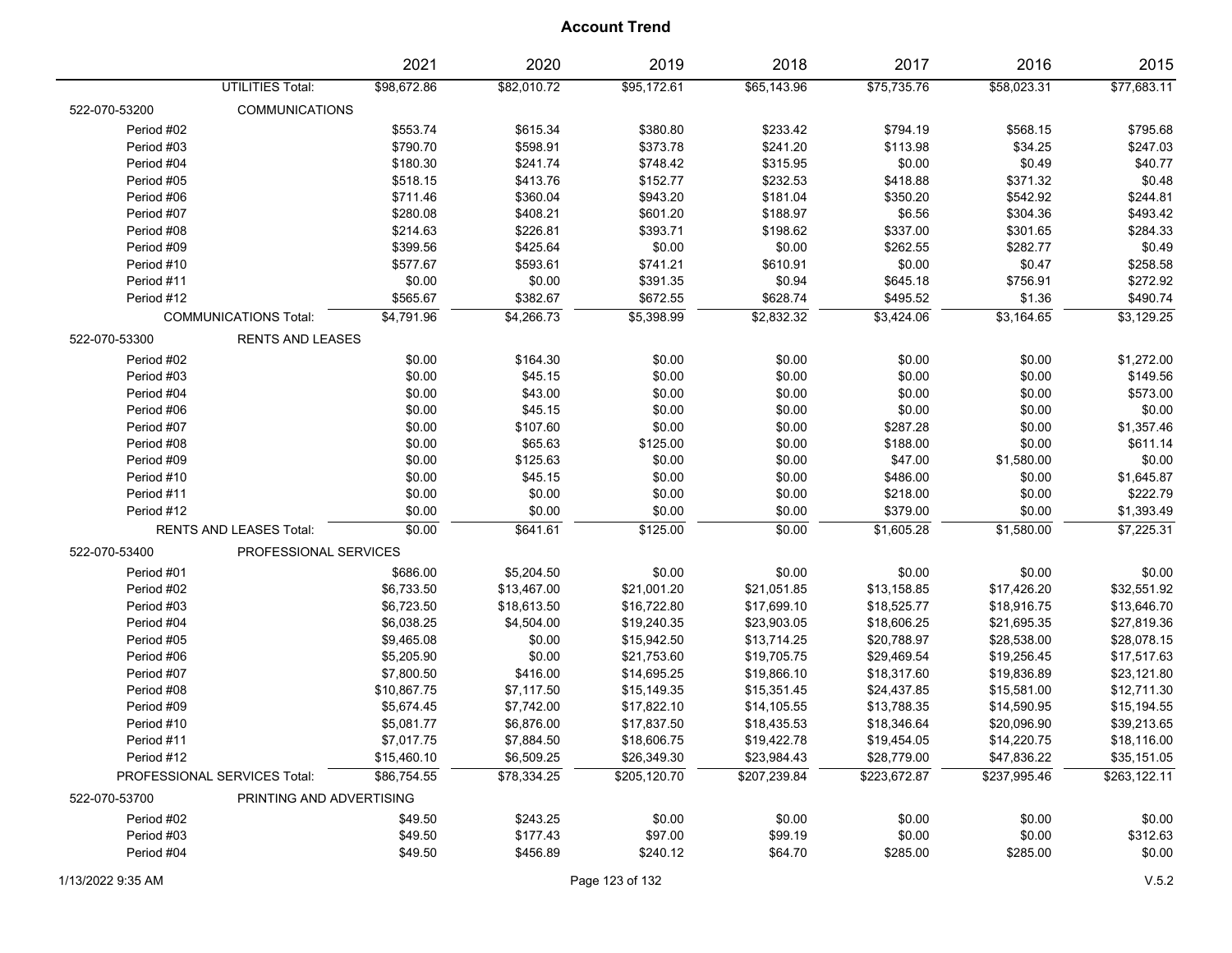|                                    |                                 | 2021         | 2020         | 2019         | 2018         | 2017         | 2016         | 2015         |
|------------------------------------|---------------------------------|--------------|--------------|--------------|--------------|--------------|--------------|--------------|
| Period #05                         |                                 | \$49.50      | \$0.00       | \$97.60      | \$25.00      | \$378.50     | \$190.00     | \$0.00       |
| Period #06                         |                                 | \$49.50      | \$99.00      | \$0.00       | \$180.41     | \$1,373.50   | \$95.00      | \$450.00     |
| Period #07                         |                                 | \$128.50     | \$49.50      | \$170.55     | \$0.00       | \$0.00       | \$95.00      | \$0.00       |
| Period #08                         |                                 | \$49.50      | \$49.50      | \$0.00       | \$55.00      | \$0.00       | \$0.00       | \$43.03      |
| Period #09                         |                                 | \$49.50      | \$49.50      | \$286.00     | \$0.00       | \$0.00       | \$190.00     | \$0.00       |
| Period #10                         |                                 | \$127.51     | \$49.50      | (\$16.25)    | \$50.00      | \$0.00       | \$106.61     | \$0.00       |
| Period #11                         |                                 | \$56.83      | \$49.50      | \$245.14     | \$0.00       | \$0.00       | \$326.22     | \$0.00       |
| Period #12                         |                                 | \$127.23     | \$99.00      | \$195.74     | \$1,264.66   | \$0.00       | \$135.00     | \$0.00       |
|                                    | PRINTING AND ADVERTISING Total: | \$786.57     | \$1,323.07   | \$1,315.90   | \$1,738.96   | \$2,037.00   | \$1,422.83   | \$805.66     |
| 522-070-53900                      | MISC CONTRACTUAL                |              |              |              |              |              |              |              |
| Period #01                         |                                 | \$194.61     | \$159.24     | \$0.00       | \$0.00       | \$0.00       | \$0.00       | \$0.00       |
| Period #02                         |                                 | \$189.24     | \$124.24     | \$12,304.76  | \$408.00     | \$2,480.44   | \$2,081.96   | \$3,751.00   |
| Period #03                         |                                 | \$16,178.29  | \$2,909.41   | \$2,363.83   | \$2,542.00   | \$2,830.60   | \$807.62     | \$0.00       |
| Period #04                         |                                 | \$212.69     | \$1,575.35   | \$214.48     | \$387.00     | \$1,596.60   | \$846.13     | \$1,011.61   |
| Period #05                         |                                 | \$3,919.00   | \$8,241.08   | \$2,630.62   | \$272.00     | \$2,861.58   | \$2,744.42   | \$663.37     |
| Period #06                         |                                 | \$196.57     | \$63.00      | \$302.17     | \$179.00     | \$466.64     | \$687.87     | \$153.24     |
| Period #07                         |                                 | \$2,055.15   | (\$6,885.76) | \$501.83     | \$873.00     | \$2,213.16   | \$1,721.74   | \$2,370.95   |
| Period #08                         |                                 | \$72.00      | \$1,382.00   | \$684.05     | \$301.00     | \$207.28     | \$1,616.74   | \$0.00       |
| Period #09                         |                                 | \$309.30     | \$4,710.30   | \$171.81     | \$152.00     | \$2,020.54   | \$732.44     | \$0.00       |
| Period #10                         |                                 | \$271.98     | \$204.32     | \$2,342.35   | \$704.00     | \$5,790.46   | \$2,081.82   | \$2,305.89   |
| Period #11                         |                                 | \$172.84     | \$4,245.26   | \$4,062.24   | (\$28.00)    | \$458.54     | \$907.63     | \$240.00     |
| Period #12                         |                                 | \$1,923.50   | \$192.00     | \$3,963.26   | \$2,253.49   | \$1,971.00   | \$1,507.07   | \$7,095.67   |
|                                    | MISC CONTRACTUAL Total:         | \$25,695.17  | \$16,920.44  | \$29,541.40  | \$8,043.49   | \$22,896.84  | \$15,735.44  | \$17,591.73  |
| <b>CONTRACTUAL SERVICES Total:</b> |                                 | \$216,701.11 | \$183,496.82 | \$336,674.60 | \$284,998.57 | \$329,371.81 | \$317,921.69 | \$369,557.17 |
| <b>MATERIALS AND SUPPLIES</b>      |                                 |              |              |              |              |              |              |              |
| 522-070-54100                      | OFFICE SUPPLIES                 |              |              |              |              |              |              |              |
| Period #01                         |                                 | \$107.25     | \$173.27     | \$0.00       | \$0.00       | \$0.00       | \$0.00       | \$0.00       |
| Period #02                         |                                 | \$0.00       | \$72.52      | \$168.27     | \$0.00       | \$118.23     | \$118.81     | \$193.88     |
| Period #03                         |                                 | \$0.00       | \$0.00       | \$23.92      | \$260.32     | \$267.46     | \$92.49      | \$0.00       |
| Period #04                         |                                 | \$76.77      | \$0.00       | \$422.05     | \$110.24     | \$0.00       | \$60.67      | \$169.64     |
| Period #05                         |                                 | \$61.86      | \$0.00       | \$0.00       | \$86.56      | \$44.90      | \$147.37     | \$107.97     |
| Period #06                         |                                 | \$160.56     | \$0.00       | \$116.46     | \$73.08      | \$660.88     | \$111.87     | \$0.00       |
| Period #07                         |                                 | \$35.89      | \$0.00       | \$84.28      | \$0.00       | \$59.44      | \$210.59     | \$78.92      |
| Period #08                         |                                 | \$0.00       | \$0.00       | \$0.00       | \$163.36     | \$173.19     | \$128.67     | \$59.07      |
| Period #09                         |                                 | \$76.01      | \$0.00       | \$136.54     | \$3.76       | \$53.75      | \$44.77      | \$0.00       |
| Period #10                         |                                 | \$10.14      | \$15.38      | \$90.71      | \$156.61     | \$180.28     | \$113.30     | \$219.40     |
| Period #11                         |                                 | \$24.42      | \$0.00       | \$240.75     | \$0.00       | \$6.32       | \$0.00       | \$6.36       |
| Period #12                         |                                 | \$0.00       | \$0.00       | \$0.00       | \$296.11     | \$175.71     | \$389.80     | \$157.18     |
|                                    | OFFICE SUPPLIES Total:          | \$552.90     | \$261.17     | \$1,282.98   | \$1,150.04   | \$1,740.16   | \$1,418.34   | \$992.42     |
| 522-070-54200                      | <b>OPERATING SUPPLIES</b>       |              |              |              |              |              |              |              |
| Period #01                         |                                 | \$1,784.63   | \$5,619.27   | \$4,743.29   | \$0.00       | \$1,520.00   | \$1,540.00   | \$1,470.00   |
| Period #02                         |                                 | \$1,599.74   | \$7,405.94   | \$20,049.65  | \$10,809.19  | \$9,191.23   | \$6,513.94   | \$10,242.12  |
| Period #03                         |                                 | \$10,235.72  | \$9,490.56   | \$9,178.18   | \$35,794.22  | \$12,767.37  | \$12,386.73  | \$6,556.90   |
| Period #04                         |                                 | \$4,909.52   | \$3,148.39   | \$13,047.08  | \$13,803.31  | \$4,617.73   | \$4,538.98   | \$4,097.32   |
|                                    |                                 |              |              |              |              |              |              |              |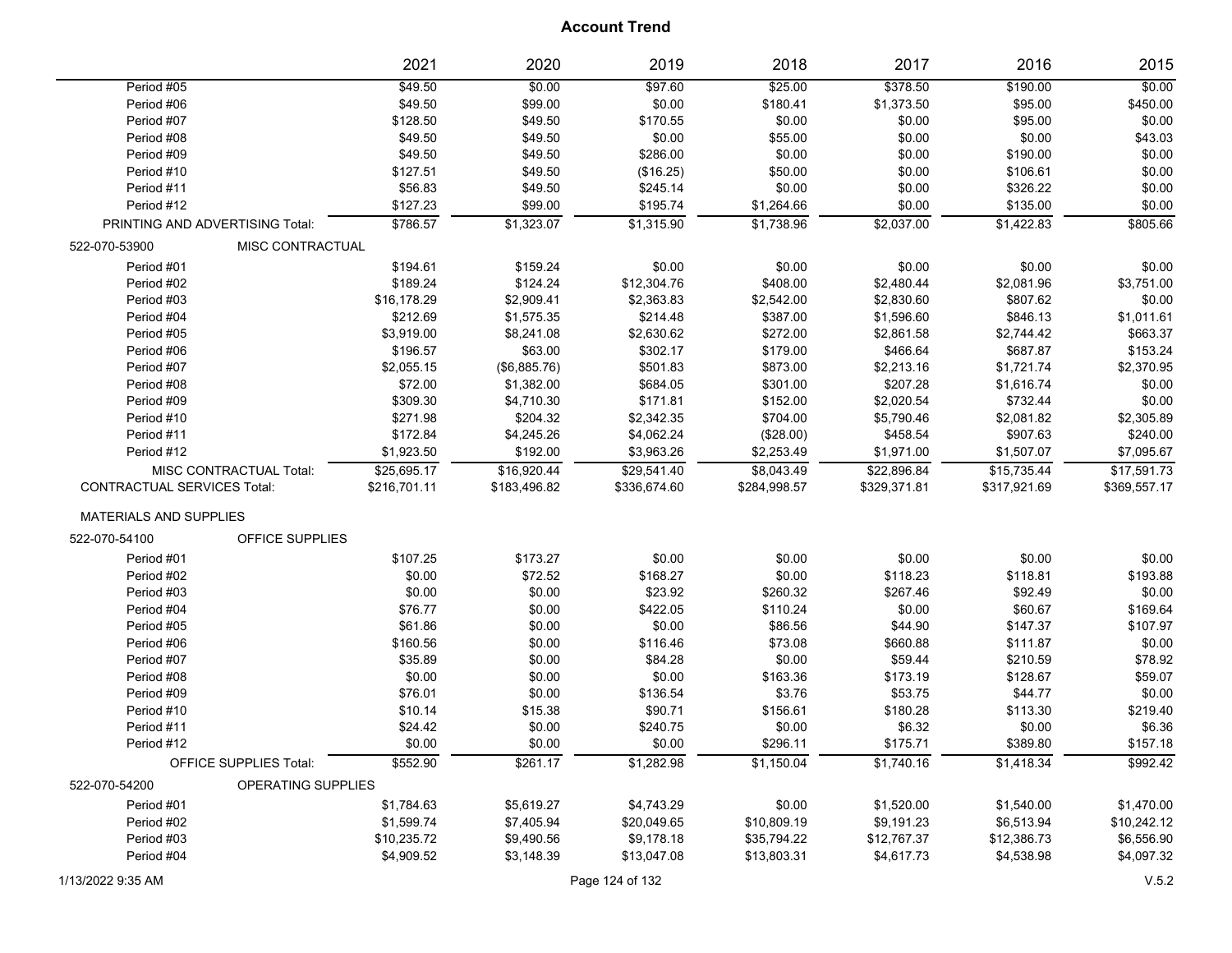|                                      |                                  | 2021                         | 2020         | 2019            | 2018         | 2017         | 2016         | 2015         |
|--------------------------------------|----------------------------------|------------------------------|--------------|-----------------|--------------|--------------|--------------|--------------|
| Period #05                           |                                  | \$11,955.66                  | \$4,415.57   | \$15,830.85     | \$12,463.05  | \$22,511.86  | \$17,437.08  | \$9,256.61   |
| Period #06                           |                                  | \$9,086.83                   | \$6,658.69   | \$12,308.09     | \$6,463.71   | \$25,097.51  | \$10,437.80  | \$21,444.10  |
| Period #07                           |                                  | \$14,105.42                  | \$8,245.74   | \$29,278.83     | \$24,355.06  | \$20,433.31  | \$13,102.91  | \$12,721.70  |
| Period #08                           |                                  | \$12,580.63                  | \$9,230.67   | \$15,056.17     | \$19,315.66  | \$14,057.52  | \$11,610.09  | \$9,240.55   |
| Period #09                           |                                  | \$10,979.85                  | \$1,673.63   | \$10,571.12     | \$10,302.48  | \$4,612.53   | \$6,899.63   | \$3,515.15   |
| Period #10                           |                                  | \$5,270.15                   | \$4,750.35   | \$12,295.81     | \$11,532.09  | \$13,018.26  | \$5,126.42   | \$6,561.98   |
| Period #11                           |                                  | \$3,836.29                   | \$4,998.11   | \$8,951.18      | \$8,208.87   | \$8,953.61   | \$17,534.16  | \$3,065.77   |
| Period #12                           |                                  | \$5,298.96                   | \$3,917.60   | \$13,961.44     | \$7,699.35   | \$13,885.28  | \$16,048.77  | \$7,862.23   |
|                                      | <b>OPERATING SUPPLIES Total:</b> | \$91,643.40                  | \$69,554.52  | \$165,271.69    | \$160,746.99 | \$150,666.21 | \$123,176.51 | \$96,034.43  |
| 522-070-54300                        | <b>REPAIRS AND MAINT</b>         |                              |              |                 |              |              |              |              |
| Period #01                           |                                  | \$290.52                     | \$2,922.10   | \$28.53         | \$0.00       | \$0.00       | \$82.15      | \$0.00       |
| Period #02                           |                                  | \$1,557.46                   | \$2,764.30   | \$1,238.40      | \$166.65     | \$1,037.12   | \$6,263.41   | \$2,561.31   |
| Period #03                           |                                  | \$1,830.56                   | \$2,494.24   | \$3,913.89      | \$5,069.21   | \$454.81     | \$907.65     | \$13,920.93  |
| Period #04                           |                                  | \$1,584.22                   | \$248.27     | \$1,403.91      | \$2,331.83   | \$1,542.92   | \$1,994.92   | \$6,341.17   |
| Period #05                           |                                  | \$933.78                     | \$7,269.71   | \$4,065.61      | \$1,090.05   | \$3,411.66   | \$7,872.62   | \$9,588.27   |
| Period #06                           |                                  | \$2,339.51                   | \$862.93     | \$4,150.24      | \$8,486.97   | \$6,202.47   | \$10,557.00  | \$9,475.81   |
| Period #07                           |                                  | \$490.50                     | \$11,709.73  | \$4,773.60      | \$2,317.84   | \$5,685.02   | \$4,511.87   | \$2,013.52   |
| Period #08                           |                                  | \$870.86                     | \$160.95     | \$2,215.62      | \$787.60     | \$2,964.24   | \$1,982.43   | \$1,547.96   |
| Period #09                           |                                  | \$2,877.03                   | \$4,440.95   | \$5,990.91      | \$2,467.70   | \$2,077.15   | \$3,137.65   | \$2,607.59   |
| Period #10                           |                                  | \$5,299.99                   | \$519.93     | \$1,499.39      | \$10,529.85  | \$14,119.74  | \$4,964.68   | \$4,103.91   |
| Period #11                           |                                  | \$1,571.89                   | \$614.00     | \$1,919.60      | \$929.14     | \$5,500.84   | \$831.18     | \$2,576.75   |
| Period #12                           |                                  | \$1,878.30                   | \$386.94     | \$1,498.17      | \$36,117.83  | \$1,699.65   | \$2,232.95   | \$3,592.83   |
|                                      | <b>REPAIRS AND MAINT Total:</b>  | \$21,524.62                  | \$34,394.05  | \$32,697.87     | \$70,294.67  | \$44,695.62  | \$45,338.51  | \$58,330.05  |
| <b>MATERIALS AND SUPPLIES Total:</b> |                                  | \$113,720.92                 | \$104,209.74 | \$199,252.54    | \$232,191.70 | \$197,101.99 | \$169,933.36 | \$155,356.90 |
| CAPITAL OUTLAY                       |                                  |                              |              |                 |              |              |              |              |
| 522-070-55200                        |                                  | OTHER MISC EQUIPMENT/IMPRMTS |              |                 |              |              |              |              |
| Period #01                           |                                  | \$10,043.30                  | \$3,696.08   | \$0.00          | \$0.00       | \$0.00       | \$0.00       | \$0.00       |
| Period #02                           |                                  | \$3,696.08                   | \$7,187.05   | \$21,705.00     | \$0.00       | \$0.00       | \$0.00       | \$3,077.98   |
| Period #03                           |                                  | \$3,696.08                   | \$522.47     | \$0.00          | \$0.00       | \$0.00       | \$0.00       | \$66,575.97  |
| Period #04                           |                                  | \$16,159.43                  | \$4,377.23   | \$27,440.40     | \$6,290.00   | \$78,030.00  | \$0.00       | \$11,890.00  |
| Period #05                           |                                  | \$3,173.61                   | \$21,188.38  | \$8,930.61      | \$14,775.60  | \$14,640.33  | \$119,375.00 | \$730.95     |
| Period #06                           |                                  | \$4,218.55                   | \$3,696.08   | \$6,430.69      | \$3,200.00   | \$64,507.50  | \$0.00       | \$3,110.00   |
| Period #07                           |                                  | \$3,173.61                   | \$10,765.25  | \$522.47        | \$0.00       | \$9,128.13   | \$7,500.00   | \$0.00       |
| Period #08                           |                                  | \$3,696.08                   | \$0.00       | \$7,187.05      | \$1,271.14   | \$51,020.00  | \$17,465.00  | \$23,417.00  |
| Period #09                           |                                  | \$21,914.44                  | \$6,869.69   | \$522.47        | \$6,042.00   | \$19,242.50  | \$220,775.00 | \$24,594.50  |
| Period #10                           |                                  | \$3,696.08                   | \$3,696.08   | \$7,814.27      | \$5,543.84   | \$256.50     | \$7,290.00   | \$19,701.25  |
| Period #11                           |                                  | \$4,218.55                   | \$5,091.71   | \$3,696.08      | \$1,775.00   | \$0.00       | \$3,379.61   | \$0.00       |
| Period #12                           |                                  | \$3,173.61                   | \$522.47     | \$21,211.02     | \$0.00       | \$9,965.08   | \$5,507.44   | \$5,959.00   |
| OTHER MISC EQUIPMENT/IMPRMTS Tota    |                                  | \$80,859.42                  | \$67,612.49  | \$105,460.06    | \$38,897.58  | \$246,790.04 | \$381,292.05 | \$159,056.65 |
| CAPITAL OUTLAY Total:                |                                  | \$80,859.42                  | \$67,612.49  | \$105,460.06    | \$38,897.58  | \$246,790.04 | \$381,292.05 | \$159,056.65 |
| <b>TRANSFERS</b>                     |                                  |                              |              |                 |              |              |              |              |
| 522-070-57300                        | <b>REFUNDS</b>                   |                              |              |                 |              |              |              |              |
| Period #01                           |                                  | \$434.50                     | \$407.00     | \$0.00          | \$0.00       | \$0.00       | \$0.00       | \$0.00       |
| 1/13/2022 9:35 AM                    |                                  |                              |              | Page 125 of 132 |              |              |              | V.5.2        |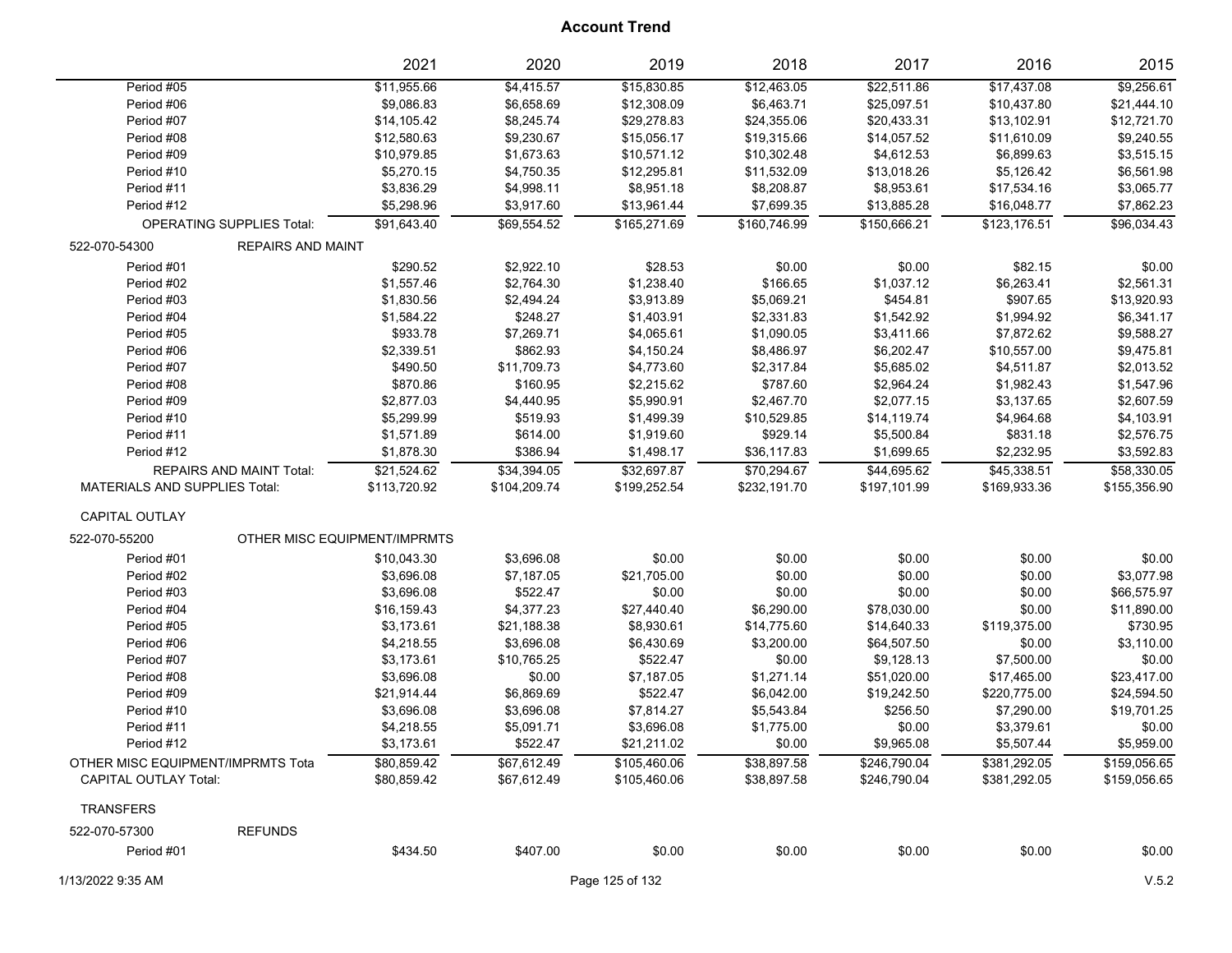|                                    | 2021           | 2020           | 2019           | 2018           | 2017           | 2016           | 2015           |
|------------------------------------|----------------|----------------|----------------|----------------|----------------|----------------|----------------|
| Period #02                         | \$1,626.88     | \$878.16       | \$1,269.00     | \$696.00       | \$389.00       | \$51.00        | \$404.00       |
| Period #03                         | \$1,385.25     | \$1,307.00     | \$170.00       | \$439.00       | \$0.00         | \$311.00       | \$1,067.00     |
| Period #04                         | \$952.69       | \$5,287.00     | \$388.00       | \$448.00       | \$116.00       | \$672.00       | (\$75.00)      |
| Period #05                         | \$1,900.84     | \$0.00         | \$806.00       | \$0.00         | \$16.00        | \$870.00       | \$303.00       |
| Period #06                         | \$708.97       | \$4,789.00     | \$1,001.00     | \$1,773.00     | \$0.00         | \$509.00       | \$396.00       |
| Period #07                         | \$962.41       | \$4,850.44     | \$327.75       | \$354.00       | \$1,819.88     | \$614.00       | \$147.00       |
| Period #08                         | \$900.45       | \$1,607.00     | \$246.00       | \$0.00         | \$180.00       | \$160.00       | \$51.00        |
| Period #09                         | \$778.29       | \$1,802.74     | \$220.50       | \$0.00         | \$225.00       | \$199.98       | \$127.00       |
| Period #10                         | \$3,024.77     | \$1,293.81     | \$626.00       | \$502.00       | \$296.00       | \$195.00       | \$296.00       |
| Period #11                         | \$1,722.32     | \$3,320.39     | \$0.00         | $(\$946.00)$   | \$12.50        | \$0.00         | \$220.00       |
| Period #12                         | \$176.99       | \$949.64       | \$0.00         | \$2,272.52     | \$175.00       | \$0.00         | \$142.00       |
| <b>REFUNDS Total:</b>              | \$14,574.36    | \$26,492.18    | \$5,054.25     | \$5,538.52     | \$3,229.38     | \$3,581.98     | \$3,078.00     |
| <b>TRANSFERS Total:</b>            | \$14,574.36    | \$26,492.18    | \$5,054.25     | \$5,538.52     | \$3,229.38     | \$3,581.98     | \$3,078.00     |
| <b>PARKS AND RECREATION Total:</b> | \$1,221,600.79 | \$1,134,347.63 | \$1,863,748.98 | \$1,809,682.35 | \$2,090,306.40 | \$2,124,246.04 | \$1,907,913.79 |
| <b>FITNESS CENTER Total:</b>       | \$1,221,600.79 | \$1,134,347.63 | \$1,863,748.98 | \$1,809,682.35 | \$2,090,306.40 | \$2,124,246.04 | \$1,907,913.79 |

Fund: 524 COMMUNITY THEATER

#### **072**

CONTRACTUAL SERVICES

| 524-072-53400                      | PROFESSIONAL SERVICES |        |            |                 |             |             |             |            |
|------------------------------------|-----------------------|--------|------------|-----------------|-------------|-------------|-------------|------------|
| Period #02                         |                       | \$0.00 | \$1,500.00 | \$0.00          | \$50.00     | \$3,900.00  | \$4,000.00  | \$4,000.00 |
| Period #03                         |                       | \$0.00 | \$0.00     | \$0.00          | \$2,500.00  | \$1,300.00  | \$0.00      | \$0.00     |
| Period #07                         |                       | \$0.00 | \$0.00     | \$3,000.00      | \$8,000.00  | \$0.00      | \$0.00      | \$0.00     |
| Period #08                         |                       | \$0.00 | \$0.00     | \$7,000.00      | \$2,000.00  | \$0.00      | \$300.00    | \$0.00     |
| Period #09                         |                       | \$0.00 | \$0.00     | \$200.00        | \$0.00      | \$0.00      | \$0.00      | \$0.00     |
| Period #10                         |                       | \$0.00 | \$0.00     | \$0.00          | \$0.00      | \$0.00      | \$4,500.00  | \$0.00     |
| Period #11                         |                       | \$0.00 | \$0.00     | \$0.00          | \$0.00      | \$3,000.00  | \$1,000.00  | \$4,000.00 |
| Period #12                         |                       | \$0.00 | \$0.00     | \$0.00          | \$0.00      | \$2,500.00  | \$0.00      | \$0.00     |
| PROFESSIONAL SERVICES Total:       |                       | \$0.00 | \$1,500.00 | \$10,200.00     | \$12,550.00 | \$10,700.00 | \$9,800.00  | \$8,000.00 |
| <b>CONTRACTUAL SERVICES Total:</b> |                       | \$0.00 | \$1,500.00 | \$10,200.00     | \$12,550.00 | \$10,700.00 | \$9,800.00  | \$8,000.00 |
| <b>MATERIALS AND SUPPLIES</b>      |                       |        |            |                 |             |             |             |            |
| 524-072-54200                      | OPERATING SUPPLIES    |        |            |                 |             |             |             |            |
| Period #01                         |                       | \$0.00 | \$0.00     | \$0.00          | \$500.00    | \$1,000.00  | \$3,848.67  | \$0.00     |
| Period #02                         |                       | \$0.00 | \$1,140.46 | \$0.00          | \$8,652.24  | \$9,182.93  | \$12,510.57 | \$9,925.03 |
| Period #03                         |                       | \$0.00 | \$1.370.14 | \$82.15         | \$3,459.82  | \$4,264.80  | \$2,077.84  | \$4,875.22 |
| Period #04                         |                       | \$0.00 | \$667.60   | \$400.00        | \$4,097.67  | \$598.13    | \$84.90     | \$550.00   |
| Period #05                         |                       | \$0.00 | \$0.00     | \$239.06        | \$1,933.75  | \$0.00      | \$0.00      | \$0.00     |
| Period #06                         |                       | \$0.00 | \$0.00     | \$2,050.00      | \$234.95    | \$0.00      | \$1,735.00  | \$0.00     |
| Period #07                         |                       | \$0.00 | \$0.00     | \$1,121.09      | \$7,775.47  | \$553.82    | \$335.03    | \$35.50    |
| Period #08                         |                       | \$0.00 | \$0.00     | \$4,740.91      | \$2.210.97  | \$2,962.74  | \$387.77    | \$1,503.17 |
| Period #09                         |                       | \$0.00 | \$0.00     | \$3,174.00      | \$149.85    | \$1,950.00  | \$3,537.98  | \$2,579.73 |
| 1/13/2022 9:35 AM                  |                       |        |            | Page 126 of 132 |             |             |             | V.5.2      |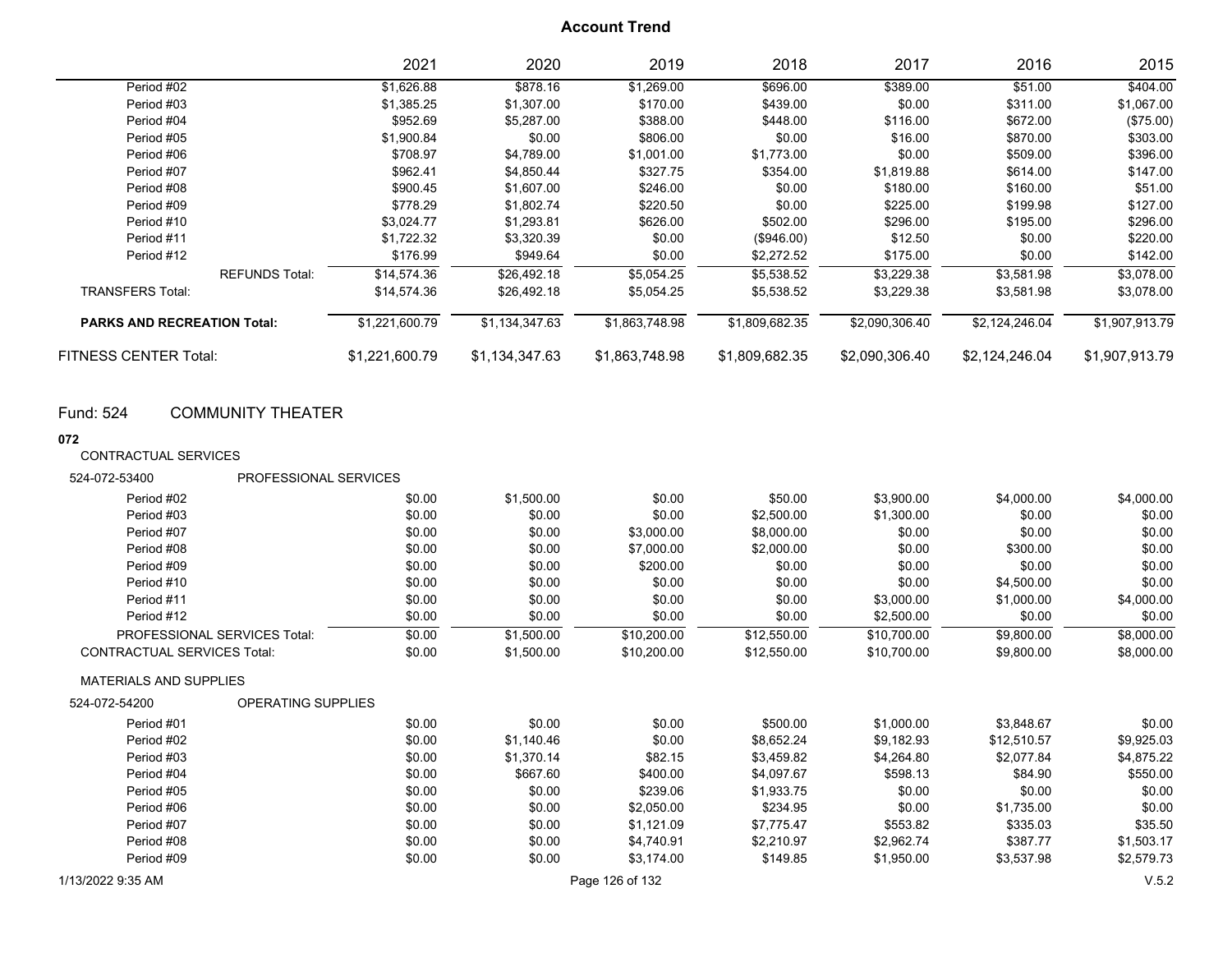|                                                                                      | 2021                          | 2020        | 2019        | 2018              | 2017        | 2016        | 2015        |
|--------------------------------------------------------------------------------------|-------------------------------|-------------|-------------|-------------------|-------------|-------------|-------------|
| Period #10                                                                           | \$0.00                        | \$0.00      | \$9,066.60  | \$19,706.28       | \$2,460.87  | \$184.91    | \$2,335.49  |
| Period #11                                                                           | \$0.00                        | \$0.00      | \$4,684.32  | \$452.71          | \$1,005.38  | \$3,761.49  | \$723.50    |
| Period #12                                                                           | \$0.00                        | \$0.00      | \$1,235.89  | \$2,112.39        | \$3,535.22  | \$2,198.86  | \$3,935.07  |
| <b>OPERATING SUPPLIES Total:</b>                                                     | \$0.00                        | \$3,178.20  | \$26.794.02 | \$51.286.10       | \$27,513.89 | \$30.663.02 | \$26.462.71 |
| <b>MATERIALS AND SUPPLIES Total:</b>                                                 | \$0.00                        | \$3,178.20  | \$26,794.02 | \$51,286.10       | \$27,513.89 | \$30,663.02 | \$26,462.71 |
| <b>TRANSFERS</b>                                                                     |                               |             |             |                   |             |             |             |
| <b>REFUNDS</b><br>524-072-57300                                                      |                               |             |             |                   |             |             |             |
| Period #02                                                                           | \$0.00                        | \$50.00     | \$0.00      | \$0.00            | \$0.00      | \$0.00      | \$0.00      |
| Period #08                                                                           | \$0.00                        | \$0.00      | \$0.00      | \$0.00            | \$65.00     | \$0.00      | \$0.00      |
| Period #11                                                                           | \$0.00                        | \$0.00      | \$0.00      | \$0.00            | \$0.00      | \$0.00      | \$60.00     |
| Period #12                                                                           | \$0.00                        | \$0.00      | \$0.00      | \$0.00            | \$0.00      | \$60.00     | \$0.00      |
| <b>REFUNDS Total:</b>                                                                | \$0.00                        | \$50.00     | \$0.00      | \$0.00            | \$65.00     | \$60.00     | \$60.00     |
| <b>TRANSFERS Total:</b>                                                              | \$0.00                        | \$50.00     | \$0.00      | \$0.00            | \$65.00     | \$60.00     | \$60.00     |
| 072 Total:                                                                           | \$0.00                        | \$4,728.20  | \$36,994.02 | \$63,836.10       | \$38,278.89 | \$40,523.02 | \$34,522.71 |
| <b>COMMUNITY THEATER Total:</b>                                                      | \$0.00                        | \$4,728.20  | \$36,994.02 | \$63,836.10       | \$38,278.89 | \$40,523.02 | \$34,522.71 |
| <b>CAPITAL IMPROVEMENT</b><br><b>Fund: 820</b><br><b>IT</b><br><b>CAPITAL OUTLAY</b> |                               |             |             |                   |             |             |             |
| 820-021-55200                                                                        | CAPITAL TECHNOLOGY            |             |             |                   |             |             |             |
| Period #03                                                                           | \$0.00                        | \$0.00      | \$0.00      | \$0.00            | \$5,835.00  | \$0.00      | \$0.00      |
| Period #08                                                                           | \$0.00                        | \$0.00      | \$0.00      | \$0.00            | \$31,069.40 | \$0.00      | \$0.00      |
| Period #10                                                                           | \$0.00                        | \$4,320.92  | \$0.00      | \$5,932.86        | \$0.00      | \$0.00      | \$68,338.50 |
| Period #11                                                                           | \$0.00                        | \$6,860.00  | \$0.00      | \$0.00            | \$6,428.60  | \$0.00      | \$0.00      |
| Period #12                                                                           | \$0.00                        | \$0.00      | \$0.00      | \$0.00            | \$0.00      | \$30,000.00 | \$0.00      |
| CAPITAL TECHNOLOGY Total:                                                            | \$0.00                        | \$11,180.92 | \$0.00      | \$5,932.86        | \$43,333.00 | \$30,000.00 | \$68,338.50 |
| <b>CAPITAL OUTLAY Total:</b>                                                         | \$0.00                        | \$11,180.92 | \$0.00      | \$5,932.86        | \$43,333.00 | \$30,000.00 | \$68,338.50 |
| <b>IT Total:</b>                                                                     | \$0.00                        | \$11.180.92 | \$0.00      | \$5.932.86        | \$43.333.00 | \$30,000.00 | \$68.338.50 |
| <b>GENERAL GOVERNMENT</b><br><b>CAPITAL OUTLAY</b>                                   |                               |             |             |                   |             |             |             |
| 820-041-55000                                                                        | <b>MUNI BUILDING IMPRVMTS</b> |             |             |                   |             |             |             |
| Period #02                                                                           | \$0.00                        | \$0.00      | \$0.00      | \$0.00            | \$0.00      | \$0.00      | \$28,500.00 |
| Period #06                                                                           | \$0.00                        | \$0.00      | \$0.00      | \$0.00            | \$0.00      | \$0.00      | \$1,400.00  |
| Period #09                                                                           | \$24,919.50                   | \$0.00      | \$0.00      | \$0.00            | \$0.00      | \$0.00      | \$4,500.00  |
| Period #12                                                                           | \$16,367.50                   | \$0.00      | \$0.00      | \$0.00            | \$0.00      | \$0.00      | \$0.00      |
| <b>MUNI BUILDING IMPRVMTS Total:</b>                                                 | \$41,287.00                   | \$0.00      | \$0.00      | $\frac{1}{60.00}$ | \$0.00      | \$0.00      | \$34,400.00 |
| 820-041-55100                                                                        | LAND AND DEVELOPMENT          |             |             |                   |             |             |             |
| Period #02                                                                           | \$0.00                        | \$0.00      | \$0.00      | \$47,938.37       | \$2,712.00  | \$17,175.00 | \$0.00      |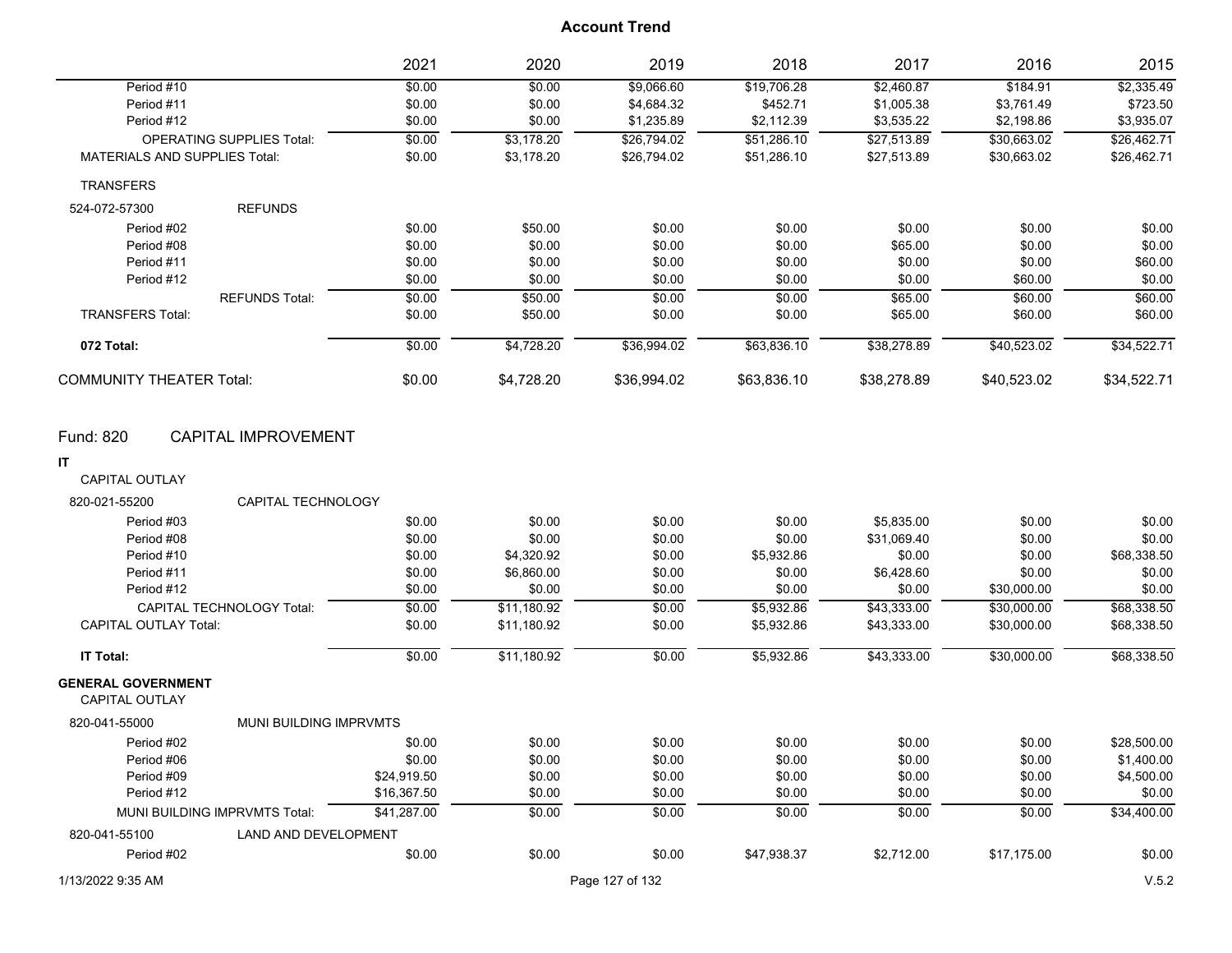|                                  | 2021                  | 2020         | 2019         | 2018         | 2017         | 2016         | 2015         |
|----------------------------------|-----------------------|--------------|--------------|--------------|--------------|--------------|--------------|
| Period #03                       | \$0.00                | \$0.00       | \$5,900.00   | \$150,388.00 | \$0.00       | \$3,650.00   | \$0.00       |
| Period #04                       | \$6,375.00            | \$0.00       | \$0.00       | \$4,108.62   | \$77,545.35  | \$28,497.00  | \$8,168.00   |
| Period #05                       | \$0.00                | \$0.00       | \$0.00       | \$9,865.65   | \$3,782.60   | \$80,329.82  | \$0.00       |
| Period #06                       | \$50,000.00           | \$0.00       | \$18,542.70  | \$37,260.00  | \$42,343.00  | \$1,301.00   | \$287,500.00 |
| Period #07                       | \$0.00                | \$0.00       | \$0.00       | \$128,621.02 | \$284,718.05 | \$390.00     | \$51,752.00  |
| Period #08                       | \$0.00                | \$22,314.20  | \$0.00       | \$0.00       | \$78,107.20  | \$2,215.00   | \$2,448.00   |
| Period #09                       | \$0.00                | \$0.00       | \$29,419.00  | \$8,784.34   | \$0.00       | \$3,189.00   | \$8,215.00   |
| Period #10                       | \$0.00                | \$5,600.00   | \$28,691.08  | \$1,648.00   | \$6,030.00   | \$156,461.00 | \$0.00       |
| Period #11                       | \$0.00                | \$0.00       | \$6,493.17   | \$0.00       | \$82,518.60  | \$0.00       | \$3,608.00   |
| Period #12                       | \$34,851.00           | \$0.00       | \$22,041.50  | \$46,584.00  | \$78,492.10  | \$19,442.83  | \$16,941.30  |
| LAND AND DEVELOPMENT Total:      | \$91,226.00           | \$27,914.20  | \$111,087.45 | \$435,198.00 | \$656,248.90 | \$312,650.65 | \$378,632.30 |
| <b>CAPITAL OUTLAY Total:</b>     | \$132,513.00          | \$27,914.20  | \$111,087.45 | \$435,198.00 | \$656,248.90 | \$312,650.65 | \$413,032.30 |
| <b>GENERAL GOVERNMENT Total:</b> | \$132,513.00          | \$27,914.20  | \$111,087.45 | \$435,198.00 | \$656,248.90 | \$312,650.65 | \$413,032.30 |
| <b>POLICE</b>                    |                       |              |              |              |              |              |              |
| <b>CAPITAL OUTLAY</b>            |                       |              |              |              |              |              |              |
| 820-050-55200                    | <b>CAPITAL POLICE</b> |              |              |              |              |              |              |
| Period #01                       | \$0.00                | \$740.95     | \$0.00       | \$0.00       | \$0.00       | \$0.00       | \$0.00       |
| Period #02                       | \$0.00                | \$740.95     | \$2,631.92   | \$1,261.35   | \$0.00       | \$0.00       | \$0.00       |
| Period #03                       | \$180,594.88          | \$181,520.75 | \$1,465.63   | \$0.00       | \$0.00       | \$0.00       | \$113,863.37 |
| Period #04                       | \$399.20              | \$8,890.95   | \$126,836.52 | \$126,633.86 | \$125,372.51 | \$0.00       | \$58,642.00  |
| Period #05                       | \$13,747.10           | \$740.95     | \$906.66     | \$615.29     | \$0.00       | \$179,885.50 | \$244,737.50 |
| Period #06                       | \$0.00                | \$740.95     | \$11,750.03  | \$1,356.24   | \$0.00       | \$16,000.00  | \$28,861.18  |
| Period #07                       | \$8,052.00            | \$7,788.00   | \$51,300.87  | \$1,356.24   | \$1,230.58   | \$0.00       | \$1,942.08   |
| Period #08                       | \$0.00                | \$740.95     | \$3,215.95   | \$1,356.24   | \$8,646.06   | \$0.00       | \$633.16     |
| Period #09                       | \$8,566.00            | \$8,322.00   | \$1,017.29   | \$1,356.24   | \$615.29     | \$0.00       | \$13,994.63  |
| Period #10                       | \$0.00                | \$0.00       | \$9,103.50   | \$615.29     | \$615.29     | \$0.00       | \$64,747.32  |
| Period #11                       | \$0.00                | \$0.00       | \$740.95     | \$1,356.24   | \$1,261.35   | \$0.00       | \$166,246.80 |
| Period #12                       | \$0.00                | \$0.00       | \$2,040.95   | \$2,208.34   | \$0.00       | \$0.00       | \$24,391.09  |
| <b>CAPITAL POLICE Total:</b>     | \$211,359.18          | \$210,226.45 | \$211,010.27 | \$138,115.33 | \$137,741.08 | \$195,885.50 | \$718,059.13 |
| <b>CAPITAL OUTLAY Total:</b>     | \$211,359.18          | \$210,226.45 | \$211,010.27 | \$138,115.33 | \$137,741.08 | \$195,885.50 | \$718,059.13 |
| <b>POLICE Total:</b>             | \$211,359.18          | \$210,226.45 | \$211,010.27 | \$138,115.33 | \$137,741.08 | \$195,885.50 | \$718,059.13 |
| <b>FIRE</b>                      |                       |              |              |              |              |              |              |
| <b>CAPITAL OUTLAY</b>            |                       |              |              |              |              |              |              |
| 820-051-55200                    | <b>CAPITAL FIRE</b>   |              |              |              |              |              |              |
| Period #01                       | \$111,966.15          | \$81,253.92  | \$0.00       | \$0.00       | \$0.00       | \$0.00       | \$0.00       |
| Period #02                       | \$0.00                | \$12,540.00  | \$8,874.00   | \$0.00       | \$0.00       | \$0.00       | \$0.00       |
| Period #03                       | \$0.00                | \$13,139.00  | \$0.00       | \$0.00       | \$0.00       | \$0.00       | \$0.00       |
| Period #05                       | \$0.00                | \$0.00       | \$21,240.00  | \$0.00       | \$0.00       | \$0.00       | \$0.00       |
| Period #06                       | \$6,465.69            | \$0.00       | \$0.00       | \$0.00       | \$0.00       | \$0.00       | \$0.00       |
| Period #07                       | \$923.30              | \$0.00       | \$0.00       | \$0.00       | \$0.00       | \$0.00       | \$132,436.38 |
| Period #08                       | \$390.00              | \$28,220.85  | \$0.00       | \$0.00       | \$0.00       | \$0.00       | \$0.00       |
| Period #09                       | \$19.26               | \$13,629.15  | \$0.00       | \$0.00       | \$7,186.00   | \$0.00       | \$0.00       |
|                                  |                       |              |              |              |              |              |              |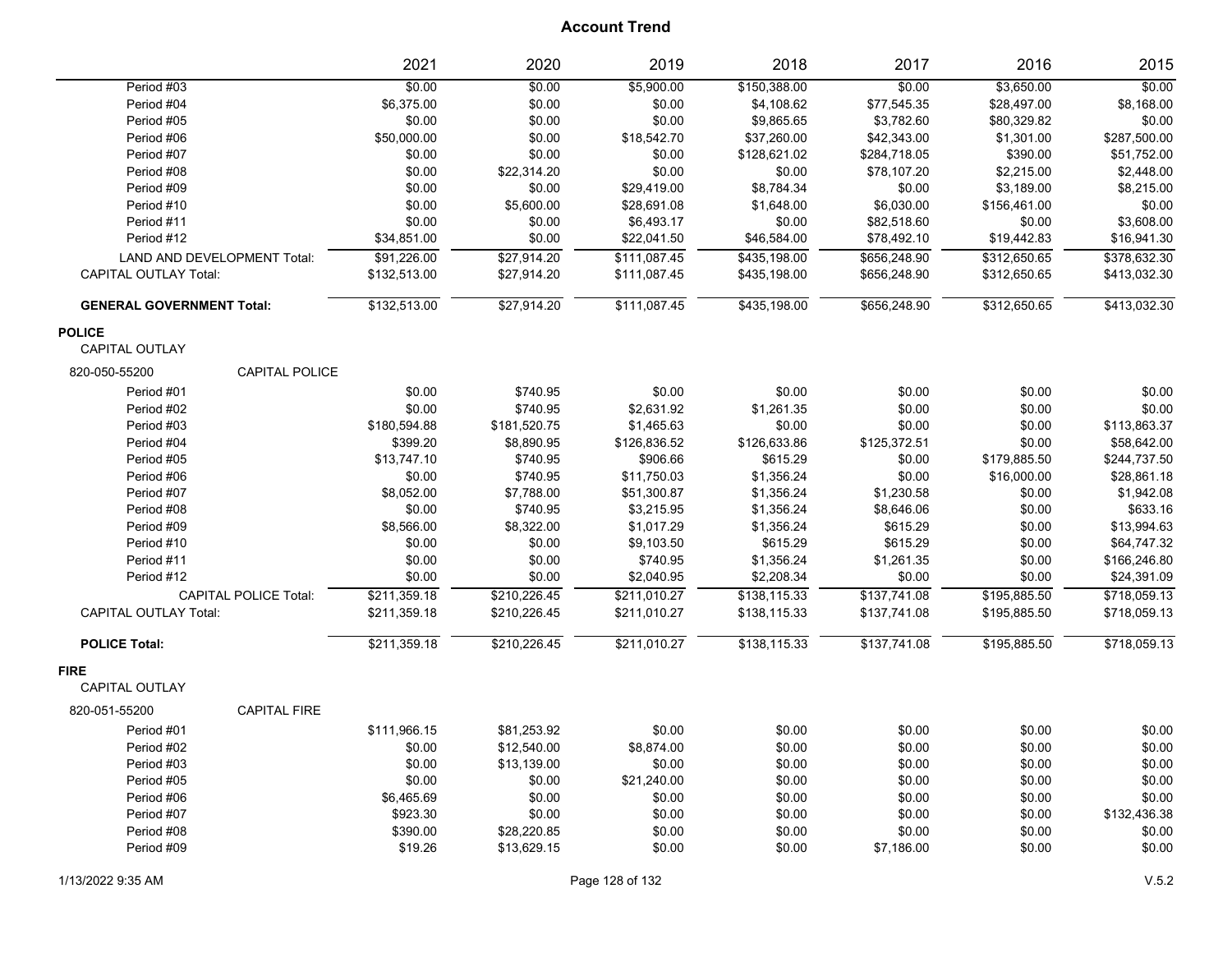|                                              | 2021                        | 2020         | 2019         | 2018         | 2017         | 2016         | 2015           |
|----------------------------------------------|-----------------------------|--------------|--------------|--------------|--------------|--------------|----------------|
| Period #10                                   | \$1,645.78                  | \$31,700.00  | \$0.00       | \$0.00       | \$268,855.00 | \$19,231.00  | $(*40,000.00)$ |
| Period #11                                   | \$2,671.00                  | \$2,000.00   | \$6,068.82   | \$0.00       | \$0.00       | \$0.00       | \$0.00         |
| Period #12                                   | \$31,927.39                 | \$40,890.38  | \$0.00       | \$46,126.00  | \$0.00       | \$0.00       | \$0.00         |
| <b>CAPITAL FIRE Total:</b>                   | \$156,008.57                | \$223,373.30 | \$36,182.82  | \$46,126.00  | \$276,041.00 | \$19,231.00  | \$92,436.38    |
| <b>CAPITAL OUTLAY Total:</b>                 | \$156,008.57                | \$223,373.30 | \$36,182.82  | \$46,126.00  | \$276,041.00 | \$19,231.00  | \$92,436.38    |
| <b>FIRE Total:</b>                           | \$156,008.57                | \$223,373.30 | \$36,182.82  | \$46,126.00  | \$276,041.00 | \$19,231.00  | \$92,436.38    |
| <b>PUBLIC WORKS</b><br><b>CAPITAL OUTLAY</b> |                             |              |              |              |              |              |                |
| 820-060-55200                                | <b>CAPITAL PUBLIC WORKS</b> |              |              |              |              |              |                |
| Period #01                                   | \$4,888.00                  | \$0.00       | \$0.00       | \$0.00       | \$0.00       | \$0.00       | \$0.00         |
| Period #02                                   | \$50,239.71                 | \$144,445.10 | \$50,239.71  | \$50,239.71  | \$89,627.13  | \$110,000.00 | \$0.00         |
| Period #03                                   | \$81,305.78                 | \$3,996.00   | \$137,002.28 | \$0.00       | \$0.00       | \$10,000.00  | \$0.00         |
| Period #04                                   | \$0.00                      | \$39,545.00  | \$0.00       | \$93,518.82  | \$0.00       | \$9,297.00   | \$146,907.00   |
| Period #05                                   | \$26,114.00                 | \$0.00       | \$57,070.74  | \$4,607.88   | \$0.00       | \$56,874.81  | \$0.00         |
| Period #06                                   | \$1,880.00                  | \$8,687.00   | \$1,497.00   | \$0.00       | \$700.00     | \$37,829.25  | \$206,061.66   |
| Period #07                                   | \$6,075.87                  | \$0.00       | \$0.00       | \$120,250.00 | \$176,739.60 | \$337,565.46 | \$176,739.60   |
| Period #08                                   | \$15,647.05                 | \$40,012.93  | \$0.00       | \$0.00       | \$0.00       | \$86,498.59  | \$0.00         |
| Period #09                                   | \$27,900.00                 | \$111,184.86 | \$81,305.78  | \$81,305.78  | \$0.00       | \$0.00       | \$0.00         |
| Period #10                                   | \$3,342.07                  | \$9,776.00   | \$32,152.50  | \$0.00       | \$0.00       | \$279,326.57 | \$51,559.88    |
| Period #11                                   | \$0.00                      | \$64,290.47  | \$0.00       | \$0.00       | \$12,495.28  | \$19,375.00  | \$114,408.95   |
| Period #12                                   | \$9,771.39                  | \$12,949.00  | \$460.00     | \$47,013.00  | \$147,864.67 | \$30,899.49  | \$0.00         |
| <b>CAPITAL PUBLIC WORKS Total:</b>           | \$227,163.87                | \$434,886.36 | \$359,728.01 | \$396,935.19 | \$427,426.68 | \$977,666.17 | \$695,677.09   |
| <b>CAPITAL OUTLAY Total:</b>                 | \$227,163.87                | \$434,886.36 | \$359,728.01 | \$396,935.19 | \$427,426.68 | \$977,666.17 | \$695,677.09   |
| <b>PUBLIC WORKS Total:</b>                   | \$227,163.87                | \$434,886.36 | \$359,728.01 | \$396,935.19 | \$427,426.68 | \$977,666.17 | \$695,677.09   |
| <b>ENGINEERING</b><br>CAPITAL OUTLAY         |                             |              |              |              |              |              |                |
| 820-061-55200                                | <b>CAPITAL ENGINEER</b>     |              |              |              |              |              |                |
| Period #02                                   | \$7,267.98                  | \$0.00       | \$0.00       | \$0.00       | \$0.00       | \$0.00       | \$0.00         |
| Period #03                                   | \$132.39                    | \$0.00       | \$0.00       | \$0.00       | \$0.00       | \$0.00       | \$0.00         |
| Period #07                                   | \$0.00                      | \$29,887.50  | \$0.00       | \$0.00       | \$0.00       | \$0.00       | \$0.00         |
| Period #09                                   | \$0.00                      | \$2,710.51   | \$0.00       | \$0.00       | \$0.00       | \$0.00       | \$0.00         |
| <b>CAPITAL ENGINEER Total:</b>               | \$7,400.37                  | \$32,598.01  | \$0.00       | \$0.00       | \$0.00       | \$0.00       | \$0.00         |
| 820-061-55900                                | <b>ROAD PROGRAM</b>         |              |              |              |              |              |                |
| Period #01                                   | \$0.00                      | \$0.00       | \$0.00       | \$0.00       | \$0.00       | \$0.00       | \$15,036.00    |
| Period #02                                   | \$0.00                      | \$0.00       | \$0.00       | \$0.00       | \$0.00       | \$0.00       | \$46,068.14    |
| Period #04                                   | \$0.00                      | \$0.00       | \$0.00       | \$0.00       | \$0.00       | \$0.00       | \$12,440.00    |
| Period #05                                   | \$0.00                      | \$0.00       | \$0.00       | \$0.00       | \$0.00       | \$0.00       | \$18,466.60    |
| Period #06                                   | \$0.00                      | \$0.00       | \$0.00       | \$0.00       | \$0.00       | \$0.00       | \$48,500.00    |
| Period #08                                   | \$0.00                      | \$0.00       | \$0.00       | \$0.00       | \$0.00       | \$0.00       | \$1,664.00     |
| Period #11                                   | \$0.00                      | \$0.00       | \$0.00       | \$0.00       | \$0.00       | \$0.00       | \$6,399.10     |
| Period #12                                   | \$0.00                      | \$0.00       | \$0.00       | \$0.00       | \$0.00       | \$0.00       | \$10,867.74    |
|                                              |                             |              |              |              |              |              |                |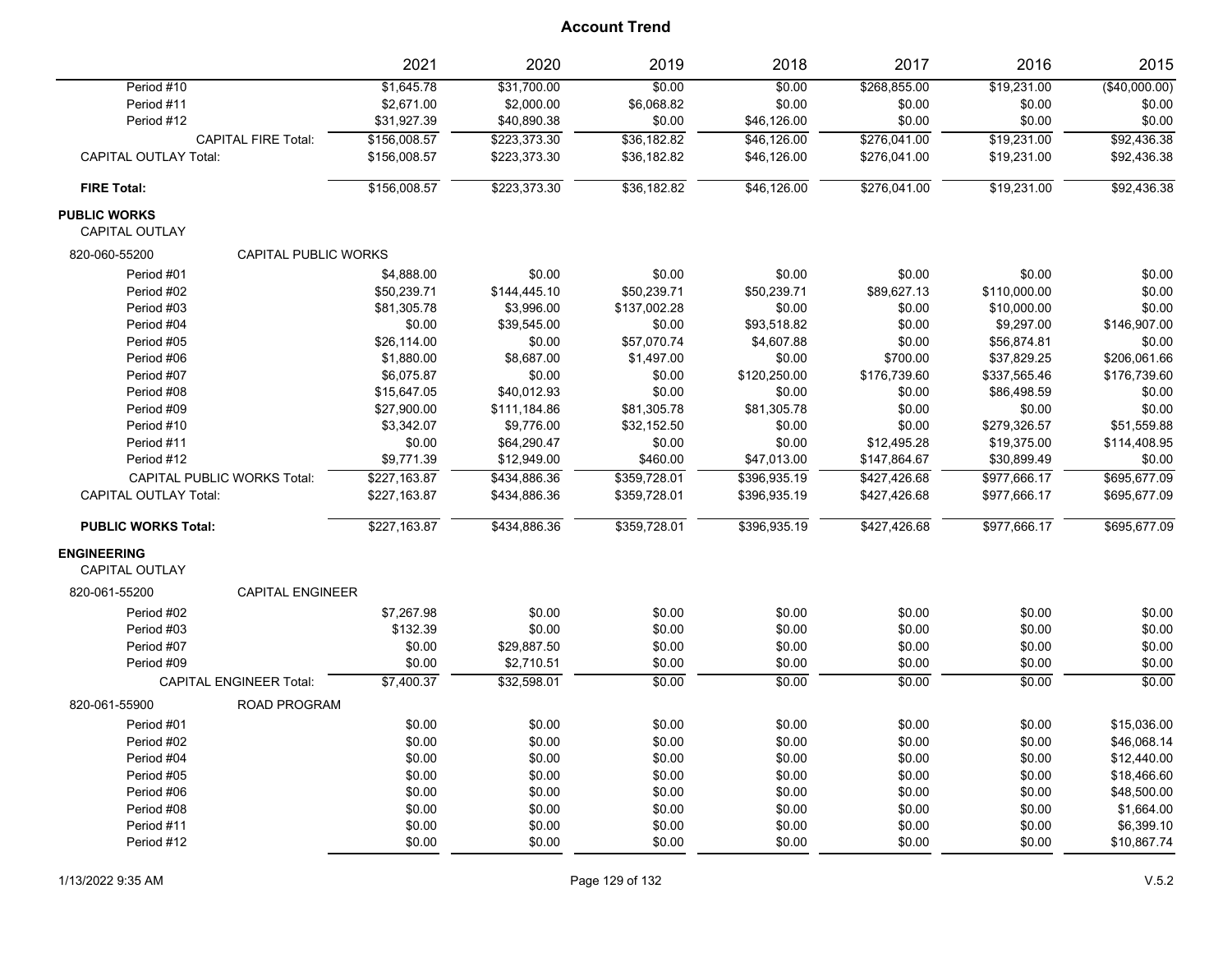|                                                      |                                      | 2021       | 2020        | 2019        | 2018         | 2017        | 2016           | 2015           |
|------------------------------------------------------|--------------------------------------|------------|-------------|-------------|--------------|-------------|----------------|----------------|
|                                                      | <b>ROAD PROGRAM Total:</b>           | \$0.00     | \$0.00      | \$0.00      | \$0.00       | \$0.00      | \$0.00         | \$159,441.58   |
| <b>CAPITAL OUTLAY Total:</b>                         |                                      | \$7,400.37 | \$32,598.01 | \$0.00      | \$0.00       | \$0.00      | \$0.00         | \$159,441.58   |
| <b>ENGINEERING Total:</b>                            |                                      | \$7,400.37 | \$32,598.01 | \$0.00      | \$0.00       | \$0.00      | \$0.00         | \$159,441.58   |
| <b>BUILDING</b>                                      |                                      |            |             |             |              |             |                |                |
| <b>CAPITAL OUTLAY</b>                                |                                      |            |             |             |              |             |                |                |
| 820-062-55200                                        | <b>CAPITAL BUILDING</b>              |            |             |             |              |             |                |                |
| Period #10                                           |                                      | \$0.00     | \$0.00      | \$25,925.88 | \$0.00       | \$0.00      | \$0.00         | \$0.00         |
| Period #11                                           |                                      | \$0.00     | \$0.00      | \$590.10    | \$0.00       | \$0.00      | \$0.00         | \$0.00         |
| Period #12                                           |                                      | \$0.00     | \$0.00      | \$2,060.42  | \$0.00       | \$0.00      | \$0.00         | \$0.00         |
|                                                      | <b>CAPITAL BUILDING Total:</b>       | \$0.00     | \$0.00      | \$28.576.40 | \$0.00       | \$0.00      | \$0.00         | \$0.00         |
| <b>CAPITAL OUTLAY Total:</b>                         |                                      | \$0.00     | \$0.00      | \$28,576.40 | \$0.00       | \$0.00      | \$0.00         | \$0.00         |
| <b>BUILDING Total:</b>                               |                                      | \$0.00     | \$0.00      | \$28,576.40 | 50.00        | \$0.00      | $\frac{1}{00}$ | $\frac{1}{00}$ |
| <b>SEWER IMPROVEMENT</b><br><b>CAPITAL OUTLAY</b>    |                                      |            |             |             |              |             |                |                |
| 820-065-55600                                        | STORM SEWER                          |            |             |             |              |             |                |                |
| Period #04                                           |                                      | \$0.00     | \$0.00      | \$0.00      | \$136,706.58 | \$0.00      | \$0.00         | \$0.00         |
| Period #06                                           |                                      | \$0.00     | \$0.00      | \$0.00      | \$81,128.16  | \$0.00      | \$0.00         | \$0.00         |
| Period #08                                           |                                      | \$0.00     | \$0.00      | \$0.00      | \$58,732.24  | \$0.00      | \$0.00         | \$0.00         |
| Period #12                                           |                                      | \$0.00     | \$0.00      | \$0.00      | \$30,729.66  | \$0.00      | \$0.00         | \$0.00         |
|                                                      | <b>STORM SEWER Total:</b>            | \$0.00     | \$0.00      | \$0.00      | \$307,296.64 | \$0.00      | \$0.00         | \$0.00         |
| 820-065-55601                                        | <b>SANITARY SEWER</b>                |            |             |             |              |             |                |                |
| Period #03                                           |                                      | \$0.00     | \$0.00      | \$0.00      | \$0.00       | \$0.00      | \$0.00         | \$31.882.80    |
| Period #10                                           |                                      | \$0.00     | \$0.00      | \$0.00      | \$0.00       | \$0.00      | \$0.00         | \$18,615.55    |
|                                                      | SANITARY SEWER Total:                | \$0.00     | \$0.00      | \$0.00      | \$0.00       | \$0.00      | \$0.00         | \$50,498.35    |
| <b>CAPITAL OUTLAY Total:</b>                         |                                      | \$0.00     | \$0.00      | \$0.00      | \$307,296.64 | \$0.00      | \$0.00         | \$50,498.35    |
| <b>SEWER IMPROVEMENT Total:</b>                      |                                      | \$0.00     | \$0.00      | \$0.00      | \$307,296.64 | \$0.00      | \$0.00         | \$50,498.35    |
| <b>PARKS AND RECREATION</b><br><b>CAPITAL OUTLAY</b> |                                      |            |             |             |              |             |                |                |
| 820-070-55200                                        | <b>CAPITAL FITNESS CENTER</b>        |            |             |             |              |             |                |                |
| Period #03                                           |                                      | \$0.00     | \$0.00      | \$0.00      | \$29.00      | \$0.00      | \$10,684.18    | \$0.00         |
| Period #04                                           |                                      | \$0.00     | \$0.00      | \$0.00      | \$0.00       | \$0.00      | \$0.00         | \$45,740.58    |
| Period #05                                           |                                      | \$0.00     | \$0.00      | \$0.00      | \$0.00       | \$5,698.00  | \$31,090.04    | \$51,471.95    |
| Period #06                                           |                                      | \$0.00     | \$0.00      | \$0.00      | \$0.00       | \$1,220.00  | \$24,662.00    | \$87,000.00    |
| Period #07                                           |                                      | \$0.00     | \$0.00      | \$0.00      | \$0.00       | \$12,944.75 | \$1,495.00     | \$1,940.65     |
| Period #08                                           |                                      | \$0.00     | \$0.00      | \$0.00      | \$298.00     | \$0.00      | \$0.00         | \$1,940.64     |
| Period #09                                           |                                      | \$0.00     | \$0.00      | \$0.00      | \$0.00       | \$0.00      | \$65,346.76    | \$0.00         |
| Period #10                                           |                                      | \$0.00     | \$0.00      | \$0.00      | \$0.00       | \$0.00      | \$75,548.42    | \$0.00         |
|                                                      | <b>CAPITAL FITNESS CENTER Total:</b> | \$0.00     | \$0.00      | \$0.00      | \$327.00     | \$19,862.75 | \$208,826.40   | \$188,093.82   |

820-070-55201 CAPITAL PARKS & REC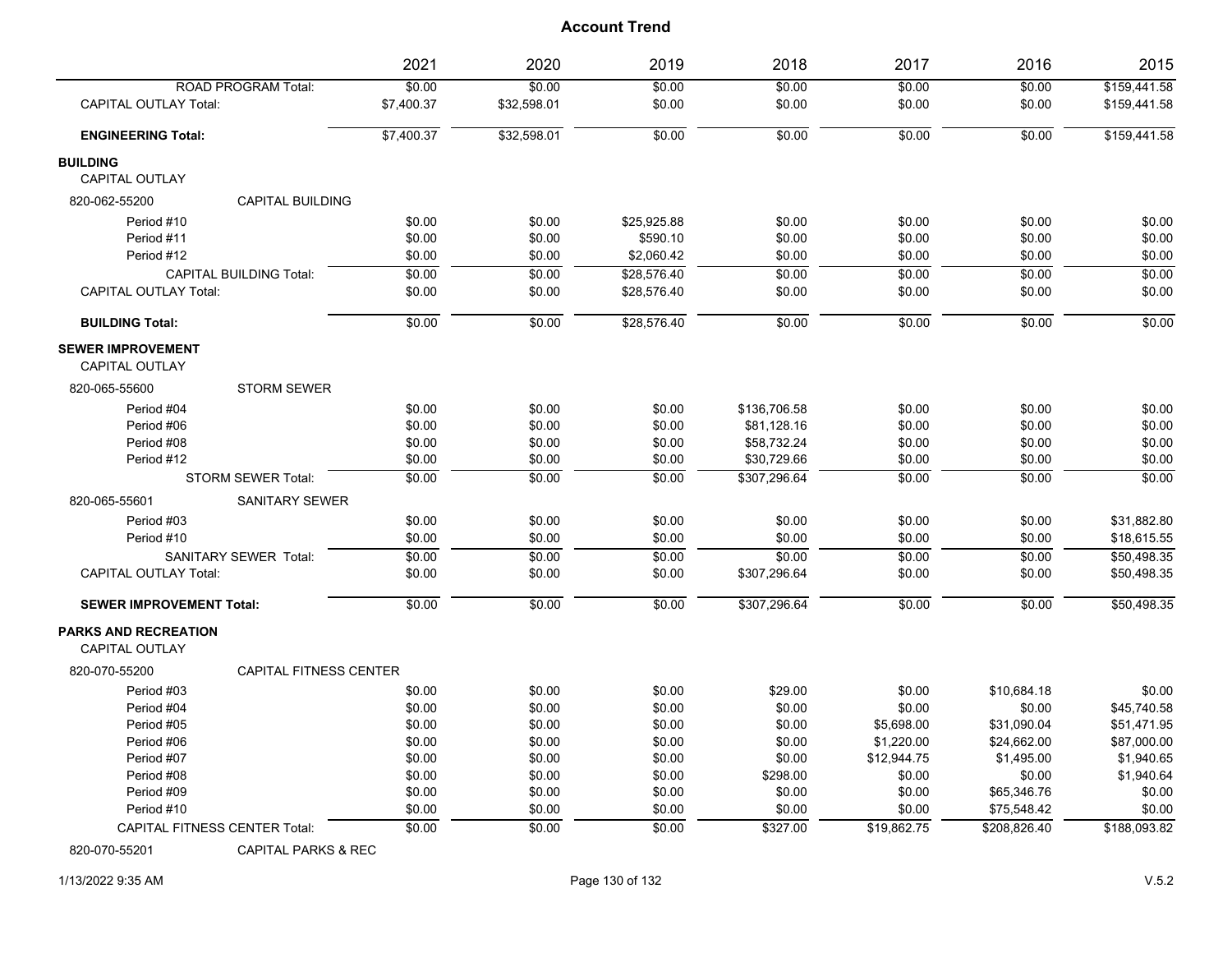|                                                   |                                       | 2021   | 2020        | 2019         | 2018        | 2017         | 2016         | 2015           |
|---------------------------------------------------|---------------------------------------|--------|-------------|--------------|-------------|--------------|--------------|----------------|
| Period #01                                        |                                       | \$0.00 | \$8,628.00  | \$0.00       | \$0.00      | \$0.00       | \$0.00       | \$0.00         |
| Period #03                                        |                                       | \$0.00 | \$8,060.25  | \$5,325.00   | \$0.00      | \$0.00       | \$0.00       | \$0.00         |
| Period #04                                        |                                       | \$0.00 | \$0.00      | \$8,010.00   | \$0.00      | \$0.00       | \$0.00       | \$0.00         |
| Period #05                                        |                                       | \$0.00 | \$0.00      | \$0.00       | \$13,685.00 | \$0.00       | \$0.00       | \$0.00         |
| Period #06                                        |                                       | \$0.00 | \$0.00      | \$20,046.20  | \$17,601.00 | \$0.00       | \$0.00       | \$0.00         |
| Period #08                                        |                                       | \$0.00 | \$0.00      | \$4,903.80   | \$0.00      | \$0.00       | \$0.00       | \$0.00         |
| Period #10                                        |                                       | \$0.00 | \$0.00      | \$17,355.48  | \$0.00      | \$0.00       | \$0.00       | \$0.00         |
| Period #11                                        |                                       | \$0.00 | \$0.00      | \$201,836.00 | \$0.00      | \$0.00       | \$0.00       | \$0.00         |
| Period #12                                        |                                       | \$0.00 | \$0.00      | \$98.00      | \$4,952.36  | \$0.00       | \$0.00       | \$0.00         |
|                                                   | <b>CAPITAL PARKS &amp; REC Total:</b> | \$0.00 | \$16,688.25 | \$257,574.48 | \$36,238.36 | \$0.00       | \$0.00       | \$0.00         |
| <b>CAPITAL OUTLAY Total:</b>                      |                                       | \$0.00 | \$16,688.25 | \$257,574.48 | \$36,565.36 | \$19,862.75  | \$208,826.40 | \$188,093.82   |
| <b>PARKS AND RECREATION Total:</b>                |                                       | \$0.00 | \$16,688.25 | \$257,574.48 | \$36,565.36 | \$19,862.75  | \$208,826.40 | \$188,093.82   |
| <b>SENIOR ACTIVITIES</b><br><b>CAPITAL OUTLAY</b> |                                       |        |             |              |             |              |              |                |
| 820-071-55200                                     | CAPITAL SENIOR/COMMUNITY CENTER       |        |             |              |             |              |              |                |
| Period #04                                        |                                       | \$0.00 | \$0.00      | \$0.00       | \$0.00      | \$0.00       | \$0.00       | \$5,947.85     |
| Period #05                                        |                                       | \$0.00 | \$0.00      | \$0.00       | \$0.00      | \$0.00       | \$0.00       | \$17,809.14    |
| Period #06                                        |                                       | \$0.00 | \$0.00      | \$0.00       | \$0.00      | \$0.00       | \$0.00       | \$459.00       |
| Period #07                                        |                                       | \$0.00 | \$0.00      | \$0.00       | \$0.00      | \$5,265.00   | \$0.00       | \$0.00         |
| Period #08                                        |                                       | \$0.00 | \$4,435.70  | \$0.00       | \$0.00      | \$0.00       | \$0.00       | \$0.00         |
| Period #09                                        |                                       | \$0.00 | \$109.40    | \$0.00       | \$0.00      | \$0.00       | \$0.00       | \$0.00         |
| Period #12                                        |                                       | \$0.00 | \$0.00      | \$0.00       | \$0.00      | \$49,964.56  | \$0.00       | \$0.00         |
| CAPITAL SENIOR/COMMUNITY CENTER                   |                                       | \$0.00 | \$4,545.10  | \$0.00       | \$0.00      | \$55,229.56  | \$0.00       | \$24,215.99    |
| <b>CAPITAL OUTLAY Total:</b>                      |                                       | \$0.00 | \$4,545.10  | \$0.00       | \$0.00      | \$55,229.56  | \$0.00       | \$24,215.99    |
| <b>SENIOR ACTIVITIES Total:</b>                   |                                       | \$0.00 | \$4,545.10  | \$0.00       | \$0.00      | \$55,229.56  | \$0.00       | \$24,215.99    |
| <b>GOLF MAINTENANCE</b><br><b>CAPITAL OUTLAY</b>  |                                       |        |             |              |             |              |              |                |
| 820-074-55200                                     | CAPITAL GOLF COURSE MAINT             |        |             |              |             |              |              |                |
| Period #03                                        |                                       | \$0.00 | \$0.00      | \$0.00       | \$0.00      | \$0.00       | \$124,241.34 | \$0.00         |
| Period #04                                        |                                       | \$0.00 | \$0.00      | \$18,830.99  | \$0.00      | \$14,701.50  | \$0.00       | \$126,372.03   |
| Period #05                                        |                                       | \$0.00 | \$0.00      | \$0.00       | \$32,104.80 | \$36,261.53  | \$0.00       | \$49,635.24    |
| Period #06                                        |                                       | \$0.00 | \$0.00      | \$0.00       | \$0.00      | \$8,767.76   | \$72,357.62  | \$56,963.39    |
| Period #07                                        |                                       | \$0.00 | \$0.00      | \$0.00       | \$0.00      | \$1,409.94   | \$0.00       | \$0.00         |
| Period #08                                        |                                       | \$0.00 | \$0.00      | \$0.00       | \$0.00      | \$19,837.16  | \$55,393.70  | \$0.00         |
| Period #09                                        |                                       | \$0.00 | \$0.00      | \$0.00       | \$21,305.00 | \$67,800.00  | \$109,962.00 | \$165,068.71   |
| Period #10                                        |                                       | \$0.00 | \$0.00      | \$0.00       | \$0.00      | \$0.00       | \$154,274.04 | \$0.00         |
| Period #12                                        |                                       | \$0.00 | \$0.00      | \$0.00       | \$0.00      | \$0.00       | \$329,852.52 | \$882,877.84   |
| CAPITAL GOLF COURSE MAINT Total:                  |                                       | \$0.00 | \$0.00      | \$18,830.99  | \$53,409.80 | \$148,777.89 | \$846,081.22 | \$1,280,917.21 |
| <b>CAPITAL OUTLAY Total:</b>                      |                                       | \$0.00 | \$0.00      | \$18,830.99  | \$53,409.80 | \$148,777.89 | \$846,081.22 | \$1,280,917.21 |
| <b>GOLF MAINTENANCE Total:</b>                    |                                       | \$0.00 | \$0.00      | \$18,830.99  | \$53,409.80 | \$148,777.89 | \$846,081.22 | \$1,280,917.21 |